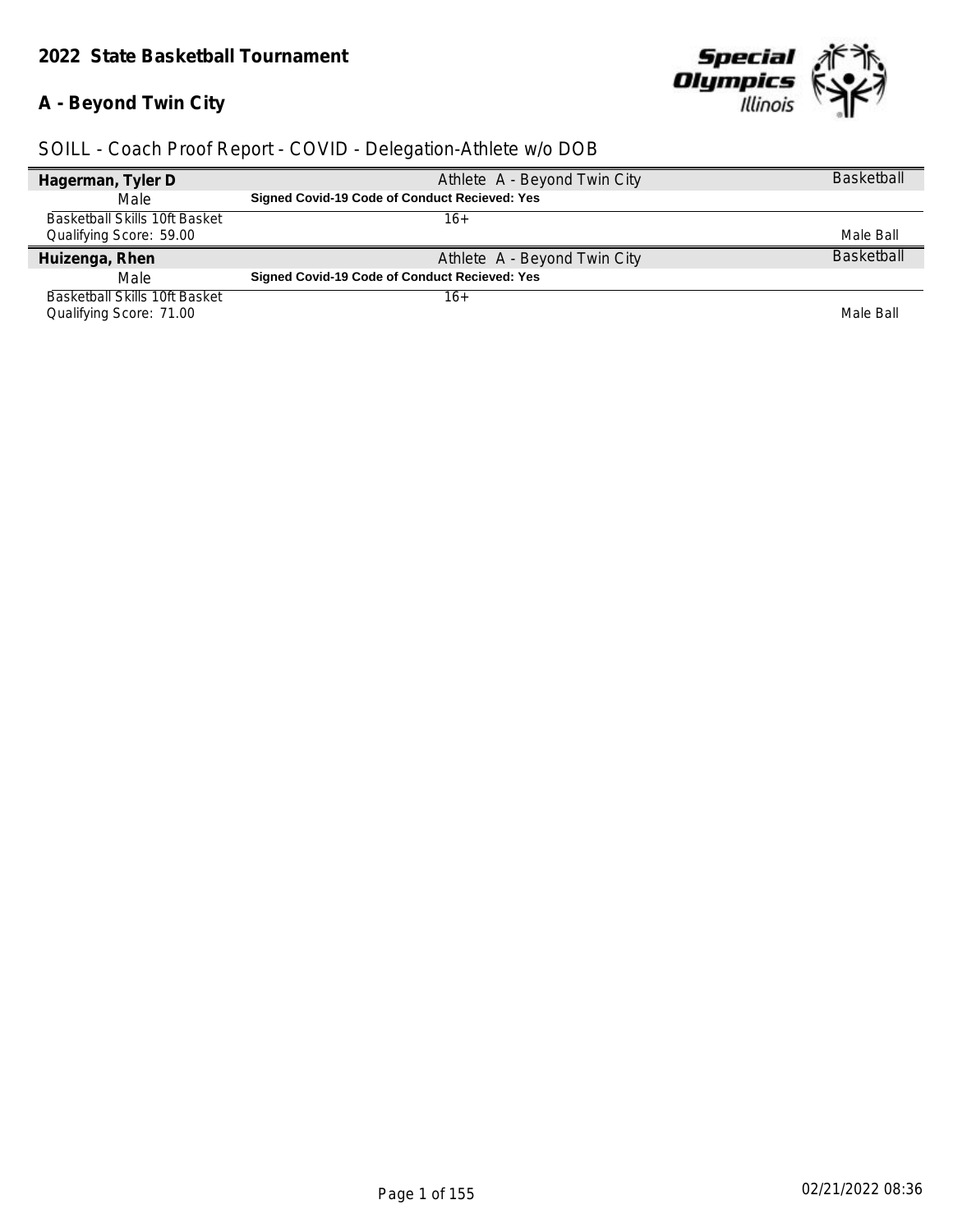## **A - Bi-County Bulldogs**



| Kurtz, Lucy                   | Athlete A - Bi-County Bulldogs                | <b>Basketball</b>  |
|-------------------------------|-----------------------------------------------|--------------------|
| Female                        | Signed Covid-19 Code of Conduct Recieved: Yes |                    |
| Basketball Skills 8 Ft Basket | $8 - 15$                                      |                    |
| Qualifying Score: 22.00       |                                               | Female Ball        |
| Mealing, Collin               | Athlete A - Bi-County Bulldogs                | <b>Basketball</b>  |
| Male                          | Signed Covid-19 Code of Conduct Recieved: Yes |                    |
| Basketball Skills 10ft Basket | $8 - 15$                                      |                    |
| Qualifying Score: 64.00       |                                               | Male Ball          |
|                               |                                               |                    |
| Volkert, Stella               | Athlete A - Bi-County Bulldogs                | <b>Basketball</b>  |
| Unknown                       | Signed Covid-19 Code of Conduct Recieved: Yes |                    |
| Basketball Skills 8 Ft Basket | $8 - 15$                                      |                    |
| Qualifying Score: 57.00       |                                               | <b>Female Ball</b> |
| Zimmermann, Samantha          | Athlete A - Bi-County Bulldogs                | <b>Basketball</b>  |
| Female                        | Signed Covid-19 Code of Conduct Recieved: Yes |                    |
| Basketball Skills 10ft Basket | $16+$                                         |                    |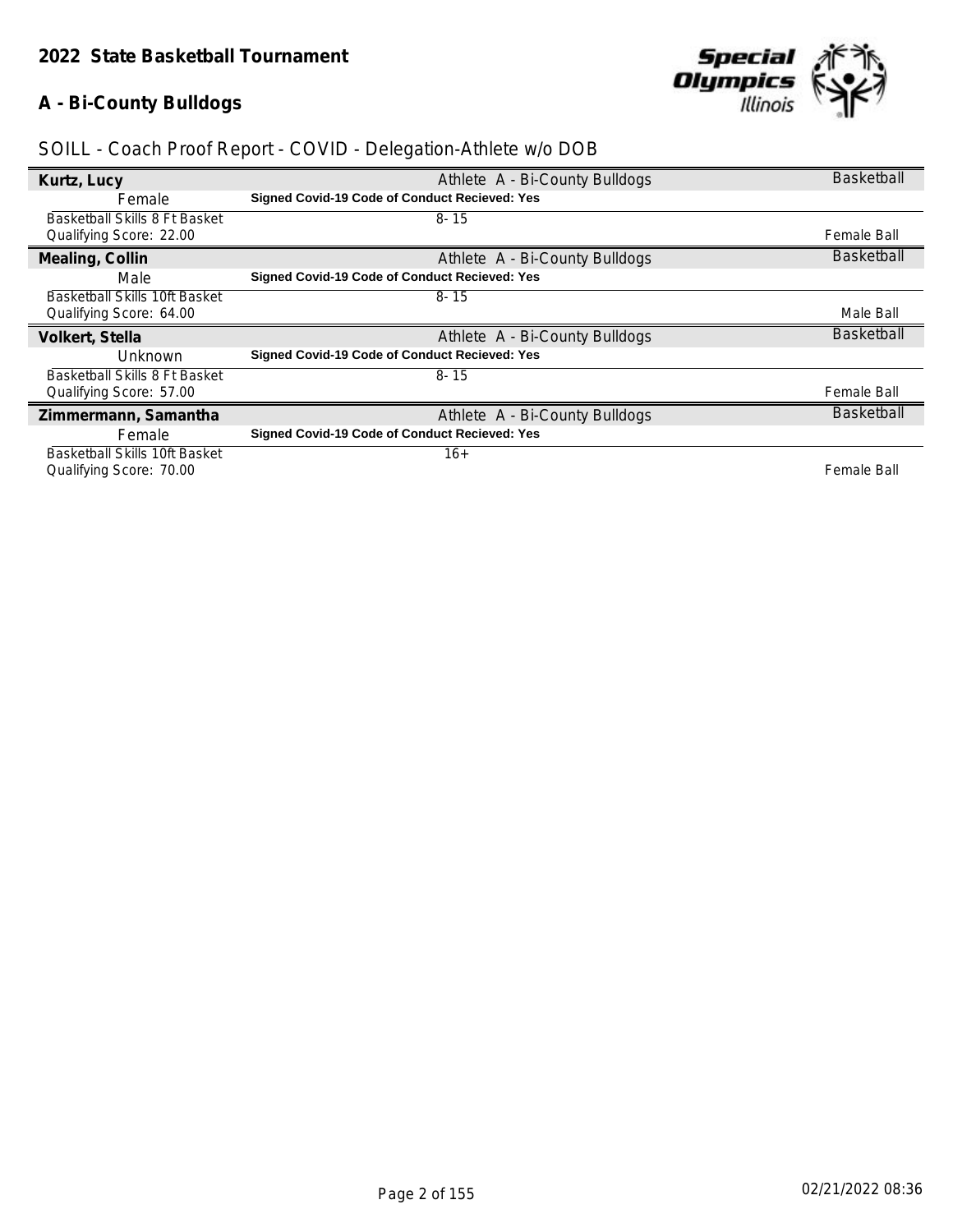## **A - Bureau Co BobKatz**



| <b>Basketball</b> |
|-------------------|
|                   |
| Male Ball         |
|                   |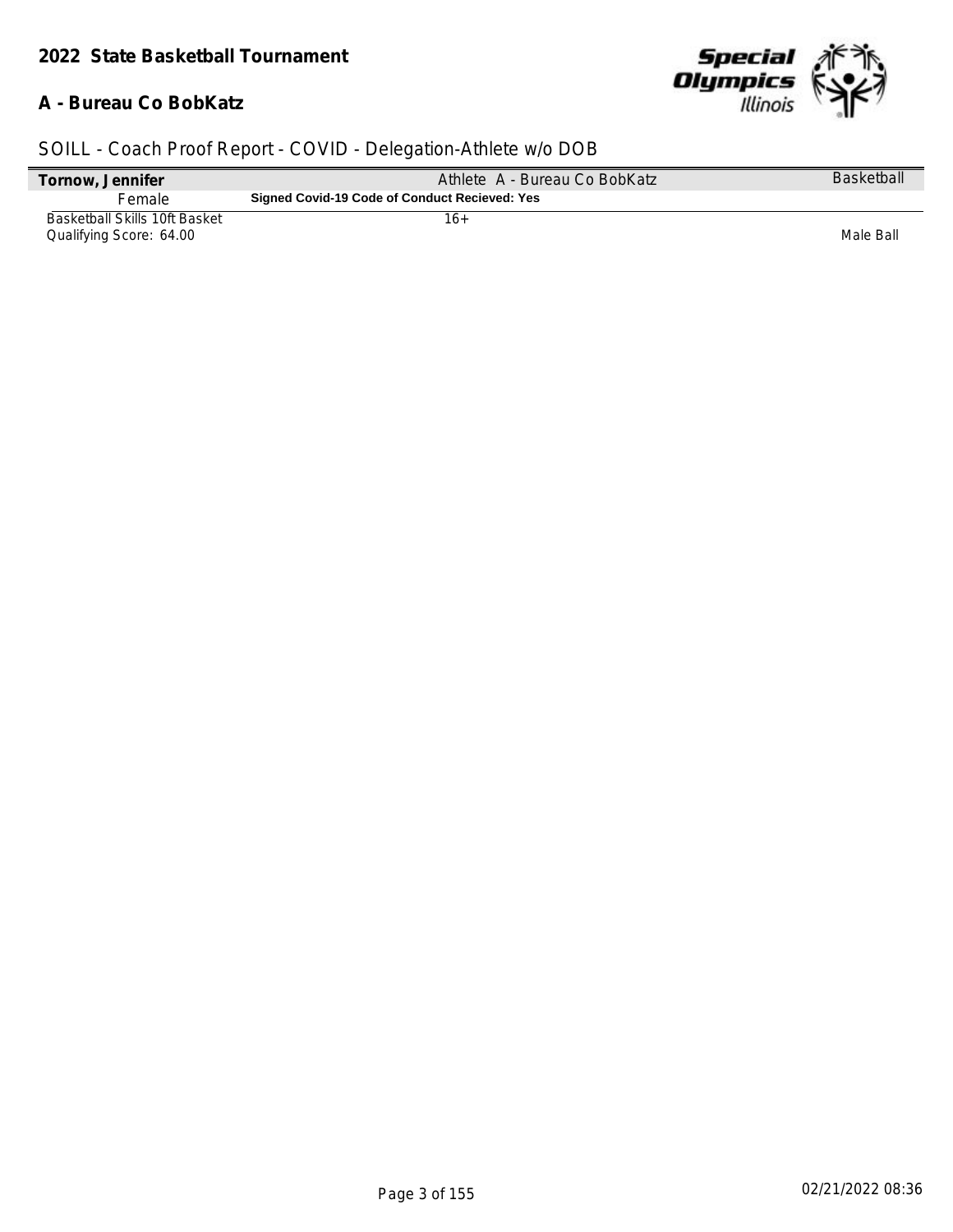## **A - CDH Education Center**



| Meinen, Presley                                          | Athlete A - CDH Education Center              | <b>Basketball</b> |
|----------------------------------------------------------|-----------------------------------------------|-------------------|
| Male                                                     | Signed Covid-19 Code of Conduct Recieved: Yes |                   |
| Basketball Skills 10ft Basket<br>Qualifying Score: 56.00 | 16+                                           | Male Ball         |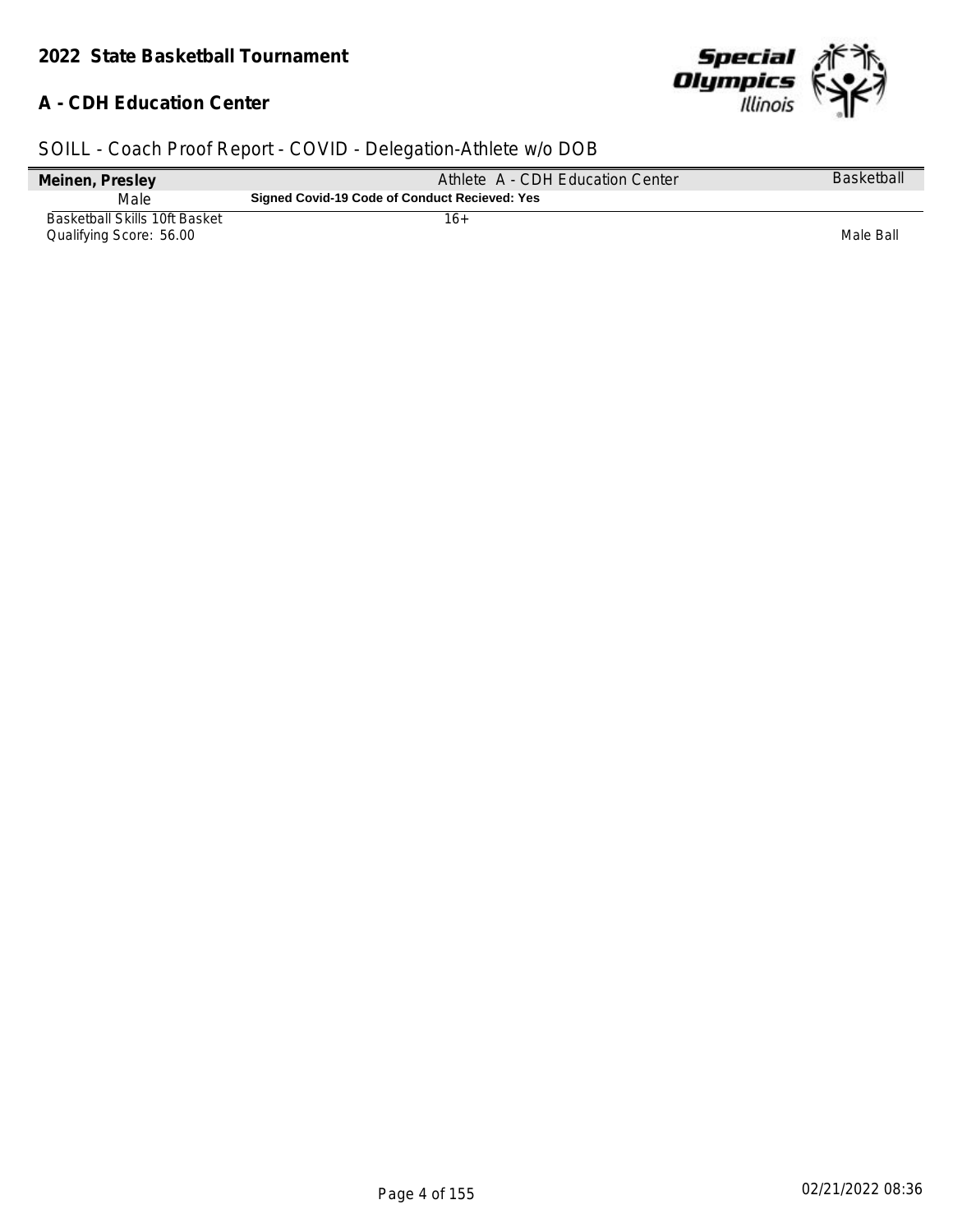## **A - Easter Seals-Rockford**



| Snyder, Dominic                                                 | Athlete A - Easter Seals-Rockford             | <b>Basketball</b> |
|-----------------------------------------------------------------|-----------------------------------------------|-------------------|
| Male                                                            | Signed Covid-19 Code of Conduct Recieved: Yes |                   |
| <b>Basketball Skills 10ft Basket</b><br>Qualifying Score: 47.00 | 16+                                           | Male Ball         |
|                                                                 |                                               |                   |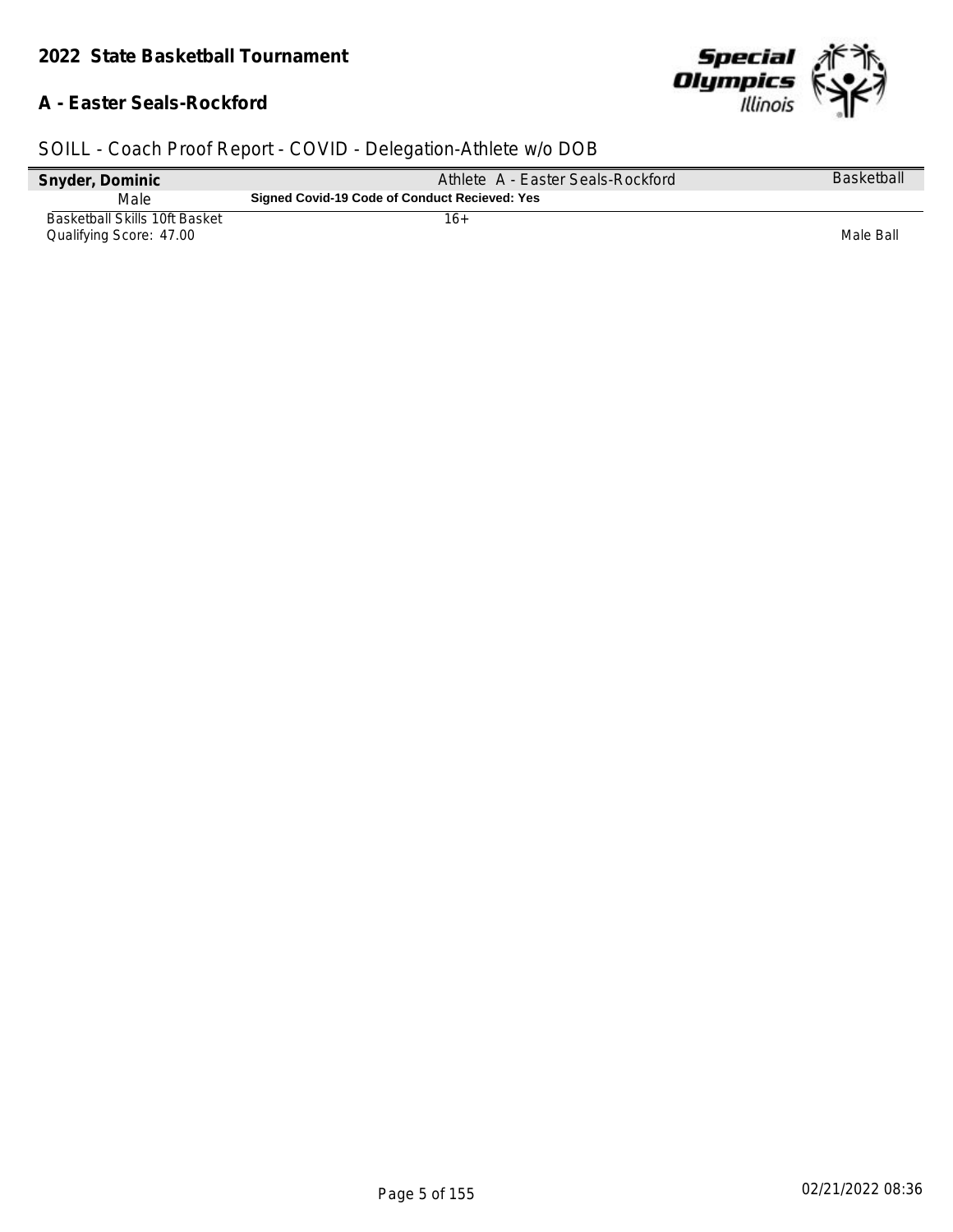#### *2022 State Basketball Tournament*

## **A - Harlem Huskies**



| Devlieger, Dylan                                         | Athlete A - Harlem Huskies                    | Basketball |
|----------------------------------------------------------|-----------------------------------------------|------------|
| Male                                                     | Signed Covid-19 Code of Conduct Recieved: Yes |            |
| Basketball Skills 10ft Basket<br>Qualifying Score: 81.00 | 16+                                           | Male Ball  |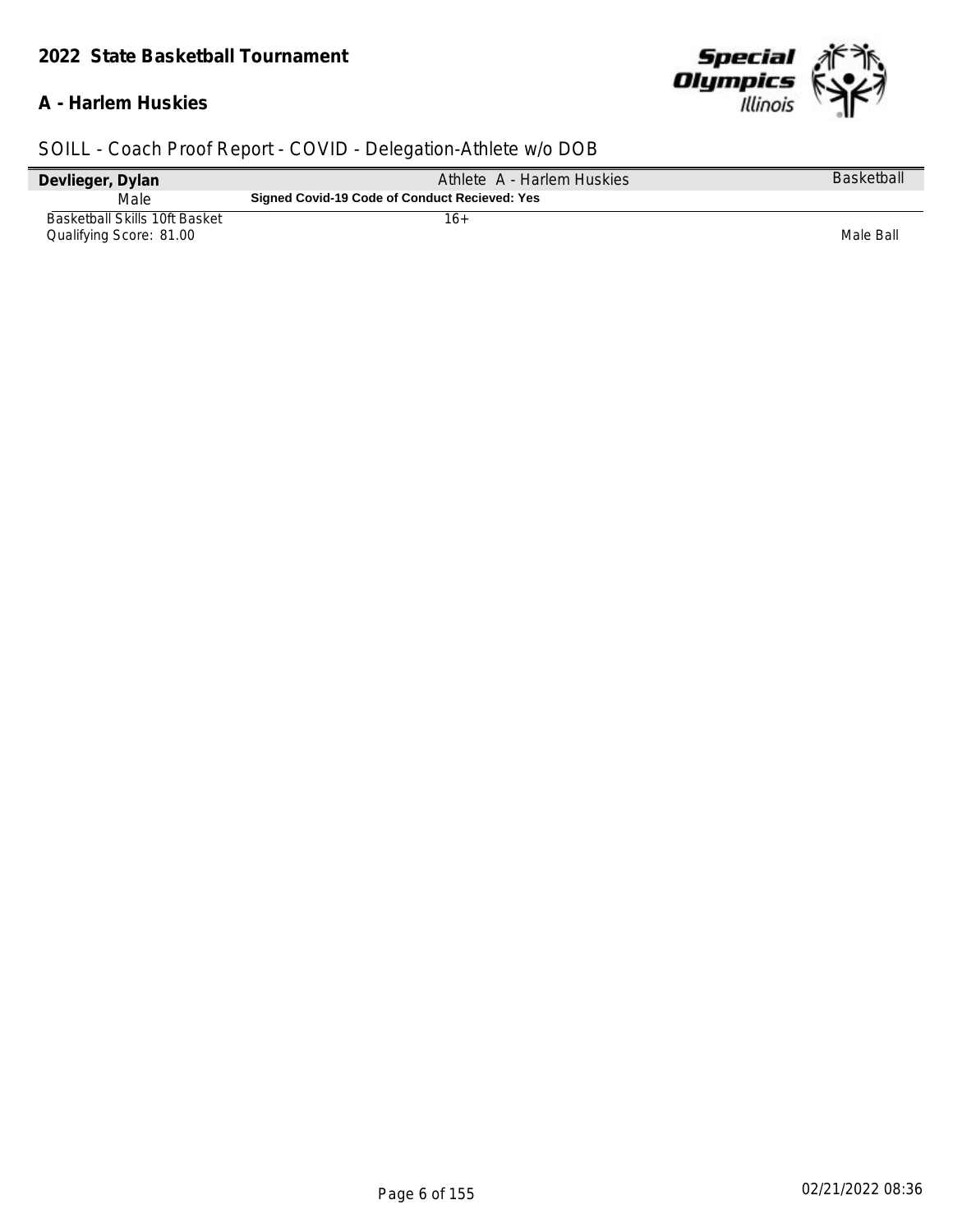## **A - Hononegah High School**



| Akerlund, Christopher                   | Athlete A - Hononegah High School             | <b>Basketball</b> |
|-----------------------------------------|-----------------------------------------------|-------------------|
| Male                                    | Signed Covid-19 Code of Conduct Recieved: Yes |                   |
| Basketball High School Team Competition | 14-22 Honenegah Indians                       |                   |
| Qualifying Score: 23.00                 |                                               |                   |
| Fitzgerald, Colin                       | Athlete A - Hononegah High School             | <b>Basketball</b> |
| Male                                    | Signed Covid-19 Code of Conduct Recieved: Yes |                   |
| Basketball High School Team Competition | 14-22 Honenegah Indians                       |                   |
| Qualifying Score: 11.00                 |                                               |                   |
| Markley, Nathan                         | Athlete A - Hononegah High School             | <b>Basketball</b> |
| Male                                    | Signed Covid-19 Code of Conduct Recieved: Yes |                   |
| Basketball High School Team Competition | 14-22 Honenegah Indians                       |                   |
| Qualifying Score: 22.00                 |                                               |                   |
| Mincemoyer, Karina                      | Athlete A - Hononegah High School             | <b>Basketball</b> |
| Female                                  | Signed Covid-19 Code of Conduct Recieved: Yes |                   |
| Basketball High School Team Competition | 14-22 Honenegah Indians                       |                   |
| Qualifying Score: 45.00                 |                                               |                   |
| Parker, Braeden                         | Athlete A - Hononegah High School             | <b>Basketball</b> |
| Male                                    | Signed Covid-19 Code of Conduct Recieved: Yes |                   |
| Basketball High School Team Competition | 14-22 Honenegah Indians                       |                   |
| Qualifying Score: 26.00                 |                                               |                   |
| Peterson, Riley                         | Athlete A - Hononegah High School             | <b>Basketball</b> |
| Male                                    | Signed Covid-19 Code of Conduct Recieved: Yes |                   |
| Basketball High School Team Competition | 14-22 Honenegah Indians                       |                   |
| Qualifying Score: 8.00                  |                                               |                   |
| Vertiz, Jocelyn                         | Athlete A - Hononegah High School             | <b>Basketball</b> |
| Female                                  | Signed Covid-19 Code of Conduct Recieved: Yes |                   |
| Basketball High School Team Competition | Honenegah Indians<br>$23+$                    |                   |
| Qualifying Score: 13.00                 |                                               |                   |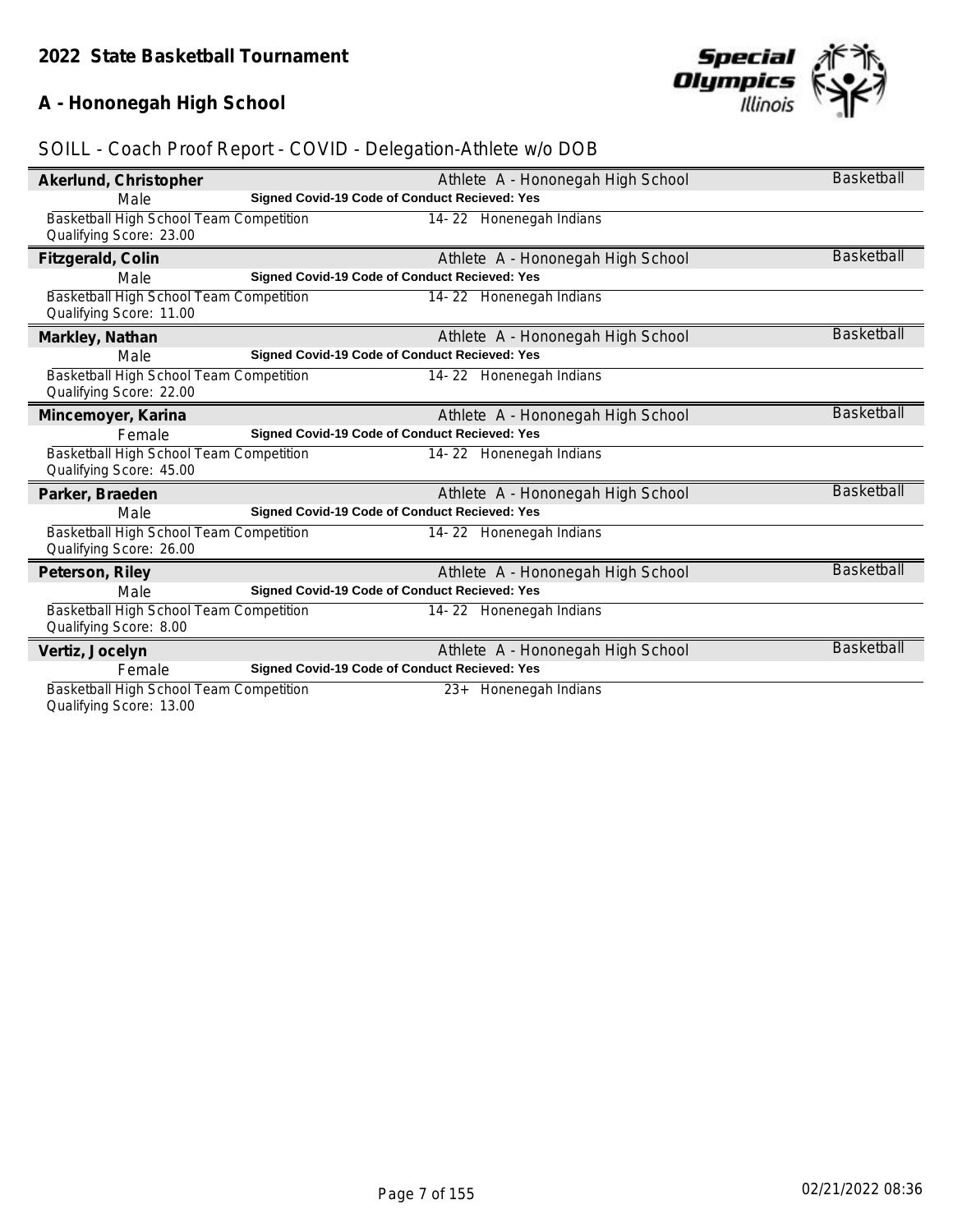## **A - Lee Co SEA**



| Brooks, Joel                         | Athlete A - Lee Co SEA                               | <b>Basketball</b> |
|--------------------------------------|------------------------------------------------------|-------------------|
| Male                                 | <b>Signed Covid-19 Code of Conduct Recieved: Yes</b> |                   |
| Basketball Skills 10ft Basket        | $16+$                                                |                   |
| Qualifying Score: 63.00              |                                                      | Male Ball         |
| Brooks, Kyran                        | Athlete A - Lee Co SEA                               | <b>Basketball</b> |
| Male                                 | <b>Signed Covid-19 Code of Conduct Recieved: Yes</b> |                   |
| <b>Basketball Skills 10ft Basket</b> | $16+$                                                |                   |
| Qualifying Score: 67.00              |                                                      | Male Ball         |
| O'Donnell, Kaitlin                   | Athlete A - Lee Co SEA                               | <b>Basketball</b> |
| Female                               | <b>Signed Covid-19 Code of Conduct Recieved: Yes</b> |                   |
| Basketball Skills 10ft Basket        | $16+$                                                |                   |
| Qualifying Score: 67.00              |                                                      | Male Ball         |
| Shank, Connley                       | Athlete A - Lee Co SEA                               | <b>Basketball</b> |
| Male                                 | <b>Signed Covid-19 Code of Conduct Recieved: Yes</b> |                   |
| Basketball Skills 10ft Basket        | $16+$                                                |                   |
| Qualifying Score: 53.00              |                                                      | Male Ball         |
| Stauter, Elizabeth                   | Athlete A - Lee Co SEA                               | <b>Basketball</b> |
| Female                               | <b>Signed Covid-19 Code of Conduct Recieved: Yes</b> |                   |
| <b>Basketball Skills 10ft Basket</b> | $16+$                                                |                   |
| Qualifying Score: 65.00              |                                                      | Male Ball         |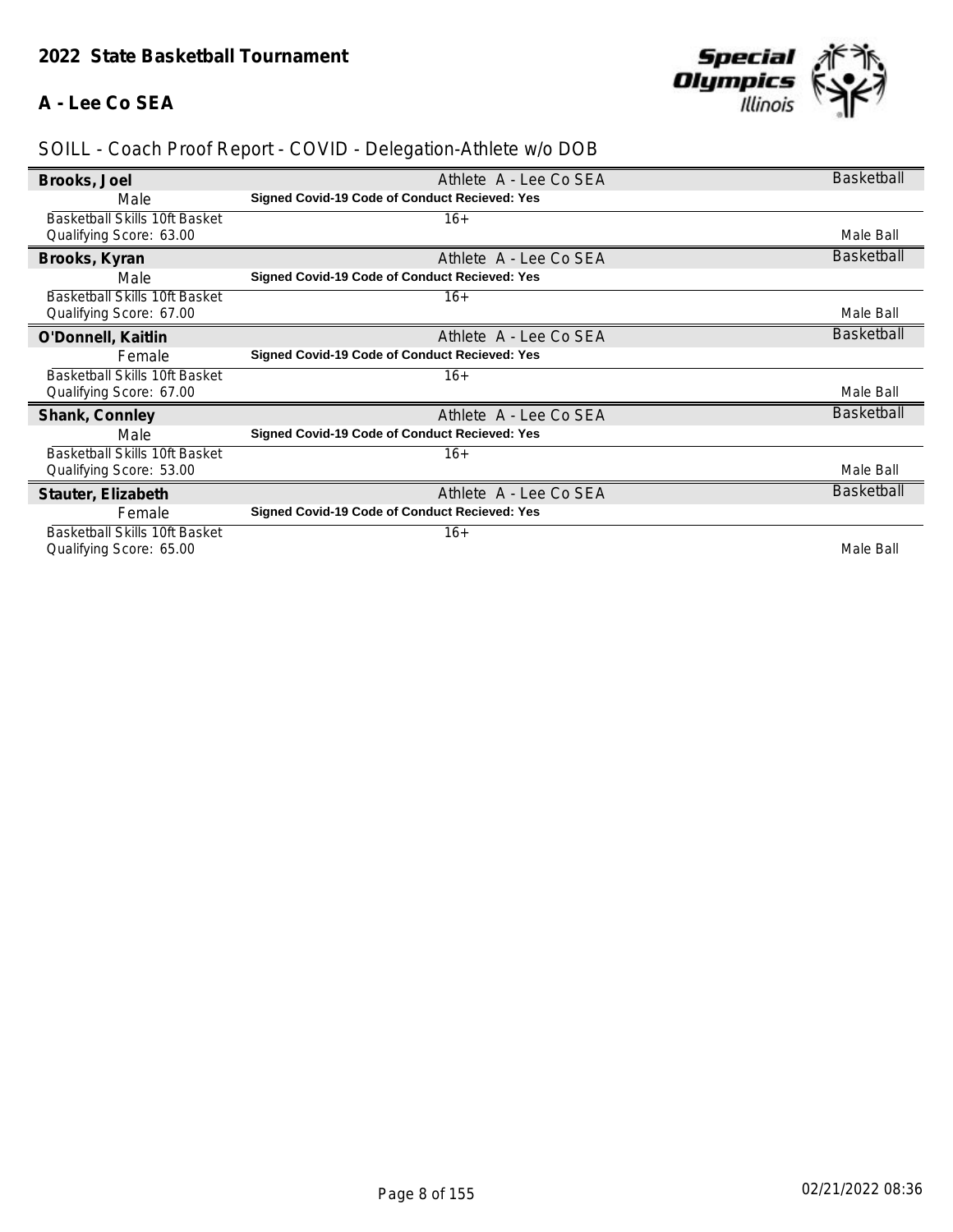## **A - Opportunity House Inc**



| Castritsis, Michael A                                                 | Athlete A - Opportunity House Inc                                             | Basketball        |
|-----------------------------------------------------------------------|-------------------------------------------------------------------------------|-------------------|
| Male                                                                  | Signed Covid-19 Code of Conduct Recieved: Yes                                 |                   |
| <b>Basketball Sr Male Team Competition</b>                            | 8+ Opportunity House Heat                                                     |                   |
| Qualifying Score: 20.00                                               |                                                                               |                   |
| Collingbourne, Jacob                                                  | Athlete A - Opportunity House Inc                                             | <b>Basketball</b> |
| Male                                                                  | Signed Covid-19 Code of Conduct Recieved: Yes                                 |                   |
| Basketball Sr Male Team Competition<br>Qualifying Score: 30.00        | 8+ Opportunity House Thunder                                                  |                   |
| DeBarba, Dale                                                         | Athlete A - Opportunity House Inc                                             | <b>Basketball</b> |
| Male                                                                  | Signed Covid-19 Code of Conduct Recieved: Yes                                 |                   |
| Basketball Sr Male Team Competition<br>Qualifying Score: 20.00        | 8+ Opportunity House Heat                                                     |                   |
| DeLaCruz, Enrique                                                     | Athlete A - Opportunity House Inc                                             | <b>Basketball</b> |
| Male                                                                  | Signed Covid-19 Code of Conduct Recieved: Yes                                 |                   |
| <b>Basketball Sr Male Team Competition</b><br>Qualifying Score: 14.00 | 8+ Opportunity House Heat                                                     |                   |
| Hickey, Jacob                                                         | Athlete A - Opportunity House Inc                                             | Basketball        |
| Male                                                                  | Signed Covid-19 Code of Conduct Recieved: Yes                                 |                   |
| Basketball Sr Male Team Competition                                   | 8+ Opportunity House Heat                                                     |                   |
| Qualifying Score: 27.00                                               |                                                                               |                   |
| Koch, Kevin                                                           | Athlete A - Opportunity House Inc                                             | <b>Basketball</b> |
| Male<br>Basketball Sr Male Team Competition                           | Signed Covid-19 Code of Conduct Recieved: Yes<br>8+ Opportunity House Thunder |                   |
| Qualifying Score: 35.00                                               |                                                                               |                   |
| Meyer, Kevin R                                                        | Athlete A - Opportunity House Inc                                             | <b>Basketball</b> |
| Male                                                                  | Signed Covid-19 Code of Conduct Recieved: Yes                                 |                   |
| Basketball Sr Male Team Competition<br>Qualifying Score: 27.00        | 8+ Opportunity House Heat                                                     |                   |
| Mitchell, Justin                                                      | Athlete A - Opportunity House Inc                                             | <b>Basketball</b> |
| Male                                                                  | Signed Covid-19 Code of Conduct Recieved: Yes                                 |                   |
| Basketball Sr Male Team Competition<br>Qualifying Score: 25.00        | 8+ Opportunity House Thunder                                                  |                   |
| Morrissey, Brendan                                                    | Athlete A - Opportunity House Inc                                             | <b>Basketball</b> |
| Male                                                                  | Signed Covid-19 Code of Conduct Recieved: Yes                                 |                   |
| Basketball Sr Male Team Competition<br>Qualifying Score: 32.00        | 8+ Opportunity House Thunder                                                  |                   |
| Robles, Jasmin                                                        | Athlete A - Opportunity House Inc                                             | <b>Basketball</b> |
| Female                                                                | <b>Signed Covid-19 Code of Conduct Recieved: Yes</b>                          |                   |
| <b>Basketball Sr Male Team Competition</b><br>Qualifying Score: 14.00 | 8+ Opportunity House Heat                                                     |                   |
| Slowinski, Ryan                                                       | Athlete A - Opportunity House Inc                                             | <b>Basketball</b> |
| Male                                                                  | <b>Signed Covid-19 Code of Conduct Recieved: Yes</b>                          |                   |
| Basketball Sr Male Team Competition                                   | 8+ Opportunity House Heat                                                     |                   |
| Qualifying Score: 30.00                                               |                                                                               |                   |
| Steinbis, Lisa                                                        | Athlete A - Opportunity House Inc                                             | <b>Basketball</b> |
| Female<br><b>Basketball Sr Male Team Competition</b>                  | Signed Covid-19 Code of Conduct Recieved: Yes<br>8+ Opportunity House Heat    |                   |
| Qualifying Score: 14.00                                               |                                                                               |                   |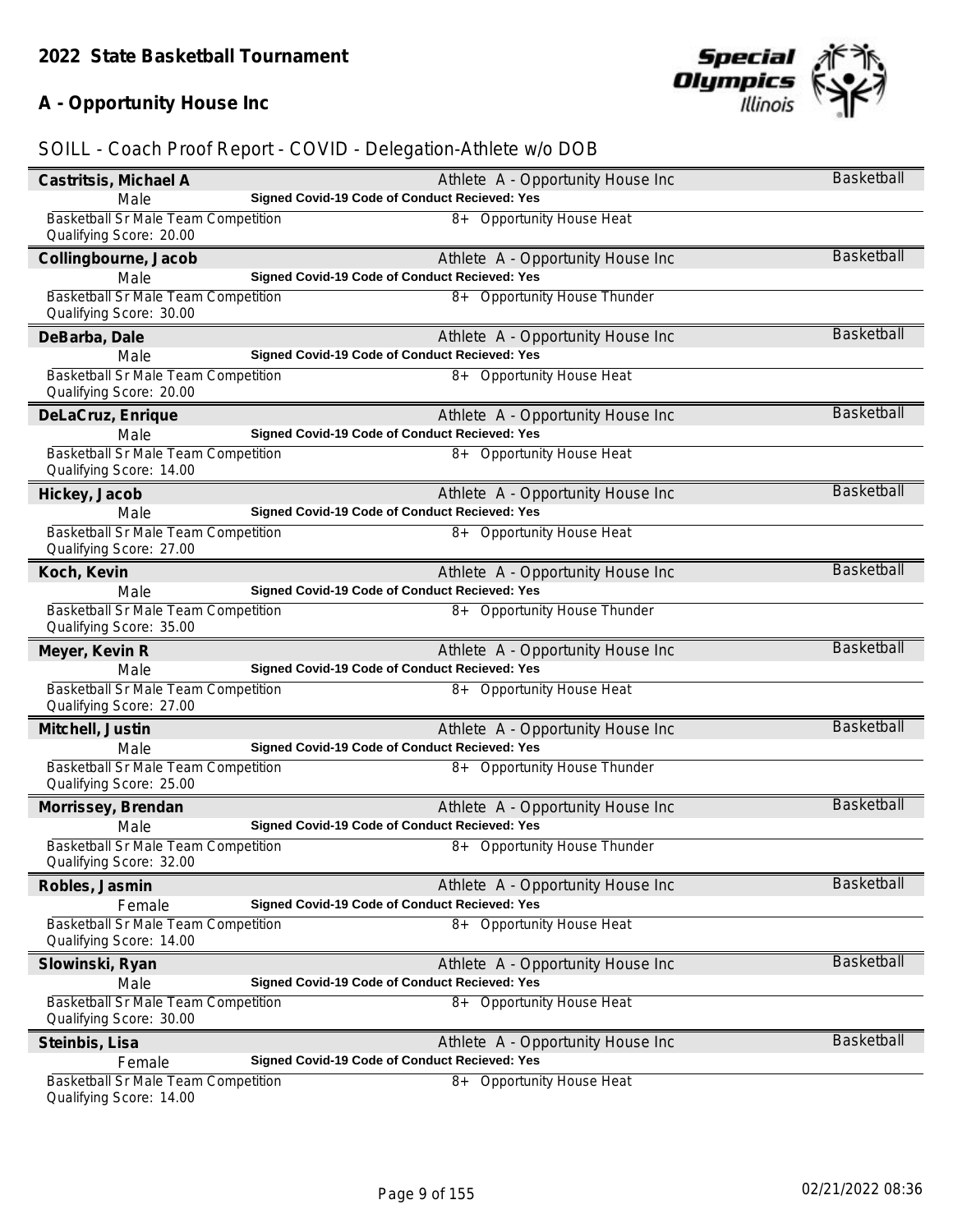## **A - Opportunity House Inc**



| Trevino, Frank                             | Athlete A - Opportunity House Inc                    | <b>Basketball</b> |
|--------------------------------------------|------------------------------------------------------|-------------------|
| Male                                       | Signed Covid-19 Code of Conduct Recieved: Yes        |                   |
| <b>Basketball Sr Male Team Competition</b> | Opportunity House Thunder<br>8+                      |                   |
| Qualifying Score: 28.00                    |                                                      |                   |
| Waffle, Joshua                             | Athlete A - Opportunity House Inc                    | <b>Basketball</b> |
| Male                                       | Signed Covid-19 Code of Conduct Recieved: Yes        |                   |
| Basketball Sr Male Team Competition        | 8+ Opportunity House Thunder                         |                   |
| Qualifying Score: 28.00                    |                                                      |                   |
| Weaver, Jacob                              | Athlete A - Opportunity House Inc                    | <b>Basketball</b> |
| Male                                       | <b>Signed Covid-19 Code of Conduct Recieved: Yes</b> |                   |
| <b>Basketball Sr Male Team Competition</b> | 8+ Opportunity House Heat                            |                   |
| Qualifying Score: 21.00                    |                                                      |                   |
| Wiewel, Thomas                             | Athlete A - Opportunity House Inc                    | <b>Basketball</b> |
| Male                                       | Signed Covid-19 Code of Conduct Recieved: Yes        |                   |
| Basketball Sr Male Team Competition        | 8+ Opportunity House Heat                            |                   |
| Qualifying Score: 27.00                    |                                                      |                   |
| Wootton, Adam                              | Athlete A - Opportunity House Inc                    | <b>Basketball</b> |
| Male                                       | Signed Covid-19 Code of Conduct Recieved: Yes        |                   |
| Basketball Sr Male Team Competition        | <b>Opportunity House Thunder</b><br>8+               |                   |
| Qualifying Score: 39.00                    |                                                      |                   |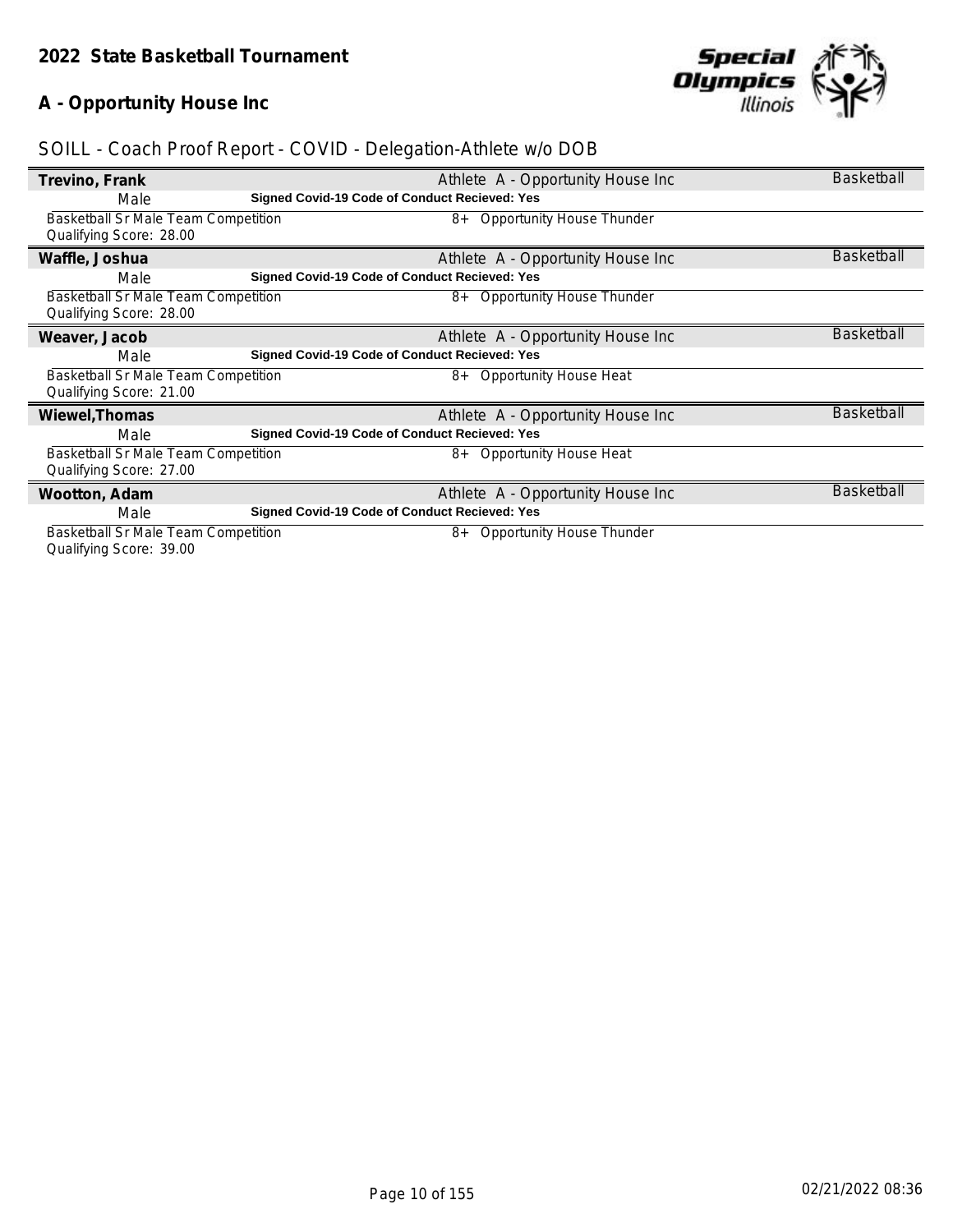## **A - Putnam County High School**



| Baker, Blake                  | Athlete A - Putnam County High School                | <b>Basketball</b> |
|-------------------------------|------------------------------------------------------|-------------------|
| Male                          | Signed Covid-19 Code of Conduct Recieved: Yes        |                   |
| Basketball Skills 10ft Basket | 16+                                                  |                   |
| Qualifying Score: 70.00       |                                                      | Male Ball         |
| Missel, Chasity               | Athlete A - Putnam County High School                | <b>Basketball</b> |
|                               |                                                      |                   |
| Female                        | <b>Signed Covid-19 Code of Conduct Recieved: Yes</b> |                   |
| Basketball Skills 10ft Basket | 16+                                                  |                   |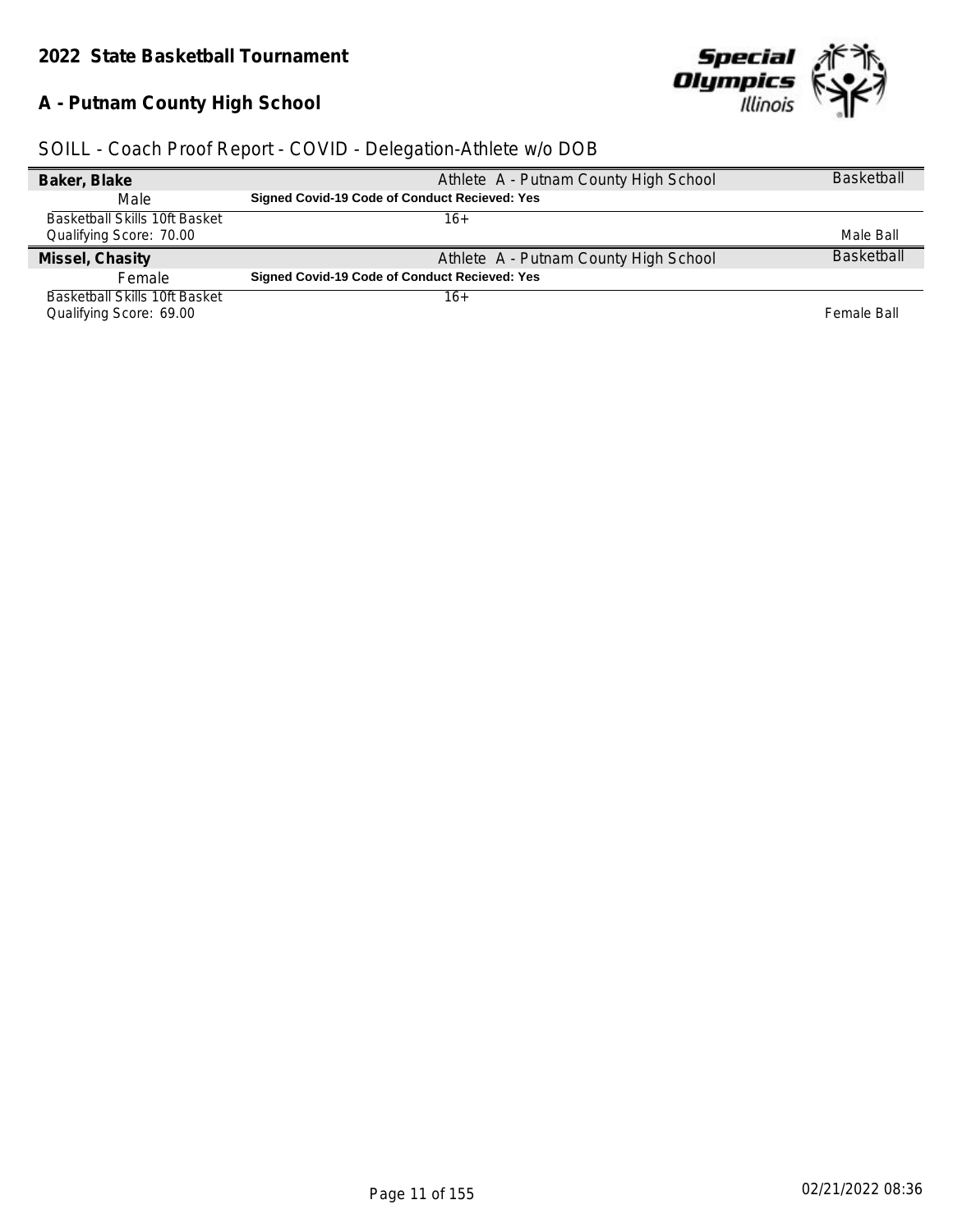## *2022 State Basketball Tournament*

## **A - Rolling Hills**



| Beaston, Kayla                | Athlete A - Rolling Hills                     | <b>Basketball</b> |
|-------------------------------|-----------------------------------------------|-------------------|
| <b>Female</b>                 | Signed Covid-19 Code of Conduct Recieved: Yes |                   |
| Basketball Skills 10ft Basket | 16+                                           |                   |
| Qualifying Score: 58.00       |                                               | Female Ball       |
| Hearne, Edward (Ed)           | Athlete A - Rolling Hills                     | <b>Basketball</b> |
| Male                          | Signed Covid-19 Code of Conduct Recieved: Yes |                   |
| Basketball Skills 10ft Basket | 16+                                           |                   |
| Qualifying Score: 52.00       |                                               | Male Ball         |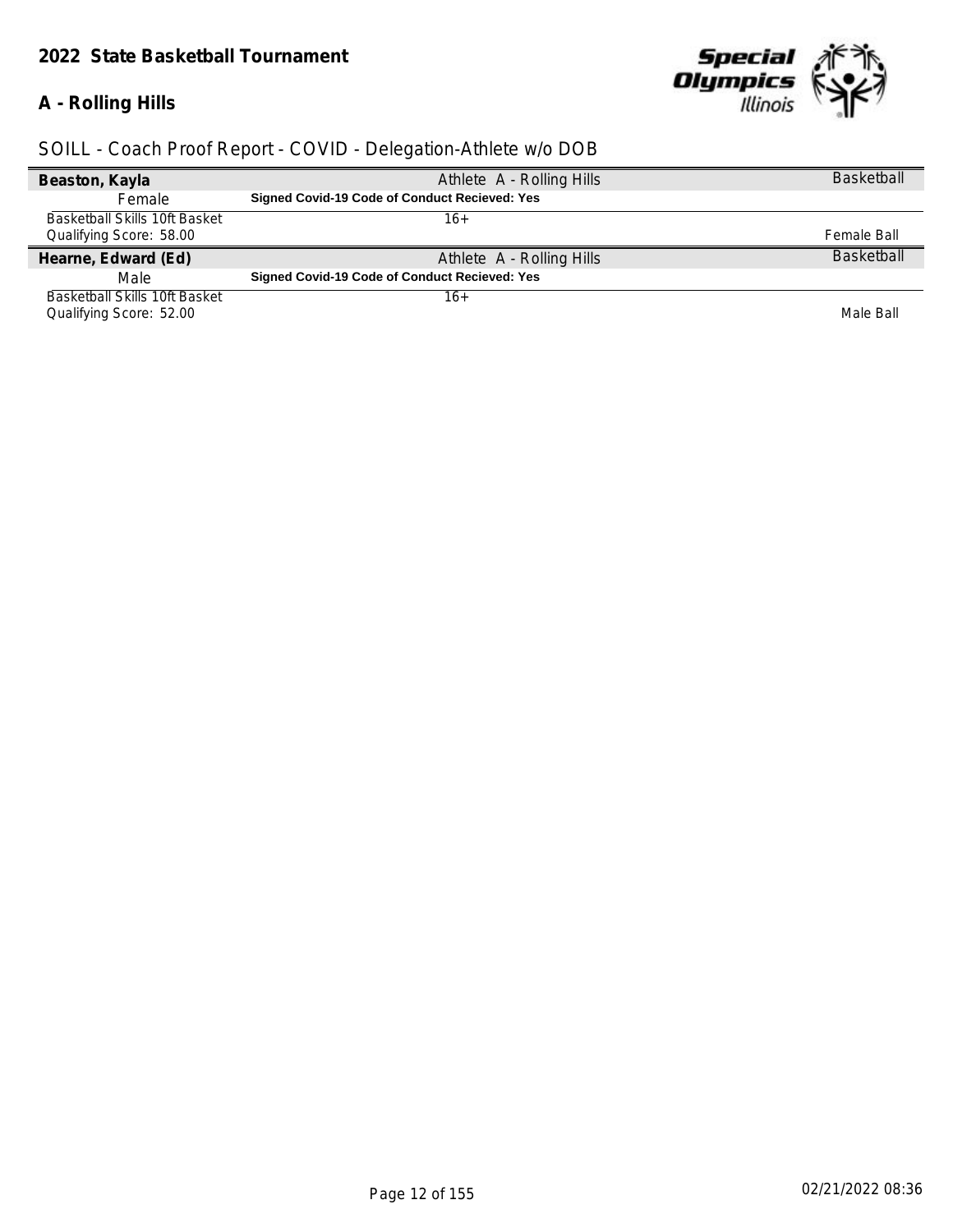## **A - Rt 6 + 34 SO**



| Albertson, Michael (Mike) D                                      | Athlete $A - Rt6 + 34 SO$                     | Basketball        |
|------------------------------------------------------------------|-----------------------------------------------|-------------------|
| Male                                                             | Signed Covid-19 Code of Conduct Recieved: Yes |                   |
| Basketball Sr Male Team Competition                              | 8+ Rt 6 & 34 Grizzlies                        |                   |
| Qualifying Score: 42.00                                          |                                               |                   |
| Altman, Timothy                                                  | Athlete $A - Rt6 + 34 SO$                     | <b>Basketball</b> |
| Male                                                             | Signed Covid-19 Code of Conduct Recieved: Yes |                   |
| <b>Basketball Sr Male Team Competition</b>                       | 8+ Rt 6 & 34 Gladiators ALB                   |                   |
| Qualifying Score: 39.00                                          |                                               |                   |
| Bermes, Tamara                                                   | Athlete $A - Rt6 + 34 SO$                     | <b>Basketball</b> |
| Female                                                           | Signed Covid-19 Code of Conduct Recieved: Yes |                   |
| Basketball Sr Female Team Competition                            | 8+ Rt 6 & 34 Lady Gators                      |                   |
| Qualifying Score: 26.00                                          |                                               |                   |
| Borsch, Autumn                                                   | Athlete $A - Rt6 + 34 SO$                     | <b>Basketball</b> |
| Female                                                           | Signed Covid-19 Code of Conduct Recieved: Yes |                   |
| Basketball Sr Female Team Competition<br>Qualifying Score: 31.00 | 8+ Rt 6 & 34 Lady Gators                      |                   |
| Borys, Austin                                                    | Athlete $A - Rt6 + 34 SO$                     | <b>Basketball</b> |
| Male                                                             | Signed Covid-19 Code of Conduct Recieved: Yes |                   |
| Basketball Sr Male Team Competition                              | 8+ Rt 6 & 34 Grizzlies                        |                   |
| Qualifying Score: 46.00                                          |                                               |                   |
| Brand, Jessica                                                   | Athlete $A - Rt6 + 34 SO$                     | <b>Basketball</b> |
| Female                                                           | Signed Covid-19 Code of Conduct Recieved: Yes |                   |
| Basketball Sr Female Team Competition                            | 8+ Rt 6 & 34 Lady Gators                      |                   |
| Qualifying Score: 23.00                                          |                                               |                   |
| Clift, Matthew (Tyler)                                           | Athlete $A - Rt6 + 34 SO$                     | <b>Basketball</b> |
| Male                                                             | Signed Covid-19 Code of Conduct Recieved: Yes |                   |
| <b>Basketball Sr Male Team Competition</b>                       | 8+ Rt 6 & 34 Grizzlies                        |                   |
| Qualifying Score: 48.00                                          |                                               |                   |
| Geiger, Cody                                                     | Athlete $A - Rt6 + 34 SO$                     | <b>Basketball</b> |
| Male                                                             | Signed Covid-19 Code of Conduct Recieved: Yes |                   |
| Basketball Sr Male Team Competition<br>Qualifying Score: 51.00   | 8+ Rt 6 & 34 Grizzlies                        |                   |
| Hooker, David                                                    | Athlete $A - Rt6 + 34 SO$                     | <b>Basketball</b> |
| Male                                                             | Signed Covid-19 Code of Conduct Recieved: Yes |                   |
| Basketball Sr Male Team Competition                              | 8+ Rt 6 & 34 Grizzlies                        |                   |
| Qualifying Score: 50.00                                          |                                               |                   |
| Johnson, Joseph E                                                | Athlete $A - Rt6 + 34 SO$                     | Basketball        |
| Male                                                             | Signed Covid-19 Code of Conduct Recieved: Yes |                   |
| Basketball Sr Male Team Competition                              | 8+ Rt 6 & 34 Gladiators ALB                   |                   |
| Qualifying Score: 44.00                                          |                                               |                   |
| Johnson, Trevor                                                  | Athlete $A - Rt6 + 34 SO$                     | Basketball        |
| Male                                                             | Signed Covid-19 Code of Conduct Recieved: Yes |                   |
| <b>Basketball Sr Male Team Competition</b>                       | 8+ Rt 6 & 34 Gladiators ALB                   |                   |
| Qualifying Score: 32.00                                          |                                               |                   |
| Kissick, Kyla                                                    | Athlete $A - Rt6 + 34 SO$                     | <b>Basketball</b> |
| Female                                                           | Signed Covid-19 Code of Conduct Recieved: Yes |                   |
| <b>Basketball Sr Female Team Competition</b>                     | 8+ Rt 6 & 34 Lady Gators                      |                   |
| Qualifying Score: 25.00                                          |                                               |                   |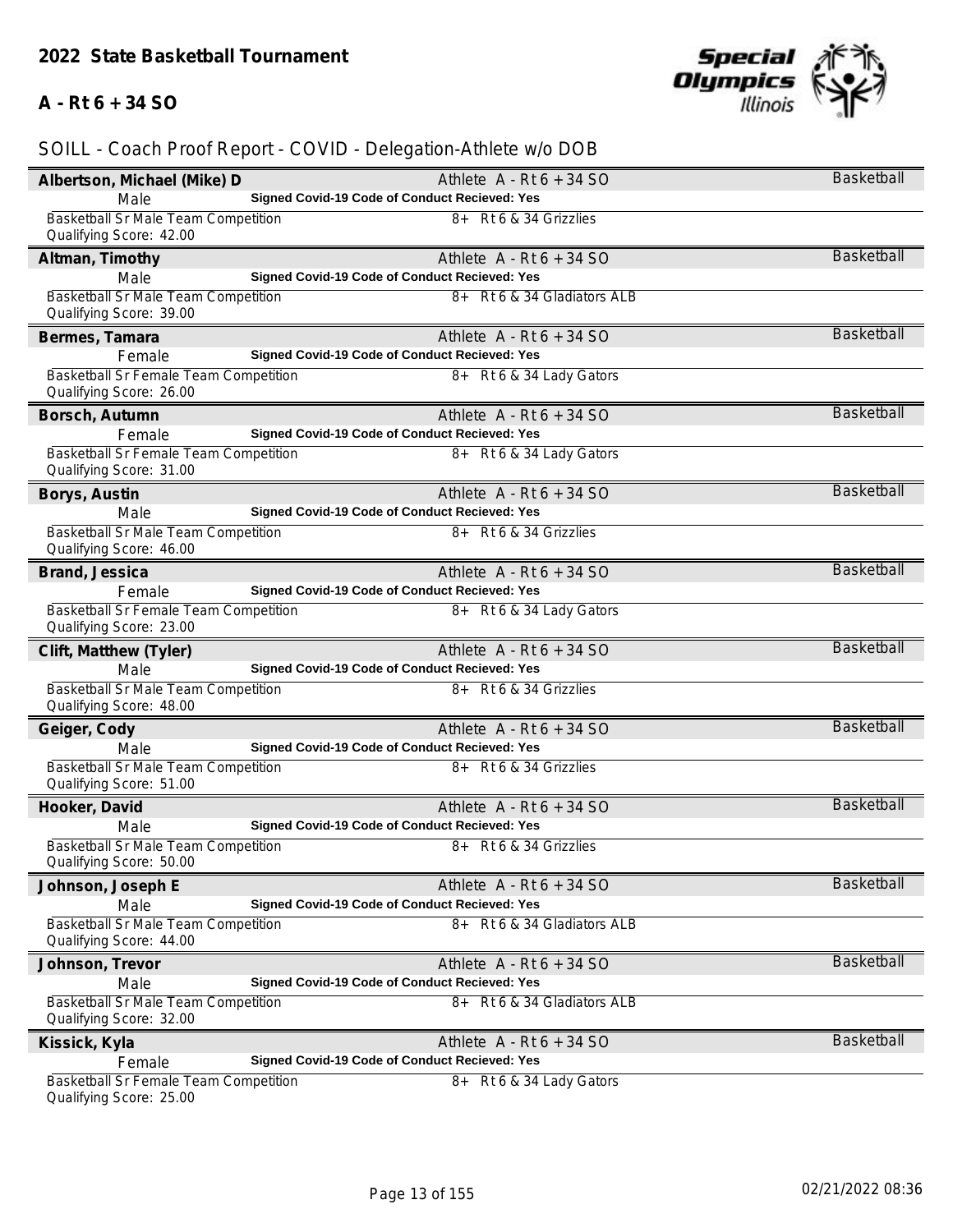## **A - Rt 6 + 34 SO**



| Kuhnert, Kati                                                         | Athlete $A - Rt6 + 34 SO$                     | Basketball        |
|-----------------------------------------------------------------------|-----------------------------------------------|-------------------|
| Female                                                                | Signed Covid-19 Code of Conduct Recieved: Yes |                   |
| Basketball Sr Female Team Competition<br>Qualifying Score: 24.00      | 8+ Rt 6 & 34 Lady Gators                      |                   |
| Mercer, Tyler                                                         | Athlete $A - Rt6 + 34 SO$                     | Basketball        |
| Male                                                                  | Signed Covid-19 Code of Conduct Recieved: Yes |                   |
| Basketball Sr Male Team Competition<br>Qualifying Score: 48.00        | 8+ Rt 6 & 34 Grizzlies                        |                   |
| Merdian, Jennifer                                                     | Athlete $A - Rt6 + 34 SO$                     | <b>Basketball</b> |
| Female                                                                | Signed Covid-19 Code of Conduct Recieved: Yes |                   |
| Basketball Sr Female Team Competition<br>Qualifying Score: 28.00      | 8+ Rt 6 & 34 Lady Gators                      |                   |
| Miller, Michael (Mike)                                                | Athlete $A - Rt6 + 34 SO$                     | <b>Basketball</b> |
| Male                                                                  | Signed Covid-19 Code of Conduct Recieved: Yes |                   |
| Basketball Sr Male Team Competition<br>Qualifying Score: 48.00        | 8+ Rt 6 & 34 Grizzlies                        |                   |
| Neahring, Scott                                                       | Athlete $A - Rt6 + 34 SO$                     | <b>Basketball</b> |
| Male                                                                  | Signed Covid-19 Code of Conduct Recieved: Yes |                   |
| <b>Basketball Sr Male Team Competition</b><br>Qualifying Score: 55.00 | 8+ Rt 6 & 34 Grizzlies                        |                   |
| Pollard, Tina                                                         | Athlete $A - Rt6 + 34 SO$                     | <b>Basketball</b> |
| Female                                                                | Signed Covid-19 Code of Conduct Recieved: Yes |                   |
| Basketball Sr Female Team Competition<br>Qualifying Score: 41.00      | 8+ Rt 6 & 34 Lady Gators                      |                   |
| Rhodes, Emily                                                         | Athlete $A - Rt6 + 34 SO$                     | <b>Basketball</b> |
| Female                                                                | Signed Covid-19 Code of Conduct Recieved: Yes |                   |
| Basketball Sr Female Team Competition<br>Qualifying Score: 38.00      | 8+ Rt 6 & 34 Lady Gators                      |                   |
| Rhodes, Odyessey                                                      | Athlete $A - Rt6 + 34 SO$                     | <b>Basketball</b> |
| Male                                                                  | Signed Covid-19 Code of Conduct Recieved: Yes |                   |
| Basketball Sr Male Team Competition<br>Qualifying Score: 44.00        | 8+ Rt 6 & 34 Gladiators ALB                   |                   |
| Schultz, Seth                                                         | Athlete $A - Rt6 + 34 SO$                     | <b>Basketball</b> |
| Male                                                                  | Signed Covid-19 Code of Conduct Recieved: Yes |                   |
| Basketball Sr Male Team Competition<br>Qualifying Score: 21.00        | 8+ Rt 6 & 34 Gladiators ALB                   |                   |
| Smith, Justin                                                         | Athlete $A - Rt6 + 34 SO$                     | <b>Basketball</b> |
| Male                                                                  | Signed Covid-19 Code of Conduct Recieved: Yes |                   |
| Basketball Sr Male Team Competition<br>Qualifying Score: 53.00        | 8+ Rt 6 & 34 Grizzlies                        |                   |
| Taylor, Jeffrey                                                       | Athlete $A - Rt6 + 34 SO$                     | <b>Basketball</b> |
| Male                                                                  | Signed Covid-19 Code of Conduct Recieved: Yes |                   |
| <b>Basketball Sr Male Team Competition</b><br>Qualifying Score: 36.00 | 8+ Rt 6 & 34 Gladiators ALB                   |                   |
| Vernon, Martice                                                       | Athlete $A - Rt6 + 34 SO$                     | <b>Basketball</b> |
| Male                                                                  | Signed Covid-19 Code of Conduct Recieved: Yes |                   |
| <b>Basketball Sr Male Team Competition</b><br>Qualifying Score: 34.00 | 8+ Rt 6 & 34 Gladiators ALB                   |                   |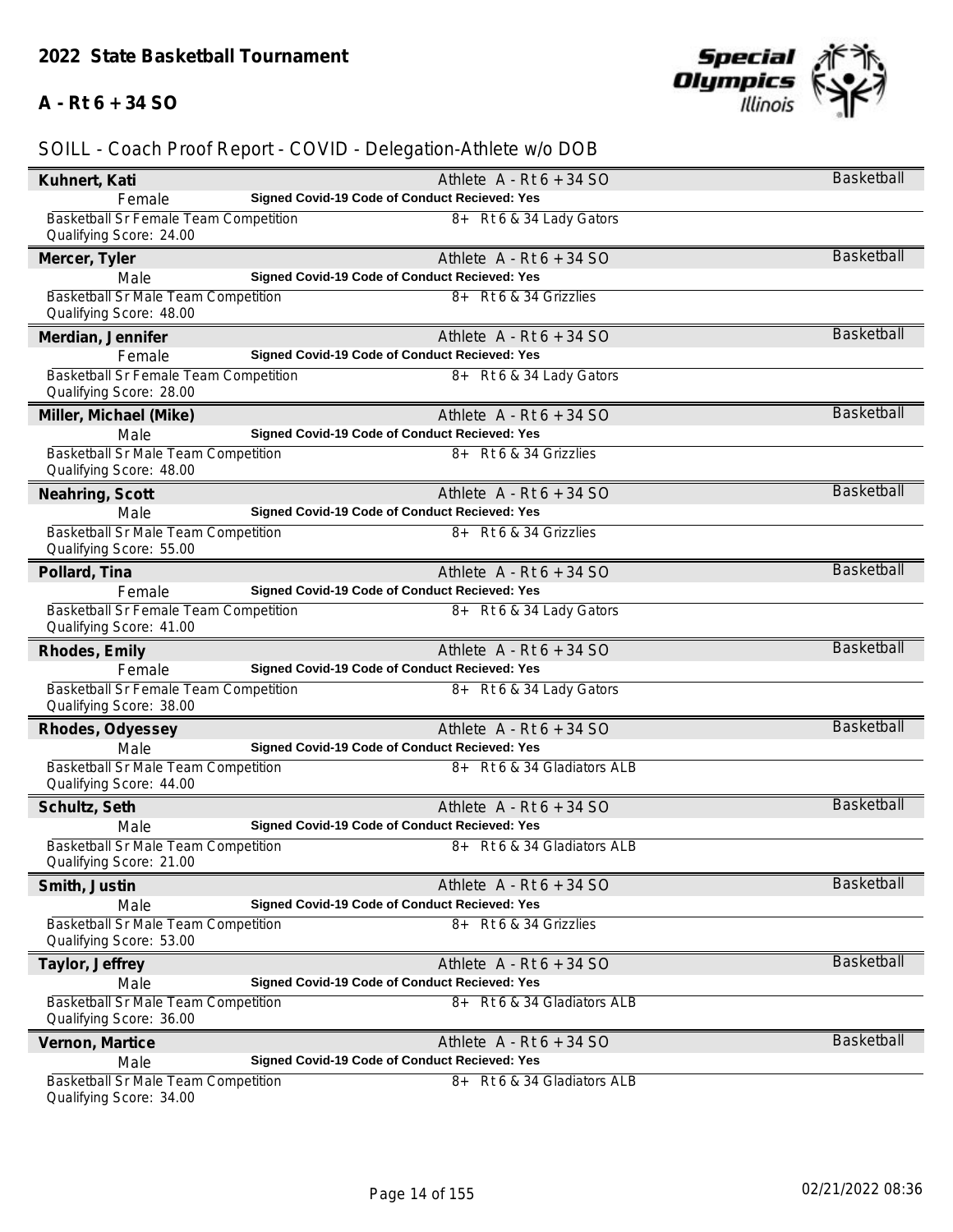## **A - Rt 6 + 34 SO**



## *SOILL - Coach Proof Report - COVID - Delegation-Athlete w/o DOB*

| Young, Jerry Lee                    | Athlete $A - Rt6 + 34 SO$                            | <b>Basketball</b> |
|-------------------------------------|------------------------------------------------------|-------------------|
| Male                                | Signed Covid-19 Code of Conduct Recieved: Yes        |                   |
| Basketball Sr Male Team Competition | 8+ Rt 6 & 34 Gladiators ALB                          |                   |
| Qualifying Score: 30.00             |                                                      |                   |
| Young, Joseph                       | Athlete $A - Rt6 + 34 SO$                            | <b>Basketball</b> |
| Male                                | Signed Covid-19 Code of Conduct Recieved: Yes        |                   |
| Basketball Sr Male Team Competition | 8+ Rt 6 & 34 Gladiators ALB                          |                   |
| Qualifying Score: 35.00             |                                                      |                   |
| Young, Michael                      | Athlete $A - Rt6 + 34 SO$                            | <b>Basketball</b> |
| Male                                | <b>Signed Covid-19 Code of Conduct Recieved: Yes</b> |                   |
| Basketball Sr Male Team Competition | 8+ Rt 6 & 34 Gladiators ALB                          |                   |
| Qualifying Score: 35.00             |                                                      |                   |
| Zermano, John                       | Athlete $A - Rt6 + 34 SO$                            | <b>Basketball</b> |
| Male                                | <b>Signed Covid-19 Code of Conduct Recieved: Yes</b> |                   |
| Basketball Sr Male Team Competition | 8+ Rt 6 & 34 Gladiators ALB                          |                   |

Qualifying Score: 34.00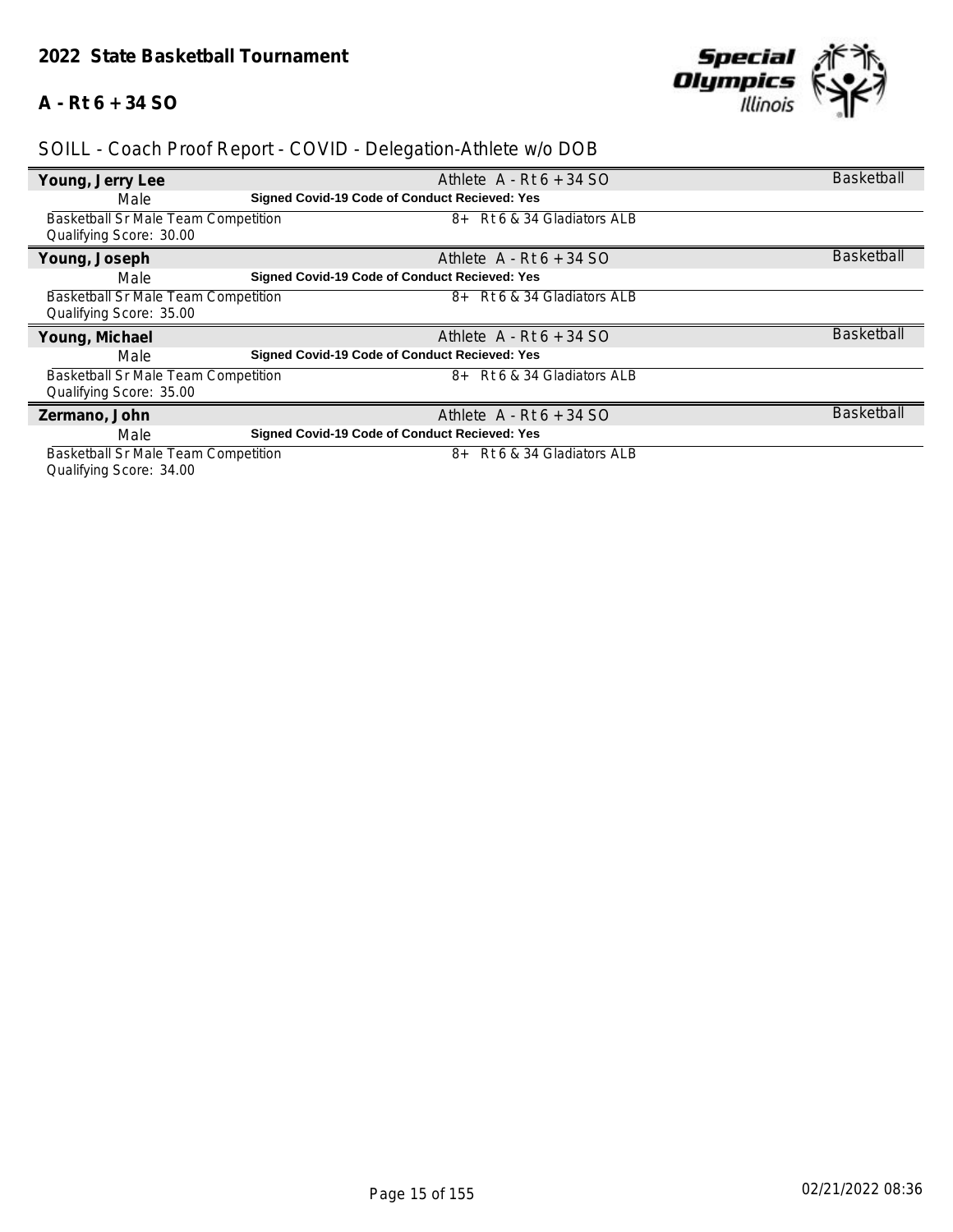## **B - Cary Grove HS**



|                                                                    |                                               |                              | <b>Basketball</b> |
|--------------------------------------------------------------------|-----------------------------------------------|------------------------------|-------------------|
| Campos, Ghovanni                                                   |                                               | Athlete B - Cary Grove HS    |                   |
| Male                                                               | Signed Covid-19 Code of Conduct Recieved: Yes |                              |                   |
| Basketball High School Team Competition<br>Qualifying Score: 15.00 |                                               | 14-22 Cary Grove High School |                   |
| Dotson, Tyler                                                      |                                               | Athlete B - Cary Grove HS    | Basketball        |
| Male                                                               | Signed Covid-19 Code of Conduct Recieved: Yes |                              |                   |
| Basketball High School Team Competition                            |                                               | 14-22 Cary Grove High School |                   |
| Qualifying Score: 20.00                                            |                                               |                              |                   |
| Garcia, Jacob                                                      |                                               | Athlete B - Cary Grove HS    | Basketball        |
| Male                                                               | Signed Covid-19 Code of Conduct Recieved: Yes |                              |                   |
| Basketball High School Team Competition                            |                                               | 14-22 Cary Grove High School |                   |
| Qualifying Score: 29.00                                            |                                               |                              |                   |
| Hadzima, Tyler                                                     |                                               | Athlete B - Cary Grove HS    | <b>Basketball</b> |
| Male                                                               | Signed Covid-19 Code of Conduct Recieved: Yes |                              |                   |
| Basketball High School Team Competition                            |                                               | 14-22 Cary Grove High School |                   |
| Qualifying Score: 22.00                                            |                                               |                              |                   |
| Hora, Brogan                                                       |                                               | Athlete B - Cary Grove HS    | <b>Basketball</b> |
| Male                                                               | Signed Covid-19 Code of Conduct Recieved: Yes |                              |                   |
| Basketball High School Team Competition                            |                                               | 14-22 Cary Grove High School |                   |
| Qualifying Score: 15.00                                            |                                               |                              |                   |
| Jorgensen, Lilyana                                                 |                                               | Athlete B - Cary Grove HS    | <b>Basketball</b> |
| Female                                                             | Signed Covid-19 Code of Conduct Recieved: Yes |                              |                   |
| Basketball High School Team Competition                            |                                               | 14-22 Cary Grove High School |                   |
| Qualifying Score: 12.00                                            |                                               |                              |                   |
| Keacher, Sean                                                      |                                               | Athlete B - Cary Grove HS    | <b>Basketball</b> |
| Male                                                               | Signed Covid-19 Code of Conduct Recieved: Yes |                              |                   |
| Basketball High School Team Competition                            |                                               | 14-22 Cary Grove High School |                   |
| Qualifying Score: 12.00                                            |                                               |                              |                   |
| Koscielski, Lily                                                   |                                               | Athlete B - Cary Grove HS    | Basketball        |
| Female                                                             | Signed Covid-19 Code of Conduct Recieved: Yes |                              |                   |
| Basketball High School Team Competition                            |                                               | 14-22 Cary Grove High School |                   |
| Qualifying Score: 14.00                                            |                                               |                              |                   |
| Modrzejewski, Tyler                                                |                                               | Athlete B - Cary Grove HS    | <b>Basketball</b> |
| Male                                                               | Signed Covid-19 Code of Conduct Recieved: Yes |                              |                   |
| Basketball High School Team Competition                            |                                               | 14-22 Cary Grove High School |                   |
| Qualifying Score: 24.00                                            |                                               |                              |                   |
| Pearson, Christian                                                 |                                               | Athlete B - Cary Grove HS    | Basketball        |
| Male                                                               | Signed Covid-19 Code of Conduct Recieved: Yes |                              |                   |
| Basketball High School Team Competition                            |                                               | 14-22 Cary Grove High School |                   |
| Qualifying Score: 23.00                                            |                                               |                              |                   |
| Pesavento, Angelica                                                |                                               | Athlete B - Cary Grove HS    | Basketball        |
| Female                                                             | Signed Covid-19 Code of Conduct Recieved: Yes |                              |                   |
| Basketball High School Team Competition                            |                                               | 14-22 Cary Grove High School |                   |
| Qualifying Score: 14.00                                            |                                               |                              |                   |
| Schaffer, Garrett                                                  |                                               | Athlete B - Cary Grove HS    | Basketball        |
| Male                                                               | Signed Covid-19 Code of Conduct Recieved: Yes |                              |                   |
| Basketball High School Team Competition                            |                                               | 14-22 Cary Grove High School |                   |
| Qualifying Score: 30.00                                            |                                               |                              |                   |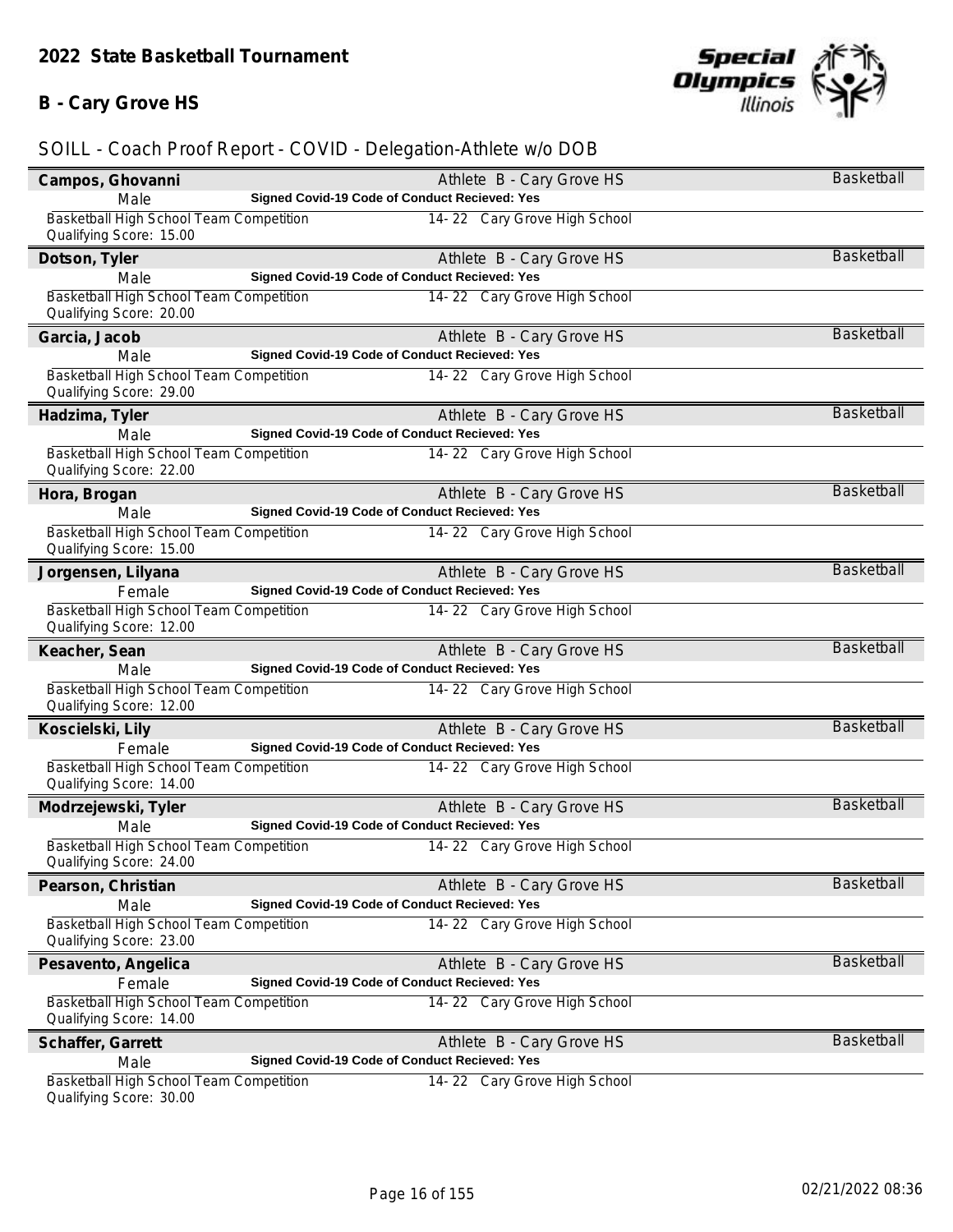## **B - Crystal Lake Central HS**



| Brown, Anaka                                                       | Athlete B - Crystal Lake Central HS                  | <b>Basketball</b> |
|--------------------------------------------------------------------|------------------------------------------------------|-------------------|
| Female                                                             | Signed Covid-19 Code of Conduct Recieved: Yes        |                   |
| Basketball High School Team Competition<br>Qualifying Score: 7.00  | 14-22 Crystal Lake Tigers                            |                   |
| Bushy, Carson                                                      | Athlete B - Crystal Lake Central HS                  | <b>Basketball</b> |
| Male                                                               | Signed Covid-19 Code of Conduct Recieved: Yes        |                   |
| Basketball High School Team Competition<br>Qualifying Score: 9.00  | 14-22 Crystal Lake Tigers                            |                   |
| Childs, Luka                                                       | Athlete B - Crystal Lake Central HS                  | <b>Basketball</b> |
| Male                                                               | Signed Covid-19 Code of Conduct Recieved: Yes        |                   |
| Basketball High School Team Competition<br>Qualifying Score: 26.00 | 14-22 Crystal Lake Tigers                            |                   |
| Harris, Jordan                                                     | Athlete B - Crystal Lake Central HS                  | <b>Basketball</b> |
| Male                                                               | <b>Signed Covid-19 Code of Conduct Recieved: Yes</b> |                   |
| Basketball High School Team Competition<br>Qualifying Score: 29.00 | 14-22 Crystal Lake Tigers                            |                   |
| Kalas, Zachary                                                     | Athlete B - Crystal Lake Central HS                  | <b>Basketball</b> |
| Male                                                               | <b>Signed Covid-19 Code of Conduct Recieved: Yes</b> |                   |
| Basketball High School Team Competition<br>Qualifying Score: 24.00 | 14-22 Crystal Lake Tigers                            |                   |
| Larsen, Eric                                                       | Athlete B - Crystal Lake Central HS                  | <b>Basketball</b> |
| Male                                                               | Signed Covid-19 Code of Conduct Recieved: Yes        |                   |
| Basketball High School Team Competition<br>Qualifying Score: 41.00 | 14-22 Crystal Lake Tigers                            |                   |
| Mazur, Max                                                         | Athlete B - Crystal Lake Central HS                  | <b>Basketball</b> |
| Male                                                               | Signed Covid-19 Code of Conduct Recieved: Yes        |                   |
| Basketball High School Team Competition<br>Qualifying Score: 12.00 | 14-22 Crystal Lake Tigers                            |                   |
| Olmos, Ivan                                                        | Athlete B - Crystal Lake Central HS                  | Basketball        |
| Male                                                               | Signed Covid-19 Code of Conduct Recieved: Yes        |                   |
| Basketball High School Team Competition<br>Qualifying Score: 32.00 | 14-22 Crystal Lake Tigers                            |                   |
| Perkins, James                                                     | Athlete B - Crystal Lake Central HS                  | Basketball        |
| Male                                                               | Signed Covid-19 Code of Conduct Recieved: Yes        |                   |
| Basketball High School Team Competition<br>Qualifying Score: 24.00 | 14-22 Crystal Lake Tigers                            |                   |
| Shepard, Emmalee                                                   | Athlete B - Crystal Lake Central HS                  | <b>Basketball</b> |
| Female                                                             | Signed Covid-19 Code of Conduct Recieved: Yes        |                   |
| Basketball High School Team Competition<br>Qualifying Score: 7.00  | 14-22 Crystal Lake Tigers                            |                   |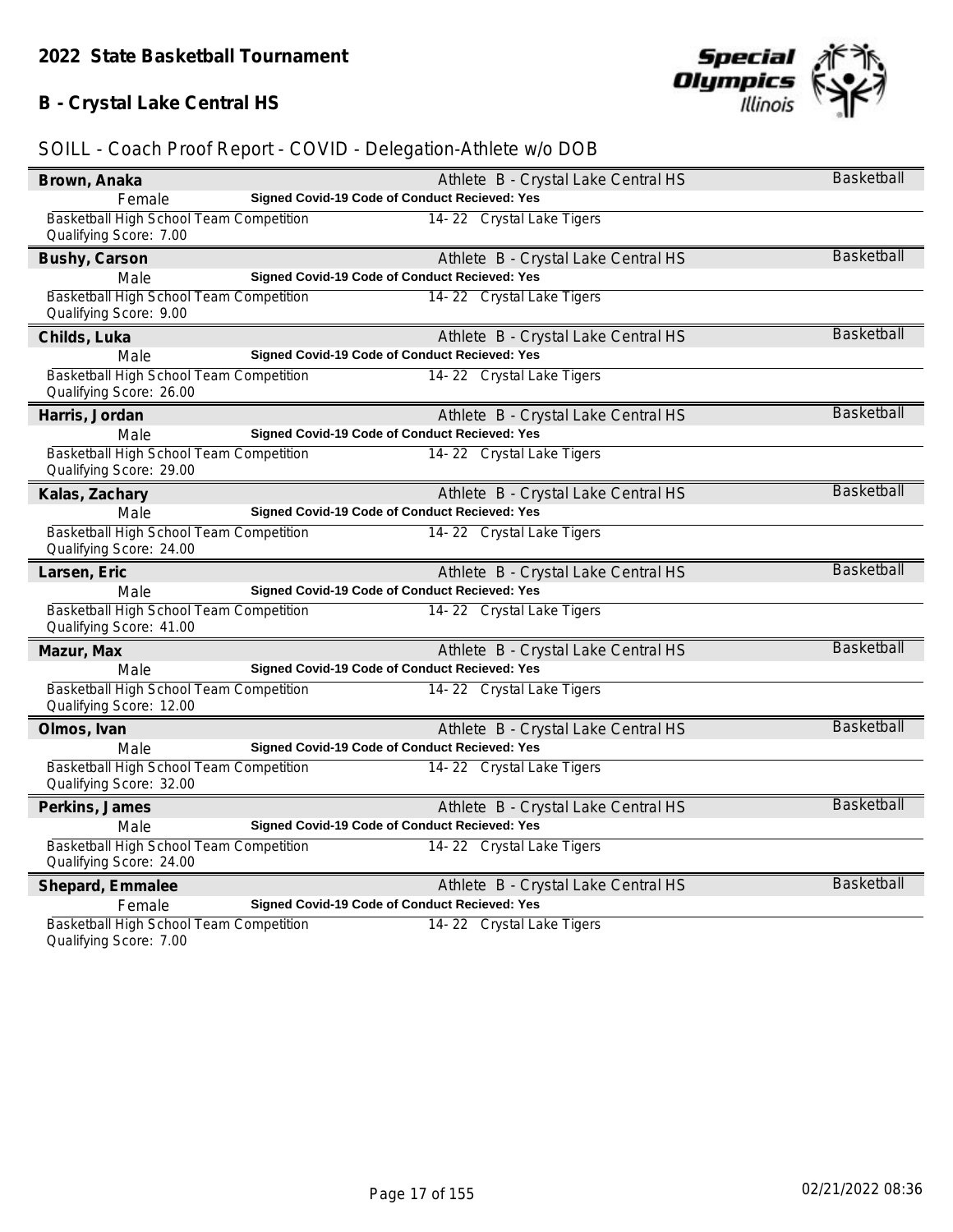### **B - District 214**



| Bradley-Henderson, Malik                                            | Athlete B - District 214                      | <b>Basketball</b> |
|---------------------------------------------------------------------|-----------------------------------------------|-------------------|
| Male                                                                | Signed Covid-19 Code of Conduct Recieved: Yes |                   |
| Basketball High School Team Competition<br>Qualifying Score: 24.00  | 23+ District 214 Blue                         |                   |
| Brick, Joey                                                         | Athlete B - District 214                      | <b>Basketball</b> |
| Male                                                                | Signed Covid-19 Code of Conduct Recieved: Yes |                   |
| Basketball High School Team Competition<br>Qualifying Score: 28.00  | 14-22 District 214 Blue                       |                   |
| DeChoudens, Nicholas                                                | Athlete B - District 214                      | <b>Basketball</b> |
| Male                                                                | Signed Covid-19 Code of Conduct Recieved: Yes |                   |
| Basketball High School Team Competition<br>Qualifying Score: 28.00  | 14-22 District 214 Blue                       |                   |
| Lyons, Patrick                                                      | Athlete B - District 214                      | <b>Basketball</b> |
| Male                                                                | Signed Covid-19 Code of Conduct Recieved: Yes |                   |
| Basketball High School Team Competition<br>Qualifying Score: 21.00  | 23+ District 214 Blue                         |                   |
| Sadiku, Sindi                                                       | Athlete B - District 214                      | <b>Basketball</b> |
| Male                                                                | Signed Covid-19 Code of Conduct Recieved: Yes |                   |
| Basketball High School Team Competition<br>Qualifying Score: 166.00 | 14-22 District 214 Blue                       |                   |
| Schulz, Christopher                                                 | Athlete B - District 214                      | <b>Basketball</b> |
| Male                                                                | Signed Covid-19 Code of Conduct Recieved: Yes |                   |
| Basketball High School Team Competition<br>Qualifying Score: 30.00  | 14-22 District 214 Blue                       |                   |
| Shteynberg, Peter                                                   | Athlete B - District 214                      | <b>Basketball</b> |
| Male                                                                | Signed Covid-19 Code of Conduct Recieved: Yes |                   |
| Basketball High School Team Competition<br>Qualifying Score: 18.00  | 14-22 District 214 Blue                       |                   |
| Stuercke, Kevin                                                     | Athlete B - District 214                      | <b>Basketball</b> |
| Male                                                                | Signed Covid-19 Code of Conduct Recieved: Yes |                   |
| Basketball High School Team Competition<br>Qualifying Score: 21.00  | 14-22 District 214 Blue                       |                   |
| Teves, Miguel                                                       | Athlete B - District 214                      | <b>Basketball</b> |
| Male                                                                | Signed Covid-19 Code of Conduct Recieved: Yes |                   |
| Basketball Skills 10ft Basket<br>Qualifying Score: 63.00            | $16+$                                         | Male Ball         |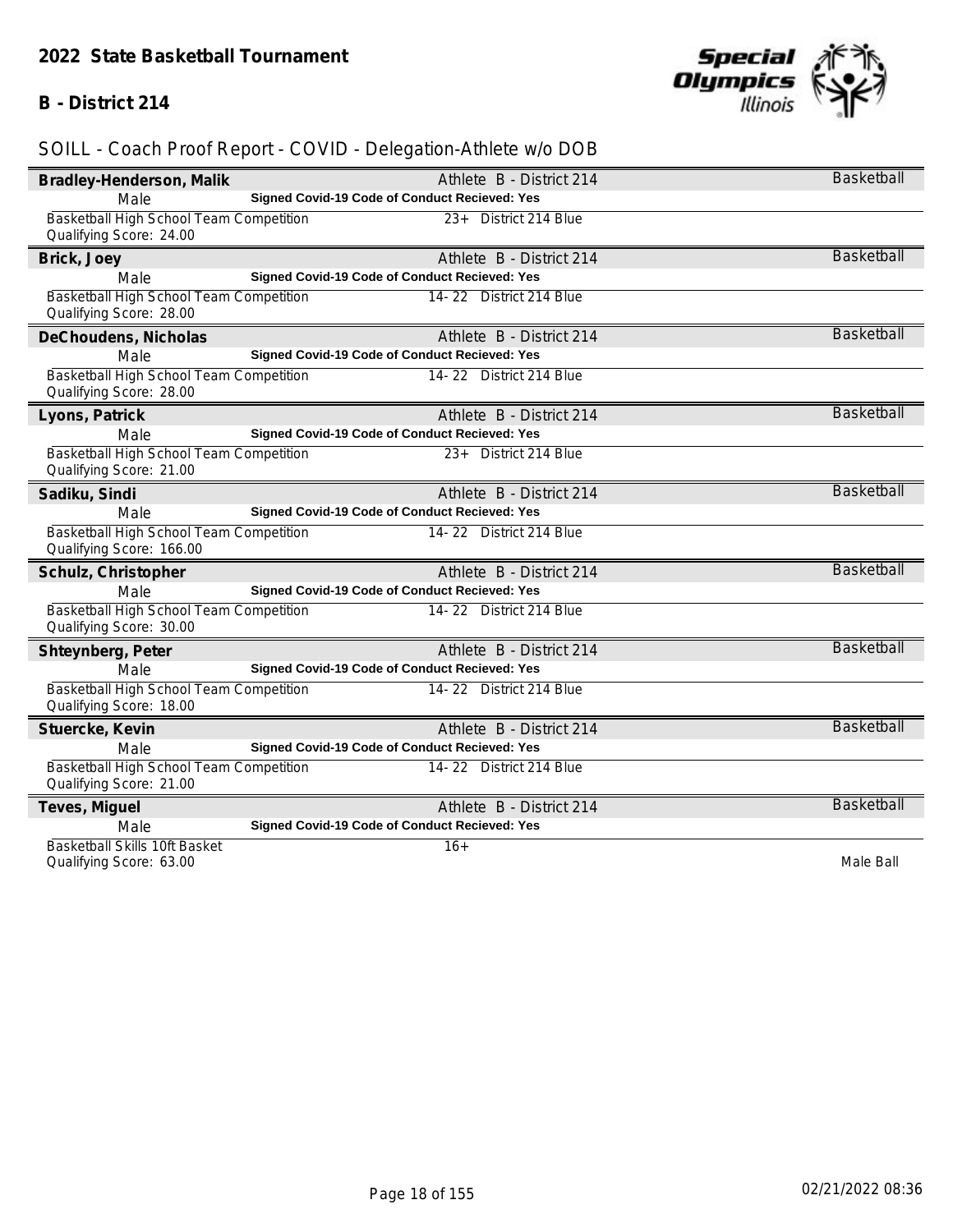#### **B - District 54**



## *SOILL - Coach Proof Report - COVID - Delegation-Athlete w/o DOB*

| Agashe, Soham                                                  | Athlete B - District 54                       | Basketball        |
|----------------------------------------------------------------|-----------------------------------------------|-------------------|
| Male                                                           | Signed Covid-19 Code of Conduct Recieved: Yes |                   |
| Basketball Jr Male Team Competition<br>Qualifying Score: 26.00 | 8-15 District 54 Grizzlies                    |                   |
| Akinola, Nathan                                                | Athlete B - District 54                       | <b>Basketball</b> |
| Male                                                           | Signed Covid-19 Code of Conduct Recieved: Yes |                   |
| Basketball Jr Male Team Competition                            | 8-15 District 54 Grizzlies                    |                   |
| Qualifying Score: 13.00                                        |                                               |                   |
| Bleichroth, Delainey                                           | Athlete B - District 54                       | Basketball        |
| Female                                                         | Signed Covid-19 Code of Conduct Recieved: Yes |                   |
| Basketball Jr Male Team Competition                            | 8-15 District 54 Grizzlies                    |                   |
| Qualifying Score: 13.00                                        |                                               |                   |
| Canales, Kailey                                                | Athlete B - District 54                       | <b>Basketball</b> |
| Female                                                         | Signed Covid-19 Code of Conduct Recieved: Yes |                   |
| Basketball Jr Male Team Competition                            | 8-15 District 54 Grizzlies                    |                   |
| Qualifying Score: 29.00                                        |                                               |                   |
| Kudrna, Jaxson                                                 | Athlete B - District 54                       | <b>Basketball</b> |
| Male                                                           | Signed Covid-19 Code of Conduct Recieved: Yes |                   |
| Basketball Jr Male Team Competition                            | 8-15 District 54 Grizzlies                    |                   |
| Qualifying Score: 20.00                                        |                                               |                   |
| Miller-Hisgen, Jonathan (Jonny)                                | Athlete B - District 54                       | <b>Basketball</b> |
| Male                                                           | Signed Covid-19 Code of Conduct Recieved: Yes |                   |
| Basketball Jr Male Team Competition<br>Qualifying Score: 28.00 | 8-15 District 54 Grizzlies                    |                   |
| Montano, Denzel                                                | Athlete B - District 54                       | <b>Basketball</b> |
| Male                                                           | Signed Covid-19 Code of Conduct Recieved: Yes |                   |
| Basketball Jr Male Team Competition                            | 8-15 District 54 Grizzlies                    |                   |
| Qualifying Score: 27.00                                        |                                               |                   |
| Naylor, Brandon                                                | Athlete B - District 54                       | <b>Basketball</b> |
| Male                                                           | Signed Covid-19 Code of Conduct Recieved: Yes |                   |
| Basketball Jr Male Team Competition                            | 8-15 District 54 Grizzlies                    |                   |
| Qualifying Score: 34.00                                        |                                               |                   |
| Patel, Simran                                                  | Athlete B - District 54                       | <b>Basketball</b> |
| Female                                                         | Signed Covid-19 Code of Conduct Recieved: Yes |                   |
| Basketball Jr Male Team Competition<br>Qualifying Score: 18.00 | 8-15 District 54 Grizzlies                    |                   |
| Reese, Seth                                                    | Athlete B - District 54                       | Basketball        |
| Male                                                           | Signed Covid-19 Code of Conduct Recieved: Yes |                   |
| Basketball Jr Male Team Competition                            | 8-15 District 54 Grizzlies                    |                   |
| Qualifying Score: 23.00                                        |                                               |                   |
| Siebert, Nathan                                                | Athlete B - District 54                       | <b>Basketball</b> |
| Male                                                           | Signed Covid-19 Code of Conduct Recieved: Yes |                   |
| Basketball Jr Male Team Competition<br>Oualifying Score: 26.00 | 8-15 District 54 Grizzlies                    |                   |

Qualifying Score: 26.00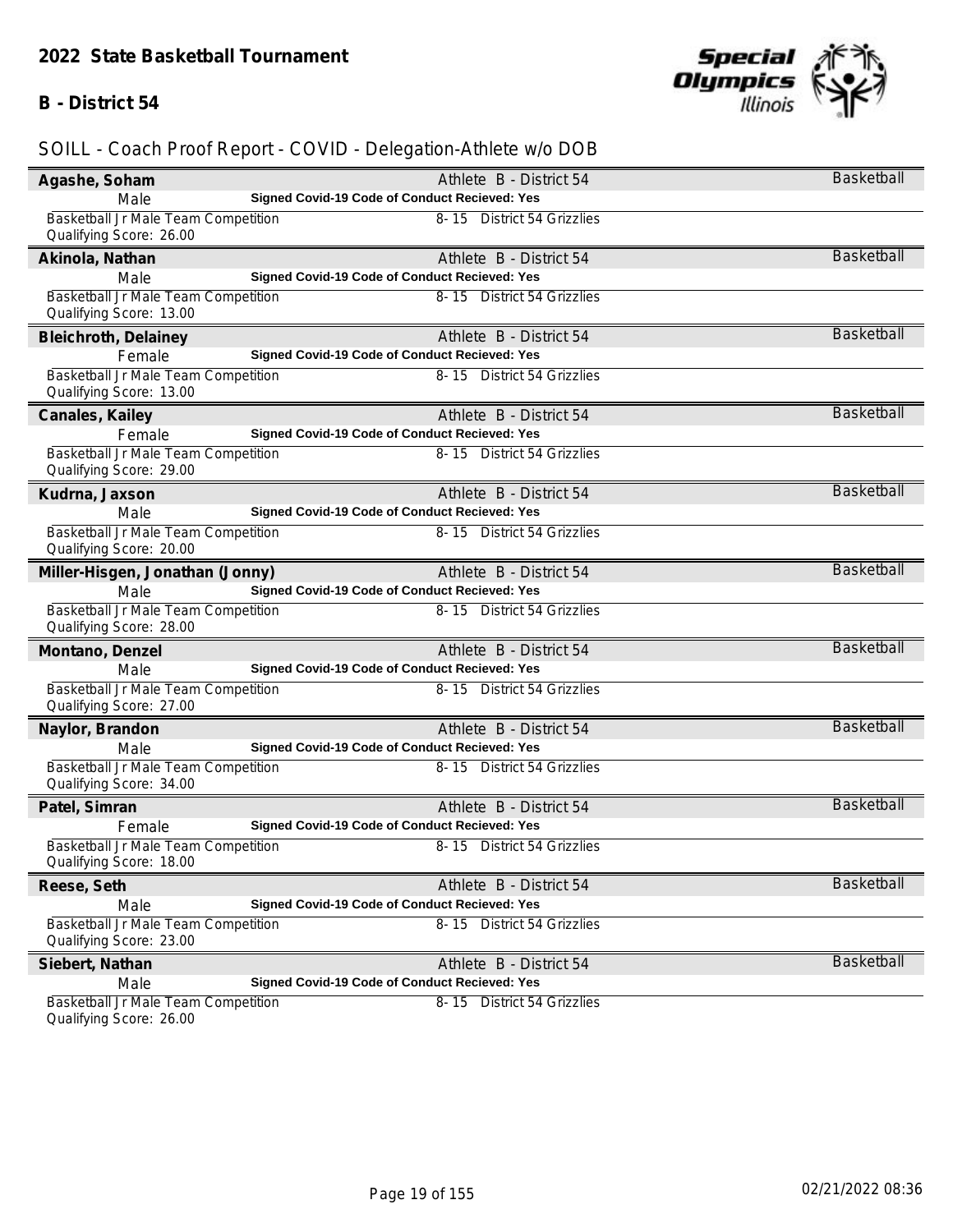#### *2022 State Basketball Tournament*

## **B - Kirk School**



| DeMore, Sean                                             | Athlete B - Kirk School                       | Basketball |
|----------------------------------------------------------|-----------------------------------------------|------------|
| Male                                                     | Signed Covid-19 Code of Conduct Recieved: Yes |            |
| Basketball Skills 8 Ft Basket<br>Qualifying Score: 47.00 | 16+                                           | Male Ball  |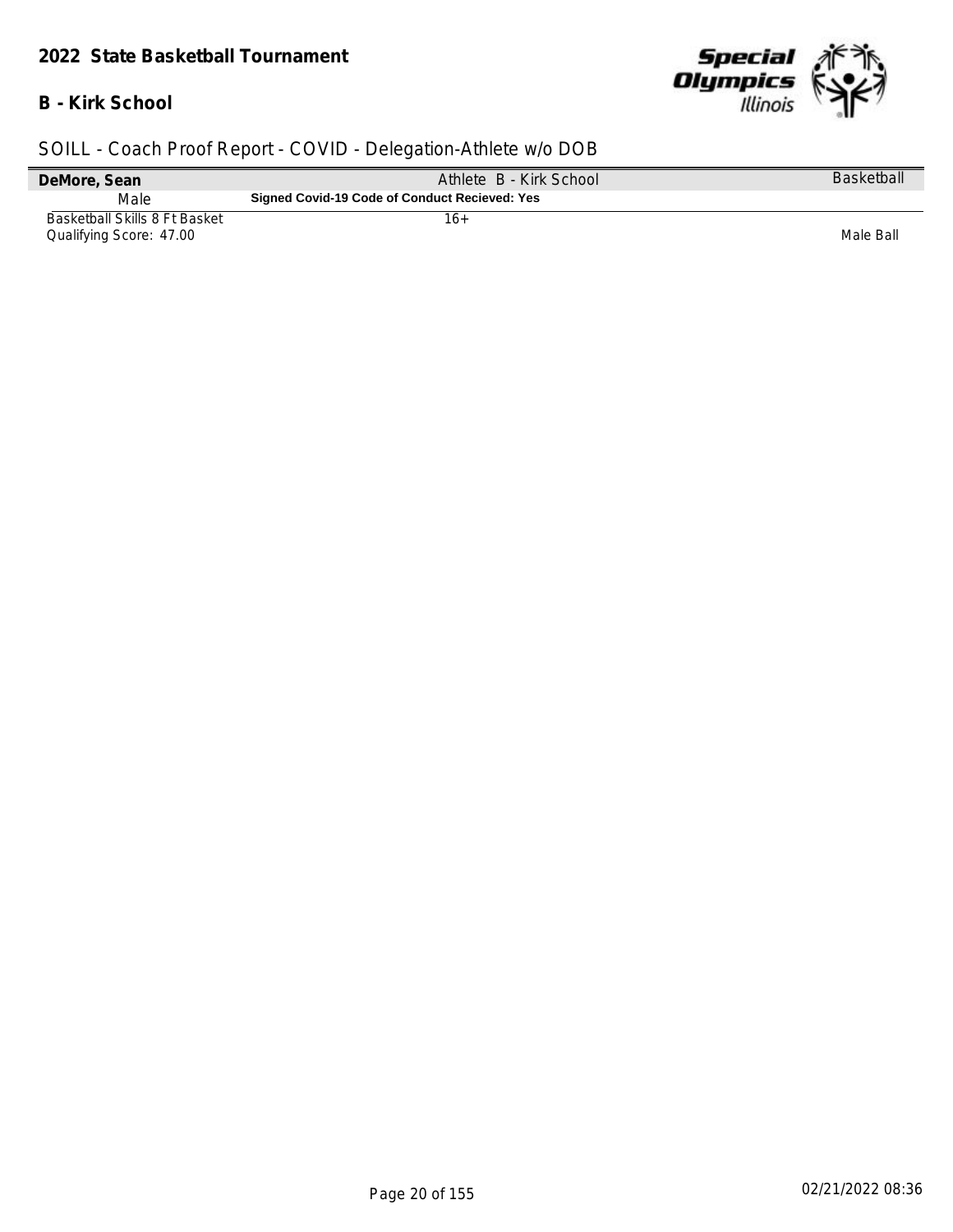## **B - Maine-Niles ASR**



| Healy, Kevin                  | Athlete B - Maine-Niles ASR                   | <b>Basketball</b> |
|-------------------------------|-----------------------------------------------|-------------------|
| Male                          | Signed Covid-19 Code of Conduct Recieved: Yes |                   |
| Basketball Skills 10ft Basket | 16+                                           |                   |
| Qualifying Score: 23.00       |                                               | Male Ball         |
| Kalisz, John                  | Athlete B - Maine-Niles ASR                   | <b>Basketball</b> |
| Male                          | Signed Covid-19 Code of Conduct Recieved: Yes |                   |
| Basketball Skills 10ft Basket | $16+$                                         |                   |
| Qualifying Score: 38.00       |                                               | Male Ball         |
| Kautz, Barbara (Barb)         | Athlete B - Maine-Niles ASR                   | <b>Basketball</b> |
| <b>Female</b>                 | Signed Covid-19 Code of Conduct Recieved: Yes |                   |
| Basketball Skills 10ft Basket | $16+$                                         |                   |
| Qualifying Score: 27.00       |                                               | Male Ball         |
|                               |                                               |                   |
| Khan, Waseem                  | Athlete B - Maine-Niles ASR                   | <b>Basketball</b> |
| Male                          | Signed Covid-19 Code of Conduct Recieved: Yes |                   |
| Basketball Skills 10ft Basket | 16+                                           |                   |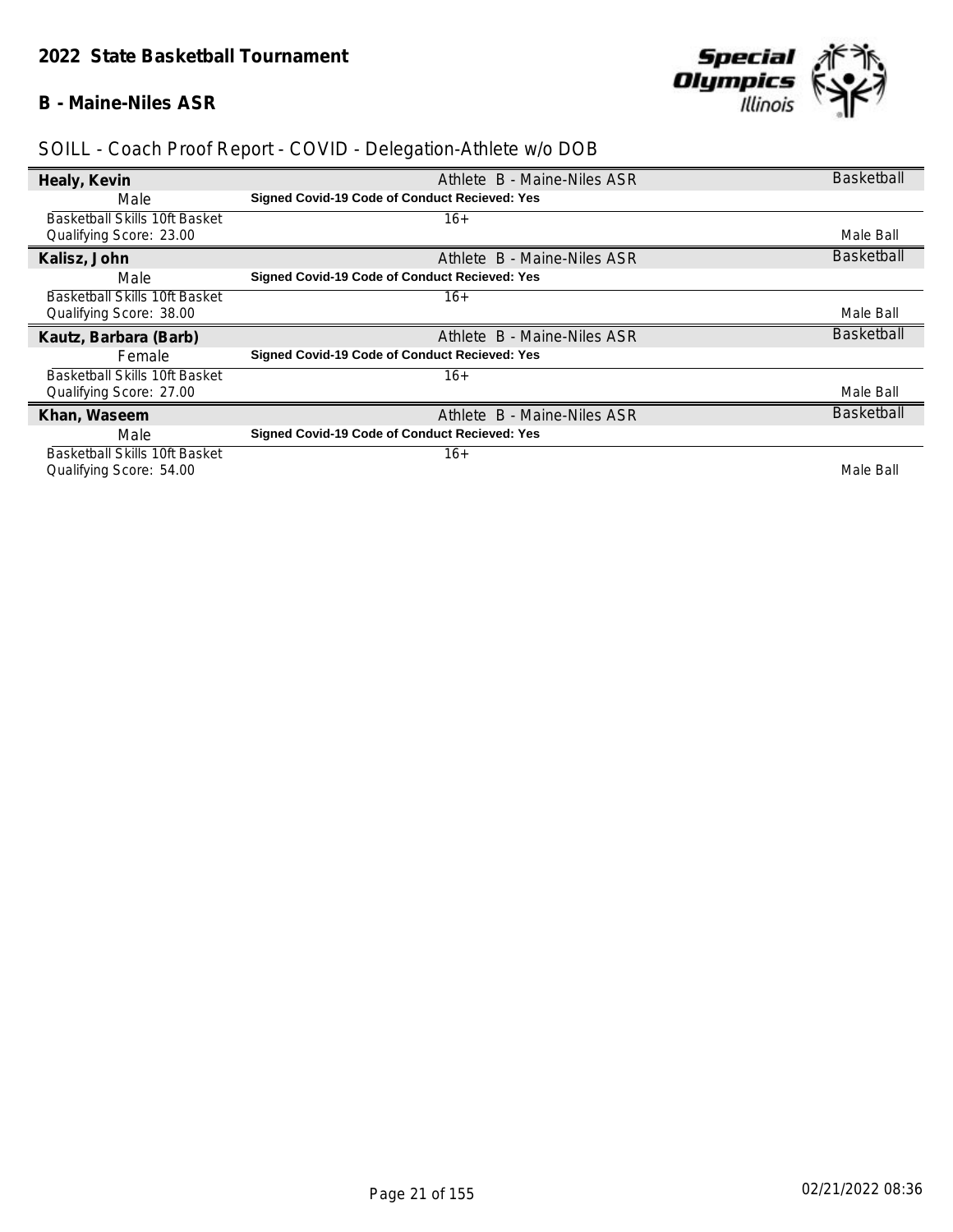#### *2022 State Basketball Tournament*

## **B - Miner School**



| Hanif, Ibrahim                                           | Athlete B - Miner School                      | Basketball |
|----------------------------------------------------------|-----------------------------------------------|------------|
| Male                                                     | Signed Covid-19 Code of Conduct Recieved: Yes |            |
| Basketball Skills 8 Ft Basket<br>Qualifying Score: 97.00 | $8 - 15$                                      | Male Ball  |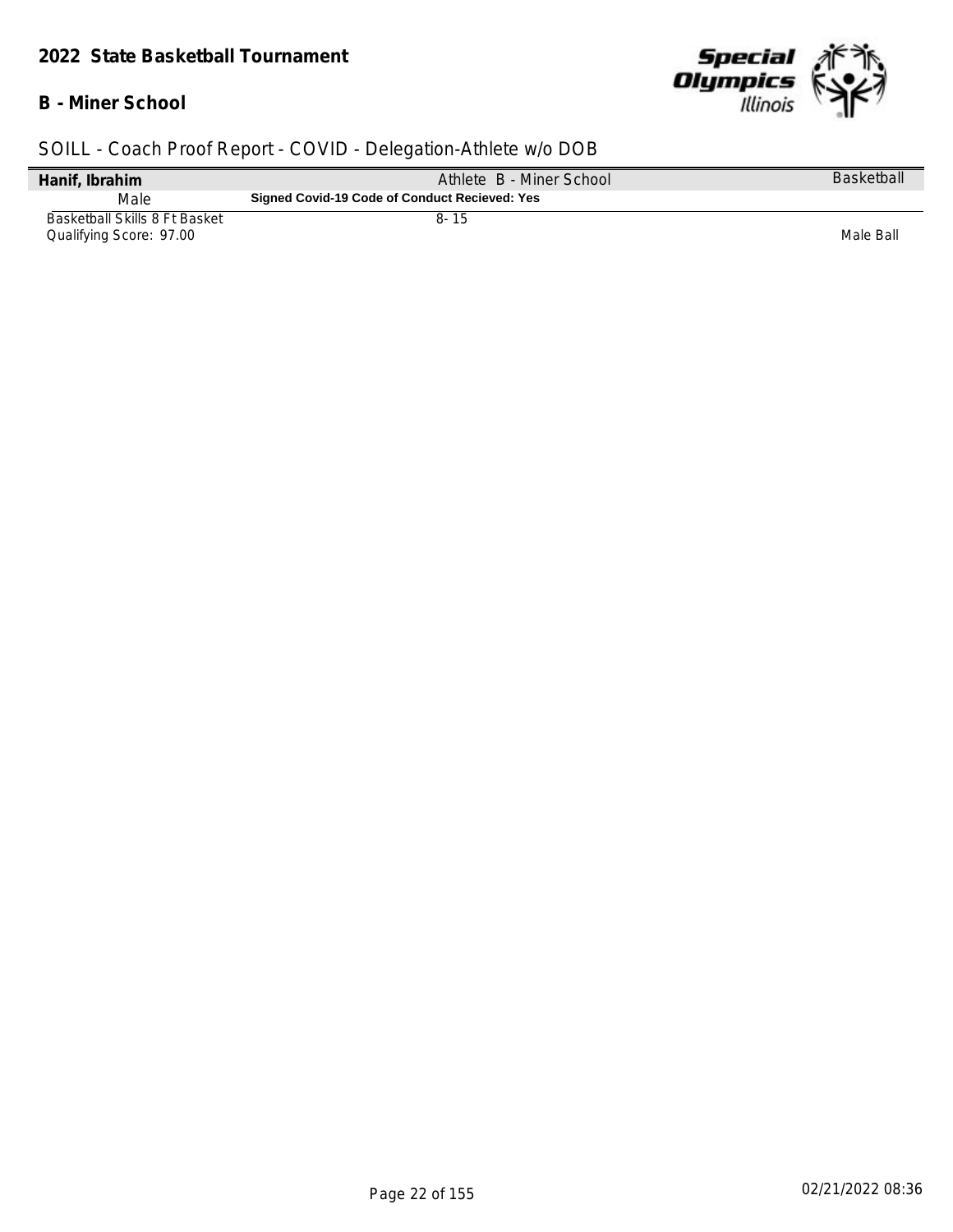#### **B - NISRA**



| Aki, Matthew                                                         | Athlete B - NISRA                                    | <b>Basketball</b> |
|----------------------------------------------------------------------|------------------------------------------------------|-------------------|
| Male                                                                 | Signed Covid-19 Code of Conduct Recieved: Yes        |                   |
| <b>Basketball Sr Male Team Competition</b>                           | 8+ NISRA Silver Knights                              |                   |
| Qualifying Score: 10.00                                              |                                                      |                   |
| Anthony, Sheerba                                                     | Athlete B - NISRA                                    | <b>Basketball</b> |
| Male                                                                 | Signed Covid-19 Code of Conduct Recieved: Yes        |                   |
| Basketball Sr Male Team Competition                                  | 8+ NISRA Black Knights                               |                   |
| Qualifying Score: 40.00                                              |                                                      |                   |
| Asher, Michael                                                       | Athlete B - NISRA                                    | <b>Basketball</b> |
| Male                                                                 | Signed Covid-19 Code of Conduct Recieved: Yes        |                   |
| Basketball Sr Male Team Competition                                  | 8+ NISRA Silver Knights                              |                   |
| Qualifying Score: 38.00                                              |                                                      |                   |
| Clancy, Sean                                                         | Athlete B - NISRA                                    | <b>Basketball</b> |
| Male                                                                 | Signed Covid-19 Code of Conduct Recieved: Yes        |                   |
| Basketball Sr Male Team Competition<br>Qualifying Score: 22.00       | 8+ NISRA Silver Knights                              |                   |
| Czarnecki, Hunter                                                    | Athlete B - NISRA                                    | Basketball        |
| Male                                                                 | Signed Covid-19 Code of Conduct Recieved: Yes        |                   |
| Basketball Sr Male Team Competition                                  | 8+ NISRA Silver Knights                              |                   |
| Qualifying Score: 38.00                                              |                                                      |                   |
| Das, Nicholas A                                                      | Athlete B - NISRA                                    | <b>Basketball</b> |
| Male                                                                 | Signed Covid-19 Code of Conduct Recieved: Yes        |                   |
| Basketball Sr Male Team Competition<br>Qualifying Score: 17.00       | 8+ NISRA Black Knights                               |                   |
| Deacon, Spencer                                                      | Athlete B - NISRA                                    | <b>Basketball</b> |
| Male                                                                 | Signed Covid-19 Code of Conduct Recieved: Yes        |                   |
| Basketball Sr Male Team Competition                                  | 8+ NISRA Black Knights                               |                   |
| Qualifying Score: 42.00                                              |                                                      |                   |
| DeHaan, Nathan                                                       | Athlete B - NISRA                                    | <b>Basketball</b> |
| Male                                                                 | Signed Covid-19 Code of Conduct Recieved: Yes        |                   |
| Basketball Sr Male Team Competition<br>Qualifying Score: 28.00       | 8+ NISRA Purple Knights                              |                   |
| Ehrlich, Aaron                                                       | Athlete B - NISRA                                    | <b>Basketball</b> |
| Male                                                                 | Signed Covid-19 Code of Conduct Recieved: Yes        |                   |
| Basketball Sr Male Team Competition<br>Qualifying Score: 43.00       | 8+ NISRA Black Knights                               |                   |
| Enriquez, Ernesto E                                                  | Athlete B - NISRA                                    | <b>Basketball</b> |
| Male                                                                 | <b>Signed Covid-19 Code of Conduct Recieved: Yes</b> |                   |
| Basketball Sr Male Team Competition                                  | 8+<br>NISRA Purple Knights                           |                   |
| Qualifying Score: 11.00                                              |                                                      |                   |
| Gaytan, Rocky                                                        | Athlete B - NISRA                                    | <b>Basketball</b> |
| Male                                                                 | Signed Covid-19 Code of Conduct Recieved: Yes        |                   |
| Basketball Sr Male Team Competition                                  | 8+ NISRA Purple Knights                              |                   |
| Qualifying Score: 20.00                                              |                                                      |                   |
| Gould, David                                                         | Athlete B - NISRA                                    | <b>Basketball</b> |
| Male                                                                 | Signed Covid-19 Code of Conduct Recieved: Yes        |                   |
| <b>Basketball Sr Male Team Competition</b><br>Qualifying Score: 8.00 | 8+ NISRA Purple Knights                              |                   |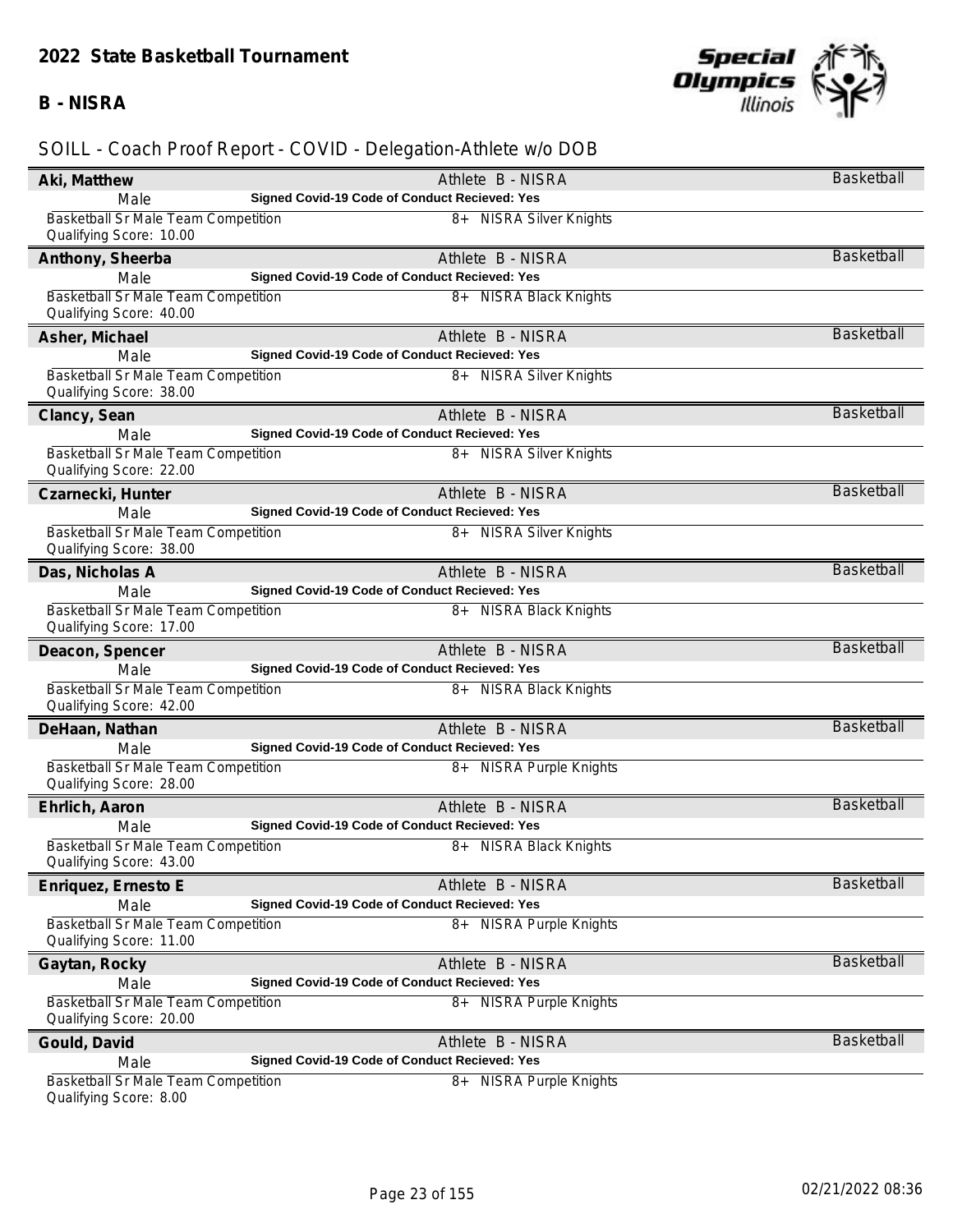#### **B - NISRA**



| James, Eugene                                                         | Athlete B - NISRA                                    | Basketball        |
|-----------------------------------------------------------------------|------------------------------------------------------|-------------------|
| Male                                                                  | Signed Covid-19 Code of Conduct Recieved: Yes        |                   |
| Basketball Sr Male Team Competition                                   | 8+ NISRA Purple Knights                              |                   |
| Qualifying Score: 36.00                                               |                                                      |                   |
| Johnson, Kyle Edward                                                  | Athlete B - NISRA                                    | <b>Basketball</b> |
| Male                                                                  | Signed Covid-19 Code of Conduct Recieved: Yes        |                   |
| Basketball Sr Male Team Competition                                   | 8+ NISRA Purple Knights                              |                   |
| Qualifying Score: 23.00                                               |                                                      |                   |
| Kotel, Talia                                                          | Athlete B - NISRA                                    | <b>Basketball</b> |
| Female                                                                | Signed Covid-19 Code of Conduct Recieved: Yes        |                   |
| Basketball Sr Male Team Competition<br>Qualifying Score: 19.00        | 8+ NISRA Silver Knights                              |                   |
| Lawrence, Nicholas                                                    | Athlete B - NISRA                                    | <b>Basketball</b> |
| Male                                                                  | Signed Covid-19 Code of Conduct Recieved: Yes        |                   |
| Basketball Sr Male Team Competition                                   | 8+ NISRA Purple Knights                              |                   |
| Qualifying Score: 19.00                                               |                                                      |                   |
| Lossau, Zachary                                                       | Athlete B - NISRA                                    | <b>Basketball</b> |
| Male                                                                  | Signed Covid-19 Code of Conduct Recieved: Yes        |                   |
| Basketball Sr Male Team Competition                                   | 8+ NISRA Purple Knights                              |                   |
| Qualifying Score: 17.00                                               |                                                      |                   |
| Melton, Marton                                                        | Athlete B - NISRA                                    | <b>Basketball</b> |
| Male                                                                  | Signed Covid-19 Code of Conduct Recieved: Yes        |                   |
| Basketball Sr Male Team Competition                                   | 8+ NISRA Purple Knights                              |                   |
| Qualifying Score: 22.00                                               |                                                      |                   |
| Ortega, Roberto                                                       | Athlete B - NISRA                                    | <b>Basketball</b> |
| Male                                                                  | Signed Covid-19 Code of Conduct Recieved: Yes        |                   |
| <b>Basketball Sr Male Team Competition</b><br>Qualifying Score: 7.00  | 8+ NISRA Silver Knights                              |                   |
| Othick, Justin A                                                      | Athlete B - NISRA                                    | <b>Basketball</b> |
| Male                                                                  | Signed Covid-19 Code of Conduct Recieved: Yes        |                   |
| Basketball Sr Male Team Competition<br>Qualifying Score: 30.00        | 8+ NISRA Silver Knights                              |                   |
| Ottaviano, Ashley                                                     | Athlete B - NISRA                                    | <b>Basketball</b> |
| Female                                                                | Signed Covid-19 Code of Conduct Recieved: Yes        |                   |
| Basketball Sr Male Team Competition<br>Qualifying Score: 34.00        | 8+ NISRA Silver Knights                              |                   |
| Robles, Angel                                                         | Athlete B - NISRA                                    | <b>Basketball</b> |
| Male                                                                  | Signed Covid-19 Code of Conduct Recieved: Yes        |                   |
| Basketball Sr Male Team Competition                                   | $8+$<br>NISRA Purple Knights                         |                   |
| Qualifying Score: 36.00                                               |                                                      |                   |
| Schmidt, Eric                                                         | Athlete B - NISRA                                    | <b>Basketball</b> |
| Male                                                                  | <b>Signed Covid-19 Code of Conduct Recieved: Yes</b> |                   |
| Basketball Sr Male Team Competition<br>Qualifying Score: 40.00        | 8+ NISRA Black Knights                               |                   |
| Schneider, Michael G                                                  | Athlete B - NISRA                                    | <b>Basketball</b> |
| Male                                                                  | Signed Covid-19 Code of Conduct Recieved: Yes        |                   |
| <b>Basketball Sr Male Team Competition</b><br>Qualifying Score: 46.00 | 8+ NISRA Black Knights                               |                   |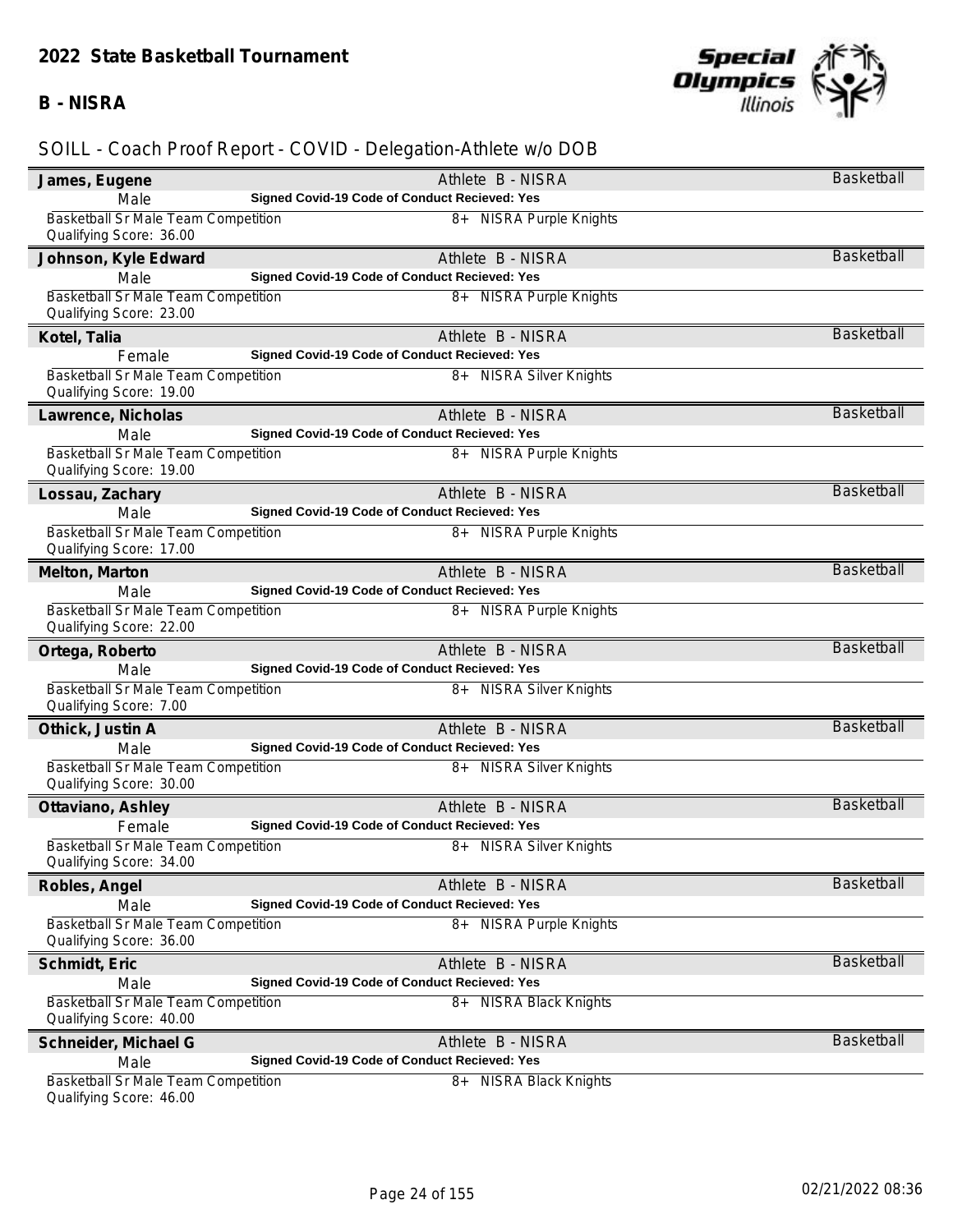#### **B - NISRA**



| Sherman, Joan                                                         | Athlete B - NISRA                                                  | Basketball        |
|-----------------------------------------------------------------------|--------------------------------------------------------------------|-------------------|
| Female                                                                | Signed Covid-19 Code of Conduct Recieved: Yes                      |                   |
| <b>Basketball Sr Male Team Competition</b>                            | 8+ NISRA Purple Knights                                            |                   |
| Qualifying Score: 15.00                                               |                                                                    |                   |
| Stankus, Michael                                                      | Athlete B - NISRA                                                  | <b>Basketball</b> |
| Male                                                                  | Signed Covid-19 Code of Conduct Recieved: Yes                      |                   |
| Basketball Sr Male Team Competition                                   | 8+ NISRA Black Knights                                             |                   |
| Qualifying Score: 46.00                                               |                                                                    |                   |
| Tooby, Ethan                                                          | Athlete B - NISRA                                                  | <b>Basketball</b> |
| Male                                                                  | Signed Covid-19 Code of Conduct Recieved: Yes                      |                   |
| <b>Basketball Sr Male Team Competition</b>                            | 8+ NISRA Silver Knights                                            |                   |
| Qualifying Score: 21.00                                               |                                                                    |                   |
| Tracy, Adam                                                           | Athlete B - NISRA                                                  | <b>Basketball</b> |
| Male                                                                  | Signed Covid-19 Code of Conduct Recieved: Yes                      |                   |
| Basketball Sr Male Team Competition<br>Qualifying Score: 18.00        | 8+ NISRA Purple Knights                                            |                   |
|                                                                       |                                                                    | <b>Basketball</b> |
| Wilbert, Travis W                                                     | Athlete B - NISRA<br>Signed Covid-19 Code of Conduct Recieved: Yes |                   |
| Male                                                                  |                                                                    |                   |
| <b>Basketball Sr Male Team Competition</b><br>Qualifying Score: 37.00 | 8+ NISRA Black Knights                                             |                   |
| Williams, James                                                       | Athlete B - NISRA                                                  | <b>Basketball</b> |
| Male                                                                  | Signed Covid-19 Code of Conduct Recieved: Yes                      |                   |
| <b>Basketball Sr Male Team Competition</b>                            | 8+ NISRA Black Knights                                             |                   |
| Qualifying Score: 40.00                                               |                                                                    |                   |
| Wywialowski, Alan                                                     | Athlete B - NISRA                                                  | <b>Basketball</b> |
| Male                                                                  | Signed Covid-19 Code of Conduct Recieved: Yes                      |                   |
| Basketball Sr Male Team Competition                                   | 8+ NISRA Silver Knights                                            |                   |
| Qualifying Score: 27.00                                               |                                                                    |                   |
| Zaideman, Emily                                                       | Athlete B - NISRA                                                  | <b>Basketball</b> |
| Female                                                                | Signed Covid-19 Code of Conduct Recieved: Yes                      |                   |
| <b>Basketball Sr Male Team Competition</b>                            | <b>NISRA Purple Knights</b><br>$8+$                                |                   |
| Qualifying Score: 20.00                                               |                                                                    |                   |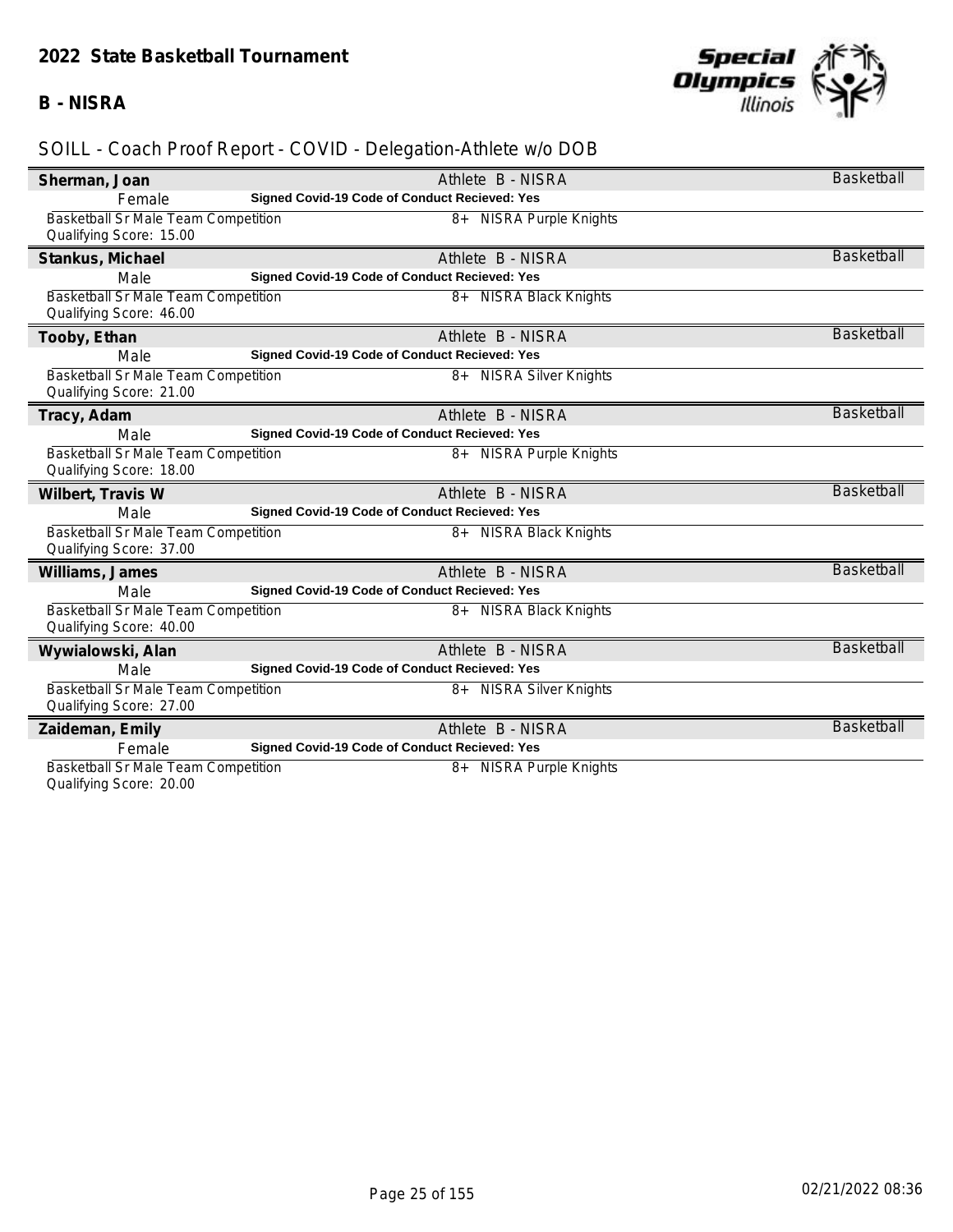#### **B - NSSRA**



| Cervac, Daniel (Dan)                                           | Athlete B - NSSRA                             | Basketball        |
|----------------------------------------------------------------|-----------------------------------------------|-------------------|
| Male                                                           | Signed Covid-19 Code of Conduct Recieved: Yes |                   |
| Basketball Sr Male Team Competition                            | 8+ NSSRA Gator Black                          |                   |
| Qualifying Score: 14.00                                        |                                               |                   |
| Coppel, Zachary                                                | Athlete B - NSSRA                             | <b>Basketball</b> |
| Male                                                           | Signed Covid-19 Code of Conduct Recieved: Yes |                   |
| Basketball Sr Male Team Competition                            | 8+ NSSRA Gator Black                          |                   |
| Qualifying Score: 22.00                                        |                                               |                   |
| Devries, Joshua                                                | Athlete B - NSSRA                             | <b>Basketball</b> |
| Male                                                           | Signed Covid-19 Code of Conduct Recieved: Yes |                   |
| <b>Basketball Sr Male Team Competition</b>                     | 8+ NSSRA Gator Black                          |                   |
| Qualifying Score: 21.00                                        |                                               |                   |
| Epstein, Quinn                                                 | Athlete B - NSSRA                             | <b>Basketball</b> |
| Male                                                           | Signed Covid-19 Code of Conduct Recieved: Yes |                   |
| Basketball Sr Male Team Competition                            | 8+ NSSRA Gator Black                          |                   |
| Qualifying Score: 18.00                                        |                                               |                   |
| Grene, Jessica                                                 | Athlete B - NSSRA                             | <b>Basketball</b> |
| Female                                                         | Signed Covid-19 Code of Conduct Recieved: Yes |                   |
| <b>Basketball Sr Male Team Competition</b>                     | 8+ NSSRA Gator Black                          |                   |
| Qualifying Score: 22.00                                        |                                               |                   |
| Lara, Miguel Angel                                             | Athlete B - NSSRA                             | <b>Basketball</b> |
| Male                                                           | Signed Covid-19 Code of Conduct Recieved: Yes |                   |
| Basketball Sr Male Team Competition                            | 8+ NSSRA Gator Black                          |                   |
| Qualifying Score: 29.00                                        |                                               |                   |
| Mann, Matthew                                                  | Athlete B - NSSRA                             | <b>Basketball</b> |
| Male                                                           | Signed Covid-19 Code of Conduct Recieved: Yes |                   |
| Basketball Sr Male Team Competition                            | 8+ NSSRA Gator Black                          |                   |
| Qualifying Score: 12.00                                        |                                               |                   |
| Walsh, Brian                                                   | Athlete B - NSSRA                             | <b>Basketball</b> |
| Male                                                           | Signed Covid-19 Code of Conduct Recieved: Yes |                   |
| Basketball Sr Male Team Competition                            | 8+ NSSRA Gator Black                          |                   |
| Qualifying Score: 20.00                                        |                                               |                   |
| Williams, Zach                                                 | Athlete B - NSSRA                             | <b>Basketball</b> |
| Male                                                           | Signed Covid-19 Code of Conduct Recieved: Yes |                   |
| Basketball Sr Male Team Competition<br>Qualifying Score: 22.00 | 8+ NSSRA Gator Black                          |                   |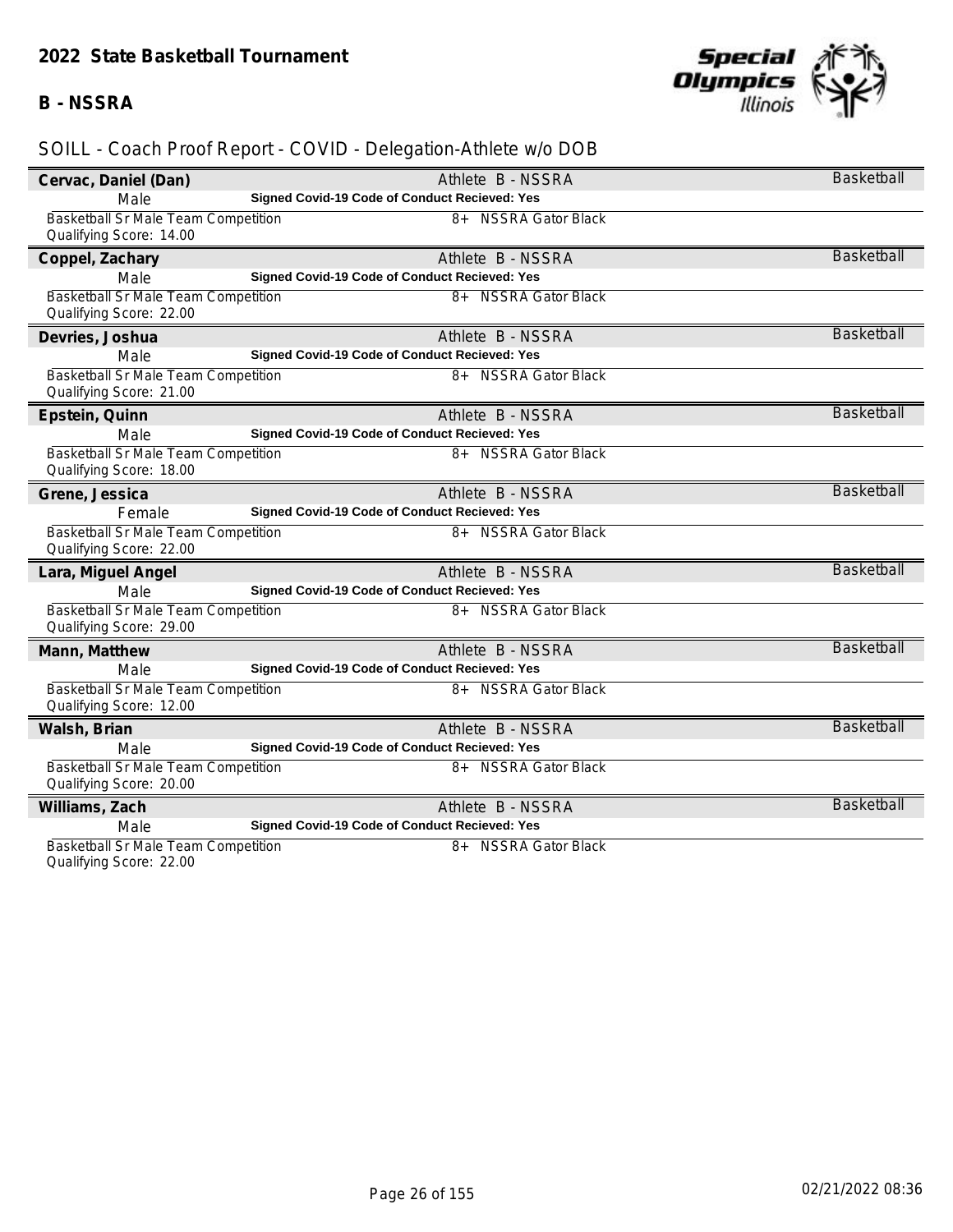### **B - NWSRA**



| Buchanan, Valarie                                                     | Athlete B - NWSRA                                    | Basketball        |
|-----------------------------------------------------------------------|------------------------------------------------------|-------------------|
| Female                                                                | Signed Covid-19 Code of Conduct Recieved: Yes        |                   |
| <b>Basketball Sr Male Team Competition</b>                            | 8+ NWSRA Gold Lightning 2                            |                   |
| Qualifying Score: 29.00                                               |                                                      |                   |
| Buchanan, Xavier P                                                    | Athlete B - NWSRA                                    | <b>Basketball</b> |
| Male                                                                  | Signed Covid-19 Code of Conduct Recieved: Yes        |                   |
| <b>Basketball Sr Male Team Competition</b>                            | 8+ NWSRA Gold Lightning 2                            |                   |
| Qualifying Score: 35.00                                               |                                                      |                   |
| Calzaretta, John                                                      | Athlete B - NWSRA                                    | <b>Basketball</b> |
| Male                                                                  | Signed Covid-19 Code of Conduct Recieved: Yes        |                   |
| Basketball Sr Male Team Competition                                   | 8+ NWSRA Gold Lightning 1                            |                   |
| Qualifying Score: 32.00                                               |                                                      |                   |
| Chmielewski, Alex W                                                   | Athlete B - NWSRA                                    | <b>Basketball</b> |
| Male                                                                  | Signed Covid-19 Code of Conduct Recieved: Yes        |                   |
| <b>Basketball Sr Male Team Competition</b><br>Qualifying Score: 30.00 | 8+ NWSRA Gold Lightning 1                            |                   |
| Ciolino, Daniel C                                                     | Athlete B - NWSRA                                    | <b>Basketball</b> |
| Male                                                                  | Signed Covid-19 Code of Conduct Recieved: Yes        |                   |
| Basketball Sr Male Team Competition                                   | 8+ NWSRA Gold Lightning 2                            |                   |
| Qualifying Score: 30.00                                               |                                                      |                   |
| Drescher, Aaron D                                                     | Athlete B - NWSRA                                    | <b>Basketball</b> |
| Male                                                                  | Signed Covid-19 Code of Conduct Recieved: Yes        |                   |
| Basketball Sr Male Team Competition<br>Qualifying Score: 28.00        | 8+ NWSRA Gold Lightning 2                            |                   |
| Farruggia Jr, James                                                   | Athlete B - NWSRA                                    | <b>Basketball</b> |
| Male                                                                  | Signed Covid-19 Code of Conduct Recieved: Yes        |                   |
| <b>Basketball Sr Male Team Competition</b>                            | 8+ NWSRA Gold Lightning 2                            |                   |
| Qualifying Score: 29.00                                               |                                                      |                   |
| Gilbertson, Gustavis (Gus)                                            | Athlete B - NWSRA                                    | <b>Basketball</b> |
| Male                                                                  | Signed Covid-19 Code of Conduct Recieved: Yes        |                   |
| Basketball Sr Male Team Competition<br>Qualifying Score: 23.00        | 8+ NWSRA Gold Lightning 2                            |                   |
| Hollenbeck, Nathan                                                    | Athlete B - NWSRA                                    | <b>Basketball</b> |
| Male                                                                  | Signed Covid-19 Code of Conduct Recieved: Yes        |                   |
| Basketball Sr Male Team Competition                                   | 8+ NWSRA Gold Lightning 2                            |                   |
| Qualifying Score: 25.00                                               |                                                      |                   |
| Joseph, Nicholas                                                      | Athlete B - NWSRA                                    | <b>Basketball</b> |
| Male                                                                  | Signed Covid-19 Code of Conduct Recieved: Yes        |                   |
| <b>Basketball Sr Male Team Competition</b><br>Qualifying Score: 48.00 | 8+<br>NWSRA Gold Lightning 1                         |                   |
| Kuczma, Daniel                                                        | Athlete B - NWSRA                                    | Basketball        |
| Male                                                                  | <b>Signed Covid-19 Code of Conduct Recieved: Yes</b> |                   |
| Basketball Sr Male Team Competition                                   | 8+<br>NWSRA Gold Lightning 1                         |                   |
| Qualifying Score: 40.00                                               |                                                      |                   |
| LaPorte, Sara                                                         | Athlete B - NWSRA                                    | <b>Basketball</b> |
| Female                                                                | Signed Covid-19 Code of Conduct Recieved: Yes        |                   |
| <b>Basketball Sr Male Team Competition</b><br>Qualifying Score: 25.00 | 8+ NWSRA Gold Lightning 1                            |                   |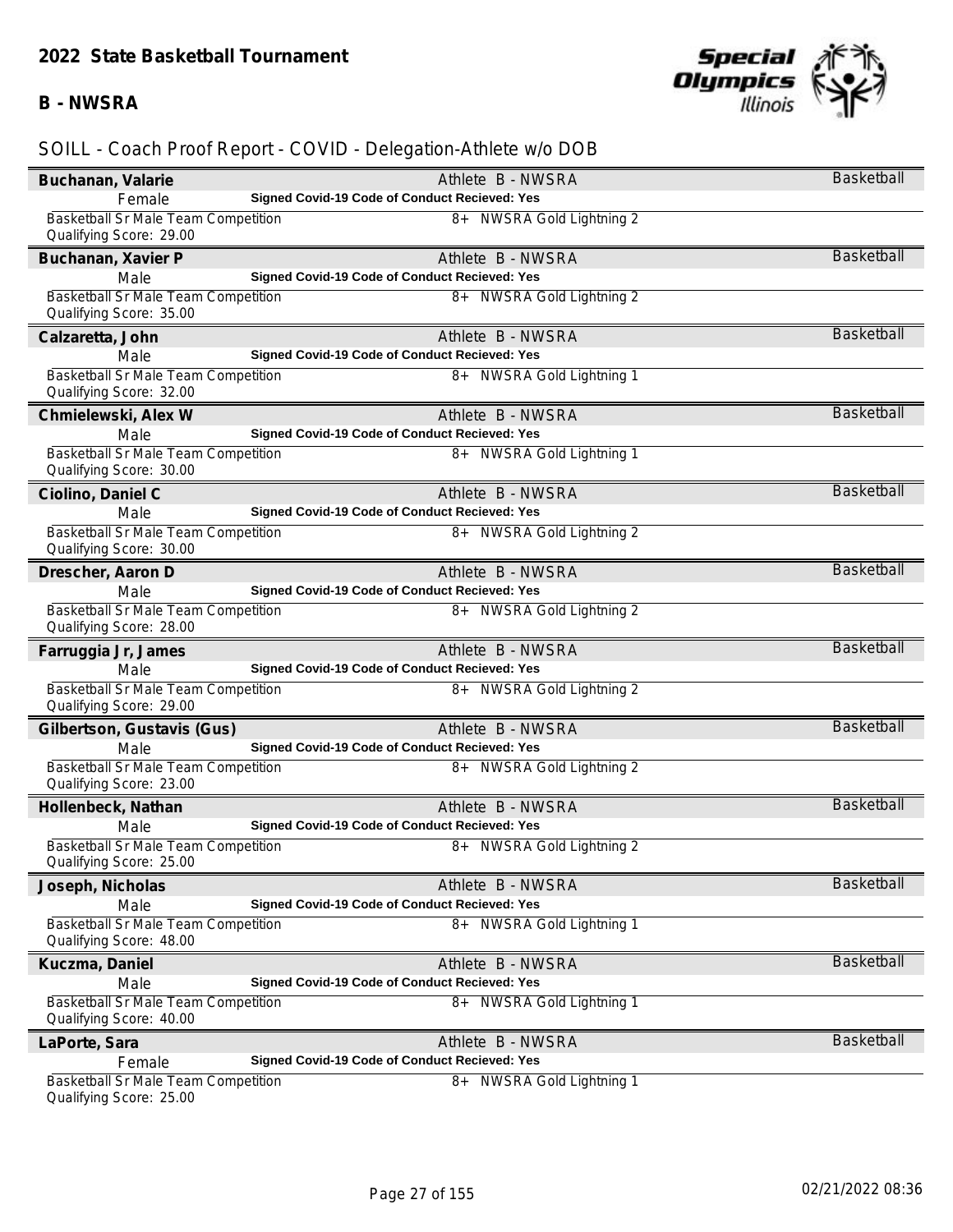### **B - NWSRA**



| Latalla, Matthew                                                      | Athlete B - NWSRA                             | Basketball        |
|-----------------------------------------------------------------------|-----------------------------------------------|-------------------|
| Male                                                                  | Signed Covid-19 Code of Conduct Recieved: Yes |                   |
| Basketball Sr Male Team Competition<br>Qualifying Score: 37.00        | 8+ NWSRA Gold Lightning 1                     |                   |
| Mora, Samuel                                                          | Athlete B - NWSRA                             | Basketball        |
| Male                                                                  | Signed Covid-19 Code of Conduct Recieved: Yes |                   |
| Basketball Sr Male Team Competition<br>Qualifying Score: 21.00        | 8+ NWSRA Gold Lightning 2                     |                   |
| O'Brien, Joseph                                                       | Athlete B - NWSRA                             | <b>Basketball</b> |
| Male                                                                  | Signed Covid-19 Code of Conduct Recieved: Yes |                   |
| <b>Basketball Sr Male Team Competition</b><br>Qualifying Score: 29.00 | 8+ NWSRA Gold Lightning 2                     |                   |
| Piper, Andrew                                                         | Athlete B - NWSRA                             | <b>Basketball</b> |
| Male                                                                  | Signed Covid-19 Code of Conduct Recieved: Yes |                   |
| Basketball Sr Male Team Competition<br>Qualifying Score: 44.00        | 8+ NWSRA Gold Lightning 1                     |                   |
| Slusher, William                                                      | Athlete B - NWSRA                             | <b>Basketball</b> |
| Male                                                                  | Signed Covid-19 Code of Conduct Recieved: Yes |                   |
| Basketball Sr Male Team Competition<br>Qualifying Score: 48.00        | 8+ NWSRA Gold Lightning 1                     |                   |
| Suarez, Andrew                                                        | Athlete B - NWSRA                             | <b>Basketball</b> |
| Male                                                                  | Signed Covid-19 Code of Conduct Recieved: Yes |                   |
| <b>Basketball Sr Male Team Competition</b><br>Qualifying Score: 42.00 | 8+ NWSRA Gold Lightning 1                     |                   |
| Terrelli, John                                                        | Athlete B - NWSRA                             | <b>Basketball</b> |
| Male                                                                  | Signed Covid-19 Code of Conduct Recieved: Yes |                   |
| Basketball Sr Male Team Competition<br>Qualifying Score: 28.00        | 8+ NWSRA Gold Lightning 2                     |                   |
| White, Terrance                                                       | Athlete B - NWSRA                             | <b>Basketball</b> |
| Male                                                                  | Signed Covid-19 Code of Conduct Recieved: Yes |                   |
| Basketball Sr Male Team Competition<br>Qualifying Score: 33.00        | NWSRA Gold Lightning 1<br>$8+$                |                   |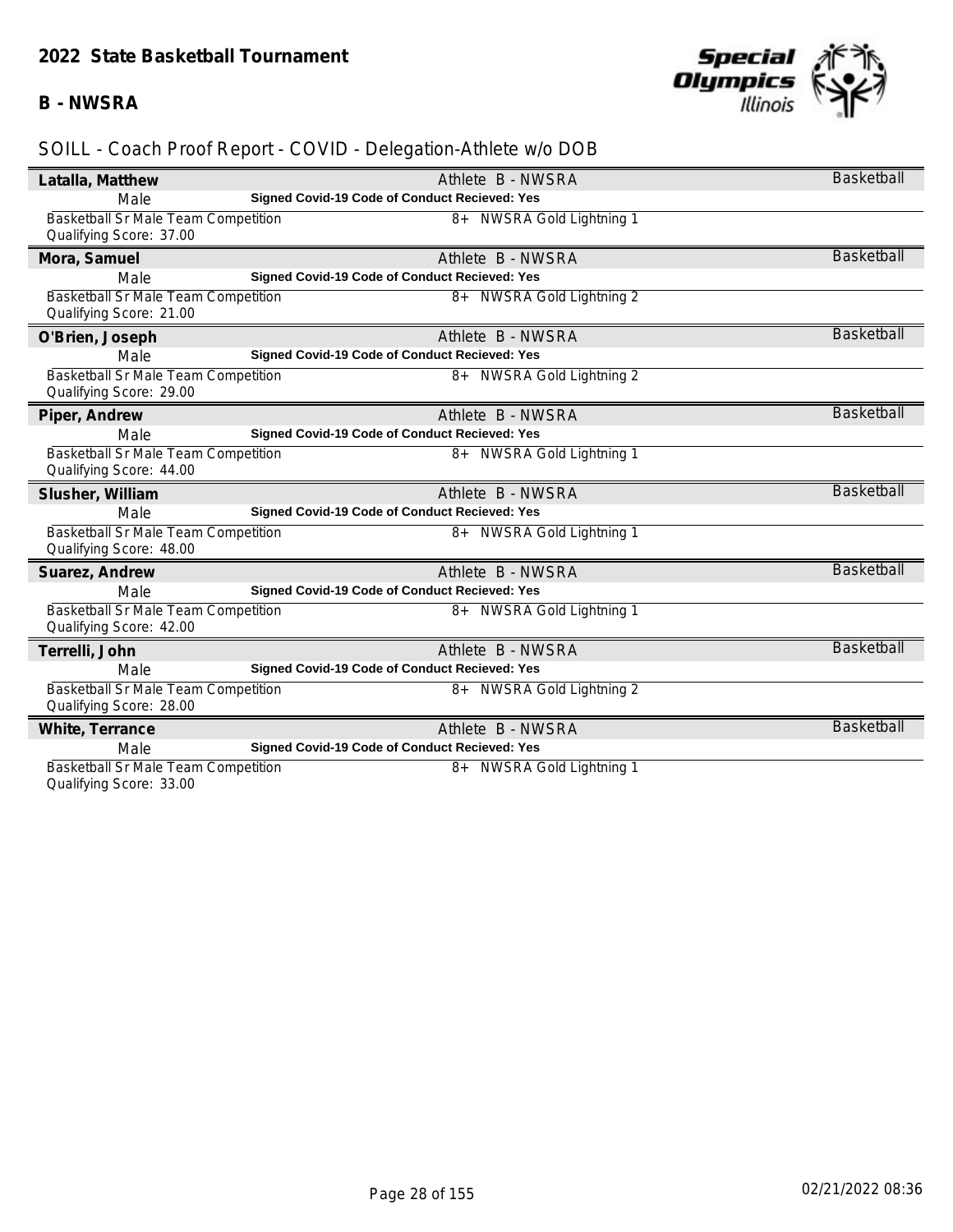## **B - SRACLC**



## *SOILL - Coach Proof Report - COVID - Delegation-Athlete w/o DOB*

| Brady, Mark                                                    | Athlete B - SRACLC                                                         | <b>Basketball</b> |
|----------------------------------------------------------------|----------------------------------------------------------------------------|-------------------|
| Male                                                           | Signed Covid-19 Code of Conduct Recieved: Yes                              |                   |
| Basketball Sr Male Team Competition                            | 8+ SRACLC Crusaders Black                                                  |                   |
| Qualifying Score: 27.00                                        |                                                                            |                   |
| Copeland, Lindsay M                                            | Athlete B - SRACLC                                                         | <b>Basketball</b> |
| Female                                                         | Signed Covid-19 Code of Conduct Recieved: Yes                              |                   |
| Basketball Sr Male Team Competition                            | 8+ SRACLC Crusaders Black                                                  |                   |
| Qualifying Score: 37.00                                        |                                                                            |                   |
| Deslauriers, Dominick                                          | Athlete B - SRACLC                                                         | <b>Basketball</b> |
| Male                                                           | Signed Covid-19 Code of Conduct Recieved: Yes                              |                   |
| Basketball Sr Male Team Competition                            | 8+ SRACLC Crusaders Black                                                  |                   |
| Qualifying Score: 41.00                                        |                                                                            |                   |
| Ha, David                                                      | Athlete B - SRACLC                                                         | <b>Basketball</b> |
| Male                                                           | Signed Covid-19 Code of Conduct Recieved: Yes                              |                   |
| Basketball Sr Male Team Competition                            | 8+ SRACLC Crusaders Black                                                  |                   |
| Qualifying Score: 44.00                                        |                                                                            |                   |
| Koppel, Andrew                                                 | Athlete B - SRACLC                                                         | <b>Basketball</b> |
| Male                                                           | Signed Covid-19 Code of Conduct Recieved: Yes                              |                   |
| Basketball Sr Male Team Competition<br>Qualifying Score: 45.00 | 8+ SRACLC Crusaders Black                                                  |                   |
|                                                                |                                                                            | <b>Basketball</b> |
| Koppel, Griffin                                                | Athlete B - SRACLC                                                         |                   |
| Male                                                           | Signed Covid-19 Code of Conduct Recieved: Yes<br>8+ SRACLC Crusaders Black |                   |
| Basketball Sr Male Team Competition<br>Qualifying Score: 38.00 |                                                                            |                   |
|                                                                |                                                                            | <b>Basketball</b> |
| McNamee, Scott                                                 | Athlete B - SRACLC<br>Signed Covid-19 Code of Conduct Recieved: Yes        |                   |
| Male<br><b>Basketball Sr Male Team Competition</b>             | 8+ SRACLC Crusaders Black                                                  |                   |
| Qualifying Score: 36.00                                        |                                                                            |                   |
| Phelps, Timothy                                                | Athlete B - SRACLC                                                         | <b>Basketball</b> |
| Male                                                           | Signed Covid-19 Code of Conduct Recieved: Yes                              |                   |
| Basketball Sr Male Team Competition                            | 8+ SRACLC Crusaders Black                                                  |                   |
| Qualifying Score: 36.00                                        |                                                                            |                   |
| Ulwelling, Katie                                               | Athlete B - SRACLC                                                         | <b>Basketball</b> |
| Female                                                         | Signed Covid-19 Code of Conduct Recieved: Yes                              |                   |
| Basketball Sr Male Team Competition                            | 8+ SRACLC Crusaders Black                                                  |                   |
|                                                                |                                                                            |                   |

Qualifying Score: 27.00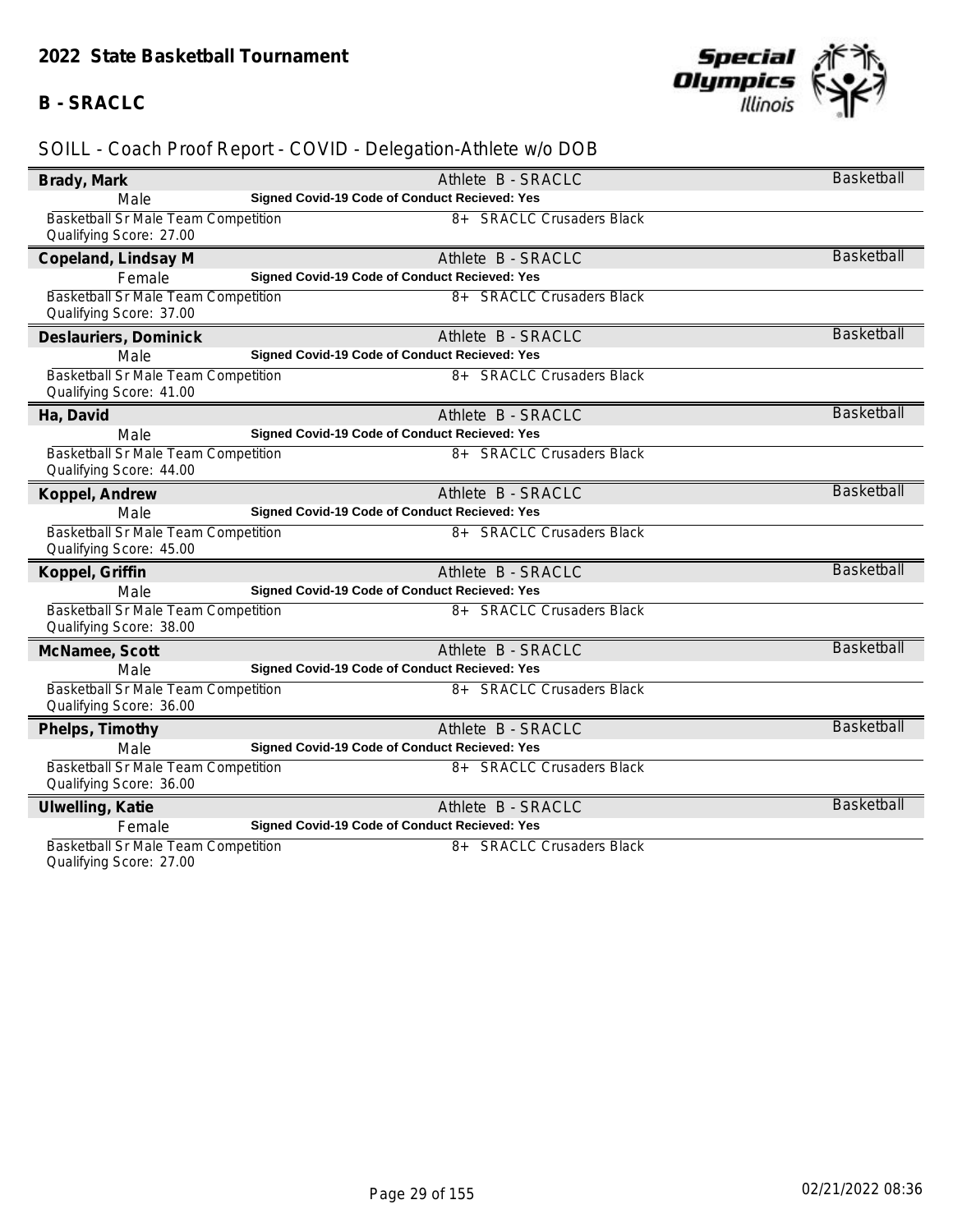## **B - Vernon Hills HS/Dist 128**



| Dunbar, Hailey                                                  | Athlete B - Vernon Hills HS/Dist 128          | <b>Basketball</b> |
|-----------------------------------------------------------------|-----------------------------------------------|-------------------|
| Female                                                          | Signed Covid-19 Code of Conduct Recieved: Yes |                   |
| <b>Basketball Skills 10ft Basket</b><br>Qualifying Score: 55.00 | 16+                                           | Male Ball         |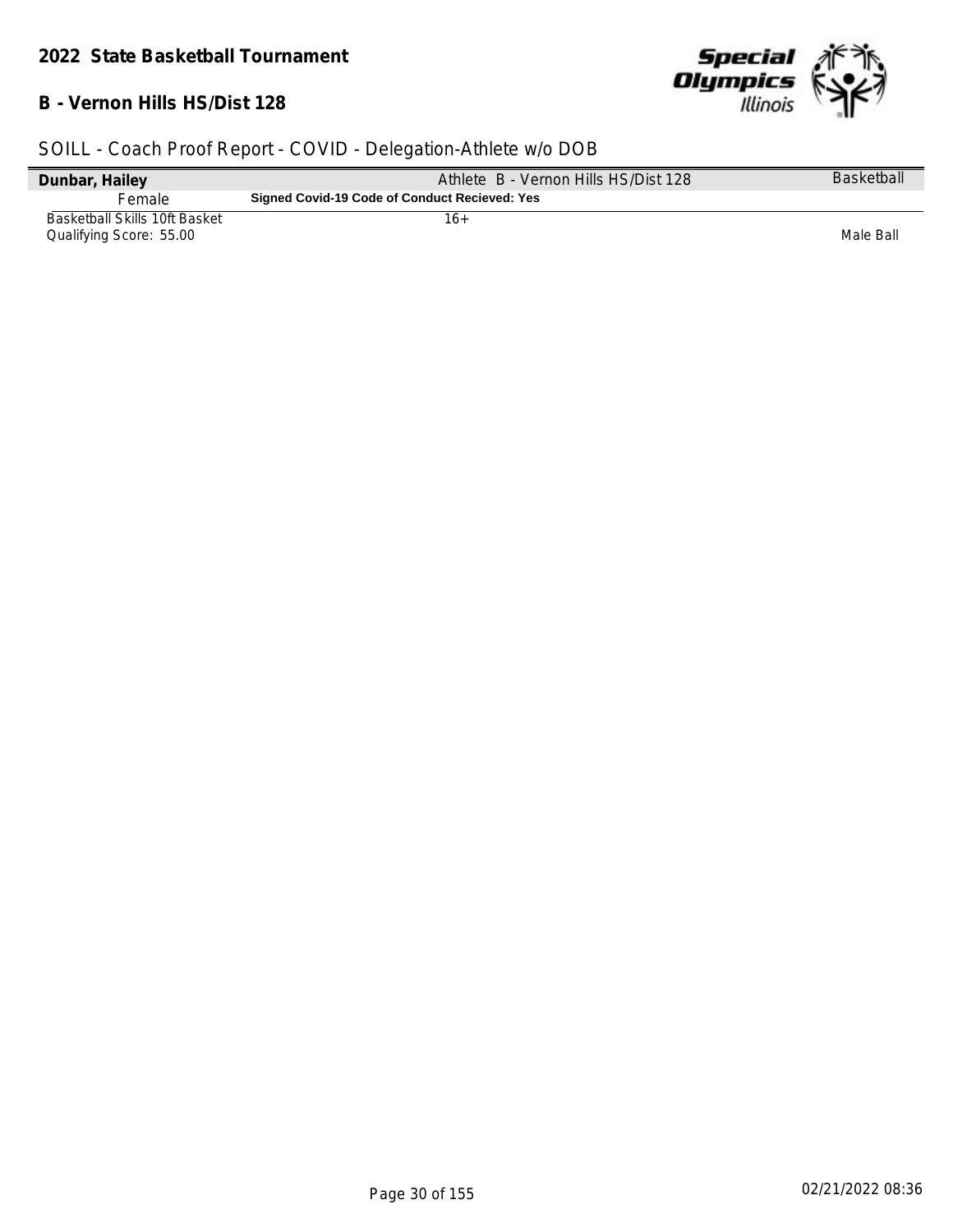## **B - Warren SRA**



## *SOILL - Coach Proof Report - COVID - Delegation-Athlete w/o DOB*

| Davis, Rebecca                                                        | Athlete B - Warren SRA                               | <b>Basketball</b> |
|-----------------------------------------------------------------------|------------------------------------------------------|-------------------|
| Female                                                                | Signed Covid-19 Code of Conduct Recieved: Yes        |                   |
| Basketball Sr Male Team Competition<br>Qualifying Score: 28.00        | 8+ WSRA Rockets Red                                  |                   |
| Erickson, Scott                                                       | Athlete B - Warren SRA                               | <b>Basketball</b> |
| Male                                                                  | Signed Covid-19 Code of Conduct Recieved: Yes        |                   |
| Basketball Sr Male Team Competition<br>Qualifying Score: 26.00        | 8+ WSRA Rockets Red                                  |                   |
| Flaherty, Anna                                                        | Athlete B - Warren SRA                               | <b>Basketball</b> |
| Female                                                                | Signed Covid-19 Code of Conduct Recieved: Yes        |                   |
| Basketball Sr Male Team Competition<br>Qualifying Score: 12.00        | 8+ WSRA Rockets Red                                  |                   |
| Grasso, Nicholas                                                      | Athlete B - Warren SRA                               | <b>Basketball</b> |
| Male                                                                  | Signed Covid-19 Code of Conduct Recieved: Yes        |                   |
| Basketball Sr Male Team Competition<br>Qualifying Score: 10.00        | 8+ WSRA Rockets Red                                  |                   |
| Harr, Celissa                                                         | Athlete B - Warren SRA                               | <b>Basketball</b> |
| Female                                                                | Signed Covid-19 Code of Conduct Recieved: Yes        |                   |
| Basketball Sr Male Team Competition<br>Qualifying Score: 21.00        | 8+ WSRA Rockets Red                                  |                   |
| Kern, Maxwell                                                         | Athlete B - Warren SRA                               | <b>Basketball</b> |
| Male                                                                  | Signed Covid-19 Code of Conduct Recieved: Yes        |                   |
| Basketball Sr Male Team Competition<br>Qualifying Score: 25.00        | 8+ WSRA Rockets Red                                  |                   |
| Massong, Lauren                                                       | Athlete B - Warren SRA                               | <b>Basketball</b> |
| Female                                                                | Signed Covid-19 Code of Conduct Recieved: Yes        |                   |
| <b>Basketball Sr Male Team Competition</b><br>Qualifying Score: 12.00 | 8+ WSRA Rockets Red                                  |                   |
| Mielke, Tyler                                                         | Athlete B - Warren SRA                               | <b>Basketball</b> |
| Male                                                                  | Signed Covid-19 Code of Conduct Recieved: Yes        |                   |
| Basketball Sr Male Team Competition<br>Qualifying Score: 7.00         | 8+ WSRA Rockets Red                                  |                   |
| Phillips, John                                                        | Athlete B - Warren SRA                               | <b>Basketball</b> |
| Male                                                                  | Signed Covid-19 Code of Conduct Recieved: Yes        |                   |
| Basketball Sr Male Team Competition<br>Qualifying Score: 33.00        | 8+ WSRA Rockets Red                                  |                   |
| Teitz, Matthew                                                        | Athlete B - Warren SRA                               | <b>Basketball</b> |
| Male                                                                  | Signed Covid-19 Code of Conduct Recieved: Yes        |                   |
| <b>Basketball Sr Male Team Competition</b><br>Qualifying Score: 7.00  | 8+ WSRA Rockets Red                                  |                   |
| Wright, Abigail (Abbey)                                               | Athlete B - Warren SRA                               | <b>Basketball</b> |
| Female                                                                | <b>Signed Covid-19 Code of Conduct Recieved: Yes</b> |                   |
| Basketball Sr Male Team Competition<br>Qualifying Score: 20.00        | 8+ WSRA Rockets Red                                  |                   |

Qualifying Score: 20.00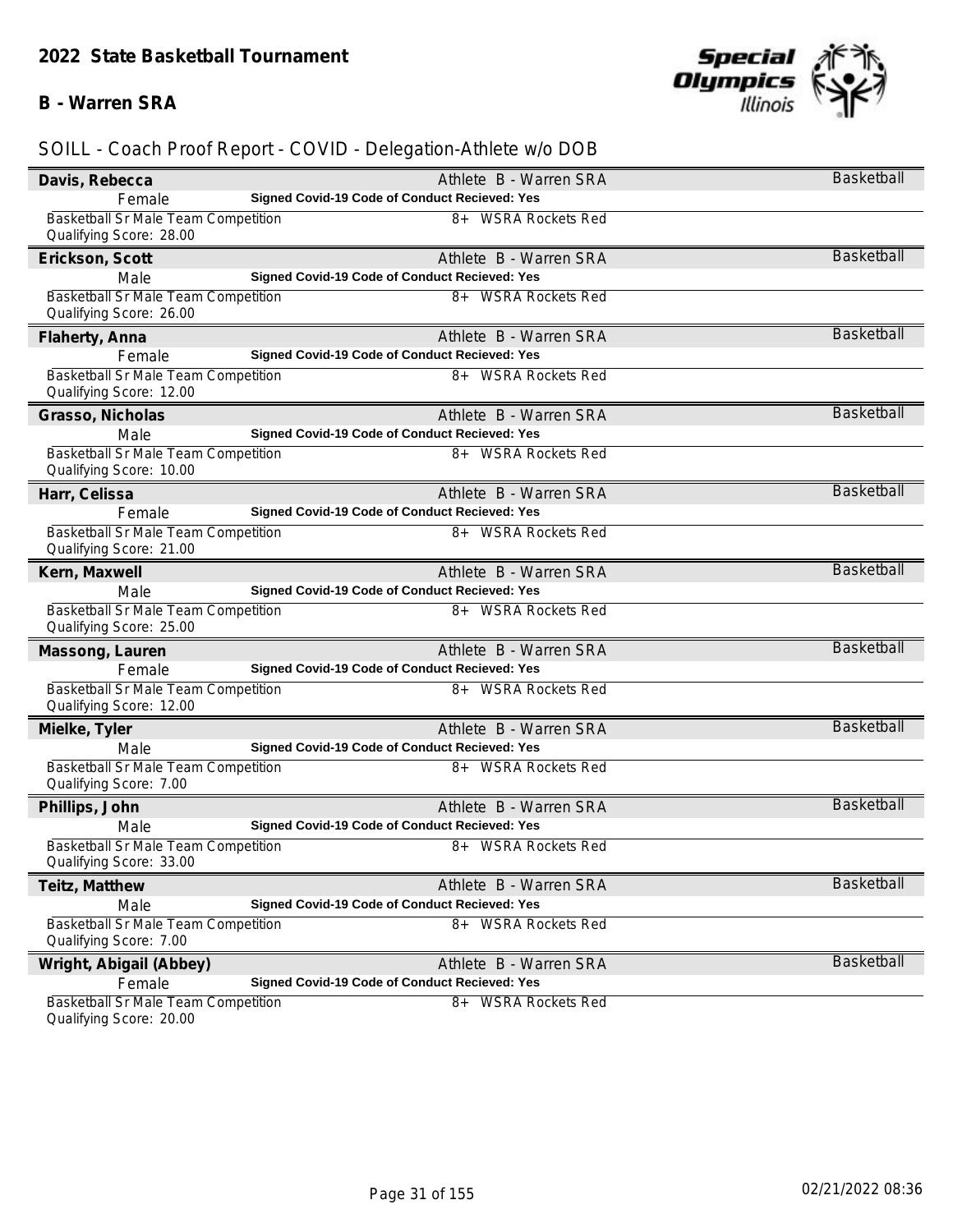#### *2022 State Basketball Tournament*

### **B - Wilmette Stars**



| Semple, Cara                                             | Athlete B - Wilmette Stars                    | <b>Basketball</b> |
|----------------------------------------------------------|-----------------------------------------------|-------------------|
| Female                                                   | Signed Covid-19 Code of Conduct Recieved: Yes |                   |
| Basketball Skills 8 Ft Basket<br>Qualifying Score: 61.00 | 8-15                                          | Female Ball       |
|                                                          |                                               |                   |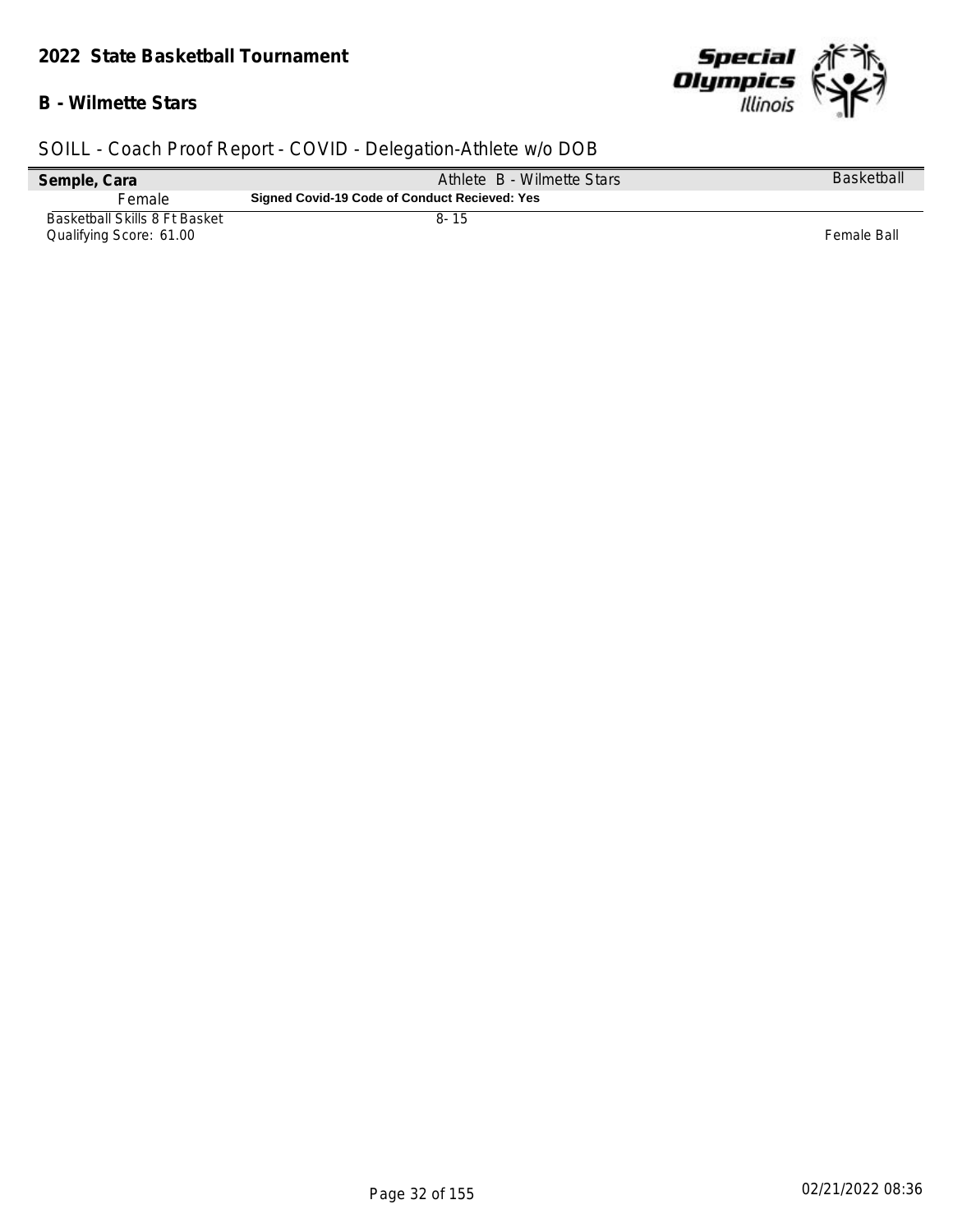## **C - Cicero School District 99**

| Alvarez, Diego                             |                                               | Athlete C - Cicero School District 99 | Basketball        |
|--------------------------------------------|-----------------------------------------------|---------------------------------------|-------------------|
| Male                                       | Signed Covid-19 Code of Conduct Recieved: Yes |                                       |                   |
| Basketball Jr Male Team Competition        |                                               | 8-15 Cicero Unity Tigers              |                   |
| Qualifying Score: 18.00                    |                                               |                                       |                   |
| Andrade Lopez, Perla                       |                                               | Athlete C - Cicero School District 99 | <b>Basketball</b> |
| Female                                     | Signed Covid-19 Code of Conduct Recieved: Yes |                                       |                   |
| Basketball Jr Male Team Competition        |                                               | 8-15 Cicero Unity Tigers              |                   |
| Qualifying Score: 12.00                    |                                               |                                       |                   |
| Cortez, Shirley                            |                                               | Athlete C - Cicero School District 99 | <b>Basketball</b> |
| Female                                     | Signed Covid-19 Code of Conduct Recieved: Yes |                                       |                   |
| <b>Basketball Jr Male Team Competition</b> |                                               | 8-15 Cicero Unity Tigers              |                   |
| Qualifying Score: 15.00                    |                                               |                                       |                   |
| Diaz-Vega, Garrett                         |                                               | Athlete C - Cicero School District 99 | Basketball        |
| Male                                       | Signed Covid-19 Code of Conduct Recieved: Yes |                                       |                   |
| Basketball Jr Male Team Competition        |                                               | 8-15 Cicero Unity Tigers              |                   |
| Qualifying Score: 19.00                    |                                               |                                       |                   |
| Martinez, Adrian                           |                                               | Athlete C - Cicero School District 99 | Basketball        |
| Male                                       | Signed Covid-19 Code of Conduct Recieved: Yes |                                       |                   |
| Basketball Jr Male Team Competition        |                                               | 8-15 Cicero Unity Tigers              |                   |
| Qualifying Score: 12.00                    |                                               |                                       |                   |
| Murrillo, Karla                            |                                               | Athlete C - Cicero School District 99 | <b>Basketball</b> |
| Female                                     | Signed Covid-19 Code of Conduct Recieved: Yes |                                       |                   |
| Basketball Jr Male Team Competition        |                                               | 8-15 Cicero Unity Tigers              |                   |
| Qualifying Score: 14.00                    |                                               |                                       |                   |
| Patlan, Brian                              |                                               | Athlete C - Cicero School District 99 | <b>Basketball</b> |
| Male                                       | Signed Covid-19 Code of Conduct Recieved: Yes |                                       |                   |
| Basketball Jr Male Team Competition        |                                               | 8-15 Cicero Unity Tigers              |                   |
| Qualifying Score: 14.00                    |                                               |                                       |                   |
| Roman, Angel                               |                                               | Athlete C - Cicero School District 99 | <b>Basketball</b> |
| Male                                       | Signed Covid-19 Code of Conduct Recieved: Yes |                                       |                   |
| Basketball Jr Male Team Competition        |                                               | 8-15 Cicero Unity Tigers              |                   |
| Qualifying Score: 9.00                     |                                               |                                       |                   |
| Salazar-Diaz, Johan                        |                                               | Athlete C - Cicero School District 99 | <b>Basketball</b> |
| Male                                       | Signed Covid-19 Code of Conduct Recieved: Yes |                                       |                   |
| Basketball Jr Male Team Competition        |                                               | 8-15 Cicero Unity Tigers              |                   |
| Qualifying Score: 9.00                     |                                               |                                       |                   |
| Sias, Jacob                                |                                               | Athlete C - Cicero School District 99 | Basketball        |
| Male                                       | Signed Covid-19 Code of Conduct Recieved: Yes |                                       |                   |
| Basketball Jr Male Team Competition        |                                               | 8-15 Cicero Unity Tigers              |                   |
| Qualifying Score: 9.00                     |                                               |                                       |                   |
| Velazquez, Cecilia                         |                                               | Athlete C - Cicero School District 99 | <b>Basketball</b> |
| Female                                     | Signed Covid-19 Code of Conduct Recieved: Yes |                                       |                   |
| Basketball Jr Male Team Competition        |                                               | 8-15 Cicero Unity Tigers              |                   |
| Qualifying Score: 15.00                    |                                               |                                       |                   |

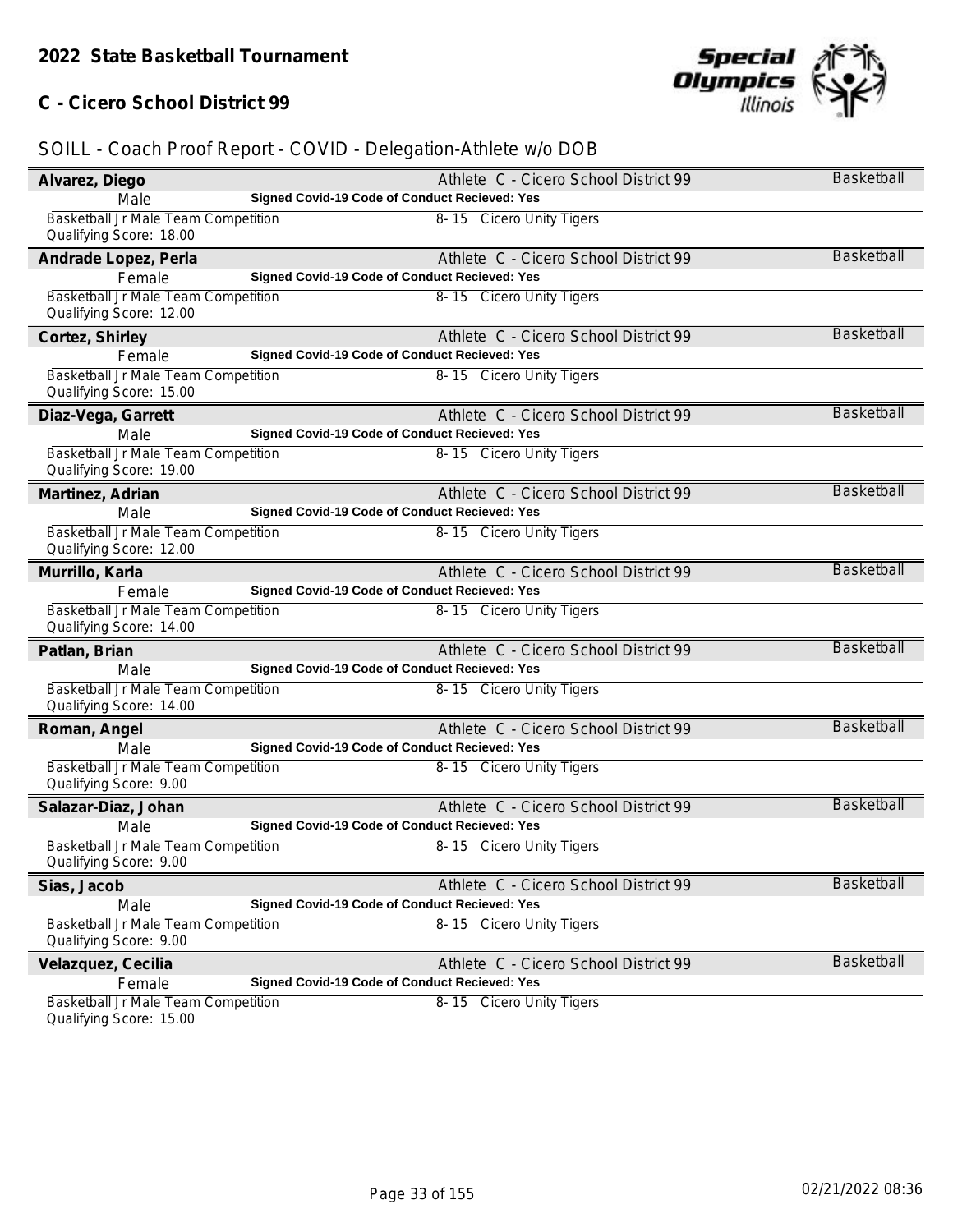#### *2022 State Basketball Tournament*

## **C - D303 United**



| Newman, Clive                                            | Athlete C - D303 United                       | Basketball  |
|----------------------------------------------------------|-----------------------------------------------|-------------|
| Male                                                     | Signed Covid-19 Code of Conduct Recieved: Yes |             |
| Basketball Skills 8 Ft Basket<br>Qualifying Score: 71.00 | $8 - 15$                                      | Female Ball |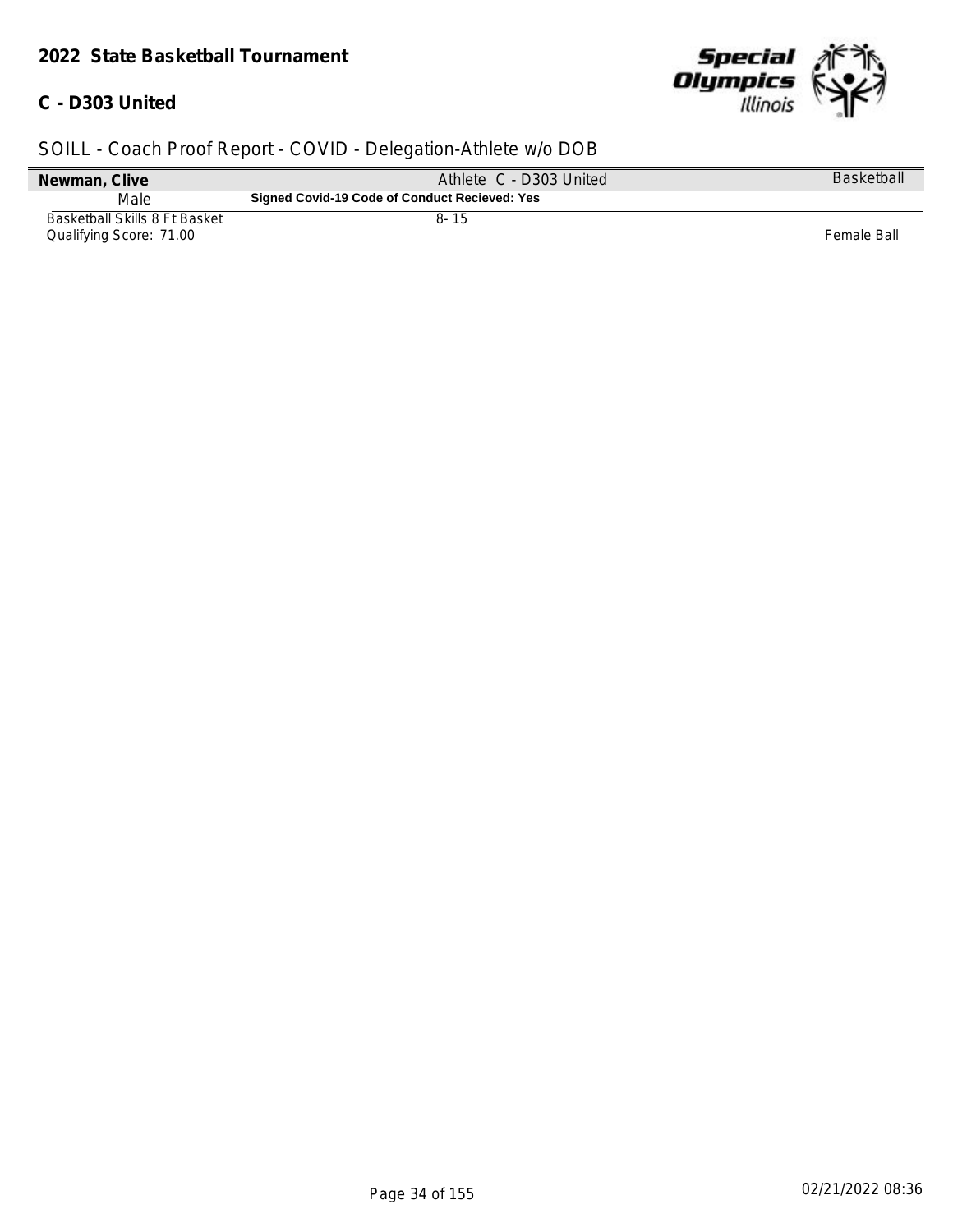## **C - District 99 Hoops**



## *SOILL - Coach Proof Report - COVID - Delegation-Athlete w/o DOB*

| Cavanaugh, Connor                                                  |                                                      | Athlete C - District 99 Hoops | <b>Basketball</b> |
|--------------------------------------------------------------------|------------------------------------------------------|-------------------------------|-------------------|
| Male                                                               | Signed Covid-19 Code of Conduct Recieved: Yes        |                               |                   |
| Basketball High School Team Competition<br>Qualifying Score: 21.00 |                                                      | 14-22 District 99 Hoops 1     |                   |
|                                                                    |                                                      |                               | <b>Basketball</b> |
| Davis, Darius                                                      | <b>Signed Covid-19 Code of Conduct Recieved: Yes</b> | Athlete C - District 99 Hoops |                   |
| Male                                                               |                                                      |                               |                   |
| Basketball High School Team Competition<br>Qualifying Score: 21.00 |                                                      | 14-22 District 99 Hoops 1     |                   |
| Dean, Raymarion                                                    |                                                      | Athlete C - District 99 Hoops | <b>Basketball</b> |
| Male                                                               | Signed Covid-19 Code of Conduct Recieved: Yes        |                               |                   |
| Basketball High School Team Competition<br>Qualifying Score: 21.00 |                                                      | 14-22 District 99 Hoops 1     |                   |
| Jordan, Kendrell S                                                 |                                                      | Athlete C - District 99 Hoops | <b>Basketball</b> |
| Male                                                               | Signed Covid-19 Code of Conduct Recieved: Yes        |                               |                   |
| Basketball High School Team Competition                            |                                                      | 14-22 District 99 Hoops 1     |                   |
| Qualifying Score: 34.00                                            |                                                      |                               |                   |
| Maloney, Thomas                                                    |                                                      | Athlete C - District 99 Hoops | <b>Basketball</b> |
| Male                                                               | Signed Covid-19 Code of Conduct Recieved: Yes        |                               |                   |
| Basketball High School Team Competition                            |                                                      | 14-22 District 99 Hoops 1     |                   |
| Qualifying Score: 33.00                                            |                                                      |                               |                   |
| Modine, Matthew                                                    |                                                      | Athlete C - District 99 Hoops | <b>Basketball</b> |
| Male                                                               | Signed Covid-19 Code of Conduct Recieved: Yes        |                               |                   |
| Basketball High School Team Competition<br>Qualifying Score: 21.00 |                                                      | 14-22 District 99 Hoops 1     |                   |
| Rossi, Zachary                                                     |                                                      | Athlete C - District 99 Hoops | <b>Basketball</b> |
| Male                                                               | Signed Covid-19 Code of Conduct Recieved: Yes        |                               |                   |
| Basketball High School Team Competition<br>Qualifying Score: 34.00 |                                                      | 14-22 District 99 Hoops 1     |                   |
| Small, Edward                                                      |                                                      | Athlete C - District 99 Hoops | <b>Basketball</b> |
| Male                                                               | Signed Covid-19 Code of Conduct Recieved: Yes        |                               |                   |
| Basketball High School Team Competition                            |                                                      | 14-22 District 99 Hoops 1     |                   |
| Qualifying Score: 35.00                                            |                                                      |                               |                   |
| Zetera, Johnny                                                     |                                                      | Athlete C - District 99 Hoops | <b>Basketball</b> |
| Male                                                               | Signed Covid-19 Code of Conduct Recieved: Yes        |                               |                   |
| Basketball High School Team Competition                            |                                                      | 14-22 District 99 Hoops 1     |                   |
|                                                                    |                                                      |                               |                   |

Qualifying Score: 35.00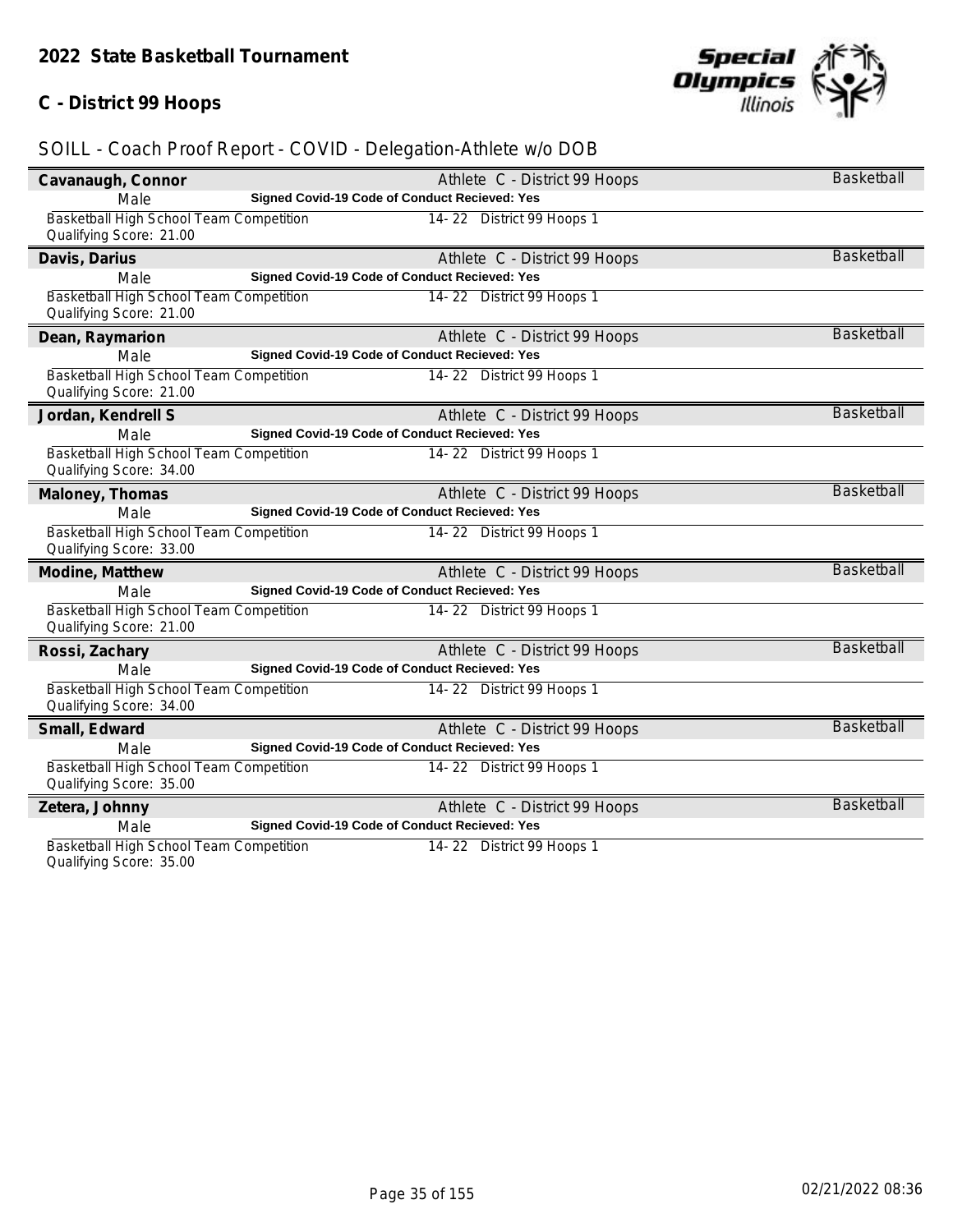## **C - Fox Valley SRA**



| Bousquet, Gage                                                        | Athlete C - Fox Valley SRA                    | Basketball        |
|-----------------------------------------------------------------------|-----------------------------------------------|-------------------|
| Male                                                                  | Signed Covid-19 Code of Conduct Recieved: Yes |                   |
| Basketball Sr Male Team Competition                                   | 8+ FVSRA Blue Stars                           |                   |
| Qualifying Score: 16.00                                               |                                               |                   |
| Burson, Douglas                                                       | Athlete C - Fox Valley SRA                    | <b>Basketball</b> |
| Male                                                                  | Signed Covid-19 Code of Conduct Recieved: Yes |                   |
| Basketball Sr Male Team Competition<br>Qualifying Score: 42.00        | 8+ FVSRA Blue Stars                           |                   |
| Colby, David                                                          | Athlete C - Fox Valley SRA                    | Basketball        |
| Male                                                                  | Signed Covid-19 Code of Conduct Recieved: Yes |                   |
| Basketball Sr Male Team Competition<br>Qualifying Score: 34.00        | 8+ FVSRA Blue Stars                           |                   |
| Deegan, Casey                                                         | Athlete C - Fox Valley SRA                    | Basketball        |
| Male                                                                  | Signed Covid-19 Code of Conduct Recieved: Yes |                   |
| <b>Basketball Sr Male Team Competition</b><br>Qualifying Score: 16.00 | 8+ FVSRA Blue Stars                           |                   |
| Karl, Richard                                                         | Athlete C - Fox Valley SRA                    | <b>Basketball</b> |
| Male                                                                  | Signed Covid-19 Code of Conduct Recieved: Yes |                   |
| Basketball Sr Male Team Competition<br>Qualifying Score: 29.00        | 8+ FVSRA Blue Stars                           |                   |
| Lachat, Michael                                                       | Athlete C - Fox Valley SRA                    | <b>Basketball</b> |
| Male                                                                  | Signed Covid-19 Code of Conduct Recieved: Yes |                   |
| Basketball Sr Male Team Competition<br>Qualifying Score: 30.00        | 8+ FVSRA Blue Stars                           |                   |
| Petrovic, Nick                                                        | Athlete C - Fox Valley SRA                    | <b>Basketball</b> |
| Male                                                                  | Signed Covid-19 Code of Conduct Recieved: Yes |                   |
| <b>Basketball Sr Male Team Competition</b><br>Qualifying Score: 31.00 | 8+ FVSRA Blue Stars                           |                   |
| Riddle, Matthew (Matt)                                                | Athlete C - Fox Valley SRA                    | <b>Basketball</b> |
| Male                                                                  | Signed Covid-19 Code of Conduct Recieved: Yes |                   |
| Basketball Sr Male Team Competition<br>Qualifying Score: 35.00        | 8+ FVSRA Blue Stars                           |                   |
| Schweizer, Mackenzie                                                  | Athlete C - Fox Valley SRA                    | <b>Basketball</b> |
| Male                                                                  | Signed Covid-19 Code of Conduct Recieved: Yes |                   |
| Basketball Sr Male Team Competition<br>Qualifying Score: 26.00        | 8+ FVSRA Blue Stars                           |                   |
| Skaggs, Anna                                                          | Athlete C - Fox Valley SRA                    | Basketball        |
| Female                                                                | Signed Covid-19 Code of Conduct Recieved: Yes |                   |
| Basketball Sr Male Team Competition<br>Qualifying Score: 26.00        | 8+ FVSRA Blue Stars                           |                   |
| Wagner, Jamari                                                        | Athlete C - Fox Valley SRA                    | <b>Basketball</b> |
| Male                                                                  | Signed Covid-19 Code of Conduct Recieved: Yes |                   |
| Basketball Sr Male Team Competition                                   | 8+ FVSRA Blue Stars                           |                   |
| Qualifying Score: 35.00                                               |                                               |                   |
| Webster, Jamice                                                       | Athlete C - Fox Valley SRA                    | <b>Basketball</b> |
| Male                                                                  | Signed Covid-19 Code of Conduct Recieved: Yes |                   |
| <b>Basketball Sr Male Team Competition</b><br>Qualifying Score: 24.00 | 8+ FVSRA Blue Stars                           |                   |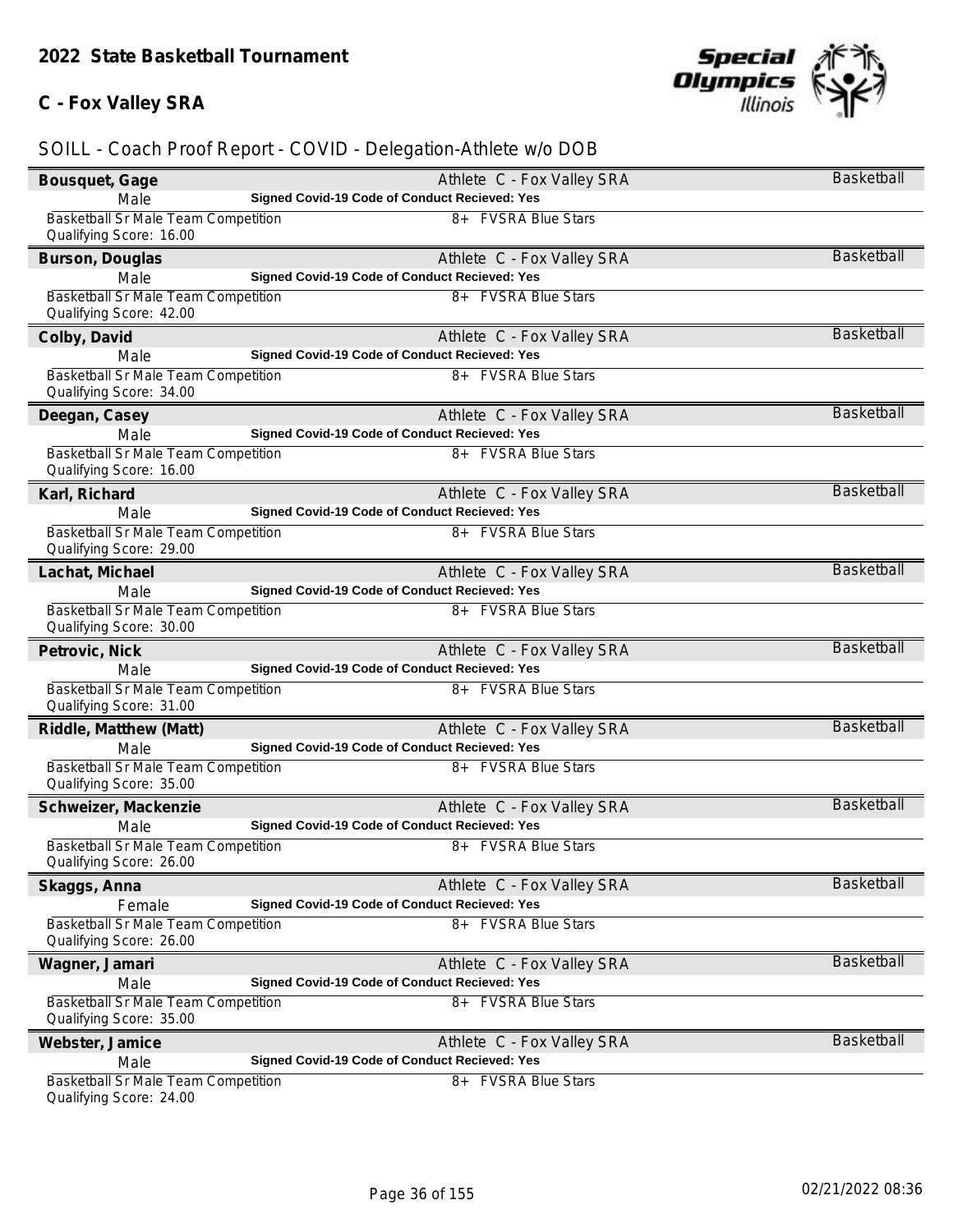## **C - Gateway SRA**



| Day, Timmy R                                                          | Athlete C - Gateway SRA                              | <b>Basketball</b> |
|-----------------------------------------------------------------------|------------------------------------------------------|-------------------|
| Male                                                                  | Signed Covid-19 Code of Conduct Recieved: Yes        |                   |
| <b>Basketball Sr Male Team Competition</b><br>Qualifying Score: 46.00 | 8+ Gateway Gators Green                              |                   |
| Johnson, Erik                                                         | Athlete C - Gateway SRA                              | <b>Basketball</b> |
| Male                                                                  | Signed Covid-19 Code of Conduct Recieved: Yes        |                   |
| Basketball Sr Male Team Competition<br>Qualifying Score: 31.00        | 8+ Gateway Gators Green                              |                   |
| King, Kevionn                                                         | Athlete C - Gateway SRA                              | <b>Basketball</b> |
| Male                                                                  | <b>Signed Covid-19 Code of Conduct Recieved: Yes</b> |                   |
| Basketball Sr Male Team Competition<br>Qualifying Score: 32.00        | 8+ Gateway Gators Green                              |                   |
| Konieczka, Andrew                                                     | Athlete C - Gateway SRA                              | <b>Basketball</b> |
| Male                                                                  | Signed Covid-19 Code of Conduct Recieved: Yes        |                   |
| Basketball Sr Male Team Competition<br>Qualifying Score: 30.00        | 8+ Gateway Gators Green                              |                   |
| Krumrey, Nikolai                                                      | Athlete C - Gateway SRA                              | <b>Basketball</b> |
| Male                                                                  | Signed Covid-19 Code of Conduct Recieved: Yes        |                   |
| Basketball Sr Male Team Competition<br>Qualifying Score: 40.00        | 8+ Gateway Gators Green                              |                   |
| O'Brien, William (Billy)                                              | Athlete C - Gateway SRA                              | <b>Basketball</b> |
| Male                                                                  | Signed Covid-19 Code of Conduct Recieved: Yes        |                   |
| Basketball Sr Male Team Competition<br>Qualifying Score: 38.00        | 8+ Gateway Gators Green                              |                   |
| Thomas, Ryan                                                          | Athlete C - Gateway SRA                              | <b>Basketball</b> |
| Male                                                                  | Signed Covid-19 Code of Conduct Recieved: Yes        |                   |
| Basketball Sr Male Team Competition<br>Qualifying Score: 49.00        | 8+ Gateway Gators Green                              |                   |
| Verduin, Robert                                                       | Athlete C - Gateway SRA                              | <b>Basketball</b> |
| Male                                                                  | Signed Covid-19 Code of Conduct Recieved: Yes        |                   |
| Basketball Sr Male Team Competition<br>Qualifying Score: 56.00        | 8+ Gateway Gators Green                              |                   |
| Warzecha, Steven                                                      | Athlete C - Gateway SRA                              | <b>Basketball</b> |
| Male                                                                  | Signed Covid-19 Code of Conduct Recieved: Yes        |                   |
| Basketball Sr Male Team Competition<br>Qualifying Score: 38.00        | 8+ Gateway Gators Green                              |                   |
| Zaagman, Anthony Robert                                               | Athlete C - Gateway SRA                              | <b>Basketball</b> |
| Male                                                                  | Signed Covid-19 Code of Conduct Recieved: Yes        |                   |
| Basketball Sr Male Team Competition<br>Qualifying Score: 51.00        | 8+ Gateway Gators Green                              |                   |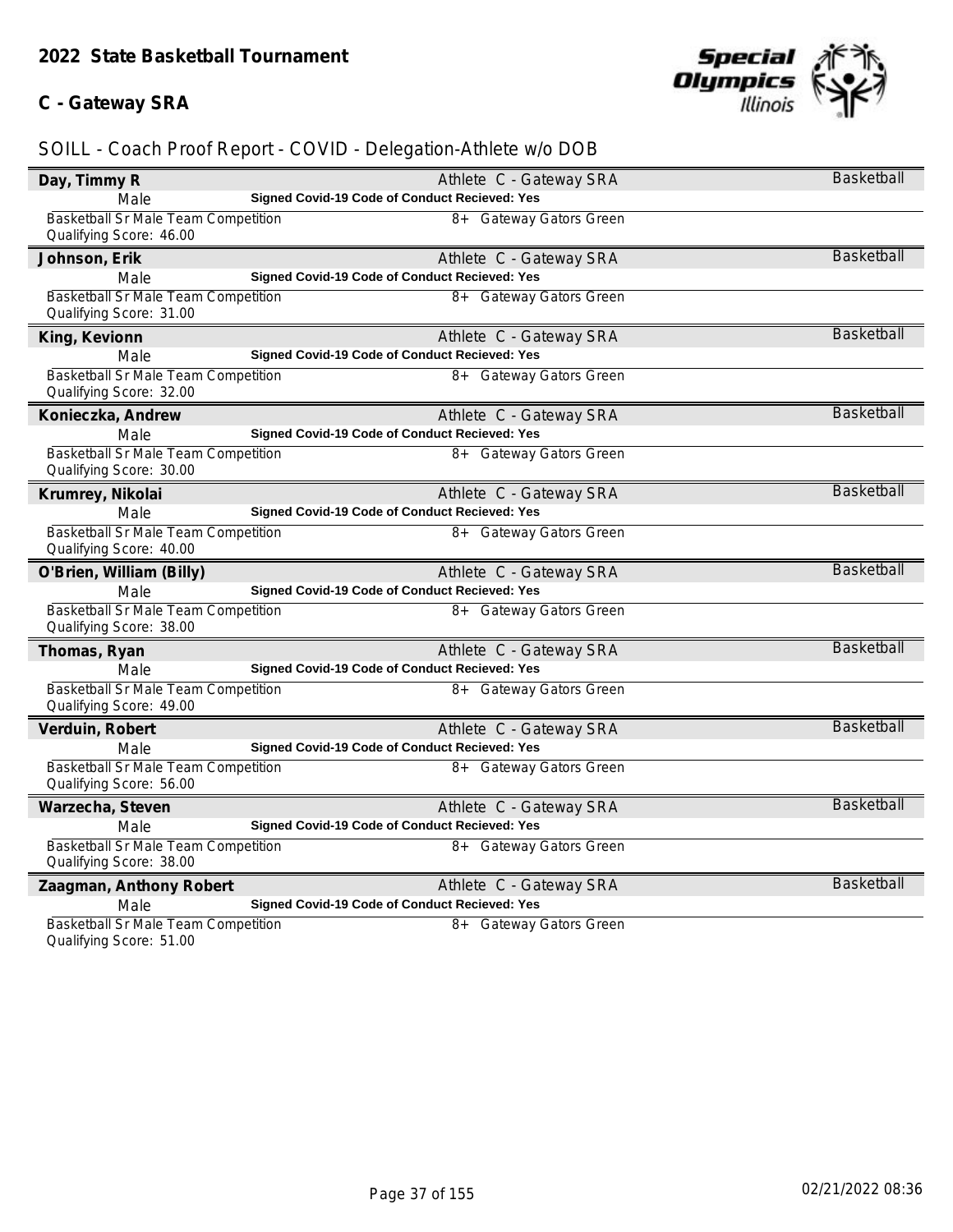## **C - Helping Hands Rehab Ctr**

| Bouma, Trevor                                                         |                                               | Athlete C - Helping Hands Rehab Ctr | <b>Basketball</b> |
|-----------------------------------------------------------------------|-----------------------------------------------|-------------------------------------|-------------------|
| Male                                                                  | Signed Covid-19 Code of Conduct Recieved: Yes |                                     |                   |
| <b>Basketball Sr Male Team Competition</b><br>Qualifying Score: 13.00 |                                               | 8+ Helping Hands Huskies            |                   |
| Finch, Kevin                                                          |                                               | Athlete C - Helping Hands Rehab Ctr | <b>Basketball</b> |
| Male                                                                  | Signed Covid-19 Code of Conduct Recieved: Yes |                                     |                   |
| Basketball Sr Male Team Competition<br>Qualifying Score: 44.00        |                                               | 8+ Helping Hands Huskies            |                   |
| Guidolin, Sarah                                                       |                                               | Athlete C - Helping Hands Rehab Ctr | <b>Basketball</b> |
| Female                                                                | Signed Covid-19 Code of Conduct Recieved: Yes |                                     |                   |
| Basketball Sr Male Team Competition<br>Qualifying Score: 24.00        |                                               | 8+ Helping Hands Huskies            |                   |
| Hansen, John                                                          |                                               | Athlete C - Helping Hands Rehab Ctr | <b>Basketball</b> |
| Male                                                                  | Signed Covid-19 Code of Conduct Recieved: Yes |                                     |                   |
| Basketball Sr Male Team Competition<br>Qualifying Score: 31.00        |                                               | 8+ Helping Hands Huskies            |                   |
| Lavaty, Zak                                                           |                                               | Athlete C - Helping Hands Rehab Ctr | <b>Basketball</b> |
| Male                                                                  | Signed Covid-19 Code of Conduct Recieved: Yes |                                     |                   |
| Basketball Sr Male Team Competition<br>Qualifying Score: 35.00        |                                               | 8+ Helping Hands Huskies            |                   |
| Meany, Brian                                                          |                                               | Athlete C - Helping Hands Rehab Ctr | <b>Basketball</b> |
| Male                                                                  | Signed Covid-19 Code of Conduct Recieved: Yes |                                     |                   |
| Basketball Sr Male Team Competition<br>Qualifying Score: 24.00        |                                               | 8+ Helping Hands Huskies            |                   |
| O'Shea, Damen A                                                       |                                               | Athlete C - Helping Hands Rehab Ctr | <b>Basketball</b> |
| Male                                                                  | Signed Covid-19 Code of Conduct Recieved: Yes |                                     |                   |
| Basketball Sr Male Team Competition<br>Qualifying Score: 42.00        |                                               | 8+ Helping Hands Huskies            |                   |
| Ohap, Theodore (Ted)                                                  |                                               | Athlete C - Helping Hands Rehab Ctr | <b>Basketball</b> |
| Male                                                                  | Signed Covid-19 Code of Conduct Recieved: Yes |                                     |                   |
| Basketball Sr Male Team Competition<br>Qualifying Score: 7.00         |                                               | 8+ Helping Hands Huskies            |                   |
| Steinfort, Jonathan                                                   |                                               | Athlete C - Helping Hands Rehab Ctr | Basketball        |
| Male                                                                  | Signed Covid-19 Code of Conduct Recieved: Yes |                                     |                   |
| Basketball Sr Male Team Competition<br>Qualifying Score: 42.00        |                                               | 8+ Helping Hands Huskies            |                   |
| Zajecka, Cindy C                                                      |                                               | Athlete C - Helping Hands Rehab Ctr | <b>Basketball</b> |
| Female                                                                | Signed Covid-19 Code of Conduct Recieved: Yes |                                     |                   |
| Basketball Sr Male Team Competition<br>Qualifying Score: 31.00        |                                               | 8+ Helping Hands Huskies            |                   |

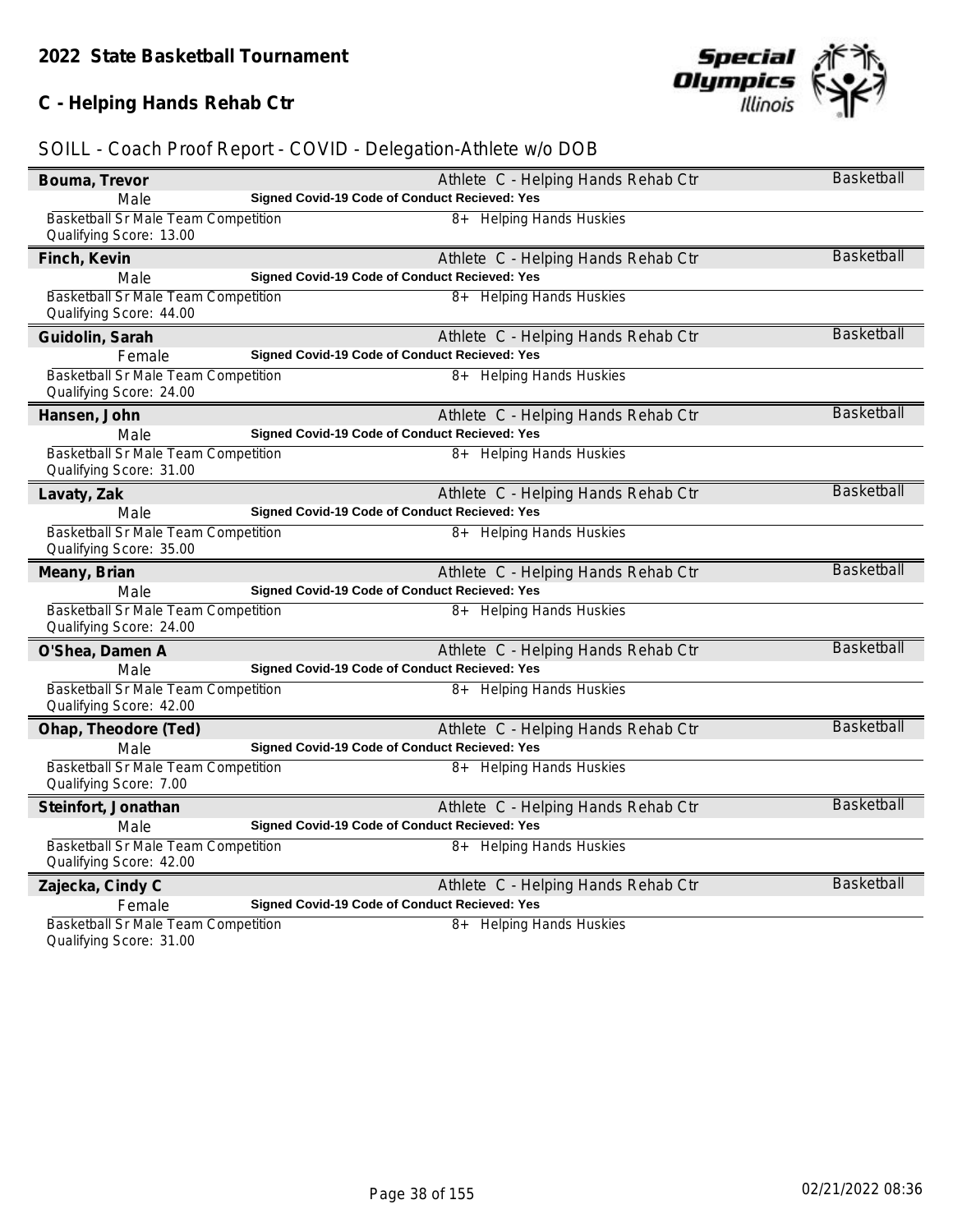## **C - Huskie Golf Academy**



| Sitzman, Edward                                                 | Athlete C - Huskie Golf Academy               | <b>Basketball</b> |
|-----------------------------------------------------------------|-----------------------------------------------|-------------------|
| Male                                                            | Signed Covid-19 Code of Conduct Recieved: Yes |                   |
| <b>Basketball Skills 10ft Basket</b><br>Qualifying Score: 75.00 | 16+                                           | Male Ball         |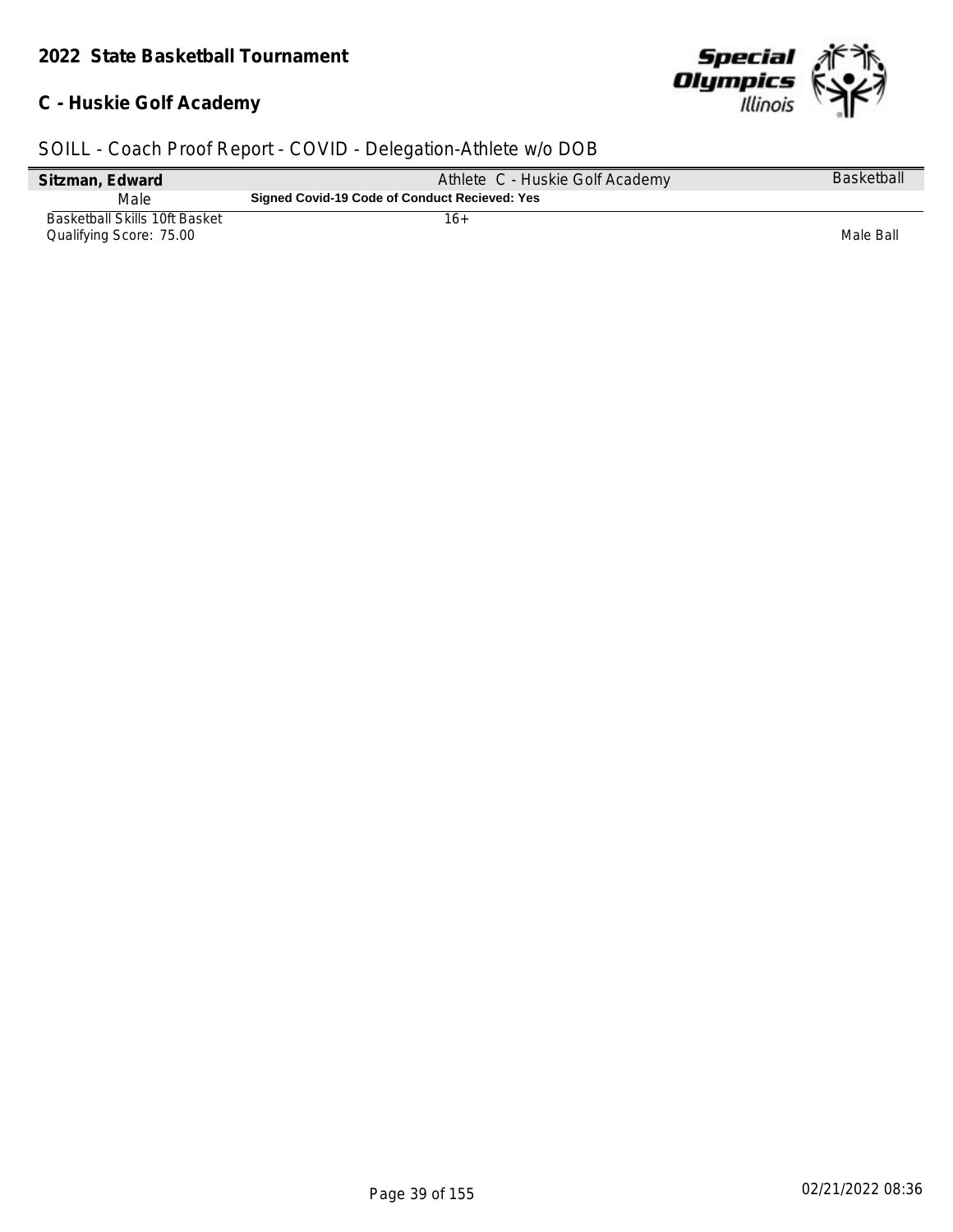## **C - Leyden High Schools-LIFE Transition Blue**



## *SOILL - Coach Proof Report - COVID - Delegation-Athlete w/o DOB*

| Colon, Christina                                                   |                                                      | Athlete C - Leyden High Schools-LIFE Transition Blue | <b>Basketball</b> |
|--------------------------------------------------------------------|------------------------------------------------------|------------------------------------------------------|-------------------|
| Female                                                             | Signed Covid-19 Code of Conduct Recieved: Yes        |                                                      |                   |
| Basketball High School Team Competition<br>Qualifying Score: 35.00 |                                                      | 23+ Leyden LIFE Transition Blue                      |                   |
| Delgado, Roberto                                                   |                                                      | Athlete C - Leyden High Schools-LIFE Transition Blue | <b>Basketball</b> |
| Male                                                               | Signed Covid-19 Code of Conduct Recieved: Yes        |                                                      |                   |
| Basketball High School Team Competition<br>Qualifying Score: 14.00 |                                                      | 14-22 Leyden LIFE Transition Blue                    |                   |
| Garcia, Victor                                                     |                                                      | Athlete C - Leyden High Schools-LIFE Transition Blue | <b>Basketball</b> |
| Male                                                               | Signed Covid-19 Code of Conduct Recieved: Yes        |                                                      |                   |
| Basketball High School Team Competition<br>Qualifying Score: 19.00 |                                                      | 14-22 Leyden LIFE Transition Blue                    |                   |
| Gonzalez, Ramon                                                    |                                                      | Athlete C - Leyden High Schools-LIFE Transition Blue | <b>Basketball</b> |
| Male                                                               | Signed Covid-19 Code of Conduct Recieved: Yes        |                                                      |                   |
| Basketball High School Team Competition<br>Qualifying Score: 14.00 |                                                      | 14-22 Leyden LIFE Transition Blue                    |                   |
| Malinowski, Peter                                                  |                                                      | Athlete C - Leyden High Schools-LIFE Transition Blue | <b>Basketball</b> |
| Male                                                               | <b>Signed Covid-19 Code of Conduct Recieved: Yes</b> |                                                      |                   |
| Basketball High School Team Competition<br>Qualifying Score: 14.00 |                                                      | 14-22 Leyden LIFE Transition Blue                    |                   |
| Mendoza, Giovanni                                                  |                                                      | Athlete C - Leyden High Schools-LIFE Transition Blue | <b>Basketball</b> |
| Male                                                               | <b>Signed Covid-19 Code of Conduct Recieved: Yes</b> |                                                      |                   |
| Basketball High School Team Competition<br>Oualifying Score: 22.00 |                                                      | 14-22 Leyden LIFE Transition Blue                    |                   |

Qualifying Score: 22.00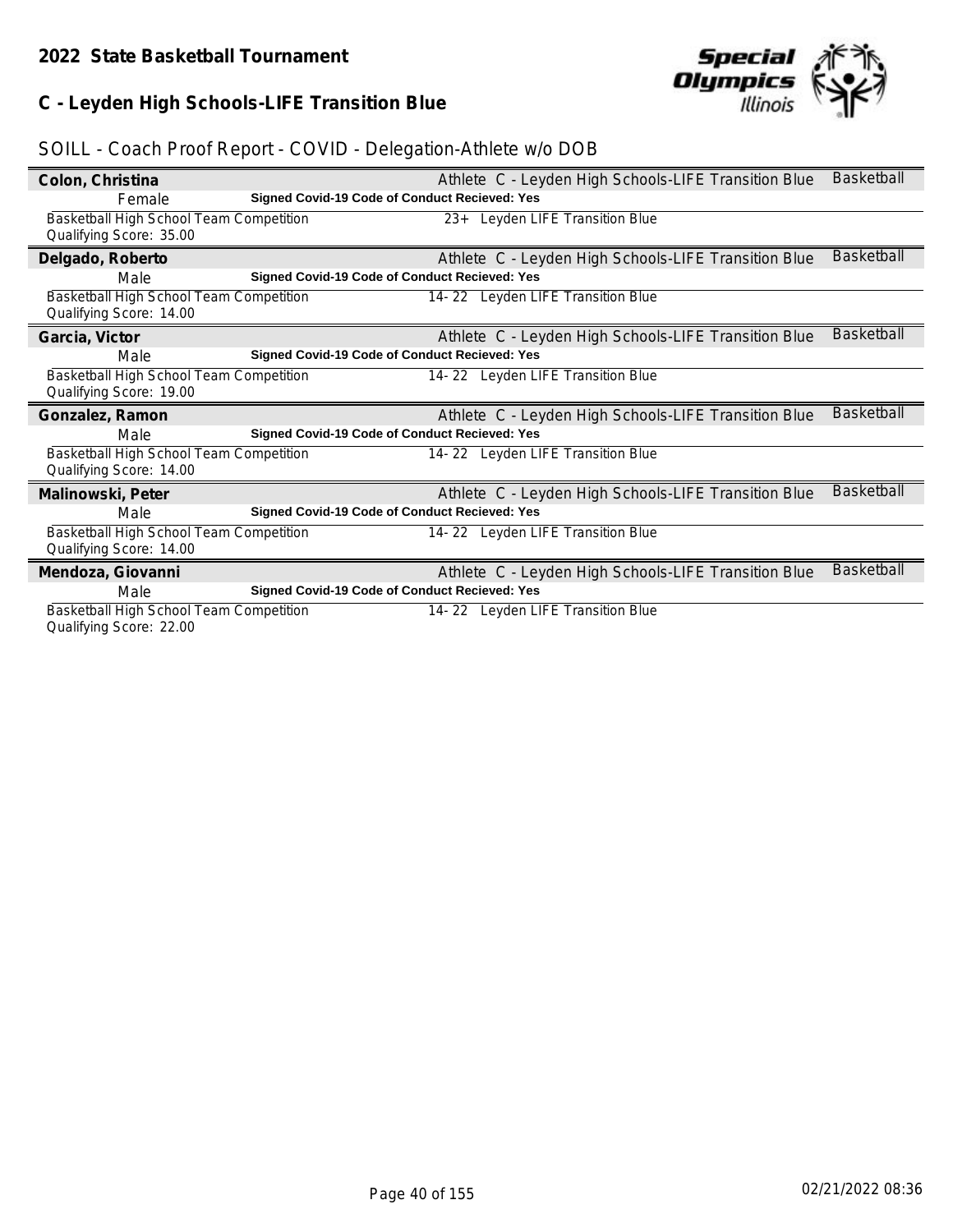## **C - Naperville Team 203**



| Goodfellow, Lily                                                   |                                                      | Athlete C - Naperville Team 203 | Basketball        |
|--------------------------------------------------------------------|------------------------------------------------------|---------------------------------|-------------------|
| Female                                                             | Signed Covid-19 Code of Conduct Recieved: Yes        |                                 |                   |
| Basketball High School Team Competition<br>Qualifying Score: 12.00 |                                                      | 14-22 Naperville 203 Fire-HS2   |                   |
| Huston, Cody                                                       |                                                      | Athlete C - Naperville Team 203 | Basketball        |
| Male                                                               | Signed Covid-19 Code of Conduct Recieved: Yes        |                                 |                   |
| Basketball High School Team Competition<br>Qualifying Score: 13.00 |                                                      | 14-22 Naperville 203 Fire-HS2   |                   |
| Kurkechian, Christopher                                            |                                                      | Athlete C - Naperville Team 203 | <b>Basketball</b> |
| Male                                                               | Signed Covid-19 Code of Conduct Recieved: Yes        |                                 |                   |
| Basketball High School Team Competition<br>Qualifying Score: 14.00 |                                                      | 14-22 Naperville 203 Fire-HS2   |                   |
| Peroutka, Gabrielle                                                |                                                      | Athlete C - Naperville Team 203 | <b>Basketball</b> |
| Female                                                             | Signed Covid-19 Code of Conduct Recieved: Yes        |                                 |                   |
| Basketball High School Team Competition<br>Qualifying Score: 8.00  |                                                      | 14-22 Naperville 203 Fire-HS2   |                   |
| Pratt, Sean                                                        |                                                      | Athlete C - Naperville Team 203 | <b>Basketball</b> |
| Male                                                               | Signed Covid-19 Code of Conduct Recieved: Yes        |                                 |                   |
| Basketball High School Team Competition<br>Qualifying Score: 7.00  |                                                      | 14-22 Naperville 203 Fire-HS2   |                   |
| Sanfilippo, Alyssa                                                 |                                                      | Athlete C - Naperville Team 203 | <b>Basketball</b> |
| Female                                                             | <b>Signed Covid-19 Code of Conduct Recieved: Yes</b> |                                 |                   |
| Basketball High School Team Competition<br>Qualifying Score: 17.00 |                                                      | 14-22 Naperville 203 Fire-HS2   |                   |
| Shannon, Bridget                                                   |                                                      | Athlete C - Naperville Team 203 | Basketball        |
| Female                                                             | Signed Covid-19 Code of Conduct Recieved: Yes        |                                 |                   |
| Basketball High School Team Competition<br>Qualifying Score: 17.00 |                                                      | 14-22 Naperville 203 Fire-HS2   |                   |
| Siannas, Ariana                                                    |                                                      | Athlete C - Naperville Team 203 | <b>Basketball</b> |
| Female                                                             | <b>Signed Covid-19 Code of Conduct Recieved: Yes</b> |                                 |                   |
| Basketball High School Team Competition<br>Qualifying Score: 13.00 |                                                      | 14-22 Naperville 203 Fire-HS2   |                   |
| Szots, Francois                                                    |                                                      | Athlete C - Naperville Team 203 | <b>Basketball</b> |
| Male                                                               | Signed Covid-19 Code of Conduct Recieved: Yes        |                                 |                   |
| Basketball High School Team Competition<br>Qualifying Score: 7.00  |                                                      | 14-22 Naperville 203 Fire-HS2   |                   |
| Wang, Eric                                                         |                                                      | Athlete C - Naperville Team 203 | <b>Basketball</b> |
| Male                                                               | Signed Covid-19 Code of Conduct Recieved: Yes        |                                 |                   |
| Basketball High School Team Competition<br>Qualifying Score: 7.00  |                                                      | 14-22 Naperville 203 Fire-HS2   |                   |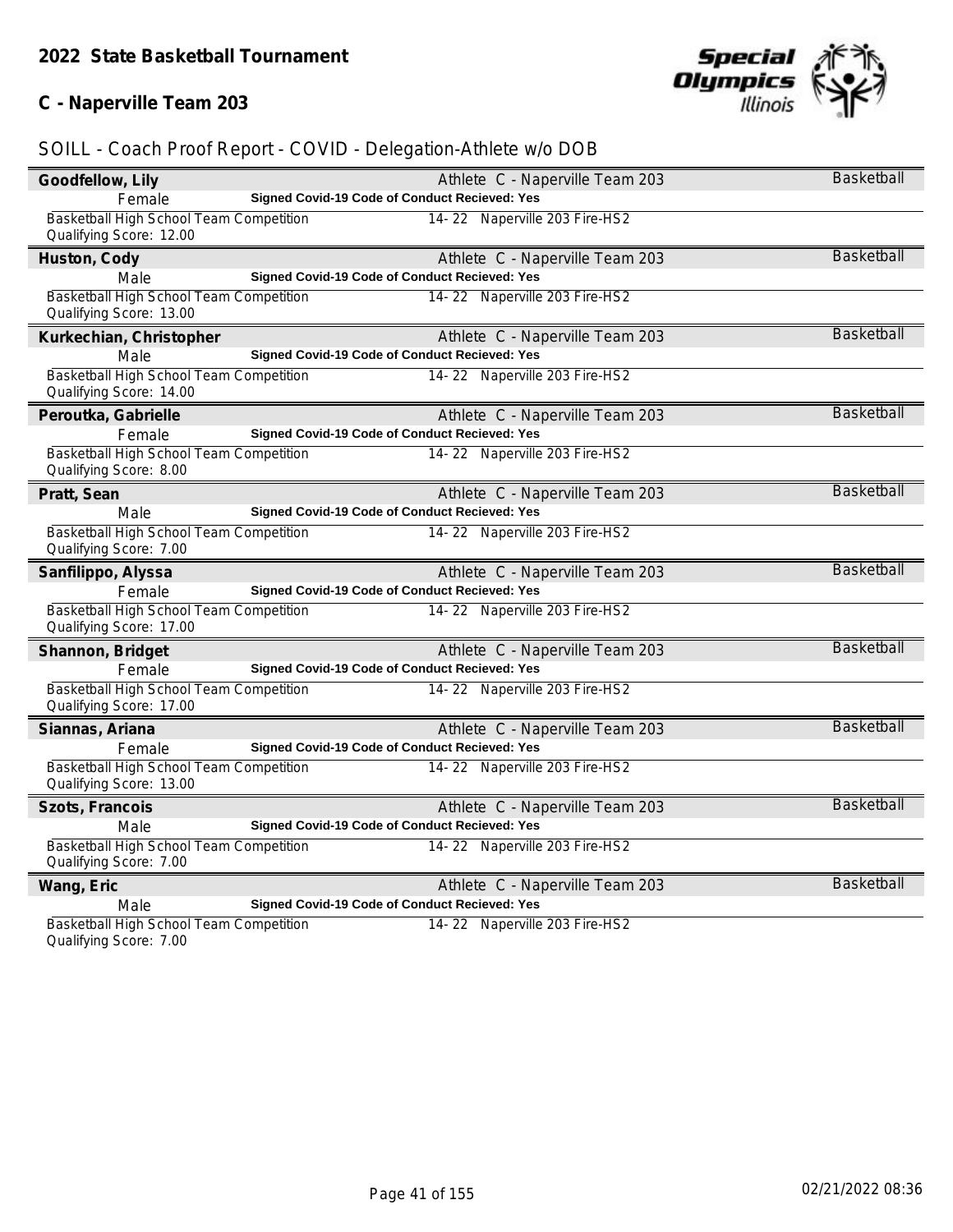#### **C - NEDSRA**



| Aguayo, Oscar                                                  | Athlete C - NEDSRA                            | <b>Basketball</b> |
|----------------------------------------------------------------|-----------------------------------------------|-------------------|
| Male                                                           | Signed Covid-19 Code of Conduct Recieved: Yes |                   |
| Basketball Sr Male Team Competition<br>Qualifying Score: 35.00 | <b>NEDSRA Huskies Blue</b><br>$8+$            |                   |
| Darrow, Dillon                                                 | Athlete C - NEDSRA                            | <b>Basketball</b> |
| Male                                                           | Signed Covid-19 Code of Conduct Recieved: Yes |                   |
| Basketball Sr Male Team Competition<br>Qualifying Score: 44.00 | <b>NEDSRA Huskies Blue</b><br>8+              |                   |
| Ortiz, Alexis                                                  | Athlete C - NEDSRA                            | <b>Basketball</b> |
| Male                                                           | Signed Covid-19 Code of Conduct Recieved: Yes |                   |
| Basketball Sr Male Team Competition<br>Qualifying Score: 46.00 | <b>NEDSRA Huskies Blue</b><br>$8+$            |                   |
| Ramos, Jonathan                                                | Athlete C - NEDSRA                            | <b>Basketball</b> |
| Male                                                           | Signed Covid-19 Code of Conduct Recieved: Yes |                   |
| Basketball Sr Male Team Competition                            | 8+ NEDSRA Huskies Blue                        |                   |
| Qualifying Score: 35.00                                        |                                               |                   |
| Rinaldi, Christopher                                           | Athlete C - NEDSRA                            | <b>Basketball</b> |
| Male                                                           | Signed Covid-19 Code of Conduct Recieved: Yes |                   |
| Basketball Sr Male Team Competition<br>Qualifying Score: 40.00 | 8+ NEDSRA Huskies Blue                        |                   |
| Shimanek, Jacob                                                | Athlete C - NEDSRA                            | <b>Basketball</b> |
| Male                                                           | Signed Covid-19 Code of Conduct Recieved: Yes |                   |
| Basketball Sr Male Team Competition<br>Qualifying Score: 35.00 | 8+ NEDSRA Huskies Blue                        |                   |
| Strzewski, Ramon                                               | Athlete C - NEDSRA                            | <b>Basketball</b> |
| Male                                                           | Signed Covid-19 Code of Conduct Recieved: Yes |                   |
| Basketball Sr Male Team Competition<br>Qualifying Score: 22.00 | 8+ NEDSRA Huskies Blue                        |                   |
| Vazquez, Angel                                                 | Athlete C - NEDSRA                            | <b>Basketball</b> |
| Male                                                           | Signed Covid-19 Code of Conduct Recieved: Yes |                   |
| Basketball Sr Male Team Competition<br>Qualifying Score: 33.00 | <b>NEDSRA Huskies Blue</b><br>$8+$            |                   |
| Vitello, Austin                                                | Athlete C - NEDSRA                            | <b>Basketball</b> |
| Male                                                           | Signed Covid-19 Code of Conduct Recieved: Yes |                   |
| Basketball Sr Male Team Competition                            | 8+ NEDSRA Huskies Blue                        |                   |
| Qualifying Score: 40.00                                        |                                               |                   |
| Vitello, Robert                                                | Athlete C - NEDSRA                            | <b>Basketball</b> |
| Male                                                           | Signed Covid-19 Code of Conduct Recieved: Yes |                   |
| Basketball Sr Male Team Competition<br>Qualifying Score: 48.00 | <b>NEDSRA Huskies Blue</b><br>$8+$            |                   |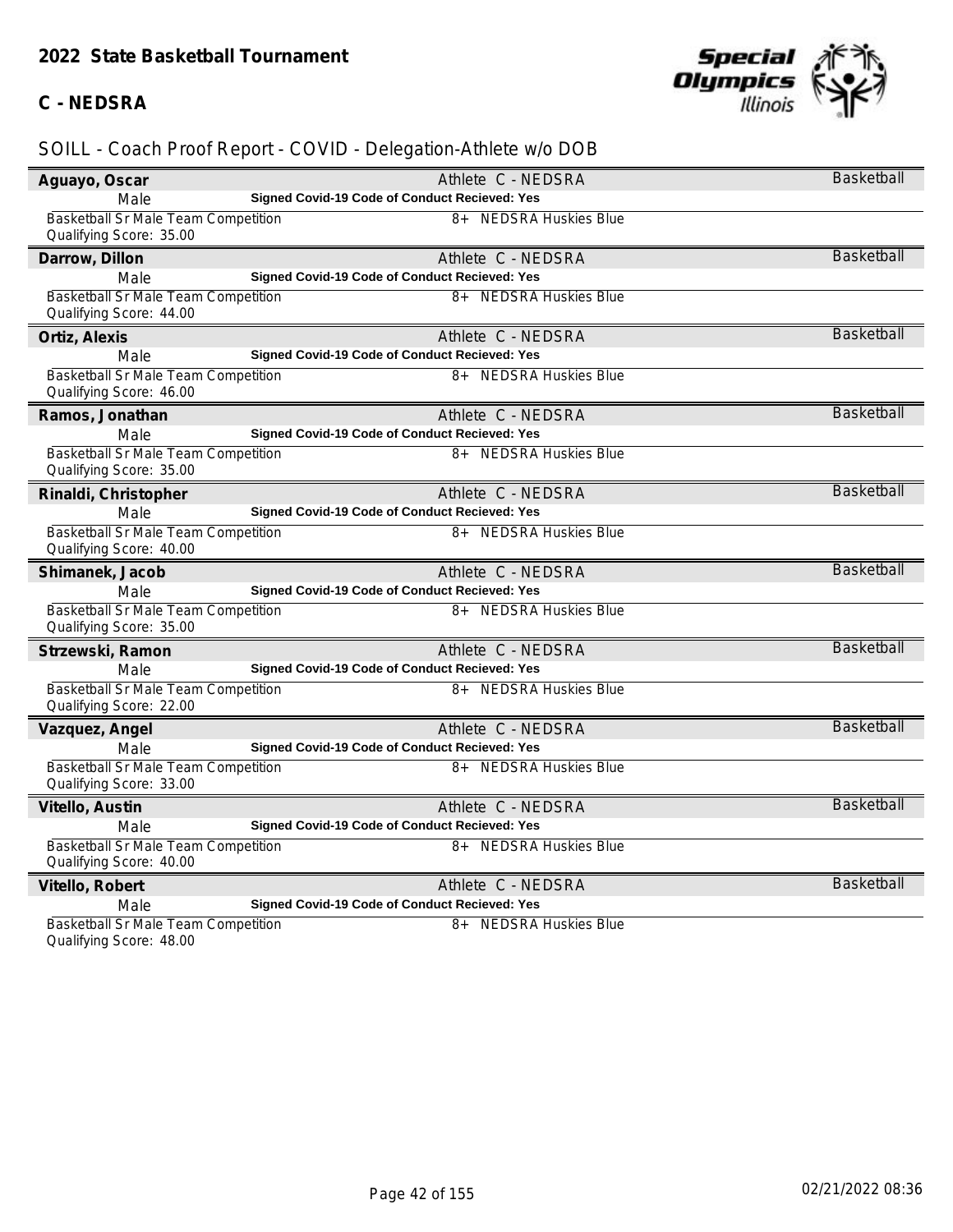## **C - Neuqua Valley HS**



| Biespiel, Jonah                                                    |                                                      | Athlete C - Neuqua Valley HS | <b>Basketball</b> |
|--------------------------------------------------------------------|------------------------------------------------------|------------------------------|-------------------|
| Male                                                               | Signed Covid-19 Code of Conduct Recieved: Yes        |                              |                   |
| Basketball High School Team Competition<br>Qualifying Score: 38.00 |                                                      | 14-22 Nequa Valley Wildcats  |                   |
| Cai, Alex                                                          |                                                      | Athlete C - Neuqua Valley HS | <b>Basketball</b> |
| Male                                                               | <b>Signed Covid-19 Code of Conduct Recieved: Yes</b> |                              |                   |
| Basketball High School Team Competition<br>Qualifying Score: 26.00 |                                                      | 14-22 Nequa Valley Wildcats  |                   |
| Flynn, Ryan                                                        |                                                      | Athlete C - Neuqua Valley HS | <b>Basketball</b> |
| Male                                                               | Signed Covid-19 Code of Conduct Recieved: Yes        |                              |                   |
| Basketball High School Team Competition<br>Qualifying Score: 37.00 |                                                      | 14-22 Nequa Valley Wildcats  |                   |
| Foley, Kale                                                        |                                                      | Athlete C - Neuqua Valley HS | <b>Basketball</b> |
| Male                                                               | <b>Signed Covid-19 Code of Conduct Recieved: Yes</b> |                              |                   |
| Basketball High School Team Competition<br>Qualifying Score: 47.00 |                                                      | 14-22 Nequa Valley Wildcats  |                   |
| Jeffery, Adam                                                      |                                                      | Athlete C - Neuqua Valley HS | <b>Basketball</b> |
| Male                                                               | Signed Covid-19 Code of Conduct Recieved: Yes        |                              |                   |
| Basketball High School Team Competition<br>Qualifying Score: 37.00 |                                                      | 14-22 Nequa Valley Wildcats  |                   |
| Mahmoud, Aiman                                                     |                                                      | Athlete C - Neuqua Valley HS | <b>Basketball</b> |
| Male                                                               | Signed Covid-19 Code of Conduct Recieved: Yes        |                              |                   |
| Basketball High School Team Competition<br>Qualifying Score: 31.00 |                                                      | 14-22 Nequa Valley Wildcats  |                   |
| Mikuta, Thomas                                                     |                                                      | Athlete C - Neuqua Valley HS | <b>Basketball</b> |
| Male                                                               | Signed Covid-19 Code of Conduct Recieved: Yes        |                              |                   |
| Basketball High School Team Competition<br>Qualifying Score: 45.00 |                                                      | 14-22 Nequa Valley Wildcats  |                   |
| Ptak, Carter                                                       |                                                      | Athlete C - Neuqua Valley HS | <b>Basketball</b> |
| Male                                                               | Signed Covid-19 Code of Conduct Recieved: Yes        |                              |                   |
| Basketball High School Team Competition<br>Qualifying Score: 36.00 |                                                      | 14-22 Nequa Valley Wildcats  |                   |
| Rajan, Ashwin                                                      |                                                      | Athlete C - Neuqua Valley HS | <b>Basketball</b> |
| Male                                                               | <b>Signed Covid-19 Code of Conduct Recieved: Yes</b> |                              |                   |
| Basketball High School Team Competition<br>Qualifying Score: 46.00 |                                                      | 14-22 Nequa Valley Wildcats  |                   |
| Yousuf, Abdulmajid                                                 |                                                      | Athlete C - Neuqua Valley HS | <b>Basketball</b> |
| Male                                                               | Signed Covid-19 Code of Conduct Recieved: Yes        |                              |                   |
| Basketball High School Team Competition<br>Qualifying Score: 38.00 |                                                      | 14-22 Nequa Valley Wildcats  |                   |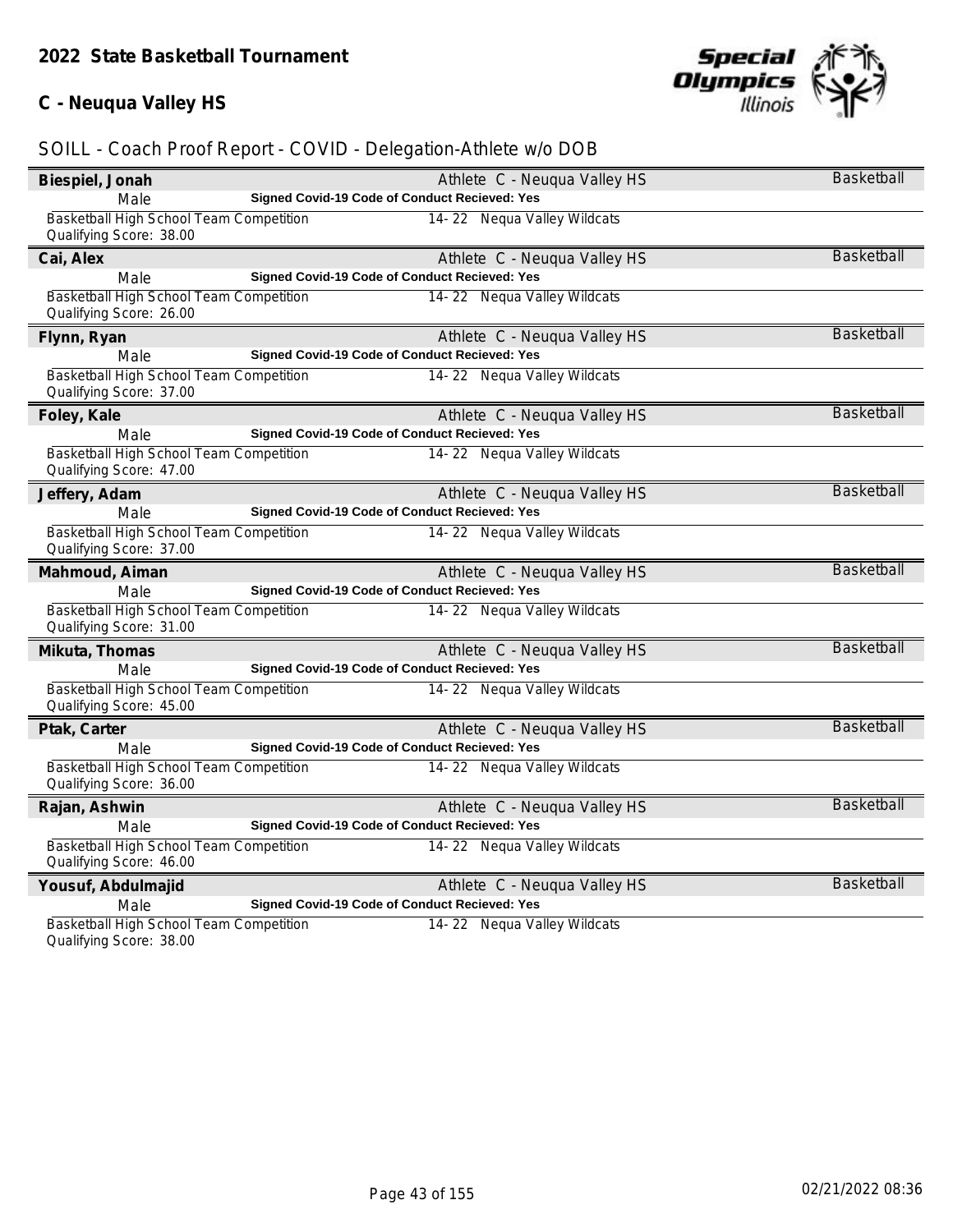## **C - PAEC**



| Astorga, Alexander                                             | Athlete C - PAEC                              | Basketball        |
|----------------------------------------------------------------|-----------------------------------------------|-------------------|
| Male                                                           | Signed Covid-19 Code of Conduct Recieved: Yes |                   |
| Basketball Jr Male Team Competition<br>Qualifying Score: 15.00 | 8-15 PAEC Tigers                              |                   |
| Bonilla, Ivan                                                  | Athlete C - PAEC                              | <b>Basketball</b> |
| Male                                                           | Signed Covid-19 Code of Conduct Recieved: Yes |                   |
| Basketball Jr Male Team Competition<br>Qualifying Score: 15.00 | 8-15 PAEC Tigers                              |                   |
| Bucaram, Nathaniel                                             | Athlete C - PAEC                              | <b>Basketball</b> |
| Male                                                           | Signed Covid-19 Code of Conduct Recieved: Yes |                   |
| Basketball Jr Male Team Competition<br>Qualifying Score: 14.00 | 8-15 PAEC Tigers                              |                   |
| Clemens, Deion                                                 | Athlete C - PAEC                              | <b>Basketball</b> |
| Male                                                           | Signed Covid-19 Code of Conduct Recieved: Yes |                   |
| Basketball Jr Male Team Competition<br>Qualifying Score: 24.00 | 8-15 PAEC Tigers                              |                   |
| Davis, Treasure                                                | Athlete C - PAEC                              | <b>Basketball</b> |
| Female                                                         | Signed Covid-19 Code of Conduct Recieved: Yes |                   |
| Basketball Jr Male Team Competition<br>Qualifying Score: 21.00 | 8-15 PAEC Tigers                              |                   |
| Hardrick, Dallas                                               | Athlete C - PAEC                              | Basketball        |
| Male                                                           | Signed Covid-19 Code of Conduct Recieved: Yes |                   |
| Basketball Jr Male Team Competition<br>Qualifying Score: 16.00 | 8-15 PAEC Tigers                              |                   |
| White, Damari                                                  | Athlete C - PAEC                              | <b>Basketball</b> |
| Male                                                           | Signed Covid-19 Code of Conduct Recieved: Yes |                   |
| Basketball Jr Male Team Competition<br>Qualifying Score: 22.00 | 8-15 PAEC Tigers                              |                   |
| Zajac, Jacob                                                   | Athlete C - PAEC                              | <b>Basketball</b> |
| Male                                                           | Signed Covid-19 Code of Conduct Recieved: Yes |                   |
| Basketball Jr Male Team Competition<br>Qualifying Score: 22.00 | 8-15 PAEC Tigers                              |                   |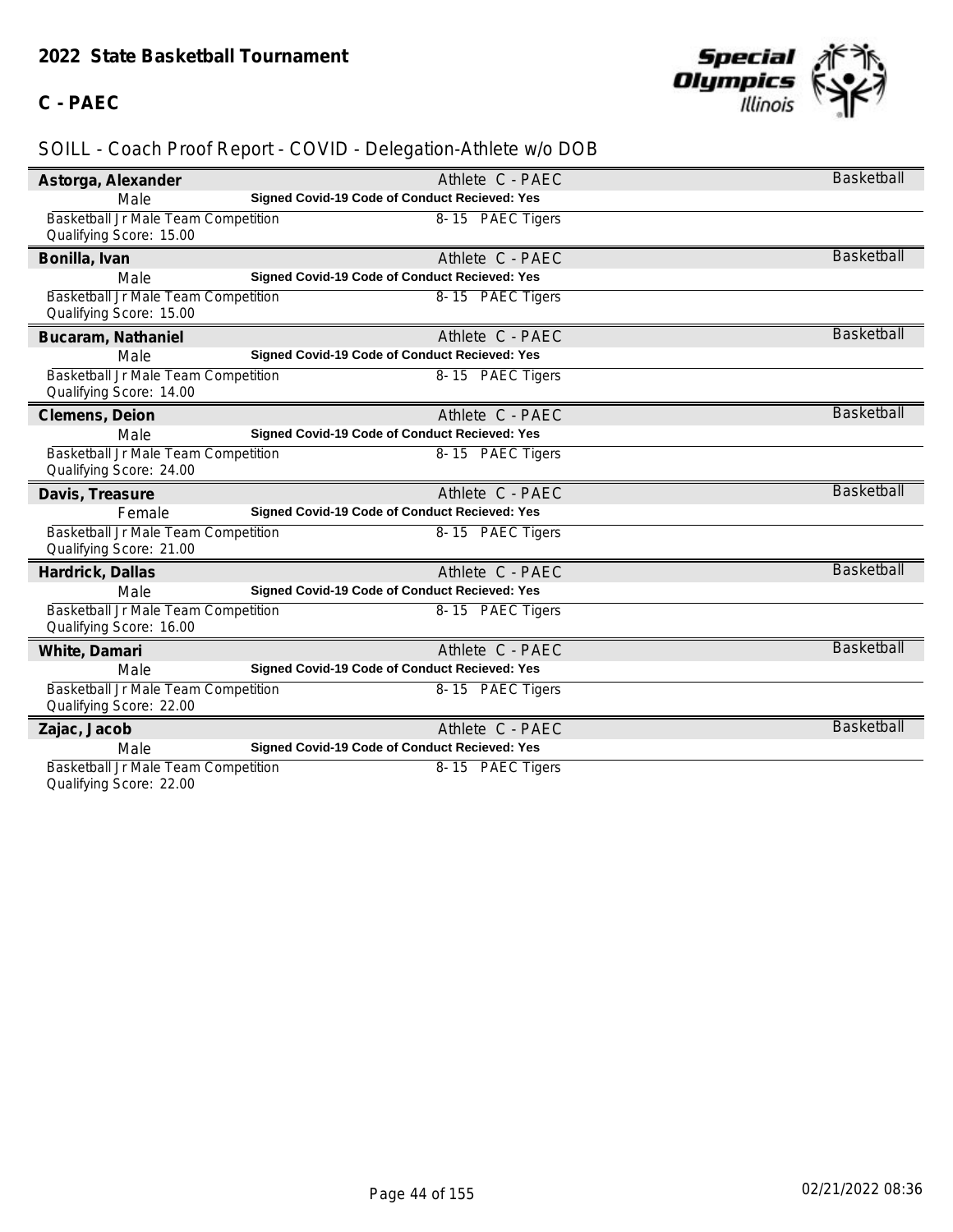## **C - Parents Making a Difference**



| Roche, Scott                         | Athlete C - Parents Making a Difference              | <b>Basketball</b> |
|--------------------------------------|------------------------------------------------------|-------------------|
| Male                                 | <b>Signed Covid-19 Code of Conduct Recieved: Yes</b> |                   |
| Basketball Skills 10ft Basket        | 16+                                                  |                   |
| Qualifying Score: 60.00              |                                                      | Male Ball         |
| Spalla, Roseanna Lynn                | Athlete C - Parents Making a Difference              | <b>Basketball</b> |
| Female                               | <b>Signed Covid-19 Code of Conduct Recieved: Yes</b> |                   |
| <b>Basketball Skills 10ft Basket</b> | 16+                                                  |                   |
| Qualifying Score: 56.00              |                                                      | Female Ball       |
| Stuvee, Jason                        | Athlete C - Parents Making a Difference              | <b>Basketball</b> |
| Male                                 | <b>Signed Covid-19 Code of Conduct Recieved: Yes</b> |                   |
| Basketball Skills 10ft Basket        | 16+                                                  |                   |
| Qualifying Score: 68.00              |                                                      | Male Ball         |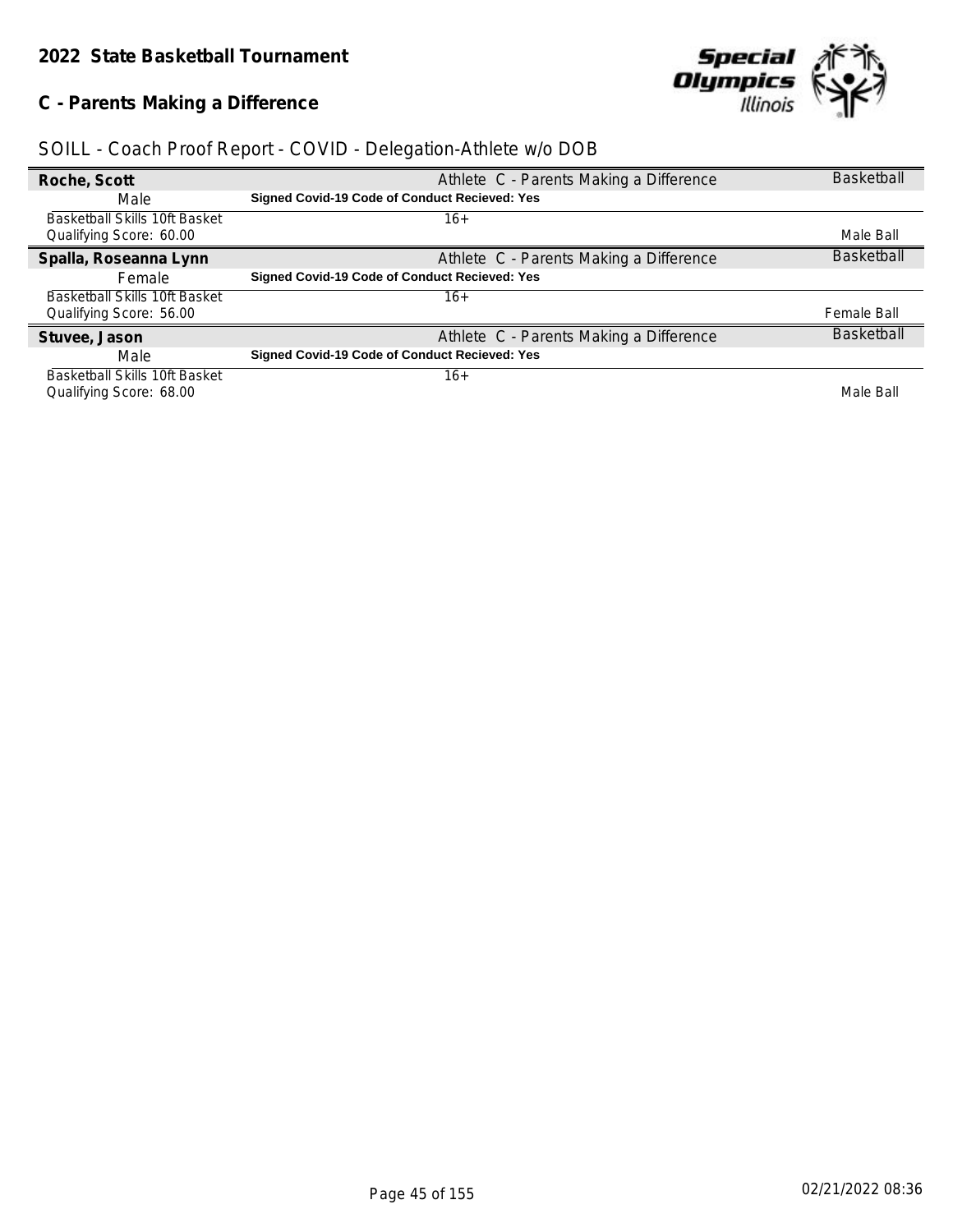## **C - Park Jr High**



## *SOILL - Coach Proof Report - COVID - Delegation-Athlete w/o DOB*

| Crovsore, Blake                                                | Athlete C - Park Jr High                      | Basketball        |
|----------------------------------------------------------------|-----------------------------------------------|-------------------|
| Male                                                           | Signed Covid-19 Code of Conduct Recieved: Yes |                   |
| Basketball Jr Male Team Competition                            | 8-15 Park Jr High Mighty Patriots             |                   |
| Qualifying Score: 2.00                                         |                                               |                   |
| Deck, Tyler                                                    | Athlete C - Park Jr High                      | <b>Basketball</b> |
| Male                                                           | Signed Covid-19 Code of Conduct Recieved: Yes |                   |
| Basketball Jr Male Team Competition                            | 8-15 Park Jr High Mighty Patriots             |                   |
| Qualifying Score: 39.00                                        |                                               |                   |
| Delao, Andrew                                                  | Athlete C - Park Jr High                      | Basketball        |
| Male                                                           | Signed Covid-19 Code of Conduct Recieved: Yes |                   |
| Basketball Jr Male Team Competition                            | 8-15 Park Jr High Mighty Patriots             |                   |
| Qualifying Score: 28.00                                        |                                               |                   |
| DiBraccio, Ryan                                                | Athlete C - Park Jr High                      | <b>Basketball</b> |
| Male                                                           | Signed Covid-19 Code of Conduct Recieved: Yes |                   |
| Basketball Jr Male Team Competition                            | 8-15 Park Jr High Mighty Patriots             |                   |
| Qualifying Score: 15.00                                        |                                               |                   |
| Figueroa, David                                                | Athlete C - Park Jr High                      | <b>Basketball</b> |
| Male                                                           | Signed Covid-19 Code of Conduct Recieved: Yes |                   |
| Basketball Jr Male Team Competition                            | 8-15 Park Jr High Mighty Patriots             |                   |
| Qualifying Score: 35.00                                        |                                               |                   |
| Huppenbauer, Angel                                             | Athlete C - Park Jr High                      | <b>Basketball</b> |
| Male                                                           | Signed Covid-19 Code of Conduct Recieved: Yes |                   |
| Basketball Jr Male Team Competition                            | 8-15 Park Jr High Mighty Patriots             |                   |
| Qualifying Score: 20.00                                        |                                               |                   |
| Mulcahy, Conor                                                 | Athlete C - Park Jr High                      | <b>Basketball</b> |
| Male                                                           | Signed Covid-19 Code of Conduct Recieved: Yes |                   |
| Basketball Jr Male Team Competition                            | 8-15 Park Jr High Mighty Patriots             |                   |
| Qualifying Score: 24.00                                        |                                               |                   |
| Payne, James                                                   | Athlete C - Park Jr High                      | <b>Basketball</b> |
| Male                                                           | Signed Covid-19 Code of Conduct Recieved: Yes |                   |
| Basketball Jr Male Team Competition                            | 8-15 Park Jr High Mighty Patriots             |                   |
| Qualifying Score: 30.00                                        |                                               |                   |
| Schuefer, Nathaniel                                            | Athlete C - Park Jr High                      | Basketball        |
| Male                                                           | Signed Covid-19 Code of Conduct Recieved: Yes |                   |
| Basketball Jr Male Team Competition                            | 8-15 Park Jr High Mighty Patriots             |                   |
| Qualifying Score: 5.00                                         |                                               |                   |
| Schwartz, Ryan                                                 | Athlete C - Park Jr High                      | Basketball        |
| Male                                                           | Signed Covid-19 Code of Conduct Recieved: Yes |                   |
| Basketball Jr Male Team Competition                            | 8-15 Park Jr High Mighty Patriots             |                   |
| Qualifying Score: 34.00                                        |                                               |                   |
| Villanueva, Brandon                                            | Athlete C - Park Jr High                      | <b>Basketball</b> |
| Male                                                           | Signed Covid-19 Code of Conduct Recieved: Yes |                   |
| Basketball Jr Male Team Competition<br>Qualifying Scoro: 16.00 | 8-15 Park Jr High Mighty Patriots             |                   |
|                                                                |                                               |                   |

Qualifying Score: 16.00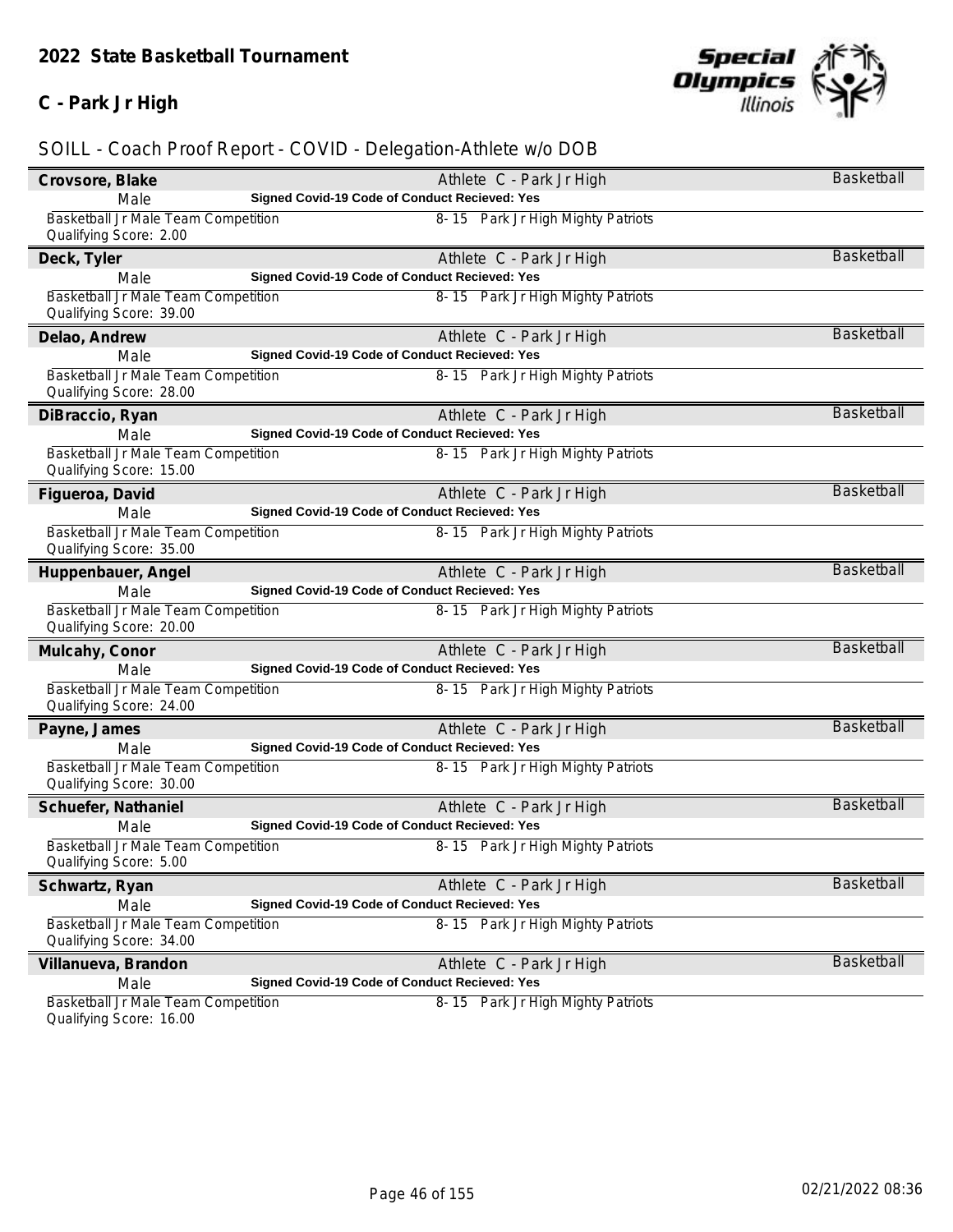#### **C - Sch Dist U-46**



## *SOILL - Coach Proof Report - COVID - Delegation-Athlete w/o DOB*

| Burger, Jason                                                             | Athlete C - Sch Dist U-46                     | Basketball        |
|---------------------------------------------------------------------------|-----------------------------------------------|-------------------|
| Male                                                                      | Signed Covid-19 Code of Conduct Recieved: Yes |                   |
| Basketball High School Team Competition<br>Qualifying Score: 28.00        | 14-22 U-46 Blue Stars                         |                   |
| Coduto, Dominic                                                           | Athlete C - Sch Dist U-46                     | <b>Basketball</b> |
| Male                                                                      | Signed Covid-19 Code of Conduct Recieved: Yes |                   |
| Basketball High School Team Competition<br>Qualifying Score: 31.00        | 14-22 U-46 Blue Stars                         |                   |
| Fergus, lan                                                               | Athlete C - Sch Dist U-46                     | <b>Basketball</b> |
| Male                                                                      | Signed Covid-19 Code of Conduct Recieved: Yes |                   |
| Basketball High School Team Competition<br>Qualifying Score: 39.00        | 14-22 U-46 Blue Stars                         |                   |
| Graves, Braden                                                            | Athlete C - Sch Dist U-46                     | <b>Basketball</b> |
| Male                                                                      | Signed Covid-19 Code of Conduct Recieved: Yes |                   |
| Basketball High School Team Competition<br>Qualifying Score: 35.00        | 14-22 U-46 Blue Stars                         |                   |
| Janke, David                                                              | Athlete C - Sch Dist U-46                     | <b>Basketball</b> |
| Male                                                                      | Signed Covid-19 Code of Conduct Recieved: Yes |                   |
| Basketball High School Team Competition<br>Qualifying Score: 18.00        | 14-22 U-46 Blue Stars                         |                   |
| Johnson, Bryce                                                            | Athlete C - Sch Dist U-46                     | <b>Basketball</b> |
| Male                                                                      | Signed Covid-19 Code of Conduct Recieved: Yes |                   |
| Basketball High School Team Competition<br>Qualifying Score: 41.00        | 14-22 U-46 Blue Stars                         |                   |
| Joseph, John                                                              | Athlete C - Sch Dist U-46                     | <b>Basketball</b> |
| Male                                                                      | Signed Covid-19 Code of Conduct Recieved: Yes |                   |
| Basketball High School Team Competition<br>Qualifying Score: 39.00        | 14-22 U-46 Blue Stars                         |                   |
| Kapadoukakis, Elias                                                       | Athlete C - Sch Dist U-46                     | <b>Basketball</b> |
| Male                                                                      | Signed Covid-19 Code of Conduct Recieved: Yes |                   |
| Basketball High School Team Competition<br>Qualifying Score: 36.00        | 14-22 U-46 Blue Stars                         |                   |
| Karpes, Michael                                                           | Athlete C - Sch Dist U-46                     | <b>Basketball</b> |
| Male                                                                      | Signed Covid-19 Code of Conduct Recieved: Yes |                   |
| Basketball High School Team Competition<br>Qualifying Score: 18.00        | 14-22 U-46 Blue Stars                         |                   |
| Raza, Syed Ahrar                                                          | Athlete C - Sch Dist U-46                     | Basketball        |
| Male                                                                      | Signed Covid-19 Code of Conduct Recieved: Yes |                   |
| Basketball High School Team Competition<br>Qualifying Score: 32.00        | 14-22 U-46 Blue Stars                         |                   |
| Rzucidlo, Michael                                                         | Athlete C - Sch Dist U-46                     | <b>Basketball</b> |
| Male                                                                      | Signed Covid-19 Code of Conduct Recieved: Yes |                   |
| <b>Basketball High School Team Competition</b><br>Qualifying Score: 18.00 | 14-22 U-46 Blue Stars                         |                   |

Qualifying Score: 18.00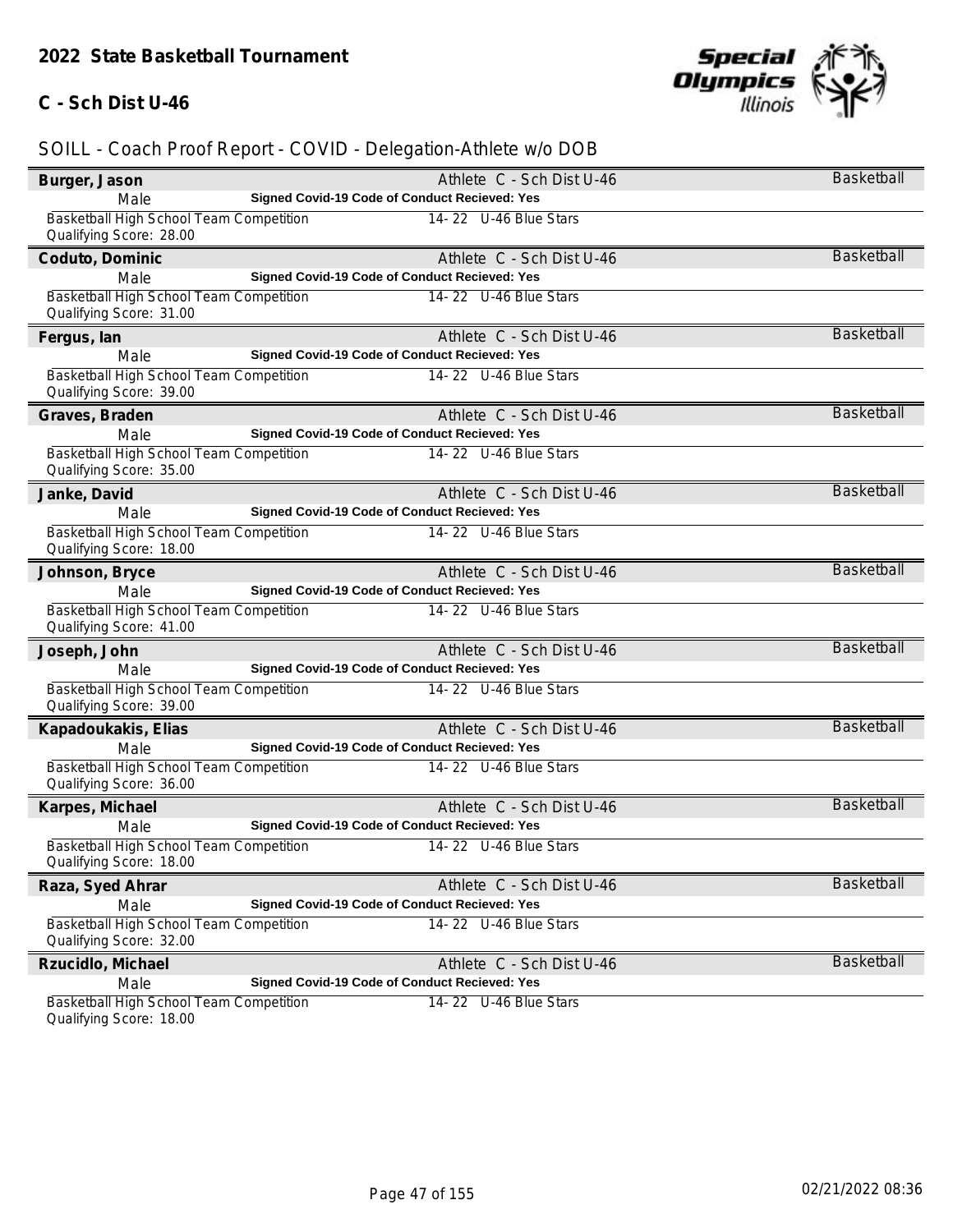#### **C - SD 308 Wildcats**



| Cler, Colleen                                                      |                                               | Athlete C - SD 308 Wildcats  | Basketball        |
|--------------------------------------------------------------------|-----------------------------------------------|------------------------------|-------------------|
| Female                                                             | Signed Covid-19 Code of Conduct Recieved: Yes |                              |                   |
| Basketball High School Team Competition<br>Qualifying Score:       |                                               | 14-22 SD 308 Silver Wildcats |                   |
| Efuntade, Oluwadamilola                                            |                                               | Athlete C - SD 308 Wildcats  | <b>Basketball</b> |
| Male                                                               | Signed Covid-19 Code of Conduct Recieved: Yes |                              |                   |
| Basketball Jr Male Team Competition<br>Qualifying Score: 21.00     |                                               | 8-15 SD 308 Junior Wildcats  |                   |
| Flaherty, Liam                                                     |                                               | Athlete C - SD 308 Wildcats  | <b>Basketball</b> |
| Male                                                               | Signed Covid-19 Code of Conduct Recieved: Yes |                              |                   |
| Basketball High School Team Competition<br>Qualifying Score: 17.00 |                                               | 14-22 SD 308 Silver Wildcats |                   |
| Freese, Brittany                                                   |                                               | Athlete C - SD 308 Wildcats  | <b>Basketball</b> |
| Female                                                             | Signed Covid-19 Code of Conduct Recieved: Yes |                              |                   |
| Basketball Jr Male Team Competition<br>Qualifying Score: 17.00     |                                               | 8-15 SD 308 Junior Wildcats  |                   |
| Gomez, Robbie Jireh                                                |                                               | Athlete C - SD 308 Wildcats  | Basketball        |
| Male                                                               | Signed Covid-19 Code of Conduct Recieved: Yes |                              |                   |
| Basketball High School Team Competition<br>Qualifying Score: 26.00 |                                               | 14-22 SD 308 Silver Wildcats |                   |
| Harrell, Christian                                                 |                                               | Athlete C - SD 308 Wildcats  | Basketball        |
| Male                                                               | Signed Covid-19 Code of Conduct Recieved: Yes |                              |                   |
| Basketball High School Team Competition<br>Qualifying Score: 20.00 |                                               | 23+ SD 308 Silver Wildcats   |                   |
| Jarvis, William                                                    |                                               | Athlete C - SD 308 Wildcats  | <b>Basketball</b> |
| Male                                                               | Signed Covid-19 Code of Conduct Recieved: Yes |                              |                   |
| Basketball High School Team Competition<br>Qualifying Score: 16.00 |                                               | 14-22 SD 308 Silver Wildcats |                   |
| Marasco, Mateo                                                     |                                               | Athlete C - SD 308 Wildcats  | <b>Basketball</b> |
| Male                                                               | Signed Covid-19 Code of Conduct Recieved: Yes |                              |                   |
| Basketball Jr Male Team Competition<br>Qualifying Score: 15.00     |                                               | 8-15 SD 308 Junior Wildcats  |                   |
| Marshall, Matthew                                                  |                                               | Athlete C - SD 308 Wildcats  | <b>Basketball</b> |
| Male                                                               | Signed Covid-19 Code of Conduct Recieved: Yes |                              |                   |
| Basketball High School Team Competition<br>Qualifying Score: 10.00 |                                               | 14-22 SD 308 Silver Wildcats |                   |
| Moch, Jacob                                                        |                                               | Athlete C - SD 308 Wildcats  | Basketball        |
| Male                                                               | Signed Covid-19 Code of Conduct Recieved: Yes |                              |                   |
| Basketball Jr Male Team Competition<br>Qualifying Score: 12.00     |                                               | 8-15 SD 308 Junior Wildcats  |                   |
| Nuttle, Benjamin                                                   |                                               | Athlete C - SD 308 Wildcats  | Basketball        |
| Male                                                               | Signed Covid-19 Code of Conduct Recieved: Yes |                              |                   |
| Basketball High School Team Competition<br>Qualifying Score: 10.00 |                                               | 14-22 SD 308 Silver Wildcats |                   |
| Olson, Logan                                                       |                                               | Athlete C - SD 308 Wildcats  | Basketball        |
| Male                                                               | Signed Covid-19 Code of Conduct Recieved: Yes |                              |                   |
| Basketball Jr Male Team Competition<br>Qualifying Score: 12.00     |                                               | 8-15 SD 308 Junior Wildcats  |                   |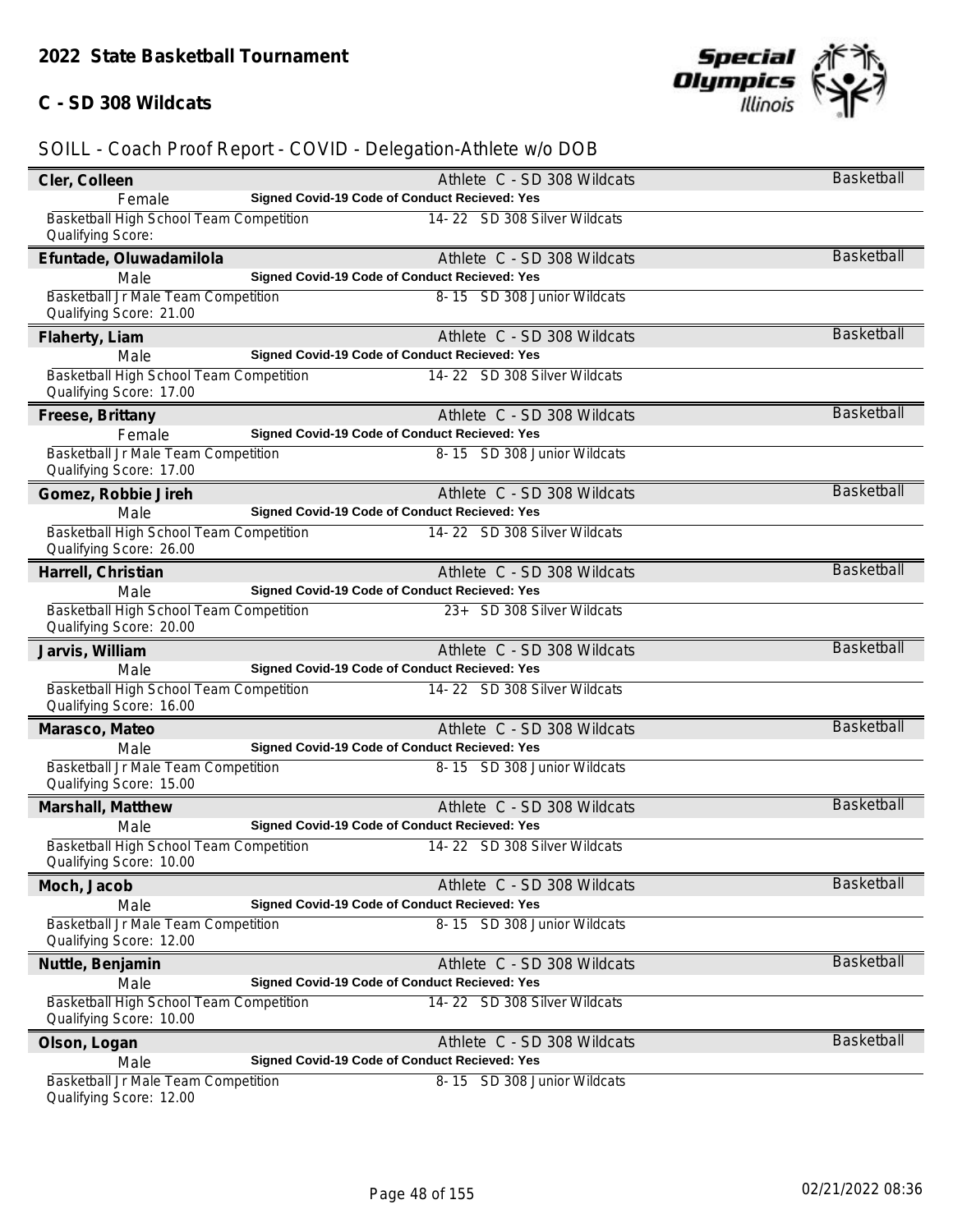#### **C - SD 308 Wildcats**



## *SOILL - Coach Proof Report - COVID - Delegation-Athlete w/o DOB*

| Pietrowiak, Zachary                     | Athlete C - SD 308 Wildcats                   | Basketball        |
|-----------------------------------------|-----------------------------------------------|-------------------|
| Male                                    | Signed Covid-19 Code of Conduct Recieved: Yes |                   |
| Basketball High School Team Competition | 14-22 SD 308 Silver Wildcats                  |                   |
| Qualifying Score: 8.00                  |                                               |                   |
| Ramirez, Julissa                        | Athlete C - SD 308 Wildcats                   | <b>Basketball</b> |
| Female                                  | Signed Covid-19 Code of Conduct Recieved: Yes |                   |
| Basketball High School Team Competition | 14-22 SD 308 Silver Wildcats                  |                   |
| Qualifying Score: 19.00                 |                                               |                   |
| Robinson, Benjamin                      | Athlete C - SD 308 Wildcats                   | <b>Basketball</b> |
| Male                                    | Signed Covid-19 Code of Conduct Recieved: Yes |                   |
| Basketball High School Team Competition | 14-22 SD 308 Silver Wildcats                  |                   |
| Qualifying Score: 8.00                  |                                               |                   |
| Salvacion, Joshua                       | Athlete C - SD 308 Wildcats                   | <b>Basketball</b> |
| Male                                    | Signed Covid-19 Code of Conduct Recieved: Yes |                   |
| Basketball Jr Male Team Competition     | 8-15 SD 308 Junior Wildcats                   |                   |
| Qualifying Score: 20.00                 |                                               |                   |
| Sieh, Andrew                            | Athlete C - SD 308 Wildcats                   | <b>Basketball</b> |
| Male                                    | Signed Covid-19 Code of Conduct Recieved: Yes |                   |
| Basketball Skills 8 Ft Basket           | $16+$                                         |                   |
| Qualifying Score: 40.00                 |                                               | Male Ball         |
| Sugg, Ryan                              | Athlete C - SD 308 Wildcats                   | <b>Basketball</b> |
| Male                                    | Signed Covid-19 Code of Conduct Recieved: Yes |                   |
| Basketball High School Team Competition | 14-22 SD 308 Silver Wildcats                  |                   |
| Qualifying Score: 22.00                 |                                               |                   |
| Sugg, Savannah                          | Athlete C - SD 308 Wildcats                   | <b>Basketball</b> |
| Female                                  | Signed Covid-19 Code of Conduct Recieved: Yes |                   |
| Basketball Jr Male Team Competition     | 8-15 SD 308 Junior Wildcats                   |                   |
| Qualifying Score: 10.00                 |                                               |                   |
| Sugg, Shania                            | Athlete C - SD 308 Wildcats                   | <b>Basketball</b> |
| Female                                  | Signed Covid-19 Code of Conduct Recieved: Yes |                   |
| Basketball Jr Male Team Competition     | 8-15 SD 308 Junior Wildcats                   |                   |

Qualifying Score: 15.00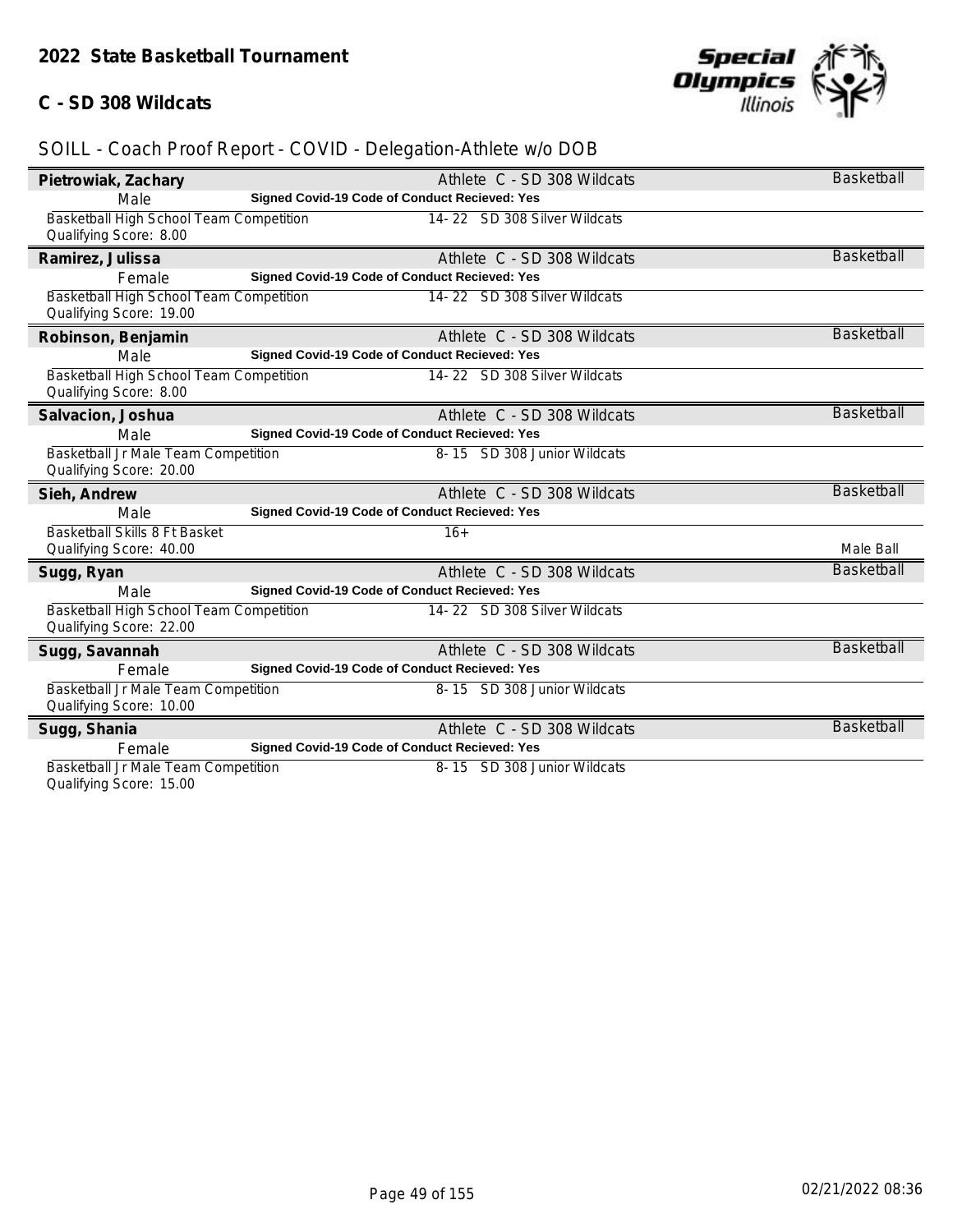## **C - St Charles East HS**



| Boniak, Aleksandra            | Athlete C - St Charles East HS                | <b>Basketball</b> |
|-------------------------------|-----------------------------------------------|-------------------|
| <b>Female</b>                 | Signed Covid-19 Code of Conduct Recieved: Yes |                   |
| Basketball Skills 10ft Basket | 16+                                           |                   |
| Qualifying Score: 30.00       |                                               | Male Ball         |
|                               |                                               |                   |
| Hoan, Hunter                  | Athlete C - St Charles East HS                | <b>Basketball</b> |
| Male                          | Signed Covid-19 Code of Conduct Recieved: Yes |                   |
| Basketball Skills 10ft Basket | 16+                                           |                   |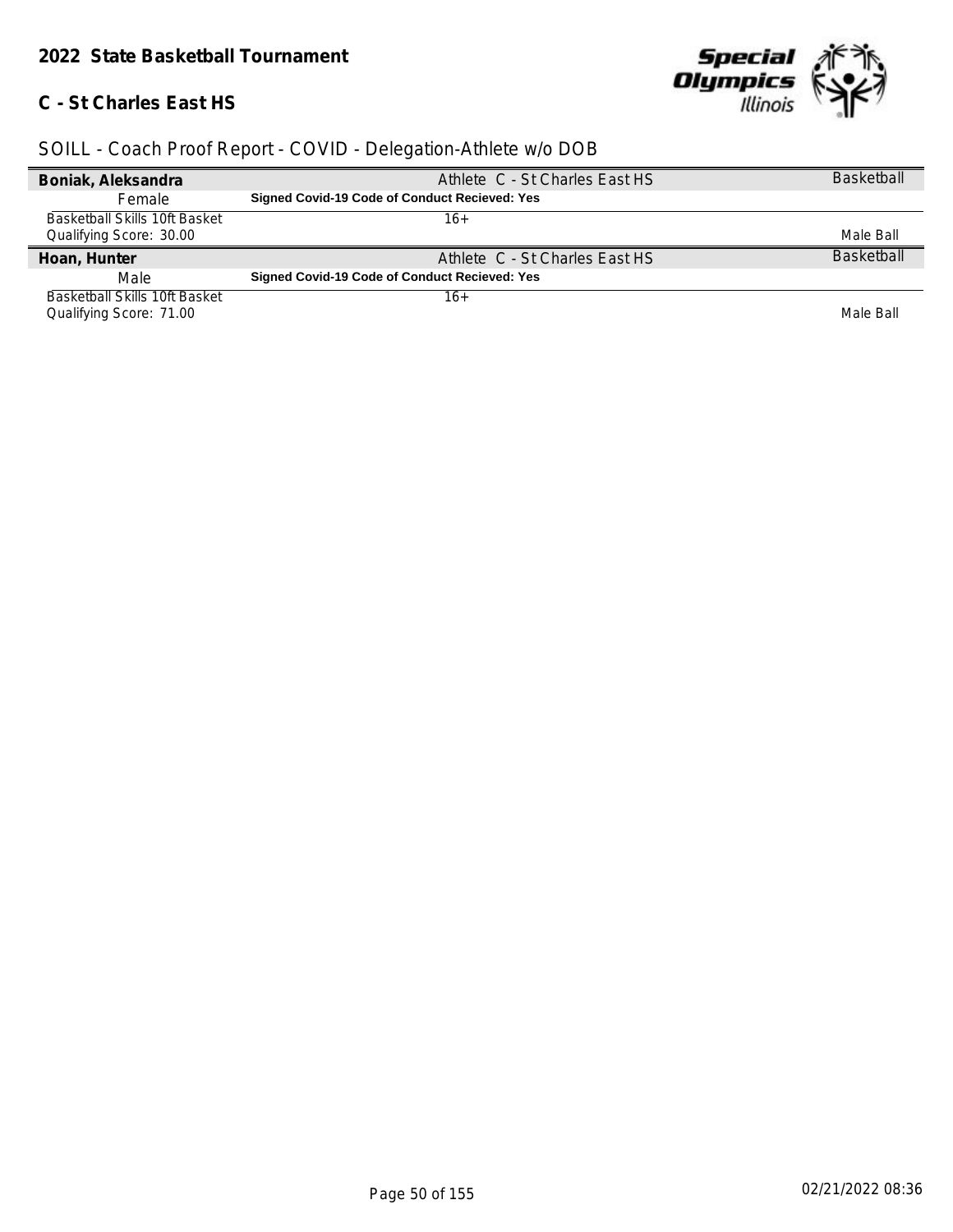## **C - STEPS Eagles**



| Al-Tikriti, Aya                                                   | Athlete C - STEPS Eagles                                                  | Basketball        |
|-------------------------------------------------------------------|---------------------------------------------------------------------------|-------------------|
| Female                                                            | Signed Covid-19 Code of Conduct Recieved: Yes                             |                   |
| Basketball High School Team Competition<br>Qualifying Score: 4.00 | 14-22 STEPS Eagles A                                                      |                   |
| Boland, Jackie                                                    | Athlete C - STEPS Eagles                                                  | <b>Basketball</b> |
| Female                                                            | Signed Covid-19 Code of Conduct Recieved: Yes                             |                   |
| Basketball High School Team Competition                           | 14-22 STEPS Eagles A                                                      |                   |
| Qualifying Score: 6.00                                            |                                                                           |                   |
| Cleary, Austin                                                    | Athlete C - STEPS Eagles                                                  | <b>Basketball</b> |
| Male                                                              | Signed Covid-19 Code of Conduct Recieved: Yes                             |                   |
| Basketball High School Team Competition<br>Qualifying Score: 5.00 | 14-22 STEPS Eagles A                                                      |                   |
| Coleman, Amiri I                                                  | Athlete C - STEPS Eagles                                                  | <b>Basketball</b> |
| Male                                                              | Signed Covid-19 Code of Conduct Recieved: Yes                             |                   |
| Basketball High School Team Competition                           | 14-22 STEPS Eagles A                                                      |                   |
| Qualifying Score:                                                 |                                                                           |                   |
| Ghiotto, Mia                                                      | Athlete C - STEPS Eagles                                                  | Basketball        |
| Female                                                            | Signed Covid-19 Code of Conduct Recieved: Yes                             |                   |
| Basketball High School Team Competition                           | 14-22 STEPS Eagles A                                                      |                   |
| Qualifying Score:                                                 |                                                                           |                   |
| He, Ryan                                                          | Athlete C - STEPS Eagles                                                  | Basketball        |
| Male                                                              | Signed Covid-19 Code of Conduct Recieved: Yes                             |                   |
| Basketball High School Team Competition<br>Qualifying Score:      | 14-22 STEPS Eagles A                                                      |                   |
| Kendrick, Jeremiah                                                | Athlete C - STEPS Eagles                                                  | <b>Basketball</b> |
| Male                                                              | Signed Covid-19 Code of Conduct Recieved: Yes                             |                   |
| Basketball High School Team Competition                           | 14-22 STEPS Eagles A                                                      |                   |
| Qualifying Score:                                                 |                                                                           |                   |
| Kovach, Katrina                                                   | Athlete C - STEPS Eagles                                                  | Basketball        |
| Female                                                            | Signed Covid-19 Code of Conduct Recieved: Yes                             |                   |
| Basketball High School Team Competition<br>Qualifying Score:      | 23+ STEPS Eagles A                                                        |                   |
| May, Albert                                                       | Athlete C - STEPS Eagles                                                  | <b>Basketball</b> |
| Male                                                              | Signed Covid-19 Code of Conduct Recieved: Yes                             |                   |
| Basketball High School Team Competition<br>Qualifying Score:      | 14-22 STEPS Eagles A                                                      |                   |
| Perez, Emiliano                                                   | Athlete C - STEPS Eagles                                                  | Basketball        |
| Male                                                              | Signed Covid-19 Code of Conduct Recieved: Yes                             |                   |
| Basketball High School Team Competition                           | 14-22 STEPS Eagles A                                                      |                   |
| Qualifying Score:                                                 |                                                                           |                   |
| Smith, Johnny                                                     | Athlete C - STEPS Eagles                                                  | <b>Basketball</b> |
| Male                                                              | Signed Covid-19 Code of Conduct Recieved: Yes                             |                   |
| Basketball High School Team Competition                           | 14-22 STEPS Eagles A                                                      |                   |
| Qualifying Score:                                                 |                                                                           |                   |
| Vallejo, Andrea                                                   | Athlete C - STEPS Eagles<br>Signed Covid-19 Code of Conduct Recieved: Yes | Basketball        |
| Female<br>Basketball High School Team Competition                 | 14-22 STEPS Eagles A                                                      |                   |
| Qualifying Score:                                                 |                                                                           |                   |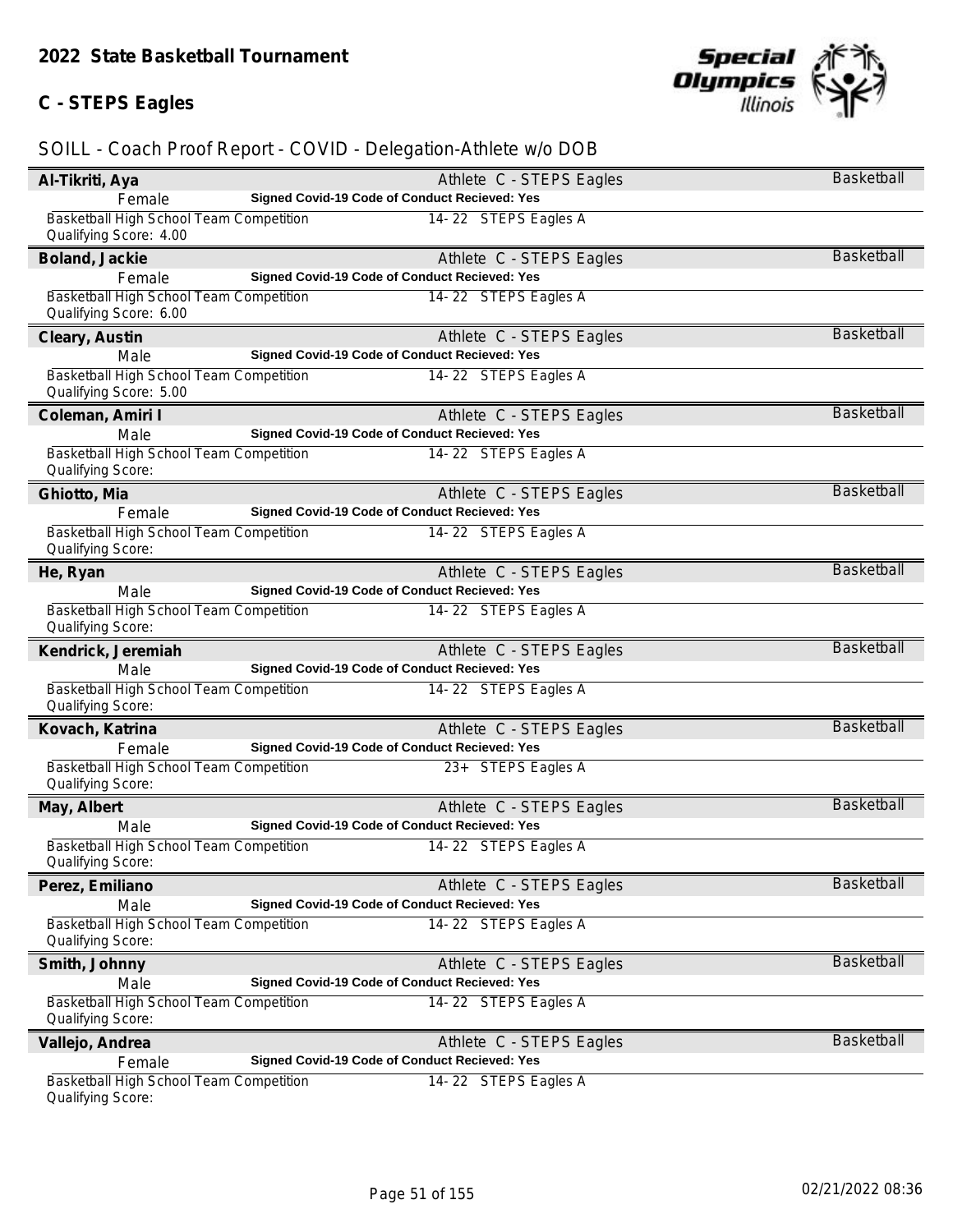## **C - STEPS Eagles**



| Ward, Ryan                                                   | Athlete C - STEPS Eagles                      | <b>Basketball</b> |
|--------------------------------------------------------------|-----------------------------------------------|-------------------|
| Male                                                         | Signed Covid-19 Code of Conduct Recieved: Yes |                   |
| Basketball High School Team Competition<br>Qualifying Score: | 14-22 STEPS Eagles A                          |                   |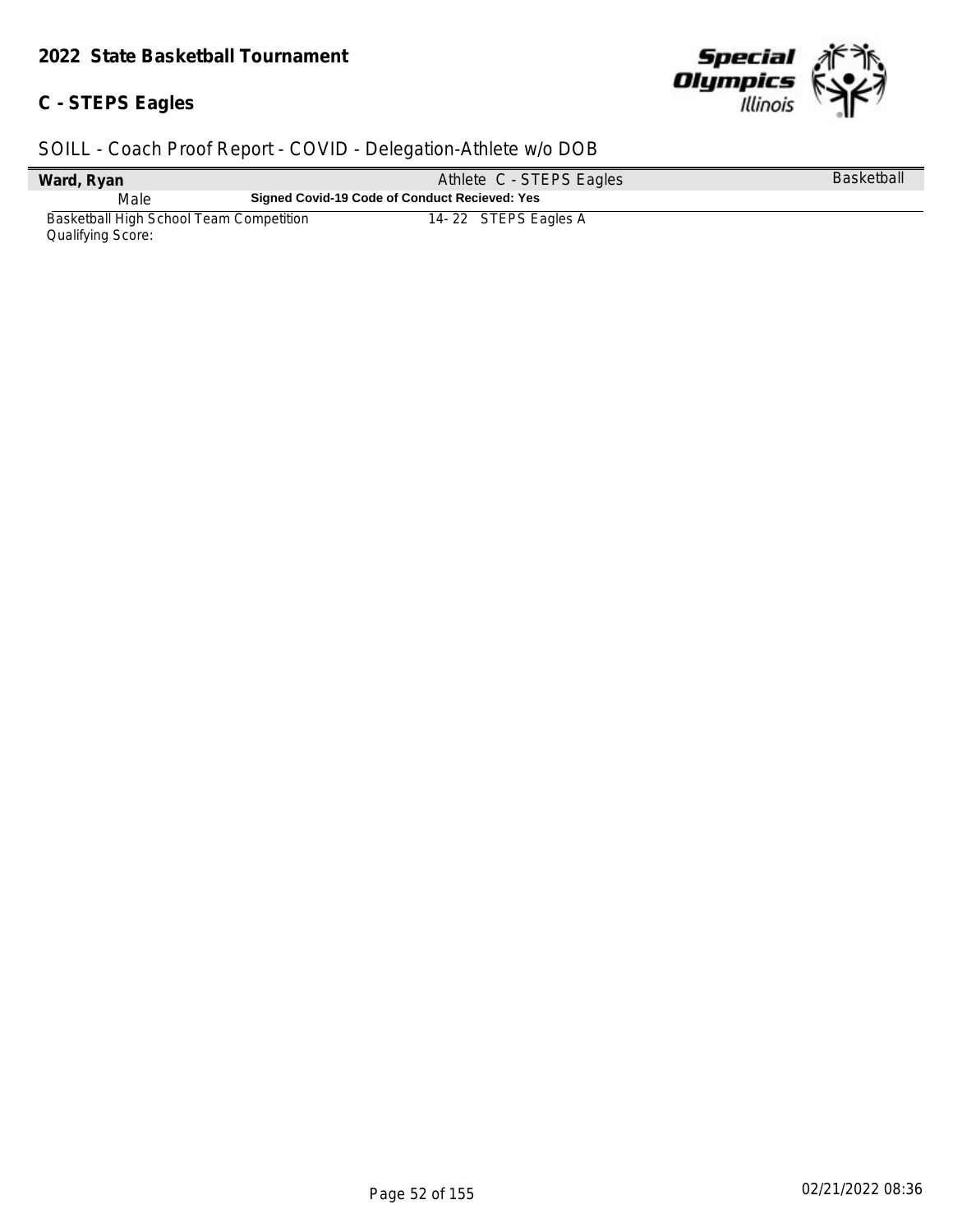## **C - WDSRA**



| Anderson, Michelle                                                    | Athlete C - WDSRA                                                  | Basketball        |
|-----------------------------------------------------------------------|--------------------------------------------------------------------|-------------------|
| Female                                                                | Signed Covid-19 Code of Conduct Recieved: Yes                      |                   |
| <b>Basketball Sr Male Team Competition</b>                            | 8+ WDSRA Wildcats 5                                                |                   |
| Qualifying Score: 16.00                                               |                                                                    |                   |
| Bender, Jeffrey                                                       | Athlete C - WDSRA                                                  | <b>Basketball</b> |
| Male                                                                  | Signed Covid-19 Code of Conduct Recieved: Yes                      |                   |
| Basketball Sr Male Team Competition                                   | 8+ WDSRA Wildcats 6                                                |                   |
| Qualifying Score: 10.00                                               |                                                                    |                   |
| Brand, Clayton                                                        | Athlete C - WDSRA                                                  | <b>Basketball</b> |
| Male                                                                  | Signed Covid-19 Code of Conduct Recieved: Yes                      |                   |
| Basketball Sr Male Team Competition                                   | 8+ WDSRA Wildcats 2 ALB                                            |                   |
| Qualifying Score: 25.00                                               |                                                                    |                   |
| Butler, Troy                                                          | Athlete C - WDSRA                                                  | <b>Basketball</b> |
| Male                                                                  | Signed Covid-19 Code of Conduct Recieved: Yes                      |                   |
| <b>Basketball Sr Male Team Competition</b><br>Qualifying Score: 35.00 | 8+ WDSRA Wildcats 5                                                |                   |
| Cook, Andrea                                                          | Athlete C - WDSRA                                                  | <b>Basketball</b> |
| Female                                                                | Signed Covid-19 Code of Conduct Recieved: Yes                      |                   |
| Basketball Sr Male Team Competition                                   | 8+ WDSRA Wildcats 5                                                |                   |
| Qualifying Score: 22.00                                               |                                                                    |                   |
| Gotsis, Stephen (Steve)                                               | Athlete C - WDSRA                                                  | <b>Basketball</b> |
| Male                                                                  | Signed Covid-19 Code of Conduct Recieved: Yes                      |                   |
| Basketball Sr Male Team Competition<br>Qualifying Score: 15.00        | 8+ WDSRA Wildcats 6                                                |                   |
| Hitzeman, Matthew                                                     | Athlete C - WDSRA                                                  | <b>Basketball</b> |
| Male                                                                  | Signed Covid-19 Code of Conduct Recieved: Yes                      |                   |
| <b>Basketball Sr Male Team Competition</b>                            | 8+ WDSRA Wildcats 2 ALB                                            |                   |
| Qualifying Score: 44.00                                               |                                                                    |                   |
| Hlavacek, Jonathan                                                    | Athlete C - WDSRA                                                  | <b>Basketball</b> |
| Male                                                                  | Signed Covid-19 Code of Conduct Recieved: Yes                      |                   |
| Basketball Sr Male Team Competition<br>Qualifying Score: 17.00        | 8+ WDSRA Wildcats 2 ALB                                            |                   |
| Leenerman, Michael E                                                  | Athlete C - WDSRA                                                  | <b>Basketball</b> |
| Male                                                                  | Signed Covid-19 Code of Conduct Recieved: Yes                      |                   |
| Basketball Sr Male Team Competition                                   | 8+ WDSRA Wildcats 5                                                |                   |
| Qualifying Score: 37.00                                               |                                                                    |                   |
| Lopez, Johnathan                                                      | Athlete C - WDSRA                                                  | Basketball        |
| Male                                                                  | Signed Covid-19 Code of Conduct Recieved: Yes                      |                   |
| Basketball Sr Male Team Competition<br>Qualifying Score: 19.00        | 8+ WDSRA Wildcats 2 ALB                                            |                   |
|                                                                       |                                                                    | Basketball        |
| Luksetich, Adam<br>Male                                               | Athlete C - WDSRA<br>Signed Covid-19 Code of Conduct Recieved: Yes |                   |
| <b>Basketball Sr Male Team Competition</b>                            | 8+ WDSRA Wildcats 6                                                |                   |
| Qualifying Score: 27.00                                               |                                                                    |                   |
| Luksetich, Eric                                                       | Athlete C - WDSRA                                                  | <b>Basketball</b> |
| Male                                                                  | Signed Covid-19 Code of Conduct Recieved: Yes                      |                   |
| <b>Basketball Sr Male Team Competition</b>                            | 8+ WDSRA Wildcats 6                                                |                   |
| Qualifying Score: 17.00                                               |                                                                    |                   |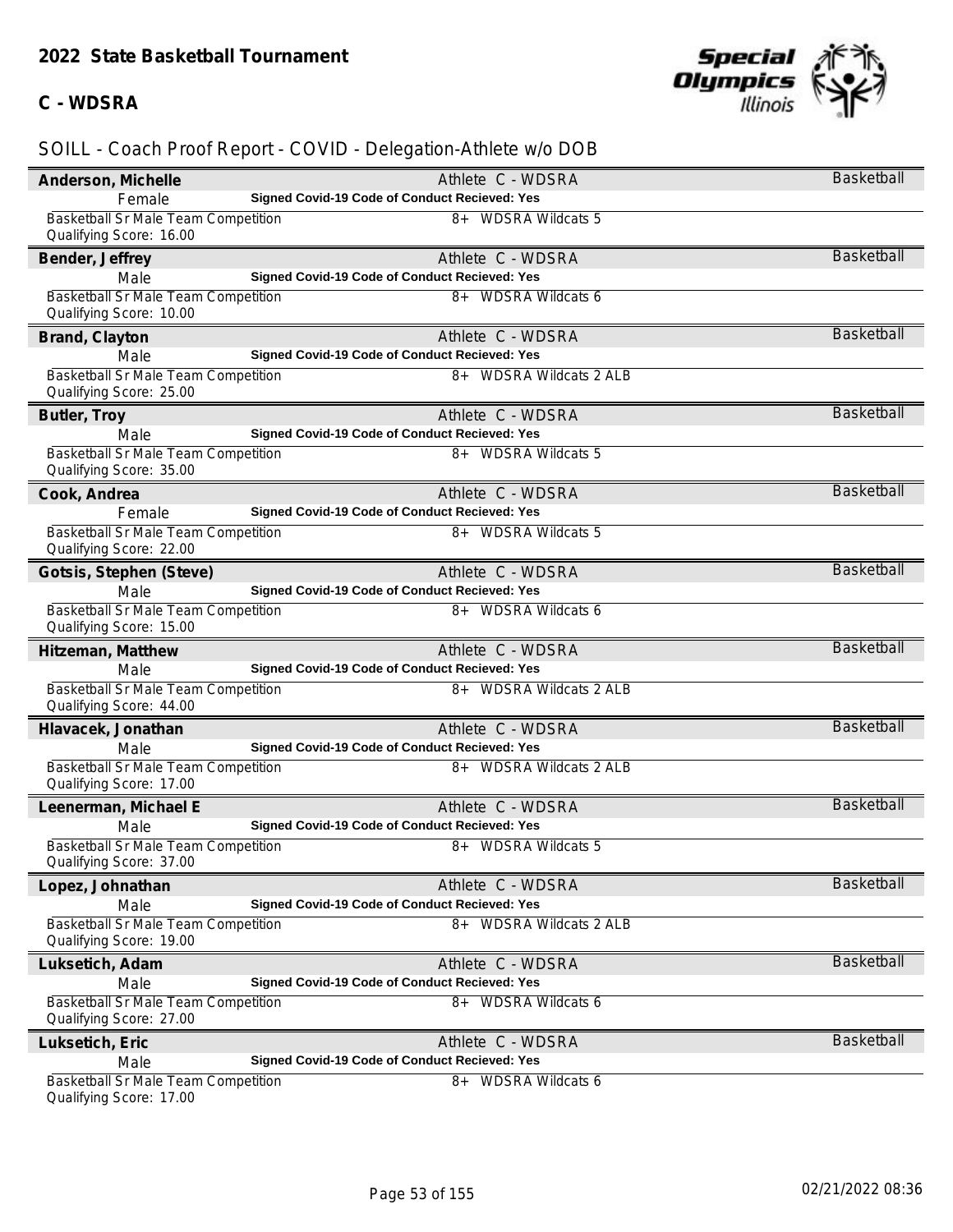## **C - WDSRA**



| MacLennan, Andrew                                                     | Athlete C - WDSRA                                                    | Basketball        |
|-----------------------------------------------------------------------|----------------------------------------------------------------------|-------------------|
| Male                                                                  | Signed Covid-19 Code of Conduct Recieved: Yes                        |                   |
| <b>Basketball Sr Male Team Competition</b><br>Qualifying Score: 31.00 | 8+ WDSRA Wildcats 5                                                  |                   |
| Marquardt, Aaron                                                      | Athlete C - WDSRA                                                    | Basketball        |
| Male                                                                  | Signed Covid-19 Code of Conduct Recieved: Yes                        |                   |
| Basketball Sr Male Team Competition<br>Qualifying Score: 52.00        | 8+ WDSRA Wildcats 6                                                  |                   |
| Martinez, Miguel Antonio                                              | Athlete C - WDSRA                                                    | <b>Basketball</b> |
| Male                                                                  | Signed Covid-19 Code of Conduct Recieved: Yes                        |                   |
| Basketball Sr Male Team Competition<br>Qualifying Score: 34.00        | 8+ WDSRA Wildcats 2 ALB                                              |                   |
| McManus, Kathryn                                                      | Athlete C - WDSRA                                                    | <b>Basketball</b> |
| Female                                                                | Signed Covid-19 Code of Conduct Recieved: Yes                        |                   |
| Basketball Sr Male Team Competition<br>Qualifying Score: 26.00        | 8+ WDSRA Wildcats 5                                                  |                   |
| Mrozak, Neal                                                          | Athlete C - WDSRA                                                    | <b>Basketball</b> |
| Male                                                                  | Signed Covid-19 Code of Conduct Recieved: Yes                        |                   |
| Basketball Sr Male Team Competition<br>Qualifying Score: 27.00        | 8+ WDSRA Wildcats 2 ALB                                              |                   |
| Mueller, Michael                                                      | Athlete C - WDSRA                                                    | <b>Basketball</b> |
| Male                                                                  | Signed Covid-19 Code of Conduct Recieved: Yes                        |                   |
| Basketball Sr Male Team Competition<br>Qualifying Score: 40.00        | 8+ WDSRA Wildcats 6                                                  |                   |
| Mueller, Ryan                                                         | Athlete C - WDSRA                                                    | <b>Basketball</b> |
| Male                                                                  | Signed Covid-19 Code of Conduct Recieved: Yes                        |                   |
| Basketball Sr Male Team Competition<br>Qualifying Score: 44.00        | 8+ WDSRA Wildcats 6                                                  |                   |
| Paserillo, Todd                                                       | Athlete C - WDSRA                                                    | <b>Basketball</b> |
| Male                                                                  | Signed Covid-19 Code of Conduct Recieved: Yes                        |                   |
| Basketball Sr Male Team Competition<br>Qualifying Score: 17.00        | 8+ WDSRA Wildcats 6                                                  |                   |
| Quirk, Raymond (Ray)                                                  | Athlete C - WDSRA                                                    | <b>Basketball</b> |
| Male                                                                  | Signed Covid-19 Code of Conduct Recieved: Yes                        |                   |
| Basketball Sr Male Team Competition<br>Qualifying Score: 30.00        | 8+ WDSRA Wildcats 2 ALB                                              |                   |
| Richer, Elliot J                                                      | Athlete C - WDSRA                                                    | Basketball        |
| Male                                                                  | Signed Covid-19 Code of Conduct Recieved: Yes                        |                   |
| <b>Basketball Sr Male Team Competition</b><br>Qualifying Score: 19.00 | 8+ WDSRA Wildcats 5                                                  |                   |
| Seiboldt, Grace                                                       | Athlete C - WDSRA                                                    | <b>Basketball</b> |
| Female                                                                | Signed Covid-19 Code of Conduct Recieved: Yes                        |                   |
| Basketball Sr Male Team Competition<br>Qualifying Score: 30.00        | 8+ WDSRA Wildcats 5                                                  |                   |
| Sheley, John                                                          | Athlete C - WDSRA                                                    | Basketball        |
| Male                                                                  |                                                                      |                   |
| <b>Basketball Sr Male Team Competition</b>                            | Signed Covid-19 Code of Conduct Recieved: Yes<br>8+ WDSRA Wildcats 6 |                   |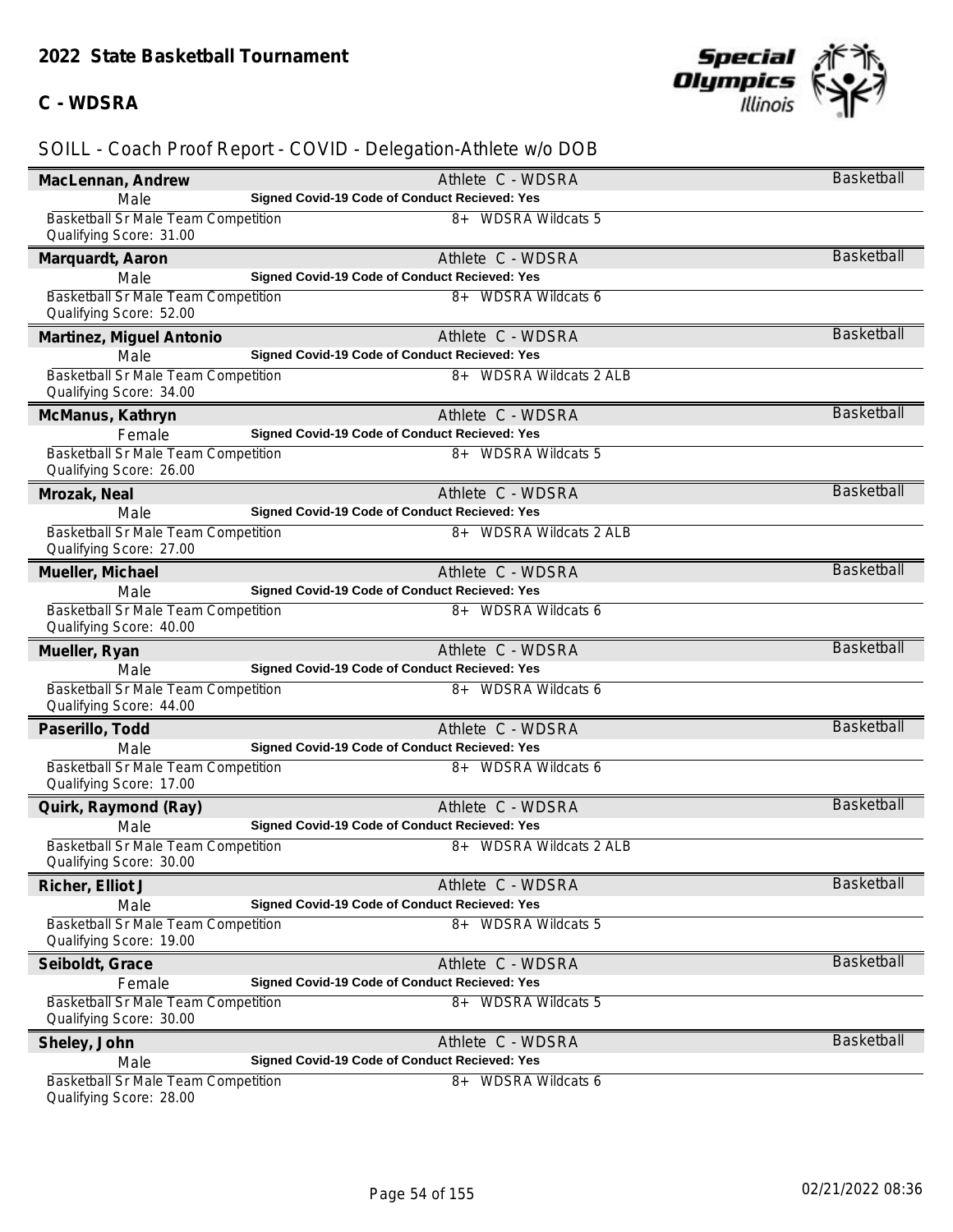#### **C - WDSRA**



## *SOILL - Coach Proof Report - COVID - Delegation-Athlete w/o DOB*

| Taylor, Mallory                     | Athlete C - WDSRA                                    | <b>Basketball</b> |
|-------------------------------------|------------------------------------------------------|-------------------|
| Female                              | <b>Signed Covid-19 Code of Conduct Recieved: Yes</b> |                   |
| Basketball Sr Male Team Competition | <b>WDSRA Wildcats 5</b><br>$8+$                      |                   |
| Qualifying Score: 28.00             |                                                      |                   |
| Van Marm, Laura                     | Athlete C - WDSRA                                    | <b>Basketball</b> |
| Female                              | <b>Signed Covid-19 Code of Conduct Recieved: Yes</b> |                   |
| Basketball Sr Male Team Competition | <b>WDSRA Wildcats 5</b><br>$8+$                      |                   |
| Qualifying Score: 7.00              |                                                      |                   |
| Ware, Jeremy                        | Athlete C - WDSRA                                    | <b>Basketball</b> |
| Male                                | Signed Covid-19 Code of Conduct Recieved: Yes        |                   |
| Basketball Sr Male Team Competition | <b>WDSRA Wildcats 5</b><br>8+                        |                   |

Qualifying Score: 8.00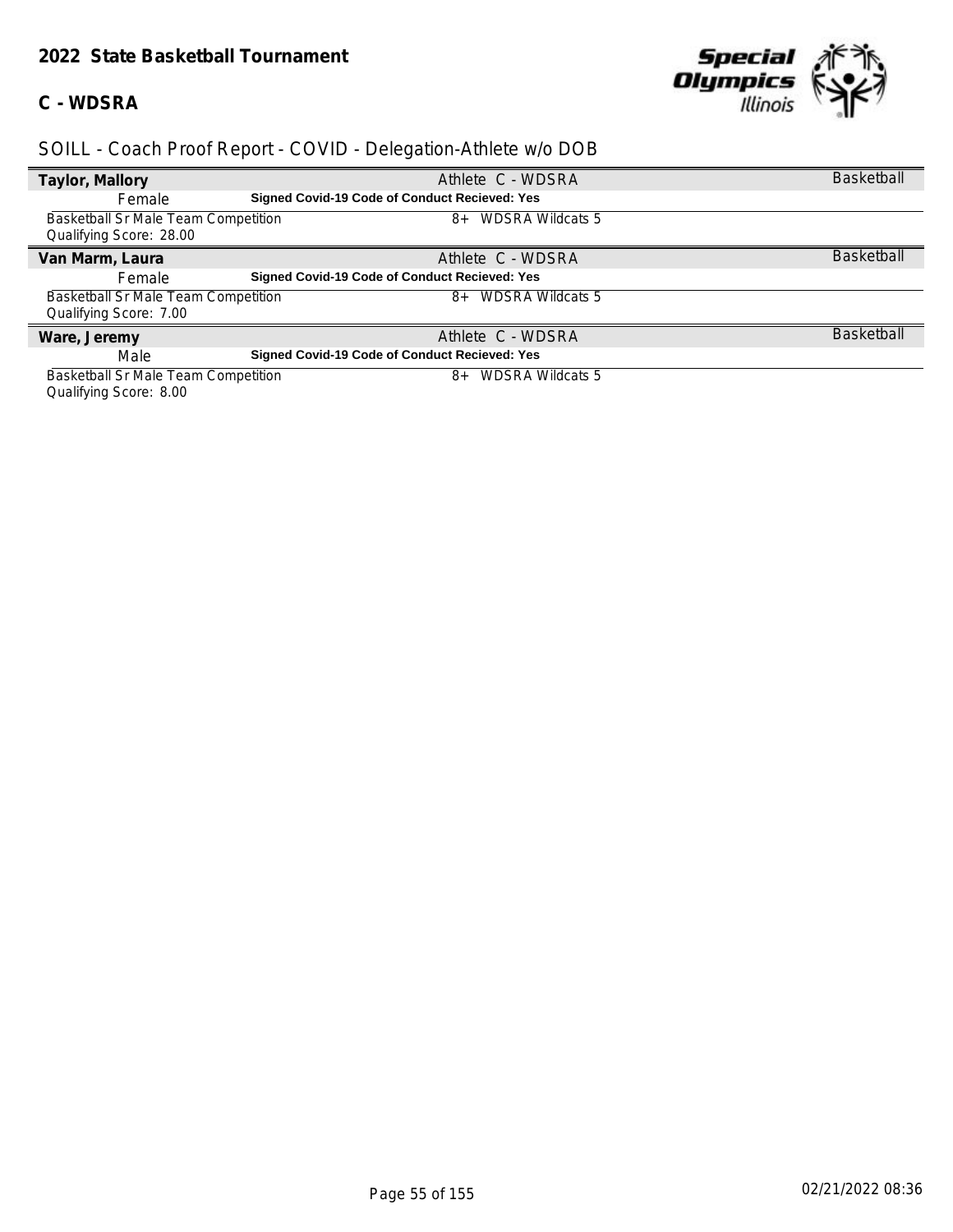## **C - West Leyden High School**

# Special<br>Olympics **Illinois**

## *SOILL - Coach Proof Report - COVID - Delegation-Athlete w/o DOB*

| Bravo, Gianluca                         |                                               | Athlete C - West Leyden High School | <b>Basketball</b> |
|-----------------------------------------|-----------------------------------------------|-------------------------------------|-------------------|
| Male                                    | Signed Covid-19 Code of Conduct Recieved: Yes |                                     |                   |
| Basketball High School Team Competition |                                               | 14-22 West Leyden Bridge            |                   |
| Qualifying Score: 27.00                 |                                               |                                     |                   |
| Deacon, Emmanuel                        |                                               | Athlete C - West Leyden High School | <b>Basketball</b> |
| Male                                    | Signed Covid-19 Code of Conduct Recieved: Yes |                                     |                   |
| Basketball High School Team Competition |                                               | 14-22 West Leyden Bridge            |                   |
| Qualifying Score: 33.00                 |                                               |                                     |                   |
| Gonzalez Jr, Jonathan                   |                                               | Athlete C - West Leyden High School | <b>Basketball</b> |
| Male                                    | Signed Covid-19 Code of Conduct Recieved: Yes |                                     |                   |
| Basketball High School Team Competition |                                               | 14-22 West Leyden Bridge            |                   |
| Qualifying Score: 40.00                 |                                               |                                     |                   |
| Juraszek, Alexander                     |                                               | Athlete C - West Leyden High School | <b>Basketball</b> |
| Male                                    | Signed Covid-19 Code of Conduct Recieved: Yes |                                     |                   |
| Basketball High School Team Competition |                                               | 14-22 West Leyden Bridge            |                   |
| Qualifying Score: 21.00                 |                                               |                                     |                   |
| LaRocco, Dominic                        |                                               | Athlete C - West Leyden High School | Basketball        |
| Male                                    | Signed Covid-19 Code of Conduct Recieved: Yes |                                     |                   |
| Basketball High School Team Competition |                                               | 14-22 West Leyden Bridge            |                   |
| Qualifying Score: 38.00                 |                                               |                                     |                   |
| Martinez Reyes, Lester                  |                                               | Athlete C - West Leyden High School | Basketball        |
| Male                                    | Signed Covid-19 Code of Conduct Recieved: Yes |                                     |                   |
| Basketball High School Team Competition |                                               | 14-22 West Leyden Bridge            |                   |
| Qualifying Score: 40.00                 |                                               |                                     |                   |
| Ramirez, Daniel                         |                                               | Athlete C - West Leyden High School | <b>Basketball</b> |
| Male                                    | Signed Covid-19 Code of Conduct Recieved: Yes |                                     |                   |
| Basketball High School Team Competition |                                               | 14-22 West Leyden Bridge            |                   |
| Qualifying Score: 43.00                 |                                               |                                     |                   |
| Termine, Samuel                         |                                               | Athlete C - West Leyden High School | <b>Basketball</b> |
| Male                                    | Signed Covid-19 Code of Conduct Recieved: Yes |                                     |                   |
| Basketball High School Team Competition |                                               | 14-22 West Leyden Bridge            |                   |
| Qualifying Score: 27.00                 |                                               |                                     |                   |
| Torres, William                         |                                               | Athlete C - West Leyden High School | <b>Basketball</b> |
| Male                                    | Signed Covid-19 Code of Conduct Recieved: Yes |                                     |                   |
| Basketball High School Team Competition |                                               | 14-22 West Leyden Bridge            |                   |
|                                         |                                               |                                     |                   |

Qualifying Score: 35.00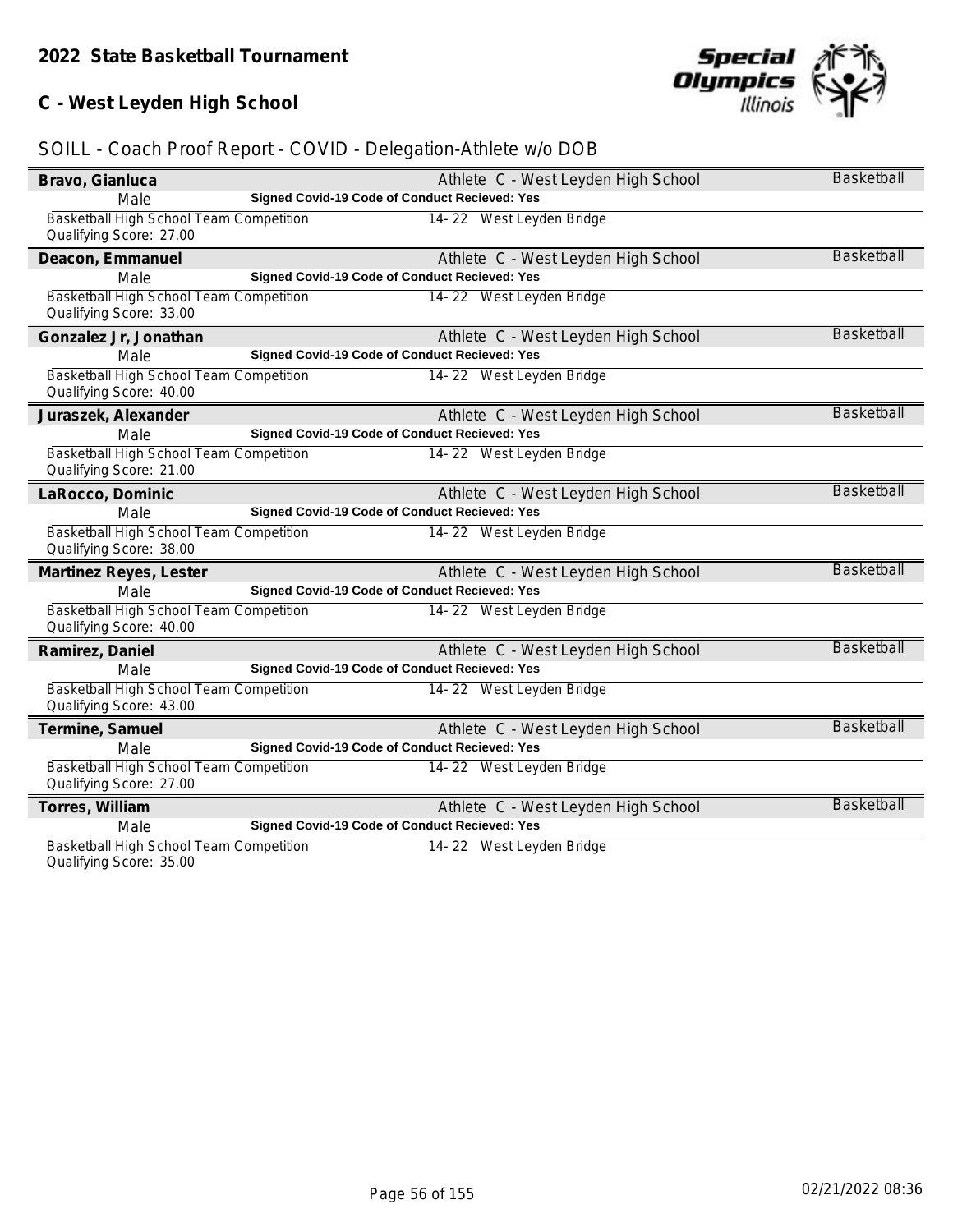## **C - York High School**



| Bibbiano, Franco                                                   | Athlete C - York High School                  | Basketball        |
|--------------------------------------------------------------------|-----------------------------------------------|-------------------|
| Male                                                               | Signed Covid-19 Code of Conduct Recieved: Yes |                   |
| Basketball High School Team Competition<br>Qualifying Score: 34.00 | 14-22 York HS Dukes                           |                   |
| Bowen, Matthew                                                     | Athlete C - York High School                  | <b>Basketball</b> |
| Male                                                               | Signed Covid-19 Code of Conduct Recieved: Yes |                   |
| Basketball High School Team Competition                            | 14-22 York HS Dukes                           |                   |
| Qualifying Score: 9.00                                             |                                               |                   |
| DiCianni, Brianna                                                  | Athlete C - York High School                  | <b>Basketball</b> |
| Female                                                             | Signed Covid-19 Code of Conduct Recieved: Yes |                   |
| Basketball High School Team Competition<br>Qualifying Score: 37.00 | 14-22 West Leyden Bridge                      |                   |
| Hickey, Peter                                                      | Athlete C - York High School                  | Basketball        |
| Male                                                               | Signed Covid-19 Code of Conduct Recieved: Yes |                   |
| Basketball High School Team Competition<br>Qualifying Score: 7.00  | 14-22 York HS Dukes                           |                   |
| Higgins, Emma                                                      | Athlete C - York High School                  | <b>Basketball</b> |
| Female                                                             | Signed Covid-19 Code of Conduct Recieved: Yes |                   |
| Basketball High School Team Competition<br>Qualifying Score: 32.00 | 14-22 York HS Dukes                           |                   |
| Honquest, Matthew                                                  | Athlete C - York High School                  | <b>Basketball</b> |
| Male                                                               | Signed Covid-19 Code of Conduct Recieved: Yes |                   |
| Basketball High School Team Competition<br>Qualifying Score: 7.00  | 14-22 York HS Dukes                           |                   |
| Jamsheed, Ali                                                      | Athlete C - York High School                  | <b>Basketball</b> |
| Male                                                               | Signed Covid-19 Code of Conduct Recieved: Yes |                   |
| Basketball High School Team Competition<br>Qualifying Score: 20.00 | 14-22 York HS Dukes                           |                   |
| Jendreas, Hope                                                     | Athlete C - York High School                  | <b>Basketball</b> |
| Female                                                             | Signed Covid-19 Code of Conduct Recieved: Yes |                   |
| Basketball High School Team Competition<br>Qualifying Score: 7.00  | 14-22 York HS Dukes                           |                   |
| Luka, William                                                      | Athlete C - York High School                  | <b>Basketball</b> |
| Male                                                               | Signed Covid-19 Code of Conduct Recieved: Yes |                   |
| Basketball High School Team Competition<br>Qualifying Score: 8.00  | 14-22 York HS Dukes                           |                   |
| Rychley, Jack                                                      | Athlete C - York High School                  | Basketball        |
| Male                                                               | Signed Covid-19 Code of Conduct Recieved: Yes |                   |
| Basketball High School Team Competition                            | 14-22 York HS Dukes                           |                   |
| Qualifying Score: 30.00                                            |                                               |                   |
| Skwarczek, Tyler                                                   | Athlete C - York High School                  | <b>Basketball</b> |
| Male                                                               | Signed Covid-19 Code of Conduct Recieved: Yes |                   |
| Basketball High School Team Competition<br>Qualifying Score: 38.00 | 14-22 York HS Dukes                           |                   |
| Tameling, Caleb                                                    | Athlete C - York High School                  | Basketball        |
| Male                                                               | Signed Covid-19 Code of Conduct Recieved: Yes |                   |
| Basketball High School Team Competition<br>Qualifying Score: 33.00 | 14-22 York HS Dukes                           |                   |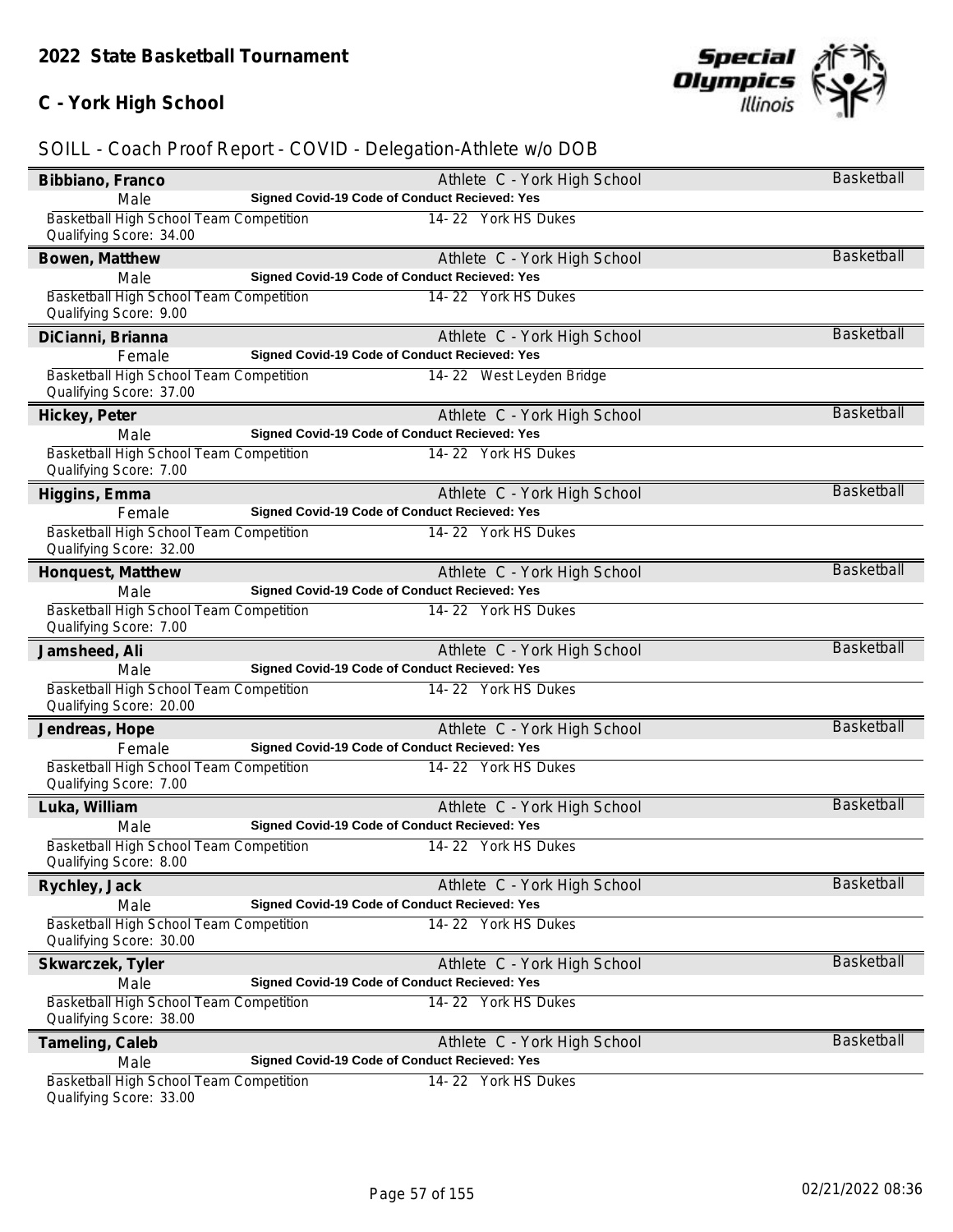## **C - York High School**



## *SOILL - Coach Proof Report - COVID - Delegation-Athlete w/o DOB*

| Veach, Thomas (Tommy)                          |                                                      | Athlete C - York High School | <b>Basketball</b> |
|------------------------------------------------|------------------------------------------------------|------------------------------|-------------------|
| Male                                           | Signed Covid-19 Code of Conduct Recieved: Yes        |                              |                   |
| Basketball High School Team Competition        |                                                      | York HS Dukes<br>14-22       |                   |
| Qualifying Score: 7.00                         |                                                      |                              |                   |
| Villatoro Nevarez, Allaren                     |                                                      | Athlete C - York High School | <b>Basketball</b> |
| Male                                           | <b>Signed Covid-19 Code of Conduct Recieved: Yes</b> |                              |                   |
| <b>Basketball High School Team Competition</b> |                                                      | York HS Dukes<br>14- 22      |                   |
| Qualifying Score: 7.00                         |                                                      |                              |                   |
| Young, Nora                                    |                                                      | Athlete C - York High School | <b>Basketball</b> |
| Female                                         | Signed Covid-19 Code of Conduct Recieved: Yes        |                              |                   |
| Basketball High School Team Competition        |                                                      | York HS Dukes<br>14- 22      |                   |

Qualifying Score: 21.00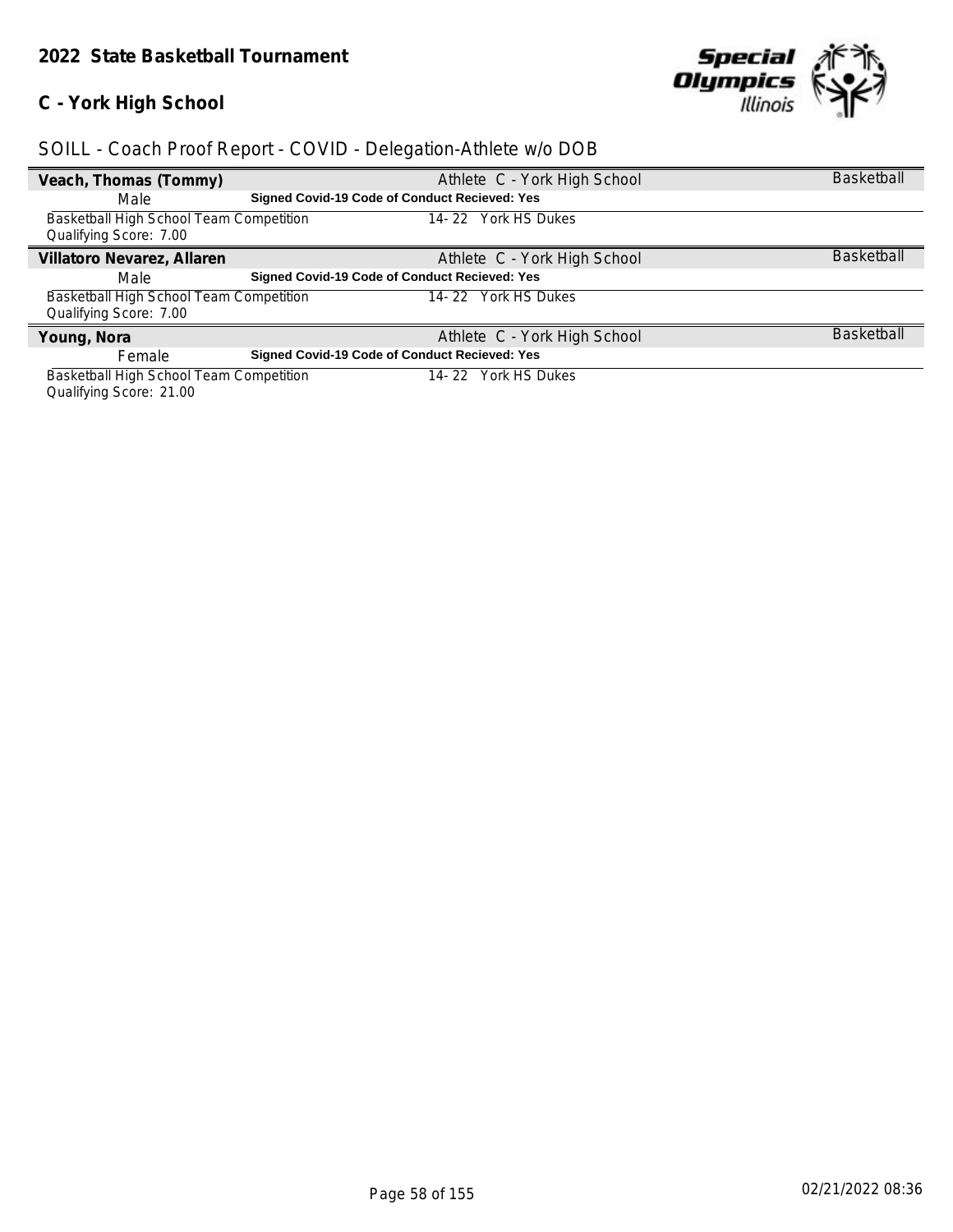#### *2022 State Basketball Tournament*

#### **D - Columbus Park**



| Burrell, Edward                      | Athlete D - Columbus Park                            | <b>Basketball</b> |
|--------------------------------------|------------------------------------------------------|-------------------|
| Male                                 | <b>Signed Covid-19 Code of Conduct Recieved: Yes</b> |                   |
| <b>Basketball Skills 10ft Basket</b> | 16+                                                  |                   |
| Qualifying Score: 60.00              |                                                      | Male Ball         |
| Lazare, Jessica                      | Athlete D - Columbus Park                            | <b>Basketball</b> |
| Female                               | <b>Signed Covid-19 Code of Conduct Recieved: Yes</b> |                   |
| Basketball Skills 10ft Basket        | 16+                                                  |                   |
| Qualifying Score: 53.00              |                                                      | Female Ball       |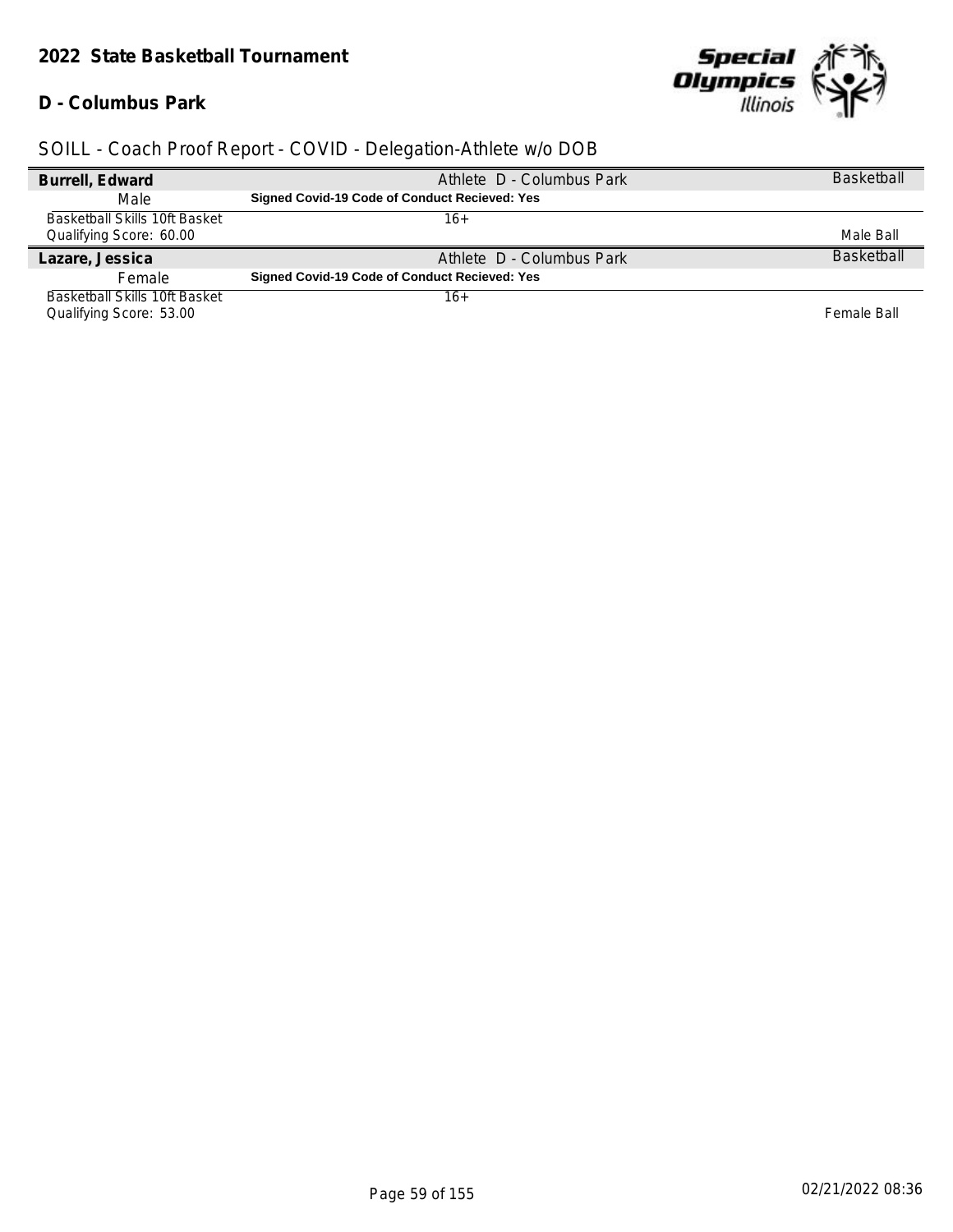#### *2022 State Basketball Tournament*

#### **D - DePriest School**



| Davis, Jaylen                 | Athlete D - DePriest School                   | <b>Basketball</b> |
|-------------------------------|-----------------------------------------------|-------------------|
| Male                          | Signed Covid-19 Code of Conduct Recieved: Yes |                   |
| Basketball Skills 8 Ft Basket | $8 - 15$                                      |                   |
| Qualifying Score: 51.00       |                                               | Female Ball       |
|                               |                                               |                   |
| Lofton, Michael               | Athlete D - DePriest School                   | <b>Basketball</b> |
| Male                          | Signed Covid-19 Code of Conduct Recieved: Yes |                   |
| Basketball Skills 8 Ft Basket | $8 - 15$                                      |                   |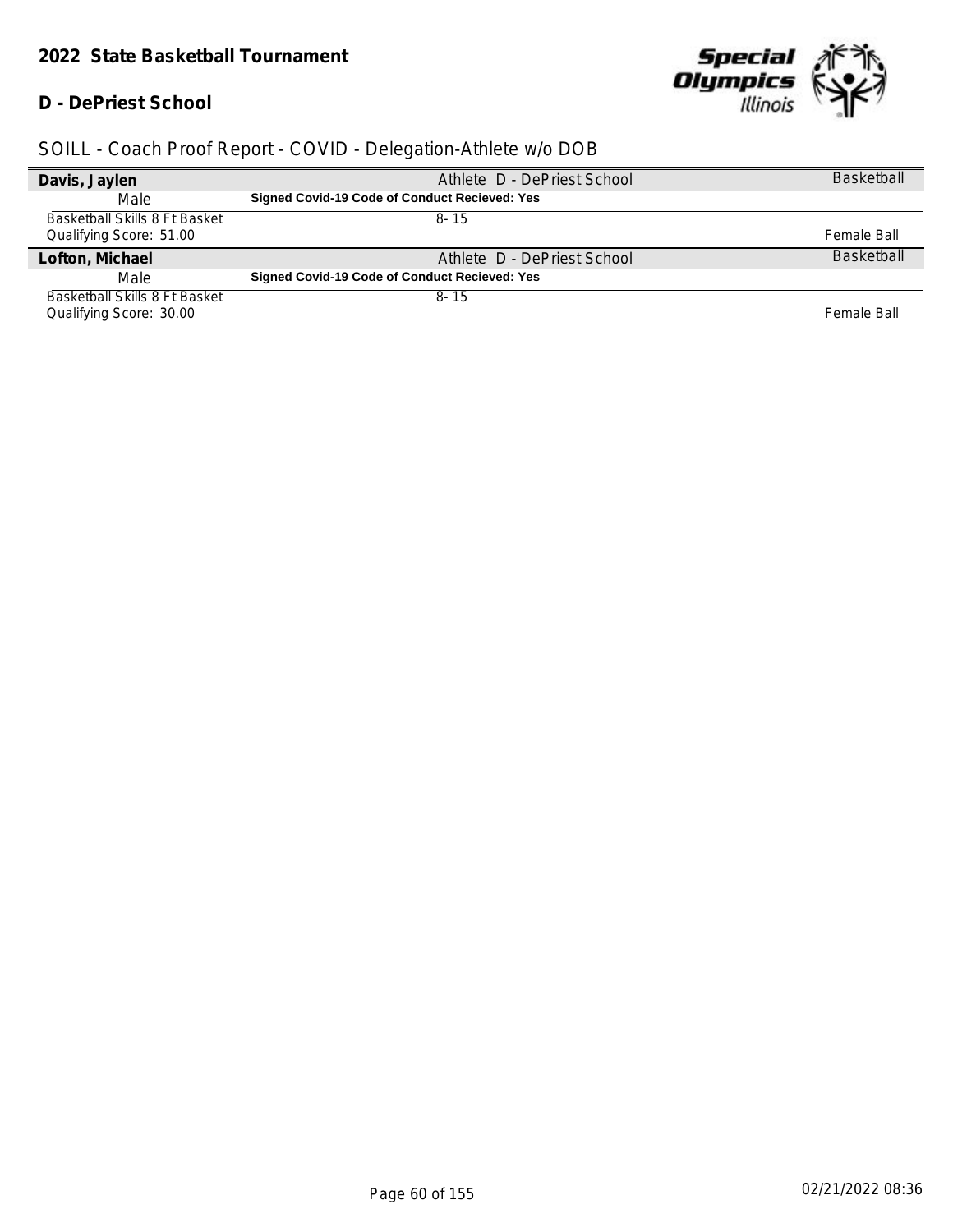#### **D - Eckhart Park**



| Allen, Jelani                                                  | Athlete D - Eckhart Park                                                  | Basketball        |
|----------------------------------------------------------------|---------------------------------------------------------------------------|-------------------|
| Male                                                           | Signed Covid-19 Code of Conduct Recieved: Yes                             |                   |
| Basketball Sr Male Team Competition                            | 8+ Eckhart Park RoadRunners                                               |                   |
| Qualifying Score: 45.00                                        |                                                                           |                   |
| Brown, Joshua                                                  | Athlete D - Eckhart Park                                                  | <b>Basketball</b> |
| Male                                                           | Signed Covid-19 Code of Conduct Recieved: Yes                             |                   |
| Basketball Sr Male Team Competition<br>Qualifying Score: 43.00 | 8+ Eckhart Park RoadRunners                                               |                   |
|                                                                |                                                                           | <b>Basketball</b> |
| Carwell, Skylar<br>Male                                        | Athlete D - Eckhart Park<br>Signed Covid-19 Code of Conduct Recieved: Yes |                   |
| Basketball Skills 10ft Basket                                  | $16+$                                                                     |                   |
| Qualifying Score: 55.00                                        |                                                                           | Male Ball         |
| Collier, Timothy                                               | Athlete D - Eckhart Park                                                  | <b>Basketball</b> |
| Male                                                           | Signed Covid-19 Code of Conduct Recieved: Yes                             |                   |
| Basketball Skills 10ft Basket                                  | $16+$                                                                     |                   |
| Qualifying Score: 60.00                                        |                                                                           | Male Ball         |
| Doby, Edward                                                   | Athlete D - Eckhart Park                                                  | Basketball        |
| Male                                                           | Signed Covid-19 Code of Conduct Recieved: Yes                             |                   |
| Basketball Sr Male Team Competition                            | 8+ Eckhart Park RoadRunners                                               |                   |
| Qualifying Score: 40.00                                        |                                                                           |                   |
| Hayes, Jerry                                                   | Athlete D - Eckhart Park                                                  | <b>Basketball</b> |
| Male                                                           | Signed Covid-19 Code of Conduct Recieved: Yes                             |                   |
| Basketball Skills 10ft Basket                                  | $16+$                                                                     |                   |
| Qualifying Score: 42.00                                        |                                                                           | Male Ball         |
| Johnson, Norman                                                | Athlete D - Eckhart Park                                                  | Basketball        |
| Male                                                           | Signed Covid-19 Code of Conduct Recieved: Yes                             |                   |
| <b>Basketball Sr Male Team Competition</b>                     | 8+ Eckhart Park RoadRunners                                               |                   |
| Qualifying Score: 14.00                                        |                                                                           | <b>Basketball</b> |
| Jordan, Trevell                                                | Athlete D - Eckhart Park<br>Signed Covid-19 Code of Conduct Recieved: Yes |                   |
| Male<br>Basketball Sr Male Team Competition                    | 8+ Eckhart Park RoadRunners                                               |                   |
| Qualifying Score: 37.00                                        |                                                                           |                   |
| Nunez, Nicole                                                  | Athlete D - Eckhart Park                                                  | <b>Basketball</b> |
| Female                                                         | Signed Covid-19 Code of Conduct Recieved: Yes                             |                   |
| Basketball Sr Male Team Competition                            | 8+ Eckhart Park RoadRunners                                               |                   |
| Qualifying Score: 21.00                                        |                                                                           |                   |
| Phillips, Dion                                                 | Athlete D - Eckhart Park                                                  | <b>Basketball</b> |
| Male                                                           | Signed Covid-19 Code of Conduct Recieved: Yes                             |                   |
| <b>Basketball Sr Male Team Competition</b>                     | 8+ Eckhart Park RoadRunners                                               |                   |
| Qualifying Score: 17.00                                        |                                                                           |                   |
| Saari, Giada                                                   | Athlete D - Eckhart Park                                                  | <b>Basketball</b> |
| Female                                                         | Signed Covid-19 Code of Conduct Recieved: Yes                             |                   |
| Basketball Skills 10ft Basket                                  | $16+$                                                                     |                   |
| Qualifying Score: 48.00                                        |                                                                           | Male Ball         |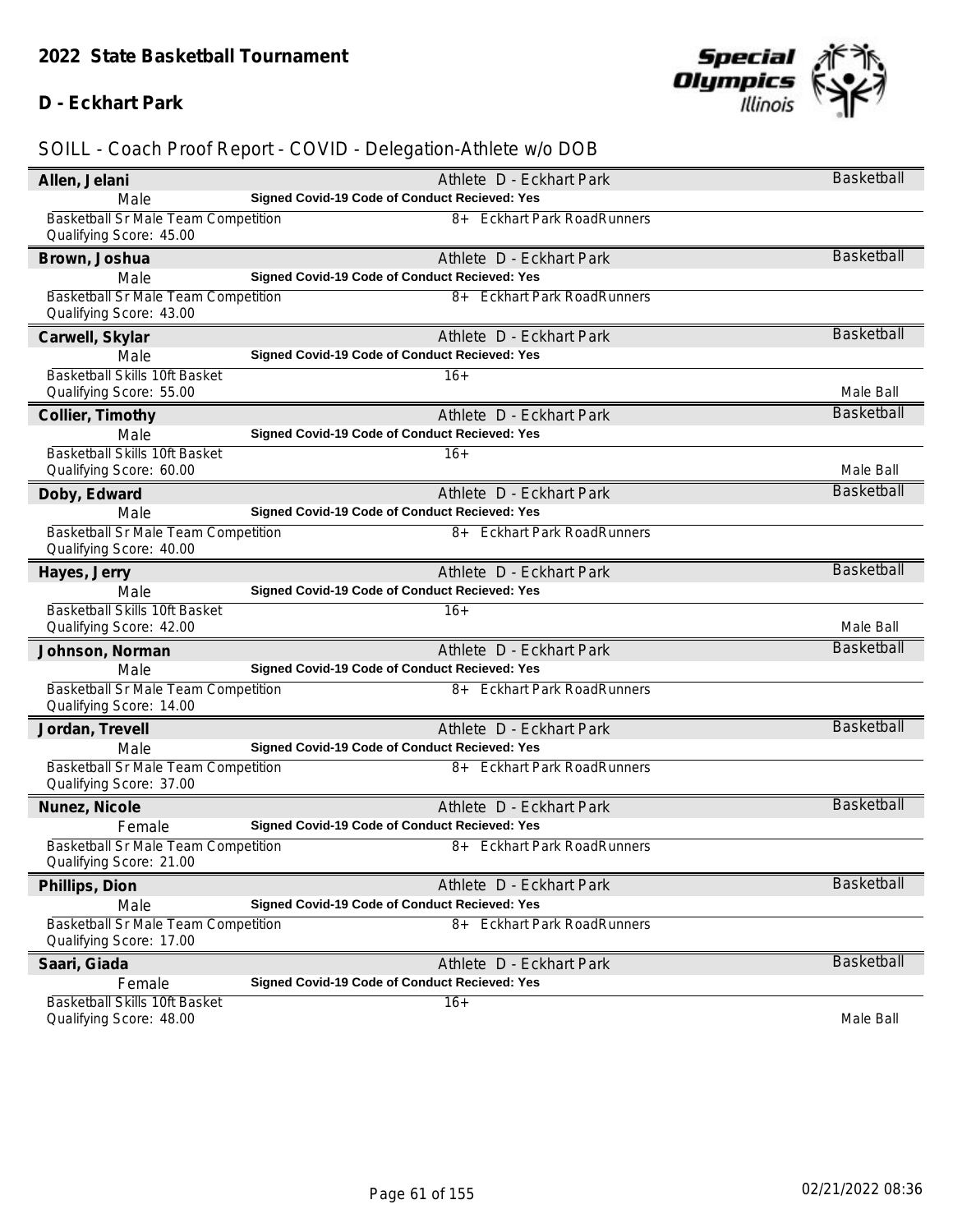## **D - Envisions Unlimited Frick Center**

| Armond, Joshua                                                   | Athlete D - Envisions Unlimited Frick Center                                     | Basketball        |
|------------------------------------------------------------------|----------------------------------------------------------------------------------|-------------------|
| Male                                                             | Signed Covid-19 Code of Conduct Recieved: Yes                                    |                   |
| Basketball Sr Male Team Competition                              | 8+ Envisions Warriors                                                            |                   |
| Qualifying Score: 49.00                                          |                                                                                  |                   |
| Bennett, Sharon                                                  | Athlete D - Envisions Unlimited Frick Center                                     | <b>Basketball</b> |
| Female                                                           | Signed Covid-19 Code of Conduct Recieved: Yes                                    |                   |
| Basketball Sr Female Team Competition                            | 8+ Envisions Queenz                                                              |                   |
| Qualifying Score: 17.00                                          |                                                                                  |                   |
| Carmichael, Celestine                                            | Athlete D - Envisions Unlimited Frick Center                                     | <b>Basketball</b> |
| Female                                                           | Signed Covid-19 Code of Conduct Recieved: Yes                                    |                   |
| Basketball Sr Female Team Competition<br>Qualifying Score: 18.00 | 8+ Envisions Queenz                                                              |                   |
| Carter, LaTravionne                                              | Athlete D - Envisions Unlimited Frick Center                                     | Basketball        |
| Male                                                             | Signed Covid-19 Code of Conduct Recieved: Yes                                    |                   |
| Basketball Sr Male Team Competition<br>Qualifying Score: 25.00   | 8+ Envisions Warriors                                                            |                   |
| Cheers, Marjorie                                                 | Athlete D - Envisions Unlimited Frick Center                                     | Basketball        |
| Female                                                           | Signed Covid-19 Code of Conduct Recieved: Yes                                    |                   |
| Basketball Sr Female Team Competition<br>Qualifying Score: 17.00 | 8+ Envisions Oueenz                                                              |                   |
| Cowsert, Scott                                                   | Athlete D - Envisions Unlimited Frick Center                                     | <b>Basketball</b> |
| Male                                                             | Signed Covid-19 Code of Conduct Recieved: Yes                                    |                   |
| Basketball Sr Male Team Competition                              | 8+ Envisions Warriors                                                            |                   |
| Qualifying Score: 36.00                                          |                                                                                  |                   |
|                                                                  |                                                                                  |                   |
| Ford, Toya                                                       | Athlete D - Envisions Unlimited Frick Center                                     | <b>Basketball</b> |
| Female                                                           | Signed Covid-19 Code of Conduct Recieved: Yes                                    |                   |
| Basketball Skills 10ft Basket                                    | $16+$                                                                            |                   |
| Qualifying Score: 40.00                                          |                                                                                  | Female Ball       |
| Gardner, Nina                                                    | Athlete D - Envisions Unlimited Frick Center                                     | <b>Basketball</b> |
| Female                                                           | Signed Covid-19 Code of Conduct Recieved: Yes                                    |                   |
| Basketball Sr Female Team Competition<br>Qualifying Score: 21.00 | 8+ Envisions Queenz                                                              |                   |
| Gipson, Derrick D                                                | Athlete D - Envisions Unlimited Frick Center                                     | <b>Basketball</b> |
| Male                                                             | Signed Covid-19 Code of Conduct Recieved: Yes                                    |                   |
| Basketball Sr Male Team Competition<br>Qualifying Score: 57.00   | 8+ Envisions Warriors                                                            |                   |
| Hendricks, Aaron                                                 | Athlete D - Envisions Unlimited Frick Center                                     | Basketball        |
| Male                                                             | Signed Covid-19 Code of Conduct Recieved: Yes                                    |                   |
| Basketball Sr Male Team Competition                              | 8+ Envisions Warriors                                                            |                   |
| Qualifying Score: 29.00                                          |                                                                                  |                   |
| Jackson, Eddie                                                   | Athlete D - Envisions Unlimited Frick Center                                     | <b>Basketball</b> |
| Male                                                             | Signed Covid-19 Code of Conduct Recieved: Yes                                    |                   |
| <b>Basketball Sr Male Team Competition</b>                       | 8+ Envisions Warriors                                                            |                   |
| Qualifying Score: 36.00                                          |                                                                                  |                   |
| James, Robert L                                                  | Athlete D - Envisions Unlimited Frick Center                                     | <b>Basketball</b> |
| Male<br><b>Basketball Sr Male Team Competition</b>               | Signed Covid-19 Code of Conduct Recieved: Yes<br><b>Envisions Warriors</b><br>8+ |                   |

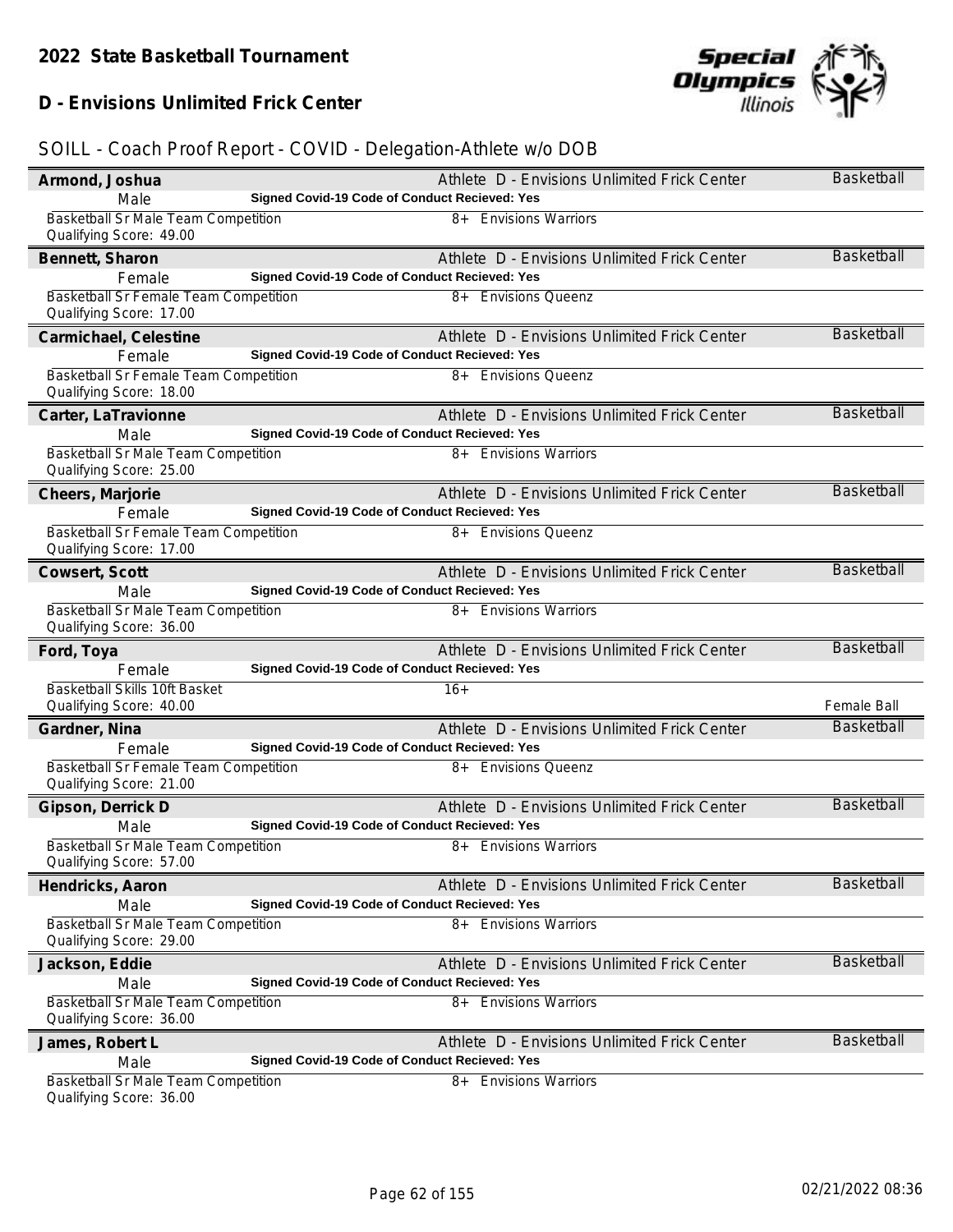## **D - Envisions Unlimited Frick Center**



| Jumper, Dana                                 | Athlete D - Envisions Unlimited Frick Center  | <b>Basketball</b>  |
|----------------------------------------------|-----------------------------------------------|--------------------|
| Male                                         | Signed Covid-19 Code of Conduct Recieved: Yes |                    |
| <b>Basketball Skills 10ft Basket</b>         | $16+$                                         |                    |
| Qualifying Score: 35.00                      |                                               | <b>Female Ball</b> |
| Marcoux, Mark                                | Athlete D - Envisions Unlimited Frick Center  | <b>Basketball</b>  |
| Male                                         | Signed Covid-19 Code of Conduct Recieved: Yes |                    |
| <b>Basketball Sr Male Team Competition</b>   | <b>Envisions Warriors</b><br>$8+$             |                    |
| Qualifying Score: 50.00                      |                                               |                    |
| O'Neal, Antoinette                           | Athlete D - Envisions Unlimited Frick Center  | <b>Basketball</b>  |
| Female                                       | Signed Covid-19 Code of Conduct Recieved: Yes |                    |
| <b>Basketball Sr Female Team Competition</b> | 8+ Envisions Oueenz                           |                    |
| Qualifying Score: 44.00                      |                                               |                    |
| Pennington, Maurice                          | Athlete D - Envisions Unlimited Frick Center  | <b>Basketball</b>  |
| Male                                         | Signed Covid-19 Code of Conduct Recieved: Yes |                    |
| <b>Basketball Sr Male Team Competition</b>   | 8+ Envisions Warriors                         |                    |
| Qualifying Score: 27.00                      |                                               |                    |
| Smith, Jeffrey                               | Athlete D - Envisions Unlimited Frick Center  | <b>Basketball</b>  |
| Male                                         | Signed Covid-19 Code of Conduct Recieved: Yes |                    |
| Basketball Sr Male Team Competition          | <b>Envisions Warriors</b><br>$8+$             |                    |
| Qualifying Score: 40.00                      |                                               |                    |
| Smith, Rachel                                | Athlete D - Envisions Unlimited Frick Center  | <b>Basketball</b>  |
| Female                                       | Signed Covid-19 Code of Conduct Recieved: Yes |                    |
| Basketball Sr Female Team Competition        | 8+ Envisions Queenz                           |                    |
| Qualifying Score: 39.00                      |                                               |                    |
| Wright, Tiffany                              | Athlete D - Envisions Unlimited Frick Center  | <b>Basketball</b>  |
| Female                                       | Signed Covid-19 Code of Conduct Recieved: Yes |                    |
| <b>Basketball Sr Female Team Competition</b> | 8+ Envisions Queenz                           |                    |
| Qualifying Score: 48.00                      |                                               |                    |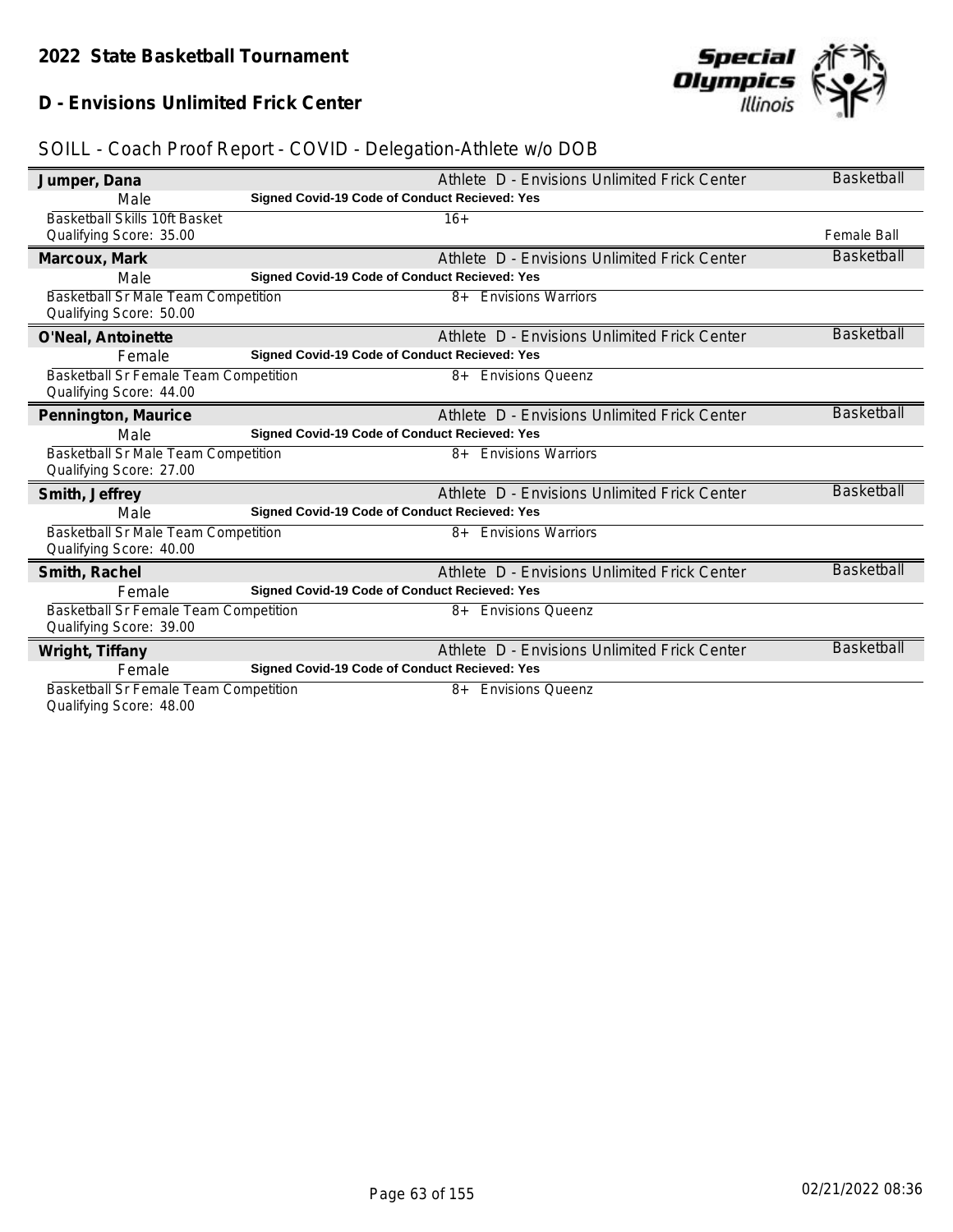## **D - Gage Park**



## *SOILL - Coach Proof Report - COVID - Delegation-Athlete w/o DOB*

| Bell, Robert E                             | Athlete D - Gage Park                                | <b>Basketball</b> |
|--------------------------------------------|------------------------------------------------------|-------------------|
| Male                                       | <b>Signed Covid-19 Code of Conduct Recieved: Yes</b> |                   |
| Basketball Sr Male Team Competition        | 8+ Gage Park Jazz                                    |                   |
| Qualifying Score: 9.00                     |                                                      |                   |
| Mc Dowell, Jamie                           | Athlete D - Gage Park                                | <b>Basketball</b> |
| Male                                       | <b>Signed Covid-19 Code of Conduct Recieved: Yes</b> |                   |
| <b>Basketball Sr Male Team Competition</b> | 8+ Gage Park Jazz                                    |                   |
| Qualifying Score: 41.00                    |                                                      |                   |
| Smith, Cass Stanley                        | Athlete D - Gage Park                                | <b>Basketball</b> |
| Male                                       | <b>Signed Covid-19 Code of Conduct Recieved: Yes</b> |                   |
| Basketball Sr Male Team Competition        | 8+ Gage Park Jazz                                    |                   |
| Qualifying Score: 8.00                     |                                                      |                   |
| Wade, Robert L                             | Athlete D - Gage Park                                | <b>Basketball</b> |
| Male                                       | <b>Signed Covid-19 Code of Conduct Recieved: Yes</b> |                   |
| <b>Basketball Sr Male Team Competition</b> | 8+ Gage Park Jazz                                    |                   |
| Qualifying Score: 35.00                    |                                                      |                   |
| Williams, Cory                             | Athlete D - Gage Park                                | Basketball        |
| Male                                       | <b>Signed Covid-19 Code of Conduct Recieved: Yes</b> |                   |
| Basketball Sr Male Team Competition        | 8+ Gage Park Jazz                                    |                   |
| Qualifying Score: 41.00                    |                                                      |                   |
| Young, Javon                               | Athlete D - Gage Park                                | <b>Basketball</b> |
| Male                                       | <b>Signed Covid-19 Code of Conduct Recieved: Yes</b> |                   |
| Basketball Sr Male Team Competition        | 8+ Gage Park Jazz                                    |                   |
|                                            |                                                      |                   |

Qualifying Score: 27.00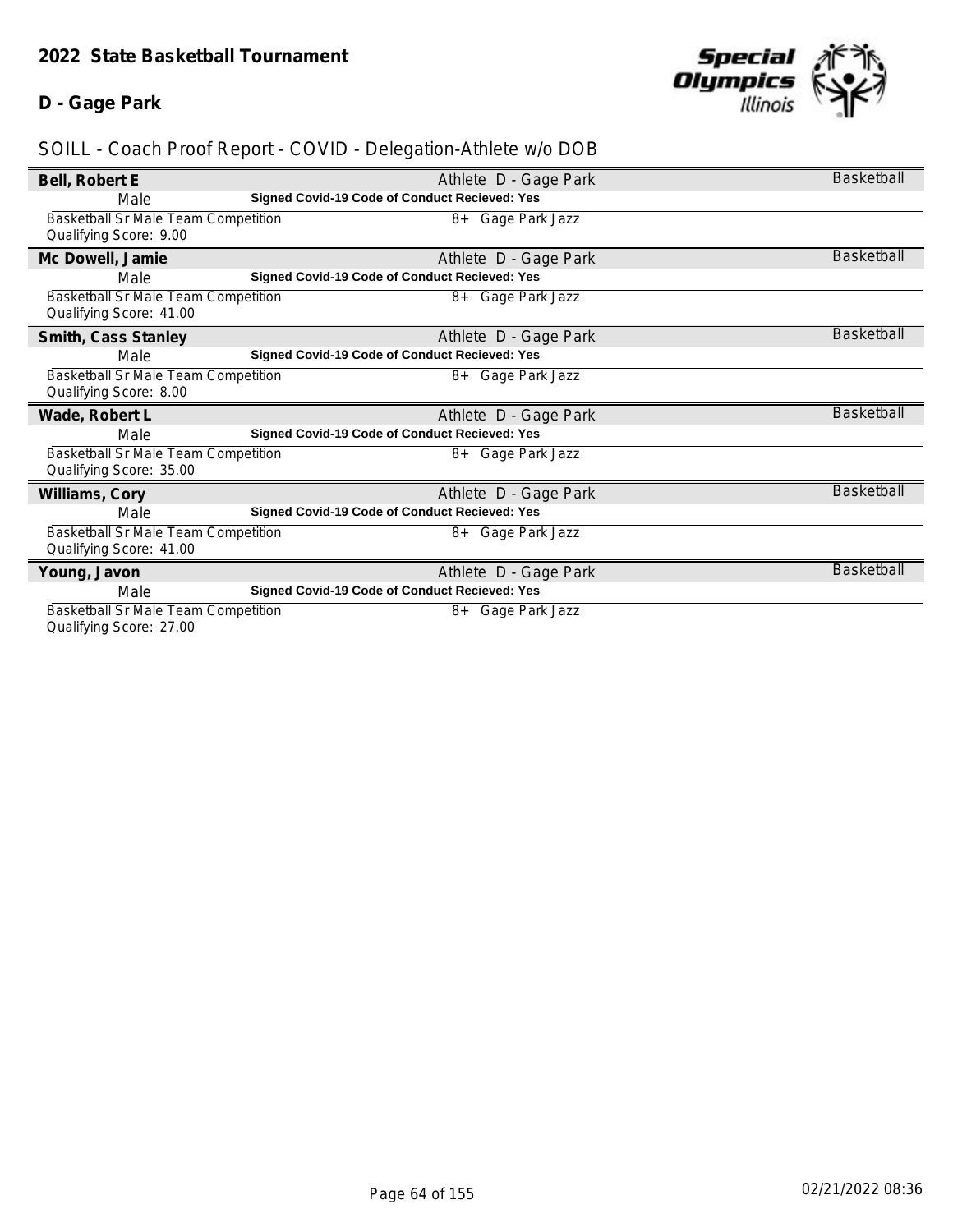## **D - Hands Together Inc**



| Allen, Willie                              | Athlete D - Hands Together Inc                | <b>Basketball</b> |
|--------------------------------------------|-----------------------------------------------|-------------------|
| Male                                       | Signed Covid-19 Code of Conduct Recieved: Yes |                   |
| <b>Basketball Sr Male Team Competition</b> | 8+ Hands Together Burners                     |                   |
| Qualifying Score: 54.00                    |                                               |                   |
| Ballenger, Dashawn                         | Athlete D - Hands Together Inc                | <b>Basketball</b> |
| Male                                       | Signed Covid-19 Code of Conduct Recieved: Yes |                   |
| Basketball Sr Male Team Competition        | 8+ Hands Together Burners                     |                   |
| Qualifying Score: 49.00                    |                                               |                   |
| Boldian, Jamar                             | Athlete D - Hands Together Inc                | <b>Basketball</b> |
| Male                                       | Signed Covid-19 Code of Conduct Recieved: Yes |                   |
| Basketball Sr Male Team Competition        | 8+ Hands Together Burners                     |                   |
| Qualifying Score: 53.00                    |                                               |                   |
| Burton, Shawn                              | Athlete D - Hands Together Inc                | <b>Basketball</b> |
| Male                                       | Signed Covid-19 Code of Conduct Recieved: Yes |                   |
| Basketball Sr Male Team Competition        | 8+ Hands Together Burners                     |                   |
| Qualifying Score: 51.00                    |                                               |                   |
| Grey, Johnny                               | Athlete D - Hands Together Inc                | <b>Basketball</b> |
| Male                                       | Signed Covid-19 Code of Conduct Recieved: Yes |                   |
| Basketball Sr Male Team Competition        | <b>Hands Together Burners</b><br>8+           |                   |
| Qualifying Score: 49.00                    |                                               |                   |
| Kelly, Jermane                             | Athlete D - Hands Together Inc                | <b>Basketball</b> |
| Male                                       | Signed Covid-19 Code of Conduct Recieved: Yes |                   |
| Basketball Sr Male Team Competition        | 8+ Hands Together Burners                     |                   |
| Qualifying Score: 56.00                    |                                               |                   |
| Watkins, Jawan                             | Athlete D - Hands Together Inc                | <b>Basketball</b> |
| Male                                       | Signed Covid-19 Code of Conduct Recieved: Yes |                   |
| <b>Basketball Sr Male Team Competition</b> | <b>Hands Together Burners</b><br>8+           |                   |
| Qualifying Score: 48.00                    |                                               |                   |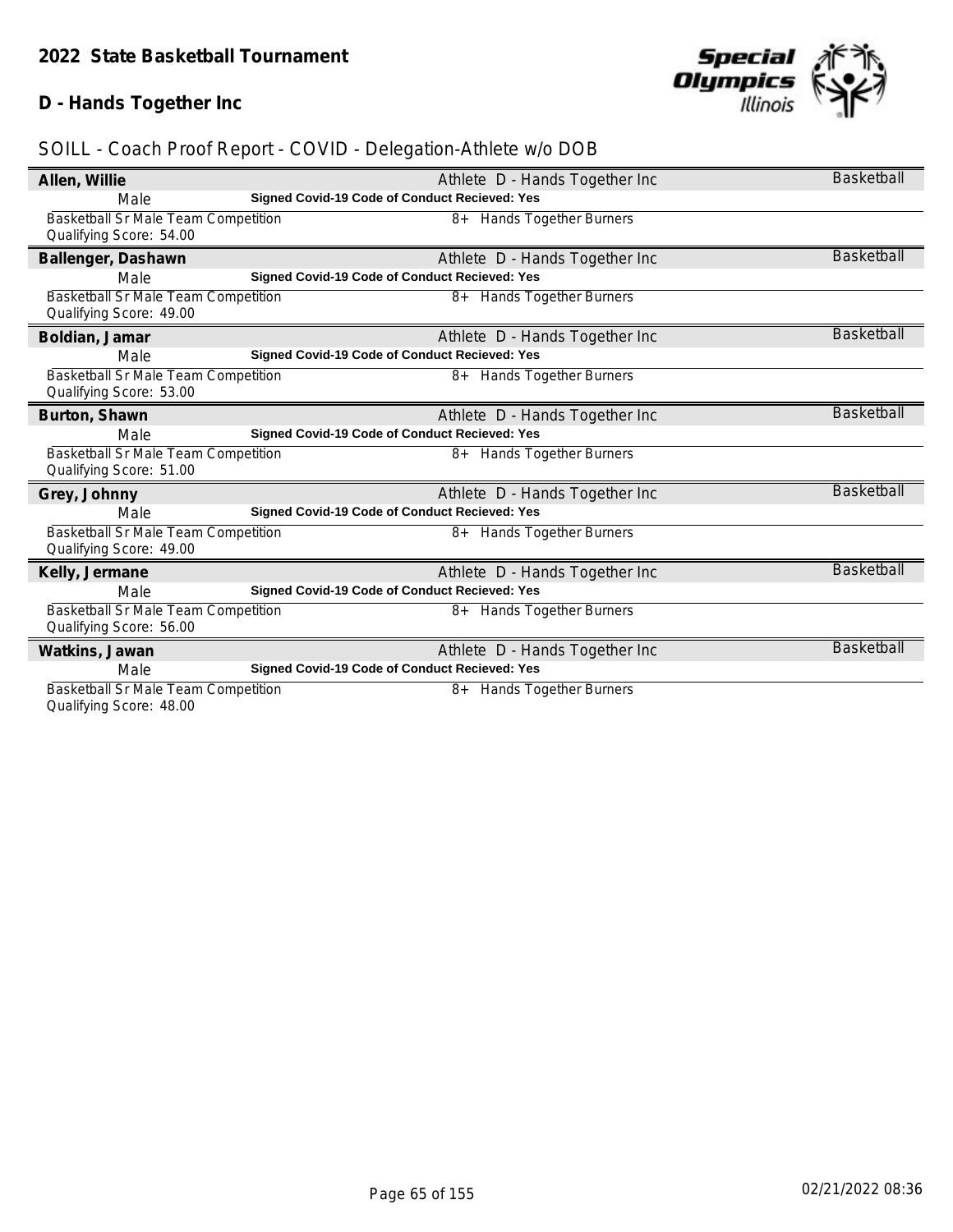## **D - Hyde Park Academy**



| Clyne, Sanaa                  | Athlete D - Hyde Park Academy                 | <b>Basketball</b> |
|-------------------------------|-----------------------------------------------|-------------------|
| Female                        | Signed Covid-19 Code of Conduct Recieved: Yes |                   |
| Basketball Skills 10ft Basket | 16+                                           |                   |
| Qualifying Score: 58.00       |                                               | Male Ball         |
| Flowers, Kyran                | Athlete D - Hyde Park Academy                 | <b>Basketball</b> |
| Male                          | Signed Covid-19 Code of Conduct Recieved: Yes |                   |
| Basketball Skills 10ft Basket | $16+$                                         |                   |
| Qualifying Score: 58.00       |                                               | Male Ball         |
| Williamson, Calivan           | Athlete D - Hyde Park Academy                 | <b>Basketball</b> |
| Male                          | Signed Covid-19 Code of Conduct Recieved: Yes |                   |
| Basketball Skills 10ft Basket | $16+$                                         |                   |
| Qualifying Score: 54.00       |                                               | Male Ball         |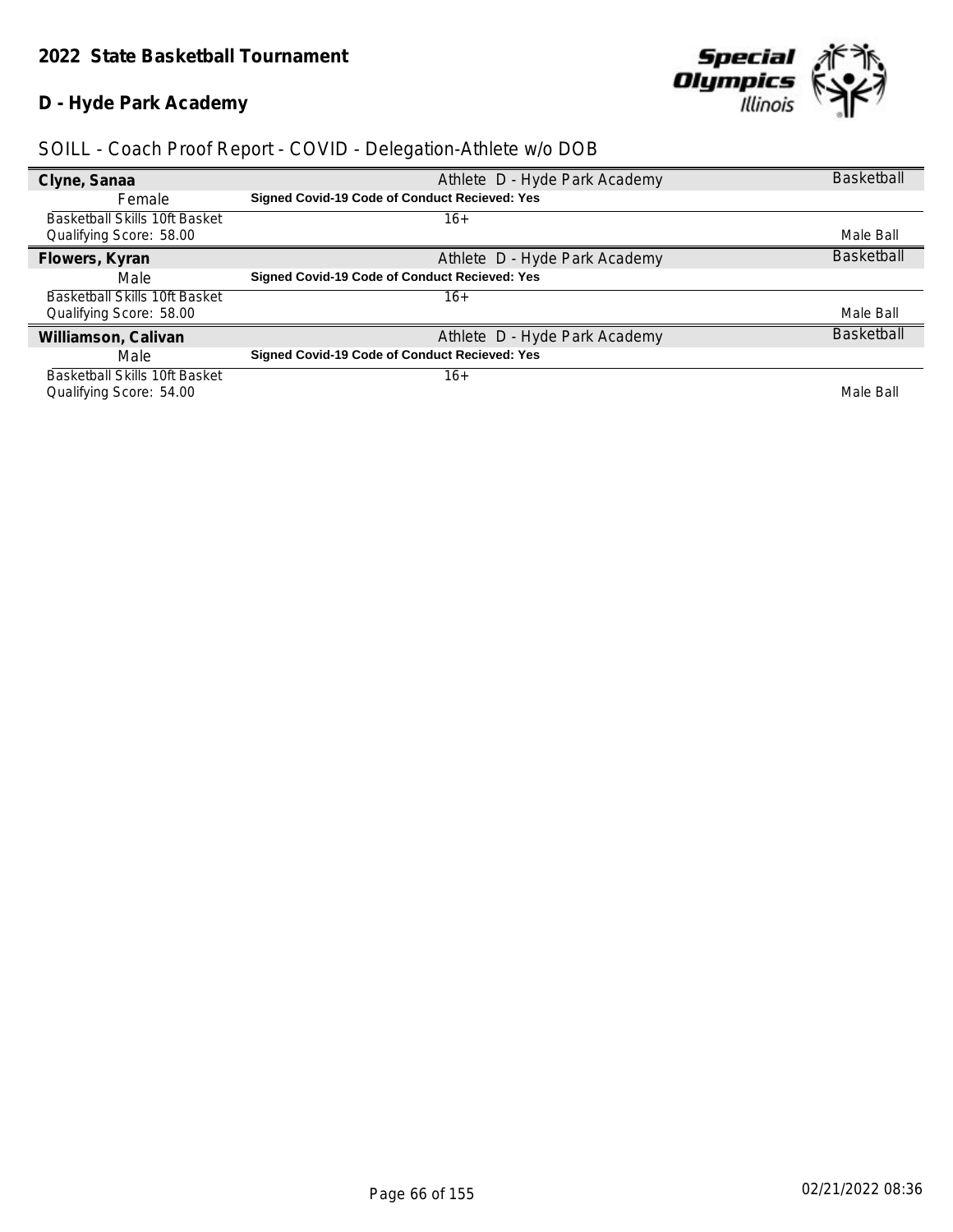#### **D - Kosciuszko Park**



## *SOILL - Coach Proof Report - COVID - Delegation-Athlete w/o DOB*

| Berggren, Allison                                                     | Athlete D - Kosciuszko Park                   | Basketball        |
|-----------------------------------------------------------------------|-----------------------------------------------|-------------------|
| Female                                                                | Signed Covid-19 Code of Conduct Recieved: Yes |                   |
| Basketball Sr Male Team Competition<br>Qualifying Score: 11.00        | 8+ Koz Kozmics                                |                   |
| Feliciano, Javier                                                     | Athlete D - Kosciuszko Park                   | Basketball        |
| Male                                                                  | Signed Covid-19 Code of Conduct Recieved: Yes |                   |
| Basketball Sr Male Team Competition<br>Qualifying Score: 14.00        | 8+ Koz Kozmics                                |                   |
| McDonough Jr, Michael                                                 | Athlete D - Kosciuszko Park                   | <b>Basketball</b> |
| Male                                                                  | Signed Covid-19 Code of Conduct Recieved: Yes |                   |
| Basketball Sr Male Team Competition<br>Qualifying Score: 12.00        | 8+ Koz Kozmics                                |                   |
| McKinney, Stephon                                                     | Athlete D - Kosciuszko Park                   | Basketball        |
| Male                                                                  | Signed Covid-19 Code of Conduct Recieved: Yes |                   |
| <b>Basketball Sr Male Team Competition</b><br>Qualifying Score: 7.00  | 8+ Koz Kozmics                                |                   |
| Mundo, Diego                                                          | Athlete D - Kosciuszko Park                   | <b>Basketball</b> |
| Male                                                                  | Signed Covid-19 Code of Conduct Recieved: Yes |                   |
| Basketball Sr Male Team Competition<br>Qualifying Score: 13.00        | 8+ Koz Kozmics                                |                   |
| Nykiel, Joshua                                                        | Athlete D - Kosciuszko Park                   | <b>Basketball</b> |
| Male                                                                  | Signed Covid-19 Code of Conduct Recieved: Yes |                   |
| <b>Basketball Sr Male Team Competition</b><br>Qualifying Score: 13.00 | 8+ Koz Kozmics                                |                   |
| Silva, Christian                                                      | Athlete D - Kosciuszko Park                   | <b>Basketball</b> |
| Male                                                                  | Signed Covid-19 Code of Conduct Recieved: Yes |                   |
| Basketball Sr Male Team Competition<br>Qualifying Score: 9.00         | 8+ Koz Kozmics                                |                   |
| Uriostegui, Kwietea                                                   | Athlete D - Kosciuszko Park                   | <b>Basketball</b> |
| Female                                                                | Signed Covid-19 Code of Conduct Recieved: Yes |                   |
| Basketball Sr Male Team Competition<br>Qualifying Score: 7.00         | 8+ Koz Kozmics                                |                   |
| Vazquez, Luis A                                                       | Athlete D - Kosciuszko Park                   | <b>Basketball</b> |
| Male                                                                  | Signed Covid-19 Code of Conduct Recieved: Yes |                   |
| Basketball Sr Male Team Competition<br>Qualifying Score: 8.00         | 8+ Koz Kozmics                                |                   |
| Villanueva, Samantha                                                  | Athlete D - Kosciuszko Park                   | <b>Basketball</b> |
| Female                                                                | Signed Covid-19 Code of Conduct Recieved: Yes |                   |
| Basketball Sr Male Team Competition                                   | 8+ Koz Kozmics                                |                   |

Qualifying Score: 7.00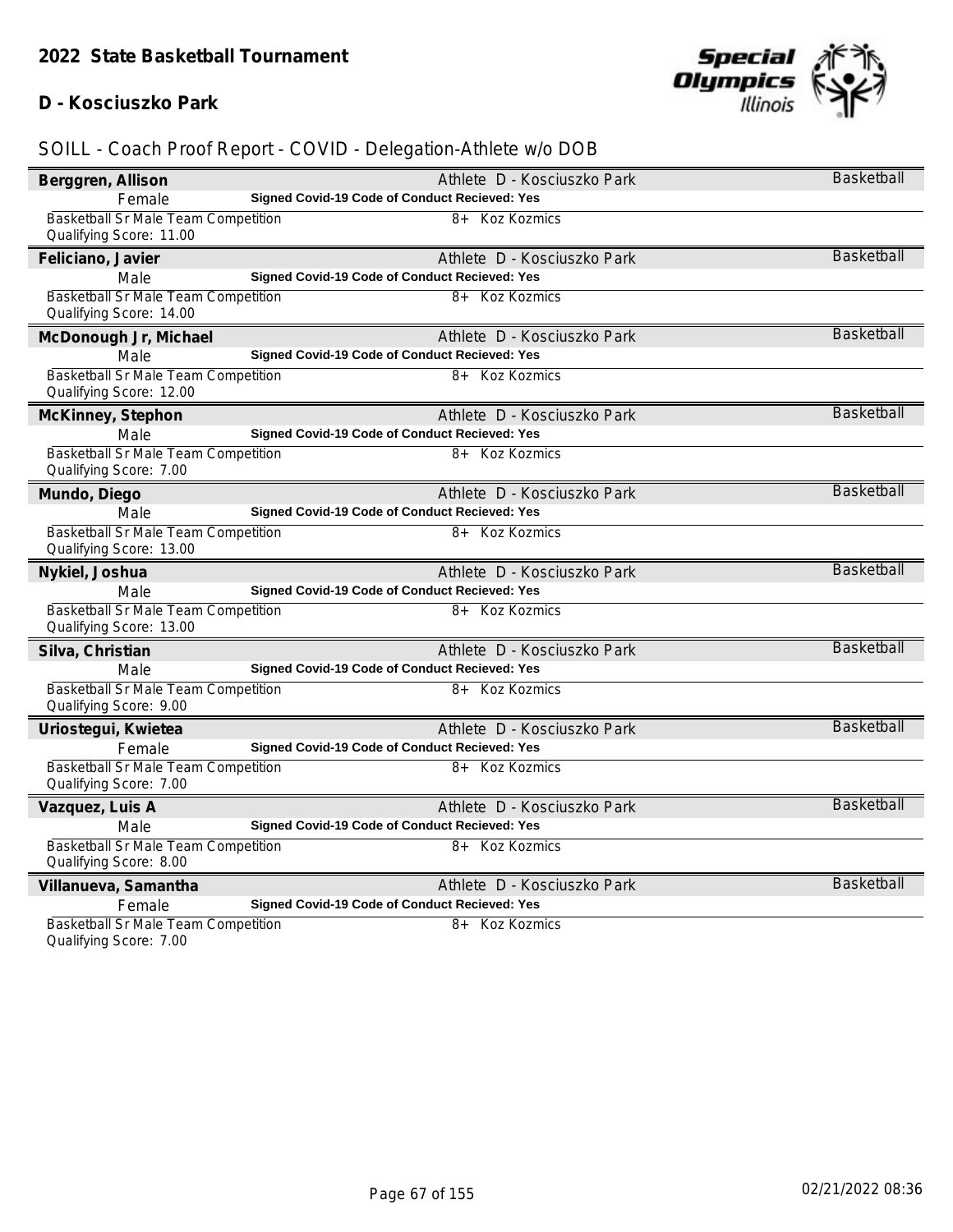## **D - Loyola Park**



| Abonce-Mosqueda, Miguel                                          | Athlete D - Loyola Park                              | Basketball        |
|------------------------------------------------------------------|------------------------------------------------------|-------------------|
| Male                                                             | <b>Signed Covid-19 Code of Conduct Recieved: Yes</b> |                   |
| Basketball Sr Male Team Competition<br>Qualifying Score: 31.00   | 8+ Loyola Scorpion Kings                             |                   |
| Andemariam, Astar                                                | Athlete D - Loyola Park                              | Basketball        |
| Female                                                           | Signed Covid-19 Code of Conduct Recieved: Yes        |                   |
| Basketball Sr Female Team Competition<br>Qualifying Score: 20.00 | 8+ Loyola Scorpion Queens                            |                   |
| Chris, Keke Chrissy                                              | Athlete D - Loyola Park                              | Basketball        |
| Female                                                           | Signed Covid-19 Code of Conduct Recieved: Yes        |                   |
| Basketball Sr Female Team Competition<br>Qualifying Score: 27.00 | 8+ Loyola Scorpion Queens                            |                   |
| Clark, Carl                                                      | Athlete D - Loyola Park                              | <b>Basketball</b> |
| Male                                                             | Signed Covid-19 Code of Conduct Recieved: Yes        |                   |
| Basketball Sr Male Team Competition<br>Qualifying Score: 36.00   | 8+ Loyola Wild Scorpions                             |                   |
| Coleman, Kyle                                                    | Athlete D - Loyola Park                              | <b>Basketball</b> |
| Male                                                             | Signed Covid-19 Code of Conduct Recieved: Yes        |                   |
| Basketball Sr Male Team Competition<br>Qualifying Score: 22.00   | 8+ Loyola Wild Scorpions                             |                   |
| Craig, Jermaine                                                  | Athlete D - Loyola Park                              | <b>Basketball</b> |
| Male                                                             | Signed Covid-19 Code of Conduct Recieved: Yes        |                   |
| Basketball Sr Male Team Competition<br>Qualifying Score: 38.00   | 8+ Loyola Scorpion Kings                             |                   |
| Decanis, Michelle Ruby                                           | Athlete D - Loyola Park                              | <b>Basketball</b> |
| Female                                                           | Signed Covid-19 Code of Conduct Recieved: Yes        |                   |
| Basketball Sr Female Team Competition<br>Qualifying Score: 26.00 | 8+ Loyola Scorpion Queens                            |                   |
| Henderson, Michael                                               | Athlete D - Loyola Park                              | <b>Basketball</b> |
| Male                                                             | Signed Covid-19 Code of Conduct Recieved: Yes        |                   |
| Basketball Sr Male Team Competition<br>Qualifying Score: 36.00   | 8+ Loyola Scorpion Kings                             |                   |
| Henson, Steven                                                   | Athlete D - Loyola Park                              | <b>Basketball</b> |
| Male                                                             | <b>Signed Covid-19 Code of Conduct Recieved: Yes</b> |                   |
| Basketball Sr Male Team Competition<br>Qualifying Score: 41.00   | 8+ Loyola Scorpion Kings                             |                   |
| Hodges, Terrance                                                 | Athlete D - Loyola Park                              | <b>Basketball</b> |
| Male                                                             | Signed Covid-19 Code of Conduct Recieved: Yes        |                   |
| Basketball Sr Male Team Competition<br>Qualifying Score: 25.00   | 8+ Loyola Wild Scorpions                             |                   |
| Islam, Mohammed Ridwanul                                         | Athlete D - Loyola Park                              | Basketball        |
| Male                                                             | <b>Signed Covid-19 Code of Conduct Recieved: Yes</b> |                   |
| Basketball Sr Male Team Competition<br>Qualifying Score: 16.00   | 8+ Loyola Wild Scorpions                             |                   |
| Jackiewicz, Gilbert P                                            | Athlete D - Loyola Park                              | Basketball        |
| Male                                                             |                                                      |                   |
|                                                                  | Signed Covid-19 Code of Conduct Recieved: Yes        |                   |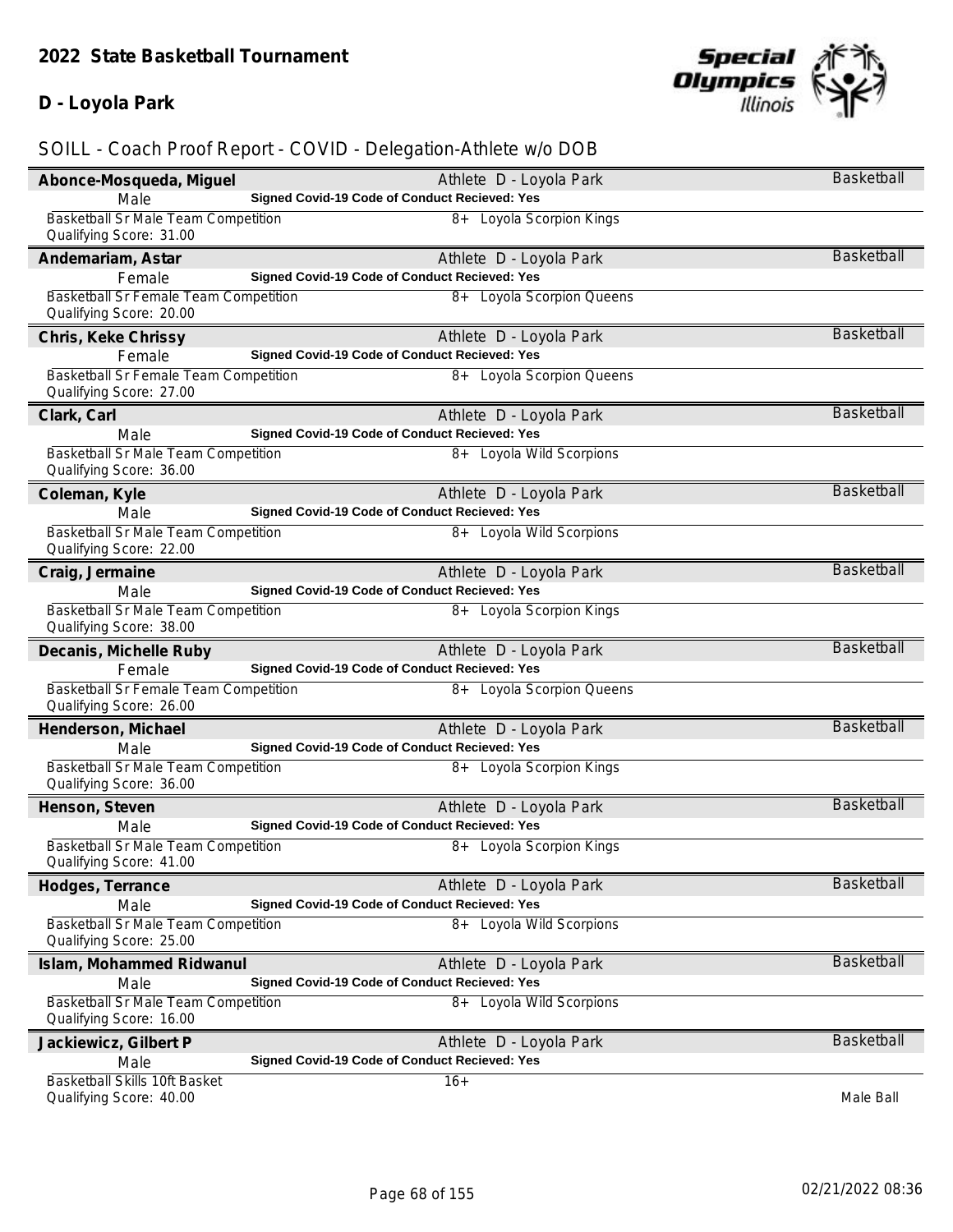## **D - Loyola Park**



| King, Isaiah                                                            | Athlete D - Loyola Park                       | Basketball        |
|-------------------------------------------------------------------------|-----------------------------------------------|-------------------|
| Male                                                                    | Signed Covid-19 Code of Conduct Recieved: Yes |                   |
| <b>Basketball Sr Male Team Competition</b><br>Qualifying Score: 19.00   | 8+ Loyola Wild Scorpions                      |                   |
| Kluss, Stephanie                                                        | Athlete D - Loyola Park                       | <b>Basketball</b> |
| Female                                                                  | Signed Covid-19 Code of Conduct Recieved: Yes |                   |
| Basketball Sr Female Team Competition<br>Qualifying Score: 23.00        | 8+ Loyola Scorpion Queens                     |                   |
| McFadden, Tiffany                                                       | Athlete D - Loyola Park                       | <b>Basketball</b> |
| Female                                                                  | Signed Covid-19 Code of Conduct Recieved: Yes |                   |
| Basketball Sr Female Team Competition<br>Qualifying Score: 25.00        | 8+ Loyola Scorpion Queens                     |                   |
| Montezuma Garcia, Javier                                                | Athlete D - Loyola Park                       | <b>Basketball</b> |
| Male                                                                    | Signed Covid-19 Code of Conduct Recieved: Yes |                   |
| <b>Basketball Sr Male Team Competition</b><br>Qualifying Score: 32.00   | 8+ Loyola Scorpion Kings                      |                   |
| Moseley, Peter                                                          | Athlete D - Loyola Park                       | Basketball        |
| Male                                                                    | Signed Covid-19 Code of Conduct Recieved: Yes |                   |
| Basketball Skills 10ft Basket<br>Qualifying Score: 51.00                | $16+$                                         | Male Ball         |
| Parkman-Perez, Ricky                                                    | Athlete D - Loyola Park                       | <b>Basketball</b> |
| Male                                                                    | Signed Covid-19 Code of Conduct Recieved: Yes |                   |
| Basketball Sr Male Team Competition<br>Qualifying Score: 17.00          | 8+ Loyola Wild Scorpions                      |                   |
| Patton, leshia                                                          | Athlete D - Loyola Park                       | <b>Basketball</b> |
| Female                                                                  | Signed Covid-19 Code of Conduct Recieved: Yes |                   |
| Basketball Sr Female Team Competition<br>Qualifying Score: 18.00        | 8+ Loyola Scorpion Queens                     |                   |
| Rivera, Israel                                                          | Athlete D - Loyola Park                       | <b>Basketball</b> |
| Male                                                                    | Signed Covid-19 Code of Conduct Recieved: Yes |                   |
| Basketball Sr Male Team Competition<br>Qualifying Score: 45.00          | 8+ Loyola Scorpion Kings                      |                   |
| Smith, Demetrius                                                        | Athlete D - Loyola Park                       | <b>Basketball</b> |
| Male                                                                    | Signed Covid-19 Code of Conduct Recieved: Yes |                   |
| Basketball Sr Male Team Competition<br>Qualifying Score: 12.00          | 8+ Loyola Wild Scorpions                      |                   |
| Stocklein, Keyanna                                                      | Athlete D - Loyola Park                       | Basketball        |
| Female                                                                  | Signed Covid-19 Code of Conduct Recieved: Yes |                   |
| Basketball Sr Female Team Competition<br>Qualifying Score: 28.00        | 8+ Loyola Scorpion Queens                     |                   |
| Styczynski, Anna                                                        | Athlete D - Loyola Park                       | <b>Basketball</b> |
| Female                                                                  | Signed Covid-19 Code of Conduct Recieved: Yes |                   |
| <b>Basketball Sr Female Team Competition</b><br>Qualifying Score: 13.00 | 8+ Loyola Scorpion Queens                     |                   |
| Thomas, James M                                                         | Athlete D - Loyola Park                       | <b>Basketball</b> |
| Male                                                                    | Signed Covid-19 Code of Conduct Recieved: Yes |                   |
| <b>Basketball Sr Male Team Competition</b><br>Qualifying Score: 22.00   | 8+ Loyola Wild Scorpions                      |                   |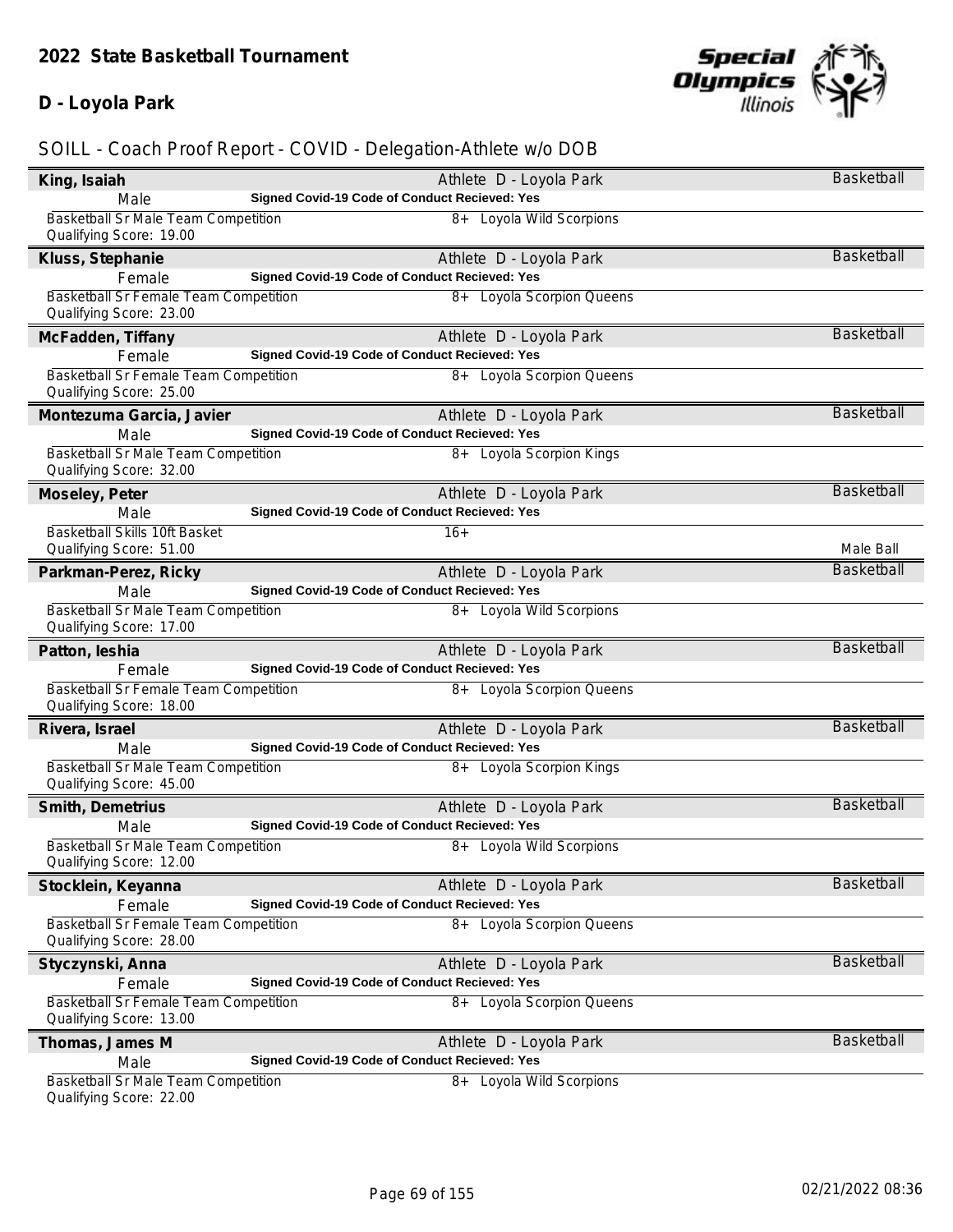## **D - Loyola Park**



## *SOILL - Coach Proof Report - COVID - Delegation-Athlete w/o DOB*

| Vallejo, Francisco Rey                     | Athlete D - Loyola Park                              | <b>Basketball</b> |
|--------------------------------------------|------------------------------------------------------|-------------------|
| Male                                       | <b>Signed Covid-19 Code of Conduct Recieved: Yes</b> |                   |
| <b>Basketball Sr Male Team Competition</b> | 8+ Loyola Wild Scorpions                             |                   |
| Qualifying Score: 22.00                    |                                                      |                   |
| Waltrip, Merlinda                          | Athlete D - Loyola Park                              | <b>Basketball</b> |
| Female                                     | Signed Covid-19 Code of Conduct Recieved: Yes        |                   |
| Basketball Skills 10ft Basket              | $16+$                                                |                   |
| Qualifying Score: 58.00                    |                                                      | Female Ball       |
| Williams, Antonio                          | Athlete D - Loyola Park                              | <b>Basketball</b> |
| Male                                       | <b>Signed Covid-19 Code of Conduct Recieved: Yes</b> |                   |
| Basketball Sr Male Team Competition        | 8+ Loyola Scorpion Kings                             |                   |
| Qualifying Score: 53.00                    |                                                      |                   |
| Wrenn, John                                | Athlete D - Loyola Park                              | <b>Basketball</b> |
| Male                                       | Signed Covid-19 Code of Conduct Recieved: Yes        |                   |
| <b>Basketball Sr Male Team Competition</b> | Loyola Scorpion Kings<br>8+                          |                   |

Qualifying Score: 33.00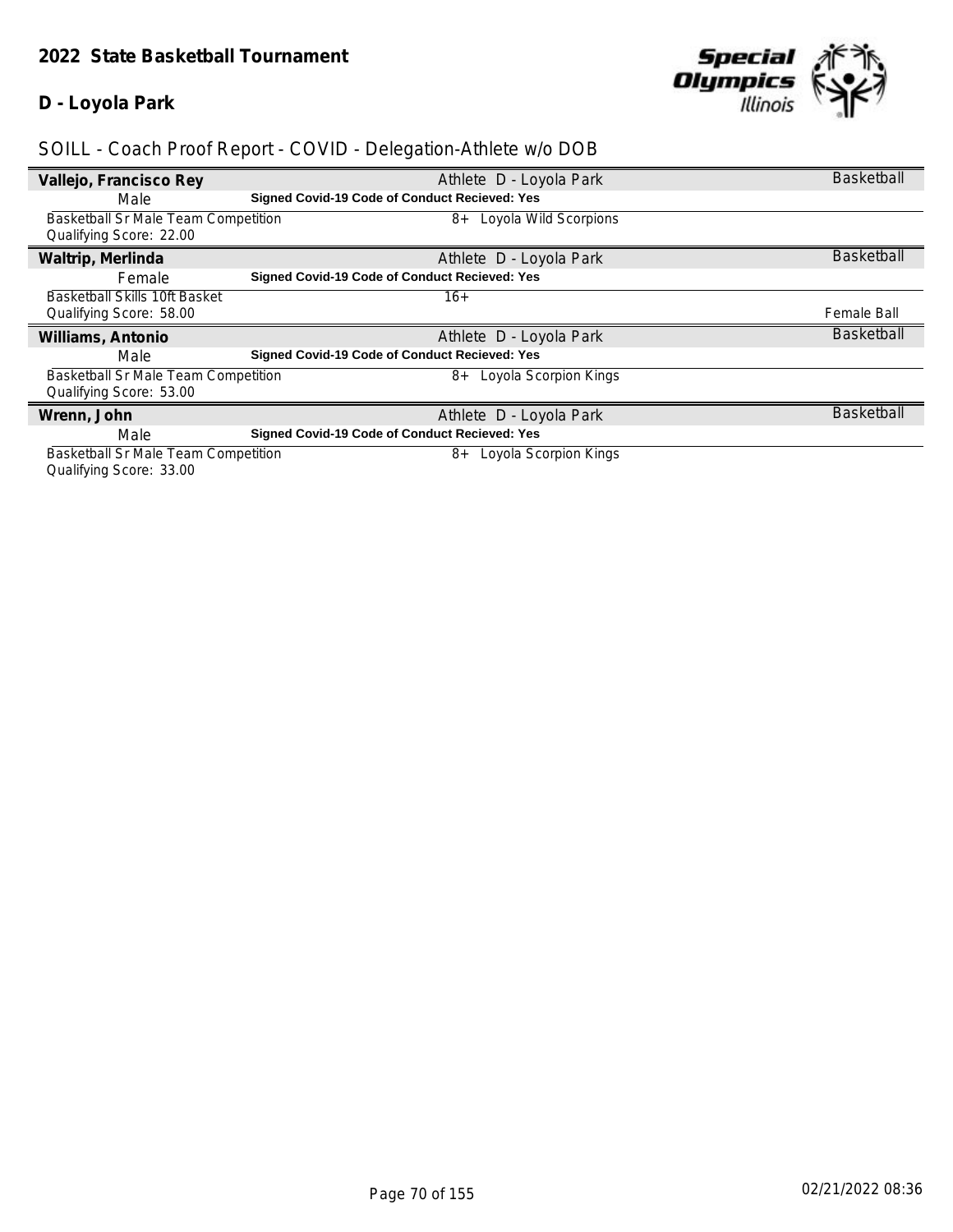## **D - Luther Burbank Elem School**



| Caus, Nur                     | Athlete D - Luther Burbank Elem School        | <b>Basketball</b> |
|-------------------------------|-----------------------------------------------|-------------------|
| Female                        | Signed Covid-19 Code of Conduct Recieved: Yes |                   |
| Basketball Skills 8 Ft Basket | $8 - 15$                                      |                   |
| Qualifying Score: 12.00       |                                               | Female Ball       |
| Fernandez, Erick              | Athlete D - Luther Burbank Elem School        | <b>Basketball</b> |
| Male                          | Signed Covid-19 Code of Conduct Recieved: Yes |                   |
| Basketball Skills 8 Ft Basket | $8 - 15$                                      |                   |
| Qualifying Score: 63.00       |                                               | Male Ball         |
| Gomez, Kaylie                 | Athlete D - Luther Burbank Elem School        | <b>Basketball</b> |
| Female                        | Signed Covid-19 Code of Conduct Recieved: Yes |                   |
| Basketball Skills 8 Ft Basket | $8 - 15$                                      |                   |
| Qualifying Score: 50.00       |                                               | Female Ball       |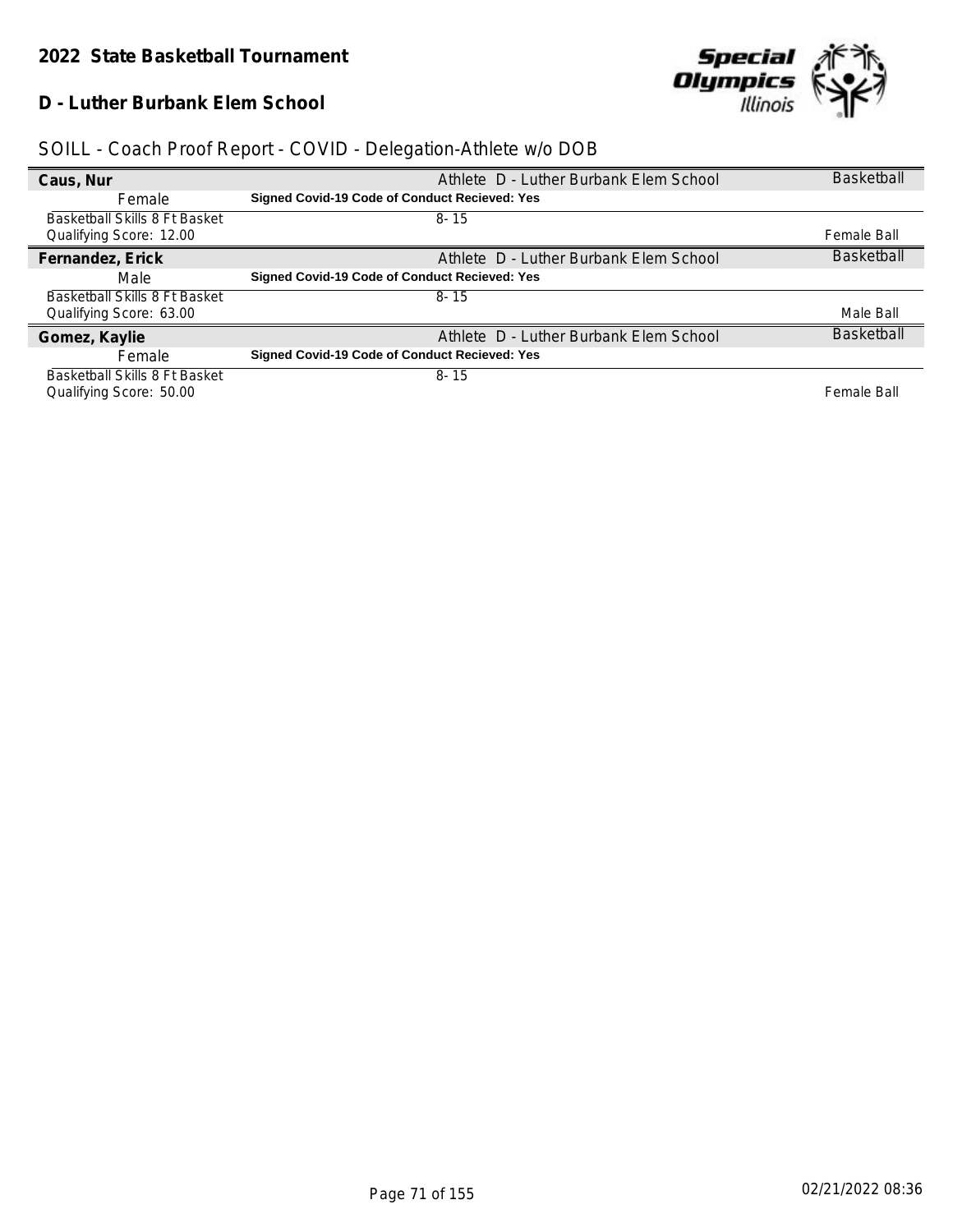#### *2022 State Basketball Tournament*

#### **D - Mann Park**



| Vela, Abigail                                            | Athlete D - Mann Park                         | <b>Basketball</b> |
|----------------------------------------------------------|-----------------------------------------------|-------------------|
| Female                                                   | Signed Covid-19 Code of Conduct Recieved: Yes |                   |
| Basketball Skills 10ft Basket<br>Qualifying Score: 28.00 | 16+                                           | Female Ball       |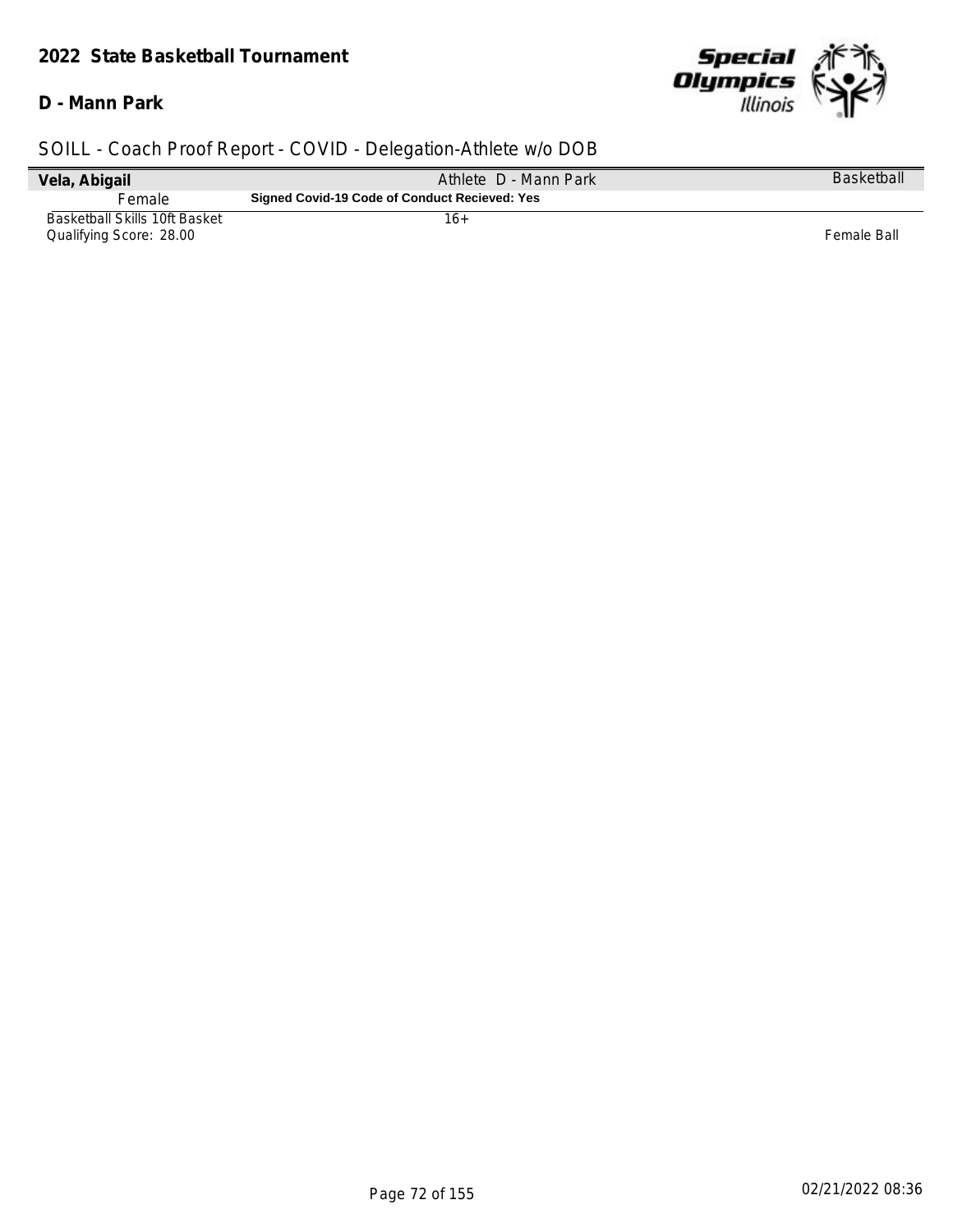### **D - McKinley Vocational Ctr**



### *SOILL - Coach Proof Report - COVID - Delegation-Athlete w/o DOB*

| Clark, Rico                                                           |                                                      | Athlete D - McKinley Vocational Ctr  | <b>Basketball</b> |
|-----------------------------------------------------------------------|------------------------------------------------------|--------------------------------------|-------------------|
| Male                                                                  | <b>Signed Covid-19 Code of Conduct Recieved: Yes</b> |                                      |                   |
| Basketball Sr Male Team Competition<br>Qualifying Score: 19.00        |                                                      | 8+ ADA S McKinley Panthers           |                   |
| Cochrane, Thomas                                                      |                                                      |                                      | <b>Basketball</b> |
|                                                                       | <b>Signed Covid-19 Code of Conduct Recieved: Yes</b> | Athlete D - McKinley Vocational Ctr  |                   |
| Male                                                                  |                                                      |                                      |                   |
| <b>Basketball Sr Male Team Competition</b><br>Qualifying Score: 11.00 |                                                      | 8+ ADA S McKinley Panthers           |                   |
| Howell, Lavell                                                        |                                                      | Athlete D - McKinley Vocational Ctr  | Basketball        |
| Male                                                                  | Signed Covid-19 Code of Conduct Recieved: Yes        |                                      |                   |
| Basketball Sr Male Team Competition                                   |                                                      | 8+ ADA S McKinley Panthers           |                   |
| Qualifying Score: 11.00                                               |                                                      |                                      |                   |
| Jones, Donta                                                          |                                                      | Athlete D - McKinley Vocational Ctr  | <b>Basketball</b> |
| Male                                                                  | <b>Signed Covid-19 Code of Conduct Recieved: Yes</b> |                                      |                   |
| <b>Basketball Sr Male Team Competition</b>                            |                                                      | 8+ ADA S McKinley Panthers           |                   |
| Qualifying Score: 19.00                                               |                                                      |                                      |                   |
| Matthews, Patrick                                                     |                                                      | Athlete D - McKinley Vocational Ctr  | <b>Basketball</b> |
| Male                                                                  | Signed Covid-19 Code of Conduct Recieved: Yes        |                                      |                   |
| Basketball Sr Male Team Competition                                   |                                                      | 8+ ADA S McKinley Panthers           |                   |
| Qualifying Score: 26.00                                               |                                                      |                                      |                   |
| Porter, Quentin                                                       |                                                      | Athlete D - McKinley Vocational Ctr  | <b>Basketball</b> |
| Male                                                                  | <b>Signed Covid-19 Code of Conduct Recieved: Yes</b> |                                      |                   |
| <b>Basketball Sr Male Team Competition</b>                            |                                                      | <b>ADA S McKinley Panthers</b><br>8+ |                   |
| Ouglifuing Coore: 12 00                                               |                                                      |                                      |                   |

Qualifying Score: 13.00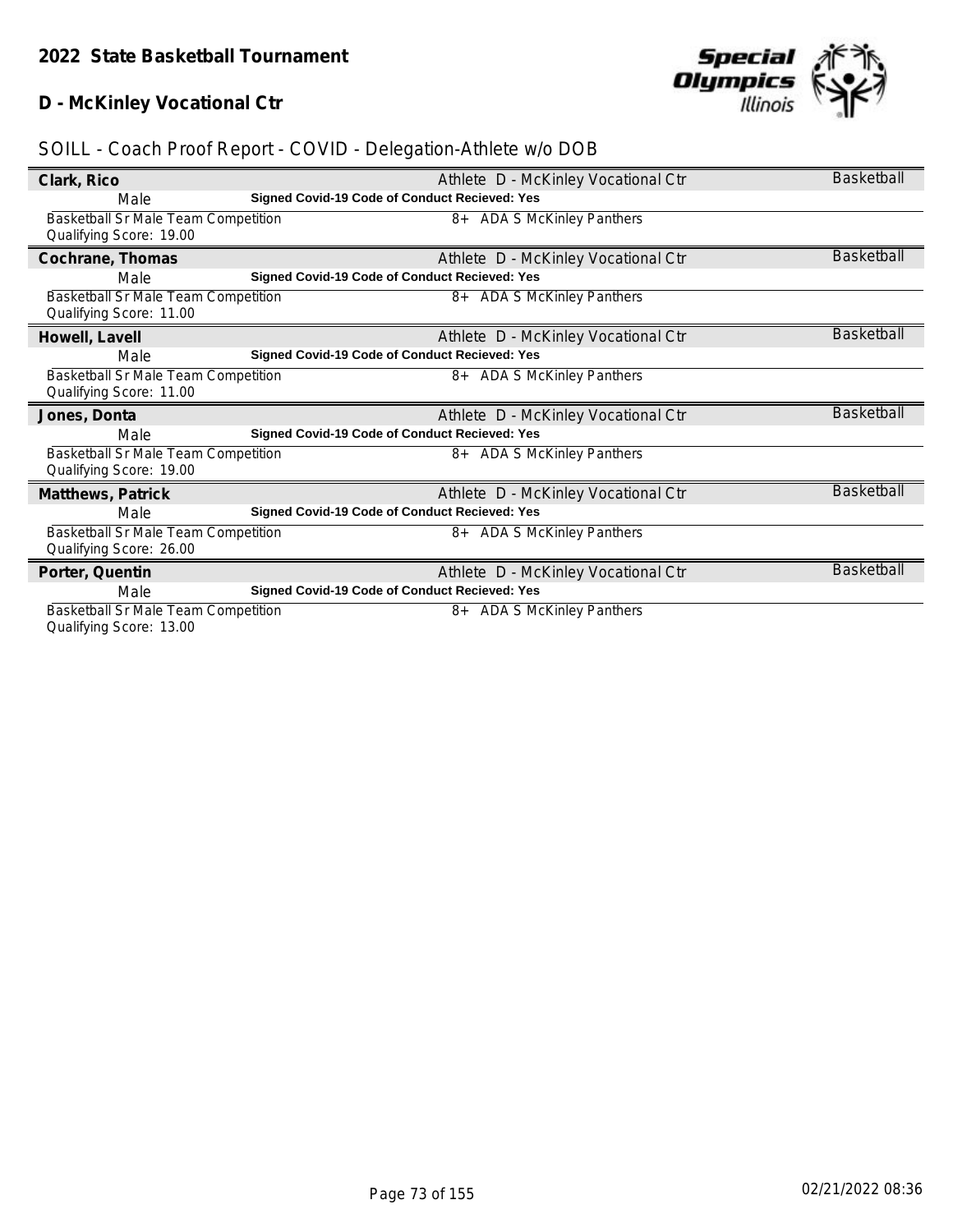### **D - Mt Greenwood Park**



| Brannigan, Kimberly                                                   | Athlete D - Mt Greenwood Park                                             | Basketball        |
|-----------------------------------------------------------------------|---------------------------------------------------------------------------|-------------------|
| Female                                                                | Signed Covid-19 Code of Conduct Recieved: Yes                             |                   |
| Basketball Sr Male Team Competition                                   | 8+ Mt Greenwood Mustangs                                                  |                   |
| Qualifying Score: 18.00                                               |                                                                           |                   |
| Buck, Matthew                                                         | Athlete D - Mt Greenwood Park                                             | <b>Basketball</b> |
| Male                                                                  | Signed Covid-19 Code of Conduct Recieved: Yes                             |                   |
| Basketball Sr Male Team Competition<br>Qualifying Score: 40.00        | 8+ Mt Greenwood Maverics                                                  |                   |
| Conners, Isamu (Guy)                                                  | Athlete D - Mt Greenwood Park                                             | Basketball        |
| Male                                                                  | Signed Covid-19 Code of Conduct Recieved: Yes                             |                   |
| Basketball Sr Male Team Competition                                   | 8+ Mt Greenwood Maverics                                                  |                   |
| Qualifying Score: 20.00                                               |                                                                           |                   |
| Dunleavy, John                                                        | Athlete D - Mt Greenwood Park                                             | <b>Basketball</b> |
| Male                                                                  | Signed Covid-19 Code of Conduct Recieved: Yes                             |                   |
| <b>Basketball Sr Male Team Competition</b><br>Qualifying Score: 17.00 | 8+ Mt Greenwood Mustangs                                                  |                   |
| Fahey, Daniel                                                         | Athlete D - Mt Greenwood Park                                             | <b>Basketball</b> |
| Male                                                                  | Signed Covid-19 Code of Conduct Recieved: Yes                             |                   |
| Basketball Sr Male Team Competition<br>Qualifying Score: 27.00        | 8+ Mt Greenwood Maverics                                                  |                   |
| Ferriter, Maureen                                                     | Athlete D - Mt Greenwood Park                                             | <b>Basketball</b> |
| Female                                                                | Signed Covid-19 Code of Conduct Recieved: Yes                             |                   |
| Basketball Sr Male Team Competition<br>Qualifying Score: 18.00        | 8+ Mt Greenwood Mustangs                                                  |                   |
| Gaynor, Ryan                                                          | Athlete D - Mt Greenwood Park                                             | <b>Basketball</b> |
| Male                                                                  | Signed Covid-19 Code of Conduct Recieved: Yes                             |                   |
| <b>Basketball Sr Male Team Competition</b><br>Qualifying Score: 30.00 | 8+ Mt Greenwood Maverics                                                  |                   |
| Mindeman, Leslie                                                      | Athlete D - Mt Greenwood Park                                             | <b>Basketball</b> |
| Female                                                                | Signed Covid-19 Code of Conduct Recieved: Yes                             |                   |
| Basketball Sr Male Team Competition<br>Qualifying Score: 18.00        | 8+ Mt Greenwood Mustangs                                                  |                   |
| O'Malley, Peter J                                                     | Athlete D - Mt Greenwood Park                                             | <b>Basketball</b> |
| Male                                                                  | Signed Covid-19 Code of Conduct Recieved: Yes                             |                   |
| Basketball Sr Male Team Competition<br>Qualifying Score: 13.00        | 8+ Mt Greenwood Mustangs                                                  |                   |
| Peters, Andrew David                                                  | Athlete D - Mt Greenwood Park                                             | Basketball        |
| Male                                                                  | Signed Covid-19 Code of Conduct Recieved: Yes                             |                   |
| Basketball Sr Male Team Competition                                   | 8+<br>Mt Greenwood Mustangs                                               |                   |
| Qualifying Score: 18.00                                               |                                                                           |                   |
| Schoenecker, Thomas                                                   | Athlete D - Mt Greenwood Park                                             | Basketball        |
| Male                                                                  | Signed Covid-19 Code of Conduct Recieved: Yes                             |                   |
| Basketball Sr Male Team Competition                                   | Mt Greenwood Maverics<br>8+                                               |                   |
| Qualifying Score: 21.00                                               |                                                                           |                   |
| Shimoda, Thomas                                                       | Athlete D - Mt Greenwood Park                                             | <b>Basketball</b> |
| Male<br>Basketball Sr Male Team Competition                           | Signed Covid-19 Code of Conduct Recieved: Yes<br>8+ Mt Greenwood Maverics |                   |
| Qualifying Score: 26.00                                               |                                                                           |                   |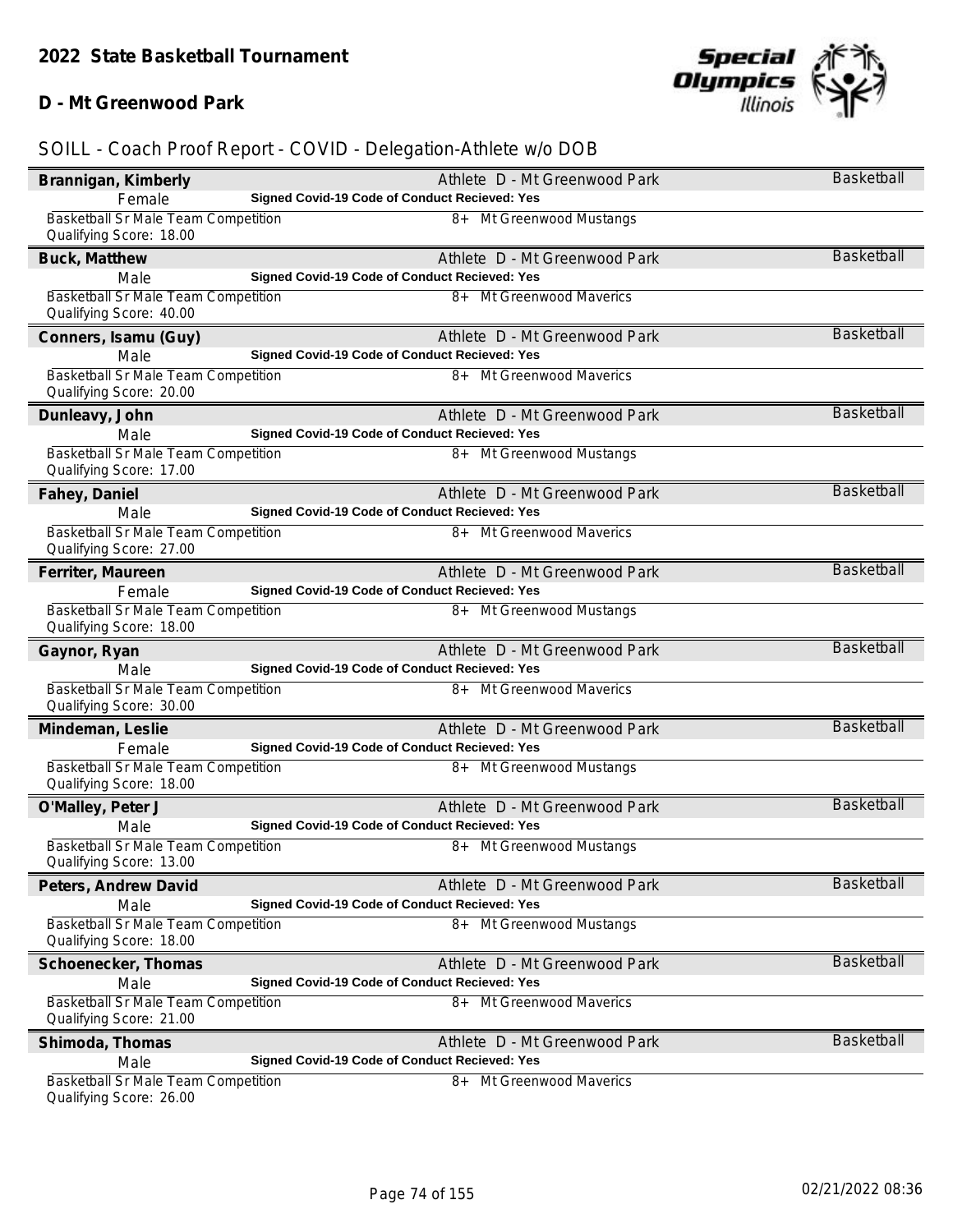#### **D - Mt Greenwood Park**



| Wright, Janae                       | Athlete D - Mt Greenwood Park                 | <b>Basketball</b> |
|-------------------------------------|-----------------------------------------------|-------------------|
| Female                              | Signed Covid-19 Code of Conduct Recieved: Yes |                   |
| Basketball Sr Male Team Competition | 8+ Mt Greenwood Mustangs                      |                   |
| Qualifying Score: 21.00             |                                               |                   |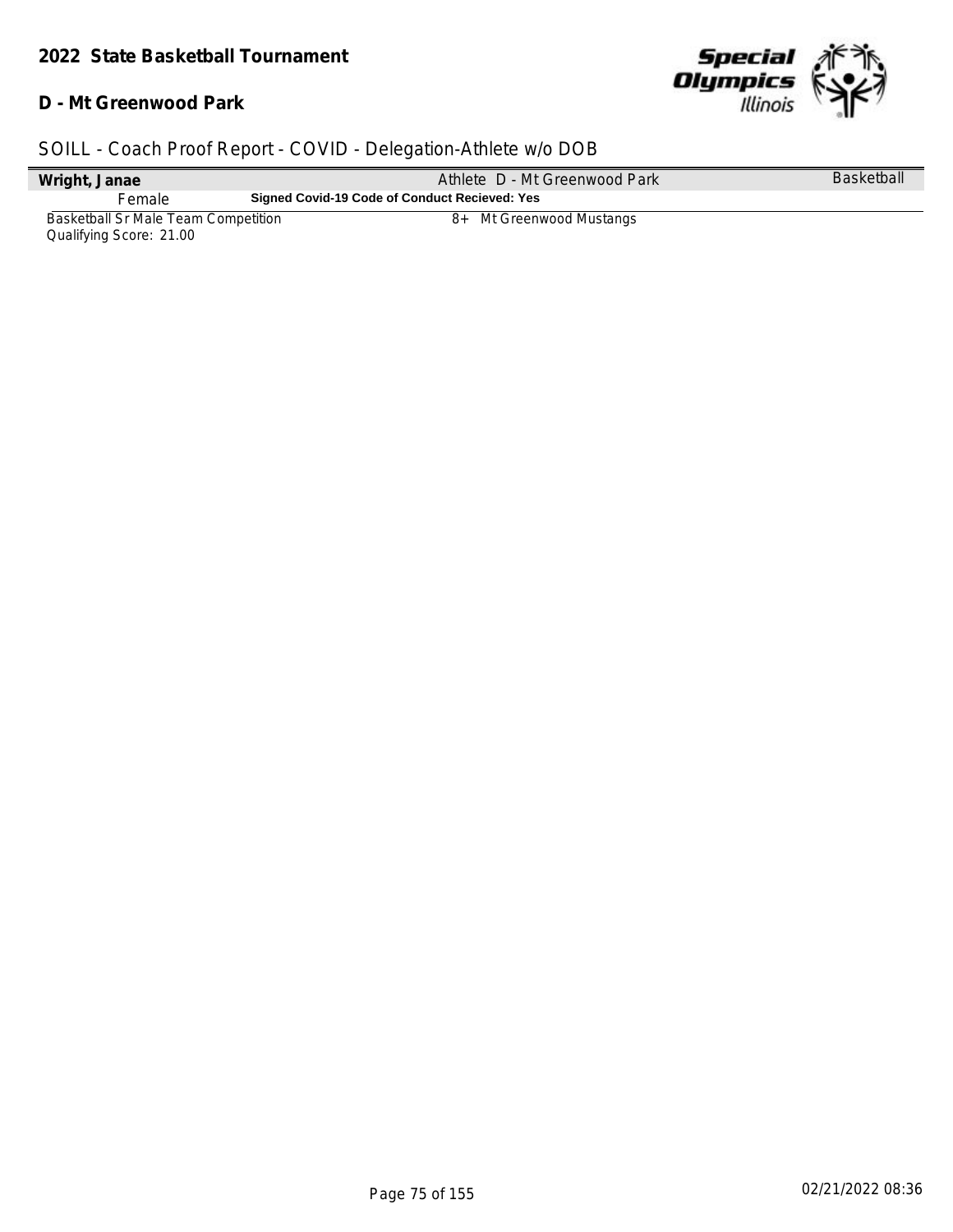# **D - Northside Learning Ctr**



| Anderson, Davion                                                   | Athlete D - Northside Learning Ctr            | Basketball         |
|--------------------------------------------------------------------|-----------------------------------------------|--------------------|
| Male                                                               | Signed Covid-19 Code of Conduct Recieved: Yes |                    |
| Basketball High School Team Competition                            | 14-22 Northside Ballerz                       |                    |
| Qualifying Score: 33.00                                            |                                               |                    |
| Feliciano, Luis                                                    | Athlete D - Northside Learning Ctr            | <b>Basketball</b>  |
| Male                                                               | Signed Covid-19 Code of Conduct Recieved: Yes |                    |
| Basketball High School Team Competition<br>Qualifying Score: 21.00 | 14-22 Northside Ballerz                       |                    |
| Khan, Masi                                                         | Athlete D - Northside Learning Ctr            | Basketball         |
| Male                                                               | Signed Covid-19 Code of Conduct Recieved: Yes |                    |
| Basketball Skills 10ft Basket<br>Qualifying Score: 53.00           | $16+$                                         | Male Ball          |
| Mathews, Anna                                                      | Athlete D - Northside Learning Ctr            | <b>Basketball</b>  |
| Female                                                             | Signed Covid-19 Code of Conduct Recieved: Yes |                    |
| <b>Basketball Skills 10ft Basket</b>                               | $16+$                                         |                    |
| Qualifying Score: 68.00                                            |                                               | Female Ball        |
| Merino, Jascellyn                                                  | Athlete D - Northside Learning Ctr            | Basketball         |
| Female                                                             | Signed Covid-19 Code of Conduct Recieved: Yes |                    |
| Basketball Skills 10ft Basket                                      | $16+$                                         |                    |
| Qualifying Score: 58.00                                            |                                               | <b>Female Ball</b> |
| Miller, Brian                                                      | Athlete D - Northside Learning Ctr            | <b>Basketball</b>  |
| Male                                                               | Signed Covid-19 Code of Conduct Recieved: Yes |                    |
| Basketball High School Team Competition                            | 14-22 Northside Ballerz                       |                    |
| Qualifying Score: 34.00                                            |                                               |                    |
|                                                                    |                                               |                    |
| Munoz, Alejandro                                                   | Athlete D - Northside Learning Ctr            | <b>Basketball</b>  |
| Male                                                               | Signed Covid-19 Code of Conduct Recieved: Yes |                    |
| Basketball High School Team Competition                            | 14-22 Northside Ballerz                       |                    |
| Qualifying Score: 30.00                                            |                                               |                    |
| Pacer, Gabriela                                                    | Athlete D - Northside Learning Ctr            | <b>Basketball</b>  |
| Female                                                             | Signed Covid-19 Code of Conduct Recieved: Yes |                    |
| Basketball Skills 10ft Basket                                      | $16+$                                         |                    |
| Qualifying Score: 43.00                                            |                                               | Female Ball        |
| Rocio, Axel                                                        | Athlete D - Northside Learning Ctr            | <b>Basketball</b>  |
| Male                                                               | Signed Covid-19 Code of Conduct Recieved: Yes |                    |
| Basketball High School Team Competition                            | 14-22 Northside Ballerz                       |                    |
| Qualifying Score: 24.00                                            |                                               |                    |
| Ruiz, Valentino                                                    | Athlete D - Northside Learning Ctr            | <b>Basketball</b>  |
| Male                                                               | Signed Covid-19 Code of Conduct Recieved: Yes |                    |
| Basketball Skills 10ft Basket                                      | $16+$                                         |                    |
| Qualifying Score: 69.00                                            |                                               | Male Ball          |
| Sanchez, Christian                                                 | Athlete D - Northside Learning Ctr            | <b>Basketball</b>  |
| Male                                                               | Signed Covid-19 Code of Conduct Recieved: Yes |                    |
| Basketball High School Team Competition                            | 14-22 Northside Ballerz                       |                    |
| Qualifying Score: 24.00                                            |                                               |                    |
| Smajlovic, Osman                                                   | Athlete D - Northside Learning Ctr            | <b>Basketball</b>  |
| Male                                                               | Signed Covid-19 Code of Conduct Recieved: Yes |                    |
| Basketball Skills 10ft Basket<br>Qualifying Score: 63.00           | $8 - 15$                                      | Male Ball          |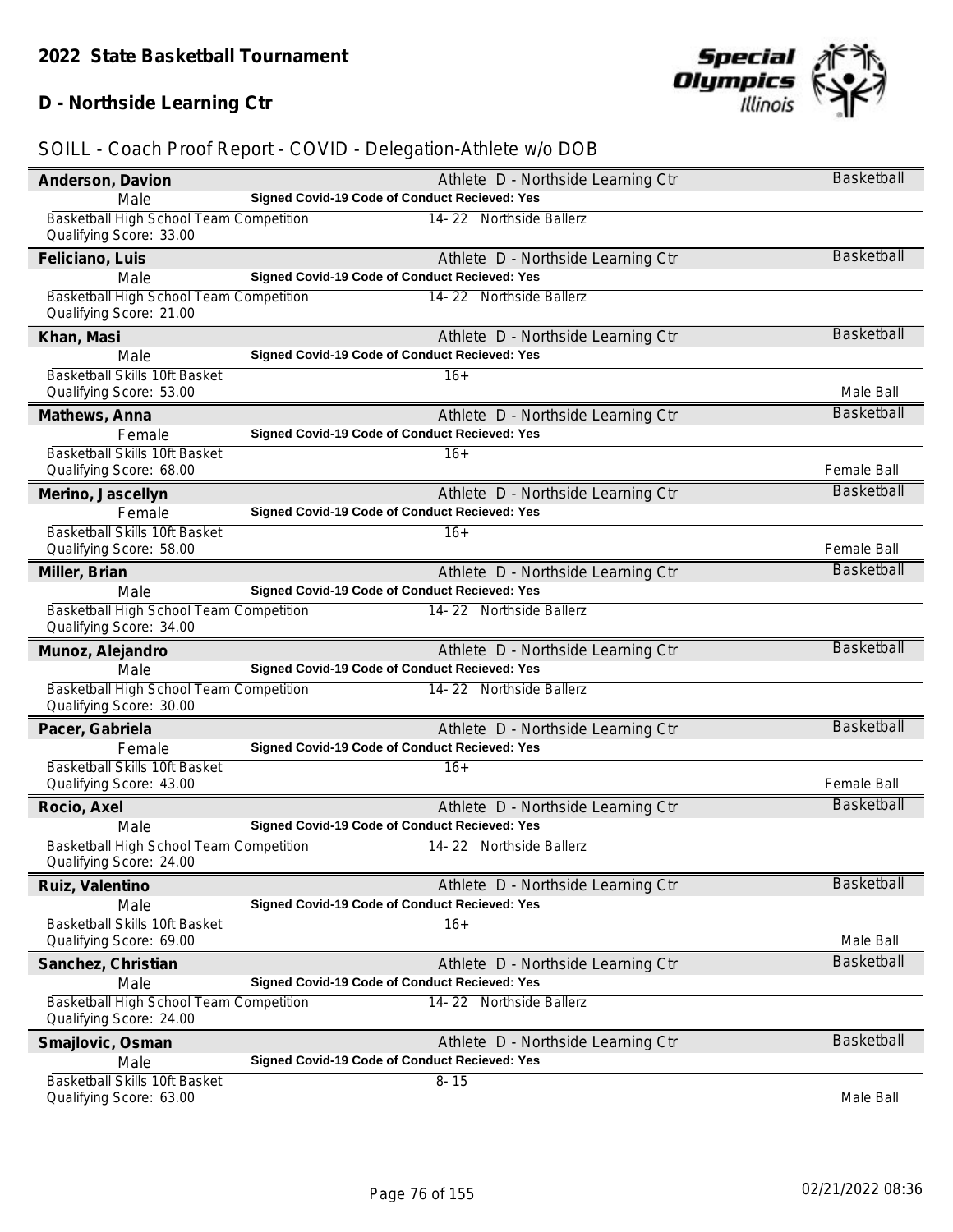# **D - Northside Learning Ctr**



### *SOILL - Coach Proof Report - COVID - Delegation-Athlete w/o DOB*

| Sourbis, Daniel                         | Athlete D - Northside Learning Ctr            | <b>Basketball</b> |
|-----------------------------------------|-----------------------------------------------|-------------------|
| Male                                    | Signed Covid-19 Code of Conduct Recieved: Yes |                   |
| Basketball Skills 10ft Basket           | 16+                                           |                   |
| Qualifying Score: 53.00                 |                                               | Male Ball         |
| Williams, Milek                         | Athlete D - Northside Learning Ctr            | <b>Basketball</b> |
| Male                                    | Signed Covid-19 Code of Conduct Recieved: Yes |                   |
| Basketball High School Team Competition | 14-22 Northside Ballerz                       |                   |

Qualifying Score: 44.00

 $\overline{\phantom{a}}$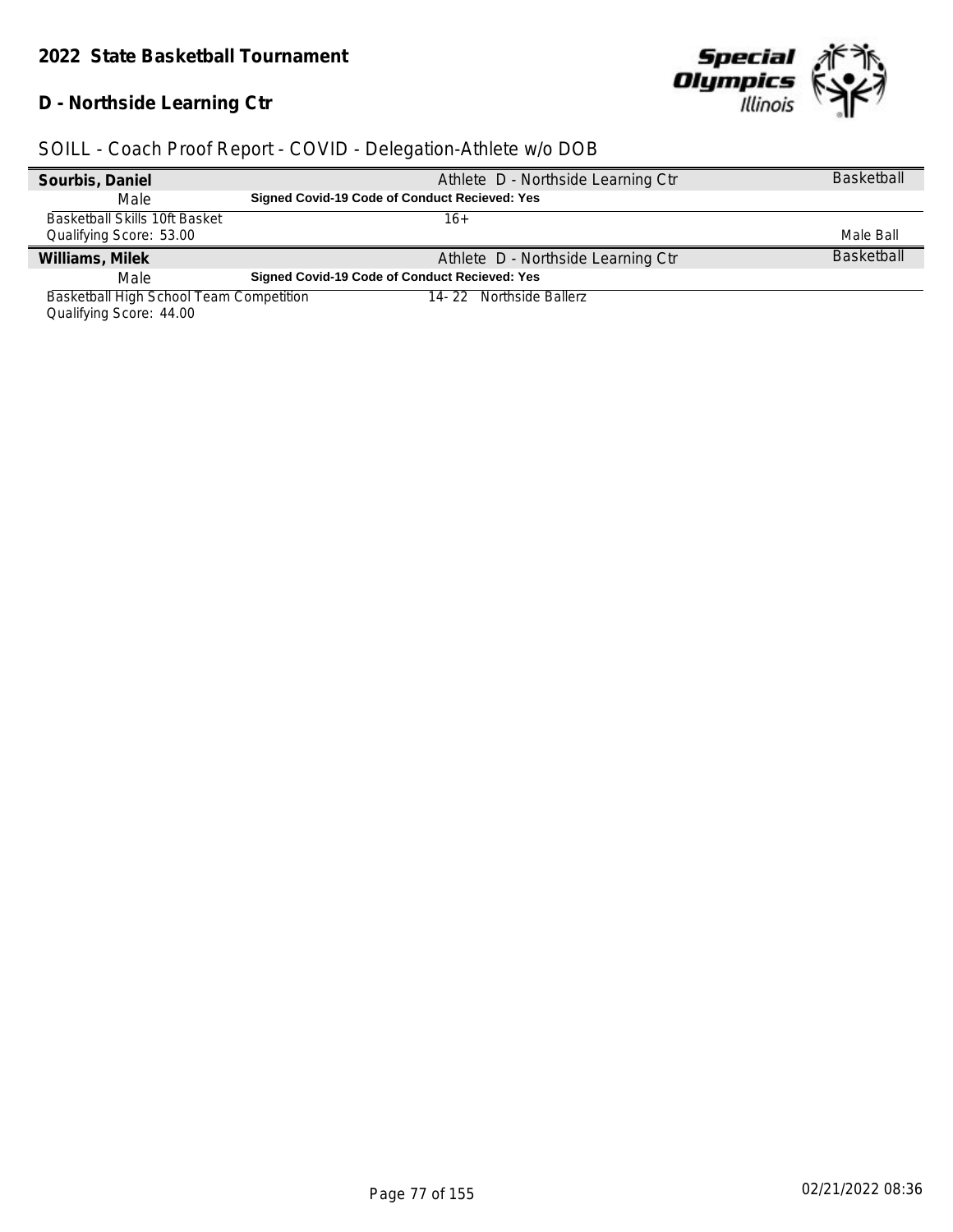#### **D - Piotrowski Park**



| Ferguson, Joel                       | Athlete D - Piotrowski Park                   | <b>Basketball</b> |
|--------------------------------------|-----------------------------------------------|-------------------|
| Male                                 | Signed Covid-19 Code of Conduct Recieved: Yes |                   |
| Basketball Skills 8 Ft Basket        | 16+                                           |                   |
| Qualifying Score: 29.00              |                                               | Male Ball         |
| Hernandez, Amelia                    | Athlete D - Piotrowski Park                   | <b>Basketball</b> |
| Female                               | Signed Covid-19 Code of Conduct Recieved: Yes |                   |
| Basketball Skills 10ft Basket        | $16+$                                         |                   |
| Qualifying Score: 61.00              |                                               | Female Ball       |
|                                      |                                               |                   |
| Pedraza, Hugo                        | Athlete D - Piotrowski Park                   | <b>Basketball</b> |
| Male                                 | Signed Covid-19 Code of Conduct Recieved: Yes |                   |
| <b>Basketball Skills 10ft Basket</b> | $16+$                                         |                   |
| Qualifying Score: 56.00              |                                               | Male Ball         |
| Yarbrough, Brian                     | Athlete D - Piotrowski Park                   | <b>Basketball</b> |
| Male                                 | Signed Covid-19 Code of Conduct Recieved: Yes |                   |
| Basketball Skills 10ft Basket        | 16+                                           |                   |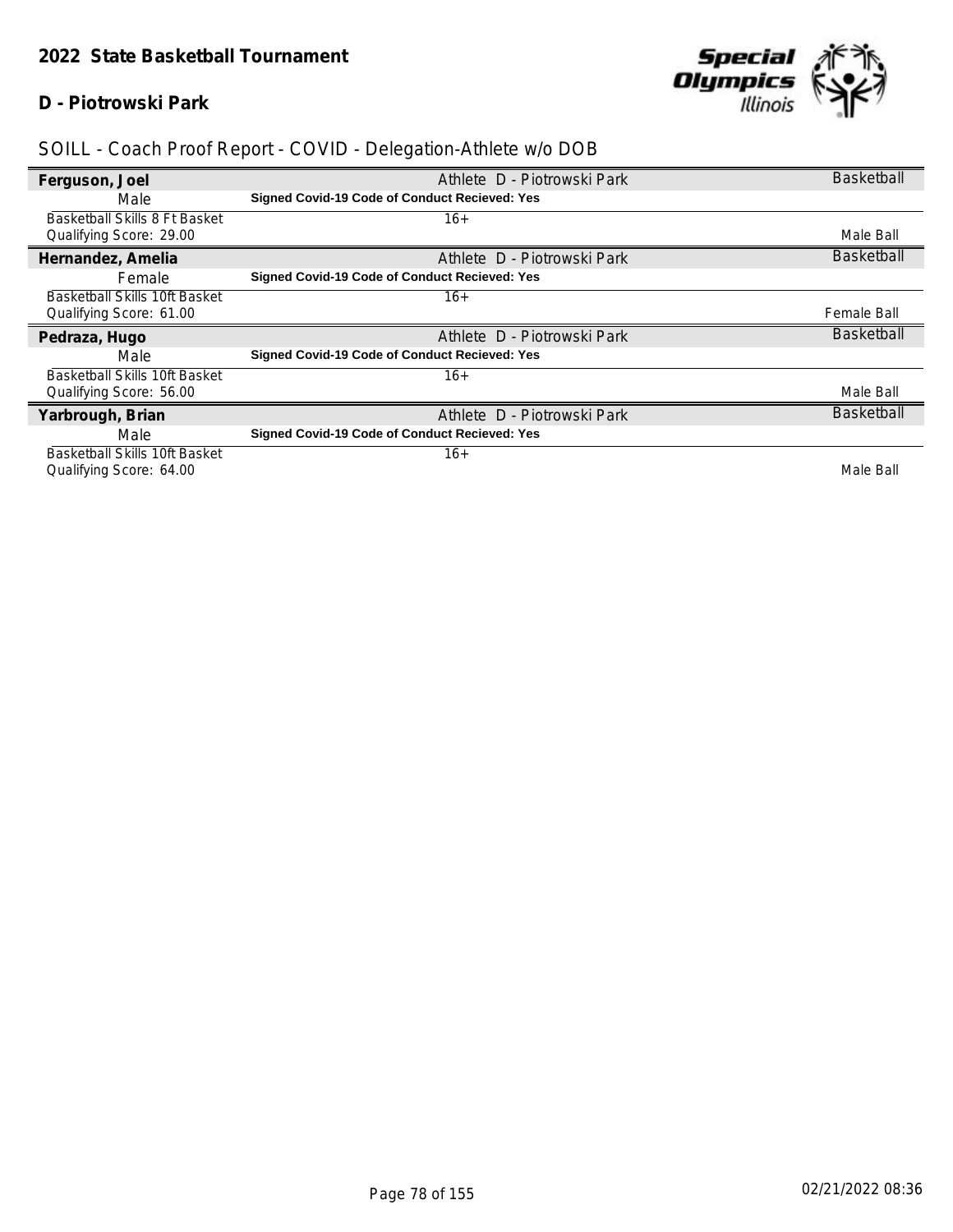# **D - Southside Occupational Academy**



| Armstrong, De'Andre                                                  |                                                      | Athlete D - Southside Occupational Academy | <b>Basketball</b> |
|----------------------------------------------------------------------|------------------------------------------------------|--------------------------------------------|-------------------|
| Male                                                                 | Signed Covid-19 Code of Conduct Recieved: Yes        |                                            |                   |
| Basketball High School Team Competition<br>Qualifying Score: 11.00   |                                                      | 14-22 Southside Blue Eagles                |                   |
| Canedo, Lauren                                                       |                                                      | Athlete D - Southside Occupational Academy | <b>Basketball</b> |
| Female                                                               | <b>Signed Covid-19 Code of Conduct Recieved: Yes</b> |                                            |                   |
| Basketball Sr Female Team Competition<br>Qualifying Score: 10.00     |                                                      | 8+ Southside Lady Eagles                   |                   |
| Cotton, Jakobe                                                       |                                                      | Athlete D - Southside Occupational Academy | <b>Basketball</b> |
| Male                                                                 | Signed Covid-19 Code of Conduct Recieved: Yes        |                                            |                   |
| Basketball High School Team Competition<br>Qualifying Score: 9.00    |                                                      | 14-22 Southside Blue Eagles                |                   |
| Davis, Kendrick                                                      |                                                      | Athlete D - Southside Occupational Academy | Basketball        |
| Male                                                                 | Signed Covid-19 Code of Conduct Recieved: Yes        |                                            |                   |
| Basketball High School Team Competition<br>Qualifying Score: 9.00    |                                                      | 14-22 Southside Blue Eagles                |                   |
| Flores, Desiree                                                      |                                                      | Athlete D - Southside Occupational Academy | <b>Basketball</b> |
| Female                                                               | Signed Covid-19 Code of Conduct Recieved: Yes        |                                            |                   |
| Basketball Sr Female Team Competition<br>Qualifying Score: 19.00     |                                                      | 8+ Southside Lady Eagles                   |                   |
| Garnett, Gerard                                                      |                                                      | Athlete D - Southside Occupational Academy | Basketball        |
| Male                                                                 | Signed Covid-19 Code of Conduct Recieved: Yes        |                                            |                   |
| Basketball High School Team Competition<br>Qualifying Score: 15.00   |                                                      | 14-22 Southside Blue Eagles                |                   |
| Hensel, Lane                                                         |                                                      | Athlete D - Southside Occupational Academy | <b>Basketball</b> |
| Male                                                                 | Signed Covid-19 Code of Conduct Recieved: Yes        |                                            |                   |
| Basketball High School Team Competition<br>Qualifying Score: 17.00   |                                                      | 14-22 Southside Blue Eagles                |                   |
| Lockhart, Heaven                                                     |                                                      | Athlete D - Southside Occupational Academy | <b>Basketball</b> |
| Female                                                               | Signed Covid-19 Code of Conduct Recieved: Yes        |                                            |                   |
| Basketball Sr Female Team Competition<br>Qualifying Score: 14.00     |                                                      | 8+ Southside Lady Eagles                   |                   |
| McKelvin, Amari                                                      |                                                      | Athlete D - Southside Occupational Academy | <b>Basketball</b> |
| Female                                                               | Signed Covid-19 Code of Conduct Recieved: Yes        |                                            |                   |
| Basketball Sr Female Team Competition<br>Qualifying Score: 12.00     |                                                      | 8+ Southside Lady Eagles                   |                   |
| Mikos, Sandra                                                        |                                                      |                                            |                   |
|                                                                      |                                                      | Athlete D - Southside Occupational Academy | Basketball        |
| Female                                                               | Signed Covid-19 Code of Conduct Recieved: Yes        |                                            |                   |
| <b>Basketball Sr Male Team Competition</b><br>Qualifying Score: 7.00 |                                                      | 8+ Vittum Park Vikings                     |                   |
| Moody, Javonius                                                      |                                                      | Athlete D - Southside Occupational Academy | <b>Basketball</b> |
| Male                                                                 | Signed Covid-19 Code of Conduct Recieved: Yes        |                                            |                   |
| Basketball High School Team Competition<br>Qualifying Score: 10.00   |                                                      | 14-22 Southside Blue Eagles                |                   |
| Moody, Mitchell                                                      |                                                      | Athlete D - Southside Occupational Academy | <b>Basketball</b> |
| Male<br>Basketball High School Team Competition                      | Signed Covid-19 Code of Conduct Recieved: Yes        | 14-22 Southside Blue Eagles                |                   |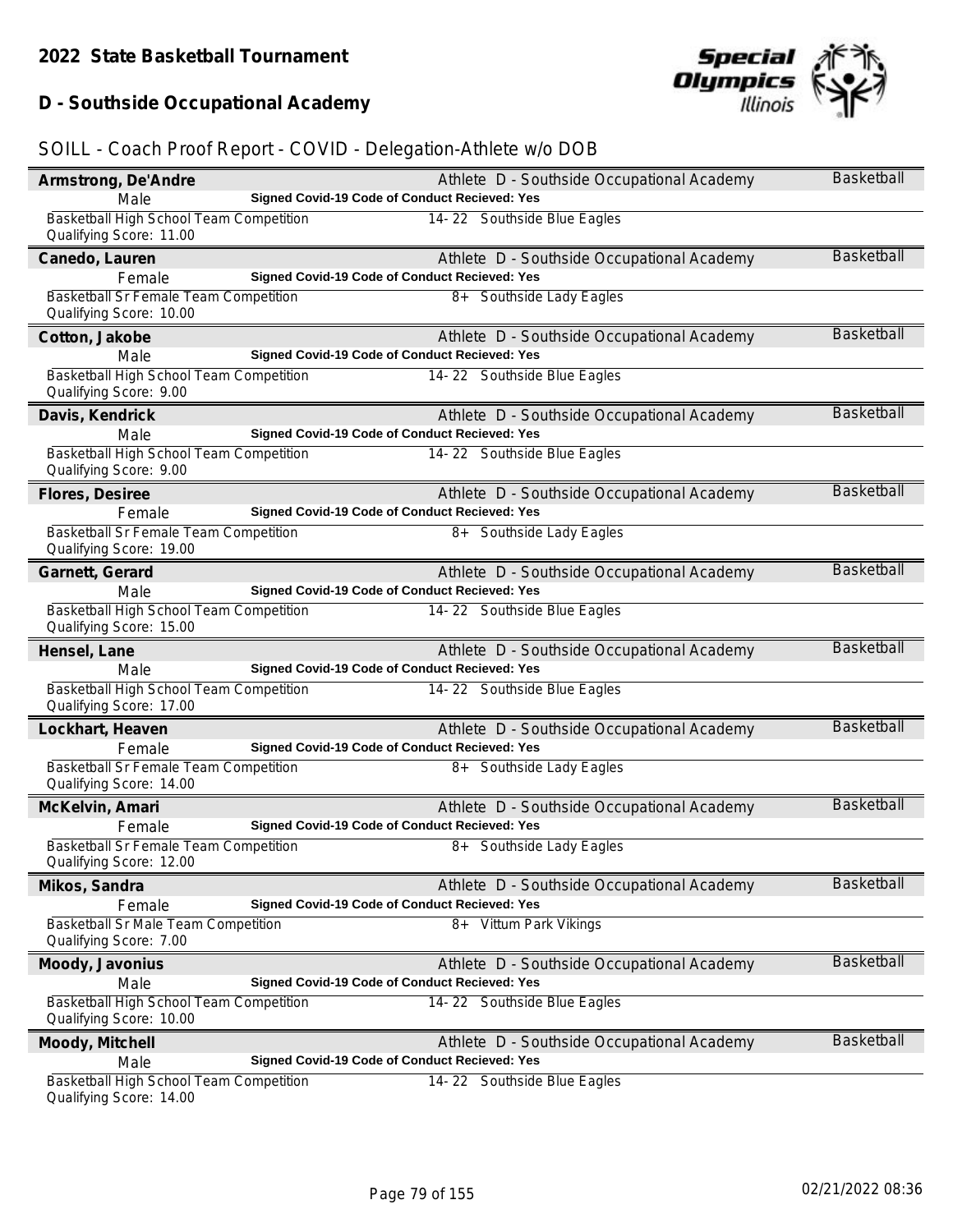### **D - Southside Occupational Academy**



# *SOILL - Coach Proof Report - COVID - Delegation-Athlete w/o DOB*

| Pruitt, Evelyn Joanne                        |                                                      | Athlete D - Southside Occupational Academy | <b>Basketball</b> |
|----------------------------------------------|------------------------------------------------------|--------------------------------------------|-------------------|
| Female                                       | <b>Signed Covid-19 Code of Conduct Recieved: Yes</b> |                                            |                   |
| <b>Basketball Sr Female Team Competition</b> |                                                      | 8+ Southside Lady Eagles                   |                   |
| Qualifying Score: 12.00                      |                                                      |                                            |                   |
| Ramirez, Maricela                            |                                                      | Athlete D - Southside Occupational Academy | <b>Basketball</b> |
| Female                                       | <b>Signed Covid-19 Code of Conduct Recieved: Yes</b> |                                            |                   |
| <b>Basketball Sr Female Team Competition</b> |                                                      | 8+ Southside Lady Eagles                   |                   |
| Qualifying Score: 12.00                      |                                                      |                                            |                   |
| Tolentino, Esmeralda                         |                                                      | Athlete D - Southside Occupational Academy | <b>Basketball</b> |
| Female                                       | <b>Signed Covid-19 Code of Conduct Recieved: Yes</b> |                                            |                   |
| Basketball Sr Female Team Competition        |                                                      | Southside Lady Eagles<br>8+                |                   |
| Qualifying Score: 23.00                      |                                                      |                                            |                   |
| Winston, Elijah                              |                                                      | Athlete D - Southside Occupational Academy | <b>Basketball</b> |
| Male                                         | <b>Signed Covid-19 Code of Conduct Recieved: Yes</b> |                                            |                   |
| Basketball High School Team Competition      |                                                      | 14-22 Southside Blue Eagles                |                   |

Qualifying Score: 8.00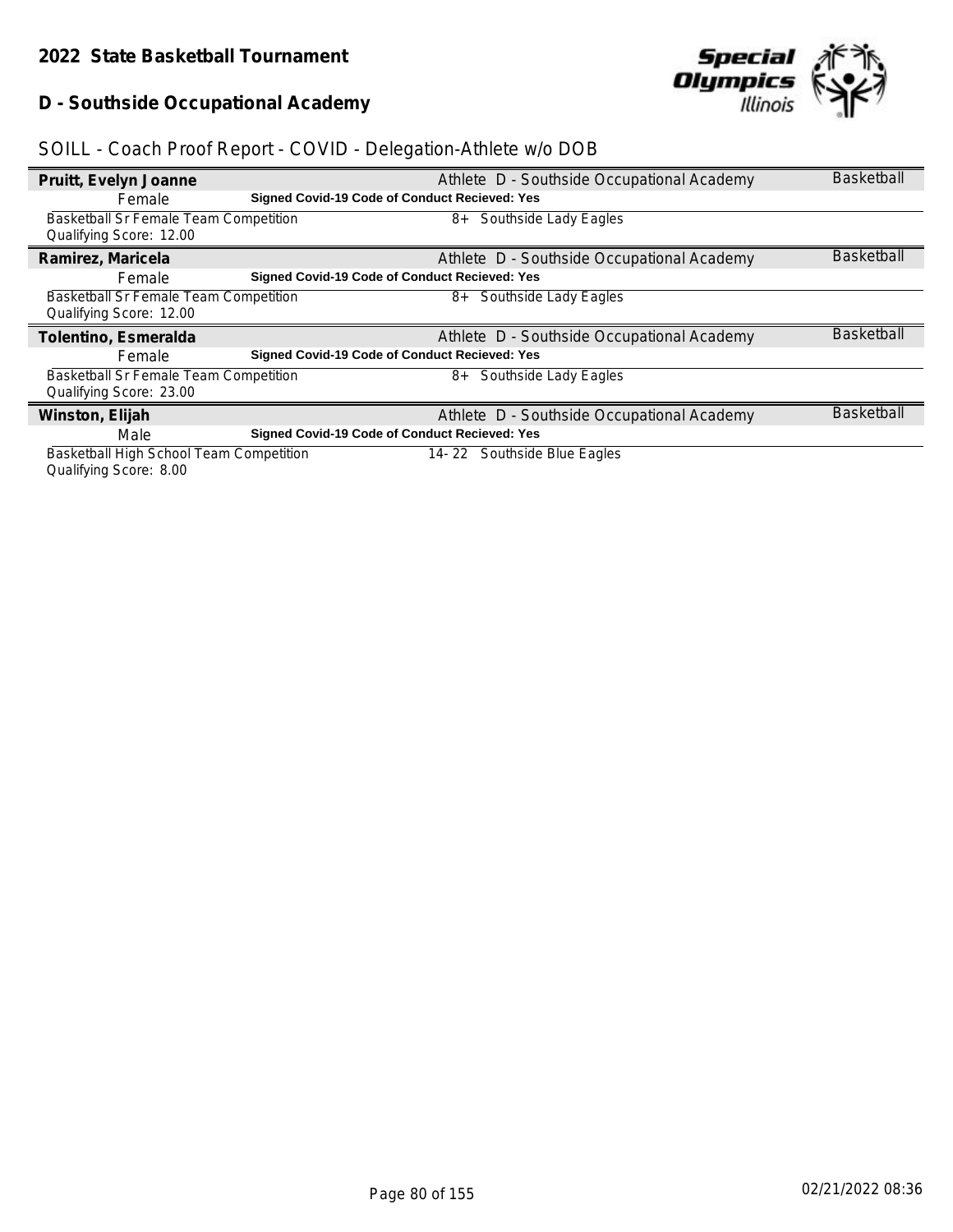#### **D - Vittum Park**



| Abdel-Majeid, Yacob                                            | Athlete D - Vittum Park                              | <b>Basketball</b> |
|----------------------------------------------------------------|------------------------------------------------------|-------------------|
| Male                                                           | Signed Covid-19 Code of Conduct Recieved: Yes        |                   |
| Basketball Skills 10ft Basket                                  | $16+$                                                |                   |
| Qualifying Score: 49.00                                        |                                                      | Male Ball         |
| Ogden, Kenneth                                                 | Athlete D - Vittum Park                              | <b>Basketball</b> |
| Male                                                           | Signed Covid-19 Code of Conduct Recieved: Yes        |                   |
| Basketball Sr Male Team Competition                            | 8+ Vittum Park Vikings                               |                   |
| Qualifying Score: 18.00                                        |                                                      |                   |
| Padilla, Alexis                                                | Athlete D - Vittum Park                              | Basketball        |
| Female                                                         | Signed Covid-19 Code of Conduct Recieved: Yes        |                   |
| Basketball Sr Male Team Competition                            | 8+ Vittum Park Vikings                               |                   |
| Qualifying Score: 7.00                                         |                                                      |                   |
| Ramirez, Darwyn                                                | Athlete D - Vittum Park                              | Basketball        |
| Male                                                           | Signed Covid-19 Code of Conduct Recieved: Yes        |                   |
| Basketball Skills 8 Ft Basket                                  | $8 - 15$                                             |                   |
| Qualifying Score: 72.00                                        |                                                      | Female Ball       |
| Ramirez, Misael E                                              | Athlete D - Vittum Park                              | <b>Basketball</b> |
| Male                                                           | Signed Covid-19 Code of Conduct Recieved: Yes        |                   |
| Basketball Skills 10ft Basket                                  | $16+$                                                |                   |
| Qualifying Score: 48.00                                        |                                                      | Male Ball         |
| Ruiz, Rafael                                                   | Athlete D - Vittum Park                              | <b>Basketball</b> |
| Male                                                           | <b>Signed Covid-19 Code of Conduct Recieved: Yes</b> |                   |
| Basketball Sr Male Team Competition<br>Qualifying Score: 7.00  | 8+ Vittum Park Vikings                               |                   |
|                                                                |                                                      | Basketball        |
| Villa, Darius                                                  | Athlete D - Vittum Park                              |                   |
| Male                                                           | <b>Signed Covid-19 Code of Conduct Recieved: Yes</b> |                   |
| Basketball Sr Male Team Competition<br>Qualifying Score: 14.00 | 8+ Vittum Park Vikings                               |                   |
|                                                                | Athlete D - Vittum Park                              | Basketball        |
| Villanueva, Evan<br>Male                                       | Signed Covid-19 Code of Conduct Recieved: Yes        |                   |
| Basketball Skills 8 Ft Basket                                  | $8 - 15$                                             |                   |
| Qualifying Score: 71.00                                        |                                                      | Female Ball       |
| Yelder, Isaac                                                  | Athlete D - Vittum Park                              | Basketball        |
| Male                                                           | Signed Covid-19 Code of Conduct Recieved: Yes        |                   |
| Basketball Sr Male Team Competition                            | 8+ Vittum Park Vikings                               |                   |
| Qualifying Score: 18.00                                        |                                                      |                   |
| Zamora, Jennifer                                               | Athlete D - Vittum Park                              | <b>Basketball</b> |
| Female                                                         | Signed Covid-19 Code of Conduct Recieved: Yes        |                   |
| Basketball Sr Male Team Competition                            | 8+ Vittum Park Vikings                               |                   |
| Qualifying Score: 7.00                                         |                                                      |                   |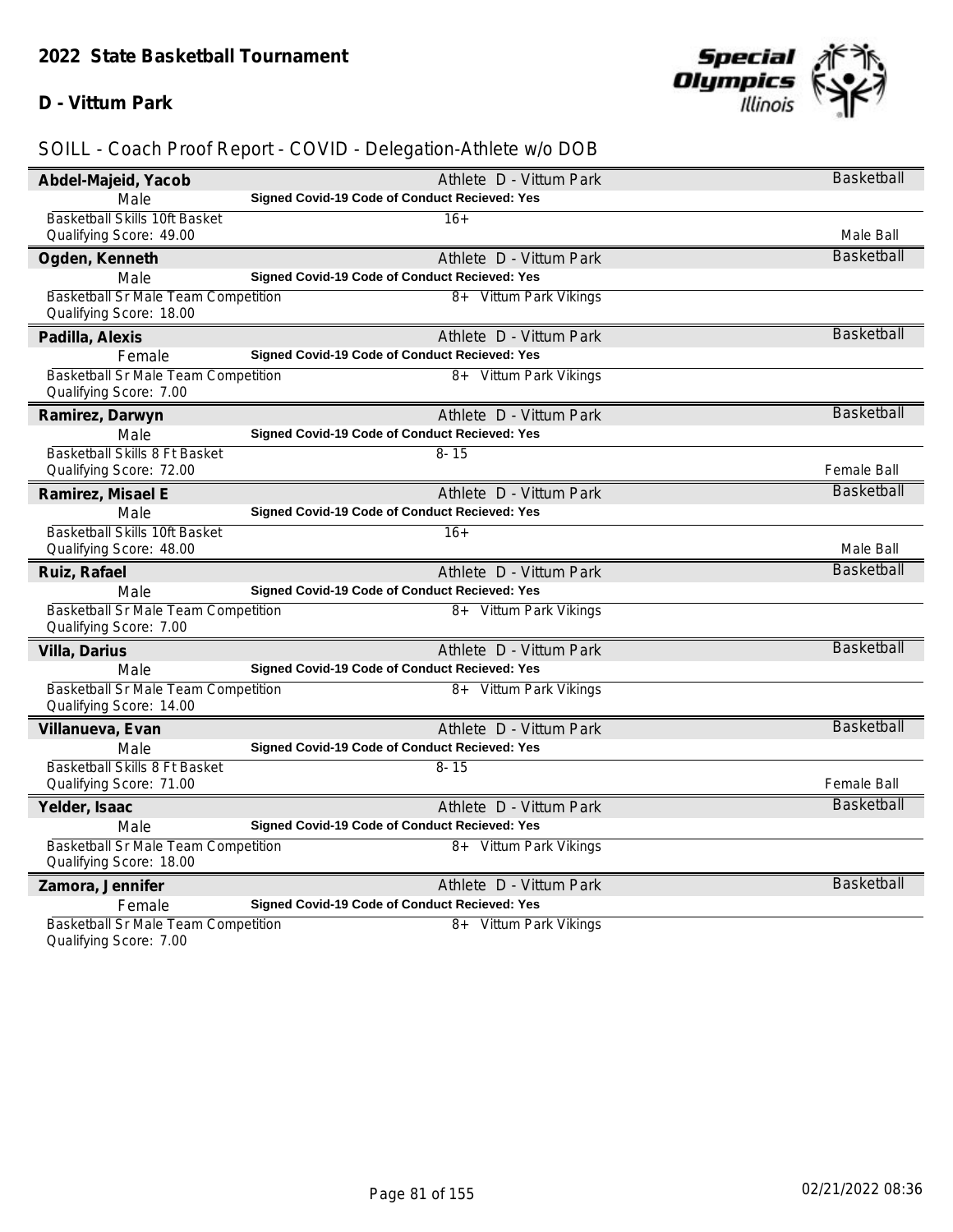#### **D - Welles Park**



| Doggett Jr, David             | Athlete D - Welles Park                       | <b>Basketball</b> |
|-------------------------------|-----------------------------------------------|-------------------|
| Male                          | Signed Covid-19 Code of Conduct Recieved: Yes |                   |
| Basketball Skills 10ft Basket | 16+                                           |                   |
| Qualifying Score: 60.00       |                                               | Male Ball         |
| Esparza, Xavier               | Athlete D - Welles Park                       | <b>Basketball</b> |
| Male                          | Signed Covid-19 Code of Conduct Recieved: Yes |                   |
| Basketball Skills 10ft Basket | 16+                                           |                   |
| Qualifying Score: 74.00       |                                               | Male Ball         |
|                               |                                               |                   |
| Niedospial, Rachael           | Athlete D - Welles Park                       | <b>Basketball</b> |
| Female                        | Signed Covid-19 Code of Conduct Recieved: Yes |                   |
| Basketball Skills 10ft Basket | $16+$                                         |                   |
| Qualifying Score: 43.00       |                                               | Female Ball       |
| Tello, Alejandro              | Athlete D - Welles Park                       | <b>Basketball</b> |
| Male                          | Signed Covid-19 Code of Conduct Recieved: Yes |                   |
| Basketball Skills 10ft Basket | $16+$                                         |                   |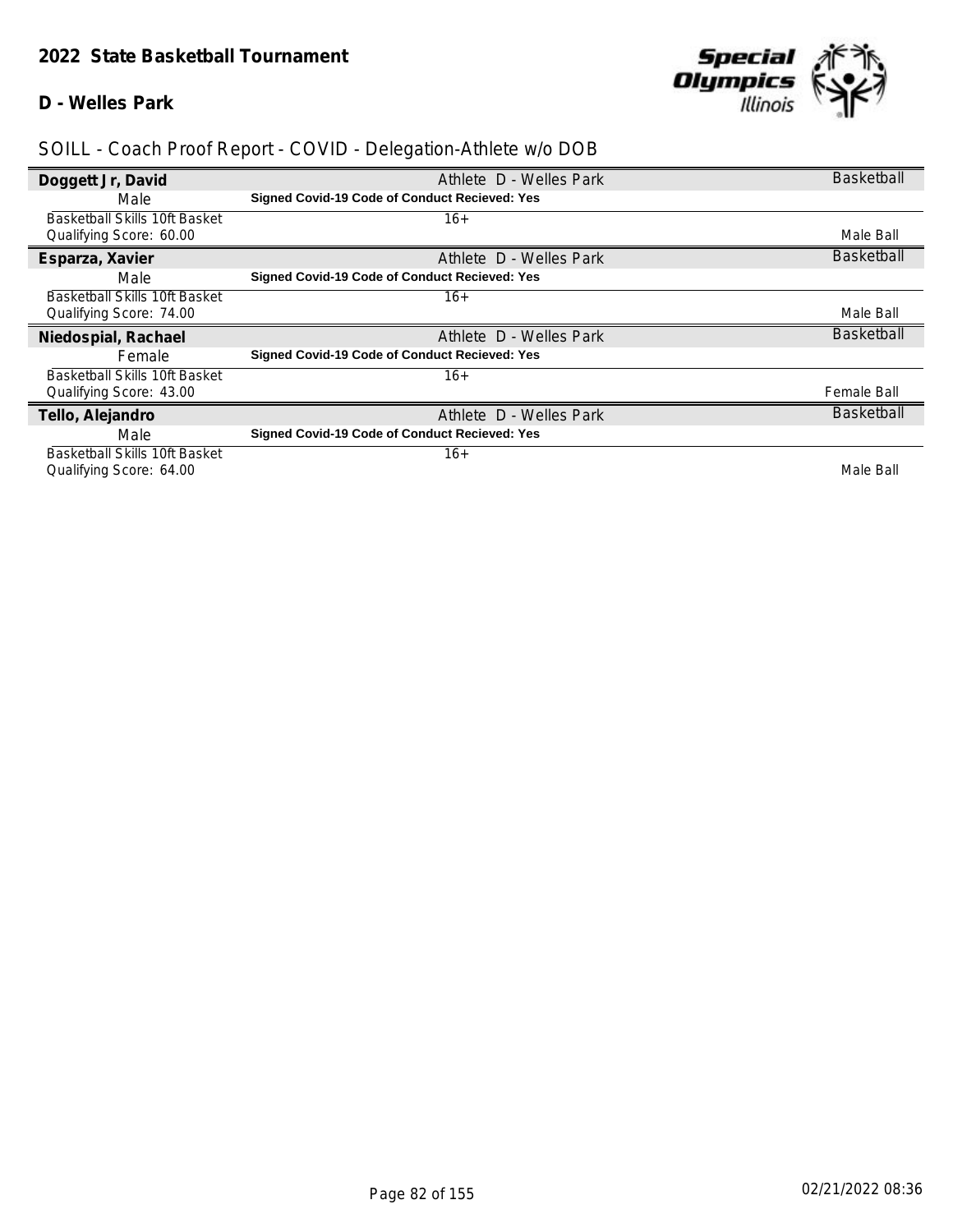### **E - A & R Family Agency**



| Markiel, Connor                      | Athlete E - A & R Family Agency               | <b>Basketball</b> |
|--------------------------------------|-----------------------------------------------|-------------------|
| Male                                 | Signed Covid-19 Code of Conduct Recieved: Yes |                   |
| <b>Basketball Skills 10ft Basket</b> | $16+$                                         |                   |
| Qualifying Score: 63.00              |                                               | Male Ball         |
| Neill, Austin                        | Athlete E - A & R Family Agency               | <b>Basketball</b> |
| Male                                 | Signed Covid-19 Code of Conduct Recieved: Yes |                   |
| Basketball Skills 10ft Basket        | $16+$                                         |                   |
| Qualifying Score: 74.00              |                                               | Male Ball         |
| Teele, Julianne                      | Athlete E - A & R Family Agency               | <b>Basketball</b> |
| Female                               | Signed Covid-19 Code of Conduct Recieved: Yes |                   |
| <b>Basketball Skills 10ft Basket</b> | $16+$                                         |                   |
| Qualifying Score: 64.00              |                                               | Male Ball         |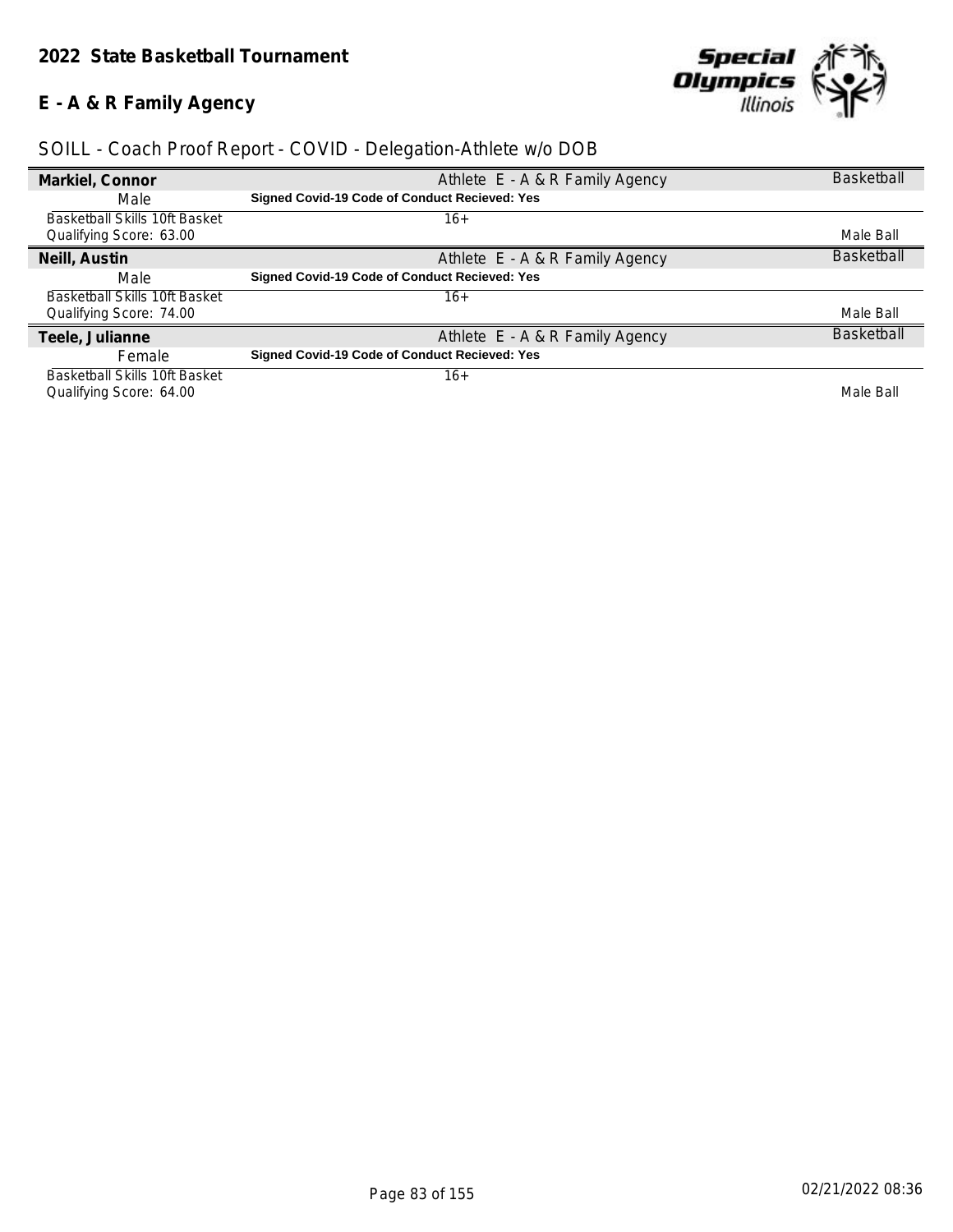### **E - Andrew High School**



### *SOILL - Coach Proof Report - COVID - Delegation-Athlete w/o DOB*

| Blount, Lauren                                               |                                               | Athlete E - Andrew High School | <b>Basketball</b> |
|--------------------------------------------------------------|-----------------------------------------------|--------------------------------|-------------------|
| Female                                                       | Signed Covid-19 Code of Conduct Recieved: Yes |                                |                   |
| Basketball High School Team Competition<br>Qualifying Score: |                                               | 14-22 Andrew Thunderbolts      |                   |
| Cremins, John                                                |                                               | Athlete E - Andrew High School | <b>Basketball</b> |
| Male                                                         | Signed Covid-19 Code of Conduct Recieved: Yes |                                |                   |
| Basketball High School Team Competition<br>Qualifying Score: |                                               | 14-22 Andrew Thunderbolts      |                   |
| Devine, Christopher                                          |                                               | Athlete E - Andrew High School | <b>Basketball</b> |
| Male                                                         | Signed Covid-19 Code of Conduct Recieved: Yes |                                |                   |
| Basketball High School Team Competition<br>Qualifying Score: |                                               | 14-22 Andrew Thunderbolts      |                   |
| Harvey, Camden                                               |                                               | Athlete E - Andrew High School | <b>Basketball</b> |
| Male                                                         | Signed Covid-19 Code of Conduct Recieved: Yes |                                |                   |
| Basketball High School Team Competition<br>Qualifying Score: |                                               | 14-22 Andrew Thunderbolts      |                   |
| Keefe, Bryan                                                 |                                               | Athlete E - Andrew High School | <b>Basketball</b> |
| Male                                                         | Signed Covid-19 Code of Conduct Recieved: Yes |                                |                   |
| Basketball High School Team Competition<br>Qualifying Score: |                                               | 14-22 Andrew Thunderbolts      |                   |
| Lim, Daniel                                                  |                                               | Athlete E - Andrew High School | <b>Basketball</b> |
| Male                                                         | Signed Covid-19 Code of Conduct Recieved: Yes |                                |                   |
| Basketball High School Team Competition<br>Qualifying Score: |                                               | 14-22 Andrew Thunderbolts      |                   |
| McMahon, Mollie                                              |                                               | Athlete E - Andrew High School | <b>Basketball</b> |
| Female                                                       | Signed Covid-19 Code of Conduct Recieved: Yes |                                |                   |
| Basketball High School Team Competition<br>Qualifying Score: |                                               | 14-22 Andrew Thunderbolts      |                   |
| Nofal, Ahmad                                                 |                                               | Athlete E - Andrew High School | <b>Basketball</b> |
| Male                                                         | Signed Covid-19 Code of Conduct Recieved: Yes |                                |                   |
| Basketball High School Team Competition<br>Qualifying Score: |                                               | 14-22 Andrew Thunderbolts      |                   |
| Ritchie, Colin                                               |                                               | Athlete E - Andrew High School | Basketball        |
| Male                                                         | Signed Covid-19 Code of Conduct Recieved: Yes |                                |                   |
| Basketball High School Team Competition                      |                                               | 14-22 Andrew Thunderbolts      |                   |

Qualifying Score: 87.00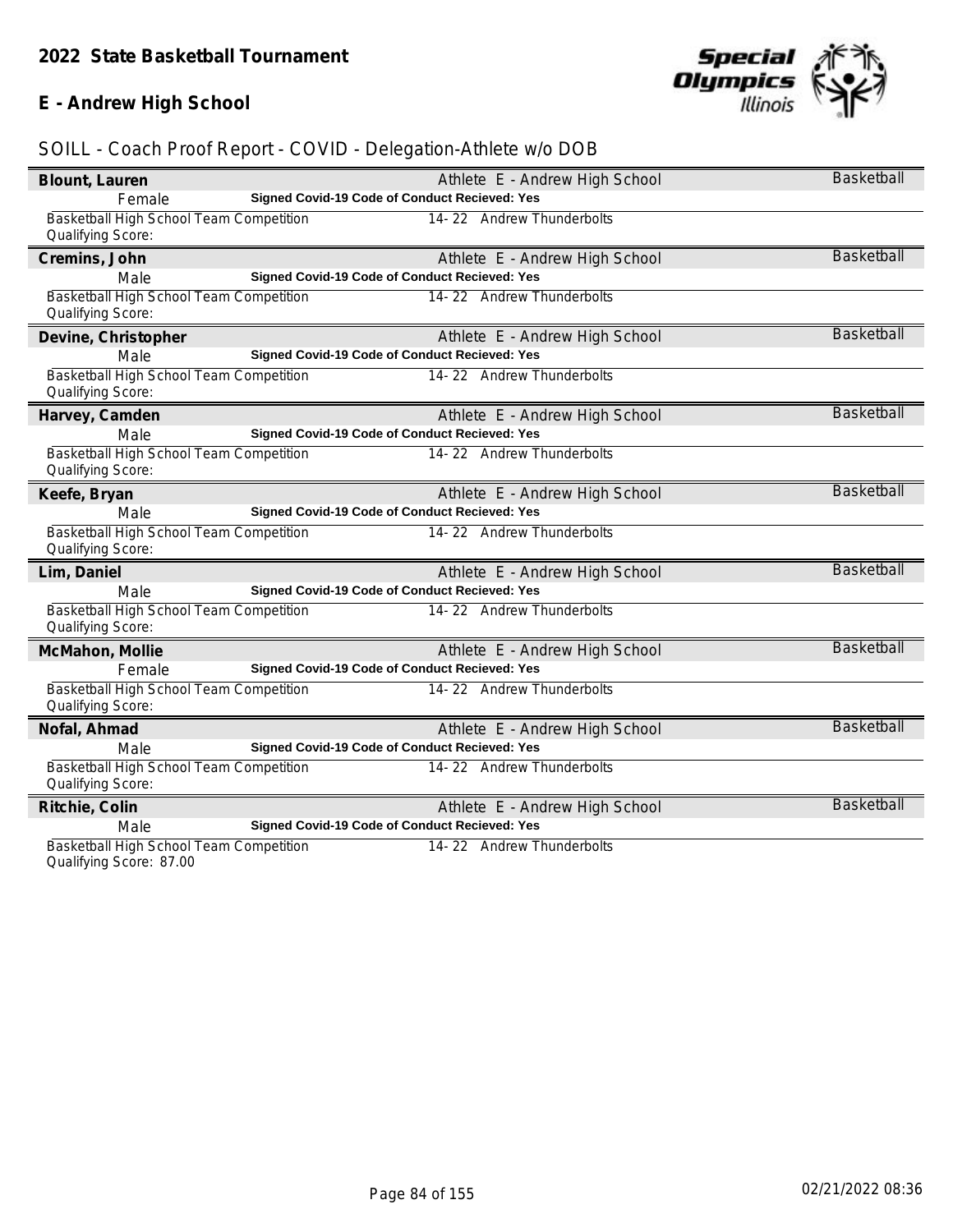#### **E - BBCHS**



| Craft-Wills, Britney                                                |                                               | Athlete E - BBCHS         | <b>Basketball</b> |
|---------------------------------------------------------------------|-----------------------------------------------|---------------------------|-------------------|
| Female                                                              | Signed Covid-19 Code of Conduct Recieved: Yes |                           |                   |
| Basketball High School Team Competition<br>Qualifying Score:        |                                               | 14-22 BBCHS Black ALB     |                   |
| Ferro, Ian                                                          |                                               | Athlete E - BBCHS         | <b>Basketball</b> |
| Male                                                                | Signed Covid-19 Code of Conduct Recieved: Yes |                           |                   |
| Basketball High School Team Competition<br>Qualifying Score:        |                                               | 14-22 BBCHS Black ALB     |                   |
| Greene, lan                                                         |                                               | Athlete E - BBCHS         | <b>Basketball</b> |
| Male                                                                | Signed Covid-19 Code of Conduct Recieved: Yes |                           |                   |
| Basketball High School Team Competition<br>Qualifying Score:        |                                               | 14-22 BBCHS Black ALB     |                   |
| Lawson, Jonadab                                                     |                                               | Athlete E - BBCHS         | <b>Basketball</b> |
| Male                                                                | Signed Covid-19 Code of Conduct Recieved: Yes |                           |                   |
| Basketball High School Team Competition<br>Qualifying Score: 199.00 |                                               | 14-22 BBCHS Black ALB     |                   |
| Moore, Brennan                                                      |                                               | Athlete E - BBCHS         | <b>Basketball</b> |
| Male                                                                | Signed Covid-19 Code of Conduct Recieved: Yes |                           |                   |
| Basketball High School Team Competition<br>Qualifying Score:        |                                               | 14-22 BBCHS Black ALB     |                   |
| O'Meara, Sadie                                                      |                                               | Athlete E - BBCHS         | <b>Basketball</b> |
| Female                                                              | Signed Covid-19 Code of Conduct Recieved: Yes |                           |                   |
| Basketball High School Team Competition<br>Qualifying Score:        |                                               | 14-22 BBCHS Black ALB     |                   |
| Schneider, Ella                                                     |                                               | Athlete E - BBCHS         | <b>Basketball</b> |
| Female                                                              | Signed Covid-19 Code of Conduct Recieved: Yes |                           |                   |
| Basketball High School Team Competition<br>Qualifying Score:        |                                               | 14-22 BBCHS Black ALB     |                   |
| Schumann, Emma                                                      |                                               | Athlete E - BBCHS         | <b>Basketball</b> |
| Female                                                              | Signed Covid-19 Code of Conduct Recieved: Yes |                           |                   |
| Basketball High School Team Competition<br>Qualifying Score:        |                                               | 14-22 BBCHS Black ALB     |                   |
| Slager, Landin                                                      |                                               | Athlete E - BBCHS         | <b>Basketball</b> |
| Male                                                                | Signed Covid-19 Code of Conduct Recieved: Yes |                           |                   |
| Basketball High School Team Competition<br>Qualifying Score:        |                                               | 14-22 Andrew Thunderbolts |                   |
| Vent, Gabrielle                                                     |                                               | Athlete E - BBCHS         | <b>Basketball</b> |
| Female                                                              | Signed Covid-19 Code of Conduct Recieved: Yes |                           |                   |
| Basketball High School Team Competition<br>Qualifying Score:        |                                               | 14-22 BBCHS Black ALB     |                   |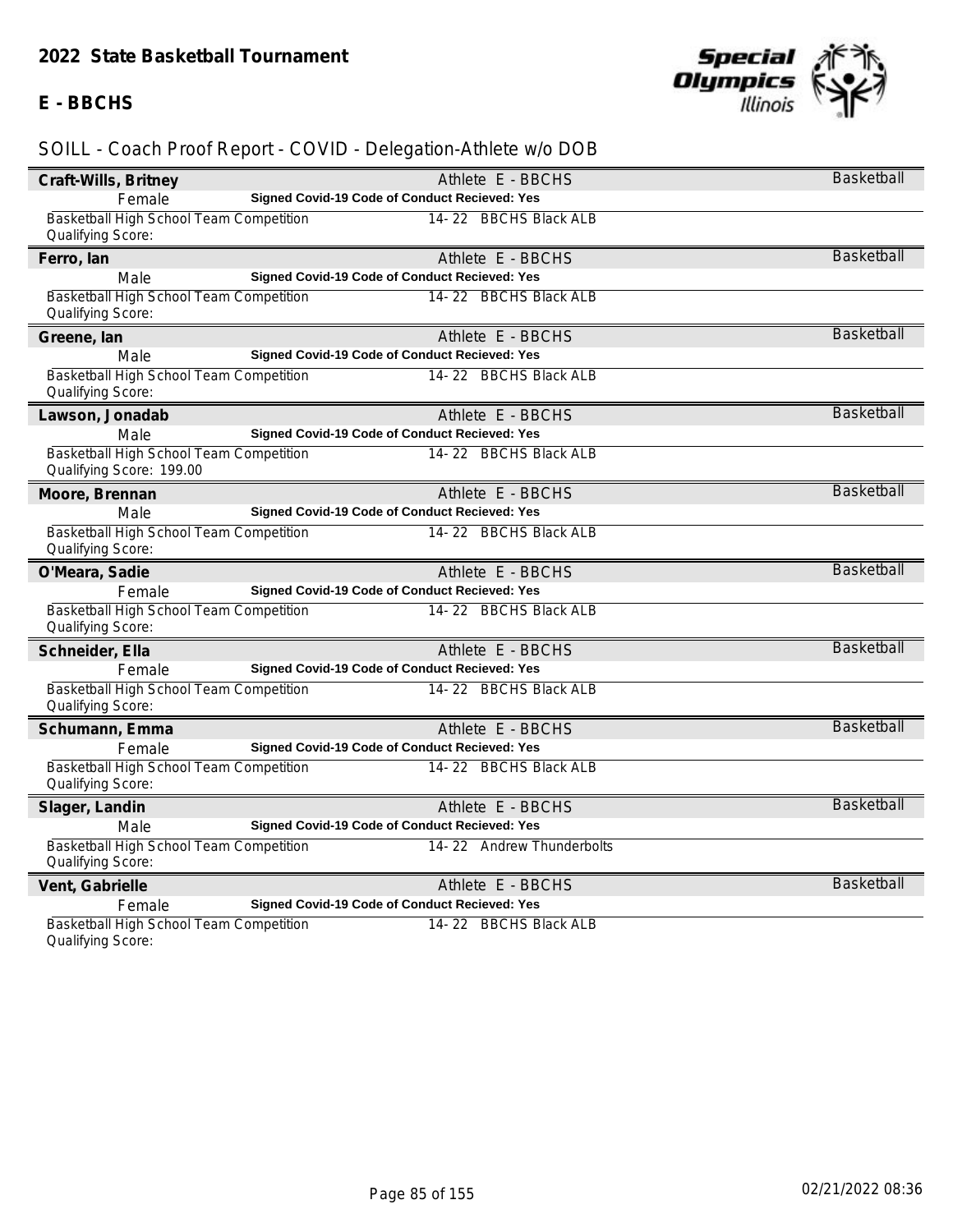### **E - Cook County School District 130**



| DelaTorre, Nathen             | Athlete E - Cook County School District 130          | <b>Basketball</b> |
|-------------------------------|------------------------------------------------------|-------------------|
| Male                          | Signed Covid-19 Code of Conduct Recieved: Yes        |                   |
| Basketball Skills 10ft Basket | $8 - 15$                                             |                   |
| Qualifying Score: 68.00       |                                                      | Male Ball         |
| Oliver, Randen                | Athlete E - Cook County School District 130          | <b>Basketball</b> |
| Male                          | <b>Signed Covid-19 Code of Conduct Recieved: Yes</b> |                   |
| Basketball Skills 8 Ft Basket | $8 - 15$                                             |                   |
| Qualifying Score: 38.00       |                                                      | Female Ball       |
| Waddicar, Anthony             | Athlete E - Cook County School District 130          | <b>Basketball</b> |
| Male                          | Signed Covid-19 Code of Conduct Recieved: Yes        |                   |
| Basketball Skills 8 Ft Basket | $8 - 15$                                             |                   |
| Qualifying Score: 26.00       |                                                      | Female Ball       |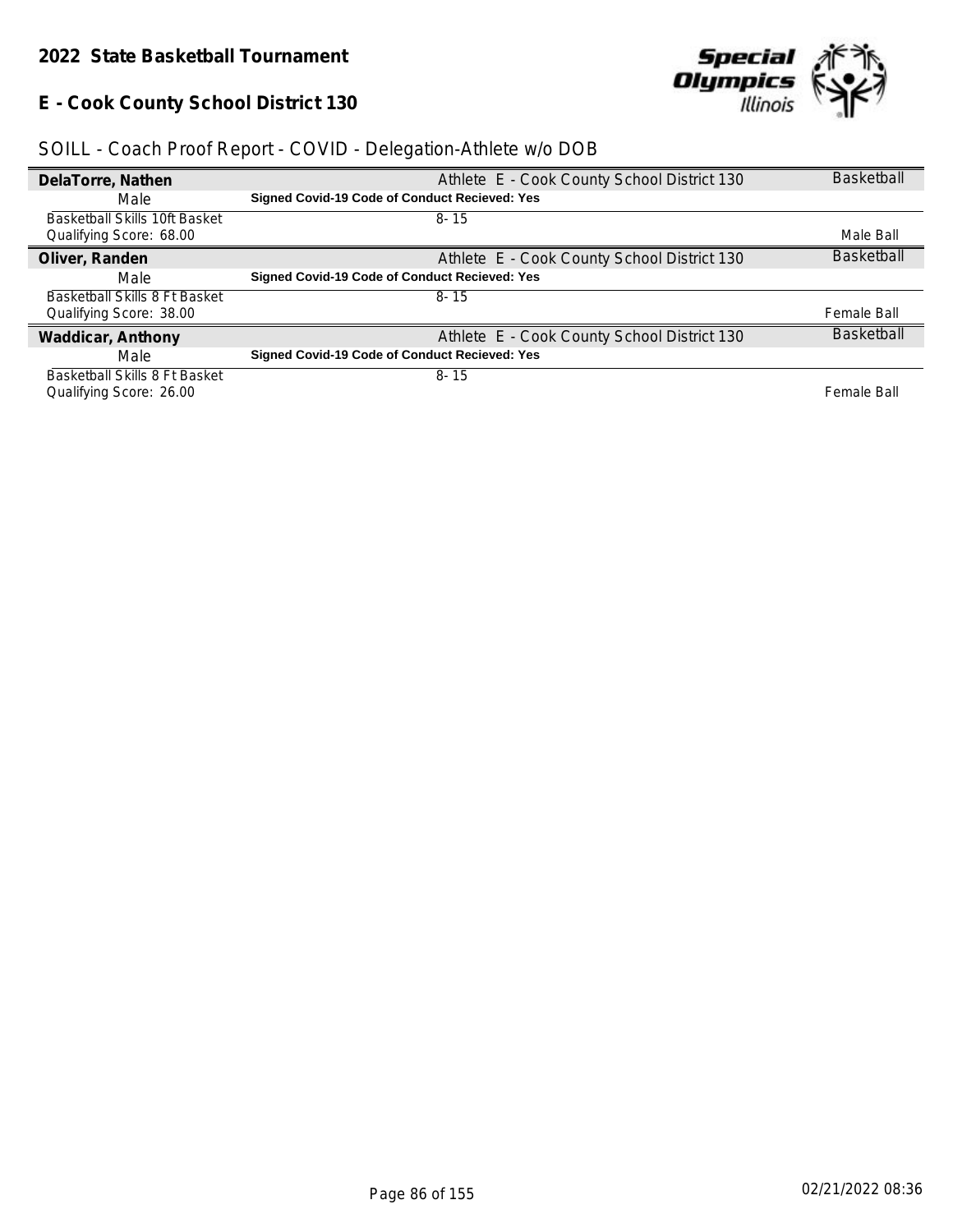### **E - Crete Monee Schl Dist**



| Collins, Terrell                        |                                               | Athlete E - Crete Monee Schl Dist | Basketball        |
|-----------------------------------------|-----------------------------------------------|-----------------------------------|-------------------|
| Male                                    | Signed Covid-19 Code of Conduct Recieved: Yes |                                   |                   |
| Basketball High School Team Competition |                                               | 14-22 Crete-Monee ALB             |                   |
| Qualifying Score: 247.00                |                                               |                                   |                   |
| Hoglund-Abernathy, Brian                |                                               | Athlete E - Crete Monee Schl Dist | <b>Basketball</b> |
| Male                                    | Signed Covid-19 Code of Conduct Recieved: Yes |                                   |                   |
| Basketball High School Team Competition |                                               | 14-22 Crete-Monee ALB             |                   |
| Qualifying Score:                       |                                               |                                   |                   |
| Hoglund-Abernathy, Christopher          |                                               | Athlete E - Crete Monee Schl Dist | <b>Basketball</b> |
| Male                                    | Signed Covid-19 Code of Conduct Recieved: Yes |                                   |                   |
| Basketball High School Team Competition |                                               | 14-22 Crete-Monee ALB             |                   |
| Qualifying Score:                       |                                               |                                   |                   |
| Hoglund-Abernathy, Katherine            |                                               | Athlete E - Crete Monee Schl Dist | <b>Basketball</b> |
| Female                                  | Signed Covid-19 Code of Conduct Recieved: Yes |                                   |                   |
| Basketball High School Team Competition |                                               | 14-22 Crete-Monee ALB             |                   |
| Qualifying Score:                       |                                               |                                   |                   |
| Holden, Marnell                         |                                               | Athlete E - Crete Monee Schl Dist | <b>Basketball</b> |
| Male                                    | Signed Covid-19 Code of Conduct Recieved: Yes |                                   |                   |
| Basketball High School Team Competition |                                               | 14-22 Crete-Monee ALB             |                   |
| Qualifying Score:                       |                                               |                                   |                   |
| Johnson, Amber                          |                                               | Athlete E - Crete Monee Schl Dist | <b>Basketball</b> |
| Female                                  | Signed Covid-19 Code of Conduct Recieved: Yes |                                   |                   |
| Basketball High School Team Competition |                                               | 14-22 Crystal Lake Tigers         |                   |
| Qualifying Score:                       |                                               |                                   |                   |
| Lukombo, Cohen                          |                                               | Athlete E - Crete Monee Schl Dist | <b>Basketball</b> |
| Male                                    | Signed Covid-19 Code of Conduct Recieved: Yes |                                   |                   |
| Basketball High School Team Competition |                                               | 23+ Crete-Monee ALB               |                   |
| Qualifying Score:                       |                                               |                                   |                   |
| Parks, Marissa                          |                                               | Athlete E - Crete Monee Schl Dist | <b>Basketball</b> |
| Female                                  | Signed Covid-19 Code of Conduct Recieved: Yes |                                   |                   |
| Basketball High School Team Competition |                                               | 14-22 Crete-Monee ALB             |                   |
| Qualifying Score:                       |                                               |                                   |                   |
| Smith, Aaden                            |                                               | Athlete E - Crete Monee Schl Dist | <b>Basketball</b> |
| Male                                    | Signed Covid-19 Code of Conduct Recieved: Yes |                                   |                   |
| Basketball Skills 10ft Basket           |                                               | $8 - 15$                          |                   |
| Qualifying Score: 71.00                 |                                               |                                   | Male Ball         |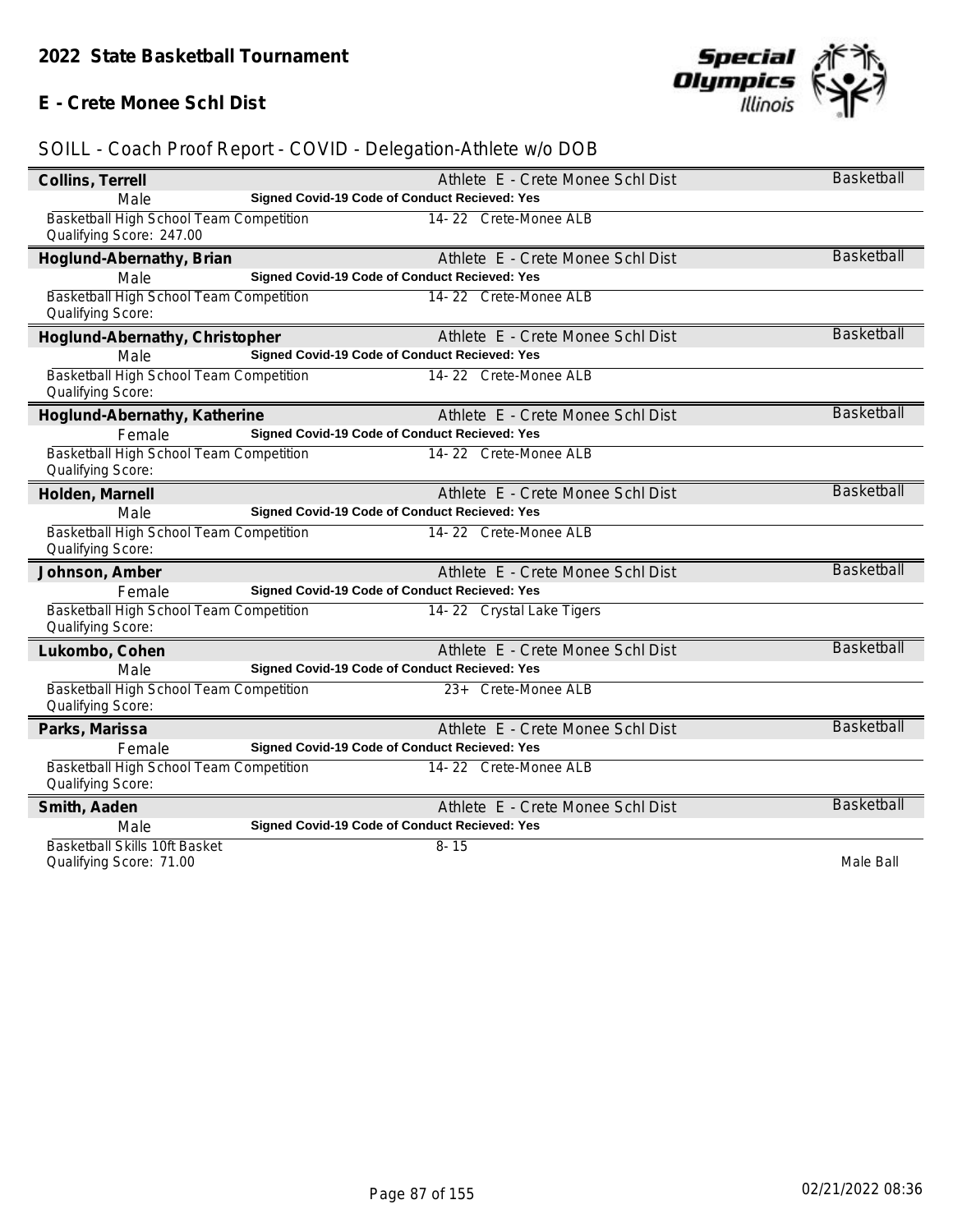# **E - Joliet Township HS**



| Allen, Jaden                                                        | Athlete E - Joliet Township HS                | Basketball        |
|---------------------------------------------------------------------|-----------------------------------------------|-------------------|
| Male                                                                | Signed Covid-19 Code of Conduct Recieved: Yes |                   |
| Basketball High School Team Competition<br>Qualifying Score: 397.00 | 14-22 Joliet Township HS Gold ALB             |                   |
| Arias, Adam                                                         | Athlete E - Joliet Township HS                | Basketball        |
| Male                                                                | Signed Covid-19 Code of Conduct Recieved: Yes |                   |
| Basketball High School Team Competition<br>Qualifying Score:        | 14-22 Joliet Township HS Gold ALB             |                   |
| Collins, Caroline                                                   | Athlete E - Joliet Township HS                | <b>Basketball</b> |
| Female                                                              | Signed Covid-19 Code of Conduct Recieved: Yes |                   |
| Basketball High School Team Competition<br>Qualifying Score:        | 14-22 Joliet Township HS Gold ALB             |                   |
| Drexel, Hannah Marie                                                | Athlete E - Joliet Township HS                | Basketball        |
| Female                                                              | Signed Covid-19 Code of Conduct Recieved: Yes |                   |
| Basketball High School Team Competition<br>Qualifying Score:        | 14-22 Joliet Township HS Gold ALB             |                   |
| Formhals, Tim                                                       | Athlete E - Joliet Township HS                | Basketball        |
| Male                                                                | Signed Covid-19 Code of Conduct Recieved: Yes |                   |
| Basketball High School Team Competition<br>Qualifying Score:        | 14-22 Joliet Township HS Gold ALB             |                   |
| Horton, Kenyetta                                                    | Athlete E - Joliet Township HS                | <b>Basketball</b> |
| Female                                                              | Signed Covid-19 Code of Conduct Recieved: Yes |                   |
| Basketball High School Team Competition<br>Qualifying Score:        | 14-22 Joliet Township HS Gold ALB             |                   |
| Jenkins, Seren                                                      | Athlete E - Joliet Township HS                | <b>Basketball</b> |
| Female                                                              | Signed Covid-19 Code of Conduct Recieved: Yes |                   |
| Basketball High School Team Competition                             | 14-22 Joliet Township HS Gold ALB             |                   |
| Qualifying Score:                                                   |                                               |                   |
| Lopez, Sarah                                                        | Athlete E - Joliet Township HS                | <b>Basketball</b> |
| Female                                                              | Signed Covid-19 Code of Conduct Recieved: Yes |                   |
| Basketball High School Team Competition<br>Qualifying Score:        | 14-22 Joliet Township HS Gold ALB             |                   |
| Mendoza, Gilberto                                                   | Athlete E - Joliet Township HS                | <b>Basketball</b> |
| Male                                                                | Signed Covid-19 Code of Conduct Recieved: Yes |                   |
| Basketball High School Team Competition<br>Qualifying Score:        | 14-22 Joliet Township HS Gold ALB             |                   |
| Mixon, Christopher                                                  | Athlete E - Joliet Township HS                | Basketball        |
| Male                                                                | Signed Covid-19 Code of Conduct Recieved: Yes |                   |
| Basketball High School Team Competition<br>Qualifying Score:        | 14-22 Joliet Township HS Gold ALB             |                   |
| Reil, Kevin                                                         | Athlete E - Joliet Township HS                | <b>Basketball</b> |
| Male                                                                | Signed Covid-19 Code of Conduct Recieved: Yes |                   |
| Basketball High School Team Competition                             | 14-22 Joliet Township HS Gold ALB             |                   |
| Qualifying Score:                                                   |                                               |                   |
| Teodoro, Rafael                                                     | Athlete E - Joliet Township HS                | Basketball        |
| Male                                                                | Signed Covid-19 Code of Conduct Recieved: Yes |                   |
| Basketball High School Team Competition<br>Qualifying Score:        | 14-22 Joliet Township HS Gold ALB             |                   |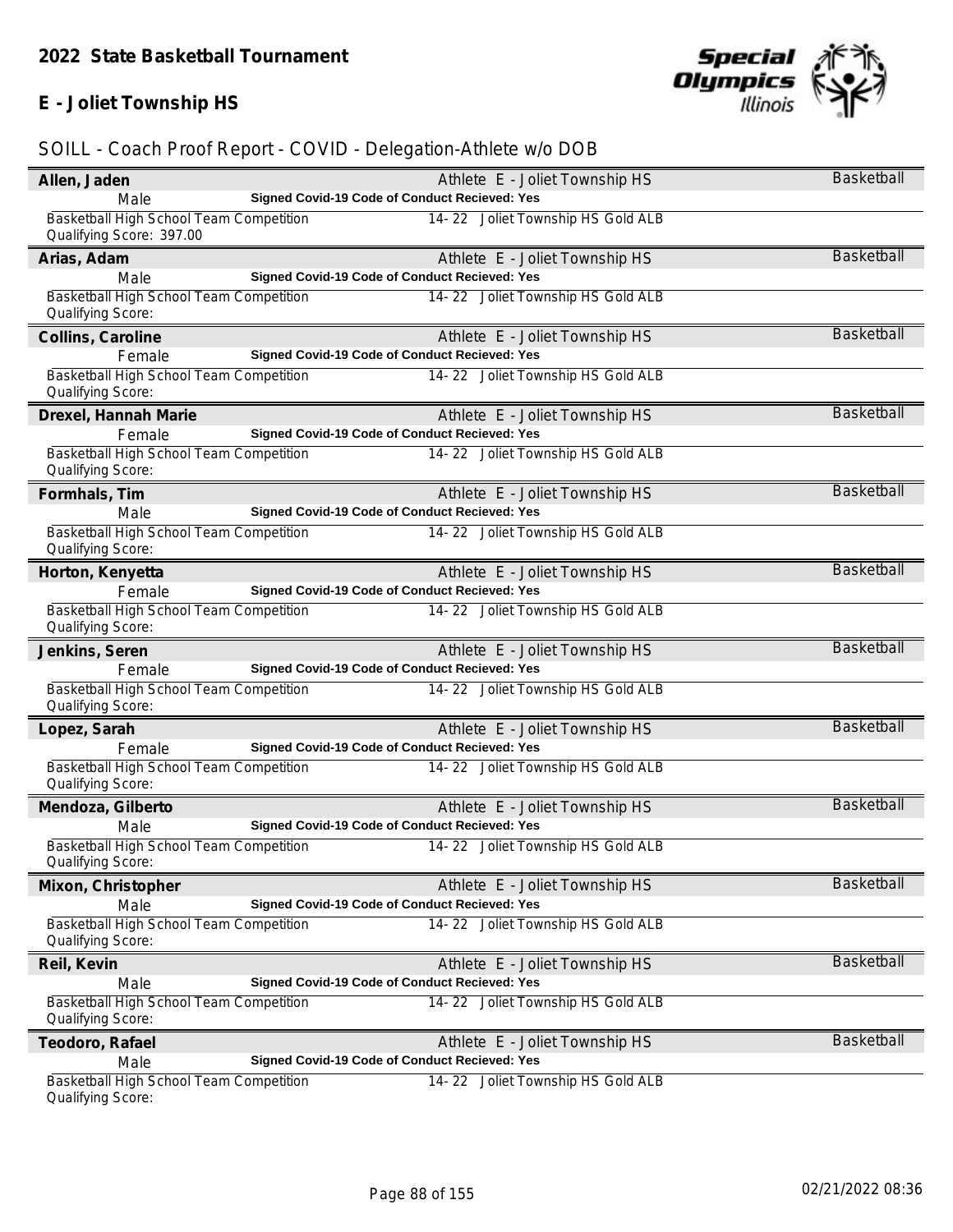### **E - Joliet Township HS**



### *SOILL - Coach Proof Report - COVID - Delegation-Athlete w/o DOB*

| Turner, Kollen                          | Athlete E - Joliet Township HS                       | <b>Basketball</b> |
|-----------------------------------------|------------------------------------------------------|-------------------|
| Male                                    | <b>Signed Covid-19 Code of Conduct Recieved: Yes</b> |                   |
| Basketball High School Team Competition | 14-22 Joliet Township HS Gold ALB                    |                   |
| Qualifying Score:                       |                                                      |                   |
| Young, A'mya                            | Athlete E - Joliet Township HS                       | <b>Basketball</b> |
| Female                                  | <b>Signed Covid-19 Code of Conduct Recieved: Yes</b> |                   |
| Basketball High School Team Competition | 14-22 Joliet Township HS Gold ALB                    |                   |

Qualifying Score: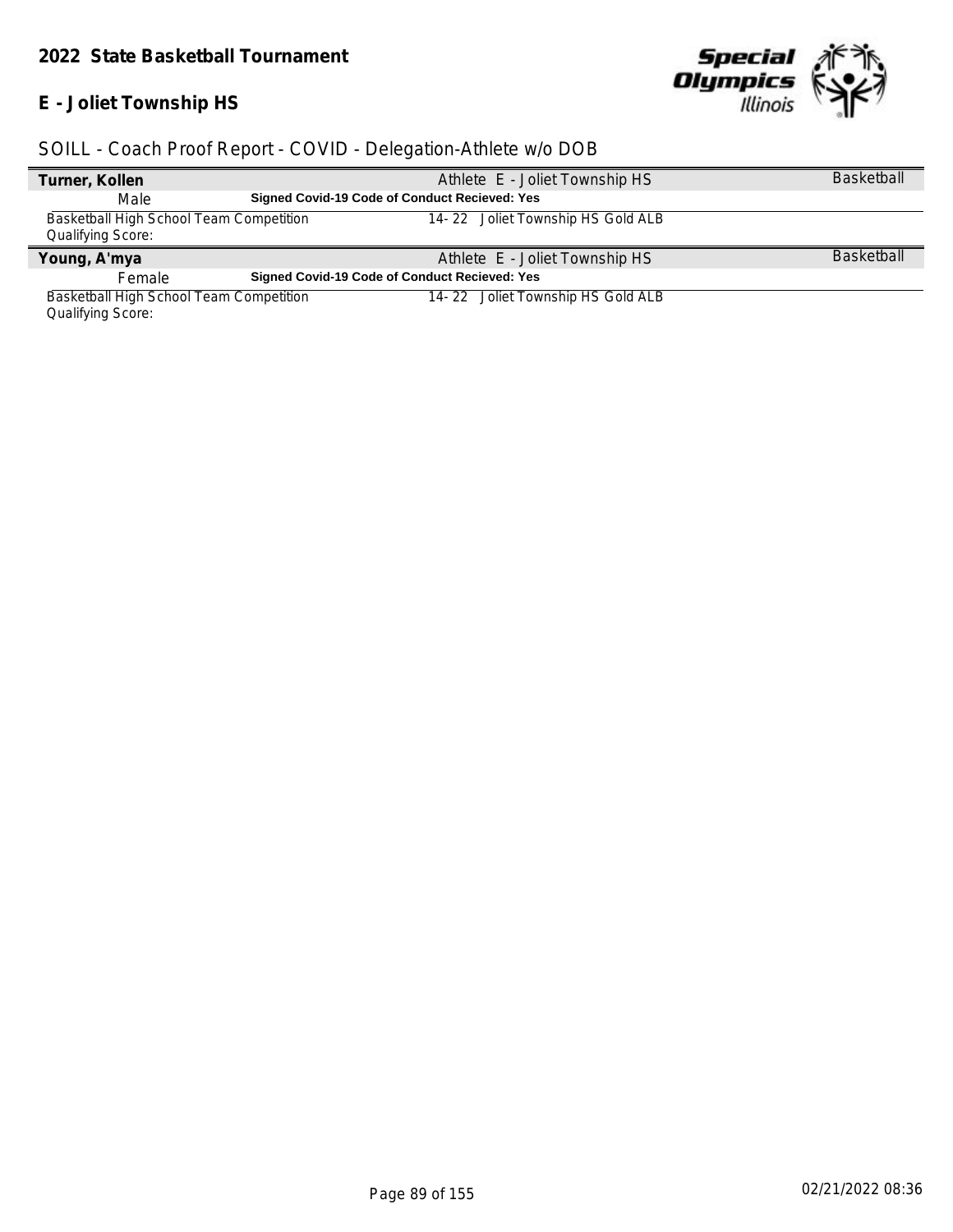### **E - Lemont High School**



| Hunter, Ryan                                             | Athlete E - Lemont High School                       | <b>Basketball</b> |
|----------------------------------------------------------|------------------------------------------------------|-------------------|
| Male                                                     | Signed Covid-19 Code of Conduct Recieved: Yes        |                   |
| Basketball Skills 10ft Basket<br>Qualifying Score: 51.00 | $16+$                                                | Male Ball         |
| McKeough, Jason                                          | Athlete E - Lemont High School                       | <b>Basketball</b> |
| Male                                                     | Signed Covid-19 Code of Conduct Recieved: Yes        |                   |
| Basketball Skills 10ft Basket                            | $16+$                                                |                   |
| Qualifying Score: 45.00                                  |                                                      | Male Ball         |
| Predki, Ewelina                                          | Athlete E - Lemont High School                       | <b>Basketball</b> |
| Female                                                   | Signed Covid-19 Code of Conduct Recieved: Yes        |                   |
| <b>Basketball Skills 10ft Basket</b>                     | $8 - 15$                                             |                   |
| Qualifying Score: 52.00                                  |                                                      | Male Ball         |
| Wesolowski, Madison                                      | Athlete E - Lemont High School                       | <b>Basketball</b> |
| Female                                                   | <b>Signed Covid-19 Code of Conduct Recieved: Yes</b> |                   |
|                                                          |                                                      |                   |
| Basketball Skills 10ft Basket                            | $16+$                                                |                   |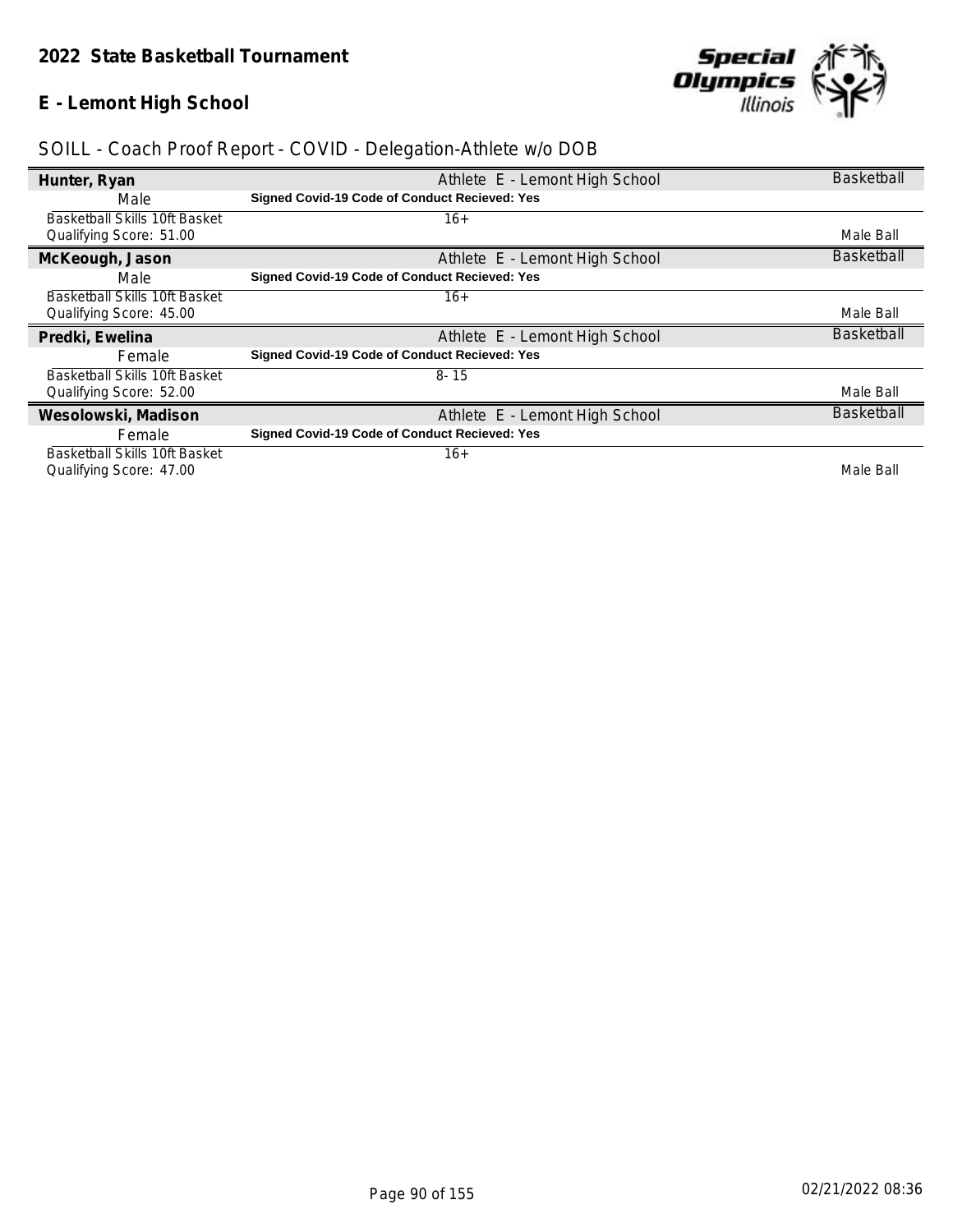### **E - Lincolnway SRA**



| Alcoser, Morgan                                                 | Athlete E - Lincolnway SRA                    | <b>Basketball</b> |
|-----------------------------------------------------------------|-----------------------------------------------|-------------------|
| Female                                                          | Signed Covid-19 Code of Conduct Recieved: Yes |                   |
| <b>Basketball Sr Male Team Competition</b>                      | 8+ LWSRA Hawks 3                              |                   |
| Qualifying Score:                                               |                                               |                   |
| Anderson, Paige                                                 | Athlete E - Lincolnway SRA                    | Basketball        |
| Female                                                          | Signed Covid-19 Code of Conduct Recieved: Yes |                   |
| Basketball Sr Male Team Competition                             | 8+ LWSRA Hawks 3                              |                   |
| Qualifying Score:                                               |                                               |                   |
| Barella, Eddie                                                  | Athlete E - Lincolnway SRA                    | <b>Basketball</b> |
| Male<br>Basketball Jr Male Team Competition                     | Signed Covid-19 Code of Conduct Recieved: Yes |                   |
| Qualifying Score:                                               | 8-15 Lincolnway Hawks                         |                   |
| Blackburn, Rylee                                                | Athlete E - Lincolnway SRA                    | <b>Basketball</b> |
| Female                                                          | Signed Covid-19 Code of Conduct Recieved: Yes |                   |
| Basketball Jr Male Team Competition<br>Qualifying Score:        | 8-15 Lincolnway Hawks                         |                   |
| Bradley, Victor                                                 | Athlete E - Lincolnway SRA                    | <b>Basketball</b> |
| Male                                                            | Signed Covid-19 Code of Conduct Recieved: Yes |                   |
| Basketball Sr Male Team Competition                             | 8+ LWSRA Hawks 4                              |                   |
| Qualifying Score: 490.00                                        |                                               |                   |
| Buckley, Allison                                                | Athlete E - Lincolnway SRA                    | <b>Basketball</b> |
| Female                                                          | Signed Covid-19 Code of Conduct Recieved: Yes |                   |
| Basketball Sr Male Team Competition                             | 8+ LWSRA Hawks 3                              |                   |
| Qualifying Score:                                               |                                               |                   |
| Castaneda Jr, Gerardo                                           | Athlete E - Lincolnway SRA                    | <b>Basketball</b> |
| Male                                                            | Signed Covid-19 Code of Conduct Recieved: Yes |                   |
| Basketball Sr Male Team Competition<br>Qualifying Score:        | 8+ LWSRA Hawks 4                              |                   |
| Claxton, Peter M                                                | Athlete E - Lincolnway SRA                    | <b>Basketball</b> |
| Male                                                            | Signed Covid-19 Code of Conduct Recieved: Yes |                   |
| Basketball Sr Male Team Competition                             | 8+ LWSRA Hawks 4                              |                   |
| Qualifying Score:                                               |                                               |                   |
| Coutcher, Benjamin                                              | Athlete E - Lincolnway SRA                    | <b>Basketball</b> |
| Male                                                            | Signed Covid-19 Code of Conduct Recieved: Yes |                   |
| Basketball Sr Male Team Competition<br>Qualifying Score:        | 8+ LWSRA Hawks 4                              |                   |
| Fields, Nathan                                                  | Athlete E - Lincolnway SRA                    | Basketball        |
| Male                                                            | Signed Covid-19 Code of Conduct Recieved: Yes |                   |
| Basketball Jr Male Team Competition                             | 8-15 Lincolnway Hawks                         |                   |
| Qualifying Score:                                               |                                               |                   |
| Gandy, Jonathan                                                 | Athlete E - Lincolnway SRA                    | <b>Basketball</b> |
| Male                                                            | Signed Covid-19 Code of Conduct Recieved: Yes |                   |
| Basketball Jr Male Team Competition                             | 8-15 Lincolnway Hawks                         |                   |
| Qualifying Score:                                               |                                               |                   |
| Gatlin, Tyler                                                   | Athlete E - Lincolnway SRA                    | Basketball        |
| Male                                                            | Signed Covid-19 Code of Conduct Recieved: Yes |                   |
| <b>Basketball Sr Male Team Competition</b><br>Qualifying Score: | LWSRA Hawks 4<br>8+                           |                   |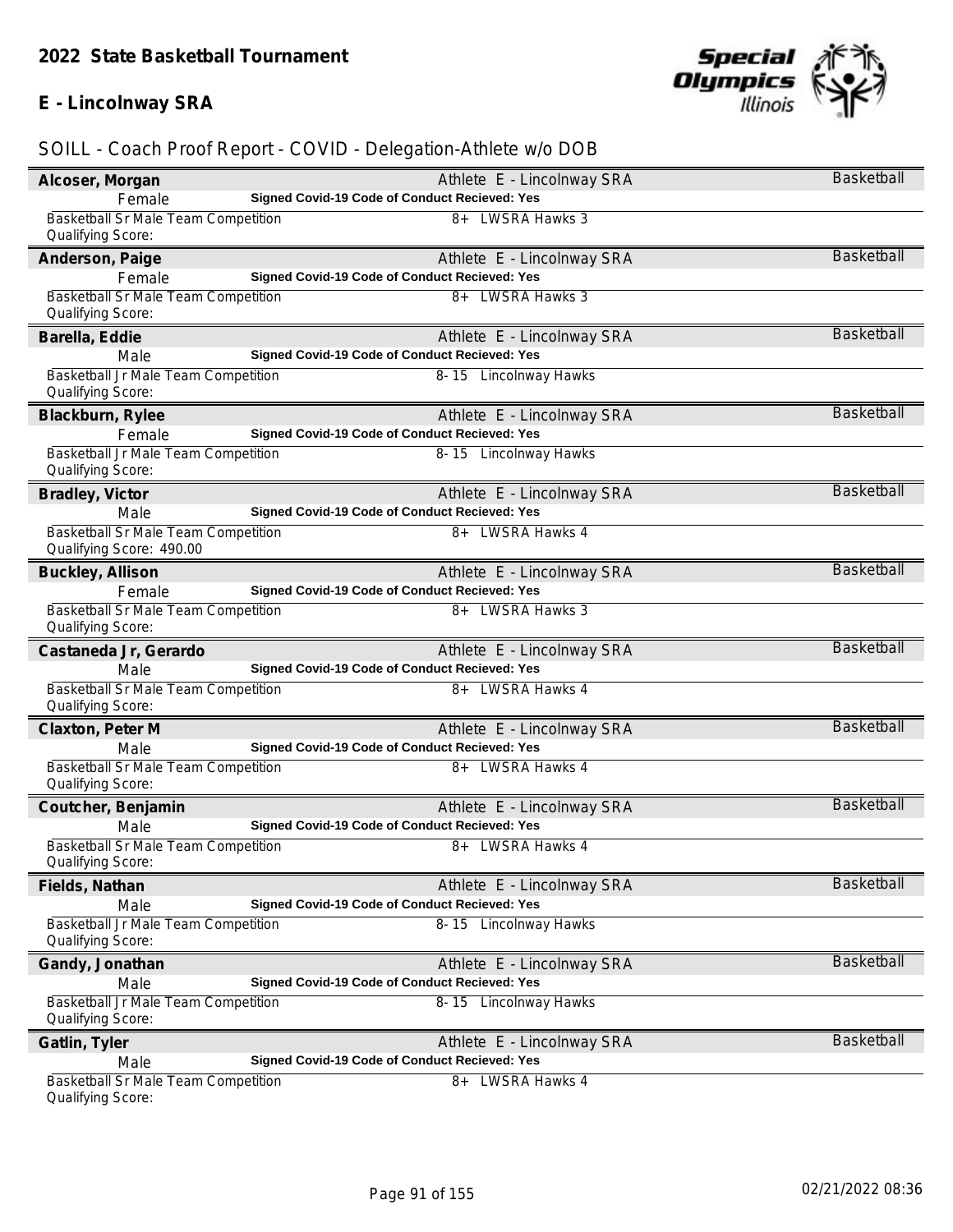### **E - Lincolnway SRA**



| Gengo, Daniel (Danny)                                           | Athlete E - Lincolnway SRA                    | Basketball        |
|-----------------------------------------------------------------|-----------------------------------------------|-------------------|
| Male                                                            | Signed Covid-19 Code of Conduct Recieved: Yes |                   |
| Basketball Sr Male Team Competition                             | 8+ LWSRA Hawks 4                              |                   |
| Qualifying Score:                                               |                                               |                   |
| Gould, Victoria                                                 | Athlete E - Lincolnway SRA                    | <b>Basketball</b> |
| Female                                                          | Signed Covid-19 Code of Conduct Recieved: Yes |                   |
| Basketball Sr Male Team Competition                             | 8+ LWSRA Hawks 3                              |                   |
| Qualifying Score:                                               |                                               |                   |
| Haines, Robert Francis                                          | Athlete E - Lincolnway SRA                    | <b>Basketball</b> |
| Male                                                            | Signed Covid-19 Code of Conduct Recieved: Yes |                   |
| Basketball Sr Male Team Competition                             | 8+ LWSRA Hawks 3                              |                   |
| Qualifying Score:                                               |                                               |                   |
| Hanson, Dylan                                                   | Athlete E - Lincolnway SRA                    | <b>Basketball</b> |
| Male                                                            | Signed Covid-19 Code of Conduct Recieved: Yes |                   |
| Basketball Sr Male Team Competition                             | 8+ LWSRA Hawks 3                              |                   |
| Qualifying Score:                                               |                                               |                   |
| Hernandez, George                                               | Athlete E - Lincolnway SRA                    | Basketball        |
| Male                                                            | Signed Covid-19 Code of Conduct Recieved: Yes |                   |
| Basketball Sr Male Team Competition                             | 8+ LWSRA Hawks 4                              |                   |
| Qualifying Score:                                               |                                               |                   |
| Jach, Danielle M                                                | Athlete E - Lincolnway SRA                    | <b>Basketball</b> |
| Female                                                          | Signed Covid-19 Code of Conduct Recieved: Yes |                   |
| <b>Basketball Sr Male Team Competition</b>                      | 8+ LWSRA Hawks 3                              |                   |
| Qualifying Score:                                               |                                               |                   |
| Langlois, Joshua                                                | Athlete E - Lincolnway SRA                    | <b>Basketball</b> |
| Male                                                            | Signed Covid-19 Code of Conduct Recieved: Yes |                   |
| Basketball Sr Male Team Competition                             | 8+ LWSRA Hawks 3                              |                   |
| Qualifying Score:                                               |                                               |                   |
| Latif, Salah                                                    | Athlete E - Lincolnway SRA                    | <b>Basketball</b> |
| Male                                                            | Signed Covid-19 Code of Conduct Recieved: Yes |                   |
| Basketball Jr Male Team Competition                             | 8-15 Lincolnway Hawks                         |                   |
| Qualifying Score:                                               |                                               |                   |
| Leehaug, Allison                                                | Athlete E - Lincolnway SRA                    | <b>Basketball</b> |
| Female                                                          | Signed Covid-19 Code of Conduct Recieved: Yes |                   |
| Basketball Sr Male Team Competition                             | 8+ LWSRA Hawks 3                              |                   |
| Qualifying Score:                                               |                                               |                   |
| Lorenz, Nicholas                                                | Athlete E - Lincolnway SRA                    | Basketball        |
| Male                                                            | Signed Covid-19 Code of Conduct Recieved: Yes |                   |
| <b>Basketball Sr Male Team Competition</b>                      | 8+ LWSRA Hawks 3                              |                   |
| Qualifying Score:                                               |                                               |                   |
| Ludwin, Jakub                                                   | Athlete E - Lincolnway SRA                    | <b>Basketball</b> |
| Male                                                            | Signed Covid-19 Code of Conduct Recieved: Yes |                   |
| Basketball Jr Male Team Competition<br>Qualifying Score: 184.00 | 8-15 Lincolnway Hawks                         |                   |
|                                                                 |                                               | <b>Basketball</b> |
| Magee, Nicole                                                   | Athlete E - Lincolnway SRA                    |                   |
| Female                                                          | Signed Covid-19 Code of Conduct Recieved: Yes |                   |
| Basketball Sr Male Team Competition<br>Qualifying Score:        | <b>LWSRA Hawks 3</b><br>8+                    |                   |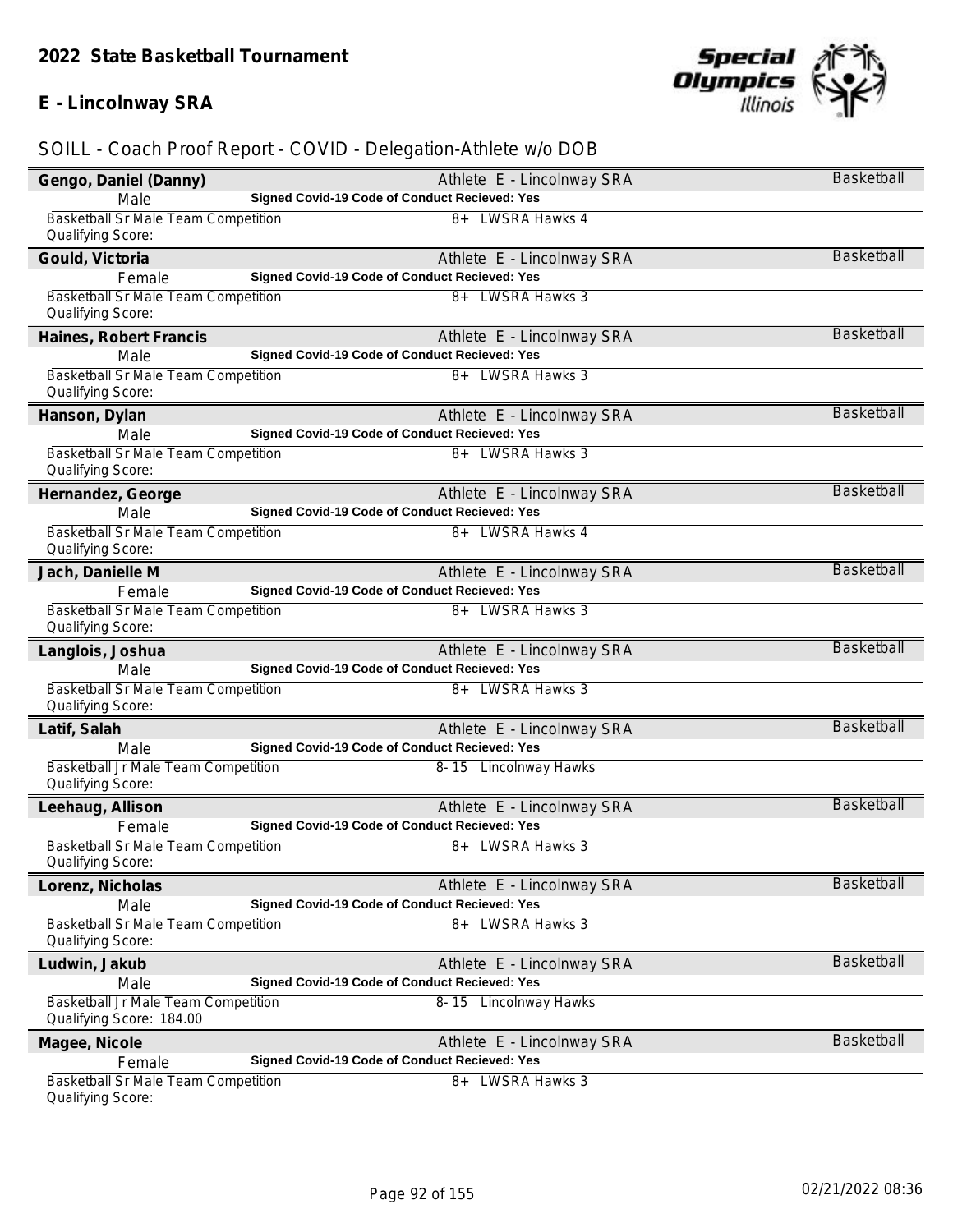### **E - Lincolnway SRA**



| Marks, Aaron                                                    | Athlete E - Lincolnway SRA                           | <b>Basketball</b> |
|-----------------------------------------------------------------|------------------------------------------------------|-------------------|
| Male                                                            | Signed Covid-19 Code of Conduct Recieved: Yes        |                   |
| <b>Basketball Sr Male Team Competition</b><br>Qualifying Score: | 8+ LWSRA Hawks 4                                     |                   |
| Murphy, Marikate                                                | Athlete E - Lincolnway SRA                           | Basketball        |
| Female                                                          | Signed Covid-19 Code of Conduct Recieved: Yes        |                   |
| Basketball Sr Male Team Competition<br>Qualifying Score:        | 8+ LWSRA Hawks 3                                     |                   |
| Olimene, Gwendolyn                                              | Athlete E - Lincolnway SRA                           | <b>Basketball</b> |
| Female                                                          | <b>Signed Covid-19 Code of Conduct Recieved: Yes</b> |                   |
| Basketball Jr Male Team Competition<br>Qualifying Score:        | 8-15 Lincolnway Hawks                                |                   |
| Peck, Kevin                                                     | Athlete E - Lincolnway SRA                           | Basketball        |
| Male                                                            | Signed Covid-19 Code of Conduct Recieved: Yes        |                   |
| Basketball Sr Male Team Competition<br>Qualifying Score:        | 8+ LWSRA Hawks 4                                     |                   |
| Radecky, Colin                                                  | Athlete E - Lincolnway SRA                           | <b>Basketball</b> |
| Male                                                            | Signed Covid-19 Code of Conduct Recieved: Yes        |                   |
| Basketball Sr Male Team Competition<br>Qualifying Score: 332.00 | 8+ LWSRA Hawks 3                                     |                   |
| Reczek, Matthew                                                 | Athlete E - Lincolnway SRA                           | <b>Basketball</b> |
| Male                                                            | Signed Covid-19 Code of Conduct Recieved: Yes        |                   |
| Basketball Sr Male Team Competition<br>Qualifying Score:        | 8+ LWSRA Hawks 4                                     |                   |
| Scaccia, Lucus                                                  | Athlete E - Lincolnway SRA                           | <b>Basketball</b> |
| Male                                                            | Signed Covid-19 Code of Conduct Recieved: Yes        |                   |
| Basketball Jr Male Team Competition<br>Qualifying Score:        | 8-15 Lincolnway Hawks                                |                   |
| Scaccia, Rocco                                                  | Athlete E - Lincolnway SRA                           | <b>Basketball</b> |
| Male                                                            | Signed Covid-19 Code of Conduct Recieved: Yes        |                   |
| Basketball Jr Male Team Competition<br>Qualifying Score:        | 8-15 Lincolnway Hawks                                |                   |
| Sekula, Adam                                                    | Athlete E - Lincolnway SRA                           | <b>Basketball</b> |
| Male                                                            | Signed Covid-19 Code of Conduct Recieved: Yes        |                   |
| Basketball Sr Male Team Competition<br>Qualifying Score:        | 8+ LWSRA Hawks 3                                     |                   |
| Slota, Alexandra                                                | Athlete E - Lincolnway SRA                           | Basketball        |
| Female                                                          | Signed Covid-19 Code of Conduct Recieved: Yes        |                   |
| Basketball Sr Male Team Competition<br>Qualifying Score:        | <b>LWSRA Hawks 3</b><br>$8+$                         |                   |
| Walshon, Daniel                                                 | Athlete E - Lincolnway SRA                           | <b>Basketball</b> |
| Male                                                            | Signed Covid-19 Code of Conduct Recieved: Yes        |                   |
| <b>Basketball Sr Male Team Competition</b><br>Qualifying Score: | 8+ LWSRA Hawks 4                                     |                   |
| Wilkens, Brett                                                  | Athlete E - Lincolnway SRA                           | Basketball        |
| Male                                                            | Signed Covid-19 Code of Conduct Recieved: Yes        |                   |
| <b>Basketball Sr Male Team Competition</b><br>Qualifying Score: | LWSRA Hawks 4<br>8+                                  |                   |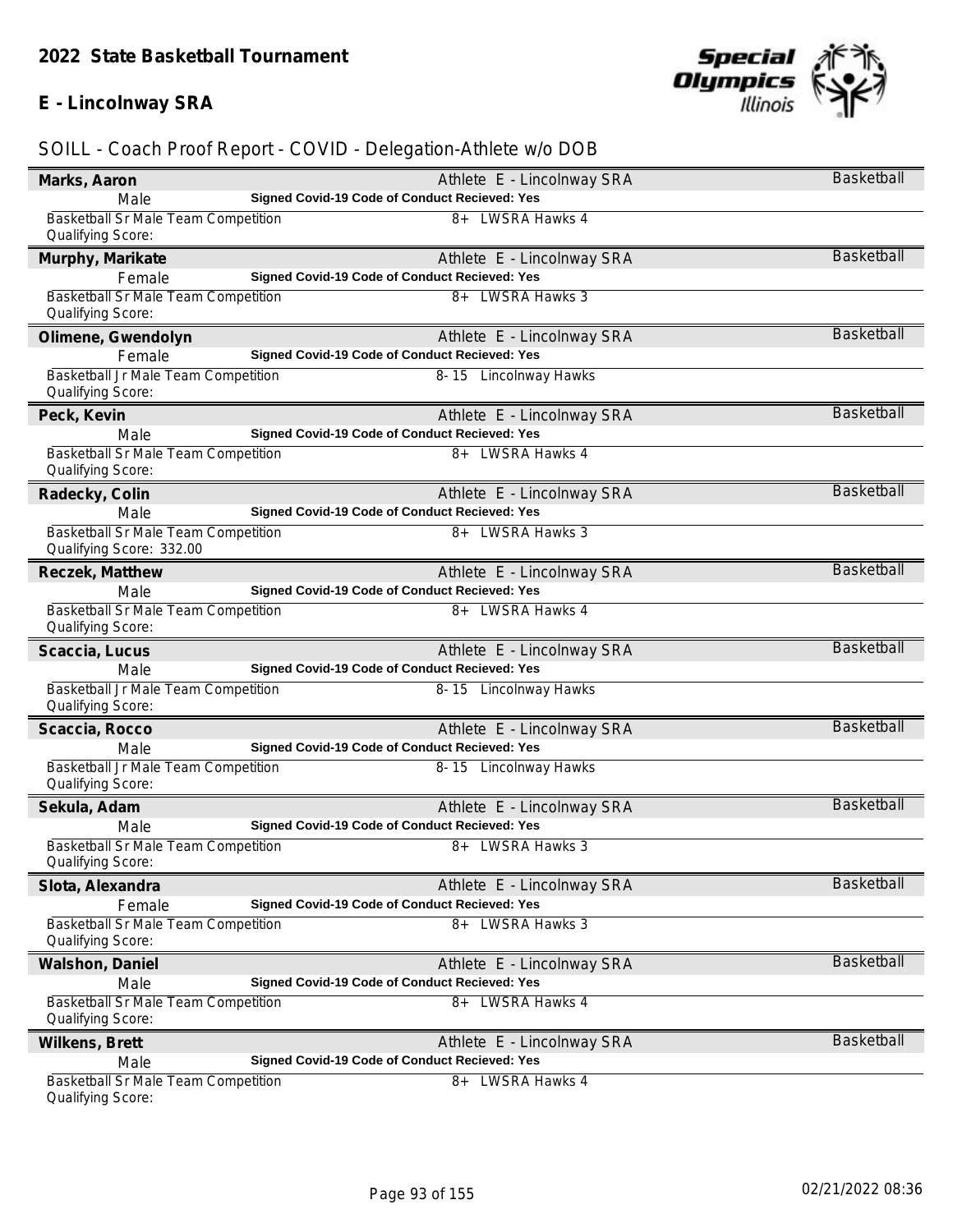#### *2022 State Basketball Tournament*

#### **E - Lincolnway SRA**

 $\overline{\phantom{a}}$ 

 $\overline{a}$ 



### *SOILL - Coach Proof Report - COVID - Delegation-Athlete w/o DOB*

| Winter, Brendan                     | Athlete E - Lincolnway SRA                    | <b>Basketball</b> |
|-------------------------------------|-----------------------------------------------|-------------------|
| Male                                | Signed Covid-19 Code of Conduct Recieved: Yes |                   |
| Basketball Sr Male Team Competition | 8+ LWSRA Hawks 4                              |                   |
| <b>Qualifying Score:</b>            |                                               |                   |
| Zuccato, Charlie                    | Athlete E - Lincolnway SRA                    | <b>Basketball</b> |
| Male                                | Signed Covid-19 Code of Conduct Recieved: Yes |                   |
| Basketball Jr Male Team Competition | 8-15 Lincolnway Hawks                         |                   |

Qualifying Score: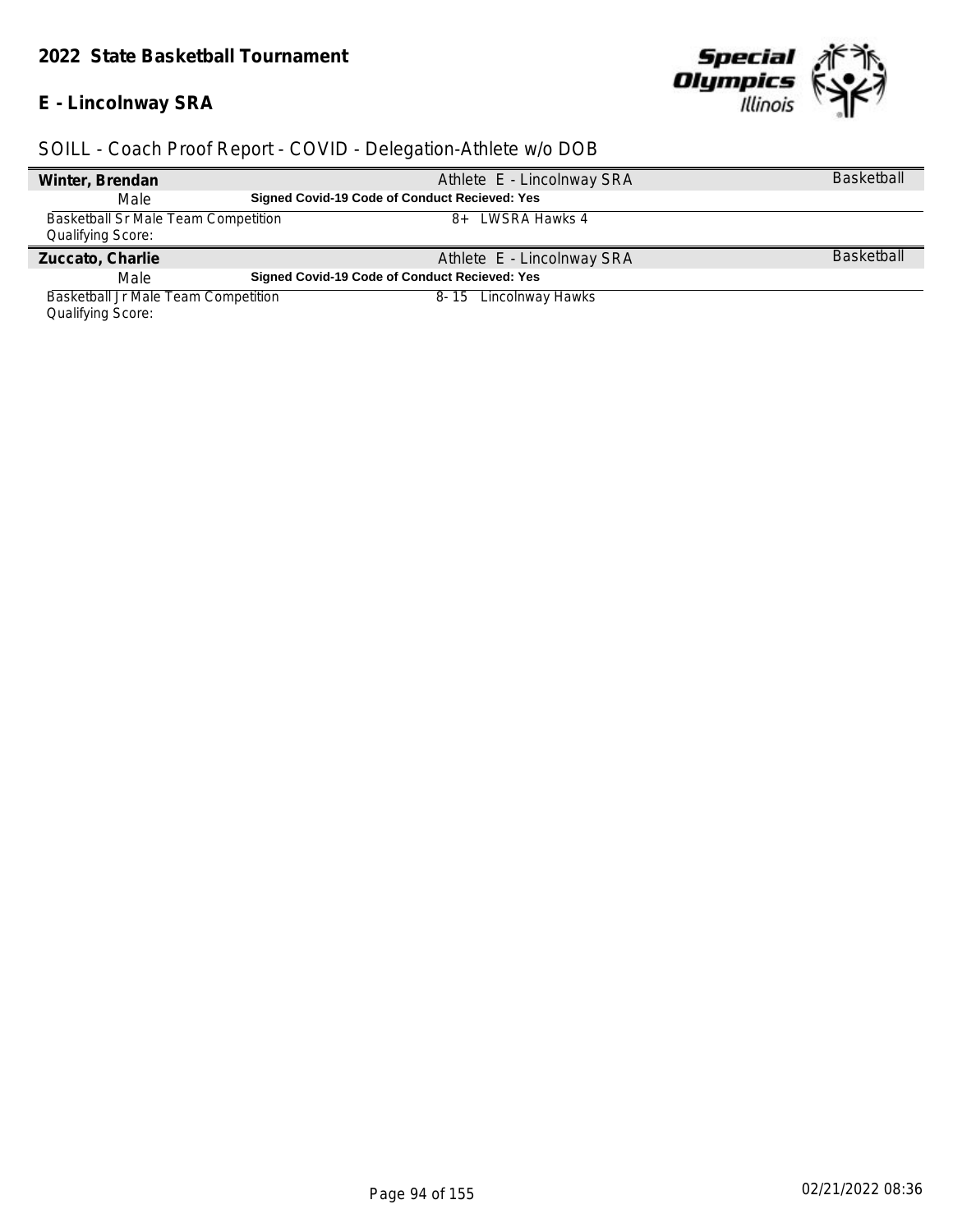# **E - Lockport High School**



| Alvarado, Christopher                                               | Athlete E - Lockport High School                     | <b>Basketball</b> |
|---------------------------------------------------------------------|------------------------------------------------------|-------------------|
| Male                                                                | Signed Covid-19 Code of Conduct Recieved: Yes        |                   |
| Basketball High School Team Competition<br>Qualifying Score:        | 14-22 Lockport HS Porters                            |                   |
| Ballard, Derek                                                      | Athlete E - Lockport High School                     | <b>Basketball</b> |
| Male                                                                | Signed Covid-19 Code of Conduct Recieved: Yes        |                   |
| Basketball High School Team Competition<br>Qualifying Score:        | 14-22 Lockport HS Porters                            |                   |
| Dorian, Colin                                                       | Athlete E - Lockport High School                     | Basketball        |
| Male                                                                | <b>Signed Covid-19 Code of Conduct Recieved: Yes</b> |                   |
| Basketball High School Team Competition<br>Qualifying Score:        | 14-22 Lockport HS Porters                            |                   |
| Floramo, Nicholas                                                   | Athlete E - Lockport High School                     | <b>Basketball</b> |
| Male                                                                | Signed Covid-19 Code of Conduct Recieved: Yes        |                   |
| Basketball High School Team Competition<br>Qualifying Score:        | 14-22 Lockport HS Porters                            |                   |
| Gonzalez, Armani                                                    | Athlete E - Lockport High School                     | <b>Basketball</b> |
| Male                                                                | Signed Covid-19 Code of Conduct Recieved: Yes        |                   |
| Basketball High School Team Competition<br>Qualifying Score:        | 14-22 Lockport HS Porters                            |                   |
| Lempicki, Brendan                                                   | Athlete E - Lockport High School                     | <b>Basketball</b> |
| Male                                                                | Signed Covid-19 Code of Conduct Recieved: Yes        |                   |
| Basketball High School Team Competition<br>Qualifying Score:        | 23+ Lockport HS Porters                              |                   |
| McCarter, Mason                                                     | Athlete E - Lockport High School                     | <b>Basketball</b> |
| Male                                                                | Signed Covid-19 Code of Conduct Recieved: Yes        |                   |
| Basketball High School Team Competition<br>Qualifying Score:        | 14-22 Lockport HS Porters                            |                   |
| Morfoot, Luke                                                       | Athlete E - Lockport High School                     | <b>Basketball</b> |
| Male                                                                | Signed Covid-19 Code of Conduct Recieved: Yes        |                   |
| Team Manager<br>Qualifying Score:                                   |                                                      |                   |
| Olivero, Isabella                                                   | Athlete E - Lockport High School                     | <b>Basketball</b> |
| Female                                                              | Signed Covid-19 Code of Conduct Recieved: Yes        |                   |
| Basketball High School Team Competition<br>Qualifying Score:        | 14-22 Lockport HS Porters                            |                   |
| Potter, Frank                                                       | Athlete E - Lockport High School                     | Basketball        |
| Male                                                                | Signed Covid-19 Code of Conduct Recieved: Yes        |                   |
| Basketball High School Team Competition<br>Qualifying Score: 372.00 | 14-22 Lockport HS Porters                            |                   |
| Santos, Mia Jessica                                                 | Athlete E - Lockport High School                     | <b>Basketball</b> |
| Female                                                              | Signed Covid-19 Code of Conduct Recieved: Yes        |                   |
| Basketball High School Team Competition<br>Qualifying Score:        | 14-22 Lockport HS Porters                            |                   |
| Schneider, Evan                                                     | Athlete E - Lockport High School                     | Basketball        |
| Male                                                                | Signed Covid-19 Code of Conduct Recieved: Yes        |                   |
| Basketball High School Team Competition<br>Qualifying Score:        | 14-22 Lockport HS Porters                            |                   |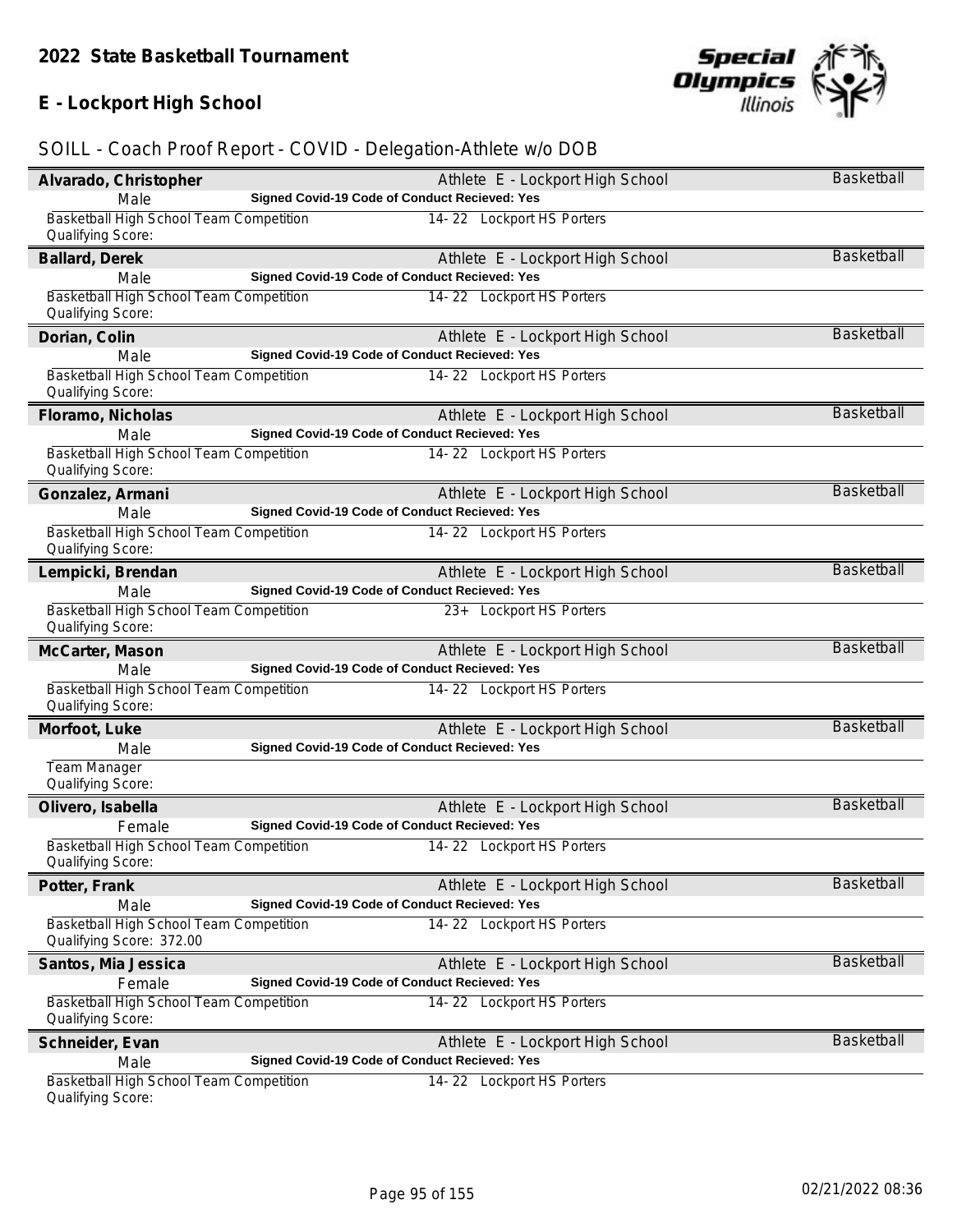### **E - Lockport High School**



### *SOILL - Coach Proof Report - COVID - Delegation-Athlete w/o DOB*

| Sola, Isabella                          | Athlete E - Lockport High School              | <b>Basketball</b> |
|-----------------------------------------|-----------------------------------------------|-------------------|
| Female                                  | Signed Covid-19 Code of Conduct Recieved: Yes |                   |
| Basketball High School Team Competition | 14-22 Lockport HS Porters                     |                   |
| <b>Qualifying Score:</b>                |                                               |                   |
| Sullivan, Randall (Randy)               | Athlete E - Lockport High School              | <b>Basketball</b> |
| Male                                    | Signed Covid-19 Code of Conduct Recieved: Yes |                   |
| Basketball High School Team Competition | Lockport HS Porters<br>14- 22                 |                   |
| <b>Qualifying Score:</b>                |                                               |                   |
| Vrba, Jacob                             | Athlete E - Lockport High School              | <b>Basketball</b> |
| Male                                    | Signed Covid-19 Code of Conduct Recieved: Yes |                   |
| Basketball High School Team Competition | Lockport HS Porters<br>14- 22                 |                   |

Qualifying Score: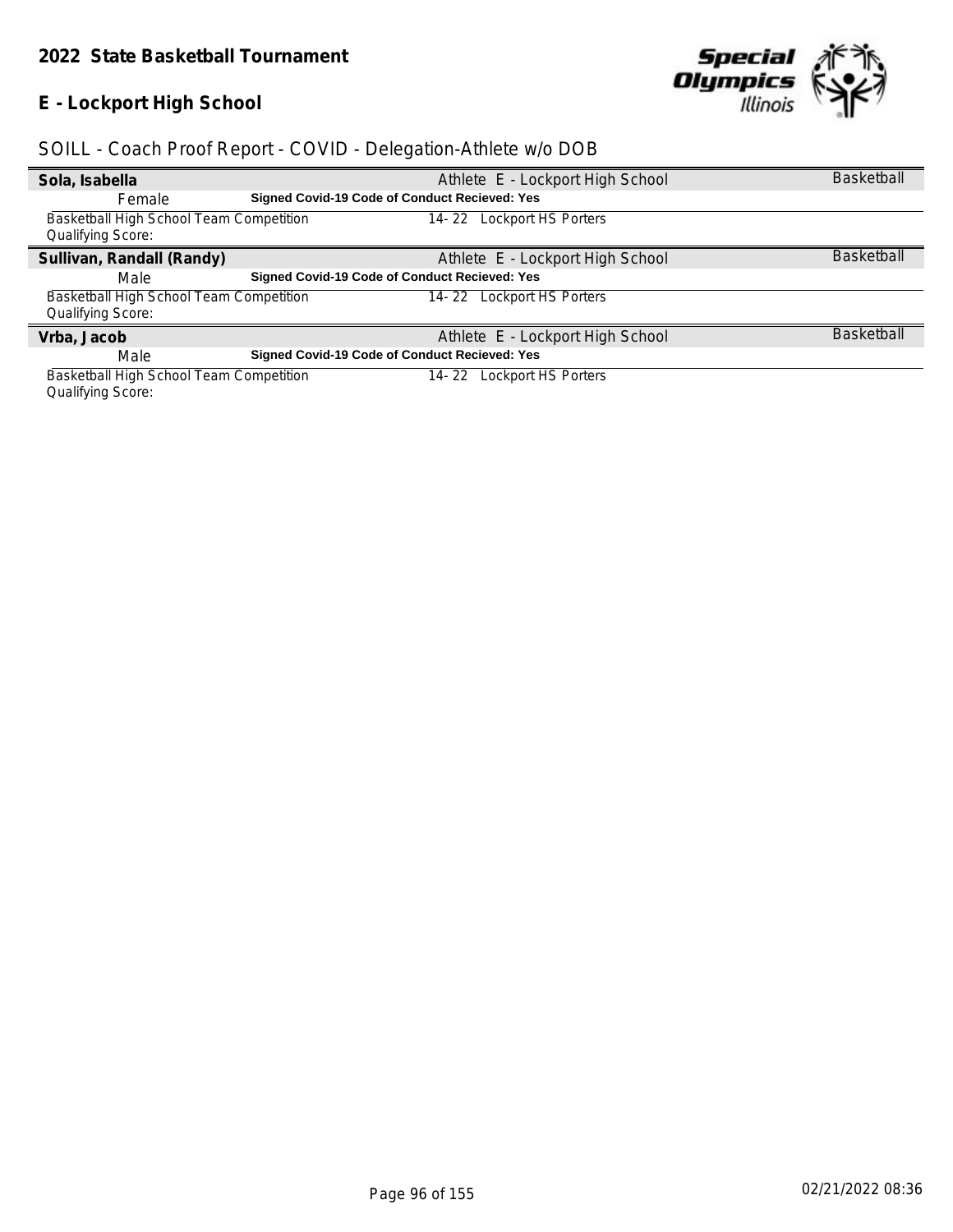#### **E - Manteno School District**



| Taylor, Zackary                                          | Athlete E - Manteno School District           | <b>Basketball</b> |
|----------------------------------------------------------|-----------------------------------------------|-------------------|
| Male                                                     | Signed Covid-19 Code of Conduct Recieved: Yes |                   |
| Basketball Skills 10ft Basket<br>Qualifying Score: 72.00 | 16+                                           | Male Ball         |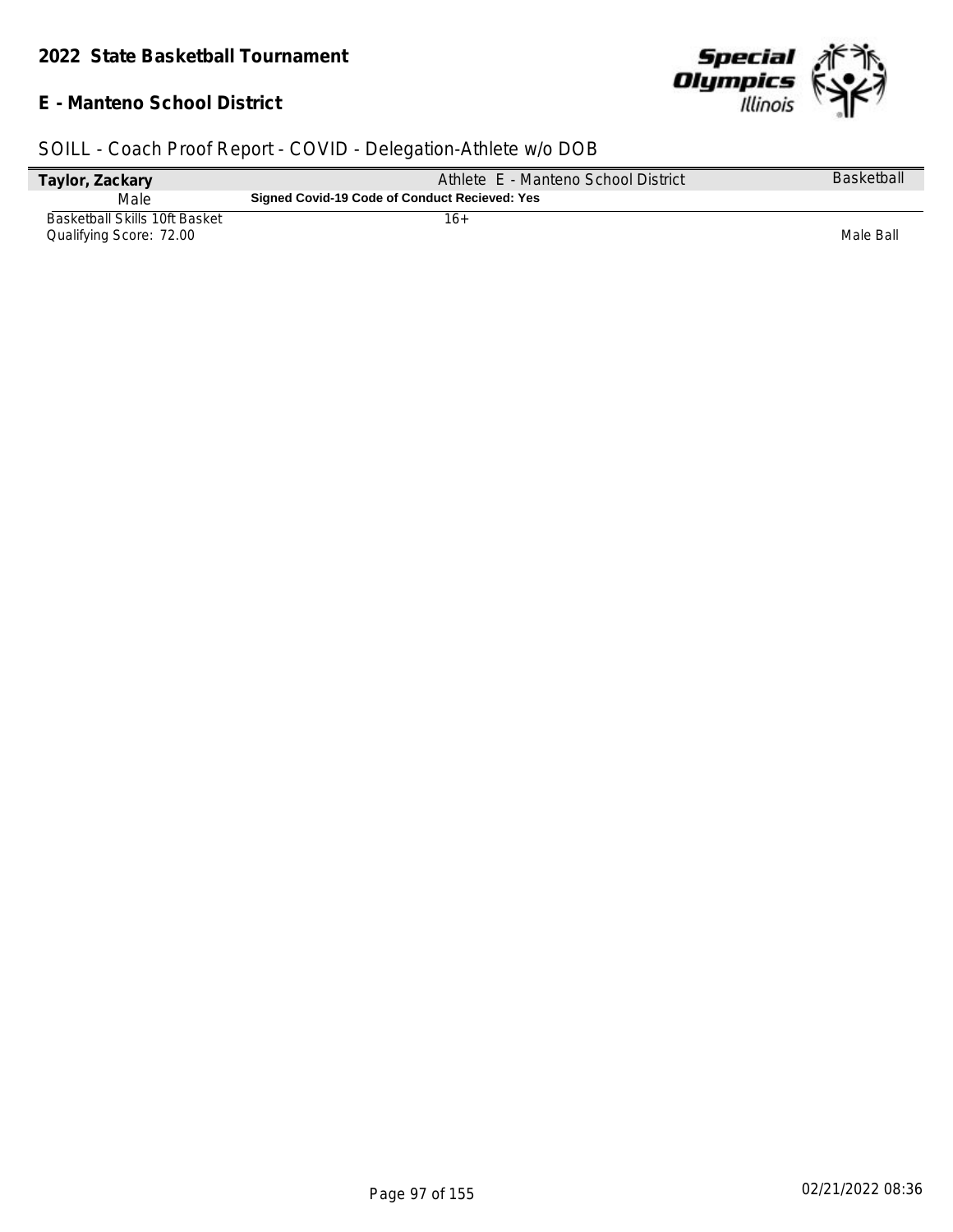# **E - Northern Will County SRA**

| Banas, Kyle                                                            | Athlete E - Northern Will County SRA          | <b>Basketball</b> |
|------------------------------------------------------------------------|-----------------------------------------------|-------------------|
| Male                                                                   | Signed Covid-19 Code of Conduct Recieved: Yes |                   |
| <b>Basketball Sr Male Team Competition</b><br>Qualifying Score: 386.00 | 8+ NWCSRA Wolves White                        |                   |
| Barnes, Sean                                                           | Athlete E - Northern Will County SRA          | <b>Basketball</b> |
| Male                                                                   | Signed Covid-19 Code of Conduct Recieved: Yes |                   |
| Basketball Sr Male Team Competition<br>Qualifying Score:               | 8+ NWCSRA Wolves White                        |                   |
| Bedi, Gurinder                                                         | Athlete E - Northern Will County SRA          | Basketball        |
| Male                                                                   | Signed Covid-19 Code of Conduct Recieved: Yes |                   |
| Basketball Sr Male Team Competition<br>Qualifying Score:               | 8+ NWCSRA Wolves Gray                         |                   |
| Chiu, Jericho                                                          | Athlete E - Northern Will County SRA          | Basketball        |
| Male                                                                   | Signed Covid-19 Code of Conduct Recieved: Yes |                   |
| <b>Basketball Sr Male Team Competition</b><br>Qualifying Score:        | 8+ NWCSRA Wolves Gray                         |                   |
| Christopher, Kelly                                                     | Athlete E - Northern Will County SRA          | Basketball        |
| Female                                                                 | Signed Covid-19 Code of Conduct Recieved: Yes |                   |
| Basketball Sr Male Team Competition<br>Qualifying Score:               | 8+ NWCSRA Wolves White                        |                   |
| Dagnino Canedo, Alonso                                                 | Athlete E - Northern Will County SRA          | <b>Basketball</b> |
| Male                                                                   | Signed Covid-19 Code of Conduct Recieved: Yes |                   |
| <b>Basketball Sr Male Team Competition</b><br>Qualifying Score:        | 8+ NWCSRA Wolves White                        |                   |
| Dagnino, Andre                                                         | Athlete E - Northern Will County SRA          | <b>Basketball</b> |
| Male                                                                   | Signed Covid-19 Code of Conduct Recieved: Yes |                   |
| Basketball Sr Male Team Competition<br>Qualifying Score:               | <b>NWCSRA Wolves White</b><br>8+              |                   |
| DeGuilio, David                                                        | Athlete E - Northern Will County SRA          | <b>Basketball</b> |
| Male                                                                   | Signed Covid-19 Code of Conduct Recieved: Yes |                   |
| Basketball Sr Male Team Competition<br>Qualifying Score:               | 8+ NWCSRA Wolves Gray                         |                   |
| Dunkin, Ethan                                                          | Athlete E - Northern Will County SRA          | Basketball        |
| Male                                                                   | Signed Covid-19 Code of Conduct Recieved: Yes |                   |
| Basketball Sr Male Team Competition<br>Qualifying Score: 322.00        | 8+ NWCSRA Wolves Gray                         |                   |
| Enk, Kelly                                                             | Athlete E - Northern Will County SRA          | Basketball        |
| Female                                                                 | Signed Covid-19 Code of Conduct Recieved: Yes |                   |
| <b>Basketball Sr Male Team Competition</b><br>Qualifying Score:        | <b>NWCSRA Wolves White</b><br>8+              |                   |
| Enk, Shannon                                                           | Athlete E - Northern Will County SRA          | Basketball        |
| Female                                                                 | Signed Covid-19 Code of Conduct Recieved: Yes |                   |
| Basketball Sr Male Team Competition                                    | <b>NWCSRA Wolves White</b><br>8+              |                   |
| Qualifying Score:                                                      |                                               |                   |
| Garcia, Nicholas                                                       | Athlete E - Northern Will County SRA          | <b>Basketball</b> |
| Male                                                                   | Signed Covid-19 Code of Conduct Recieved: Yes |                   |
| <b>Basketball Sr Male Team Competition</b><br>Qualifying Score:        | <b>NWCSRA Wolves Gray</b><br>8+               |                   |

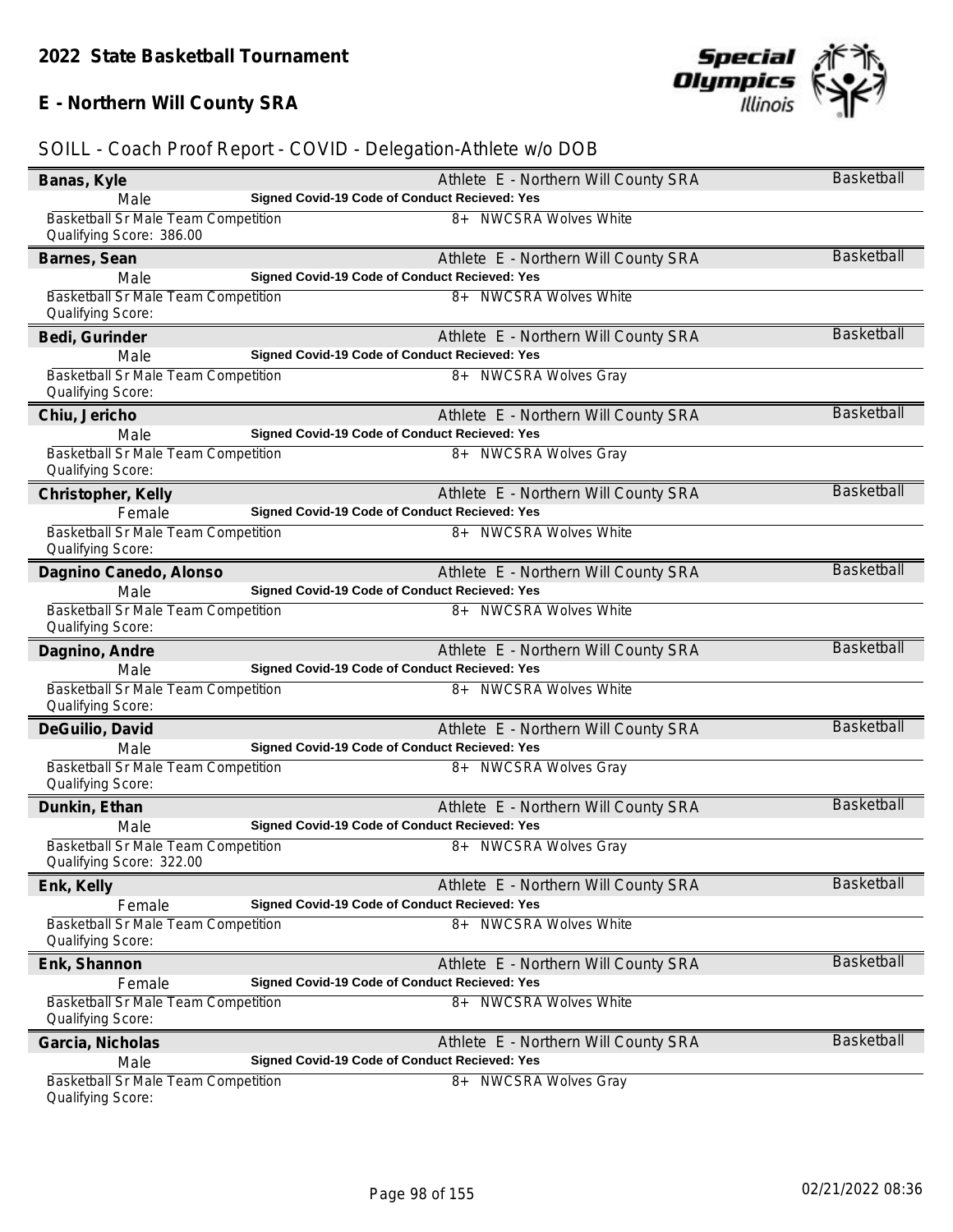# **E - Northern Will County SRA**

| Gonzalez, Matthew                                               |                                               | Athlete E - Northern Will County SRA | <b>Basketball</b> |
|-----------------------------------------------------------------|-----------------------------------------------|--------------------------------------|-------------------|
| Male                                                            | Signed Covid-19 Code of Conduct Recieved: Yes |                                      |                   |
| <b>Basketball Sr Male Team Competition</b><br>Qualifying Score: |                                               | 8+ NWCSRA Wolves White               |                   |
| Hatton, James                                                   |                                               | Athlete E - Northern Will County SRA | <b>Basketball</b> |
| Male                                                            | Signed Covid-19 Code of Conduct Recieved: Yes |                                      |                   |
| <b>Basketball Sr Male Team Competition</b><br>Qualifying Score: |                                               | 8+ NWCSRA Wolves White               |                   |
| Hayden, Thomas                                                  |                                               | Athlete E - Northern Will County SRA | <b>Basketball</b> |
| Male                                                            | Signed Covid-19 Code of Conduct Recieved: Yes |                                      |                   |
| Basketball Sr Male Team Competition<br>Qualifying Score:        |                                               | 8+ NWCSRA Wolves White               |                   |
| Ho, Charles                                                     |                                               | Athlete E - Northern Will County SRA | <b>Basketball</b> |
| Male                                                            | Signed Covid-19 Code of Conduct Recieved: Yes |                                      |                   |
| Basketball Sr Male Team Competition<br>Qualifying Score:        |                                               | 8+ NWCSRA Wolves White               |                   |
| Kane, Lyle D                                                    |                                               | Athlete E - Northern Will County SRA | <b>Basketball</b> |
| Male                                                            | Signed Covid-19 Code of Conduct Recieved: Yes |                                      |                   |
| <b>Basketball Sr Male Team Competition</b><br>Qualifying Score: |                                               | 8+ NWCSRA Wolves Gray                |                   |
| Kegl, James                                                     |                                               | Athlete E - Northern Will County SRA | <b>Basketball</b> |
| Male                                                            | Signed Covid-19 Code of Conduct Recieved: Yes |                                      |                   |
| Basketball Sr Male Team Competition<br>Qualifying Score:        |                                               | 8+ NWCSRA Wolves Gray                |                   |
| Lambert, Luke                                                   |                                               | Athlete E - Northern Will County SRA | <b>Basketball</b> |
| Male                                                            | Signed Covid-19 Code of Conduct Recieved: Yes |                                      |                   |
| <b>Basketball Sr Male Team Competition</b><br>Qualifying Score: |                                               | 8+ NWCSRA Wolves White               |                   |
| Moran, Kathryn (Katie)                                          |                                               | Athlete E - Northern Will County SRA | <b>Basketball</b> |
| Female                                                          | Signed Covid-19 Code of Conduct Recieved: Yes |                                      |                   |
| Basketball Sr Male Team Competition<br>Qualifying Score:        |                                               | 8+ NWCSRA Wolves Gray                |                   |
| Mullan, Jonathan                                                |                                               | Athlete E - Northern Will County SRA | <b>Basketball</b> |
| Male                                                            | Signed Covid-19 Code of Conduct Recieved: Yes |                                      |                   |
| Basketball Sr Male Team Competition<br>Qualifying Score:        |                                               | 8+ NWCSRA Wolves Gray                |                   |
| Ramirez, Lisette (Liz)                                          |                                               | Athlete E - Northern Will County SRA | Basketball        |
| Female                                                          | Signed Covid-19 Code of Conduct Recieved: Yes |                                      |                   |
| Basketball Sr Male Team Competition<br>Qualifying Score:        |                                               | <b>NWCSRA Wolves Gray</b><br>8+      |                   |
| Sime, Alexis                                                    |                                               | Athlete E - Northern Will County SRA | <b>Basketball</b> |
| Female                                                          | Signed Covid-19 Code of Conduct Recieved: Yes |                                      |                   |
| Basketball Sr Male Team Competition<br>Qualifying Score:        |                                               | 8+ NWCSRA Wolves Gray                |                   |

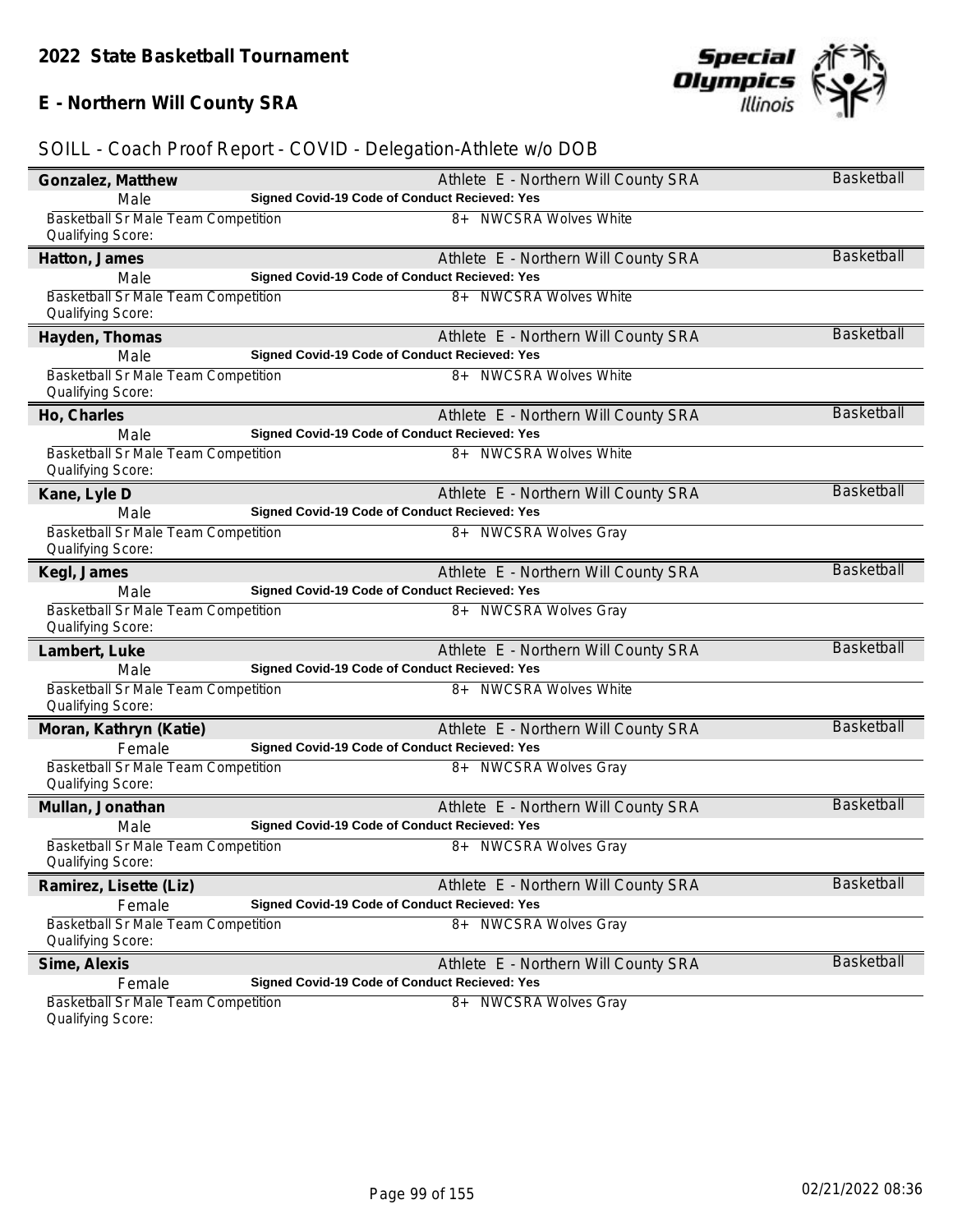#### **E - Oak Lawn Park District**



| Kernats, Eli                  | Athlete E - Oak Lawn Park District            | <b>Basketball</b> |
|-------------------------------|-----------------------------------------------|-------------------|
| Male                          | Signed Covid-19 Code of Conduct Recieved: Yes |                   |
| Basketball Skills 8 Ft Basket | $8 - 15$                                      |                   |
| Qualifying Score: 54.00       |                                               | Male Ball         |
| Moreno, Andrea                | Athlete E - Oak Lawn Park District            | <b>Basketball</b> |
| Female                        | Signed Covid-19 Code of Conduct Recieved: Yes |                   |
| Basketball Skills 8 Ft Basket | $8 - 15$                                      |                   |
|                               |                                               |                   |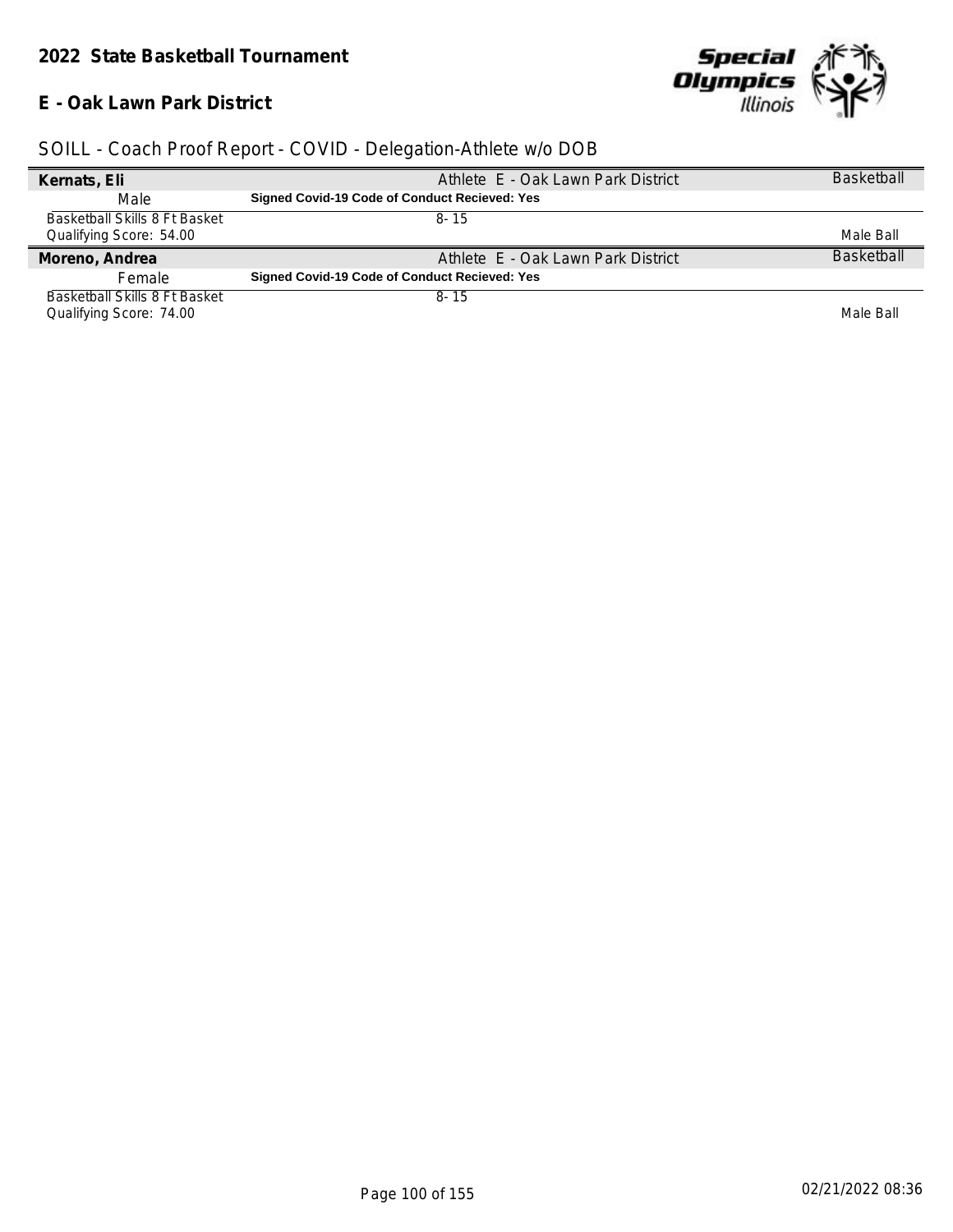### **E - Orland Park Rec Dept**



| Ammari, Luma                                                      | Athlete E - Orland Park Rec Dept              | <b>Basketball</b> |
|-------------------------------------------------------------------|-----------------------------------------------|-------------------|
| Female                                                            | Signed Covid-19 Code of Conduct Recieved: Yes |                   |
| Basketball Sr Female Team Competition<br>Qualifying Score:        | 8+ Orland Park Lady Owls                      |                   |
| Carroll, Luke                                                     | Athlete E - Orland Park Rec Dept              | <b>Basketball</b> |
| Male                                                              | Signed Covid-19 Code of Conduct Recieved: Yes |                   |
| Basketball Skills 10ft Basket                                     | $8 - 15$                                      |                   |
| Qualifying Score: 62.00                                           |                                               | Male Ball         |
| Cerny, Laura                                                      | Athlete E - Orland Park Rec Dept              | <b>Basketball</b> |
| Female                                                            | Signed Covid-19 Code of Conduct Recieved: Yes |                   |
| Basketball Sr Female Team Competition<br>Qualifying Score:        | 8+ Orland Park Lady Owls                      |                   |
| Conway, Bryana                                                    | Athlete E - Orland Park Rec Dept              | <b>Basketball</b> |
| Female                                                            | Signed Covid-19 Code of Conduct Recieved: Yes |                   |
| Basketball Sr Female Team Competition<br>Qualifying Score:        | 8+ Orland Park Lady Owls                      |                   |
| Gasser, Leslie                                                    | Athlete E - Orland Park Rec Dept              | Basketball        |
| Female                                                            | Signed Covid-19 Code of Conduct Recieved: Yes |                   |
| Basketball Sr Female Team Competition<br>Qualifying Score: 237.00 | 8+ Orland Park Lady Owls                      |                   |
| Gasser, Natalie                                                   | Athlete E - Orland Park Rec Dept              | <b>Basketball</b> |
| Female                                                            | Signed Covid-19 Code of Conduct Recieved: Yes |                   |
| Basketball Sr Female Team Competition<br>Qualifying Score:        | 8+ Orland Park Lady Owls                      |                   |
| Harmon, Crista                                                    | Athlete E - Orland Park Rec Dept              | <b>Basketball</b> |
| Female                                                            | Signed Covid-19 Code of Conduct Recieved: Yes |                   |
| Basketball Sr Female Team Competition<br>Qualifying Score:        | 8+ Orland Park Lady Owls                      |                   |
| Manning, Leanne                                                   | Athlete E - Orland Park Rec Dept              | <b>Basketball</b> |
| Female                                                            | Signed Covid-19 Code of Conduct Recieved: Yes |                   |
| Basketball Sr Female Team Competition<br>Qualifying Score:        | 8+ Orland Park Lady Owls                      |                   |
| Pluta, Noelle                                                     | Athlete E - Orland Park Rec Dept              | <b>Basketball</b> |
| Female                                                            | Signed Covid-19 Code of Conduct Recieved: Yes |                   |
| Basketball Sr Female Team Competition<br>Qualifying Score:        | 8+ Orland Park Lady Owls                      |                   |
| Rosas, Valerie                                                    | Athlete E - Orland Park Rec Dept              | <b>Basketball</b> |
| Female                                                            | Signed Covid-19 Code of Conduct Recieved: Yes |                   |
| Basketball Sr Female Team Competition<br>Qualifying Score:        | 8+ Orland Park Lady Owls                      |                   |
| Stack, Declan                                                     | Athlete E - Orland Park Rec Dept              | <b>Basketball</b> |
| Male                                                              | Signed Covid-19 Code of Conduct Recieved: Yes |                   |
| Basketball Skills 8 Ft Basket                                     | $8 - 15$                                      |                   |
| Qualifying Score: 52.00                                           |                                               | Female Ball       |
| Swieringa, Stacey                                                 | Athlete E - Orland Park Rec Dept              | Basketball        |
| Female                                                            | Signed Covid-19 Code of Conduct Recieved: Yes |                   |
| Basketball Sr Female Team Competition<br>Qualifying Score:        | 8+ Orland Park Lady Owls                      |                   |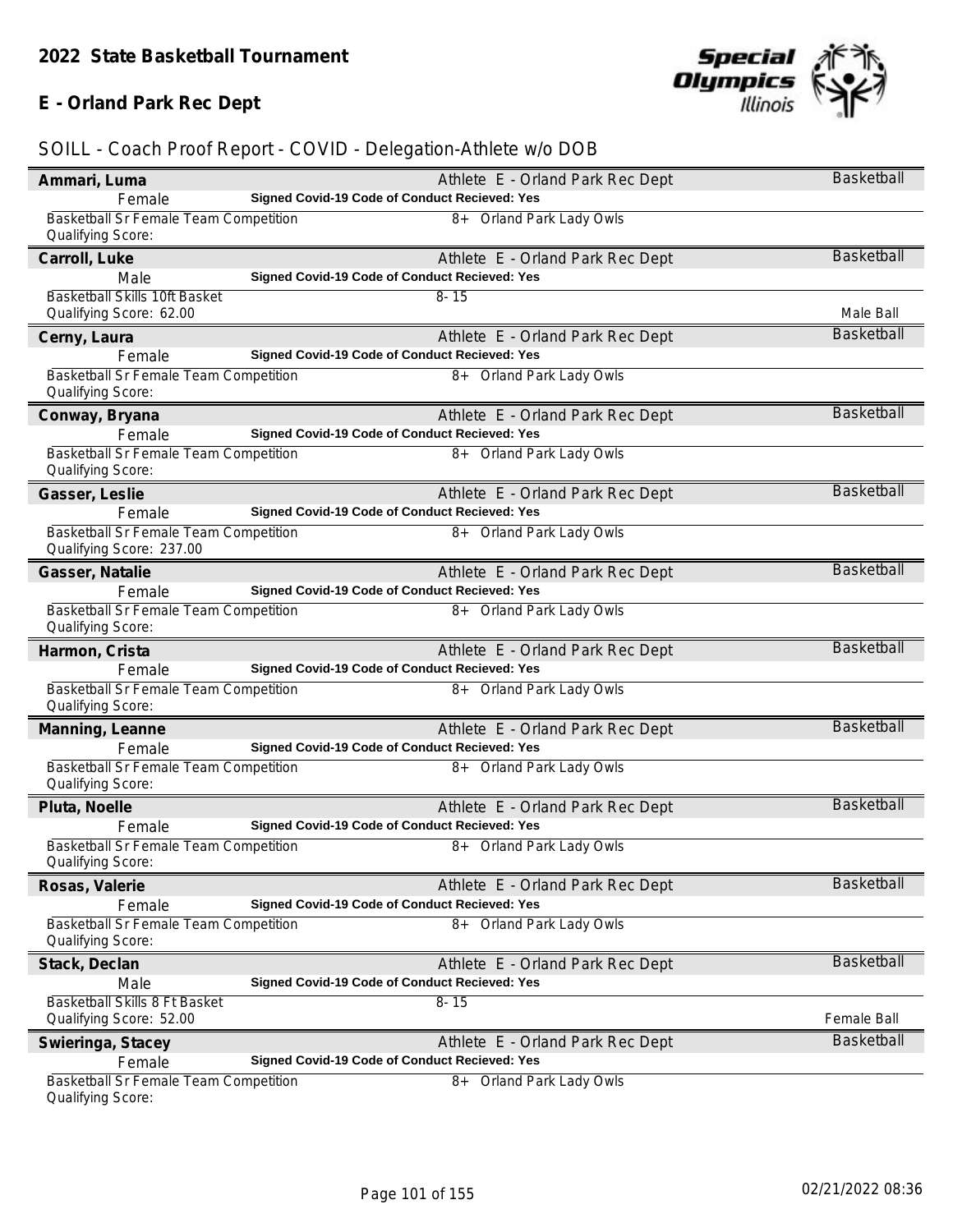### **E - Orland Park Rec Dept**



| Trygstad, Rachel                      |                                                      | Athlete E - Orland Park Rec Dept | <b>Basketball</b> |
|---------------------------------------|------------------------------------------------------|----------------------------------|-------------------|
| Female                                | Signed Covid-19 Code of Conduct Recieved: Yes        |                                  |                   |
| Basketball Sr Female Team Competition |                                                      | Orland Park Lady Owls<br>8+      |                   |
| <b>Qualifying Score:</b>              |                                                      |                                  |                   |
| Vari, Kristen                         |                                                      | Athlete E - Orland Park Rec Dept | <b>Basketball</b> |
| Female                                | Signed Covid-19 Code of Conduct Recieved: Yes        |                                  |                   |
| Basketball Sr Female Team Competition |                                                      | Orland Park Lady Owls<br>8+      |                   |
| <b>Qualifying Score:</b>              |                                                      |                                  |                   |
| Wojcik, Christine                     |                                                      | Athlete E - Orland Park Rec Dept | <b>Basketball</b> |
| Female                                | <b>Signed Covid-19 Code of Conduct Recieved: Yes</b> |                                  |                   |
| Basketball Sr Female Team Competition |                                                      | Orland Park Lady Owls<br>8+      |                   |
| <b>Qualifying Score:</b>              |                                                      |                                  |                   |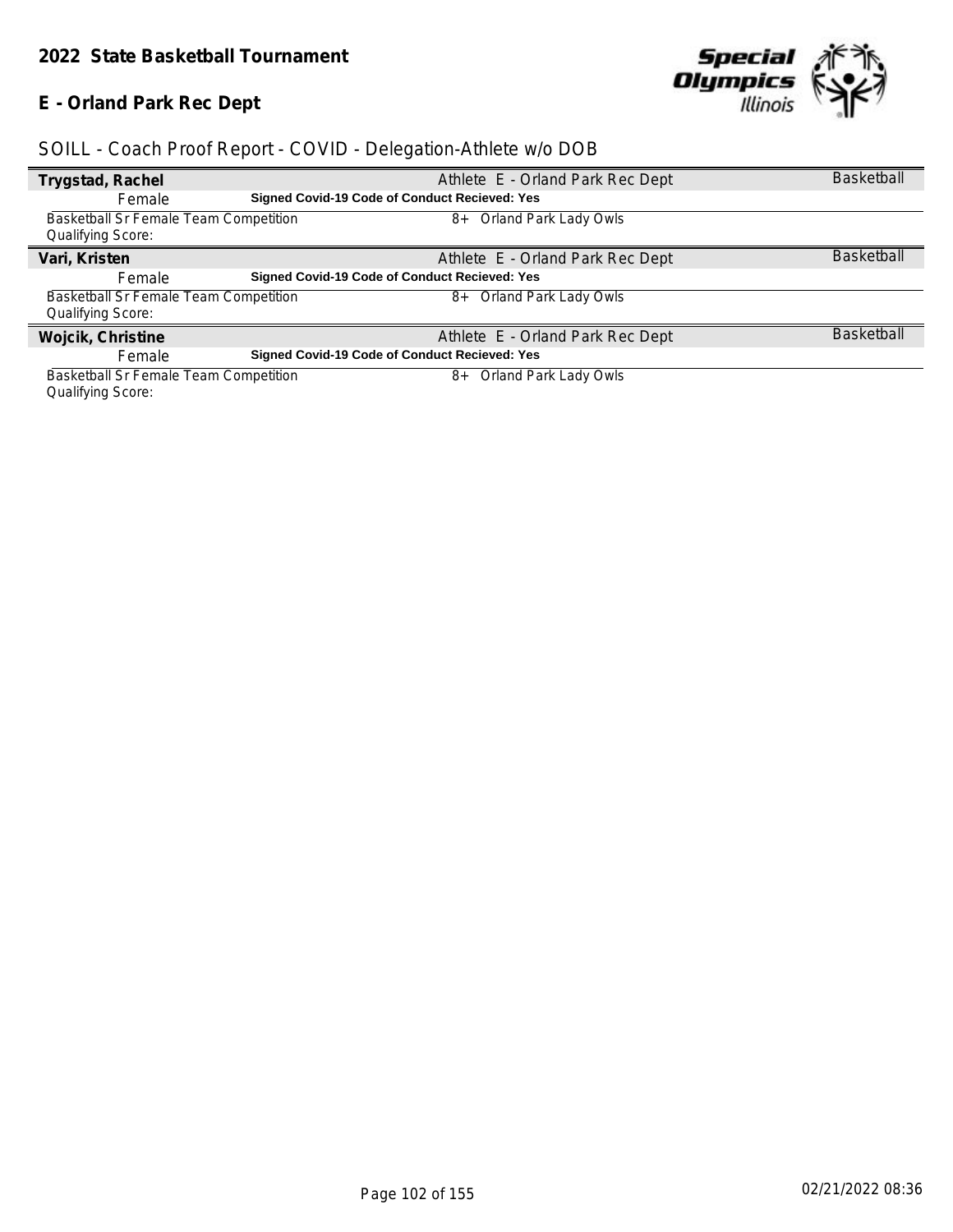#### **E - Plainfield District 202**



| Flores, Jacob                 | Athlete E - Plainfield District 202           | <b>Basketball</b> |
|-------------------------------|-----------------------------------------------|-------------------|
| Male                          | Signed Covid-19 Code of Conduct Recieved: Yes |                   |
| Basketball Skills 10ft Basket | 16+                                           |                   |
| Qualifying Score: 78.00       |                                               | Female Ball       |
| Myles-Torne, Darius           | Athlete E - Plainfield District 202           | <b>Basketball</b> |
| Male                          | Signed Covid-19 Code of Conduct Recieved: Yes |                   |
| Basketball Skills 10ft Basket | $8 - 15$                                      |                   |
| Qualifying Score: 62.00       |                                               | Female Ball       |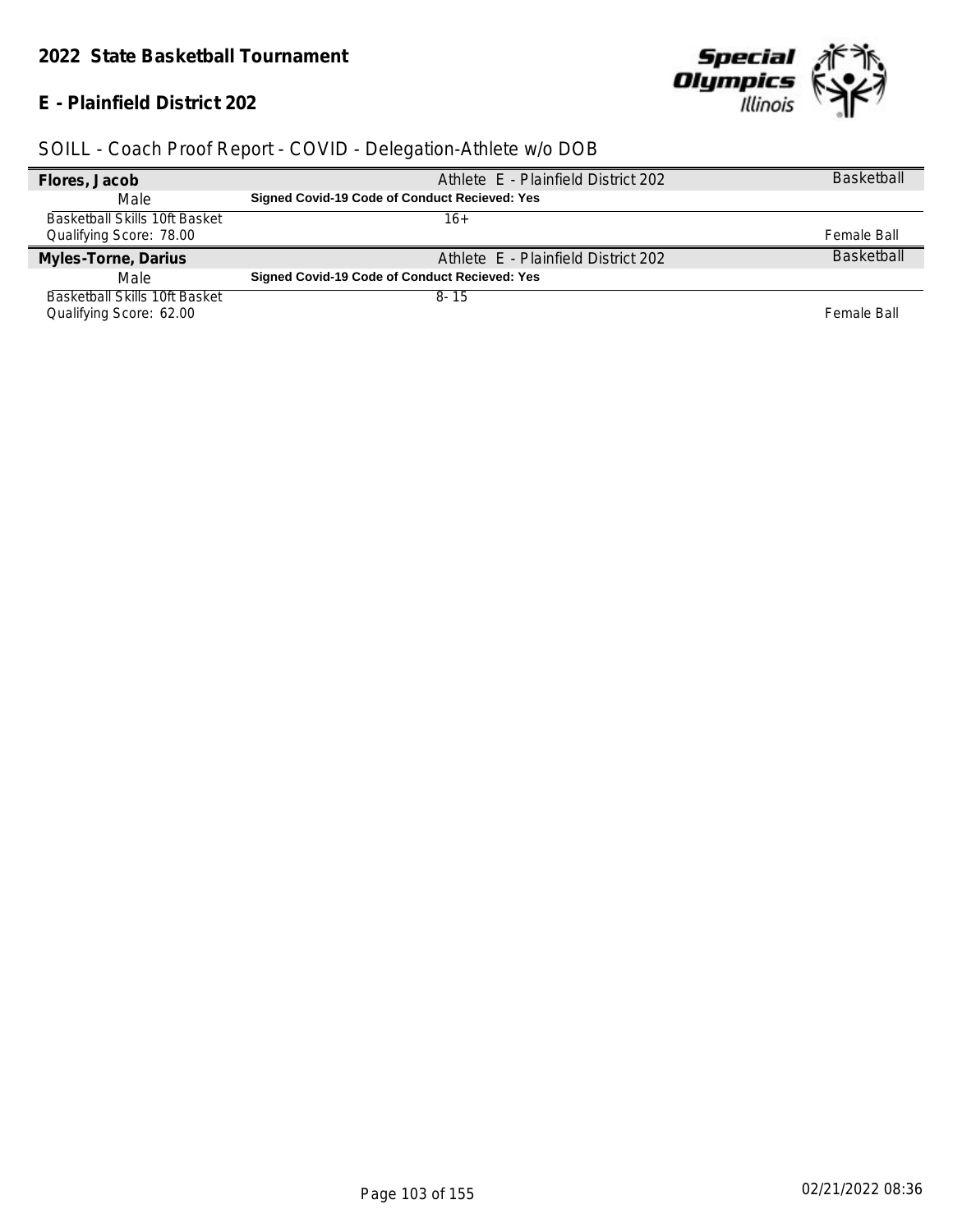### **E - River Valley SRA**



| Brock, Matthew                                                  | Athlete E - River Valley SRA                  | Basketball        |
|-----------------------------------------------------------------|-----------------------------------------------|-------------------|
| Male                                                            | Signed Covid-19 Code of Conduct Recieved: Yes |                   |
| Basketball Sr Male Team Competition                             | 8+ River Valley Rage ALB                      |                   |
| Qualifying Score:                                               |                                               |                   |
| Bush, Adam                                                      | Athlete E - River Valley SRA                  | <b>Basketball</b> |
| Male                                                            | Signed Covid-19 Code of Conduct Recieved: Yes |                   |
| <b>Basketball Sr Male Team Competition</b>                      | 8+ River Valley Rage ALB                      |                   |
| Qualifying Score:                                               |                                               |                   |
| Conrad, Jeffery                                                 | Athlete E - River Valley SRA                  | Basketball        |
| Male                                                            | Signed Covid-19 Code of Conduct Recieved: Yes |                   |
| Basketball Sr Male Team Competition                             | 8+ River Valley Rage ALB                      |                   |
| Qualifying Score:                                               |                                               |                   |
| Dzienisiewicz, William                                          | Athlete E - River Valley SRA                  | <b>Basketball</b> |
| Male                                                            | Signed Covid-19 Code of Conduct Recieved: Yes |                   |
| <b>Basketball Sr Male Team Competition</b>                      | 8+ River Valley Rage ALB                      |                   |
| Qualifying Score:                                               |                                               |                   |
| Holdosh, Shane                                                  | Athlete E - River Valley SRA                  | Basketball        |
| Male                                                            | Signed Covid-19 Code of Conduct Recieved: Yes |                   |
| Basketball Sr Male Team Competition                             | 8+ River Valley Rage ALB                      |                   |
| Qualifying Score:                                               |                                               |                   |
| James, Joshua                                                   | Athlete E - River Valley SRA                  | <b>Basketball</b> |
| Male                                                            | Signed Covid-19 Code of Conduct Recieved: Yes |                   |
| Basketball Sr Male Team Competition                             | 8+ River Valley Rage ALB                      |                   |
| Qualifying Score:                                               |                                               |                   |
| Miller, Brad                                                    | Athlete E - River Valley SRA                  | <b>Basketball</b> |
| Male                                                            | Signed Covid-19 Code of Conduct Recieved: Yes |                   |
| <b>Basketball Sr Male Team Competition</b>                      | 8+ River Valley Rage ALB                      |                   |
| Qualifying Score:                                               |                                               |                   |
| Miller, Samantha                                                | Athlete E - River Valley SRA                  | Basketball        |
| Female                                                          | Signed Covid-19 Code of Conduct Recieved: Yes |                   |
| Basketball Sr Male Team Competition                             | 8+ River Valley Rage ALB                      |                   |
| Qualifying Score:                                               |                                               |                   |
| Rorem, Eli                                                      | Athlete E - River Valley SRA                  | <b>Basketball</b> |
| Male                                                            | Signed Covid-19 Code of Conduct Recieved: Yes |                   |
| <b>Basketball Sr Male Team Competition</b>                      | 8+ River Valley Rage ALB                      |                   |
| Qualifying Score:                                               |                                               |                   |
| Sparrow, Neelix                                                 | Athlete E - River Valley SRA                  | Basketball        |
| Male                                                            | Signed Covid-19 Code of Conduct Recieved: Yes |                   |
| <b>Basketball Sr Male Team Competition</b>                      | 8+ River Valley Rage ALB                      |                   |
| Qualifying Score:                                               |                                               |                   |
| Wallace, Nicole                                                 | Athlete E - River Valley SRA                  | <b>Basketball</b> |
| Female                                                          | Signed Covid-19 Code of Conduct Recieved: Yes |                   |
| Basketball Sr Male Team Competition                             | 8+ River Valley Rage ALB                      |                   |
| Qualifying Score:                                               |                                               |                   |
| Wilson-Rosenthall, Jeremiah                                     | Athlete E - River Valley SRA                  | <b>Basketball</b> |
| Male                                                            | Signed Covid-19 Code of Conduct Recieved: Yes |                   |
| <b>Basketball Sr Male Team Competition</b><br>Qualifying Score: | 8+ River Valley Rage ALB                      |                   |
|                                                                 |                                               |                   |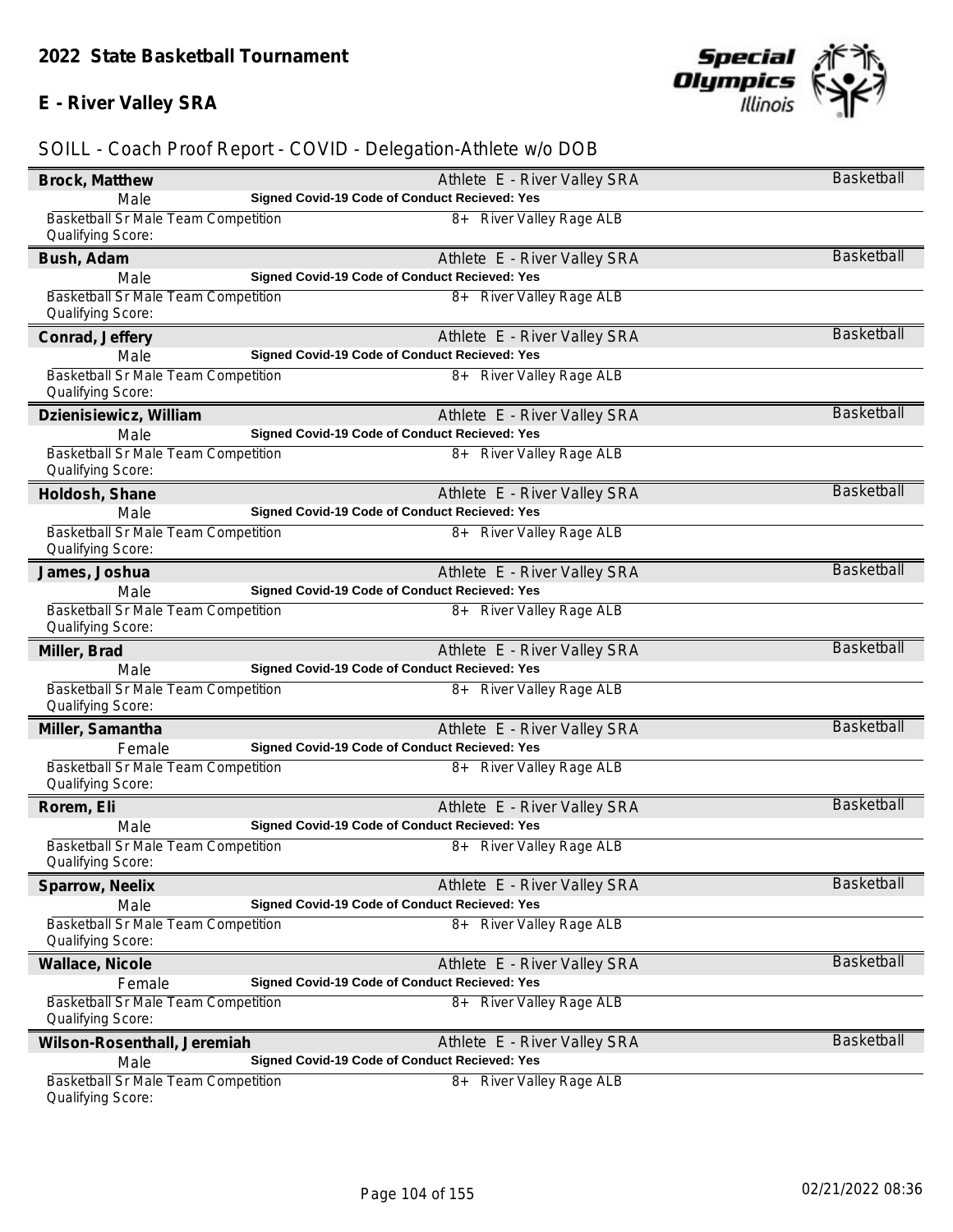#### **E - RTHSD 227**



# *SOILL - Coach Proof Report - COVID - Delegation-Athlete w/o DOB*

| Evans, Josiah                           | Athlete E - RTHSD 227                                | <b>Basketball</b> |
|-----------------------------------------|------------------------------------------------------|-------------------|
| Male                                    | Signed Covid-19 Code of Conduct Recieved: Yes        |                   |
| Basketball High School Team Competition | 14-22 RTHSD Raptors                                  |                   |
| Qualifying Score:                       |                                                      |                   |
| Gordon, Micah                           | Athlete E - RTHSD 227                                | <b>Basketball</b> |
| Male                                    | Signed Covid-19 Code of Conduct Recieved: Yes        |                   |
| Basketball High School Team Competition | 14-22 RTHSD Raptors                                  |                   |
| Qualifying Score:                       |                                                      |                   |
| Hill, Jeremy                            | Athlete E - RTHSD 227                                | <b>Basketball</b> |
| Male                                    | Signed Covid-19 Code of Conduct Recieved: Yes        |                   |
| Basketball High School Team Competition | 14-22 RTHSD Raptors                                  |                   |
| Qualifying Score:                       |                                                      |                   |
| Norwood, Anthony                        | Athlete E - RTHSD 227                                | <b>Basketball</b> |
| Male                                    | Signed Covid-19 Code of Conduct Recieved: Yes        |                   |
| Basketball High School Team Competition | 14-22 RTHSD Raptors                                  |                   |
| Qualifying Score:                       |                                                      |                   |
| Pack, Alexander                         | Athlete E - RTHSD 227                                | Basketball        |
| Male                                    | Signed Covid-19 Code of Conduct Recieved: Yes        |                   |
| Basketball High School Team Competition | 14-22 RTHSD Raptors                                  |                   |
| Qualifying Score:                       |                                                      |                   |
| Ross, Curtis                            | Athlete E - RTHSD 227                                | Basketball        |
| Male                                    | Signed Covid-19 Code of Conduct Recieved: Yes        |                   |
| Basketball High School Team Competition | 14-22 RTHSD Raptors                                  |                   |
| Qualifying Score:                       |                                                      |                   |
| Vlach, Jacob                            | Athlete E - RTHSD 227                                | <b>Basketball</b> |
| Male                                    | <b>Signed Covid-19 Code of Conduct Recieved: Yes</b> |                   |
| Basketball High School Team Competition | 14-22 RTHSD Raptors                                  |                   |
| Qualifying Score:                       |                                                      |                   |
| West, Cierra                            | Athlete E - RTHSD 227                                | <b>Basketball</b> |
| Female                                  | Signed Covid-19 Code of Conduct Recieved: Yes        |                   |
| Basketball High School Team Competition | 14-22 RTHSD Raptors                                  |                   |
| Qualifying Score: 224.00                |                                                      |                   |
| Yow, Jeremiah                           | Athlete E - RTHSD 227                                | <b>Basketball</b> |
| Male                                    | Signed Covid-19 Code of Conduct Recieved: Yes        |                   |
| Basketball High School Team Competition | 14-22 RTHSD Raptors                                  |                   |

Qualifying Score: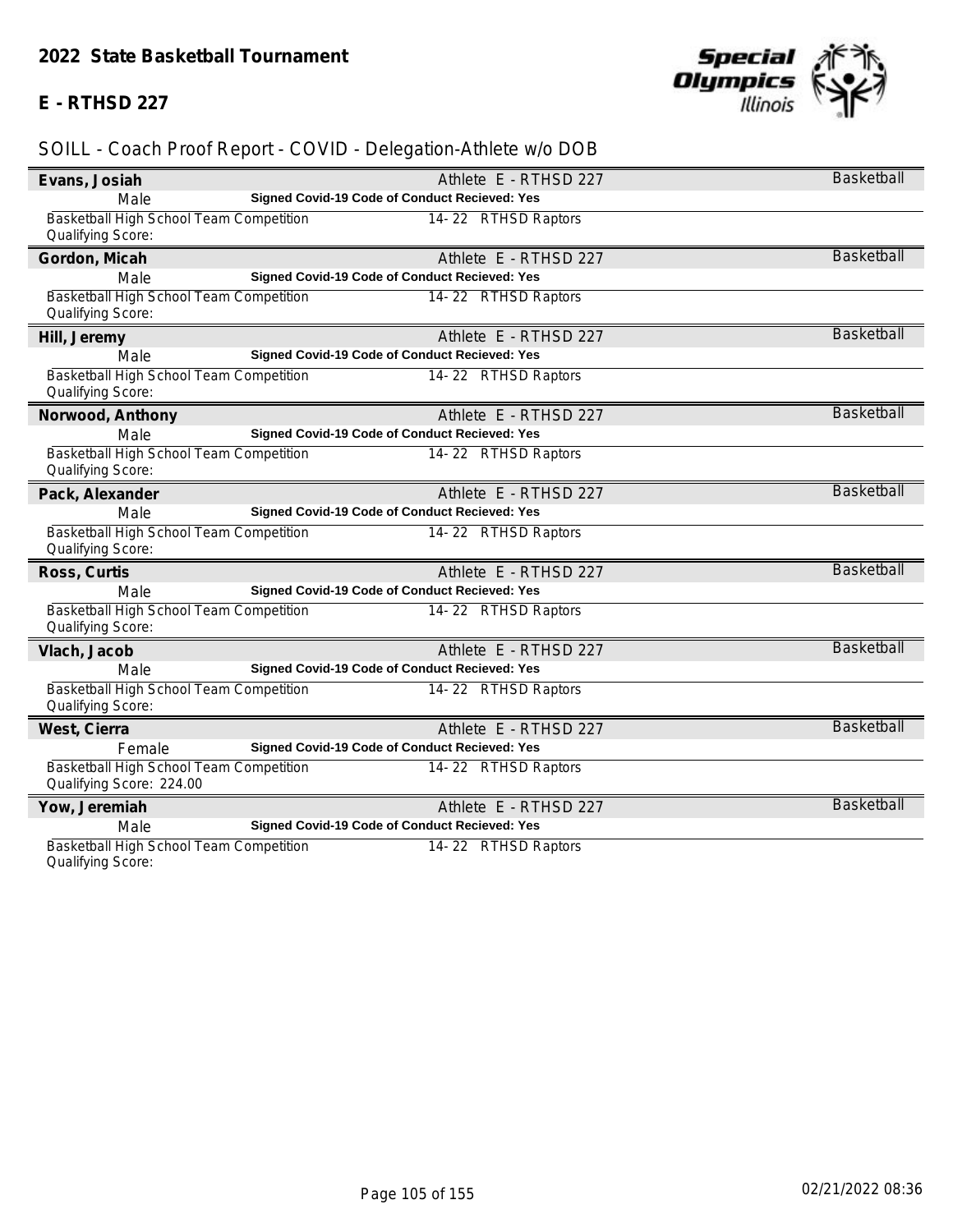#### *2022 State Basketball Tournament*

# **E - South West Coop**



| Donley, Andrew                       | Athlete E - South West Coop                          | <b>Basketball</b> |
|--------------------------------------|------------------------------------------------------|-------------------|
| Male                                 | <b>Signed Covid-19 Code of Conduct Recieved: Yes</b> |                   |
| <b>Basketball Skills 10ft Basket</b> | 16+                                                  |                   |
| Qualifying Score: 59.00              |                                                      | Male Ball         |
| Kappel, Joseph                       | Athlete E - South West Coop                          | <b>Basketball</b> |
| Male                                 | <b>Signed Covid-19 Code of Conduct Recieved: Yes</b> |                   |
| <b>Basketball Skills 10ft Basket</b> | 16+                                                  |                   |
| Qualifying Score: 64.00              |                                                      | Male Ball         |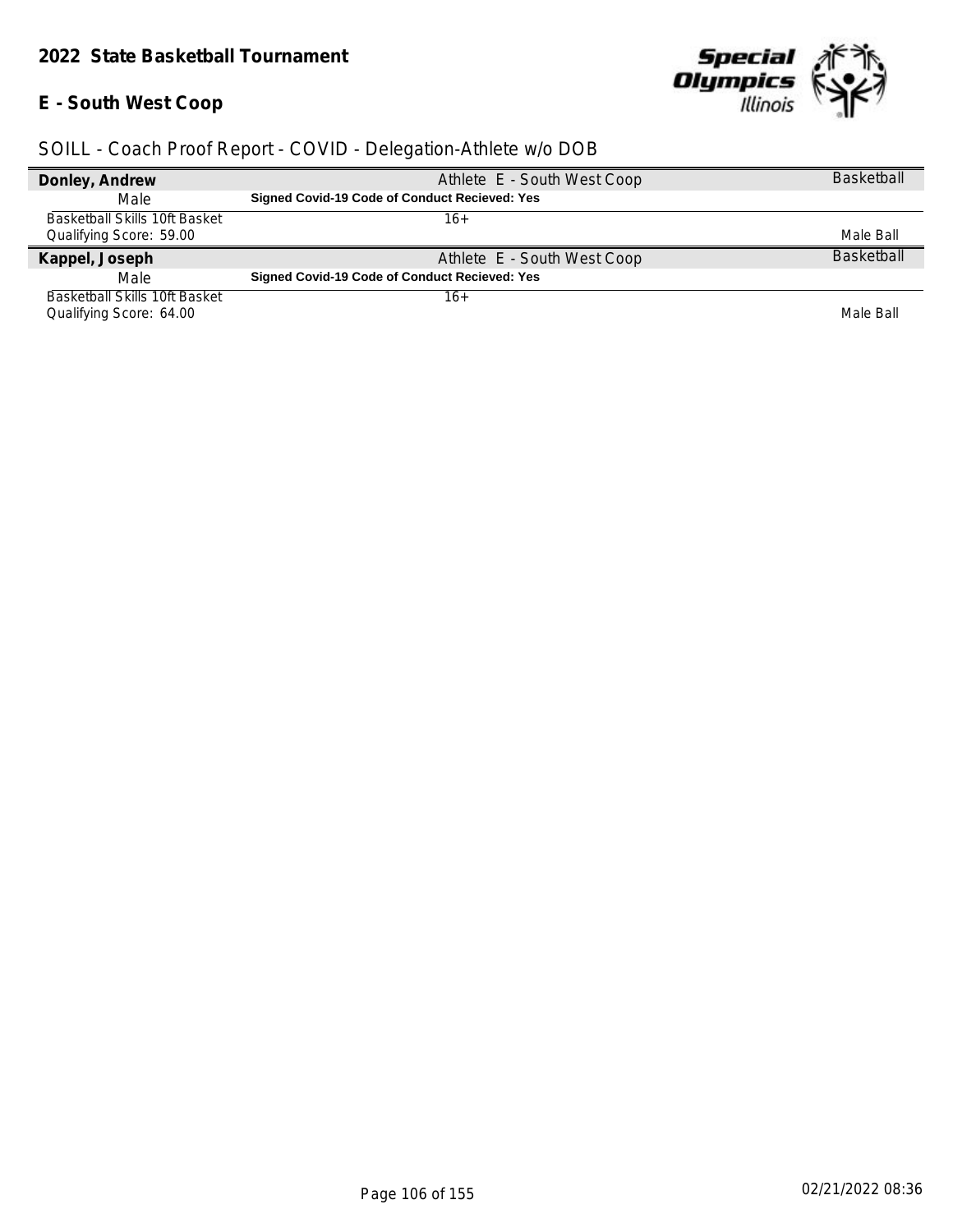# **E - Special Connections GC**



| Adams, Calen                         | Athlete E - Special Connections GC                   | <b>Basketball</b>  |
|--------------------------------------|------------------------------------------------------|--------------------|
| Male                                 | Signed Covid-19 Code of Conduct Recieved: Yes        |                    |
| Basketball Skills 8 Ft Basket        | $8 - 15$                                             |                    |
| Qualifying Score: 63.00              |                                                      | Male Ball          |
| Davis, Evan                          | Athlete E - Special Connections GC                   | Basketball         |
| Male                                 | Signed Covid-19 Code of Conduct Recieved: Yes        |                    |
| <b>Basketball Skills 10ft Basket</b> | $16+$                                                |                    |
| Qualifying Score: 45.00              |                                                      | Male Ball          |
| Graziano, Nathanial                  | Athlete E - Special Connections GC                   | Basketball         |
| Male                                 | Signed Covid-19 Code of Conduct Recieved: Yes        |                    |
| Basketball Skills 10ft Basket        | $16+$                                                |                    |
| Qualifying Score: 62.00              |                                                      | Male Ball          |
| Headrick, Marissa                    | Athlete E - Special Connections GC                   | Basketball         |
| Female                               | <b>Signed Covid-19 Code of Conduct Recieved: Yes</b> |                    |
| <b>Basketball Skills 10ft Basket</b> | $16+$                                                |                    |
| Qualifying Score: 50.00              |                                                      | <b>Female Ball</b> |
| Shannon, Jaidyn                      | Athlete E - Special Connections GC                   | Basketball         |
| Female                               | Signed Covid-19 Code of Conduct Recieved: Yes        |                    |
| Basketball Skills 8 Ft Basket        | $8 - 15$                                             |                    |
| Qualifying Score: 50.00              |                                                      | <b>Female Ball</b> |
| Siron, Keith                         | Athlete E - Special Connections GC                   | <b>Basketball</b>  |
| Male                                 | <b>Signed Covid-19 Code of Conduct Recieved: Yes</b> |                    |
| <b>Basketball Skills 10ft Basket</b> | $16+$                                                |                    |
| Qualifying Score: 57.00              |                                                      | Male Ball          |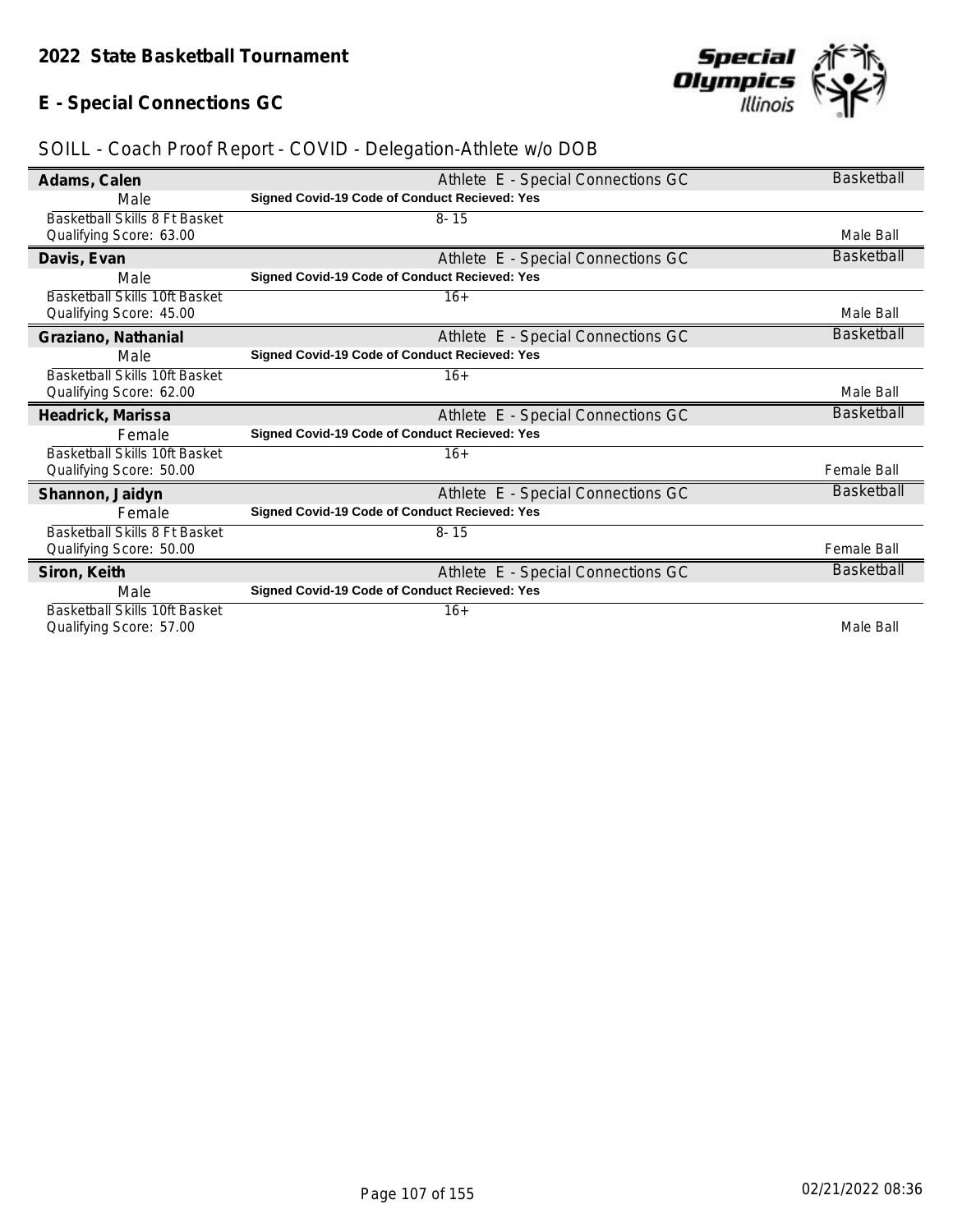#### *2022 State Basketball Tournament*

**E - SRJC**



| Jelley, Lisa                  | Athlete E - SRJC                                     | <b>Basketball</b> |
|-------------------------------|------------------------------------------------------|-------------------|
| Female                        | <b>Signed Covid-19 Code of Conduct Recieved: Yes</b> |                   |
| Basketball Skills 10ft Basket | 16+                                                  |                   |
| Qualifying Score: 72.00       |                                                      | Male Ball         |
| Taylor, Michael G             | Athlete E - SRJC                                     | <b>Basketball</b> |
| Male                          | <b>Signed Covid-19 Code of Conduct Recieved: Yes</b> |                   |
| Basketball Skills 10ft Basket | 16+                                                  |                   |
| Qualifying Score: 68.00       |                                                      | Male Ball         |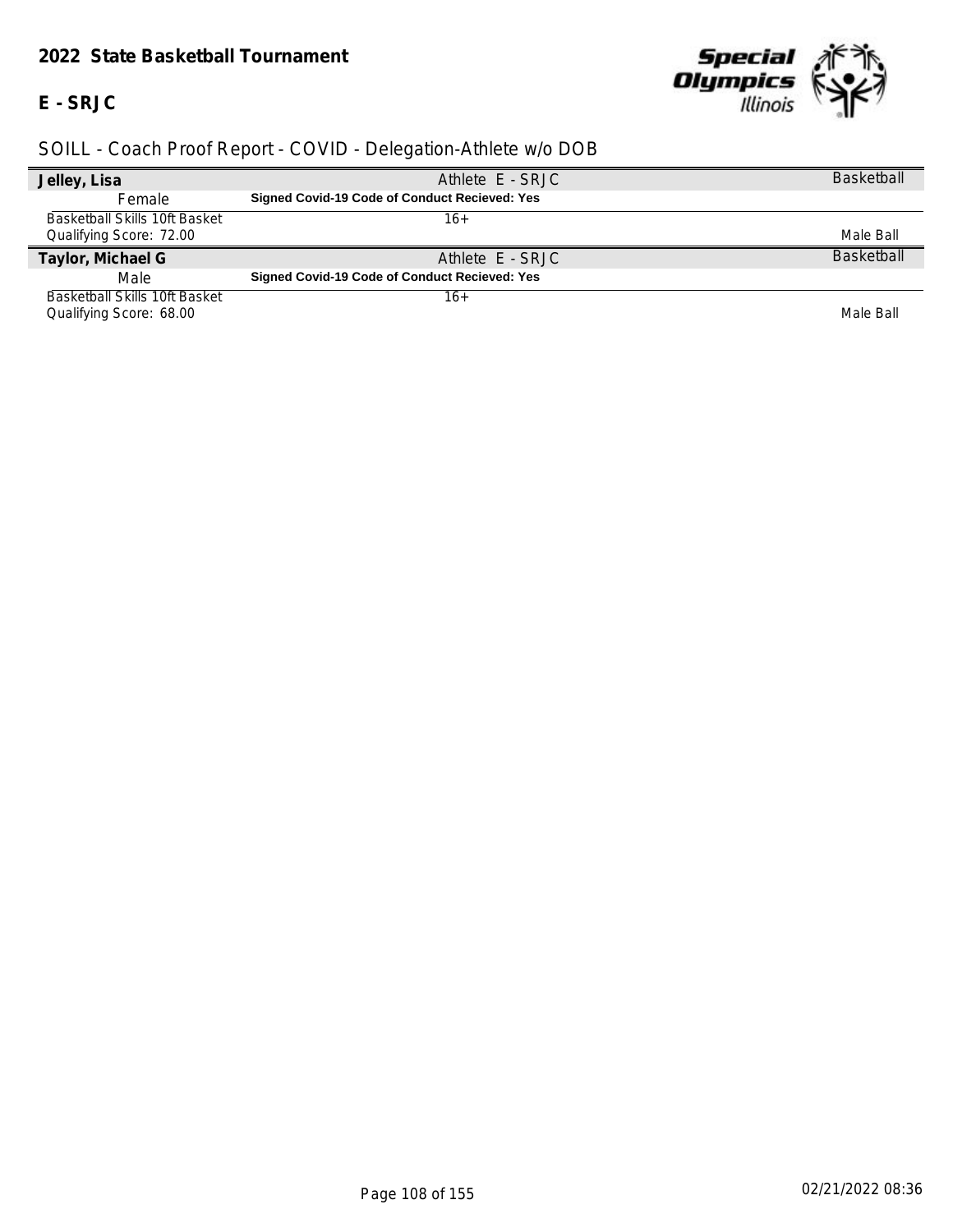# **E - SSSRA**



| Angell, Jillian                                                 | Athlete E - SSSRA                                                  | Basketball        |
|-----------------------------------------------------------------|--------------------------------------------------------------------|-------------------|
| Female                                                          | Signed Covid-19 Code of Conduct Recieved: Yes                      |                   |
| <b>Basketball Sr Male Team Competition</b>                      | 8+ SSSRA Stingrays 1                                               |                   |
| Qualifying Score:                                               |                                                                    |                   |
| Bell, Joshua                                                    | Athlete E - SSSRA                                                  | <b>Basketball</b> |
| Male                                                            | Signed Covid-19 Code of Conduct Recieved: Yes                      |                   |
| <b>Basketball Sr Male Team Competition</b>                      | 8+ SSSRA Stingrays 1                                               |                   |
| Qualifying Score:                                               |                                                                    |                   |
| Curran, Kevin                                                   | Athlete E - SSSRA                                                  | <b>Basketball</b> |
| Male                                                            | Signed Covid-19 Code of Conduct Recieved: Yes                      |                   |
| <b>Basketball Sr Male Team Competition</b>                      | 8+ SSSRA Stingrays 1                                               |                   |
| Qualifying Score:                                               |                                                                    |                   |
| Dixon, Devonte                                                  | Athlete E - SSSRA                                                  | <b>Basketball</b> |
| Male                                                            | Signed Covid-19 Code of Conduct Recieved: Yes                      |                   |
| <b>Basketball Sr Male Team Competition</b><br>Qualifying Score: | 8+ SSSRA Stingrays 1                                               |                   |
| Holloway, Leeway                                                | Athlete E - SSSRA                                                  | <b>Basketball</b> |
| Male                                                            | Signed Covid-19 Code of Conduct Recieved: Yes                      |                   |
| Basketball Sr Male Team Competition<br>Qualifying Score: 612.00 | 8+ SSSRA Stingrays 1                                               |                   |
|                                                                 |                                                                    | <b>Basketball</b> |
| Johnson, Karl<br>Male                                           | Athlete E - SSSRA<br>Signed Covid-19 Code of Conduct Recieved: Yes |                   |
| Basketball Sr Male Team Competition                             | 8+ SSSRA Stingrays 1                                               |                   |
| Qualifying Score:                                               |                                                                    |                   |
| Martino, Joshua                                                 | Athlete E - SSSRA                                                  | <b>Basketball</b> |
| Male                                                            | Signed Covid-19 Code of Conduct Recieved: Yes                      |                   |
| <b>Basketball Sr Male Team Competition</b><br>Qualifying Score: | 8+ SSSRA Stingrays 1                                               |                   |
|                                                                 | Athlete E - SSSRA                                                  | <b>Basketball</b> |
| McClinton, Willie Robert<br>Male                                | Signed Covid-19 Code of Conduct Recieved: Yes                      |                   |
| Basketball Sr Male Team Competition                             | 8+ SSSRA Stingrays 1                                               |                   |
| Qualifying Score:                                               |                                                                    |                   |
| McEwen, Jeremiah                                                | Athlete E - SSSRA                                                  | <b>Basketball</b> |
| Male                                                            | Signed Covid-19 Code of Conduct Recieved: Yes                      |                   |
| Basketball Sr Male Team Competition<br>Qualifying Score:        | 8+ SSSRA Stingrays 1                                               |                   |
| Robinson, Alvin                                                 | Athlete E - SSSRA                                                  | <b>Basketball</b> |
| Male                                                            | Signed Covid-19 Code of Conduct Recieved: Yes                      |                   |
| Basketball Sr Male Team Competition                             | 8+ SSSRA Stingrays 1                                               |                   |
| Qualifying Score:                                               |                                                                    |                   |
| Rodriguez, Jeremy                                               | Athlete E - SSSRA                                                  | Basketball        |
| Male                                                            | <b>Signed Covid-19 Code of Conduct Recieved: Yes</b>               |                   |
| Basketball Sr Male Team Competition                             | 8+ SSSRA Stingrays 1                                               |                   |
| Qualifying Score:                                               |                                                                    |                   |
| Schroeder II, James N                                           | Athlete E - SSSRA                                                  | <b>Basketball</b> |
| Male                                                            | Signed Covid-19 Code of Conduct Recieved: Yes                      |                   |
| Basketball Sr Male Team Competition<br>Qualifying Score:        | 8+ SSSRA Stingrays 1                                               |                   |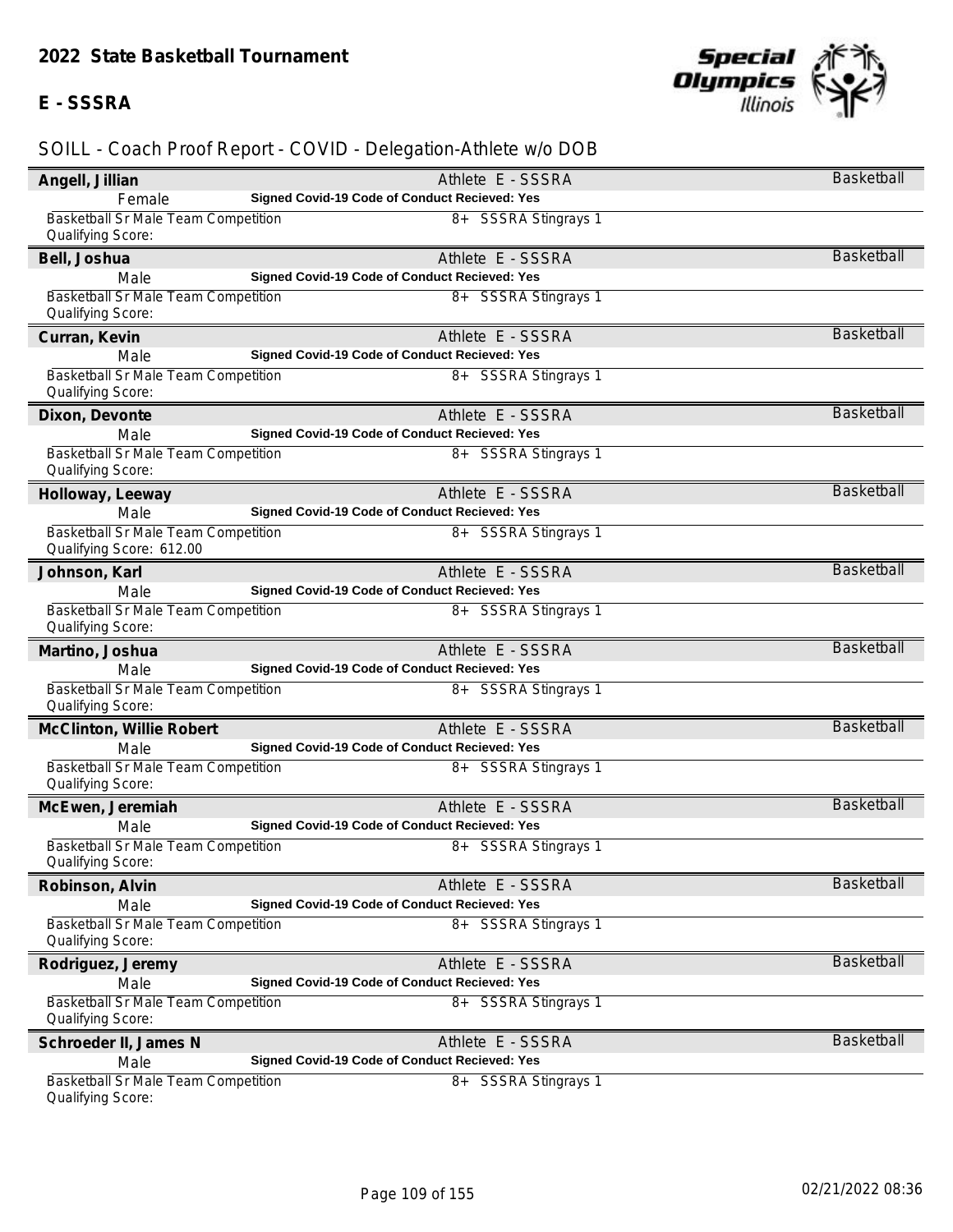#### *2022 State Basketball Tournament*

#### **E - SSSRA**

 $\overline{\phantom{a}}$ 



# *SOILL - Coach Proof Report - COVID - Delegation-Athlete w/o DOB*

| Wainwright, Kalib                   | Athlete E - SSSRA                                    | <b>Basketball</b> |
|-------------------------------------|------------------------------------------------------|-------------------|
| Male                                | <b>Signed Covid-19 Code of Conduct Recieved: Yes</b> |                   |
| Basketball Sr Male Team Competition | 8+ SSSRA Stingrays 1                                 |                   |
| Qualifying Score:                   |                                                      |                   |
| Wallace, Darryl                     | Athlete E - SSSRA                                    | <b>Basketball</b> |
| Male                                | Signed Covid-19 Code of Conduct Recieved: Yes        |                   |
| Basketball Sr Male Team Competition | <b>SSSRA Stingrays 1</b><br>8+                       |                   |

Qualifying Score: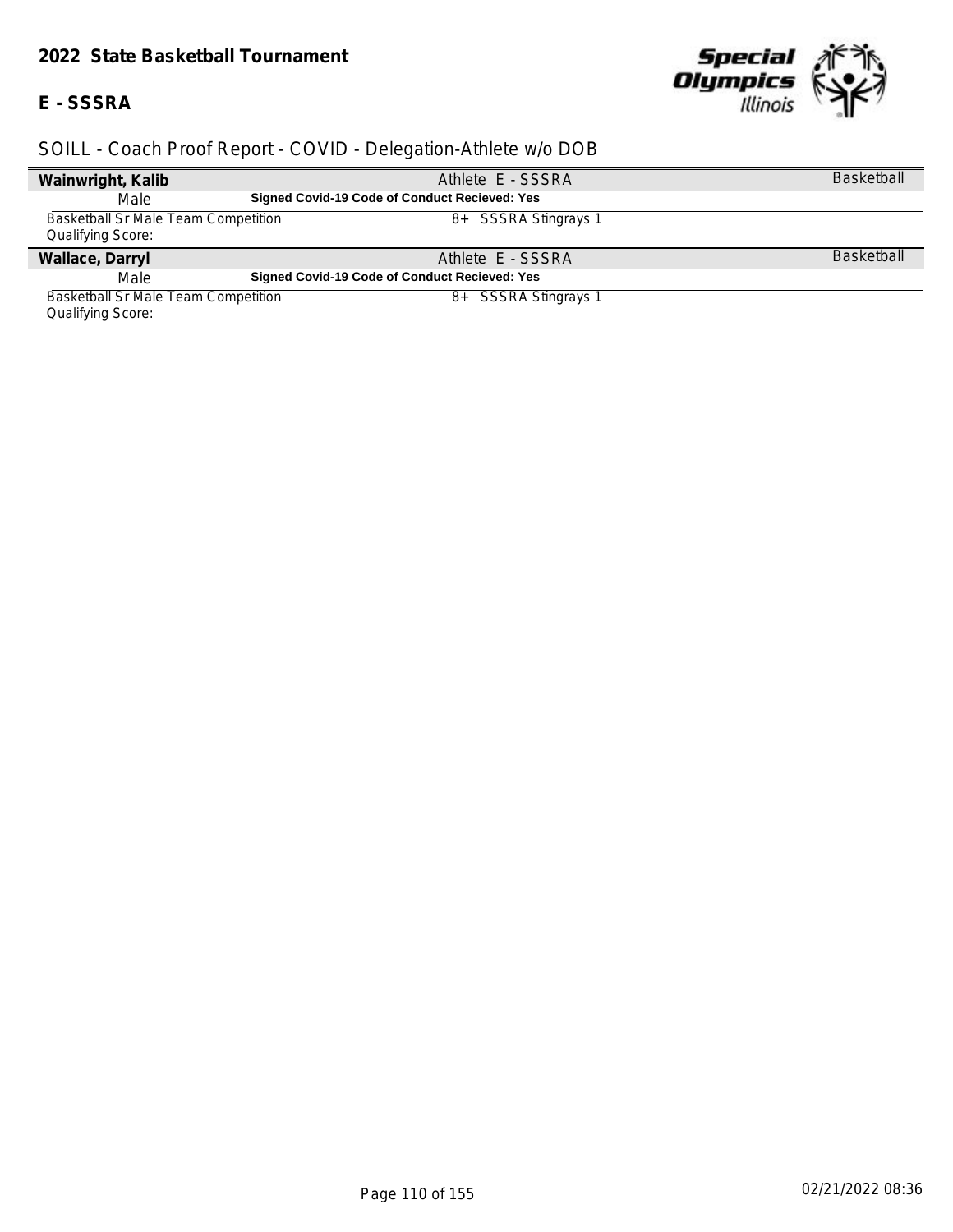# **E - Thornton HS**



# *SOILL - Coach Proof Report - COVID - Delegation-Athlete w/o DOB*

| Carrillo, Eduardo                       | Athlete E - Thornton HS                       | Basketball        |
|-----------------------------------------|-----------------------------------------------|-------------------|
| Male                                    | Signed Covid-19 Code of Conduct Recieved: Yes |                   |
| Basketball High School Team Competition | 14-22 Thornton Wildcats                       |                   |
| Qualifying Score: 311.00                |                                               |                   |
| Covington, DeAngelo                     | Athlete E - Thornton HS                       | <b>Basketball</b> |
| Male                                    | Signed Covid-19 Code of Conduct Recieved: Yes |                   |
| Basketball High School Team Competition | 14-22 Thornton Wildcats                       |                   |
| Qualifying Score:                       |                                               |                   |
| Franklin, Antonio                       | Athlete E - Thornton HS                       | <b>Basketball</b> |
| Male                                    | Signed Covid-19 Code of Conduct Recieved: Yes |                   |
| Basketball High School Team Competition | 14-22 Thornton Wildcats                       |                   |
| Qualifying Score:                       |                                               |                   |
| Franklin, Antwaun                       | Athlete E - Thornton HS                       | <b>Basketball</b> |
| Male                                    | Signed Covid-19 Code of Conduct Recieved: Yes |                   |
| Basketball High School Team Competition | 14-22 Thornton Wildcats                       |                   |
| Qualifying Score:                       |                                               |                   |
| Merriweather, Joel                      | Athlete E - Thornton HS                       | <b>Basketball</b> |
| Male                                    | Signed Covid-19 Code of Conduct Recieved: Yes |                   |
| Basketball High School Team Competition | 14-22 Thornton Wildcats                       |                   |
| Qualifying Score:                       |                                               |                   |
| Price, Eddie                            | Athlete E - Thornton HS                       | Basketball        |
| Male                                    | Signed Covid-19 Code of Conduct Recieved: Yes |                   |
| Basketball High School Team Competition | 14-22 Thornton Wildcats                       |                   |
| Qualifying Score:                       |                                               |                   |
| Satterfield, Julian                     | Athlete E - Thornton HS                       | <b>Basketball</b> |
| Male                                    | Signed Covid-19 Code of Conduct Recieved: Yes |                   |
| Basketball High School Team Competition | 14-22 Thornton Wildcats                       |                   |
| Qualifying Score:                       |                                               |                   |
| Scott, Gary                             | Athlete E - Thornton HS                       | <b>Basketball</b> |
| Male                                    | Signed Covid-19 Code of Conduct Recieved: Yes |                   |
| Basketball High School Team Competition | 14-22 Thornton Wildcats                       |                   |

Qualifying Score: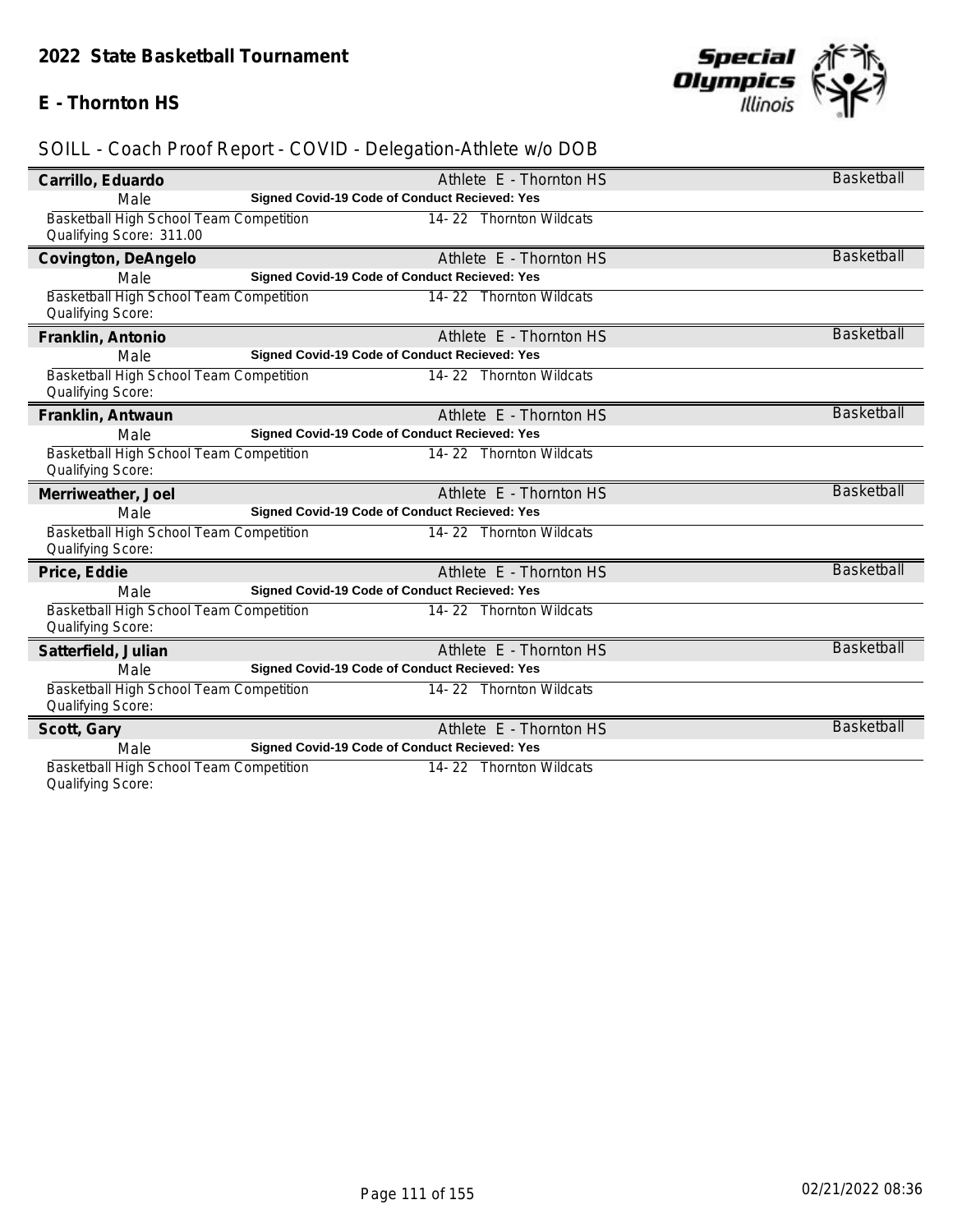#### *2022 State Basketball Tournament*

# **E - Troy 30C District**



| Chanda, Lillian               | Athlete E - Troy 30C District                        | <b>Basketball</b> |
|-------------------------------|------------------------------------------------------|-------------------|
| Female                        | <b>Signed Covid-19 Code of Conduct Recieved: Yes</b> |                   |
| Basketball Skills 10ft Basket | 8-15                                                 |                   |
| Qualifying Score: 49.00       |                                                      | Male Ball         |
|                               |                                                      |                   |
| Horn, Michael                 | Athlete E - Troy 30C District                        | <b>Basketball</b> |
| Male                          | <b>Signed Covid-19 Code of Conduct Recieved: Yes</b> |                   |
| Basketball Skills 10ft Basket | $8 - 15$                                             |                   |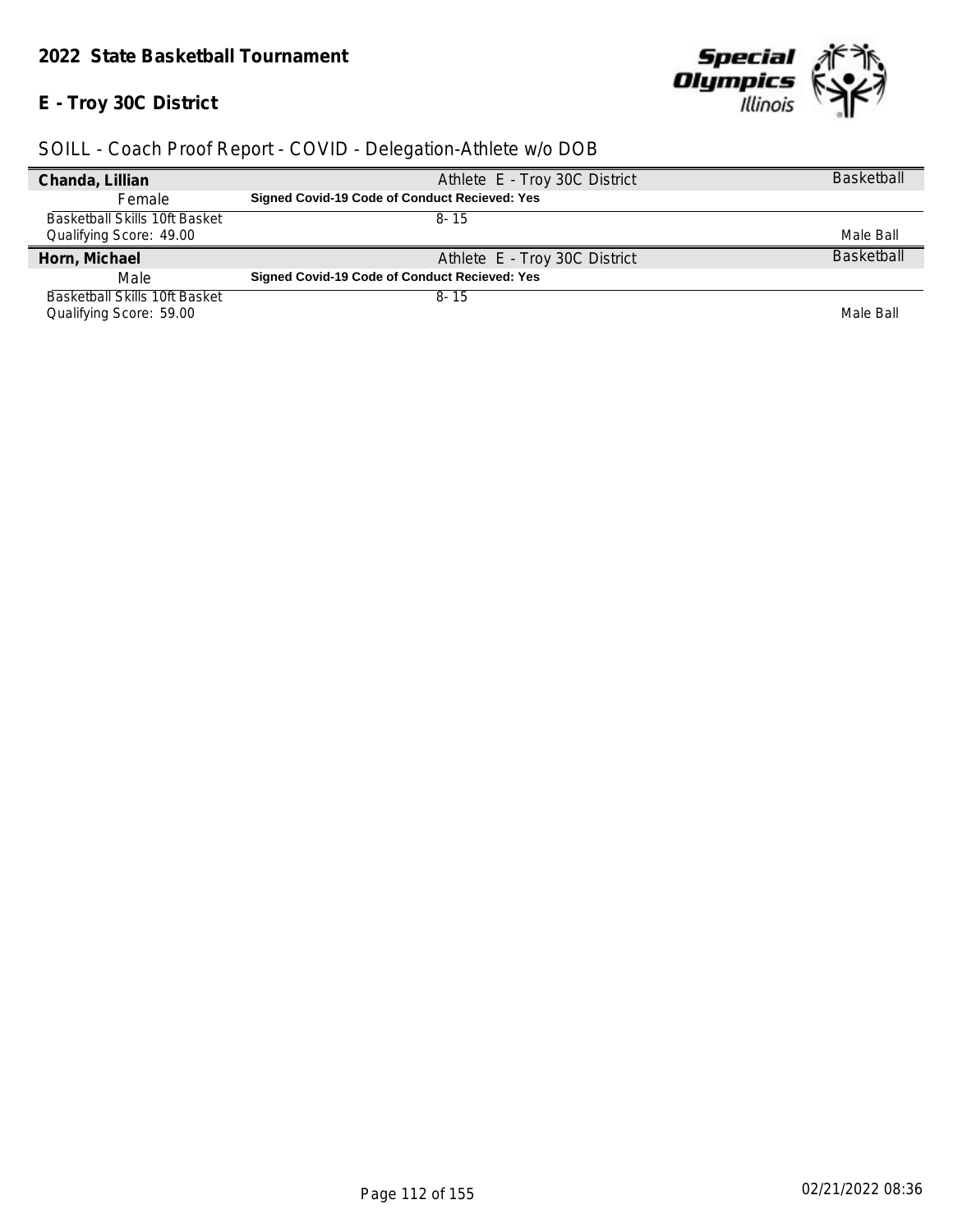#### **E - We Care Recreation Association**



| Devers Jr, Kevin                                                | Athlete E - We Care Recreation Association           | Basketball        |
|-----------------------------------------------------------------|------------------------------------------------------|-------------------|
| Male                                                            | <b>Signed Covid-19 Code of Conduct Recieved: Yes</b> |                   |
| Basketball Sr Male Team Competition<br>Qualifying Score: 452.00 | 8+ WCRA Warriors 2                                   |                   |
| Garrett, Archie                                                 | Athlete E - We Care Recreation Association           | Basketball        |
| Male                                                            | Signed Covid-19 Code of Conduct Recieved: Yes        |                   |
| Basketball Sr Male Team Competition                             | 8+ WCRA Warriors 2                                   |                   |
| Qualifying Score:                                               |                                                      |                   |
| Howard, Ronnie                                                  | Athlete E - We Care Recreation Association           | <b>Basketball</b> |
| Male                                                            | Signed Covid-19 Code of Conduct Recieved: Yes        |                   |
| Basketball Sr Male Team Competition<br>Qualifying Score:        | 8+ WCRA Warriors 2                                   |                   |
| Jones, Tyrone J                                                 | Athlete E - We Care Recreation Association           | <b>Basketball</b> |
| Male                                                            | Signed Covid-19 Code of Conduct Recieved: Yes        |                   |
| <b>Basketball Sr Male Team Competition</b><br>Qualifying Score: | 8+ WCRA Warriors 2                                   |                   |
| Lindsey, Kerry                                                  | Athlete E - We Care Recreation Association           | Basketball        |
| Male                                                            | Signed Covid-19 Code of Conduct Recieved: Yes        |                   |
| Basketball Sr Male Team Competition                             | 8+ WCRA Warriors 2                                   |                   |
| Qualifying Score:                                               |                                                      |                   |
| Mitchell, Warren B                                              | Athlete E - We Care Recreation Association           | <b>Basketball</b> |
| Male                                                            | Signed Covid-19 Code of Conduct Recieved: Yes        |                   |
| Basketball Sr Male Team Competition<br>Qualifying Score:        | 8+ WCRA Warriors 2                                   |                   |
| Mooney, Cameron                                                 | Athlete E - We Care Recreation Association           | <b>Basketball</b> |
| Male                                                            | Signed Covid-19 Code of Conduct Recieved: Yes        |                   |
| Basketball Sr Male Team Competition<br>Qualifying Score:        | 8+ WCRA Warriors 2                                   |                   |
|                                                                 | Athlete E - We Care Recreation Association           | <b>Basketball</b> |
| Rogers, Terry L.<br>Male                                        | Signed Covid-19 Code of Conduct Recieved: Yes        |                   |
| Basketball Sr Male Team Competition                             | 8+ WCRA Warriors 2                                   |                   |
| Qualifying Score:                                               |                                                      |                   |
| Stewart, Joseph                                                 | Athlete E - We Care Recreation Association           | <b>Basketball</b> |
| Male                                                            | Signed Covid-19 Code of Conduct Recieved: Yes        |                   |
| Basketball Sr Male Team Competition                             | 8+ WCRA Warriors 2                                   |                   |
| Qualifying Score:                                               |                                                      |                   |
| Washington, Charles                                             | Athlete E - We Care Recreation Association           | Basketball        |
| Male                                                            | Signed Covid-19 Code of Conduct Recieved: Yes        |                   |
| <b>Basketball Sr Male Team Competition</b><br>Qualifying Score: | 8+ WCRA Warriors 2                                   |                   |
| Wilson, Derrick J                                               | Athlete E - We Care Recreation Association           | <b>Basketball</b> |
| Male                                                            | Signed Covid-19 Code of Conduct Recieved: Yes        |                   |
| <b>Basketball Sr Male Team Competition</b>                      | 8+ WCRA Warriors 2                                   |                   |
| Qualifying Score:                                               |                                                      |                   |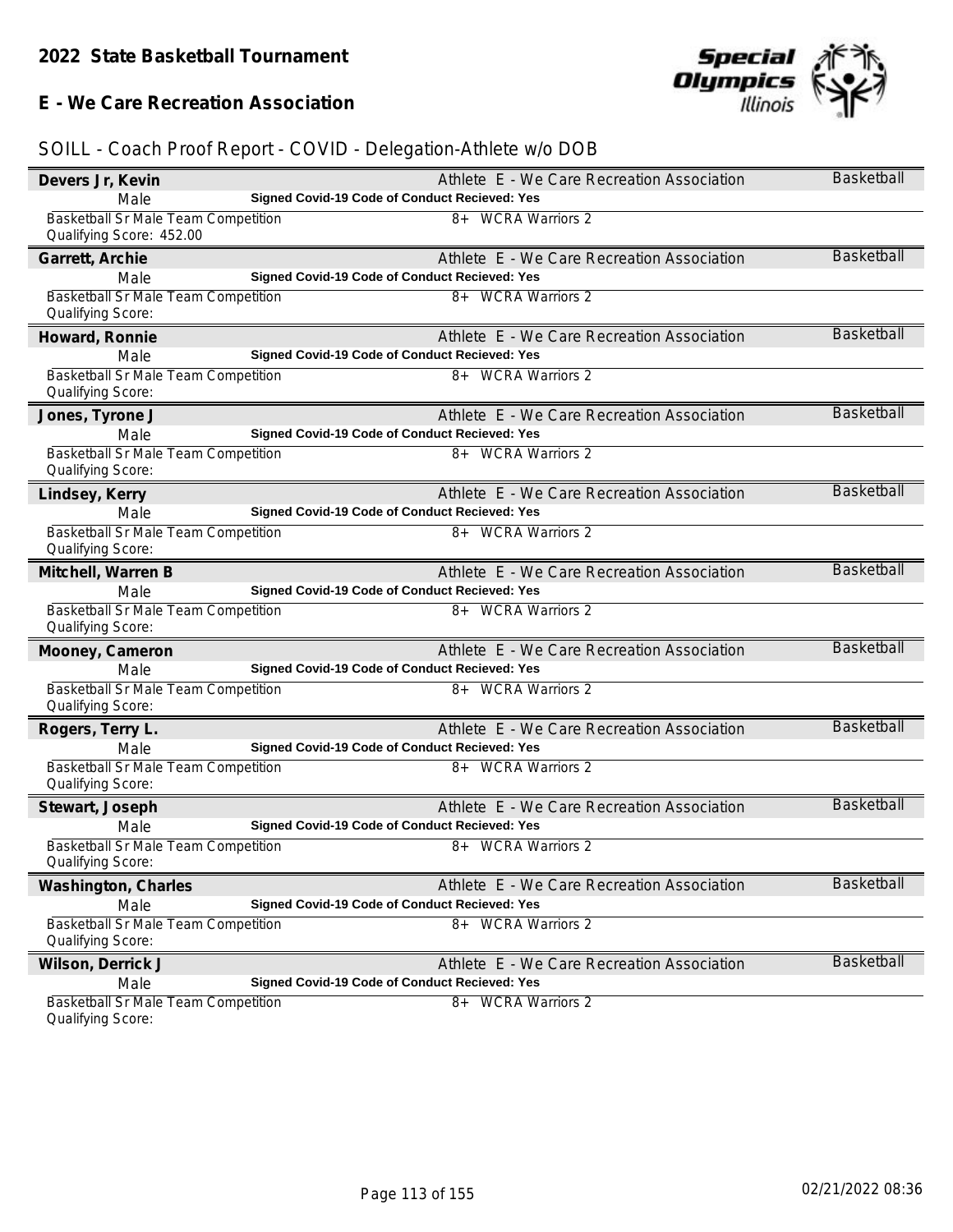# **F - Geneseo High School**



| Bassett, Landon                      | Athlete F - Geneseo High School                      | <b>Basketball</b> |
|--------------------------------------|------------------------------------------------------|-------------------|
| Male                                 | <b>Signed Covid-19 Code of Conduct Recieved: Yes</b> |                   |
| <b>Basketball Skills 10ft Basket</b> | 8-15                                                 |                   |
| Qualifying Score: 54.00              |                                                      | Male Ball         |
|                                      |                                                      |                   |
| Streeter, Lillian                    | Athlete F - Geneseo High School                      | <b>Basketball</b> |
| Female                               | <b>Signed Covid-19 Code of Conduct Recieved: Yes</b> |                   |
| Basketball Skills 10ft Basket        | 16+                                                  |                   |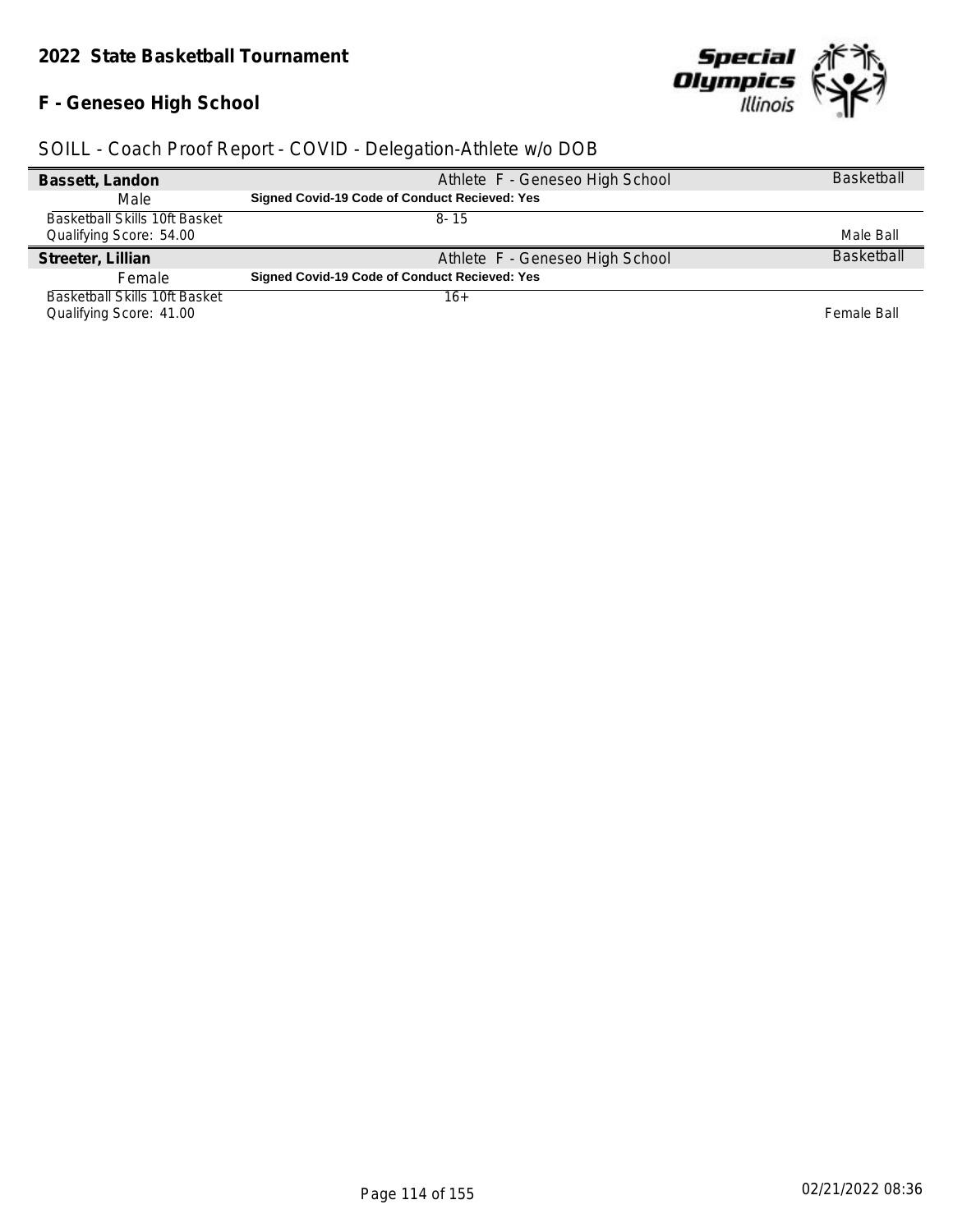# **F - Knox County Schools**



# *SOILL - Coach Proof Report - COVID - Delegation-Athlete w/o DOB*

| Bornsen, Deondra                                             |                                                      | Athlete F - Knox County Schools | <b>Basketball</b> |
|--------------------------------------------------------------|------------------------------------------------------|---------------------------------|-------------------|
| Male                                                         | Signed Covid-19 Code of Conduct Recieved: Yes        |                                 |                   |
| Basketball High School Team Competition<br>Qualifying Score: |                                                      | 14-22 Knox Thunder              |                   |
| Cann, Jamie                                                  |                                                      | Athlete F - Knox County Schools | <b>Basketball</b> |
| Male                                                         | <b>Signed Covid-19 Code of Conduct Recieved: Yes</b> |                                 |                   |
| Basketball High School Team Competition<br>Qualifying Score: |                                                      | 14-22 Knox Thunder              |                   |
| Dennis, Payton                                               |                                                      | Athlete F - Knox County Schools | <b>Basketball</b> |
| Male                                                         | <b>Signed Covid-19 Code of Conduct Recieved: Yes</b> |                                 |                   |
| Basketball High School Team Competition<br>Qualifying Score: |                                                      | 14-22 Knox Thunder              |                   |
| Dickerson, Markus                                            |                                                      | Athlete F - Knox County Schools | <b>Basketball</b> |
| Male                                                         | Signed Covid-19 Code of Conduct Recieved: Yes        |                                 |                   |
| Basketball High School Team Competition<br>Qualifying Score: |                                                      | 14-22 Knox Thunder              |                   |
| Fluker, Travisus                                             |                                                      | Athlete F - Knox County Schools | <b>Basketball</b> |
| Male                                                         | Signed Covid-19 Code of Conduct Recieved: Yes        |                                 |                   |
| Basketball High School Team Competition<br>Qualifying Score: |                                                      | 14-22 Knox Thunder              |                   |
| Isala, Aguy                                                  |                                                      | Athlete F - Knox County Schools | <b>Basketball</b> |
| Male                                                         | Signed Covid-19 Code of Conduct Recieved: Yes        |                                 |                   |
| Basketball High School Team Competition<br>Qualifying Score: |                                                      | 14-22 Knox Thunder              |                   |
| McMahill, Nicholas                                           |                                                      | Athlete F - Knox County Schools | Basketball        |
| Male                                                         | <b>Signed Covid-19 Code of Conduct Recieved: Yes</b> |                                 |                   |
| Basketball High School Team Competition<br>Qualifying Score: |                                                      | 14-22 Knox Thunder              |                   |
| Nix, Dane                                                    |                                                      | Athlete F - Knox County Schools | <b>Basketball</b> |
| Male                                                         | Signed Covid-19 Code of Conduct Recieved: Yes        |                                 |                   |
| Basketball High School Team Competition<br>Qualifying Score: |                                                      | 14-22 Knox Thunder              |                   |
| Parker, Llouisa                                              |                                                      | Athlete F - Knox County Schools | <b>Basketball</b> |
| Female                                                       | <b>Signed Covid-19 Code of Conduct Recieved: Yes</b> |                                 |                   |
| Basketball High School Team Competition<br>Qualifying Score: |                                                      | 14-22 Knox Thunder              |                   |
| Smith, Blaze                                                 |                                                      | Athlete F - Knox County Schools | <b>Basketball</b> |
| Male                                                         | Signed Covid-19 Code of Conduct Recieved: Yes        |                                 |                   |
| Basketball High School Team Competition                      |                                                      | 14-22 Knox Thunder              |                   |

Qualifying Score: 269.00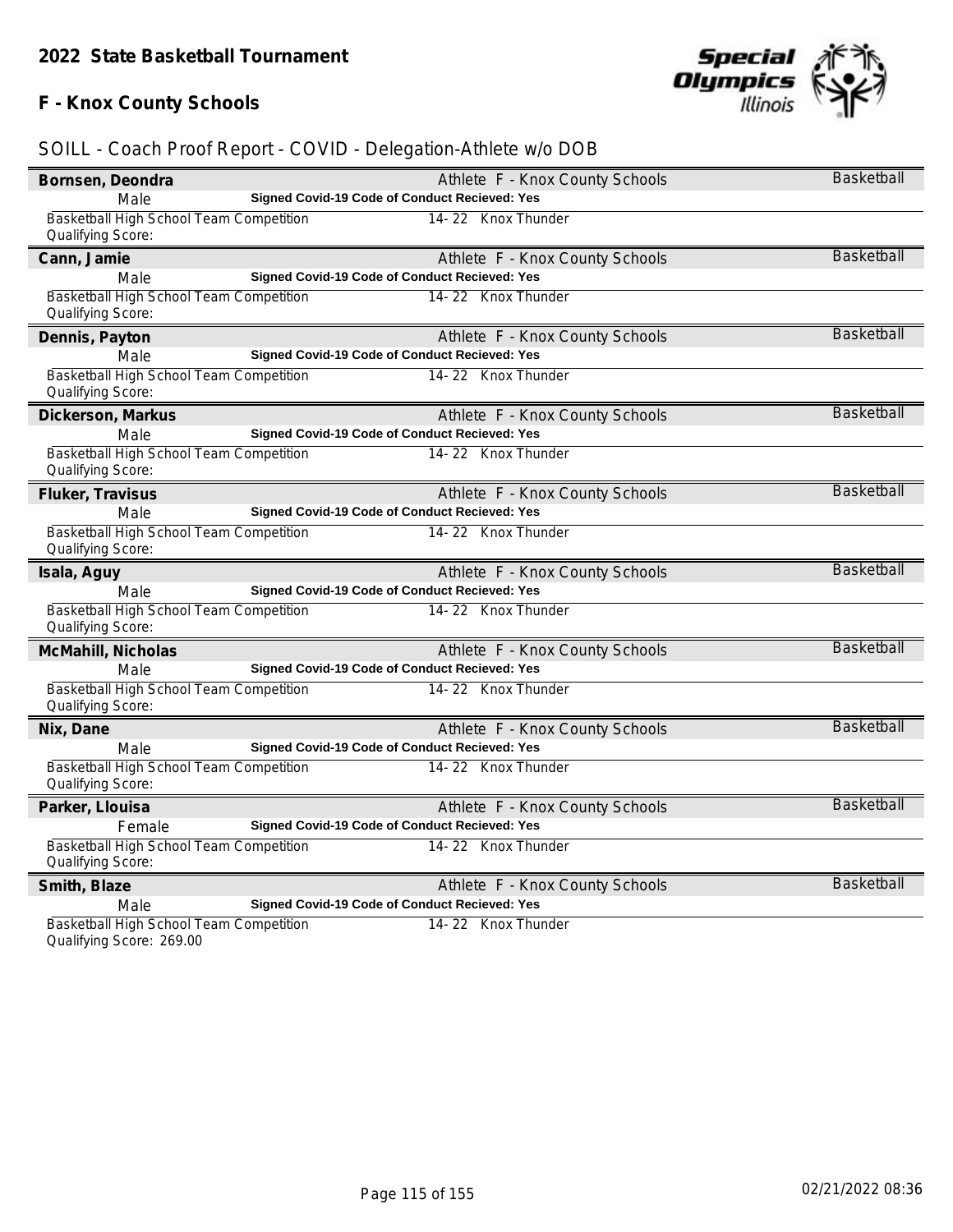# **F - Moline HS**



| Anderson, Brendan                                                   |                                               | Athlete F - Moline HS   | Basketball        |
|---------------------------------------------------------------------|-----------------------------------------------|-------------------------|-------------------|
| Male                                                                | Signed Covid-19 Code of Conduct Recieved: Yes |                         |                   |
| Basketball High School Team Competition<br>Qualifying Score: 343.00 |                                               | 23+ Moline HS Maroons   |                   |
| Berberich, Isiah                                                    |                                               | Athlete F - Moline HS   | <b>Basketball</b> |
| Male                                                                | Signed Covid-19 Code of Conduct Recieved: Yes |                         |                   |
| Basketball High School Team Competition<br>Qualifying Score:        |                                               | 14-22 Moline HS Maroons |                   |
| Bogguess, Geayden                                                   |                                               | Athlete F - Moline HS   | <b>Basketball</b> |
| Male<br>Basketball High School Team Competition                     |                                               | 14-22 Moline HS Maroons |                   |
| Qualifying Score:                                                   |                                               |                         |                   |
| Gomez, Gyel                                                         |                                               | Athlete F - Moline HS   | Basketball        |
| Male                                                                | Signed Covid-19 Code of Conduct Recieved: Yes |                         |                   |
| Basketball High School Team Competition<br>Qualifying Score:        |                                               | 14-22 Moline HS Maroons |                   |
| Johnson, Sean                                                       |                                               | Athlete F - Moline HS   | Basketball        |
| Male                                                                | Signed Covid-19 Code of Conduct Recieved: Yes |                         |                   |
| Basketball High School Team Competition<br>Qualifying Score:        |                                               | 14-22 Moline HS Maroons |                   |
| Lewis, Je'nez                                                       |                                               | Athlete F - Moline HS   | <b>Basketball</b> |
| Male                                                                | Signed Covid-19 Code of Conduct Recieved: Yes |                         |                   |
| Basketball High School Team Competition<br>Qualifying Score:        |                                               | 14-22 Moline HS Maroons |                   |
| Lilius, Christian                                                   |                                               | Athlete F - Moline HS   | <b>Basketball</b> |
| Male                                                                | Signed Covid-19 Code of Conduct Recieved: Yes |                         |                   |
| Basketball High School Team Competition<br>Qualifying Score:        |                                               | 14-22 Moline HS Maroons |                   |
| Lilius, Gabby                                                       |                                               | Athlete F - Moline HS   | <b>Basketball</b> |
| Female                                                              | Signed Covid-19 Code of Conduct Recieved: Yes |                         |                   |
| Basketball High School Team Competition<br>Qualifying Score:        |                                               | 14-22 Moline HS Maroons |                   |
| Meeks, Elizabeth                                                    |                                               | Athlete F - Moline HS   | Basketball        |
| Female                                                              | Signed Covid-19 Code of Conduct Recieved: Yes |                         |                   |
| Basketball High School Team Competition<br>Qualifying Score:        |                                               | 14-22 Moline HS Maroons |                   |
| Mierzwa, Megan                                                      |                                               | Athlete F - Moline HS   | Basketball        |
| Female                                                              | Signed Covid-19 Code of Conduct Recieved: Yes |                         |                   |
| Basketball High School Team Competition<br>Qualifying Score:        |                                               | 14-22 Moline HS Maroons |                   |
| Perez, Esai                                                         |                                               | Athlete F - Moline HS   | <b>Basketball</b> |
| Male                                                                | Signed Covid-19 Code of Conduct Recieved: Yes |                         |                   |
| <b>Basketball High School Team Competition</b><br>Qualifying Score: |                                               | 14-22 Moline HS Maroons |                   |
| Woods, Megan                                                        |                                               | Athlete F - Moline HS   | <b>Basketball</b> |
| Female                                                              | Signed Covid-19 Code of Conduct Recieved: Yes |                         |                   |
| Basketball High School Team Competition<br>Qualifying Score: 343.00 |                                               | 14-22 Moline HS Maroons |                   |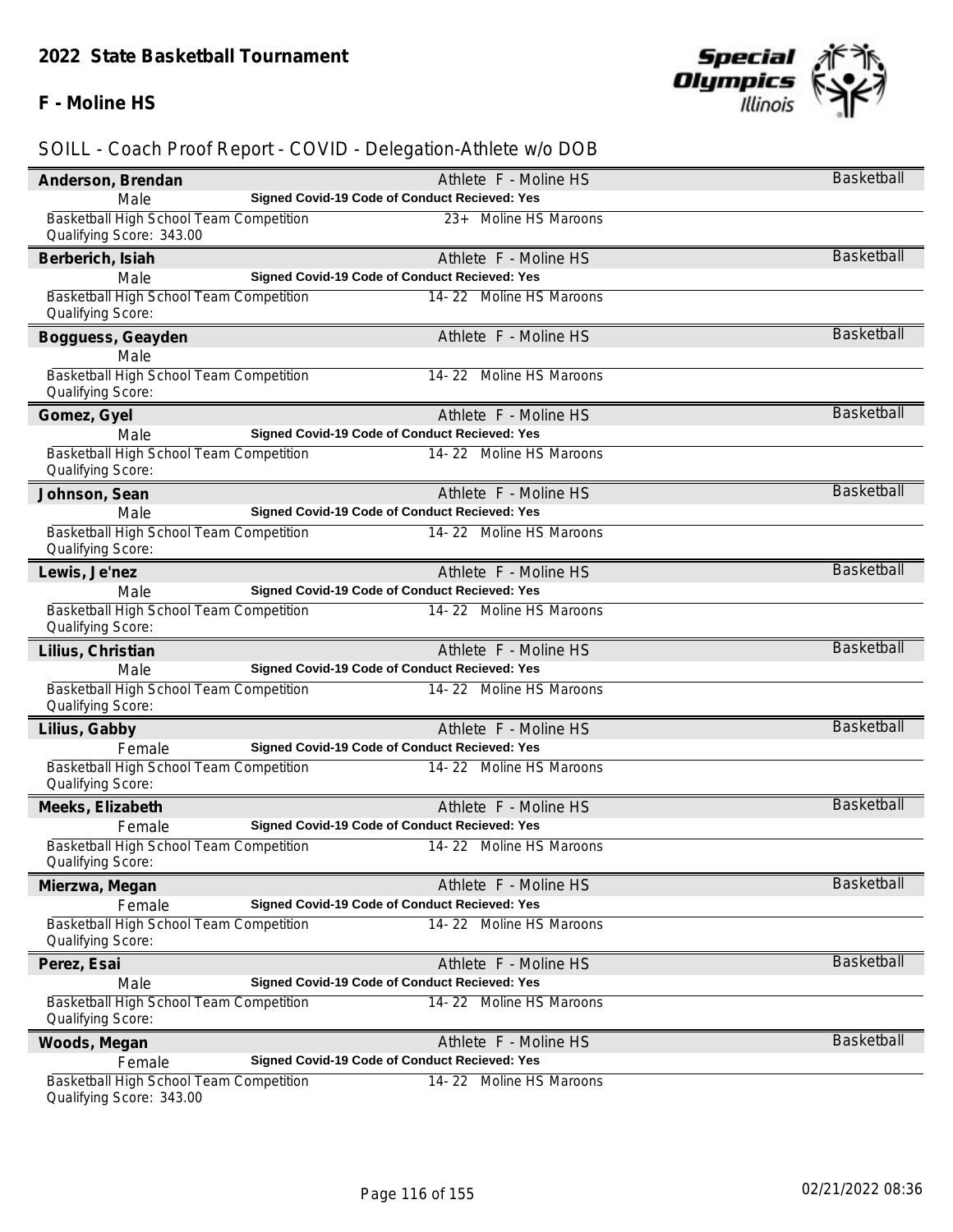# **F - Warren Co Spec Oly**



| Bersted, Nancy                | Athlete F - Warren Co Spec Oly                       | <b>Basketball</b> |
|-------------------------------|------------------------------------------------------|-------------------|
| Female                        | <b>Signed Covid-19 Code of Conduct Recieved: Yes</b> |                   |
| Basketball Skills 10ft Basket | 16+                                                  |                   |
| Qualifying Score: 64.00       |                                                      | Female Ball       |
| Heidenreich, Cathy            | Athlete F - Warren Co Spec Oly                       | <b>Basketball</b> |
| Female                        | <b>Signed Covid-19 Code of Conduct Recieved: Yes</b> |                   |
| Basketball Skills 10ft Basket | 16+                                                  |                   |
| Qualifying Score: 55.00       |                                                      | Female Ball       |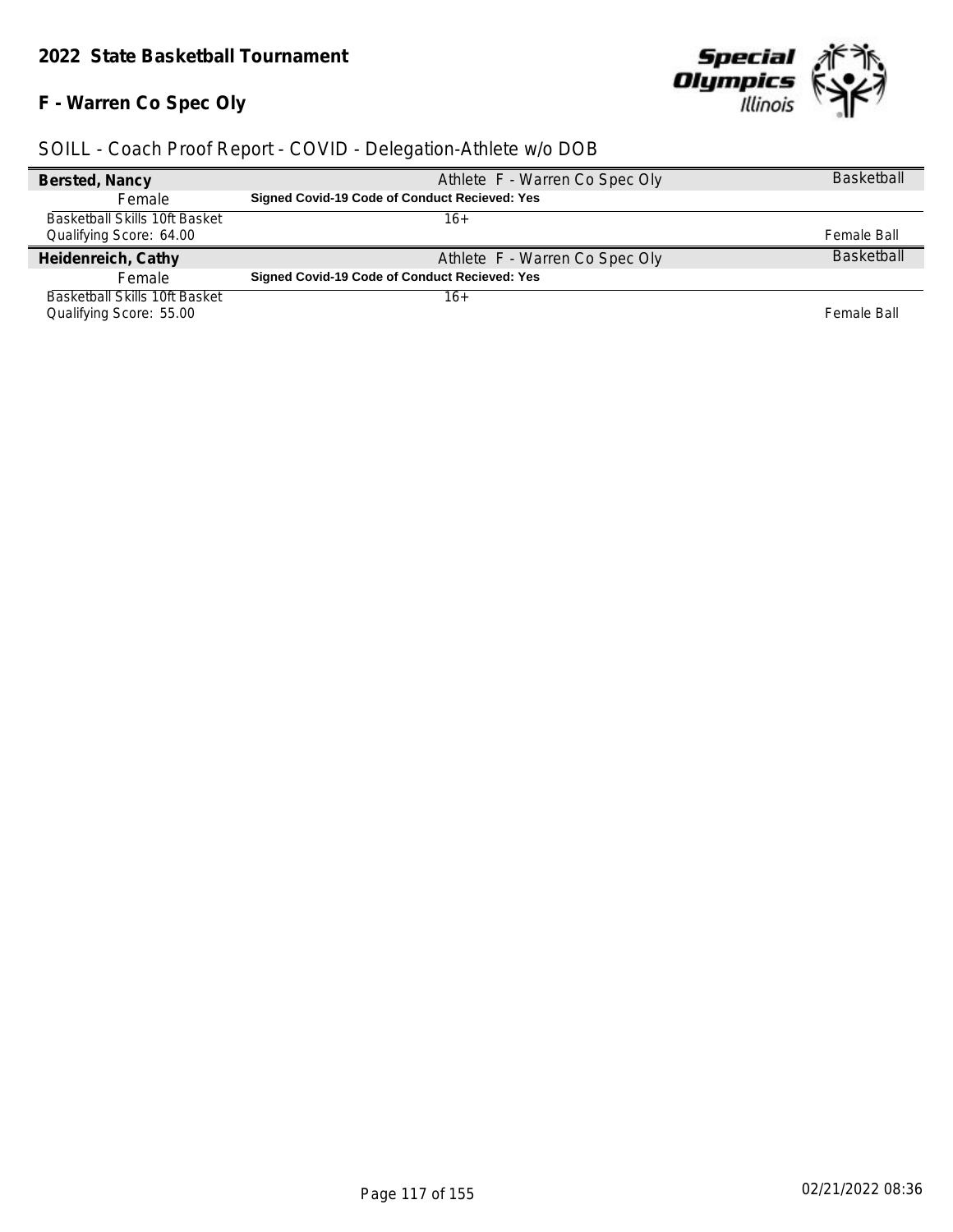# **G - HISRA**



| Barrett, Matthew                                                | Athlete G - HISRA                                                  | Basketball        |
|-----------------------------------------------------------------|--------------------------------------------------------------------|-------------------|
| Male                                                            | Signed Covid-19 Code of Conduct Recieved: Yes                      |                   |
| <b>Basketball Sr Male Team Competition</b>                      | 8+ HISRA Lightning                                                 |                   |
| Qualifying Score:                                               |                                                                    |                   |
| Blanton, Jami                                                   | Athlete G - HISRA                                                  | Basketball        |
| Female                                                          | Signed Covid-19 Code of Conduct Recieved: Yes                      |                   |
| Basketball Sr Male Team Competition                             | 8+ HISRA Lightning                                                 |                   |
| Qualifying Score:                                               |                                                                    |                   |
| Doran, Thomas                                                   | Athlete G - HISRA                                                  | Basketball        |
| Male                                                            | Signed Covid-19 Code of Conduct Recieved: Yes                      |                   |
| Basketball Sr Male Team Competition                             | 8+ HISRA Lightning                                                 |                   |
| Qualifying Score:                                               |                                                                    |                   |
| Eaton, Anthony C                                                | Athlete G - HISRA                                                  | <b>Basketball</b> |
| Male                                                            | Signed Covid-19 Code of Conduct Recieved: Yes                      |                   |
| Basketball Sr Male Team Competition                             | 8+ HISRA Lightning                                                 |                   |
| Qualifying Score:                                               |                                                                    |                   |
| Hall, Christopher (Chris)                                       | Athlete G - HISRA                                                  | <b>Basketball</b> |
| Male                                                            | Signed Covid-19 Code of Conduct Recieved: Yes                      |                   |
| Basketball Sr Male Team Competition<br>Qualifying Score:        | 8+ HISRA Lightning                                                 |                   |
|                                                                 |                                                                    | <b>Basketball</b> |
| Halperin, Daniel (Dan)<br>Male                                  | Athlete G - HISRA<br>Signed Covid-19 Code of Conduct Recieved: Yes |                   |
| Basketball Sr Male Team Competition                             | 8+ HISRA Lightning                                                 |                   |
| Qualifying Score:                                               |                                                                    |                   |
| Halperin, Jonathan (Jon)                                        | Athlete G - HISRA                                                  | Basketball        |
| Male                                                            | Signed Covid-19 Code of Conduct Recieved: Yes                      |                   |
| Basketball Sr Male Team Competition                             | 8+ HISRA Lightning                                                 |                   |
| Qualifying Score:                                               |                                                                    |                   |
| Lappie, Ryan                                                    | Athlete G - HISRA                                                  | <b>Basketball</b> |
| Unknown                                                         | Signed Covid-19 Code of Conduct Recieved: Yes                      |                   |
| Basketball Sr Male Team Competition                             | 8+ HISRA Lightning                                                 |                   |
| Qualifying Score:                                               |                                                                    |                   |
| Mattheessen, Hayden                                             | Athlete G - HISRA                                                  | <b>Basketball</b> |
| Male                                                            | Signed Covid-19 Code of Conduct Recieved: Yes                      |                   |
| Basketball Sr Male Team Competition                             | 8+ HISRA Lightning                                                 |                   |
| Qualifying Score: 200.00                                        |                                                                    |                   |
| Meinders, McKenzie                                              | Athlete G - HISRA                                                  | <b>Basketball</b> |
| Female                                                          | Signed Covid-19 Code of Conduct Recieved: Yes                      |                   |
| <b>Basketball Sr Male Team Competition</b>                      | <b>HISRA Lightning</b><br>8+                                       |                   |
| Qualifying Score:                                               |                                                                    |                   |
| Page, Isaiah                                                    | Athlete G - HISRA                                                  | <b>Basketball</b> |
| Male                                                            | Signed Covid-19 Code of Conduct Recieved: Yes                      |                   |
| <b>Basketball Sr Male Team Competition</b><br>Qualifying Score: | 8+ HISRA Lightning                                                 |                   |
|                                                                 |                                                                    | Basketball        |
| Swanson, Scott                                                  | Athlete G - HISRA<br>Signed Covid-19 Code of Conduct Recieved: Yes |                   |
| Male<br><b>Basketball Sr Male Team Competition</b>              | <b>HISRA Lightning</b><br>$8+$                                     |                   |
| Qualifying Score:                                               |                                                                    |                   |
|                                                                 |                                                                    |                   |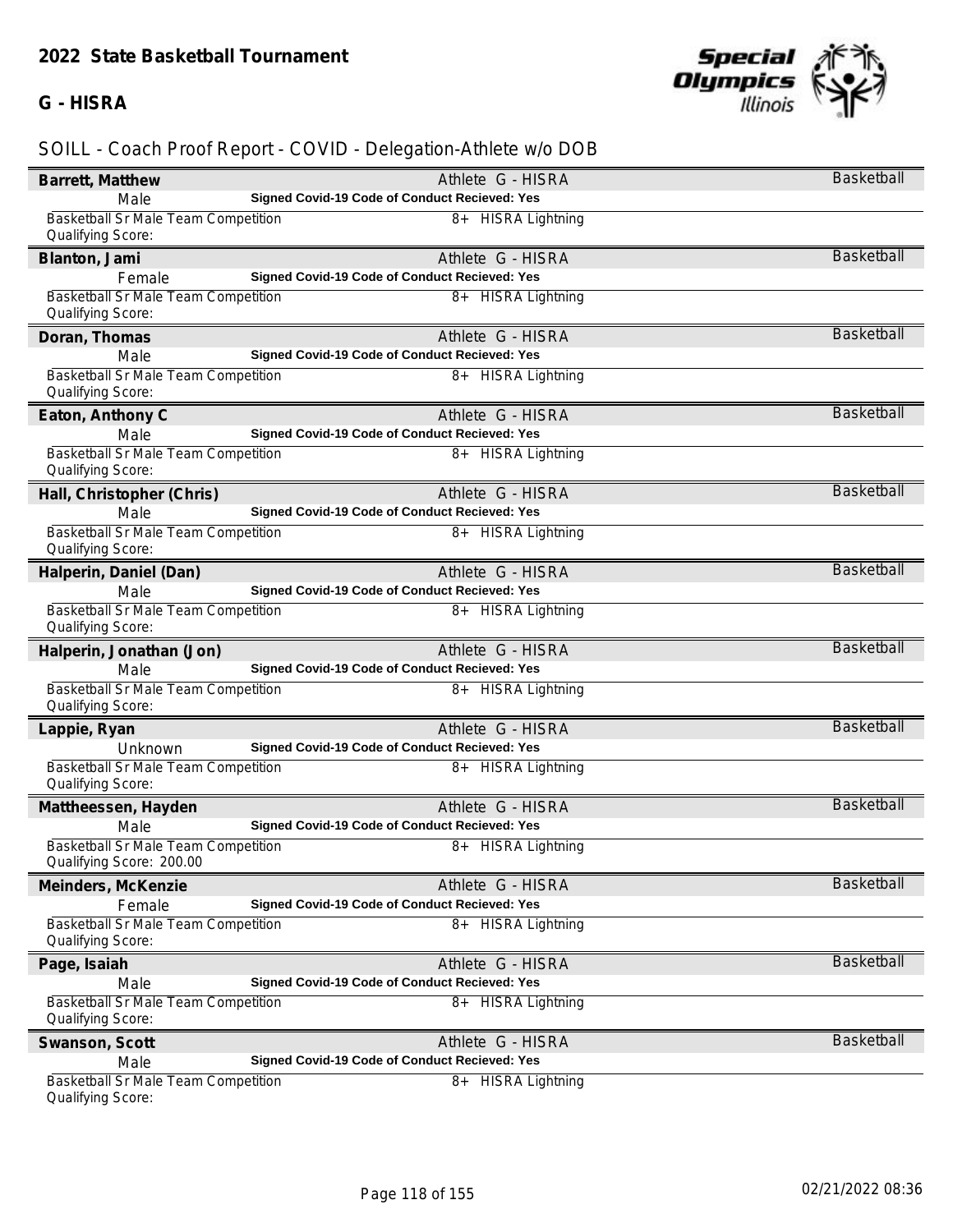#### **G - IRVSRA**



| Applen, Chad                                                           | Athlete G - IRVSRA                            | <b>Basketball</b> |
|------------------------------------------------------------------------|-----------------------------------------------|-------------------|
| Male                                                                   | Signed Covid-19 Code of Conduct Recieved: Yes |                   |
| <b>Basketball Sr Male Team Competition</b><br>Qualifying Score: 143.00 | 8+ IRVSRA Blue Rhinos                         |                   |
| Campbell, David C                                                      | Athlete G - IRVSRA                            | Basketball        |
| Male                                                                   | Signed Covid-19 Code of Conduct Recieved: Yes |                   |
| Basketball Sr Male Team Competition<br>Qualifying Score:               | 8+ IRVSRA Blue Rhinos                         |                   |
| Conley, Allen                                                          | Athlete G - IRVSRA                            | <b>Basketball</b> |
| Male                                                                   | Signed Covid-19 Code of Conduct Recieved: Yes |                   |
| Basketball Sr Male Team Competition<br>Qualifying Score:               | 8+ IRVSRA Blue Rhinos                         |                   |
| Conley, Kevin                                                          | Athlete G - IRVSRA                            | <b>Basketball</b> |
| Male                                                                   | Signed Covid-19 Code of Conduct Recieved: Yes |                   |
| Basketball Sr Male Team Competition<br>Qualifying Score:               | 8+ IRVSRA Pink Panthers                       |                   |
| Conner, Cody                                                           | Athlete G - IRVSRA                            | <b>Basketball</b> |
| Male                                                                   | Signed Covid-19 Code of Conduct Recieved: Yes |                   |
| <b>Basketball Sr Male Team Competition</b><br>Qualifying Score:        | 8+ IRVSRA Pink Panthers                       |                   |
| Cruise, Jason                                                          | Athlete G - IRVSRA                            | <b>Basketball</b> |
| Male                                                                   | Signed Covid-19 Code of Conduct Recieved: Yes |                   |
| Basketball Sr Male Team Competition<br>Qualifying Score:               | 8+ IRVSRA Pink Panthers                       |                   |
| Davis, Matthew A                                                       | Athlete G - IRVSRA                            | <b>Basketball</b> |
| Male                                                                   | Signed Covid-19 Code of Conduct Recieved: Yes |                   |
| Basketball Sr Male Team Competition<br>Qualifying Score:               | 8+ IRVSRA Pink Panthers                       |                   |
| Eubanks, Elizabeth                                                     | Athlete G - IRVSRA                            | <b>Basketball</b> |
| Female                                                                 | Signed Covid-19 Code of Conduct Recieved: Yes |                   |
| Basketball Sr Male Team Competition<br>Qualifying Score:               | 8+ IRVSRA Blue Rhinos                         |                   |
| Eubanks, Johnathon                                                     | Athlete G - IRVSRA                            | <b>Basketball</b> |
| Male                                                                   | Signed Covid-19 Code of Conduct Recieved: Yes |                   |
| Basketball Sr Male Team Competition<br>Qualifying Score:               | 8+ IRVSRA Blue Rhinos                         |                   |
| Hall, Cory                                                             | Athlete G - IRVSRA                            | Basketball        |
| Male                                                                   | Signed Covid-19 Code of Conduct Recieved: Yes |                   |
| <b>Basketball Sr Male Team Competition</b><br>Qualifying Score:        | <b>IRVSRA Blue Rhinos</b><br>8+               |                   |
| Hall, Tyler                                                            | Athlete G - IRVSRA                            | <b>Basketball</b> |
| Male                                                                   | Signed Covid-19 Code of Conduct Recieved: Yes |                   |
| <b>Basketball Sr Male Team Competition</b><br>Qualifying Score:        | 8+ IRVSRA Blue Rhinos                         |                   |
| Hall, Zyeer                                                            | Athlete G - IRVSRA                            | Basketball        |
| Male                                                                   | Signed Covid-19 Code of Conduct Recieved: Yes |                   |
| <b>Basketball Sr Male Team Competition</b><br>Qualifying Score:        | 8+ IRVSRA Blue Rhinos                         |                   |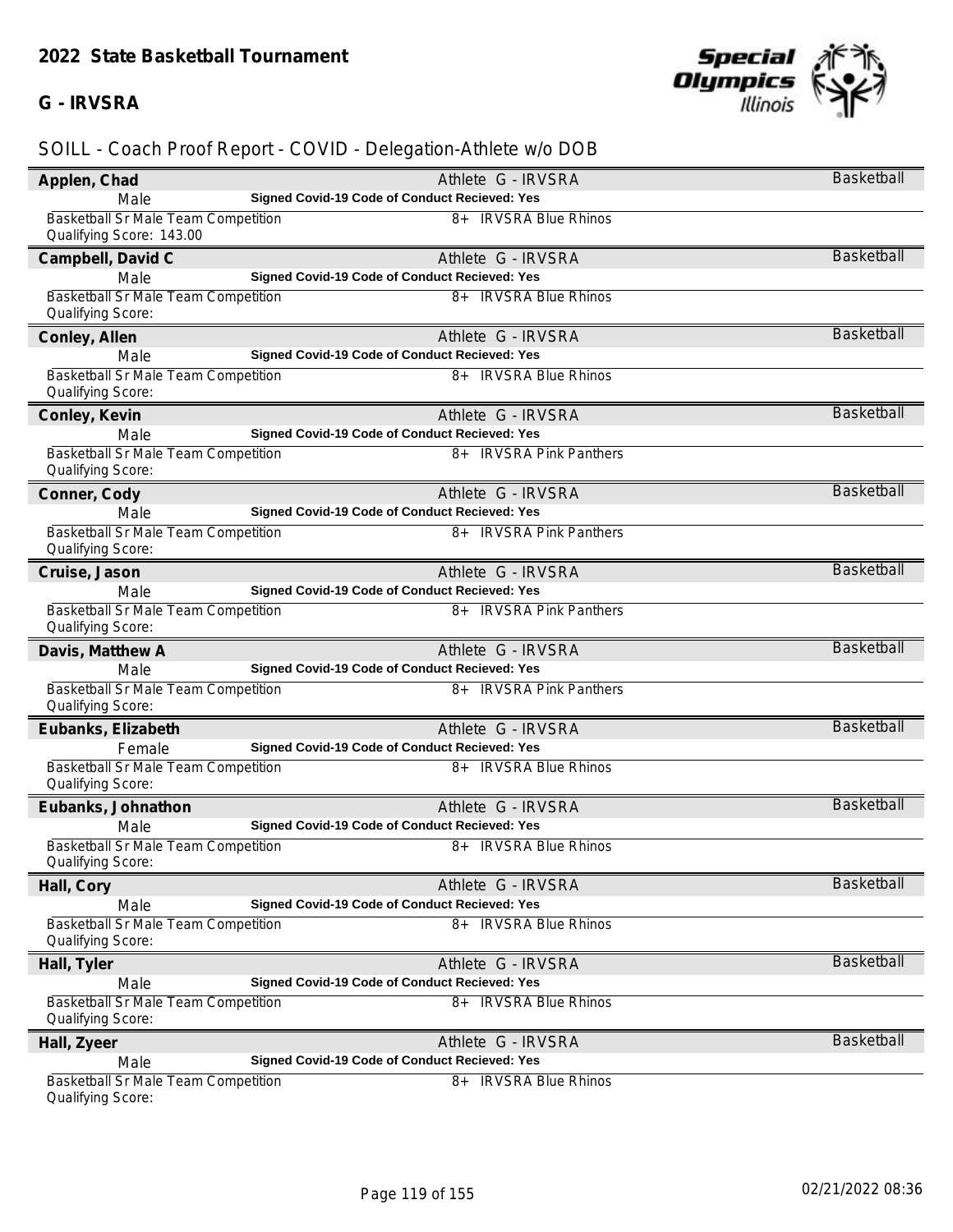#### **G - IRVSRA**



# *SOILL - Coach Proof Report - COVID - Delegation-Athlete w/o DOB*

| Harms, Bernard                                                         | Athlete G - IRVSRA                            | Basketball        |
|------------------------------------------------------------------------|-----------------------------------------------|-------------------|
| Male                                                                   | Signed Covid-19 Code of Conduct Recieved: Yes |                   |
| Basketball Sr Male Team Competition<br>Qualifying Score:               | <b>IRVSRA Pink Panthers</b><br>8+             |                   |
| Horn, Jessica                                                          | Athlete G - IRVSRA                            | <b>Basketball</b> |
| Female                                                                 | Signed Covid-19 Code of Conduct Recieved: Yes |                   |
| Basketball Sr Male Team Competition<br>Qualifying Score:               | 8+ IRVSRA Pink Panthers                       |                   |
| Leeper, Shelby                                                         | Athlete G - IRVSRA                            | <b>Basketball</b> |
| Female                                                                 | Signed Covid-19 Code of Conduct Recieved: Yes |                   |
| <b>Basketball Sr Male Team Competition</b><br>Qualifying Score:        | <b>IRVSRA Pink Panthers</b><br>8+             |                   |
| Leeper, Zachary                                                        | Athlete G - IRVSRA                            | <b>Basketball</b> |
| Male                                                                   | Signed Covid-19 Code of Conduct Recieved: Yes |                   |
| <b>Basketball Sr Male Team Competition</b><br><b>Qualifying Score:</b> | 8+ IRVSRA Pink Panthers                       |                   |
| Wireman, James Allen                                                   | Athlete G - IRVSRA                            | <b>Basketball</b> |
| Male                                                                   | Signed Covid-19 Code of Conduct Recieved: Yes |                   |
| <b>Basketball Sr Male Team Competition</b><br>Qualifying Score: 197.00 | 8+ IRVSRA Pink Panthers                       |                   |
| Wissler, Cameron                                                       | Athlete G - IRVSRA                            | <b>Basketball</b> |
| Male                                                                   | Signed Covid-19 Code of Conduct Recieved: Yes |                   |
| Basketball Sr Male Team Competition                                    | <b>IRVSRA Blue Rhinos</b><br>8+               |                   |

Qualifying Score: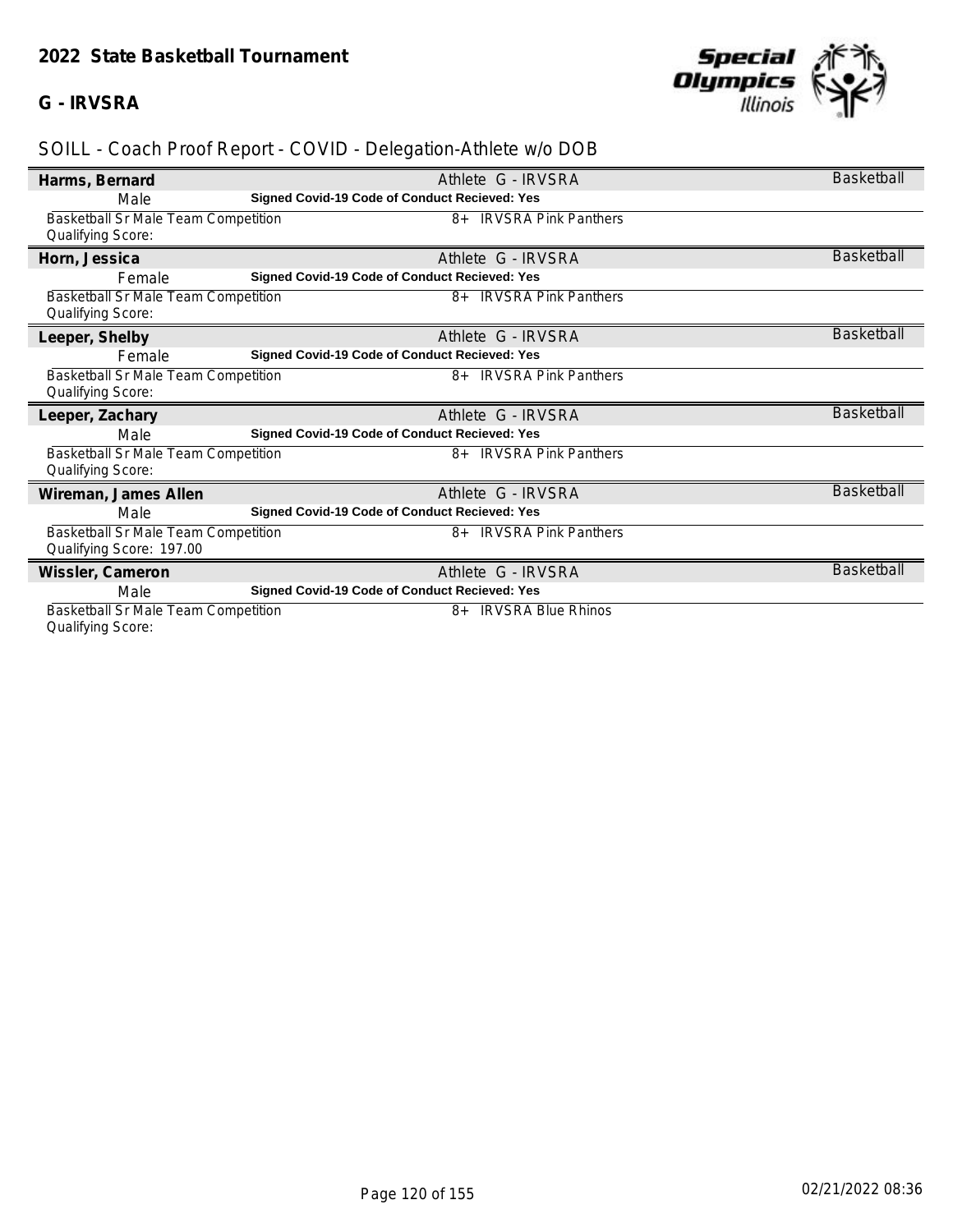# **G - IVC Grey Ghosts**



| Begner, Janelle                      | Athlete G - IVC Grey Ghosts                          | <b>Basketball</b>  |
|--------------------------------------|------------------------------------------------------|--------------------|
| Female                               | <b>Signed Covid-19 Code of Conduct Recieved: Yes</b> |                    |
| Basketball Skills 10ft Basket        | $16+$                                                |                    |
| Qualifying Score: 66.00              |                                                      | Female Ball        |
| Custis, Patrick                      | Athlete G - IVC Grey Ghosts                          | <b>Basketball</b>  |
| Male                                 | <b>Signed Covid-19 Code of Conduct Recieved: Yes</b> |                    |
| Basketball Skills 10ft Basket        | $8 - 15$                                             |                    |
| Qualifying Score: 63.00              |                                                      | Female Ball        |
| Ringenberg, Owen                     | Athlete G - IVC Grey Ghosts                          | <b>Basketball</b>  |
| Male                                 | <b>Signed Covid-19 Code of Conduct Recieved: Yes</b> |                    |
| Basketball Skills 8 Ft Basket        | $8 - 15$                                             |                    |
| Qualifying Score: 58.00              |                                                      | <b>Female Ball</b> |
| Taylor, Teaghan                      | Athlete G - IVC Grey Ghosts                          | <b>Basketball</b>  |
| Female                               | <b>Signed Covid-19 Code of Conduct Recieved: Yes</b> |                    |
| Basketball Skills 10ft Basket        | $16+$                                                |                    |
| Qualifying Score: 65.00              |                                                      | <b>Female Ball</b> |
| Tuttle, Bret                         | Athlete G - IVC Grey Ghosts                          | <b>Basketball</b>  |
| Male                                 | <b>Signed Covid-19 Code of Conduct Recieved: Yes</b> |                    |
| <b>Basketball Skills 10ft Basket</b> | $16+$                                                |                    |
| Qualifying Score: 61.00              |                                                      | Male Ball          |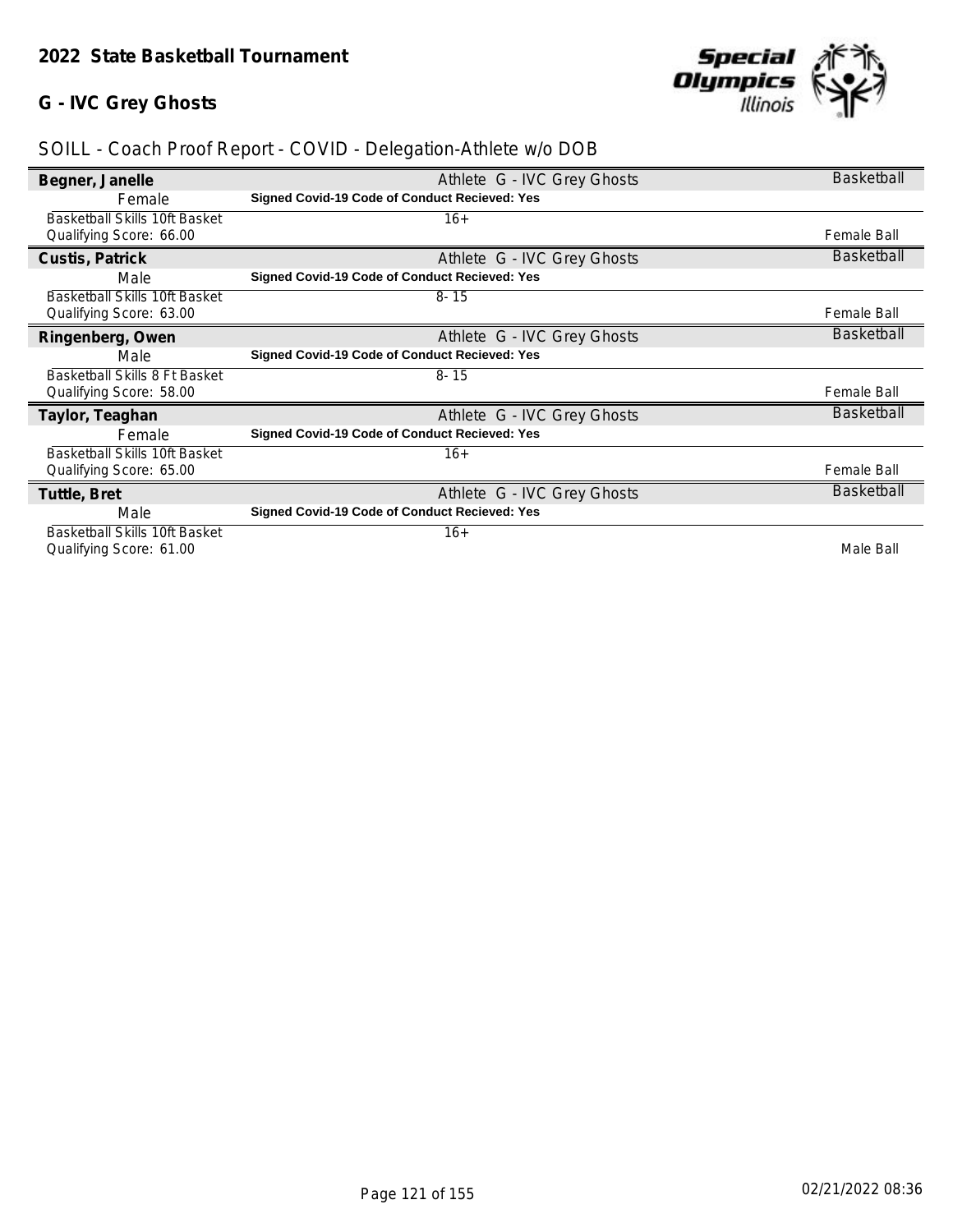#### **G - PBL Panthers**



| Arnold, Jace                                                    | Athlete G - PBL Panthers                      | Basketball        |
|-----------------------------------------------------------------|-----------------------------------------------|-------------------|
| Male                                                            | Signed Covid-19 Code of Conduct Recieved: Yes |                   |
| Basketball Sr Male Team Competition<br>Qualifying Score:        | 8+ PBL Panthers A Team                        |                   |
| Baillie, Zachary                                                | Athlete G - PBL Panthers                      | <b>Basketball</b> |
| Male                                                            | Signed Covid-19 Code of Conduct Recieved: Yes |                   |
| Basketball Sr Male Team Competition<br>Qualifying Score:        | 8+ PBL Panthers A Team                        |                   |
| Chickini, Taylor                                                | Athlete G - PBL Panthers                      | <b>Basketball</b> |
| Female                                                          | Signed Covid-19 Code of Conduct Recieved: Yes |                   |
| Basketball Sr Male Team Competition<br>Qualifying Score:        | 8+ PBL Panthers A Team                        |                   |
| Cuppernell, Riley                                               | Athlete G - PBL Panthers                      | <b>Basketball</b> |
| Male                                                            | Signed Covid-19 Code of Conduct Recieved: Yes |                   |
| Basketball Sr Male Team Competition<br>Qualifying Score:        | 8+ PBL Panthers A Team                        |                   |
| Rexroad, Mark                                                   | Athlete G - PBL Panthers                      | <b>Basketball</b> |
| Male                                                            | Signed Covid-19 Code of Conduct Recieved: Yes |                   |
| Basketball Sr Male Team Competition<br>Qualifying Score:        | 8+ PBL Panthers A Team                        |                   |
| Snow, Charman                                                   | Athlete G - PBL Panthers                      | <b>Basketball</b> |
| Male                                                            | Signed Covid-19 Code of Conduct Recieved: Yes |                   |
| Basketball Sr Male Team Competition<br>Qualifying Score: 463.00 | 8+ PBL Panthers A Team                        |                   |
| Snow, Michael                                                   | Athlete G - PBL Panthers                      | <b>Basketball</b> |
| Male                                                            | Signed Covid-19 Code of Conduct Recieved: Yes |                   |
| <b>Basketball Sr Male Team Competition</b><br>Qualifying Score: | 8+ PBL Panthers A Team                        |                   |
| Steiger, Kristina                                               | Athlete G - PBL Panthers                      | <b>Basketball</b> |
| Female                                                          | Signed Covid-19 Code of Conduct Recieved: Yes |                   |
| Basketball Sr Male Team Competition<br>Qualifying Score:        | 8+ PBL Panthers A Team                        |                   |
| Vinyard, Jack                                                   | Athlete G - PBL Panthers                      | <b>Basketball</b> |
| Male                                                            | Signed Covid-19 Code of Conduct Recieved: Yes |                   |
| Basketball Sr Male Team Competition                             | 8+ PBL Panthers A Team                        |                   |
| Qualifying Score:                                               |                                               |                   |
| Weersing, Tyler                                                 | Athlete G - PBL Panthers                      | <b>Basketball</b> |
| Male                                                            | Signed Covid-19 Code of Conduct Recieved: Yes |                   |
| Basketball Sr Male Team Competition<br>Qualifying Score:        | 8+ PBL Panthers A Team                        |                   |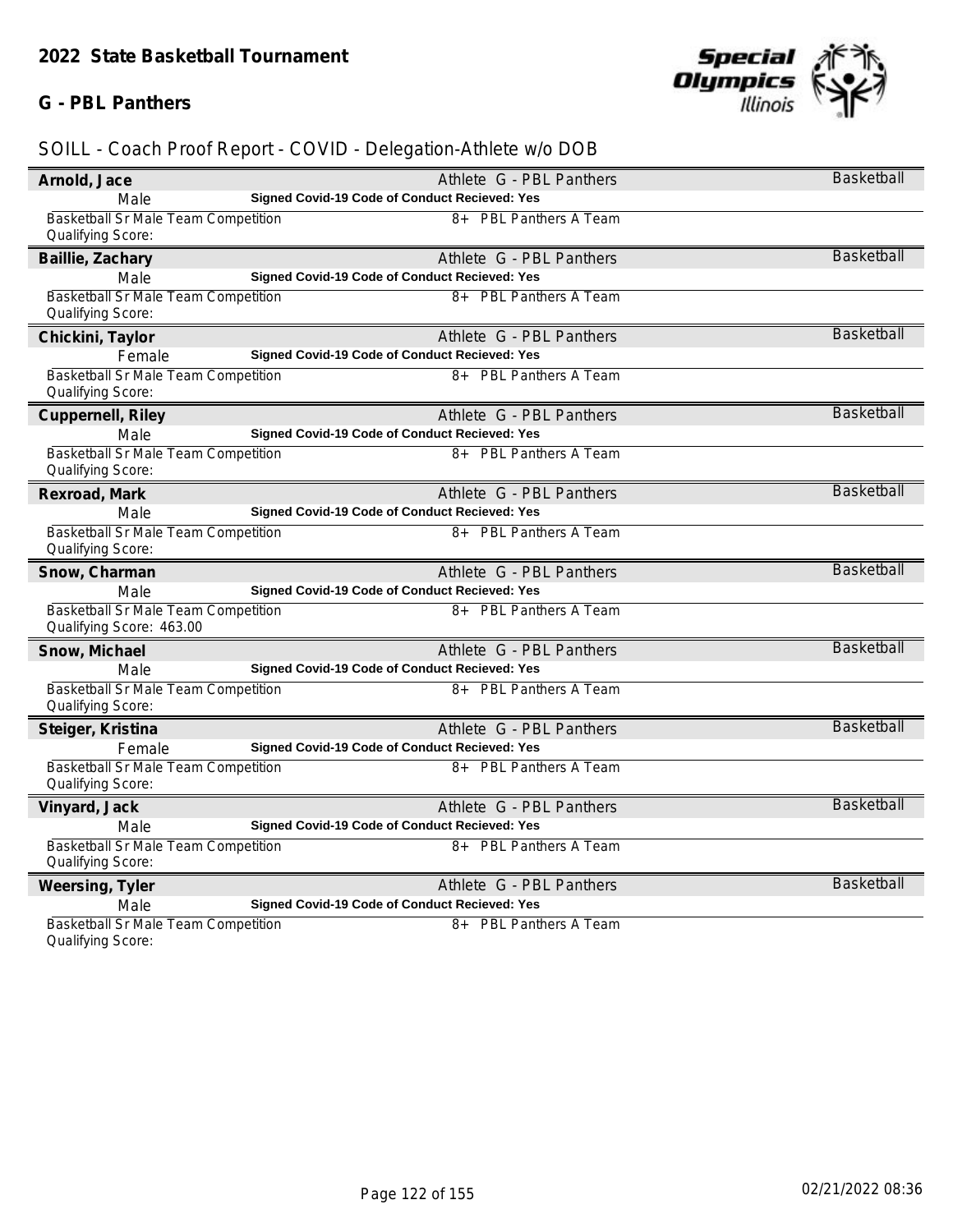# **G - Unit #5 Schools-Kelley**



| Cook, Janene                         | Athlete G - Unit #5 Schools-Kelley                   | <b>Basketball</b> |
|--------------------------------------|------------------------------------------------------|-------------------|
| <b>Female</b>                        | <b>Signed Covid-19 Code of Conduct Recieved: Yes</b> |                   |
| Basketball Skills 10ft Basket        | 16+                                                  |                   |
| Qualifying Score: 54.00              |                                                      | Female Ball       |
| Knudsen, Thomas (Tommie)             | Athlete G - Unit #5 Schools-Kelley                   | <b>Basketball</b> |
| Male                                 | <b>Signed Covid-19 Code of Conduct Recieved: Yes</b> |                   |
| <b>Basketball Skills 10ft Basket</b> | 16+                                                  |                   |
| Qualifying Score: 59.00              |                                                      | Male Ball         |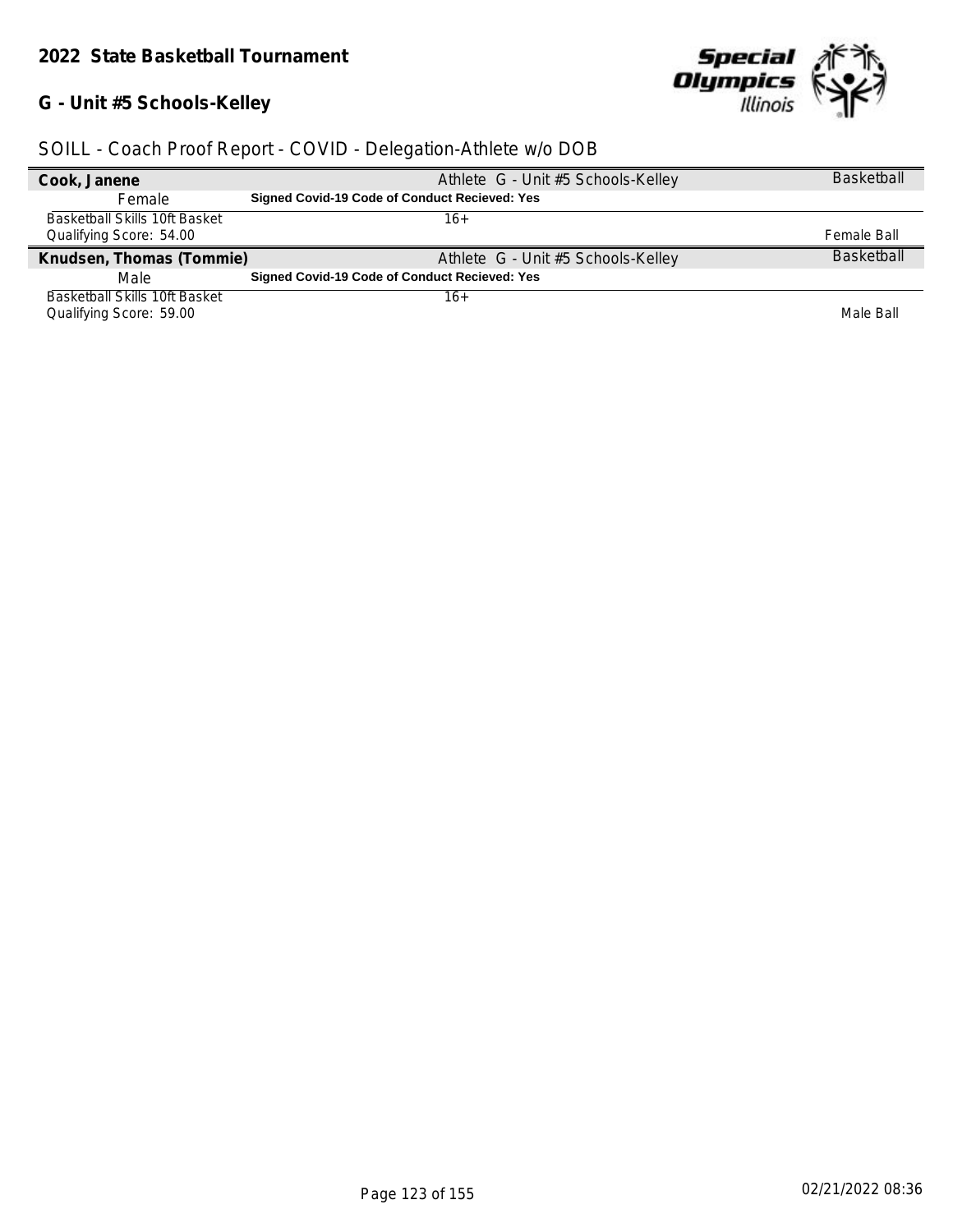# **G - Unit #5 Schools-Niekamp**



| Godi, Chetan Krishna          | Athlete G - Unit #5 Schools-Niekamp                  | <b>Basketball</b> |
|-------------------------------|------------------------------------------------------|-------------------|
| Male                          | Signed Covid-19 Code of Conduct Recieved: Yes        |                   |
| Basketball Skills 8 Ft Basket | $8 - 15$                                             |                   |
| Qualifying Score: 47.00       |                                                      | Female Ball       |
| Laughlin, Cody                | Athlete G - Unit #5 Schools-Niekamp                  | <b>Basketball</b> |
| Male                          | <b>Signed Covid-19 Code of Conduct Recieved: Yes</b> |                   |
| Basketball Skills 8 Ft Basket | $8 - 15$                                             |                   |
| Qualifying Score: 63.00       |                                                      | Female Ball       |
| Meisenheimer, Robert          | Athlete G - Unit #5 Schools-Niekamp                  | <b>Basketball</b> |
| Male                          | Signed Covid-19 Code of Conduct Recieved: Yes        |                   |
| Basketball Skills 8 Ft Basket | $8 - 15$                                             |                   |
| Qualifying Score: 41.00       |                                                      | Female Ball       |



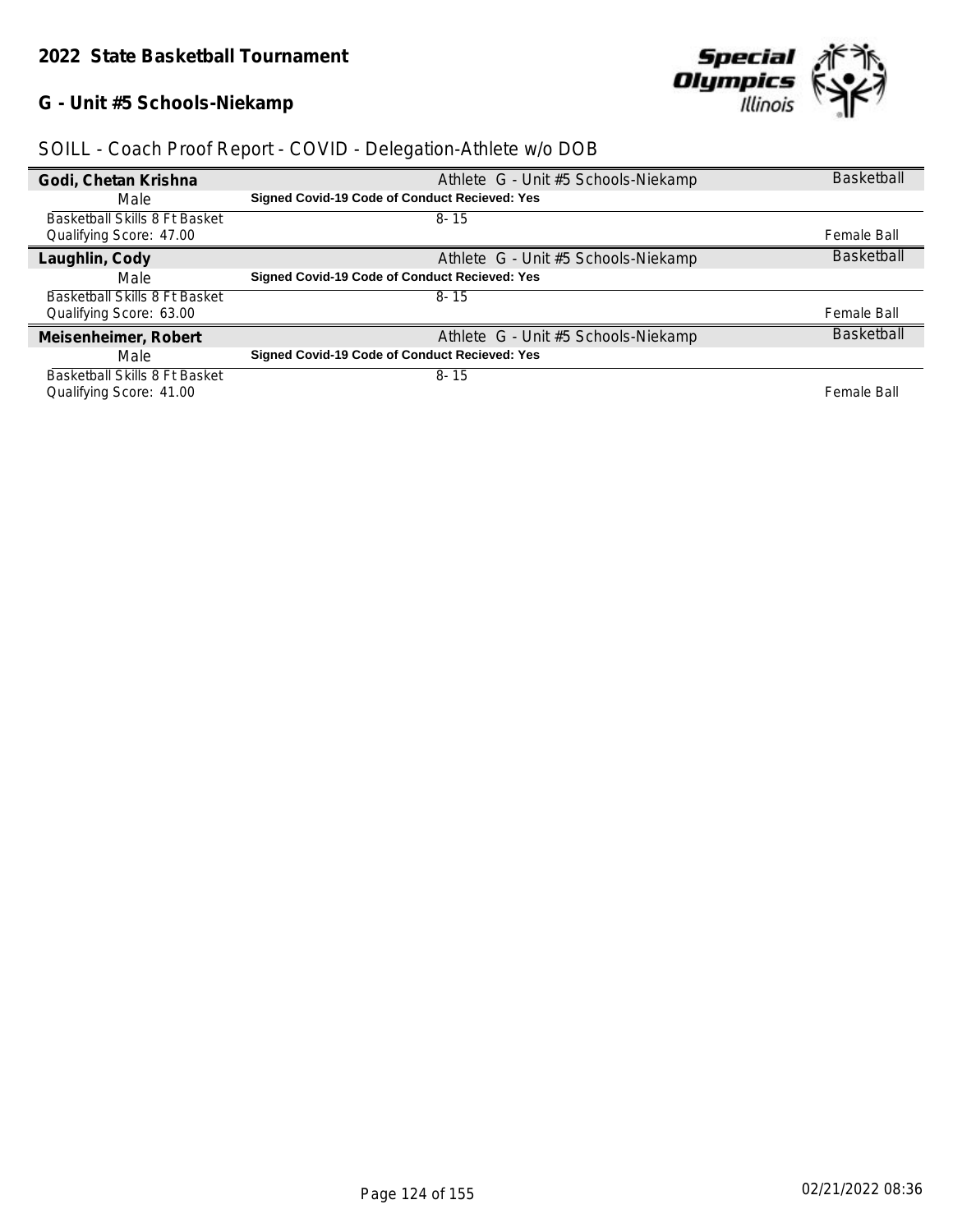# **H - Adams County Special Recreation**



| Casanova, Cameron                                                       | Athlete H - Adams County Special Recreation                                                  | <b>Basketball</b> |
|-------------------------------------------------------------------------|----------------------------------------------------------------------------------------------|-------------------|
| Female                                                                  | Signed Covid-19 Code of Conduct Recieved: Yes                                                |                   |
| <b>Basketball Sr Female Team Competition</b><br>Qualifying Score: 16.00 | 8+ Adams County Angels                                                                       |                   |
| Cawthon, Nicholas                                                       | Athlete H - Adams County Special Recreation                                                  | <b>Basketball</b> |
| Male                                                                    | Signed Covid-19 Code of Conduct Recieved: Yes                                                |                   |
| Basketball Sr Male Team Competition<br>Qualifying Score: 7.00           | 8+ Adams County Super Stars                                                                  |                   |
| Florea, Mary Evelyn                                                     | Athlete H - Adams County Special Recreation                                                  | <b>Basketball</b> |
| Female                                                                  | Signed Covid-19 Code of Conduct Recieved: Yes                                                |                   |
| <b>Basketball Sr Female Team Competition</b><br>Qualifying Score: 14.00 | 8+ Adams County Angels                                                                       |                   |
| Gayton, Cheyenne V                                                      | Athlete H - Adams County Special Recreation                                                  | <b>Basketball</b> |
| Female                                                                  | Signed Covid-19 Code of Conduct Recieved: Yes                                                |                   |
| Basketball Sr Female Team Competition<br>Qualifying Score: 14.00        | 8+ Adams County Angels                                                                       |                   |
| Goodapple, Jennifer                                                     | Athlete H - Adams County Special Recreation                                                  | Basketball        |
| Female                                                                  | Signed Covid-19 Code of Conduct Recieved: Yes                                                |                   |
| Basketball Sr Female Team Competition<br>Qualifying Score: 7.00         | 8+ Adams County Angels                                                                       |                   |
| Haxel, Anna M                                                           | Athlete H - Adams County Special Recreation                                                  | Basketball        |
| Female                                                                  | Signed Covid-19 Code of Conduct Recieved: Yes                                                |                   |
| Basketball Sr Female Team Competition<br>Qualifying Score: 11.00        | 8+ Adams County Angels                                                                       |                   |
| Jansen, Jessica                                                         | Athlete H - Adams County Special Recreation                                                  | Basketball        |
| Female                                                                  | Signed Covid-19 Code of Conduct Recieved: Yes                                                |                   |
| <b>Basketball Sr Female Team Competition</b><br>Qualifying Score: 17.00 | 8+ Adams County Angels                                                                       |                   |
|                                                                         | Athlete H - Adams County Special Recreation                                                  |                   |
|                                                                         |                                                                                              | <b>Basketball</b> |
| Jones, Isabelle<br>Female                                               | Signed Covid-19 Code of Conduct Recieved: Yes                                                |                   |
| Basketball Sr Female Team Competition<br>Qualifying Score: 9.00         | 8+ Adams County Angels                                                                       |                   |
|                                                                         |                                                                                              | <b>Basketball</b> |
| Liebold, Kaden<br>Male                                                  | Athlete H - Adams County Special Recreation<br>Signed Covid-19 Code of Conduct Recieved: Yes |                   |
| Basketball Sr Male Team Competition<br>Qualifying Score: 20.00          | 8+ Adams County Super Stars                                                                  |                   |
|                                                                         |                                                                                              | <b>Basketball</b> |
| Ludwig, Landon<br>Male                                                  | Athlete H - Adams County Special Recreation<br>Signed Covid-19 Code of Conduct Recieved: Yes |                   |
| Basketball Sr Male Team Competition<br>Qualifying Score: 16.00          | 8+ Adams County Super Stars                                                                  |                   |
|                                                                         |                                                                                              | Basketball        |
| Nicholson, Brent A<br>Male                                              | Athlete H - Adams County Special Recreation<br>Signed Covid-19 Code of Conduct Recieved: Yes |                   |
| <b>Basketball Sr Male Team Competition</b>                              | 8+ Adams County Super Stars                                                                  |                   |
| Qualifying Score: 26.00                                                 |                                                                                              |                   |
| Randall, Courtney                                                       | Athlete H - Adams County Special Recreation                                                  | <b>Basketball</b> |
| Female<br><b>Basketball Sr Female Team Competition</b>                  | Signed Covid-19 Code of Conduct Recieved: Yes<br>8+ Adams County Angels                      |                   |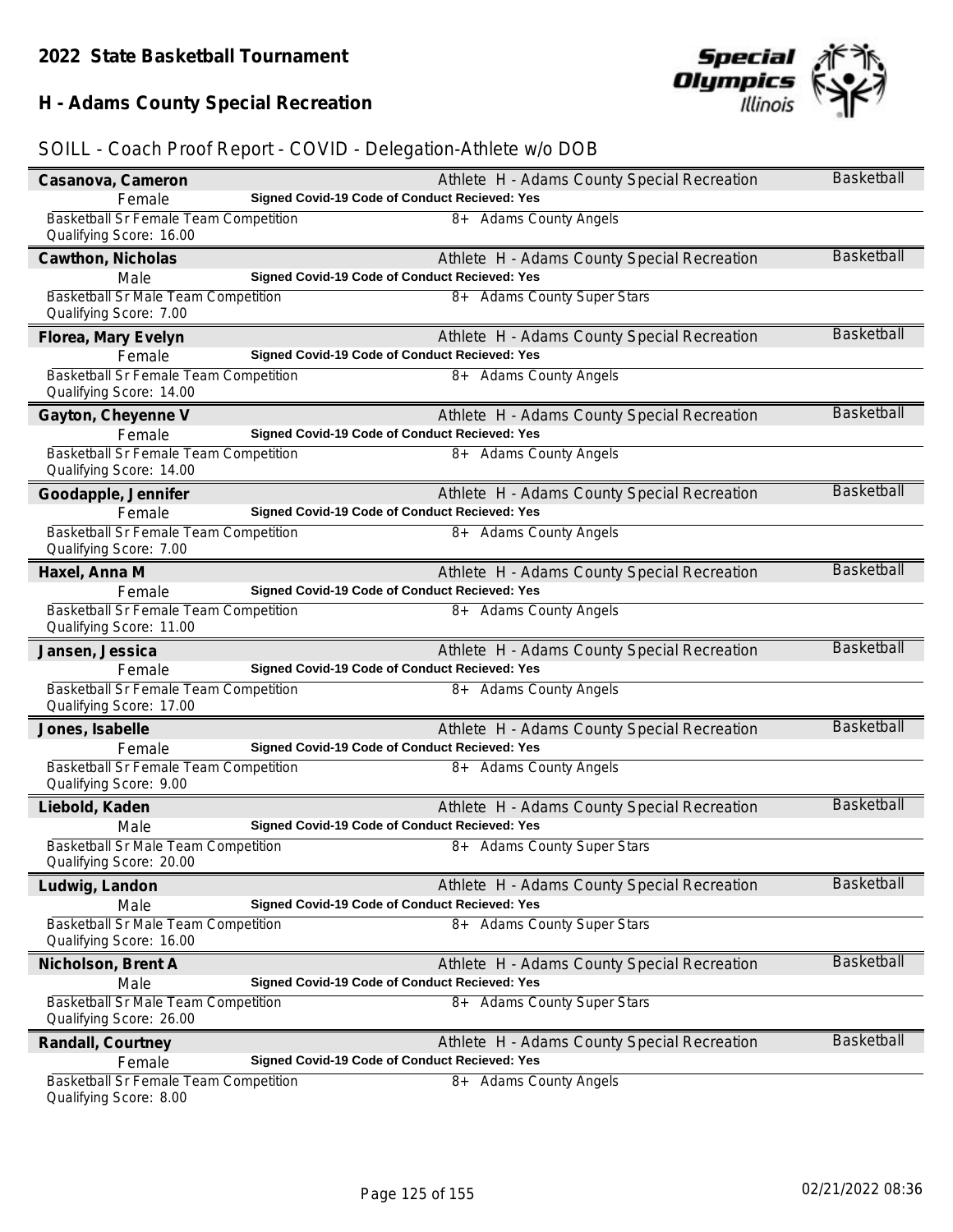# **H - Adams County Special Recreation**



| Ray, John                                  |                                               | Athlete H - Adams County Special Recreation | <b>Basketball</b> |
|--------------------------------------------|-----------------------------------------------|---------------------------------------------|-------------------|
| Male                                       | Signed Covid-19 Code of Conduct Recieved: Yes |                                             |                   |
| Basketball Sr Male Team Competition        |                                               | 8+ Adams County Super Stars                 |                   |
| Qualifying Score: 17.00                    |                                               |                                             |                   |
| Redman, Ethan                              |                                               | Athlete H - Adams County Special Recreation | <b>Basketball</b> |
| Male                                       | Signed Covid-19 Code of Conduct Recieved: Yes |                                             |                   |
| <b>Basketball Sr Male Team Competition</b> |                                               | 8+ Adams County Super Stars                 |                   |
| Qualifying Score: 21.00                    |                                               |                                             |                   |
| Snow, Camron                               |                                               | Athlete H - Adams County Special Recreation | <b>Basketball</b> |
| Male                                       | Signed Covid-19 Code of Conduct Recieved: Yes |                                             |                   |
| Basketball Sr Male Team Competition        |                                               | 8+ Adams County Super Stars                 |                   |
| Qualifying Score: 18.00                    |                                               |                                             |                   |
| Zanger, Brennon                            |                                               | Athlete H - Adams County Special Recreation | <b>Basketball</b> |
| Male                                       | Signed Covid-19 Code of Conduct Recieved: Yes |                                             |                   |
| <b>Basketball Sr Male Team Competition</b> |                                               | 8+ Adams County Super Stars                 |                   |
| Qualifying Score: 18.00                    |                                               |                                             |                   |
| Zanger, Carter                             |                                               | Athlete H - Adams County Special Recreation | <b>Basketball</b> |
| Male                                       | Signed Covid-19 Code of Conduct Recieved: Yes |                                             |                   |
| Basketball Sr Male Team Competition        |                                               | <b>Adams County Super Stars</b><br>8+       |                   |
| Qualifying Score: 18.00                    |                                               |                                             |                   |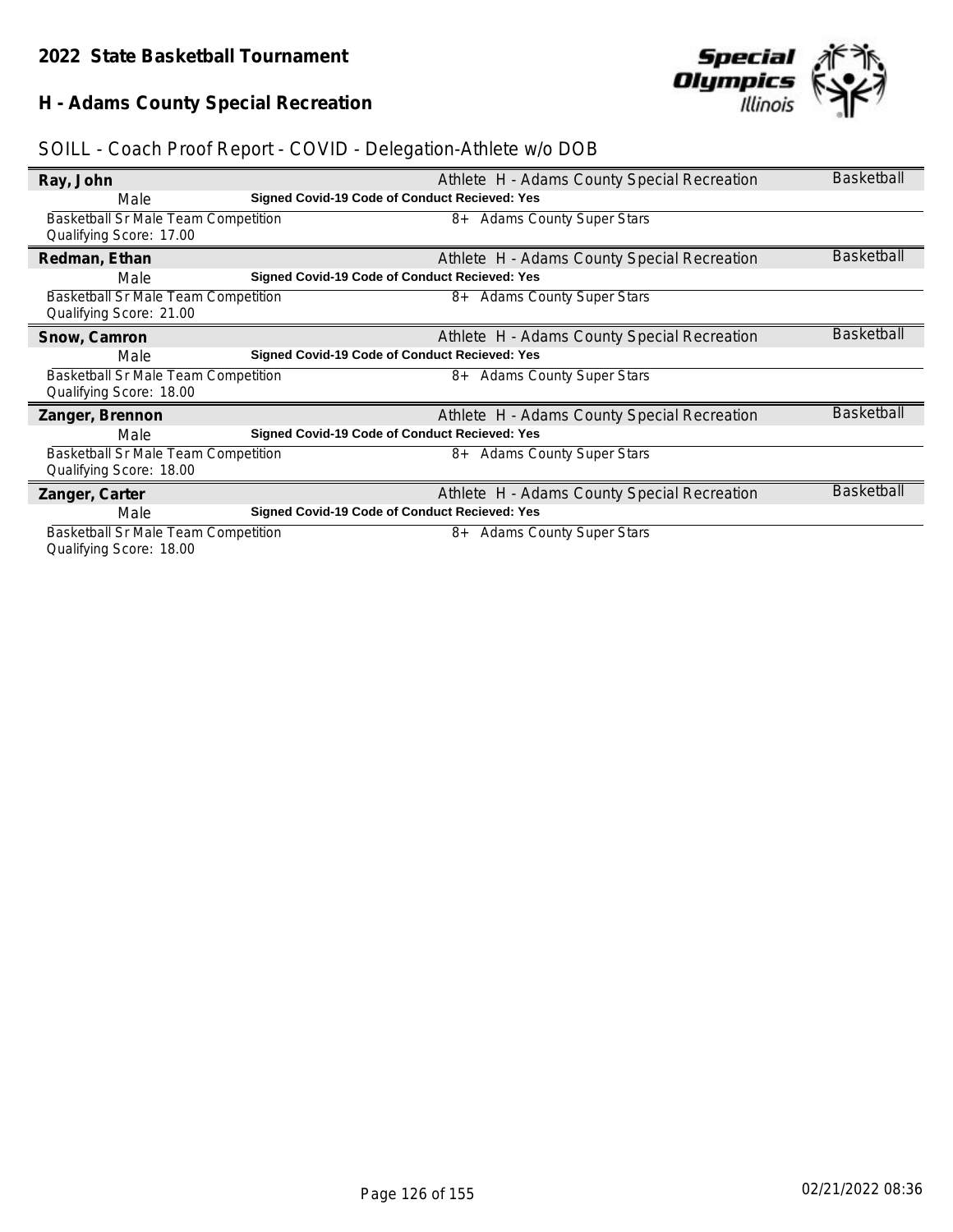#### **H - Auburn Area**



| Derhake, William              | Athlete H - Auburn Area                       | <b>Basketball</b> |
|-------------------------------|-----------------------------------------------|-------------------|
| Male                          | Signed Covid-19 Code of Conduct Recieved: Yes |                   |
| Basketball Skills 10ft Basket | 16+                                           |                   |
| Qualifying Score: 61.00       |                                               | Male Ball         |
| Reynolds, Kacie               | Athlete H - Auburn Area                       | <b>Basketball</b> |
| Female                        | Signed Covid-19 Code of Conduct Recieved: Yes |                   |
| Basketball Skills 10ft Basket | $16+$                                         |                   |
| Qualifying Score: 58.00       |                                               | Female Ball       |
| VanKooten, Jordan             | Athlete H - Auburn Area                       | <b>Basketball</b> |
| Male                          | Signed Covid-19 Code of Conduct Recieved: Yes |                   |
| Basketball Skills 10ft Basket | $16+$                                         |                   |
| Qualifying Score: 77.00       |                                               | Male Ball         |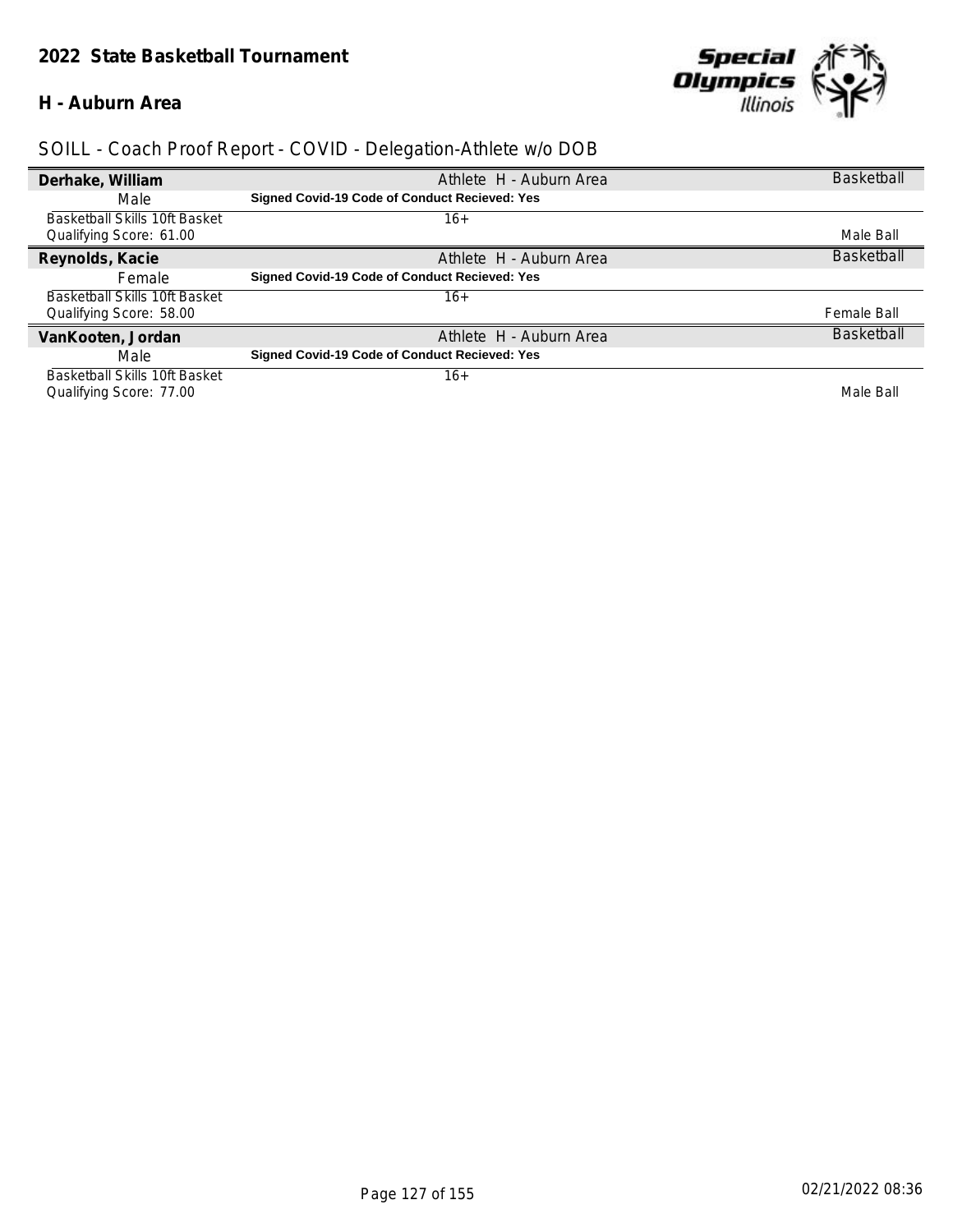# **H - Beardstown Spec Oly**

| Banda, Pedro                                                          | Athlete H - Beardstown Spec Oly                                                       | <b>Basketball</b> |
|-----------------------------------------------------------------------|---------------------------------------------------------------------------------------|-------------------|
| Male                                                                  | Signed Covid-19 Code of Conduct Recieved: Yes                                         |                   |
| <b>Basketball Sr Male Team Competition</b><br>Qualifying Score: 42.00 | <b>Beardstown Black Attack</b><br>8+                                                  |                   |
| Derham, Samantha                                                      | Athlete H - Beardstown Spec Oly                                                       | Basketball        |
| Female                                                                | Signed Covid-19 Code of Conduct Recieved: Yes                                         |                   |
| Basketball Skills 10ft Basket                                         | $16+$                                                                                 |                   |
| Qualifying Score: 60.00                                               |                                                                                       | Female Ball       |
| Forestier, Samuel M                                                   | Athlete H - Beardstown Spec Oly                                                       | <b>Basketball</b> |
| Male                                                                  | Signed Covid-19 Code of Conduct Recieved: Yes                                         |                   |
| Basketball Sr Male Team Competition<br>Qualifying Score: 16.00        | 8+ Beardstown Black Attack                                                            |                   |
| Gaines, Jeremy                                                        | Athlete H - Beardstown Spec Oly                                                       | <b>Basketball</b> |
| Male                                                                  | Signed Covid-19 Code of Conduct Recieved: Yes                                         |                   |
| Basketball Sr Male Team Competition<br>Qualifying Score: 7.00         | 8+ Beardstown Black Attack                                                            |                   |
| Hance, Douglas R                                                      | Athlete H - Beardstown Spec Oly                                                       | Basketball        |
| Male                                                                  | Signed Covid-19 Code of Conduct Recieved: Yes                                         |                   |
| <b>Basketball Sr Male Team Competition</b><br>Qualifying Score: 32.00 | <b>Beardstown Black Attack</b><br>$8+$                                                |                   |
| Nijhawan, Rajat (Raji)                                                | Athlete H - Beardstown Spec Oly                                                       | <b>Basketball</b> |
| Male                                                                  | Signed Covid-19 Code of Conduct Recieved: Yes                                         |                   |
| <b>Basketball Sr Male Team Competition</b><br>Qualifying Score: 15.00 | <b>Beardstown Black Attack</b><br>8+                                                  |                   |
| Parrish, Wesley H.                                                    | Athlete H - Beardstown Spec Oly                                                       | Basketball        |
| Male                                                                  | Signed Covid-19 Code of Conduct Recieved: Yes                                         |                   |
| Basketball Sr Male Team Competition<br>Qualifying Score: 44.00        | <b>Beardstown Black Attack</b><br>8+                                                  |                   |
| Peacock, William                                                      | Athlete H - Beardstown Spec Oly                                                       | <b>Basketball</b> |
| Male                                                                  | Signed Covid-19 Code of Conduct Recieved: Yes                                         |                   |
| Basketball Sr Male Team Competition<br>Qualifying Score: 32.00        | 8+ Beardstown Black Attack                                                            |                   |
| Poppenhager, Tanner                                                   | Athlete H - Beardstown Spec Oly                                                       | <b>Basketball</b> |
| Male                                                                  | Signed Covid-19 Code of Conduct Recieved: Yes                                         |                   |
| Basketball Sr Male Team Competition<br>Qualifying Score: 55.00        | 8+ Beardstown Black Attack                                                            |                   |
| Santamaria, Arturo                                                    | Athlete H - Beardstown Spec Oly                                                       | <b>Basketball</b> |
| Male                                                                  | Signed Covid-19 Code of Conduct Recieved: Yes                                         |                   |
| <b>Basketball Sr Male Team Competition</b>                            | <b>Beardstown Black Attack</b><br>8+                                                  |                   |
| Qualifying Score: 41.00                                               |                                                                                       |                   |
| Smedly, Michael                                                       | Athlete H - Beardstown Spec Oly                                                       | <b>Basketball</b> |
| Male<br><b>Basketball Sr Male Team Competition</b>                    | Signed Covid-19 Code of Conduct Recieved: Yes<br><b>Beardstown Black Attack</b><br>8+ |                   |
| Qualifying Score: 17.00                                               |                                                                                       |                   |
| Wubker, Shawn                                                         | Athlete H - Beardstown Spec Oly                                                       | Basketball        |
| Male                                                                  | Signed Covid-19 Code of Conduct Recieved: Yes                                         |                   |
| <b>Basketball Sr Male Team Competition</b><br>Qualifying Score: 23.00 | <b>Beardstown Black Attack</b><br>8+                                                  |                   |

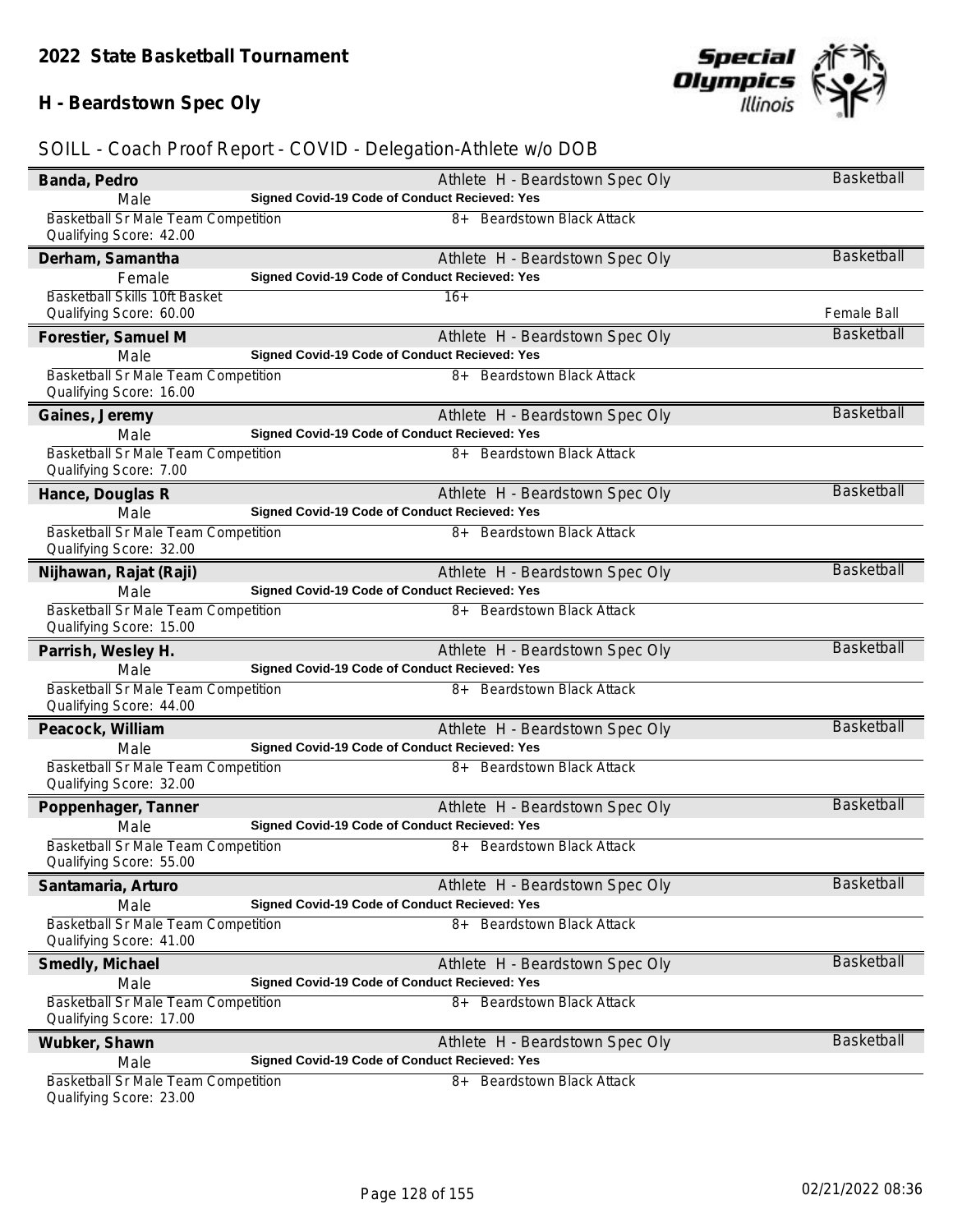# **H - Chatham Chargers**



| Caufield, Ashea (Jazman) Shy                                       | Athlete H - Chatham Chargers                                                  | <b>Basketball</b> |
|--------------------------------------------------------------------|-------------------------------------------------------------------------------|-------------------|
| Female                                                             | Signed Covid-19 Code of Conduct Recieved: Yes                                 |                   |
| Basketball High School Team Competition<br>Qualifying Score: 21.00 | 14-22 Chattham Chargers High School                                           |                   |
| Clem, Christian                                                    | Athlete H - Chatham Chargers                                                  | Basketball        |
| Male                                                               | Signed Covid-19 Code of Conduct Recieved: Yes                                 |                   |
| Basketball Sr Male Team Competition                                | 8+ Chatham Chargers White                                                     |                   |
| Qualifying Score: 22.00                                            |                                                                               |                   |
| Fox, Eric                                                          | Athlete H - Chatham Chargers                                                  | Basketball        |
| Male                                                               | Signed Covid-19 Code of Conduct Recieved: Yes                                 |                   |
| Basketball Sr Male Team Competition<br>Qualifying Score: 26.00     | 8+ Chatham Chargers White                                                     |                   |
| Furr, Caleb                                                        | Athlete H - Chatham Chargers                                                  | <b>Basketball</b> |
| Male                                                               | Signed Covid-19 Code of Conduct Recieved: Yes                                 |                   |
| Basketball High School Team Competition<br>Qualifying Score: 13.00 | 14-22 Chattham Chargers High School                                           |                   |
| Geyston, Tyler                                                     | Athlete H - Chatham Chargers                                                  | Basketball        |
| Male                                                               | Signed Covid-19 Code of Conduct Recieved: Yes                                 |                   |
| Basketball High School Team Competition<br>Qualifying Score: 10.00 | 14-22 Chattham Chargers High School                                           |                   |
| Hallom, Curtis                                                     | Athlete H - Chatham Chargers                                                  | <b>Basketball</b> |
| Male                                                               | Signed Covid-19 Code of Conduct Recieved: Yes                                 |                   |
| Basketball Sr Male Team Competition<br>Qualifying Score: 32.00     | 8+ Chatham Chargers White                                                     |                   |
|                                                                    |                                                                               |                   |
| Harris, Trey                                                       | Athlete H - Chatham Chargers                                                  | <b>Basketball</b> |
| Male                                                               | Signed Covid-19 Code of Conduct Recieved: Yes                                 |                   |
| Basketball Sr Male Team Competition<br>Qualifying Score: 14.00     | 8+ Chatham Chargers White                                                     |                   |
|                                                                    |                                                                               | <b>Basketball</b> |
| Hergett, Emily Anne<br>Female                                      | Athlete H - Chatham Chargers<br>Signed Covid-19 Code of Conduct Recieved: Yes |                   |
| Basketball Sr Male Team Competition                                | 8+ Chatham Chargers White                                                     |                   |
| Qualifying Score: 14.00                                            |                                                                               |                   |
| Hobson, Eli                                                        | Athlete H - Chatham Chargers                                                  | <b>Basketball</b> |
| Male                                                               | Signed Covid-19 Code of Conduct Recieved: Yes                                 |                   |
| Basketball High School Team Competition<br>Qualifying Score: 12.00 | 8-13 Chattham Chargers High School                                            |                   |
| Homa, Lucas C                                                      | Athlete H - Chatham Chargers                                                  | Basketball        |
| Male                                                               | Signed Covid-19 Code of Conduct Recieved: Yes                                 |                   |
| Basketball High School Team Competition<br>Qualifying Score: 9.00  | 14-22 Chattham Chargers High School                                           |                   |
| Honn, Seth                                                         | Athlete H - Chatham Chargers                                                  | <b>Basketball</b> |
| Male                                                               | Signed Covid-19 Code of Conduct Recieved: Yes                                 |                   |
| Basketball Skills 10ft Basket                                      | $8 - 15$                                                                      |                   |
| Qualifying Score: 59.00                                            |                                                                               | Male Ball         |
| Ihnen, Calla                                                       | Athlete H - Chatham Chargers                                                  | <b>Basketball</b> |
| Female                                                             | Signed Covid-19 Code of Conduct Recieved: Yes                                 |                   |
| Basketball Skills 8 Ft Basket<br>Qualifying Score: 39.00           | $8 - 15$                                                                      | Female Ball       |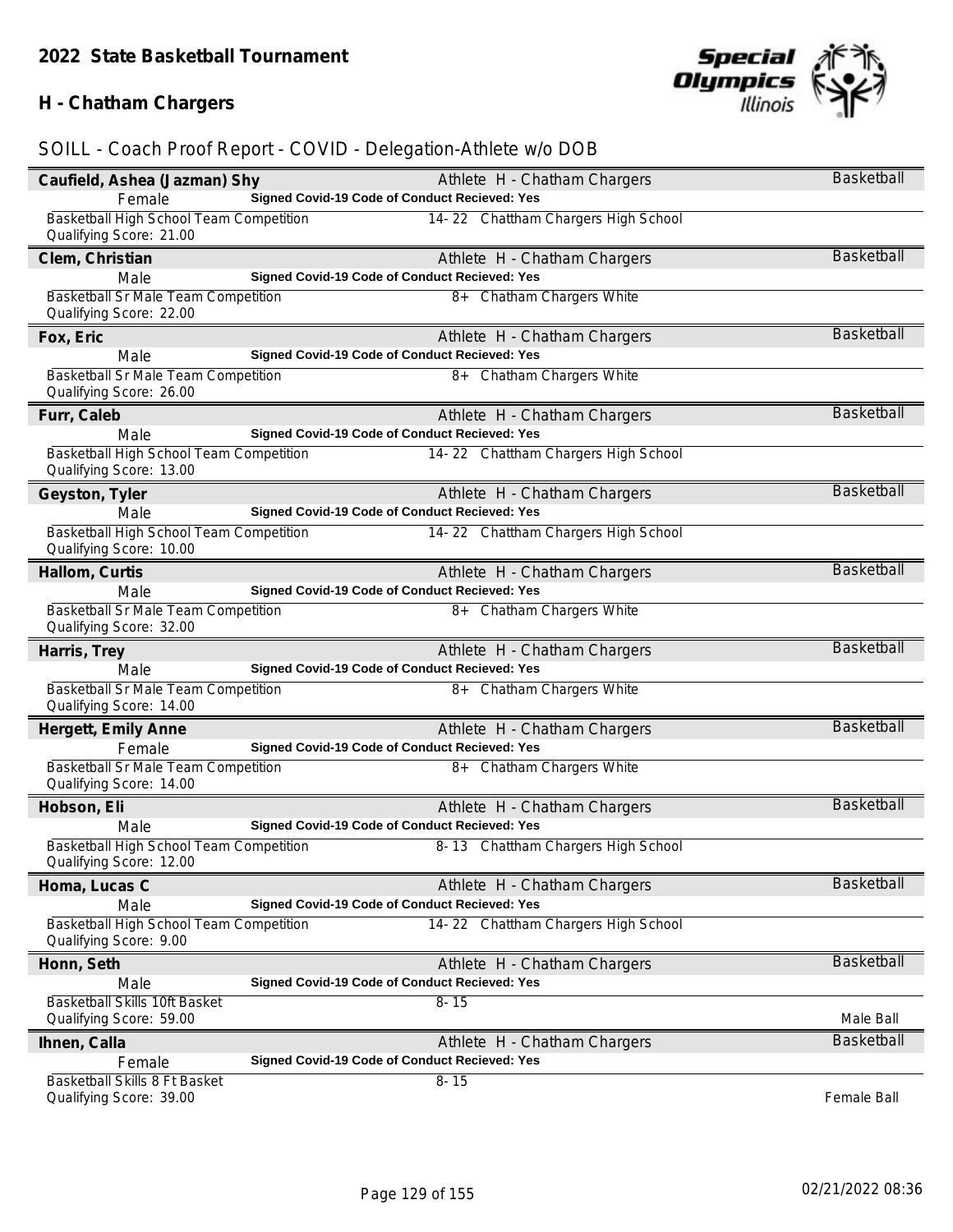# **H - Chatham Chargers**



# *SOILL - Coach Proof Report - COVID - Delegation-Athlete w/o DOB*

| Kieffer, Ayden                                                     |                                               | Athlete H - Chatham Chargers        | <b>Basketball</b> |
|--------------------------------------------------------------------|-----------------------------------------------|-------------------------------------|-------------------|
| Male                                                               | Signed Covid-19 Code of Conduct Recieved: Yes |                                     |                   |
| Basketball High School Team Competition<br>Qualifying Score: 26.00 |                                               | 14-22 Chattham Chargers High School |                   |
| Maroon, Maxwell                                                    |                                               | Athlete H - Chatham Chargers        | <b>Basketball</b> |
| Male                                                               | Signed Covid-19 Code of Conduct Recieved: Yes |                                     |                   |
| Basketball Sr Male Team Competition<br>Qualifying Score: 11.00     |                                               | 8+ Chatham Chargers White           |                   |
| McCormick, Kellen                                                  |                                               | Athlete H - Chatham Chargers        | <b>Basketball</b> |
| Male                                                               | Signed Covid-19 Code of Conduct Recieved: Yes |                                     |                   |
| Basketball Sr Male Team Competition<br>Qualifying Score: 15.00     |                                               | 8+ Chatham Chargers White           |                   |
| Michaelis, Bryce                                                   |                                               | Athlete H - Chatham Chargers        | <b>Basketball</b> |
| Male                                                               | Signed Covid-19 Code of Conduct Recieved: Yes |                                     |                   |
| Basketball Sr Male Team Competition<br>Qualifying Score: 20.00     |                                               | 8+ Chatham Chargers White           |                   |
| Misialek, Justin                                                   |                                               | Athlete H - Chatham Chargers        | <b>Basketball</b> |
| Male                                                               | Signed Covid-19 Code of Conduct Recieved: Yes |                                     |                   |
| Basketball High School Team Competition<br>Qualifying Score: 24.00 |                                               | 14-22 Chattham Chargers High School |                   |
| Mullen, Spencer                                                    |                                               | Athlete H - Chatham Chargers        | <b>Basketball</b> |
| Male                                                               | Signed Covid-19 Code of Conduct Recieved: Yes |                                     |                   |
| Basketball Sr Male Team Competition<br>Qualifying Score: 11.00     |                                               | 8+ Chatham Chargers White           |                   |
| Sharpe, Logan                                                      |                                               | Athlete H - Chatham Chargers        | <b>Basketball</b> |
| Male                                                               | Signed Covid-19 Code of Conduct Recieved: Yes |                                     |                   |
| Basketball High School Team Competition<br>Qualifying Score: 21.00 |                                               | 14-22 Chattham Chargers High School |                   |
| Small, Colin                                                       |                                               | Athlete H - Chatham Chargers        | <b>Basketball</b> |
| Male                                                               | Signed Covid-19 Code of Conduct Recieved: Yes |                                     |                   |
| Basketball Sr Male Team Competition<br>Qualifying Score: 16.00     |                                               | 8+ Chatham Chargers White           |                   |
| Spears, Alac                                                       |                                               | Athlete H - Chatham Chargers        | <b>Basketball</b> |
| Male                                                               | Signed Covid-19 Code of Conduct Recieved: Yes |                                     |                   |
| Basketball High School Team Competition<br>Qualifying Score: 23.00 |                                               | 14-22 Chattham Chargers High School |                   |
| Vass, Carter                                                       |                                               | Athlete H - Chatham Chargers        | <b>Basketball</b> |
| Male                                                               | Signed Covid-19 Code of Conduct Recieved: Yes |                                     |                   |
| Basketball High School Team Competition                            |                                               | 8-13 Chattham Chargers High School  |                   |

Qualifying Score: 10.00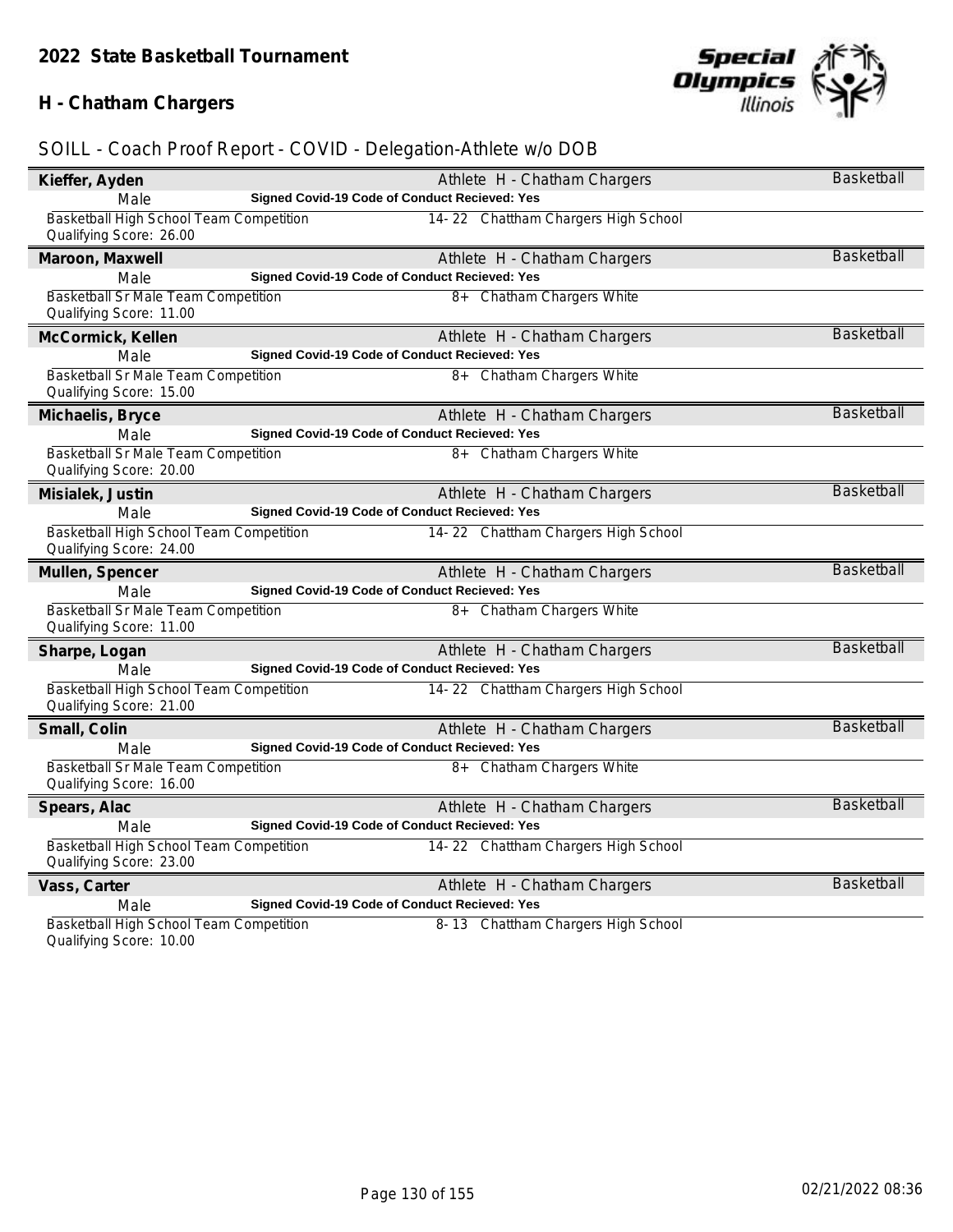# **H - Hope Institute**



| Esquerra, Enrique                                                  | Athlete H - Hope Institute                    | Basketball        |
|--------------------------------------------------------------------|-----------------------------------------------|-------------------|
| Male                                                               | Signed Covid-19 Code of Conduct Recieved: Yes |                   |
| Basketball Skills 10ft Basket                                      | $16+$                                         |                   |
| Qualifying Score: 56.00                                            |                                               | Male Ball         |
| Handegan, Michael                                                  | Athlete H - Hope Institute                    | Basketball        |
| Male                                                               | Signed Covid-19 Code of Conduct Recieved: Yes |                   |
| Basketball High School Team Competition                            | 14-22 Hope Bulldogs ALB                       |                   |
| Qualifying Score: 28.00                                            |                                               |                   |
| Harrison, Landon                                                   | Athlete H - Hope Institute                    | <b>Basketball</b> |
| Male                                                               | Signed Covid-19 Code of Conduct Recieved: Yes |                   |
| Basketball Skills 10ft Basket                                      | $8 - 15$                                      |                   |
| Qualifying Score: 25.00                                            |                                               | Male Ball         |
| Helmer, Kathryn                                                    | Athlete H - Hope Institute                    | <b>Basketball</b> |
| Female                                                             | Signed Covid-19 Code of Conduct Recieved: Yes |                   |
| Basketball Skills 10ft Basket                                      | $16+$                                         |                   |
| Qualifying Score: 55.00                                            |                                               | Female Ball       |
| Juan, Chriswilliam                                                 | Athlete H - Hope Institute                    | Basketball        |
| Male                                                               | Signed Covid-19 Code of Conduct Recieved: Yes |                   |
| Basketball High School Team Competition<br>Qualifying Score: 15.00 | 14-22 Hope Bulldogs ALB                       |                   |
| Kucharski, David                                                   | Athlete H - Hope Institute                    | <b>Basketball</b> |
| Male                                                               | Signed Covid-19 Code of Conduct Recieved: Yes |                   |
| Basketball High School Team Competition<br>Qualifying Score: 13.00 | 14-22 Hope Bulldogs ALB                       |                   |
| Nunez, Chelsea                                                     | Athlete H - Hope Institute                    | <b>Basketball</b> |
| Female                                                             | Signed Covid-19 Code of Conduct Recieved: Yes |                   |
| Basketball High School Team Competition                            | 14-22 Hope Bulldogs ALB                       |                   |
| Qualifying Score: 27.00                                            |                                               |                   |
| Reed, Ashton                                                       | Athlete H - Hope Institute                    | <b>Basketball</b> |
| Female                                                             | Signed Covid-19 Code of Conduct Recieved: Yes |                   |
| Basketball High School Team Competition<br>Qualifying Score: 9.00  | 14-22 Hope Bulldogs ALB                       |                   |
| Rezabek, Gabriel                                                   | Athlete H - Hope Institute                    | <b>Basketball</b> |
| Male                                                               | Signed Covid-19 Code of Conduct Recieved: Yes |                   |
| Basketball High School Team Competition<br>Qualifying Score: 27.00 | 8-13 Hope Bulldogs ALB                        |                   |
| Richardson, Kevin                                                  | Athlete H - Hope Institute                    | Basketball        |
| Male                                                               | Signed Covid-19 Code of Conduct Recieved: Yes |                   |
| Basketball High School Team Competition                            | 14-22 Hope Bulldogs ALB                       |                   |
| Qualifying Score: 32.00                                            |                                               |                   |
| Sellers, Jonah                                                     | Athlete H - Hope Institute                    | <b>Basketball</b> |
| Male                                                               | Signed Covid-19 Code of Conduct Recieved: Yes |                   |
| Basketball High School Team Competition<br>Qualifying Score: 20.00 | 14-22 Hope Bulldogs ALB                       |                   |
| Simmons, Chylynn                                                   | Athlete H - Hope Institute                    | <b>Basketball</b> |
| Female                                                             | Signed Covid-19 Code of Conduct Recieved: Yes |                   |
| Basketball High School Team Competition<br>Qualifying Score: 30.00 | 14-22 Hope Bulldogs ALB                       |                   |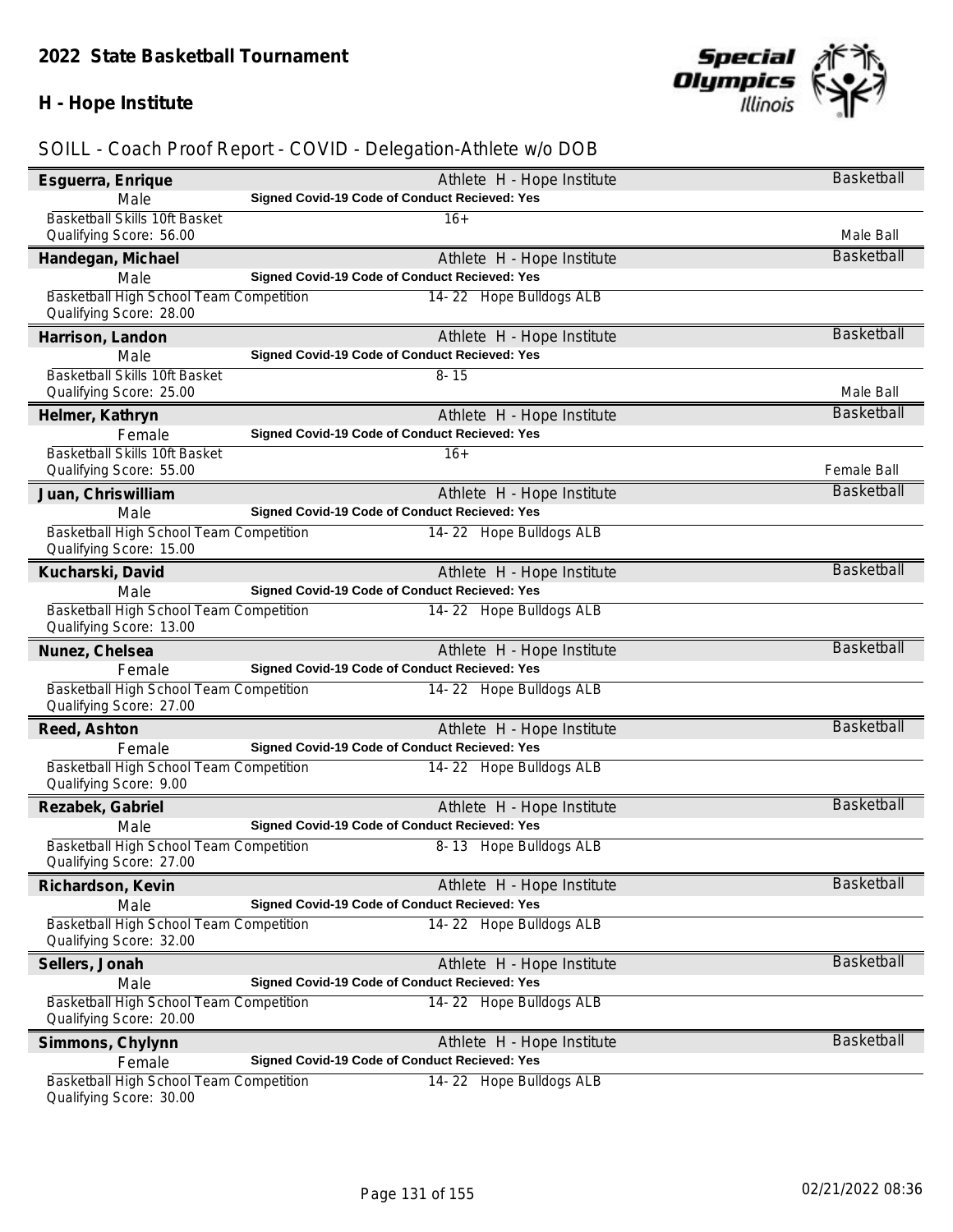#### *2022 State Basketball Tournament*

#### **H - Hope Institute**

 $\overline{\phantom{a}}$ 



# *SOILL - Coach Proof Report - COVID - Delegation-Athlete w/o DOB*

| Smith, Mickeytra                        |                                                      | Athlete H - Hope Institute | <b>Basketball</b> |
|-----------------------------------------|------------------------------------------------------|----------------------------|-------------------|
| Female                                  | <b>Signed Covid-19 Code of Conduct Recieved: Yes</b> |                            |                   |
| Basketball High School Team Competition |                                                      | 14-22 Hope Bulldogs ALB    |                   |
| Qualifying Score: 18.00                 |                                                      |                            |                   |
| Williams, Michael                       |                                                      | Athlete H - Hope Institute | <b>Basketball</b> |
| Male                                    | <b>Signed Covid-19 Code of Conduct Recieved: Yes</b> |                            |                   |
| Basketball High School Team Competition |                                                      | 14-22 Hope Bulldogs ALB    |                   |
|                                         |                                                      |                            |                   |

Qualifying Score: 35.00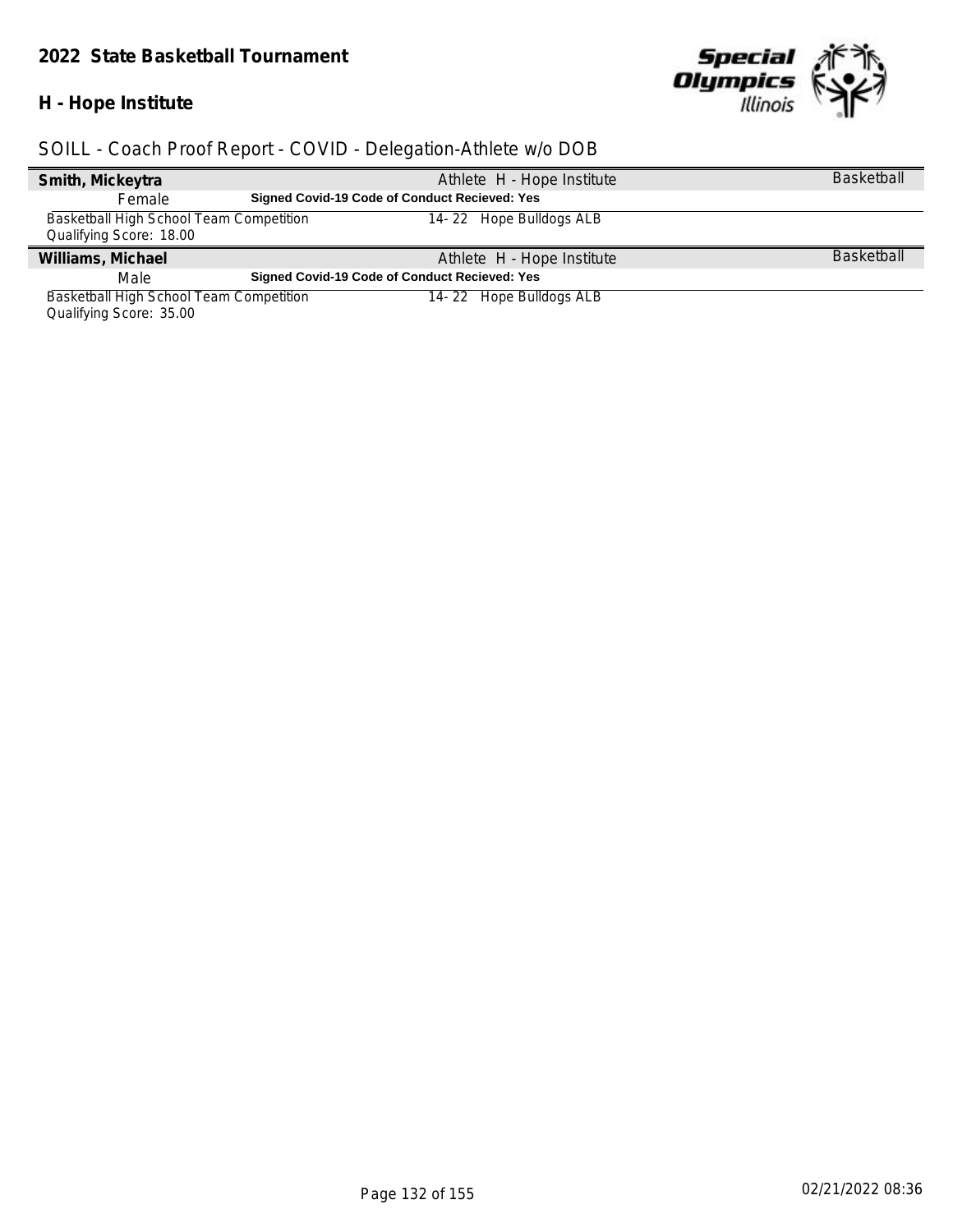#### **H - Jacksonville Saints**



| Rohlfing, Miguel                                         | Athlete H - Jacksonville Saints               | <b>Basketball</b> |
|----------------------------------------------------------|-----------------------------------------------|-------------------|
| Male                                                     | Signed Covid-19 Code of Conduct Recieved: Yes |                   |
| Basketball Skills 10ft Basket<br>Qualifying Score: 22.00 | 16+                                           | Male Ball         |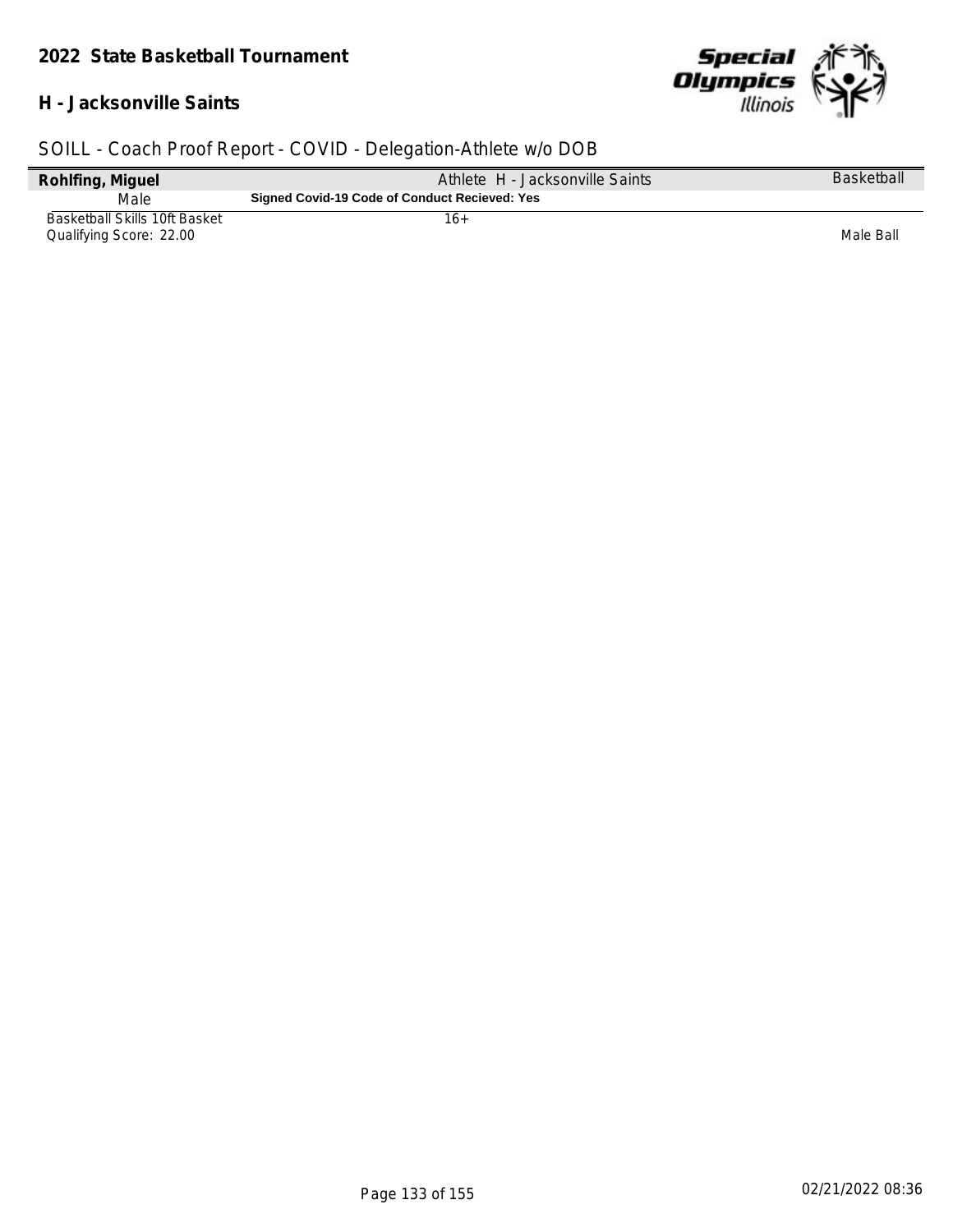# **H - Liberty CUSD #2**



| Obert, Alaina                        | Athlete H - Liberty CUSD #2                          | <b>Basketball</b> |
|--------------------------------------|------------------------------------------------------|-------------------|
| Female                               | <b>Signed Covid-19 Code of Conduct Recieved: Yes</b> |                   |
| <b>Basketball Skills 10ft Basket</b> | $8 - 15$                                             |                   |
| Qualifying Score: 52.00              |                                                      | Female Ball       |
| Ohnemus, Jacob                       | Athlete H - Liberty CUSD #2                          | <b>Basketball</b> |
| Male                                 | Signed Covid-19 Code of Conduct Recieved: Yes        |                   |
| Basketball Skills 10ft Basket        | $8 - 15$                                             |                   |
| Qualifying Score: 49.00              |                                                      | Male Ball         |
| Riley, Marissa                       | Athlete H - Liberty CUSD #2                          | <b>Basketball</b> |
| Female                               | <b>Signed Covid-19 Code of Conduct Recieved: Yes</b> |                   |
| <b>Basketball Skills 10ft Basket</b> | $16+$                                                |                   |
| Qualifying Score: 27.00              |                                                      | Female Ball       |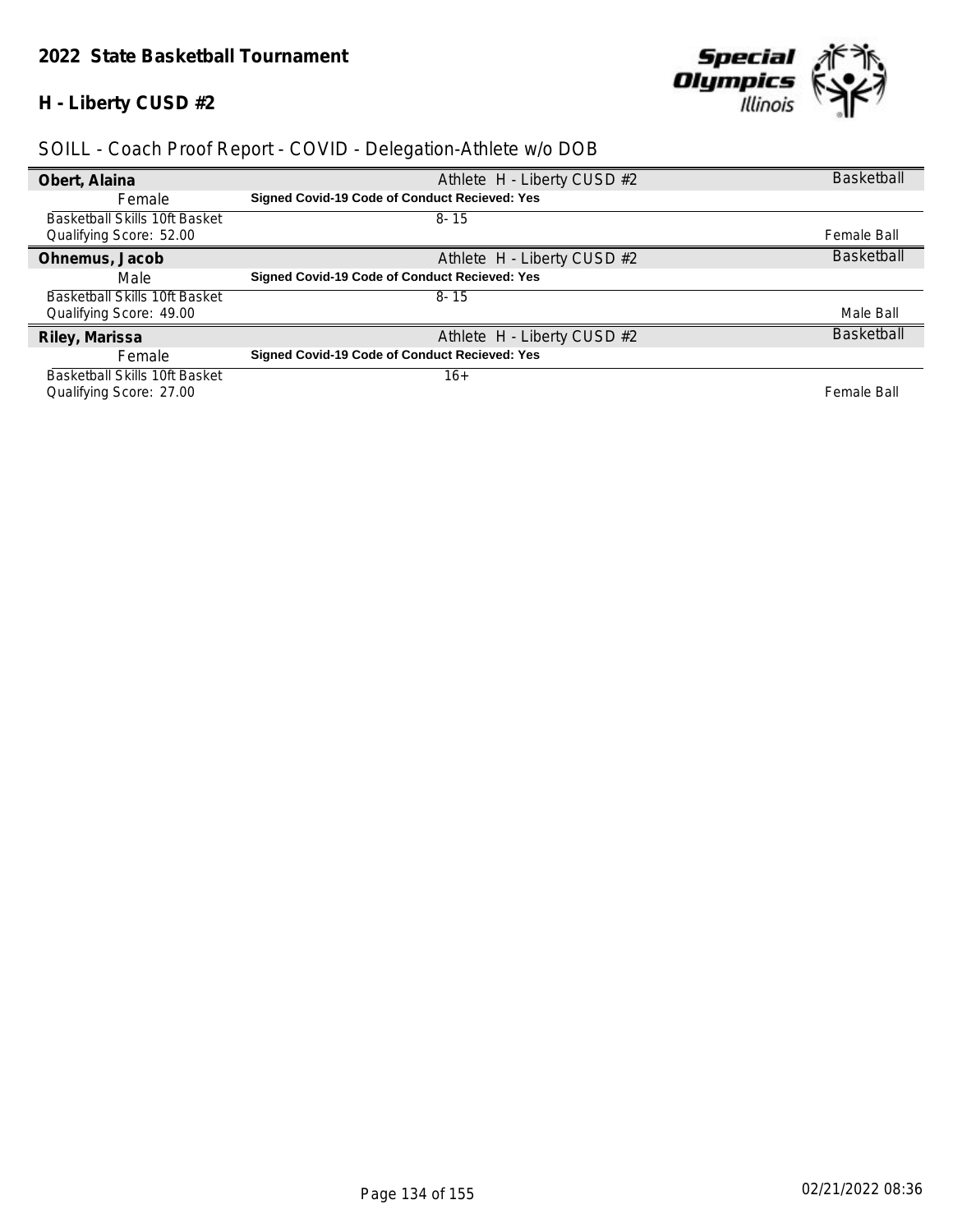#### **H - Porta Power**



| Caceres, Milo                 | Athlete H - Porta Power                       | <b>Basketball</b> |
|-------------------------------|-----------------------------------------------|-------------------|
| Male                          | Signed Covid-19 Code of Conduct Recieved: Yes |                   |
| Basketball Skills 10ft Basket | 16+                                           |                   |
| Qualifying Score: 57.00       |                                               | Male Ball         |
| Duckwiler, Rien               | Athlete H - Porta Power                       | <b>Basketball</b> |
| Male                          | Signed Covid-19 Code of Conduct Recieved: Yes |                   |
| Basketball Skills 10ft Basket | $16+$                                         |                   |
| Qualifying Score: 61.00       |                                               | Male Ball         |
| Simpson, Caleb                | Athlete H - Porta Power                       | <b>Basketball</b> |
| Male                          | Signed Covid-19 Code of Conduct Recieved: Yes |                   |
| Basketball Skills 10ft Basket | $8 - 15$                                      |                   |
| Qualifying Score: 52.00       |                                               | Male Ball         |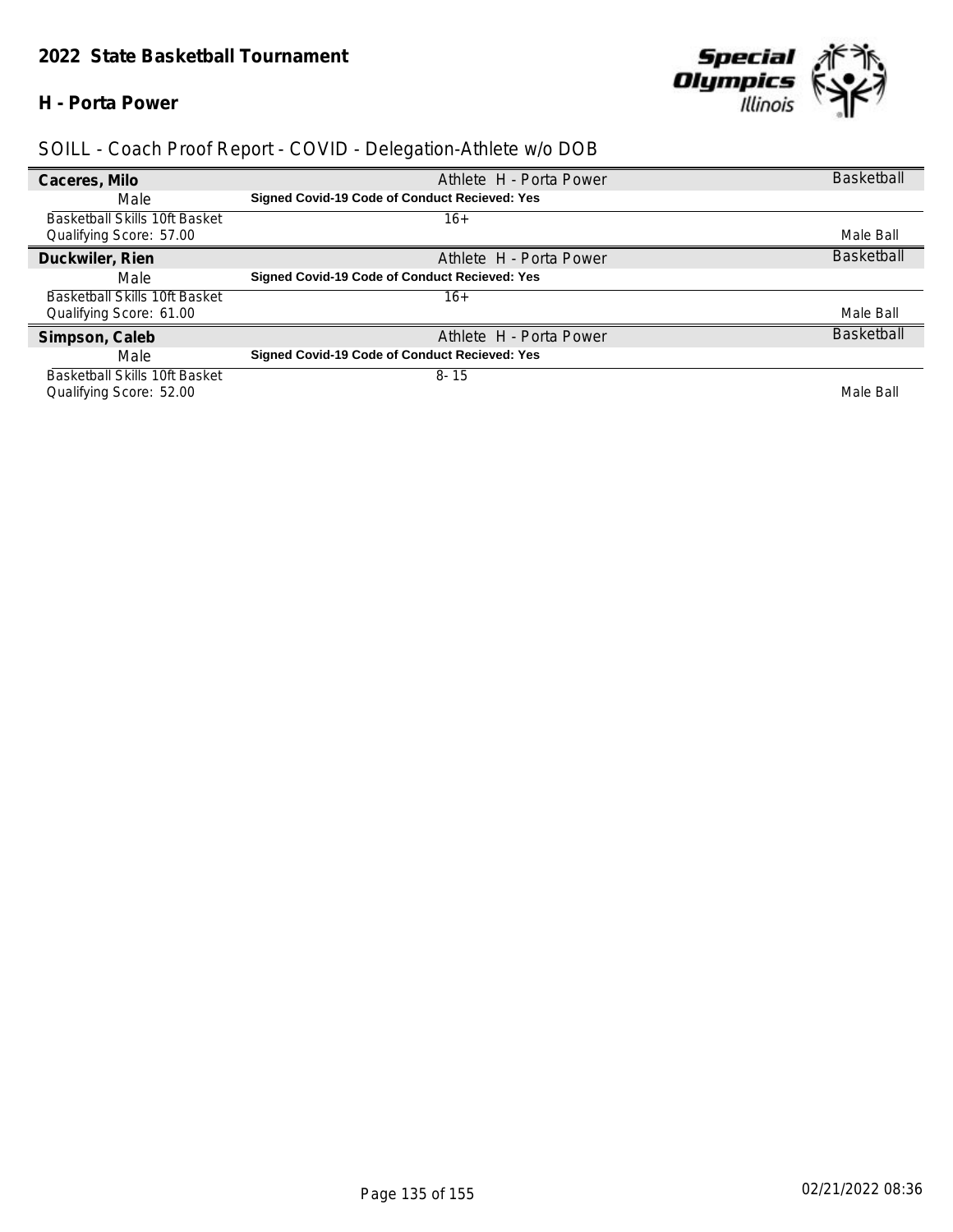# **H - Rushville Industry Rockets**

# *SOILL - Coach Proof Report - COVID - Delegation-Athlete w/o DOB*

| Dupoy, William                      |                                               | Athlete H - Rushville Industry Rockets | <b>Basketball</b> |
|-------------------------------------|-----------------------------------------------|----------------------------------------|-------------------|
| Male                                | Signed Covid-19 Code of Conduct Recieved: Yes |                                        |                   |
| Basketball Jr Male Team Competition |                                               | 8-15 Rushville Rockets                 |                   |
| Qualifying Score: 10.00             |                                               |                                        |                   |
| Hardy, MaKenzie                     |                                               | Athlete H - Rushville Industry Rockets | <b>Basketball</b> |
| Female                              | Signed Covid-19 Code of Conduct Recieved: Yes |                                        |                   |
| Basketball Jr Male Team Competition |                                               | 8-15 Rushville Rockets                 |                   |
| Qualifying Score: 17.00             |                                               |                                        |                   |
| Hardy, Matthew                      |                                               | Athlete H - Rushville Industry Rockets | <b>Basketball</b> |
| Male                                | Signed Covid-19 Code of Conduct Recieved: Yes |                                        |                   |
| Basketball Jr Male Team Competition |                                               | 8-15 Rushville Rockets                 |                   |
| Qualifying Score: 25.00             |                                               |                                        |                   |
| Kirkham, Kingston                   |                                               | Athlete H - Rushville Industry Rockets | <b>Basketball</b> |
| Male                                | Signed Covid-19 Code of Conduct Recieved: Yes |                                        |                   |
| Basketball Jr Male Team Competition |                                               | 8-15 Rushville Rockets                 |                   |
| Qualifying Score: 21.00             |                                               |                                        |                   |
| Morris, John                        |                                               | Athlete H - Rushville Industry Rockets | Basketball        |
| Male                                | Signed Covid-19 Code of Conduct Recieved: Yes |                                        |                   |
| Basketball Jr Male Team Competition |                                               | 8-15 Rushville Rockets                 |                   |
| Qualifying Score: 14.00             |                                               |                                        |                   |
| Taylor, Chloe                       |                                               | Athlete H - Rushville Industry Rockets | Basketball        |
| Female                              | Signed Covid-19 Code of Conduct Recieved: Yes |                                        |                   |
| Basketball Jr Male Team Competition |                                               | 8-15 Rushville Rockets                 |                   |
| Qualifying Score: 14.00             |                                               |                                        |                   |
| Taylor, Kaelyn                      |                                               | Athlete H - Rushville Industry Rockets | Basketball        |
| Female                              | Signed Covid-19 Code of Conduct Recieved: Yes |                                        |                   |
| Basketball Jr Male Team Competition |                                               | 8-15 Rushville Rockets                 |                   |
| Qualifying Score: 24.00             |                                               |                                        |                   |
| Taylor, Sophie                      |                                               | Athlete H - Rushville Industry Rockets | <b>Basketball</b> |
| Female                              | Signed Covid-19 Code of Conduct Recieved: Yes |                                        |                   |
| Basketball Jr Male Team Competition |                                               | 8-15 Rushville Rockets                 |                   |
| Qualifying Score: 21.00             |                                               |                                        |                   |
| Wynne, Bentlei                      |                                               | Athlete H - Rushville Industry Rockets | Basketball        |
| Male                                | Signed Covid-19 Code of Conduct Recieved: Yes |                                        |                   |
| Basketball Jr Male Team Competition |                                               | 8-15 Rushville Rockets                 |                   |
|                                     |                                               |                                        |                   |

Qualifying Score: 28.00

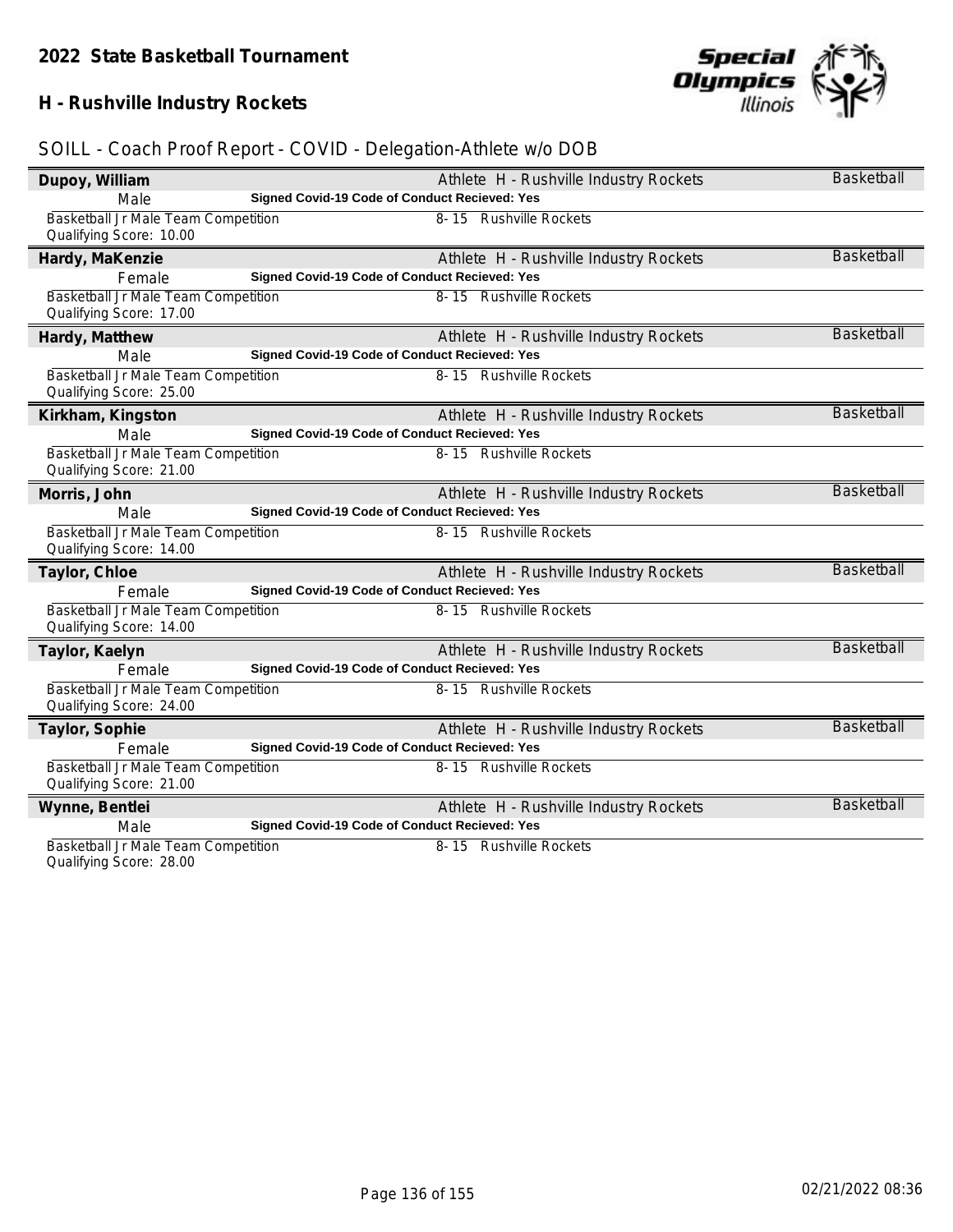# **I - C-U Special Recreation**



| Burton, Olivia                       | Athlete I - C-U Special Recreation                   | <b>Basketball</b>  |
|--------------------------------------|------------------------------------------------------|--------------------|
| Female                               | Signed Covid-19 Code of Conduct Recieved: Yes        |                    |
| Basketball Skills 10ft Basket        | $16+$                                                |                    |
| Qualifying Score: 62.00              |                                                      | <b>Female Ball</b> |
| Dabrowski, Gillian                   | Athlete I - C-U Special Recreation                   | Basketball         |
| Female                               | Signed Covid-19 Code of Conduct Recieved: Yes        |                    |
| <b>Basketball Skills 10ft Basket</b> | $16+$                                                |                    |
| Qualifying Score: 48.00              |                                                      | <b>Female Ball</b> |
| Livingston, Kevin                    | Athlete I - C-U Special Recreation                   | Basketball         |
| Male                                 | Signed Covid-19 Code of Conduct Recieved: Yes        |                    |
| Basketball Skills 10ft Basket        | $16+$                                                |                    |
| Qualifying Score: 70.00              |                                                      | Male Ball          |
| Rice, Kaydence                       | Athlete I - C-U Special Recreation                   | Basketball         |
| Female                               | <b>Signed Covid-19 Code of Conduct Recieved: Yes</b> |                    |
| <b>Basketball Skills 10ft Basket</b> | $16+$                                                |                    |
| Qualifying Score: 61.00              |                                                      | Female Ball        |
| Welch, Brian                         | Athlete I - C-U Special Recreation                   | Basketball         |
| Male                                 | Signed Covid-19 Code of Conduct Recieved: Yes        |                    |
| <b>Basketball Skills 10ft Basket</b> | $16+$                                                |                    |
| Qualifying Score: 62.00              |                                                      | Male Ball          |
| Wolken, Darren                       | Athlete I - C-U Special Recreation                   | <b>Basketball</b>  |
| Male                                 | <b>Signed Covid-19 Code of Conduct Recieved: Yes</b> |                    |
| Basketball Skills 10ft Basket        | $16+$                                                |                    |
| Qualifying Score: 54.00              |                                                      | Male Ball          |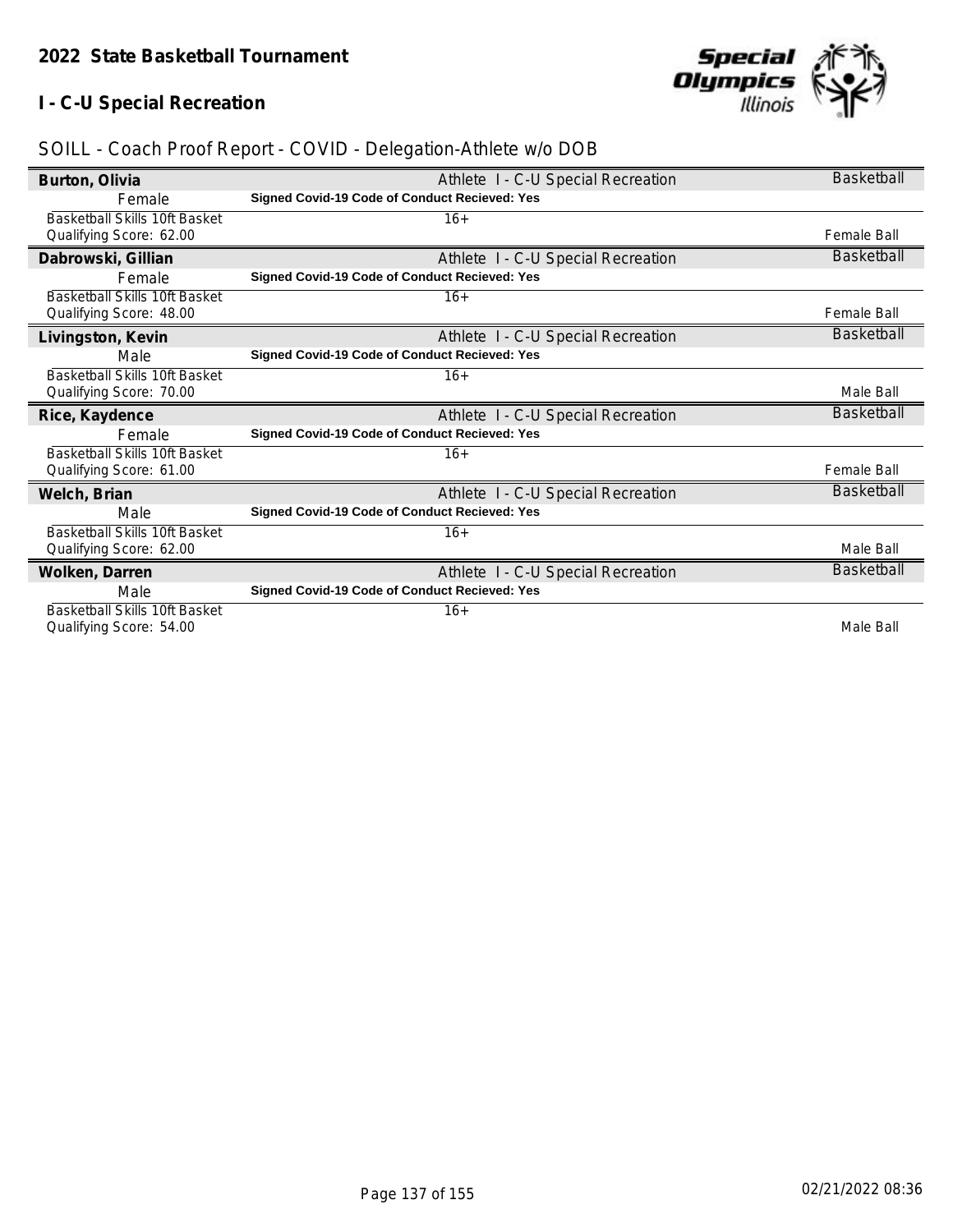# **I - Champaign County Communities TNT**



| Altstetter, Alek                                                    | Athlete I - Champaign County Communities TNT  | <b>Basketball</b> |
|---------------------------------------------------------------------|-----------------------------------------------|-------------------|
| Male                                                                | Signed Covid-19 Code of Conduct Recieved: Yes |                   |
| Basketball Skills 10ft Basket<br>Qualifying Score: 43.00            | $16+$                                         | Male Ball         |
| Bozarth, Erin                                                       | Athlete I - Champaign County Communities TNT  | Basketball        |
| Female                                                              | Signed Covid-19 Code of Conduct Recieved: Yes |                   |
| Basketball High School Team Competition                             | 14-22 TNT Firecrackers                        |                   |
| Qualifying Score:                                                   |                                               |                   |
| Cowan, Jordan                                                       | Athlete I - Champaign County Communities TNT  | <b>Basketball</b> |
| Female                                                              | Signed Covid-19 Code of Conduct Recieved: Yes |                   |
| Basketball High School Team Competition<br>Qualifying Score:        | 14-22 TNT Firecrackers                        |                   |
| Crites, Jerrance                                                    | Athlete I - Champaign County Communities TNT  | <b>Basketball</b> |
| Male                                                                | Signed Covid-19 Code of Conduct Recieved: Yes |                   |
| Basketball High School Team Competition<br>Qualifying Score:        | 14-22 TNT Firecrackers                        |                   |
| Fisher, Moses                                                       | Athlete I - Champaign County Communities TNT  | <b>Basketball</b> |
| Male                                                                | Signed Covid-19 Code of Conduct Recieved: Yes |                   |
| Basketball High School Team Competition<br>Qualifying Score:        | 14-22 TNT Firecrackers                        |                   |
| Hilson, Tyrese                                                      | Athlete I - Champaign County Communities TNT  | <b>Basketball</b> |
| Male                                                                | Signed Covid-19 Code of Conduct Recieved: Yes |                   |
| Basketball High School Team Competition<br>Qualifying Score:        | 14-22 TNT Firecrackers                        |                   |
| Hodges, Preston                                                     | Athlete I - Champaign County Communities TNT  | <b>Basketball</b> |
| Male                                                                | Signed Covid-19 Code of Conduct Recieved: Yes |                   |
| Basketball High School Team Competition<br>Qualifying Score: 273.00 | 14-22 TNT Firecrackers                        |                   |
| Lowe, Heather                                                       | Athlete I - Champaign County Communities TNT  | <b>Basketball</b> |
| Female                                                              | Signed Covid-19 Code of Conduct Recieved: Yes |                   |
| Basketball High School Team Competition<br>Qualifying Score:        | 14-22 TNT Firecrackers                        |                   |
| Pierce, Andrew                                                      | Athlete I - Champaign County Communities TNT  | <b>Basketball</b> |
| Male                                                                | Signed Covid-19 Code of Conduct Recieved: Yes |                   |
| Basketball High School Team Competition<br>Qualifying Score:        | 14-22 TNT Firecrackers                        |                   |
| St. John, Daniel                                                    | Athlete I - Champaign County Communities TNT  | <b>Basketball</b> |
| Male                                                                | Signed Covid-19 Code of Conduct Recieved: Yes |                   |
| <b>Basketball High School Team Competition</b>                      | 14-22 TNT Firecrackers                        |                   |
| Qualifying Score:                                                   |                                               |                   |
| Whitcomb, Faith                                                     | Athlete I - Champaign County Communities TNT  | <b>Basketball</b> |
| Female                                                              | Signed Covid-19 Code of Conduct Recieved: Yes |                   |
| Basketball High School Team Competition<br>Qualifying Score:        | 14-22 TNT Firecrackers                        |                   |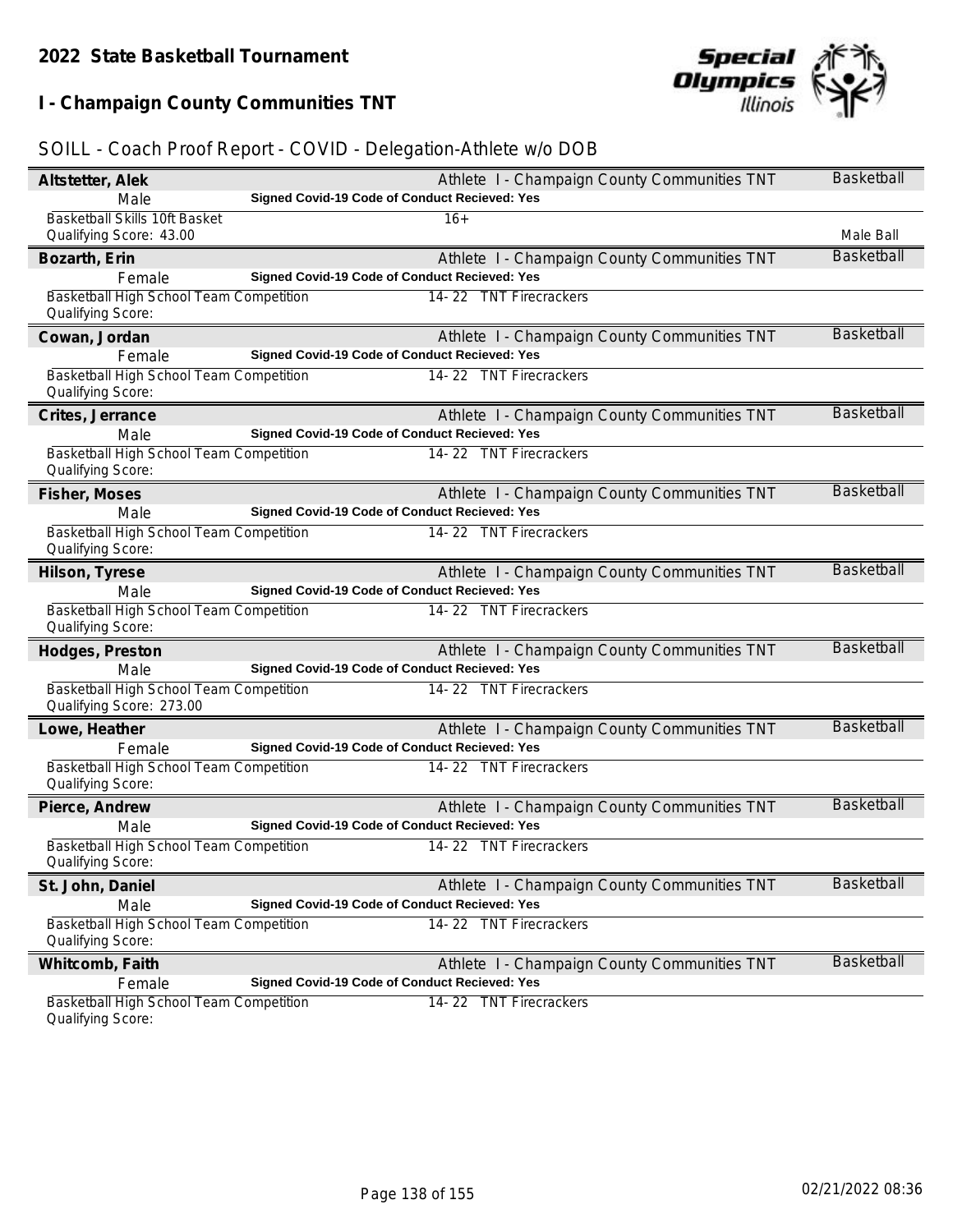#### **I - Dream Catchers**



| Bird, Justin                                                    | Athlete I - Dream Catchers                    | <b>Basketball</b> |
|-----------------------------------------------------------------|-----------------------------------------------|-------------------|
| Male                                                            | Signed Covid-19 Code of Conduct Recieved: Yes |                   |
| <b>Basketball Sr Male Team Competition</b><br>Qualifying Score: | 8+ Dream Catchers Devil Dawgs                 |                   |
| Clary, Matthew                                                  | Athlete I - Dream Catchers                    | <b>Basketball</b> |
| Male                                                            | Signed Covid-19 Code of Conduct Recieved: Yes |                   |
| Basketball Sr Male Team Competition<br>Qualifying Score:        | 8+ Dream Catchers Devil Dawgs                 |                   |
| London, Jacob                                                   | Athlete I - Dream Catchers                    | <b>Basketball</b> |
| Male                                                            | Signed Covid-19 Code of Conduct Recieved: Yes |                   |
| Basketball Sr Male Team Competition<br>Qualifying Score: 105.00 | 8+ Dream Catchers Devil Dawgs                 |                   |
| McMillen, Daventay                                              | Athlete I - Dream Catchers                    | Basketball        |
| Male                                                            | Signed Covid-19 Code of Conduct Recieved: Yes |                   |
| Basketball Sr Male Team Competition<br>Qualifying Score:        | 8+ Dream Catchers Devil Dawgs                 |                   |
| Pfeifer, Averi                                                  | Athlete I - Dream Catchers                    | <b>Basketball</b> |
| Female                                                          | Signed Covid-19 Code of Conduct Recieved: Yes |                   |
| Basketball Sr Male Team Competition<br>Qualifying Score:        | 8+ Dream Catchers Devil Dawgs                 |                   |
| Reynolds, Tyler Adam                                            | Athlete I - Dream Catchers                    | <b>Basketball</b> |
| Male                                                            | Signed Covid-19 Code of Conduct Recieved: Yes |                   |
| Basketball Sr Male Team Competition<br>Qualifying Score:        | 8+ Dream Catchers Devil Dawgs                 |                   |
| Scheibly, Nicholas                                              | Athlete I - Dream Catchers                    | <b>Basketball</b> |
| Male                                                            | Signed Covid-19 Code of Conduct Recieved: Yes |                   |
| Basketball Sr Male Team Competition<br>Qualifying Score:        | 8+ Dream Catchers Devil Dawgs                 |                   |
| Sturgell, Ryan                                                  | Athlete I - Dream Catchers                    | <b>Basketball</b> |
| Male                                                            | Signed Covid-19 Code of Conduct Recieved: Yes |                   |
| Basketball Sr Male Team Competition<br>Qualifying Score:        | 8+ Dream Catchers Devil Dawgs                 |                   |
| Wilson, Noah                                                    | Athlete I - Dream Catchers                    | <b>Basketball</b> |
| Male                                                            | Signed Covid-19 Code of Conduct Recieved: Yes |                   |
| Basketball Sr Male Team Competition<br>Qualifying Score:        | 8+ Dream Catchers Devil Dawgs                 |                   |
| Winholtz, Brett                                                 | Athlete I - Dream Catchers                    | <b>Basketball</b> |
| Male                                                            | Signed Covid-19 Code of Conduct Recieved: Yes |                   |
| Basketball Sr Male Team Competition<br>Qualifying Score:        | 8+ Dream Catchers Devil Dawgs                 |                   |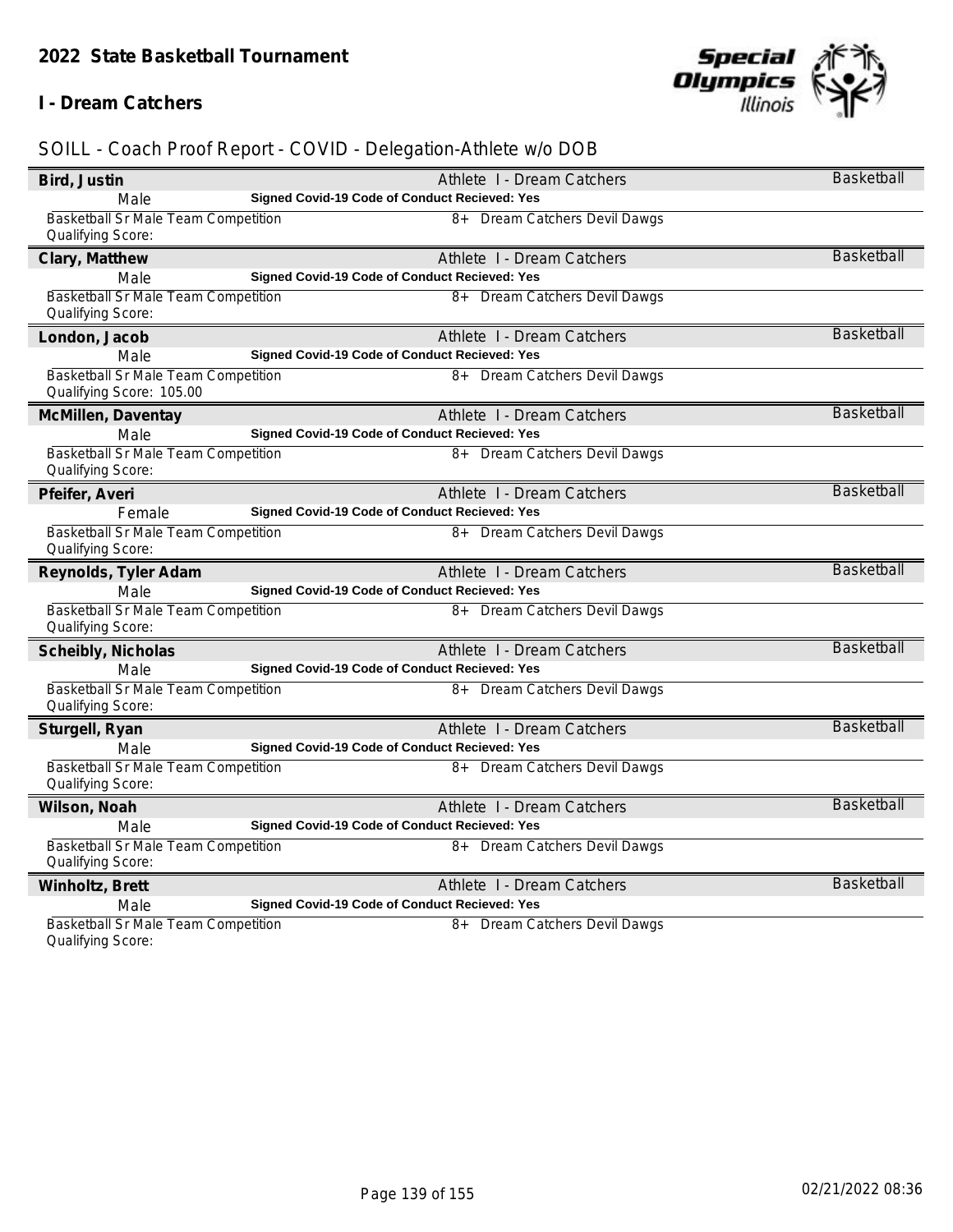# **I - Eastern IL Spec Oly**



| Fitton, Kyle                         | Athlete I - Eastern IL Spec Oly                      | <b>Basketball</b> |
|--------------------------------------|------------------------------------------------------|-------------------|
| Male                                 | <b>Signed Covid-19 Code of Conduct Recieved: Yes</b> |                   |
| <b>Basketball Skills 10ft Basket</b> | 16+                                                  |                   |
| Qualifying Score: 72.00              |                                                      | Male Ball         |
| Krage, Tylor                         | Athlete I - Eastern IL Spec Oly                      | <b>Basketball</b> |
|                                      |                                                      |                   |
| Male                                 | <b>Signed Covid-19 Code of Conduct Recieved: Yes</b> |                   |
| Basketball Skills 10ft Basket        | 16+                                                  |                   |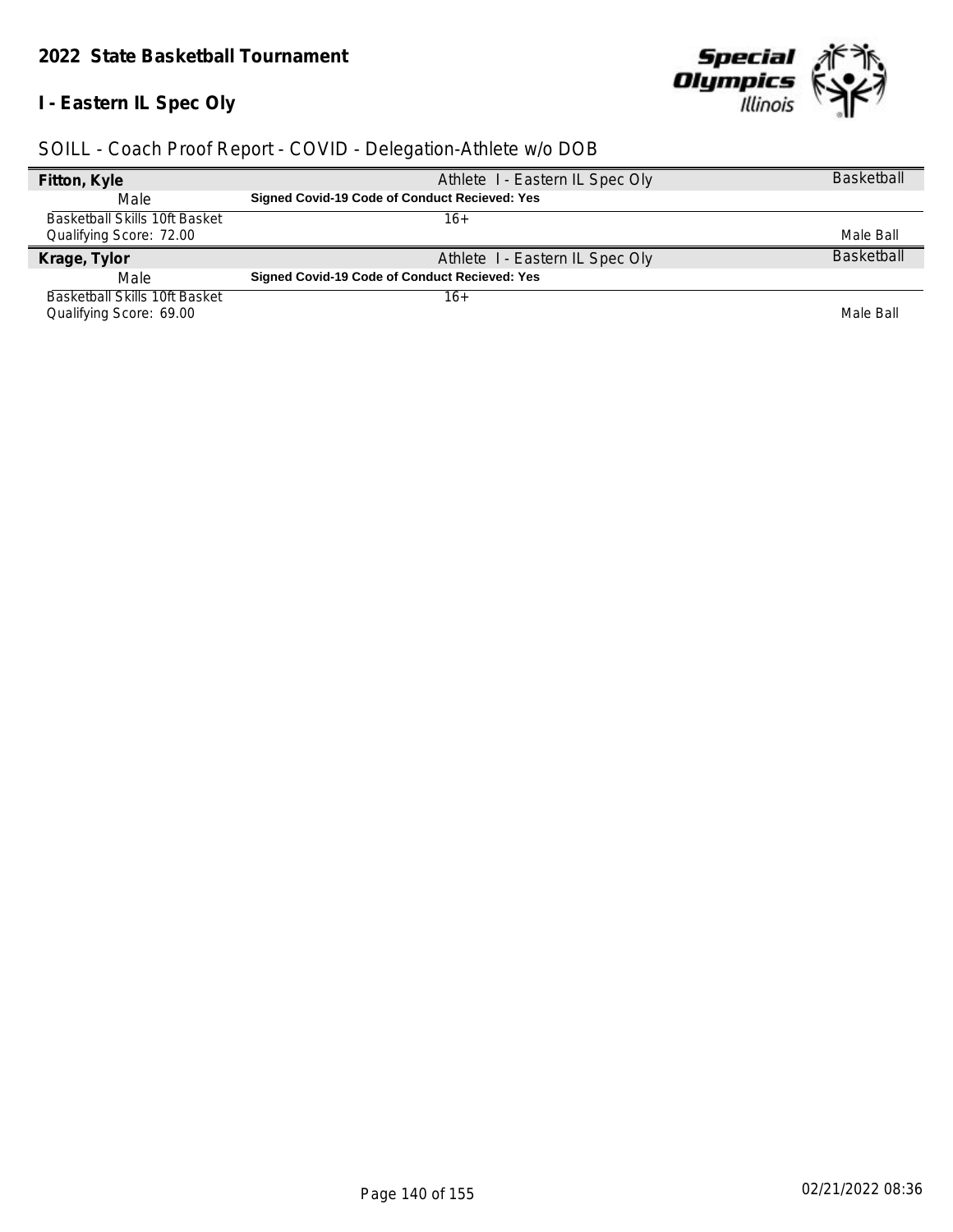# **I - Effingham County Lightning**



| Bean, Karissa                 | Athlete I - Effingham County Lightning        | <b>Basketball</b> |
|-------------------------------|-----------------------------------------------|-------------------|
| <b>Female</b>                 | Signed Covid-19 Code of Conduct Recieved: Yes |                   |
| Basketball Skills 10ft Basket | 16+                                           |                   |
| Qualifying Score: 65.00       |                                               | Female Ball       |
| Stewart, Nicholas             | Athlete I - Effingham County Lightning        | <b>Basketball</b> |
| Male                          | Signed Covid-19 Code of Conduct Recieved: Yes |                   |
| Basketball Skills 10ft Basket | $8 - 15$                                      |                   |
| Qualifying Score: 76.00       |                                               | Male Ball         |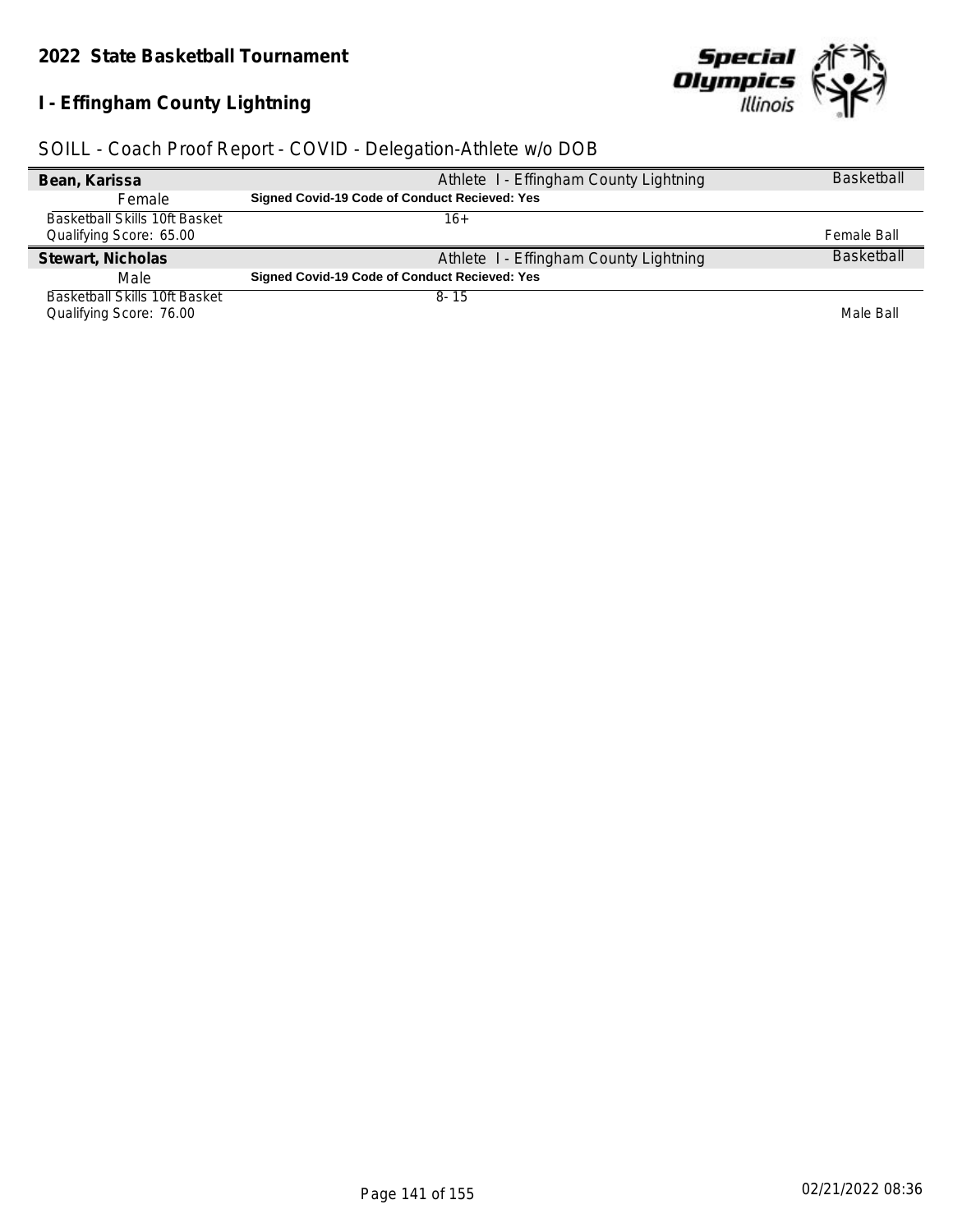#### *2022 State Basketball Tournament*

#### **I - Rantoul Crusaders**



| Swisher, Nathaniel                   | Athlete 1 - Rantoul Crusaders                        | <b>Basketball</b> |
|--------------------------------------|------------------------------------------------------|-------------------|
| Male                                 | <b>Signed Covid-19 Code of Conduct Recieved: Yes</b> |                   |
| <b>Basketball Skills 10ft Basket</b> | 16+                                                  |                   |
| Qualifying Score: 60.00              |                                                      | Male Ball         |
|                                      |                                                      |                   |
| Walker, Jason                        | Athlete I - Rantoul Crusaders                        | <b>Basketball</b> |
| Male                                 | <b>Signed Covid-19 Code of Conduct Recieved: Yes</b> |                   |
| Basketball Skills 10ft Basket        | 16+                                                  |                   |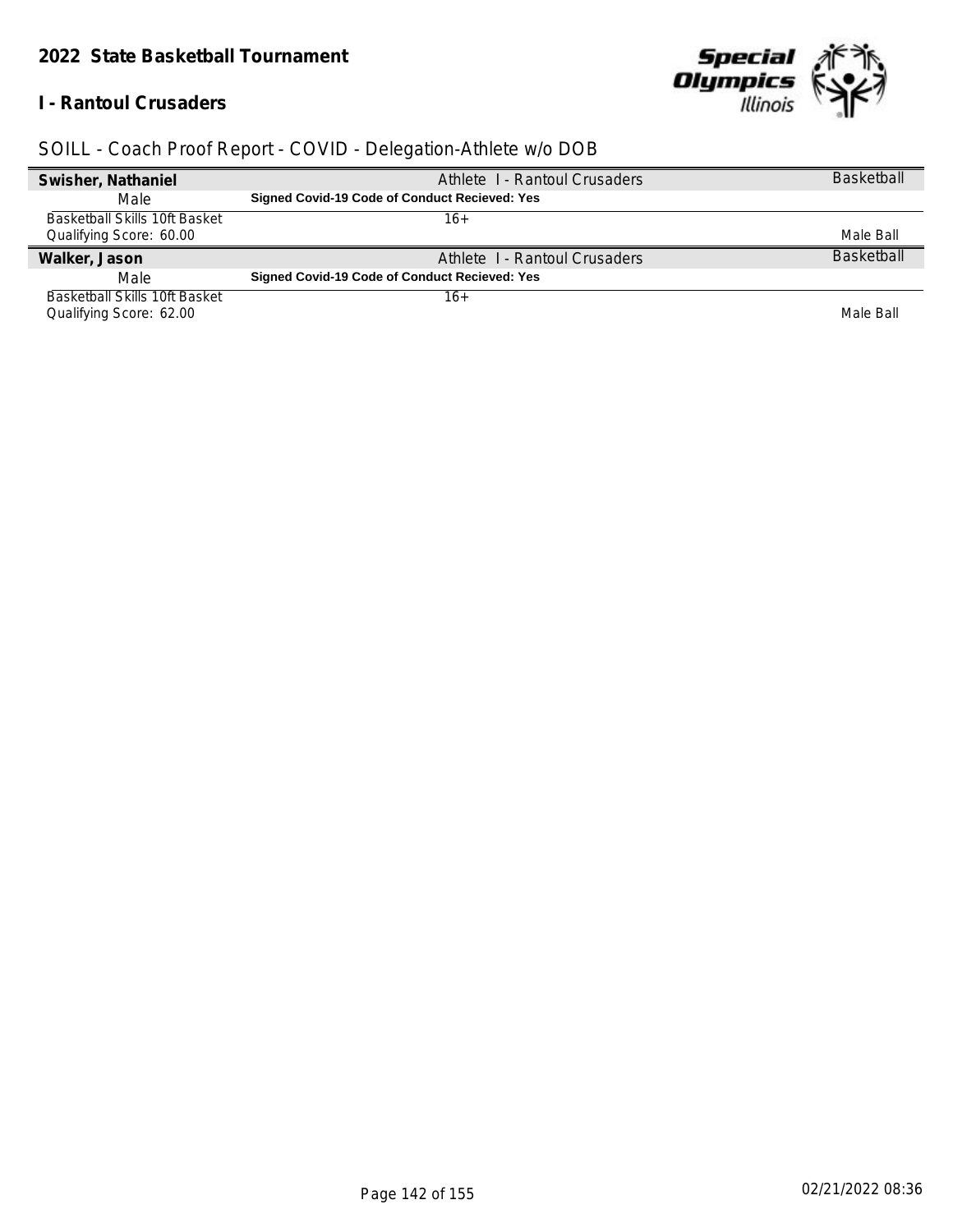# **I - Shelbyville Schools**



| Petska, Hagan                                            | Athlete I - Shelbyville Schools               | <b>Basketball</b> |
|----------------------------------------------------------|-----------------------------------------------|-------------------|
| Female                                                   | Signed Covid-19 Code of Conduct Recieved: Yes |                   |
| Basketball Skills 10ft Basket<br>Qualifying Score: 66.00 | $8 - 15$                                      | Female Ball       |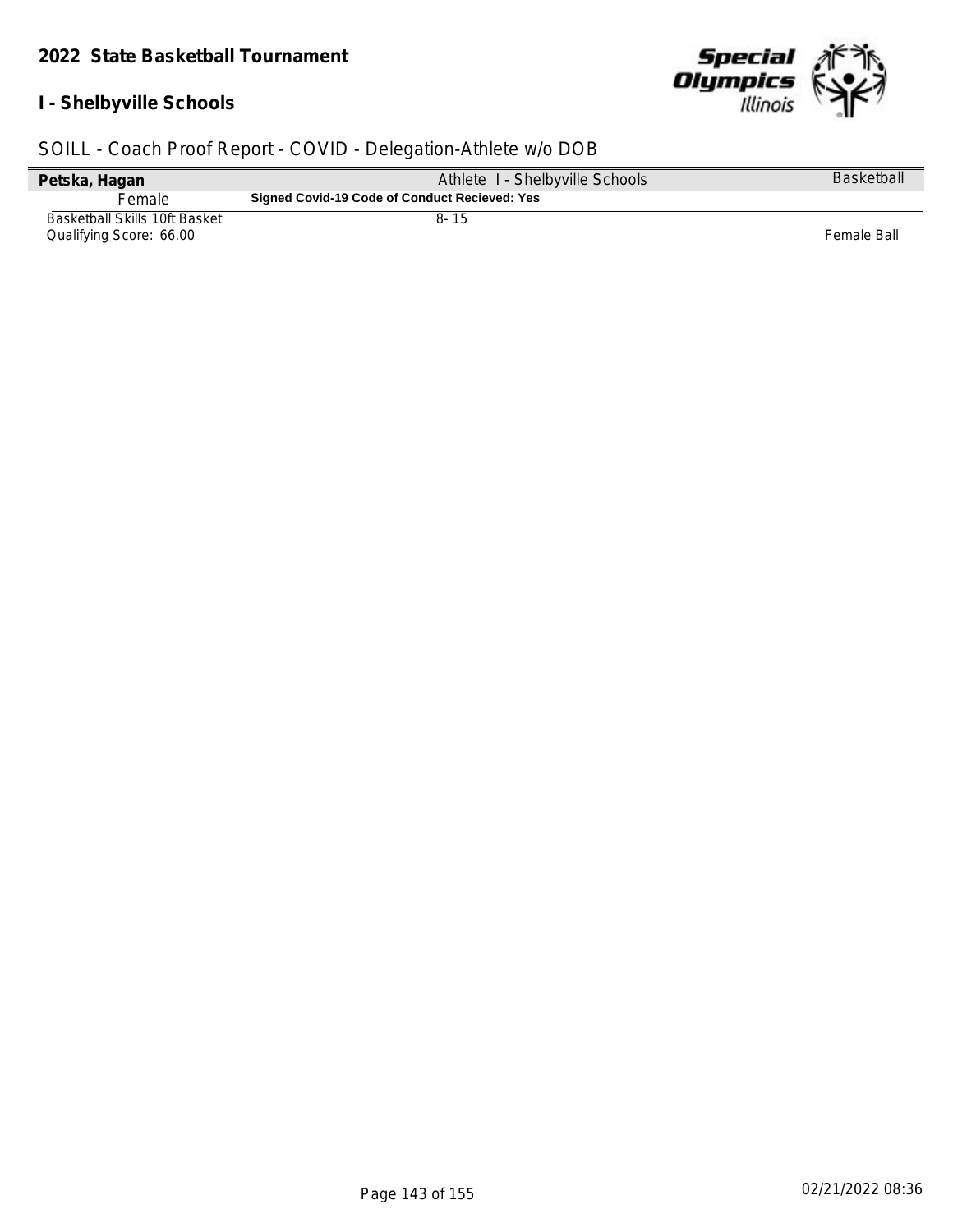#### **I - Sullivan School District**



| Devall, Brayden               | Athlete I - Sullivan School District                 | <b>Basketball</b> |
|-------------------------------|------------------------------------------------------|-------------------|
| Male                          | <b>Signed Covid-19 Code of Conduct Recieved: Yes</b> |                   |
| Basketball Skills 8 Ft Basket | $8 - 15$                                             |                   |
| Qualifying Score: 18.00       |                                                      | Female Ball       |
| Moll, Madison                 | Athlete I - Sullivan School District                 | <b>Basketball</b> |
| Female                        | Signed Covid-19 Code of Conduct Recieved: Yes        |                   |
| Basketball Skills 8 Ft Basket | $16+$                                                |                   |
| Qualifying Score: 24.00       |                                                      | Female Ball       |
| Russell, Ryleigh              | Athlete I - Sullivan School District                 | <b>Basketball</b> |
| Female                        | Signed Covid-19 Code of Conduct Recieved: Yes        |                   |
| Basketball Skills 8 Ft Basket | $8 - 15$                                             |                   |
| Qualifying Score: 39.00       |                                                      | Female Ball       |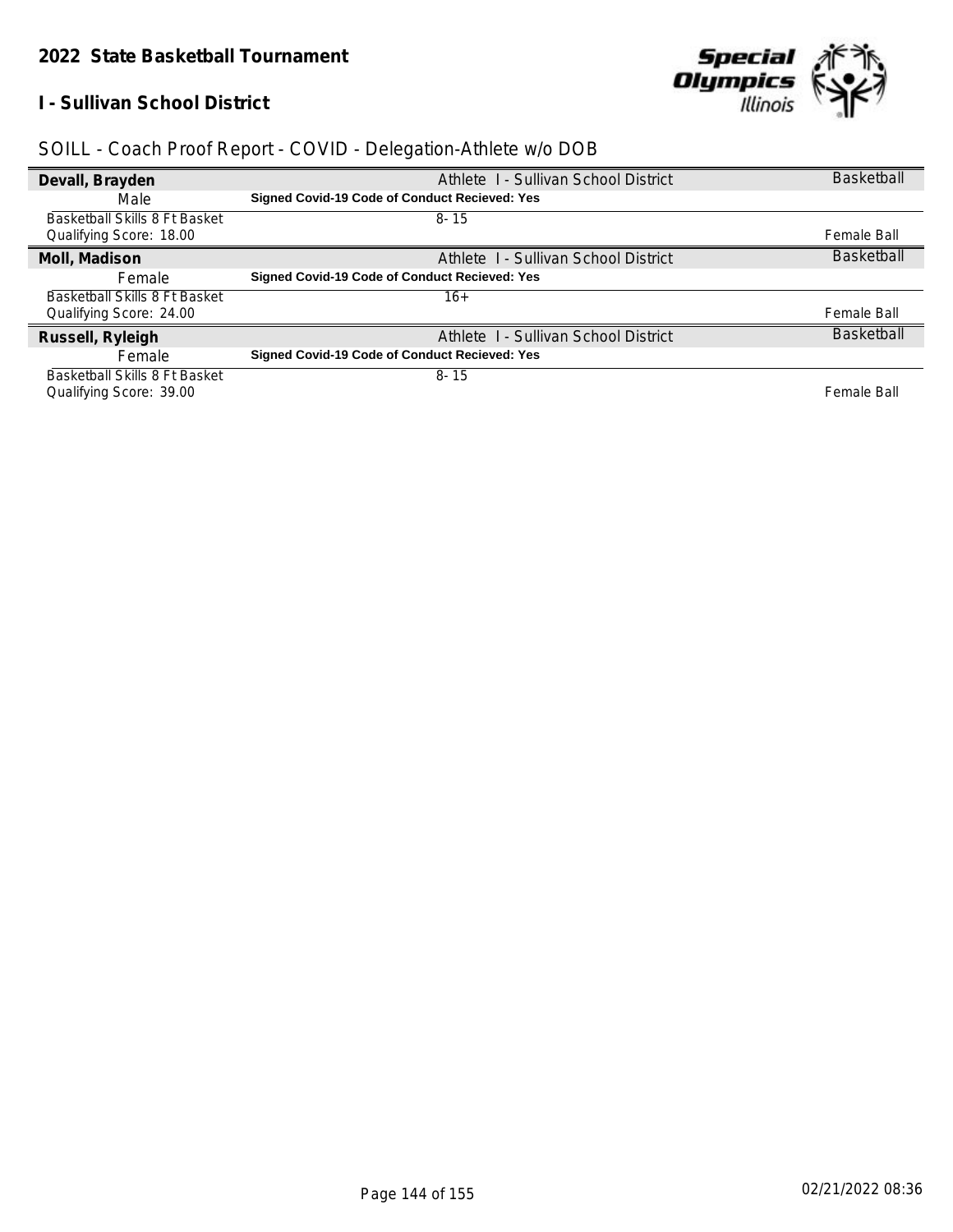#### *2022 State Basketball Tournament*

#### **I - Windsor CUSD #1**



| Figgins, Owen                                            | Athlete 1 - Windsor CUSD #1                   | Basketball |
|----------------------------------------------------------|-----------------------------------------------|------------|
| Male                                                     | Signed Covid-19 Code of Conduct Recieved: Yes |            |
| Basketball Skills 8 Ft Basket<br>Qualifying Score: 47.00 | 8- 15                                         | Male Ball  |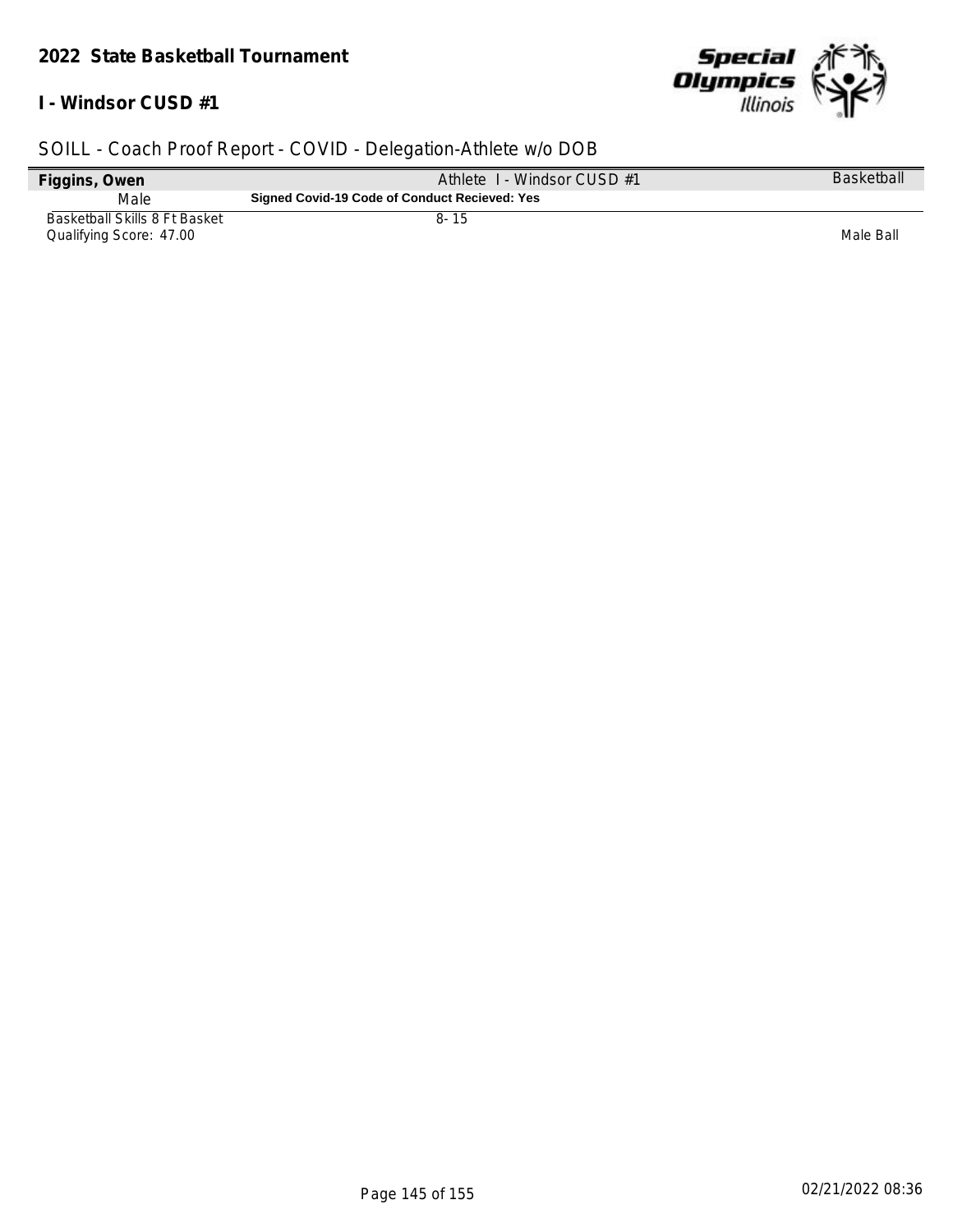#### **J - Collinsville Kahoks School Dist**



| Gresh, Stephanie                     | Athlete J - Collinsville Kahoks School Dist   | <b>Basketball</b> |
|--------------------------------------|-----------------------------------------------|-------------------|
| Female                               | Signed Covid-19 Code of Conduct Recieved: Yes |                   |
| <b>Basketball Skills 10ft Basket</b> | 16+                                           |                   |
| Qualifying Score: 19.00              |                                               | Female Ball       |
| Pfeil, Maliyah                       | Athlete J - Collinsville Kahoks School Dist   | <b>Basketball</b> |
| <b>Female</b>                        | Signed Covid-19 Code of Conduct Recieved: Yes |                   |
| Basketball Skills 8 Ft Basket        | $8 - 15$                                      |                   |
| Qualifying Score: 21.00              |                                               | Female Ball       |
| Schlecht, Maxim                      | Athlete J - Collinsville Kahoks School Dist   | <b>Basketball</b> |
| Male                                 | Signed Covid-19 Code of Conduct Recieved: Yes |                   |
| Basketball Skills 8 Ft Basket        | $8 - 15$                                      |                   |
| Qualifying Score: 24.00              |                                               | Female Ball       |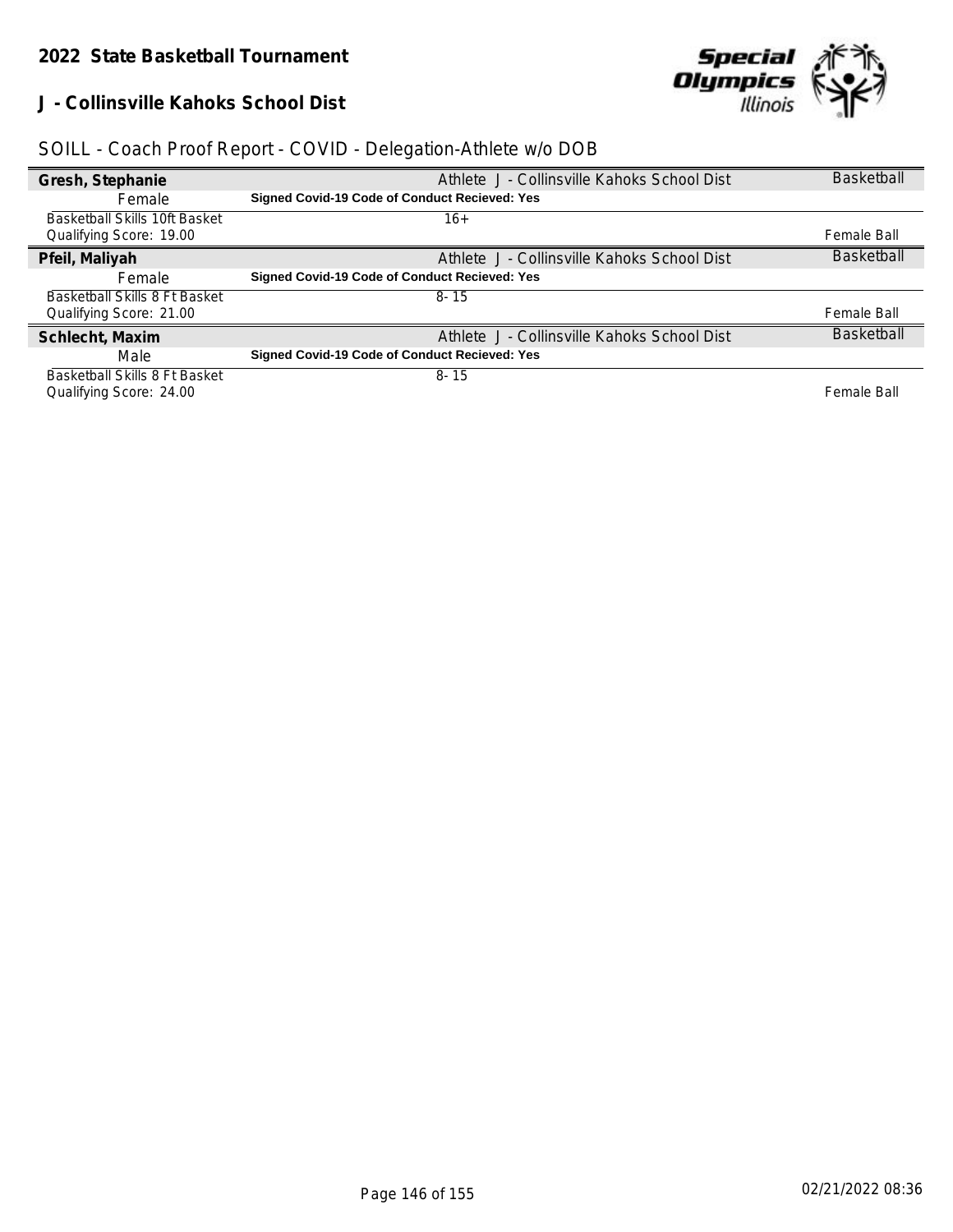### *2022 State Basketball Tournament*

### **J - Loving Life**



| Powell, Joshua                | Athlete J - Loving Life                              | <b>Basketball</b> |
|-------------------------------|------------------------------------------------------|-------------------|
| Male                          | <b>Signed Covid-19 Code of Conduct Recieved: Yes</b> |                   |
| Basketball Skills 8 Ft Basket | 16+                                                  |                   |
| Qualifying Score: 25.00       |                                                      | Male Ball         |
| Stone, Jayce                  | Athlete J - Loving Life                              | <b>Basketball</b> |
| Male                          | <b>Signed Covid-19 Code of Conduct Recieved: Yes</b> |                   |
| Basketball Skills 10ft Basket | $8 - 15$                                             |                   |
| Qualifying Score: 67.00       |                                                      | Male Ball         |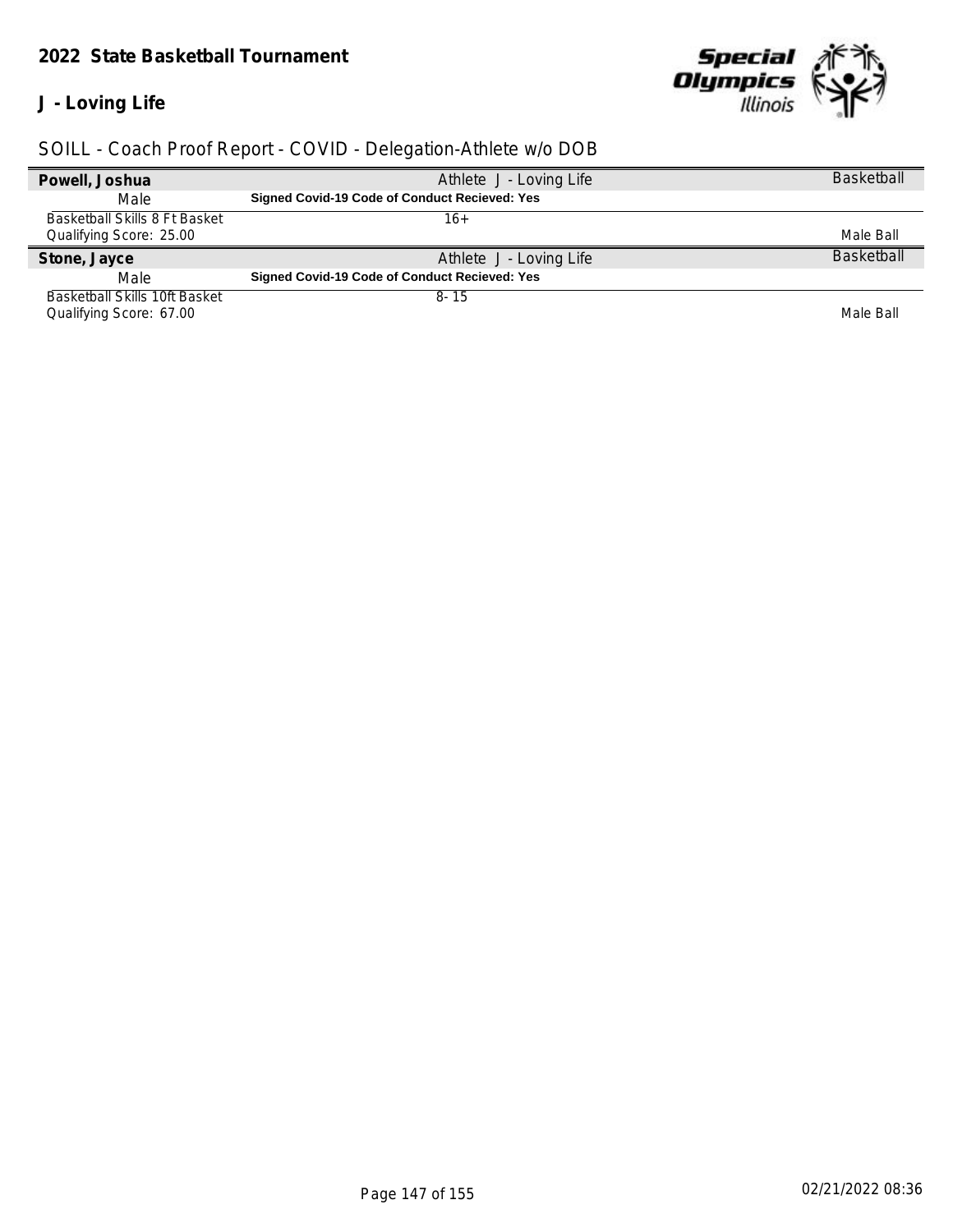### **J - PTOEC**



| Andrew, Fredrick                                                  | Athlete J - PTOEC                             | Basketball         |
|-------------------------------------------------------------------|-----------------------------------------------|--------------------|
| Male                                                              |                                               |                    |
| Basketball Skills 8 Ft Basket<br>Qualifying Score: 18.00          | $8 - 15$                                      | Female Ball        |
| Besse, Rachel                                                     | Athlete J - PTOEC                             | <b>Basketball</b>  |
| Female                                                            | Signed Covid-19 Code of Conduct Recieved: Yes |                    |
| <b>Basketball Sr Female Team Competition</b><br>Qualifying Score: | 8+ PTOEC Lady Sparks                          |                    |
| Davis, Matthew                                                    | Athlete J - PTOEC                             | Basketball         |
| Male                                                              | Signed Covid-19 Code of Conduct Recieved: Yes |                    |
| <b>Basketball Sr Male Team Competition</b><br>Qualifying Score:   | 8+ PTOEC Lakers ALB                           |                    |
| Derossett, Alexander Christian                                    | Athlete J - PTOEC                             | <b>Basketball</b>  |
| Male                                                              | Signed Covid-19 Code of Conduct Recieved: Yes |                    |
| Basketball Sr Male Team Competition<br>Qualifying Score:          | 8+ PTOEC Lakers ALB                           |                    |
| Derossett, Jordan Michael                                         | Athlete J - PTOEC                             | <b>Basketball</b>  |
| Male                                                              | Signed Covid-19 Code of Conduct Recieved: Yes |                    |
| Basketball Sr Male Team Competition<br>Qualifying Score:          | 8+ PTOEC Lakers ALB                           |                    |
| Downing, Todd                                                     | Athlete J - PTOEC                             | Basketball         |
| Male                                                              | Signed Covid-19 Code of Conduct Recieved: Yes |                    |
| Basketball Sr Male Team Competition<br>Qualifying Score:          | 8+ PTOEC Lakers ALB                           |                    |
| Ferris, Ava                                                       | Athlete J - PTOEC                             | <b>Basketball</b>  |
| Female                                                            | Signed Covid-19 Code of Conduct Recieved: Yes |                    |
| Basketball Skills 10ft Basket<br>Qualifying Score: 49.00          | $8 - 15$                                      | <b>Female Ball</b> |
| Fulton, Jeffrey                                                   | Athlete J - PTOEC                             | <b>Basketball</b>  |
| Male                                                              | Signed Covid-19 Code of Conduct Recieved: Yes |                    |
| Basketball Sr Male Team Competition<br>Qualifying Score:          | 8+ PTOEC Lakers ALB                           |                    |
| Heidorn, Timothy                                                  | Athlete J - PTOEC                             | <b>Basketball</b>  |
| Male                                                              | Signed Covid-19 Code of Conduct Recieved: Yes |                    |
| Basketball Sr Male Team Competition<br>Qualifying Score:          | 8+ PTOEC Lakers ALB                           |                    |
| Keel, Trinity                                                     | Athlete J - PTOEC                             | <b>Basketball</b>  |
| Female                                                            | Signed Covid-19 Code of Conduct Recieved: Yes |                    |
| Basketball Sr Female Team Competition<br>Qualifying Score:        | 8+ PTOEC Lady Sparks                          |                    |
| Kraus, Joseph                                                     | Athlete J - PTOEC                             | <b>Basketball</b>  |
| Male                                                              | Signed Covid-19 Code of Conduct Recieved: Yes |                    |
| Basketball Sr Male Team Competition<br>Qualifying Score:          | 8+ PTOEC Lakers ALB                           |                    |
| Lanxon, Danielle                                                  | Athlete J - PTOEC                             | <b>Basketball</b>  |
| Female                                                            | Signed Covid-19 Code of Conduct Recieved: Yes |                    |
| Basketball Sr Female Team Competition<br>Qualifying Score:        | 8+ PTOEC Lady Sparks                          |                    |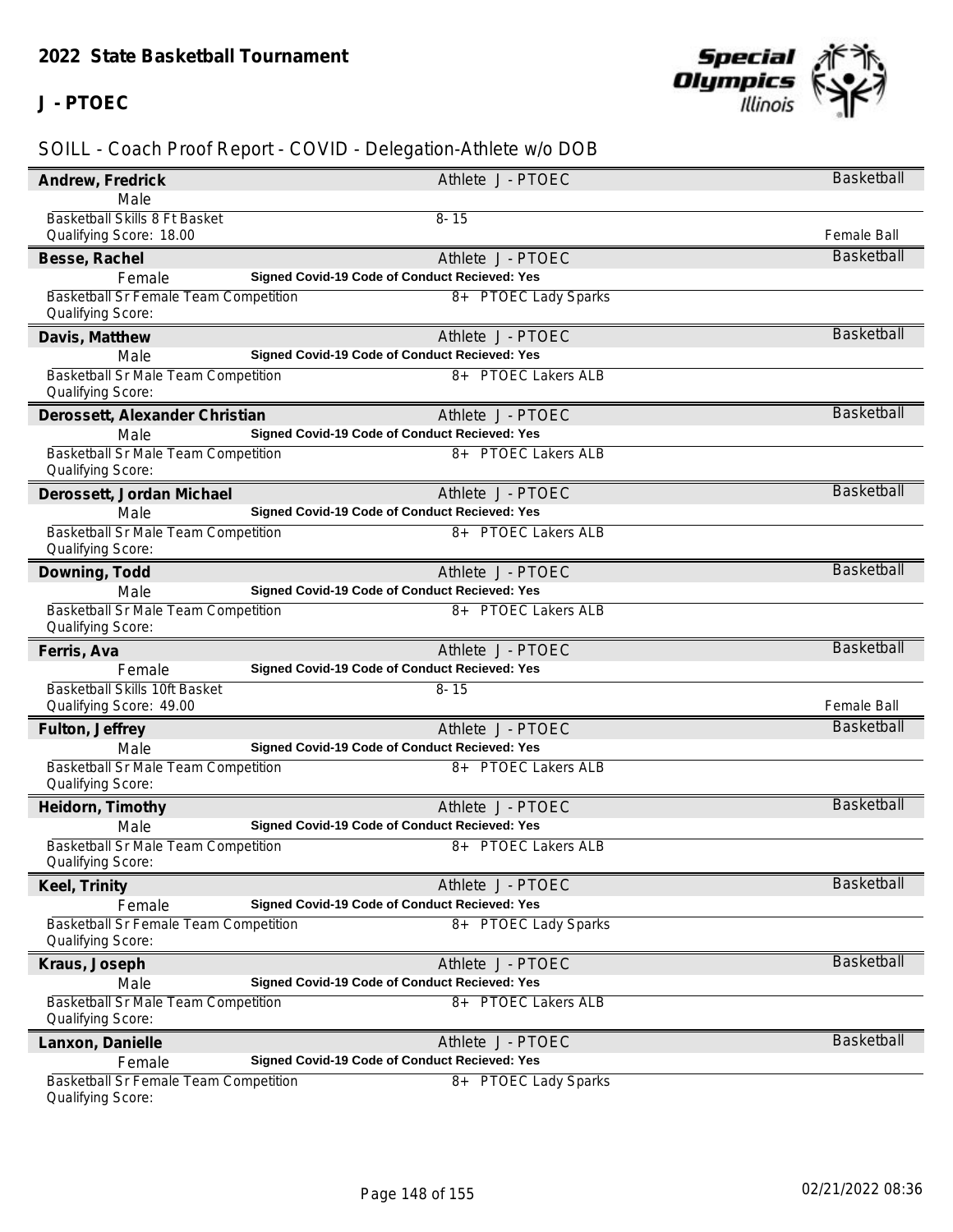### **J - PTOEC**



| Mongeon, Danielle N                                        | Athlete J - PTOEC                                                  | Basketball        |
|------------------------------------------------------------|--------------------------------------------------------------------|-------------------|
| Female                                                     | Signed Covid-19 Code of Conduct Recieved: Yes                      |                   |
| Basketball Sr Female Team Competition                      | 8+ PTOEC Lady Sparks                                               |                   |
| Qualifying Score:                                          |                                                                    |                   |
| Morgan, Stacey D                                           | Athlete J - PTOEC                                                  | <b>Basketball</b> |
| Male                                                       | Signed Covid-19 Code of Conduct Recieved: Yes                      |                   |
| <b>Basketball Sr Male Team Competition</b>                 | 8+ PTOEC Lakers ALB                                                |                   |
| Qualifying Score:                                          |                                                                    |                   |
| Pfeil, Wendy Marie                                         | Athlete J - PTOEC                                                  | <b>Basketball</b> |
| Female                                                     | Signed Covid-19 Code of Conduct Recieved: Yes                      |                   |
| Basketball Sr Female Team Competition<br>Qualifying Score: | 8+ PTOEC Lady Sparks                                               |                   |
|                                                            |                                                                    | <b>Basketball</b> |
| Rensing, Kaela                                             | Athlete J - PTOEC<br>Signed Covid-19 Code of Conduct Recieved: Yes |                   |
| Female<br>Basketball Sr Female Team Competition            | 8+ PTOEC Lady Sparks                                               |                   |
| Qualifying Score:                                          |                                                                    |                   |
|                                                            | Athlete J - PTOEC                                                  | <b>Basketball</b> |
| Selesi, Jamal<br>Male                                      | Signed Covid-19 Code of Conduct Recieved: Yes                      |                   |
| <b>Basketball Sr Male Team Competition</b>                 | 8+ PTOEC Lakers ALB                                                |                   |
| Qualifying Score:                                          |                                                                    |                   |
| Short, Faith                                               | Athlete J - PTOEC                                                  | <b>Basketball</b> |
| Female                                                     | Signed Covid-19 Code of Conduct Recieved: Yes                      |                   |
| Basketball Sr Female Team Competition                      | 8+ PTOEC Lady Sparks                                               |                   |
| Qualifying Score: 147.00                                   |                                                                    |                   |
| Skiles, Travis                                             | Athlete J - PTOEC                                                  | <b>Basketball</b> |
| Male                                                       | Signed Covid-19 Code of Conduct Recieved: Yes                      |                   |
| Basketball Sr Male Team Competition                        | 8+ PTOEC Lakers ALB                                                |                   |
| Qualifying Score:                                          |                                                                    |                   |
| Smith, Alison (AJ or Ali)                                  | Athlete J - PTOEC                                                  | <b>Basketball</b> |
| Female                                                     | Signed Covid-19 Code of Conduct Recieved: Yes                      |                   |
| Basketball Sr Female Team Competition                      | 8+ PTOEC Lady Sparks                                               |                   |
| Qualifying Score:                                          |                                                                    |                   |
| Trice, Saneatha                                            | Athlete J - PTOEC                                                  | <b>Basketball</b> |
| Female                                                     | Signed Covid-19 Code of Conduct Recieved: Yes                      |                   |
| Basketball Sr Female Team Competition                      | 8+ PTOEC Lady Sparks                                               |                   |
| Qualifying Score:                                          |                                                                    |                   |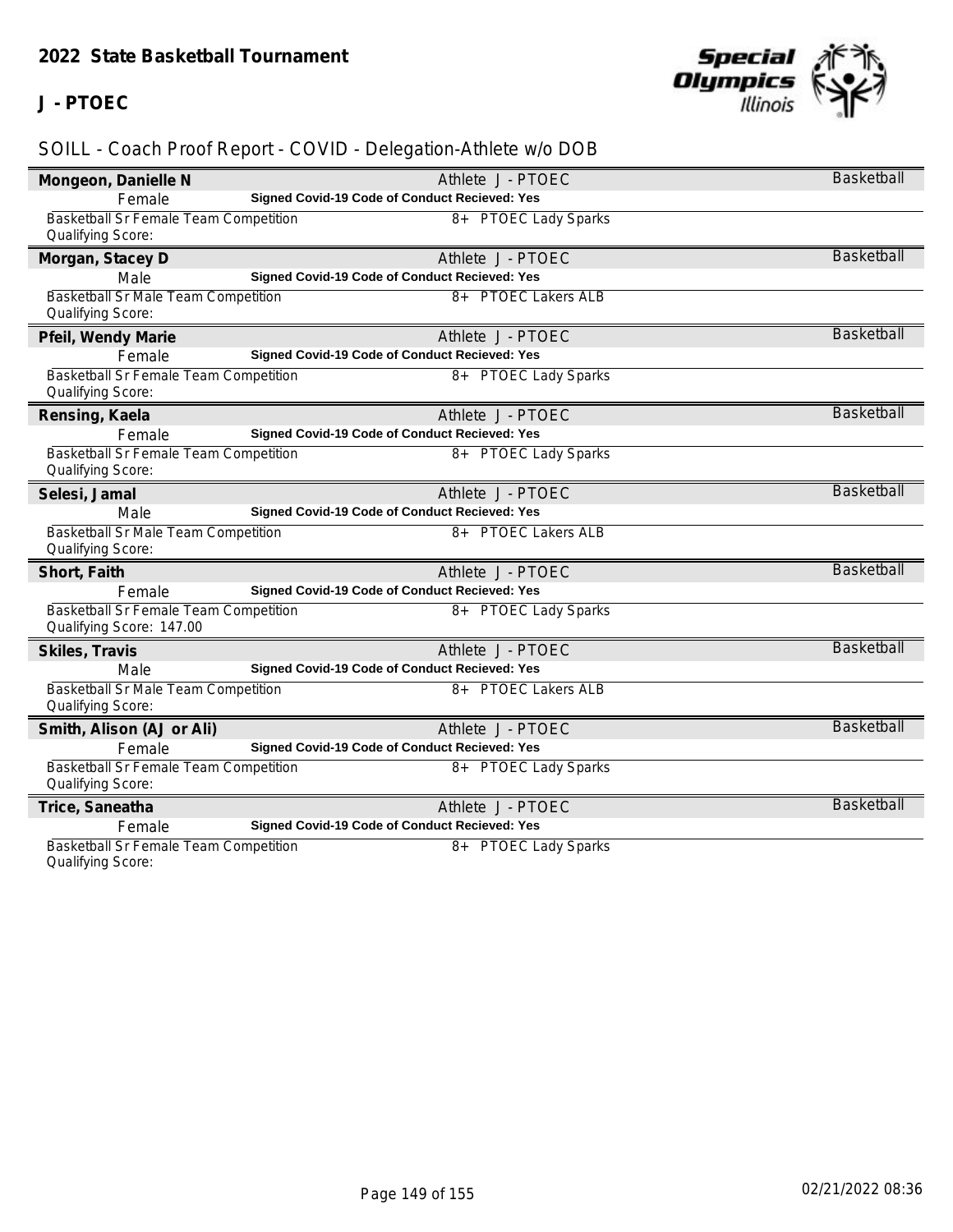#### **J - Scott Air Force Base**



| Miller, Connor                       | Athlete J - Scott Air Force Base                     | <b>Basketball</b> |
|--------------------------------------|------------------------------------------------------|-------------------|
| Male                                 | Signed Covid-19 Code of Conduct Recieved: Yes        |                   |
| <b>Basketball Skills 10ft Basket</b> | $8 - 15$                                             |                   |
| Qualifying Score: 51.00              |                                                      | Male Ball         |
| Seper, Brandy                        | Athlete J - Scott Air Force Base                     | <b>Basketball</b> |
| Female                               | Signed Covid-19 Code of Conduct Recieved: Yes        |                   |
| Basketball Skills 10ft Basket        | 16+                                                  |                   |
| Qualifying Score: 35.00              |                                                      | Male Ball         |
| Turner, Kyle                         | Athlete J - Scott Air Force Base                     | <b>Basketball</b> |
| Male                                 | <b>Signed Covid-19 Code of Conduct Recieved: Yes</b> |                   |
| <b>Basketball Skills 10ft Basket</b> | $16+$                                                |                   |
| Qualifying Score: 71.00              |                                                      | Male Ball         |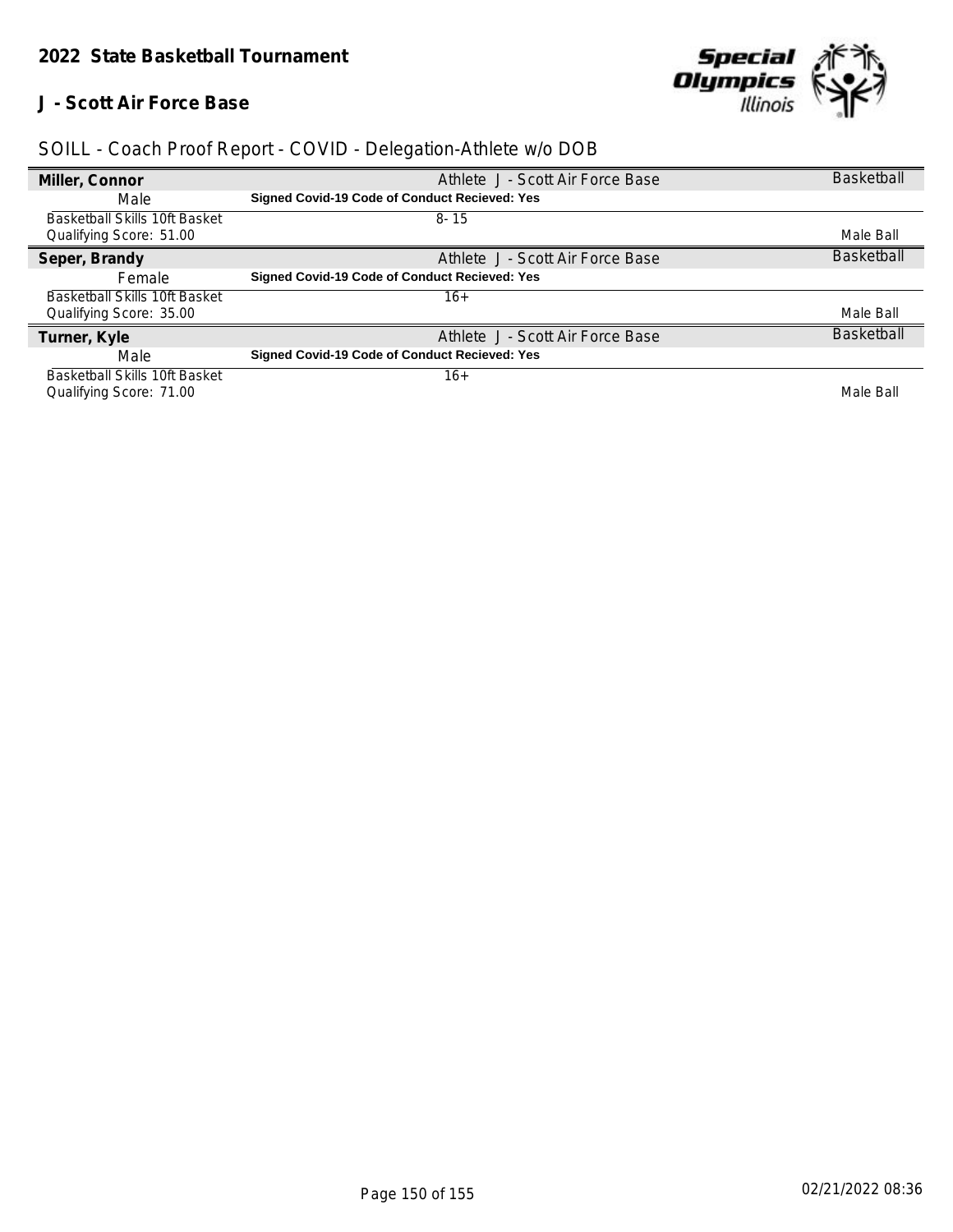### **J - Triad School District**



| Bock, Landon                         | Athlete J - Triad School District                    | <b>Basketball</b>  |
|--------------------------------------|------------------------------------------------------|--------------------|
| Male                                 | Signed Covid-19 Code of Conduct Recieved: Yes        |                    |
| <b>Basketball Skills 10ft Basket</b> | $16+$                                                |                    |
| Qualifying Score: 78.00              |                                                      | Male Ball          |
| Hanlon, Colton                       | Athlete J - Triad School District                    | <b>Basketball</b>  |
| Male                                 | Signed Covid-19 Code of Conduct Recieved: Yes        |                    |
| Basketball Skills 8 Ft Basket        | $8 - 15$                                             |                    |
| Qualifying Score: 51.00              |                                                      | <b>Female Ball</b> |
| Laskowski, Preston                   | Athlete J - Triad School District                    | <b>Basketball</b>  |
| Male                                 | Signed Covid-19 Code of Conduct Recieved: Yes        |                    |
| Basketball Skills 8 Ft Basket        | $8 - 15$                                             |                    |
| Qualifying Score: 64.00              |                                                      | <b>Female Ball</b> |
| Noller, Jackson                      | Athlete J - Triad School District                    | <b>Basketball</b>  |
| Male                                 | Signed Covid-19 Code of Conduct Recieved: Yes        |                    |
| Basketball Skills 10ft Basket        | $16+$                                                |                    |
| Qualifying Score: 28.00              |                                                      | Male Ball          |
| Reynolds, Delrae                     | Athlete J - Triad School District                    | <b>Basketball</b>  |
| Female                               | Signed Covid-19 Code of Conduct Recieved: Yes        |                    |
| Basketball Skills 10ft Basket        | $16+$                                                |                    |
| Qualifying Score: 51.00              |                                                      | <b>Female Ball</b> |
| Rutz, Brennan                        | Athlete J - Triad School District                    | <b>Basketball</b>  |
| Male                                 | <b>Signed Covid-19 Code of Conduct Recieved: Yes</b> |                    |
| Basketball Skills 10ft Basket        | $16+$                                                |                    |
| Qualifying Score: 59.00              |                                                      | Male Ball          |
| Wick, Rebecca                        | Athlete J - Triad School District                    | <b>Basketball</b>  |
| Female                               | Signed Covid-19 Code of Conduct Recieved: Yes        |                    |
| <b>Basketball Skills 10ft Basket</b> | $16+$                                                |                    |
| Qualifying Score: 57.00              |                                                      | <b>Female Ball</b> |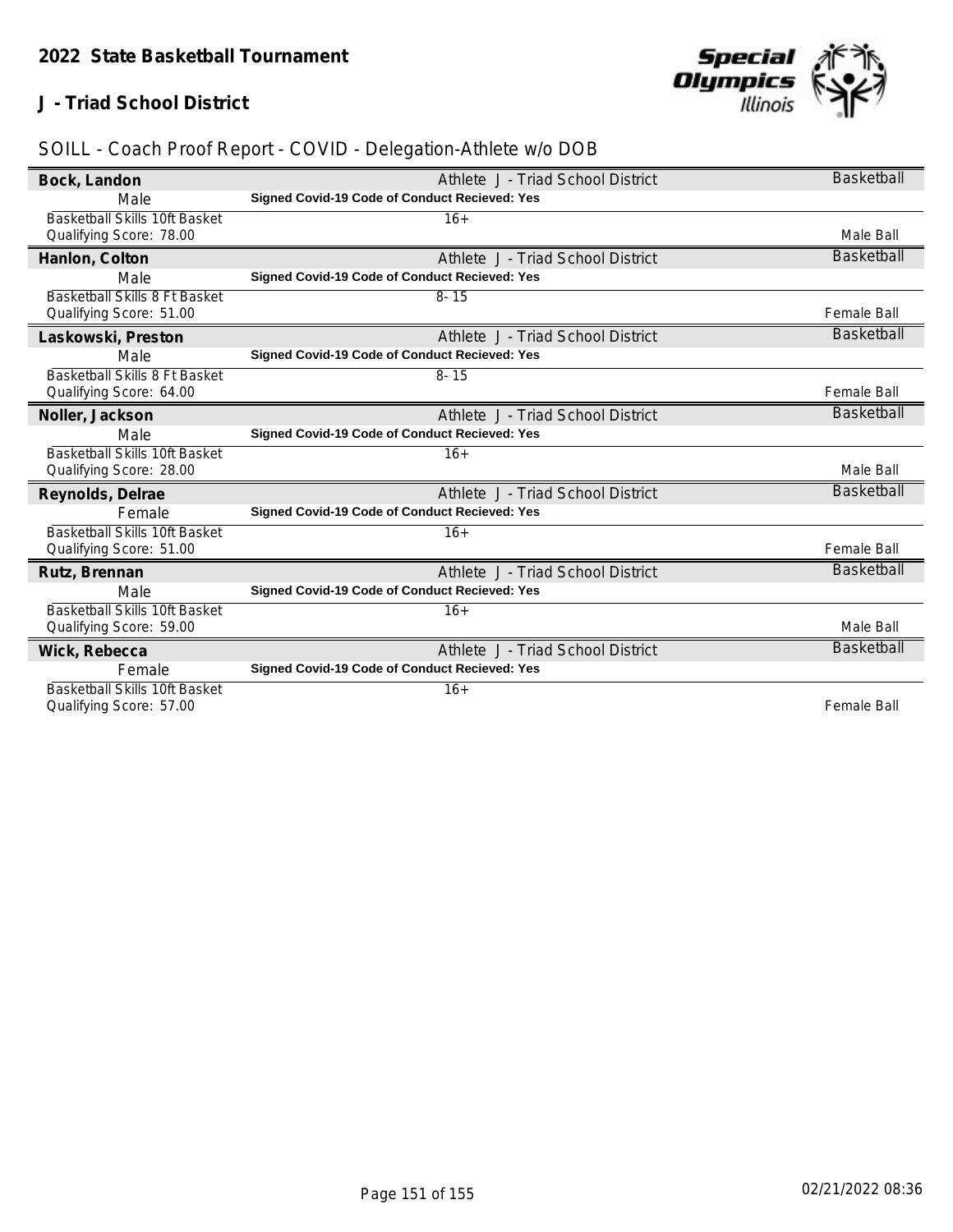### **K - Olney Rebels**



| Farrar, Ryan                                                           | Athlete K - Olney Rebels                      | Basketball        |
|------------------------------------------------------------------------|-----------------------------------------------|-------------------|
| Male                                                                   | Signed Covid-19 Code of Conduct Recieved: Yes |                   |
| Basketball Sr Male Team Competition<br>Qualifying Score:               | 8+ Olney Rebel Wildcats                       |                   |
| Gaddy, Ron (Ronnie)                                                    | Athlete K - Olney Rebels                      | <b>Basketball</b> |
| Male                                                                   | Signed Covid-19 Code of Conduct Recieved: Yes |                   |
| Basketball Sr Male Team Competition<br>Qualifying Score:               | 8+ Olney Rebel Wildcats                       |                   |
| Gardner, Brett                                                         | Athlete K - Olney Rebels                      | <b>Basketball</b> |
| Male                                                                   | Signed Covid-19 Code of Conduct Recieved: Yes |                   |
| Basketball Sr Male Team Competition<br>Qualifying Score:               | 8+ Olney Rebel Tigers                         |                   |
| Hardin, Joel                                                           | Athlete K - Olney Rebels                      | <b>Basketball</b> |
| Male                                                                   | Signed Covid-19 Code of Conduct Recieved: Yes |                   |
| Basketball Sr Male Team Competition<br>Qualifying Score:               | 8+ Olney Rebel Tigers                         |                   |
| Hinson, Cullen                                                         | Athlete K - Olney Rebels                      | <b>Basketball</b> |
| Male                                                                   | Signed Covid-19 Code of Conduct Recieved: Yes |                   |
| Basketball Sr Male Team Competition<br>Qualifying Score:               | 8+ Olney Rebel Wildcats                       |                   |
| Kocher, Gary J                                                         | Athlete K - Olney Rebels                      | <b>Basketball</b> |
| Male                                                                   | Signed Covid-19 Code of Conduct Recieved: Yes |                   |
| Basketball Sr Male Team Competition<br>Qualifying Score:               | 8+ Olney Rebel Wildcats                       |                   |
| Lane, Scott                                                            | Athlete K - Olney Rebels                      | <b>Basketball</b> |
| Male                                                                   | Signed Covid-19 Code of Conduct Recieved: Yes |                   |
| <b>Basketball Sr Male Team Competition</b><br>Qualifying Score:        | 8+ Olney Rebel Wildcats                       |                   |
| McDowell, Grace                                                        | Athlete K - Olney Rebels                      | <b>Basketball</b> |
| Female                                                                 | Signed Covid-19 Code of Conduct Recieved: Yes |                   |
| Basketball Sr Male Team Competition<br>Qualifying Score:               | 8+ Olney Rebel Wildcats                       |                   |
| McGrady, Michael                                                       | Athlete K - Olney Rebels                      | <b>Basketball</b> |
| Male                                                                   | Signed Covid-19 Code of Conduct Recieved: Yes |                   |
| Basketball Sr Male Team Competition<br>Qualifying Score:               | 8+ Olney Rebel Tigers                         |                   |
| McGrady, Phillip                                                       | Athlete K - Olney Rebels                      | Basketball        |
| Male                                                                   | Signed Covid-19 Code of Conduct Recieved: Yes |                   |
| Basketball Sr Male Team Competition<br>Qualifying Score:               | 8+ Olney Rebel Tigers                         |                   |
| Nix, Harold                                                            | Athlete K - Olney Rebels                      | <b>Basketball</b> |
| Male                                                                   | Signed Covid-19 Code of Conduct Recieved: Yes |                   |
| <b>Basketball Sr Male Team Competition</b><br>Qualifying Score: 145.00 | 8+ Olney Rebel Wildcats                       |                   |
| Oles, Dallas                                                           | Athlete K - Olney Rebels                      | <b>Basketball</b> |
| Male                                                                   | Signed Covid-19 Code of Conduct Recieved: Yes |                   |
| Basketball Sr Male Team Competition<br>Qualifying Score:               | 8+ Olney Rebel Tigers                         |                   |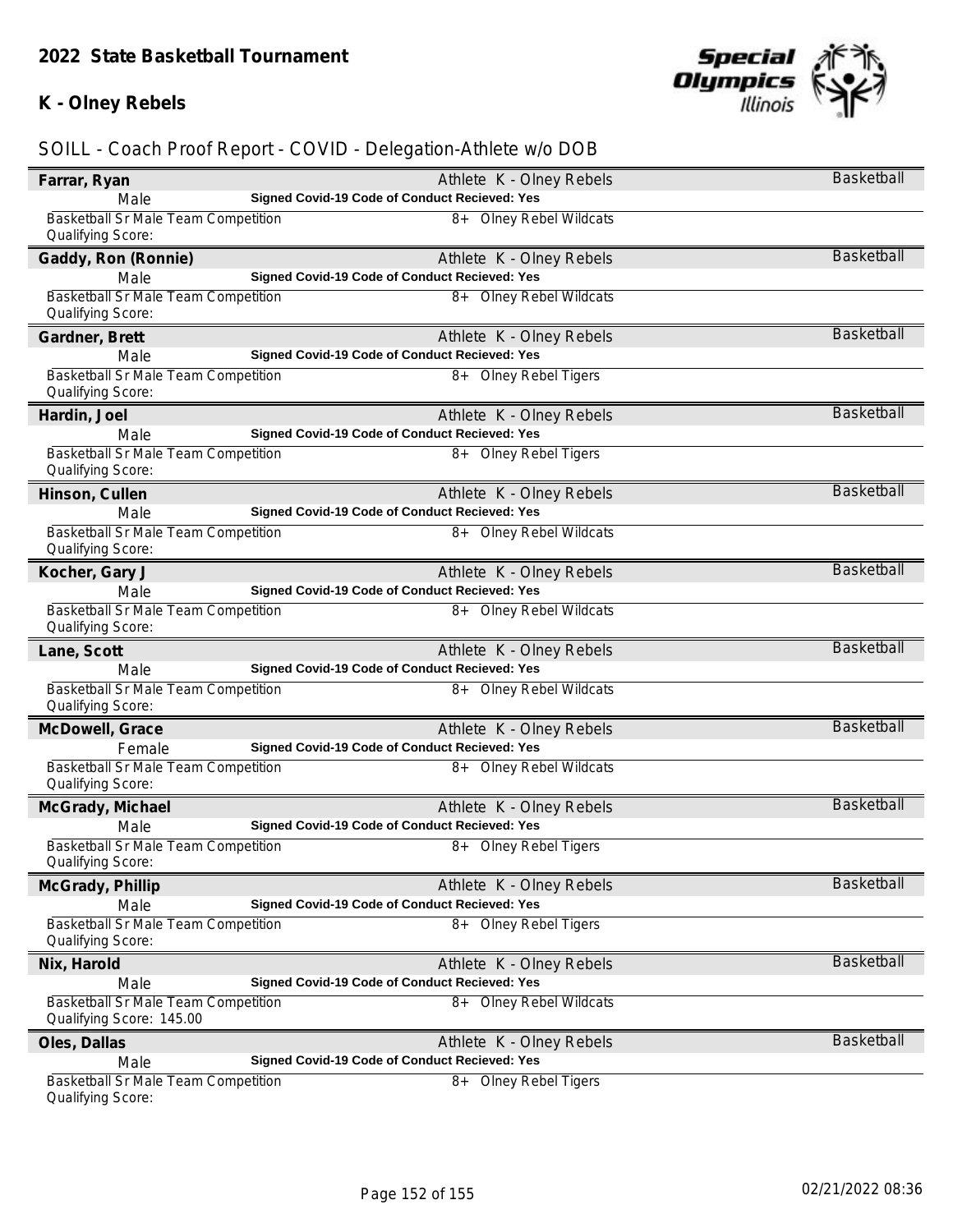### **K - Olney Rebels**



| Seals, Charles Charlie                     | Athlete K - Olney Rebels                             | <b>Basketball</b> |
|--------------------------------------------|------------------------------------------------------|-------------------|
| Male                                       | <b>Signed Covid-19 Code of Conduct Recieved: Yes</b> |                   |
| Basketball Sr Male Team Competition        | <b>Olney Rebel Wildcats</b><br>8+                    |                   |
| <b>Qualifying Score:</b>                   |                                                      |                   |
| Seitzinger, Austin                         | Athlete K - Olney Rebels                             | <b>Basketball</b> |
| Male                                       | Signed Covid-19 Code of Conduct Recieved: Yes        |                   |
| <b>Basketball Sr Male Team Competition</b> | <b>Olney Rebel Tigers</b><br>8+                      |                   |
| <b>Qualifying Score:</b>                   |                                                      |                   |
| Taylor, Evan                               | Athlete K - Olney Rebels                             | <b>Basketball</b> |
| Male                                       | Signed Covid-19 Code of Conduct Recieved: Yes        |                   |
| Basketball Sr Male Team Competition        | <b>Olney Rebel Tigers</b><br>8+                      |                   |
| <b>Qualifying Score:</b>                   |                                                      |                   |
| Thomas, Rylan                              | Athlete K - Olney Rebels                             | <b>Basketball</b> |
| Male                                       | <b>Signed Covid-19 Code of Conduct Recieved: Yes</b> |                   |
| <b>Basketball Sr Male Team Competition</b> | <b>Olney Rebel Tigers</b><br>8+                      |                   |
| Qualifying Score: 311.00                   |                                                      |                   |
| Vaughn, Margie Ann                         | Athlete K - Olney Rebels                             | <b>Basketball</b> |
| Female                                     | <b>Signed Covid-19 Code of Conduct Recieved: Yes</b> |                   |
| Basketball Sr Male Team Competition        | <b>Olney Rebel Wildcats</b><br>8+                    |                   |
| <b>Qualifying Score:</b>                   |                                                      |                   |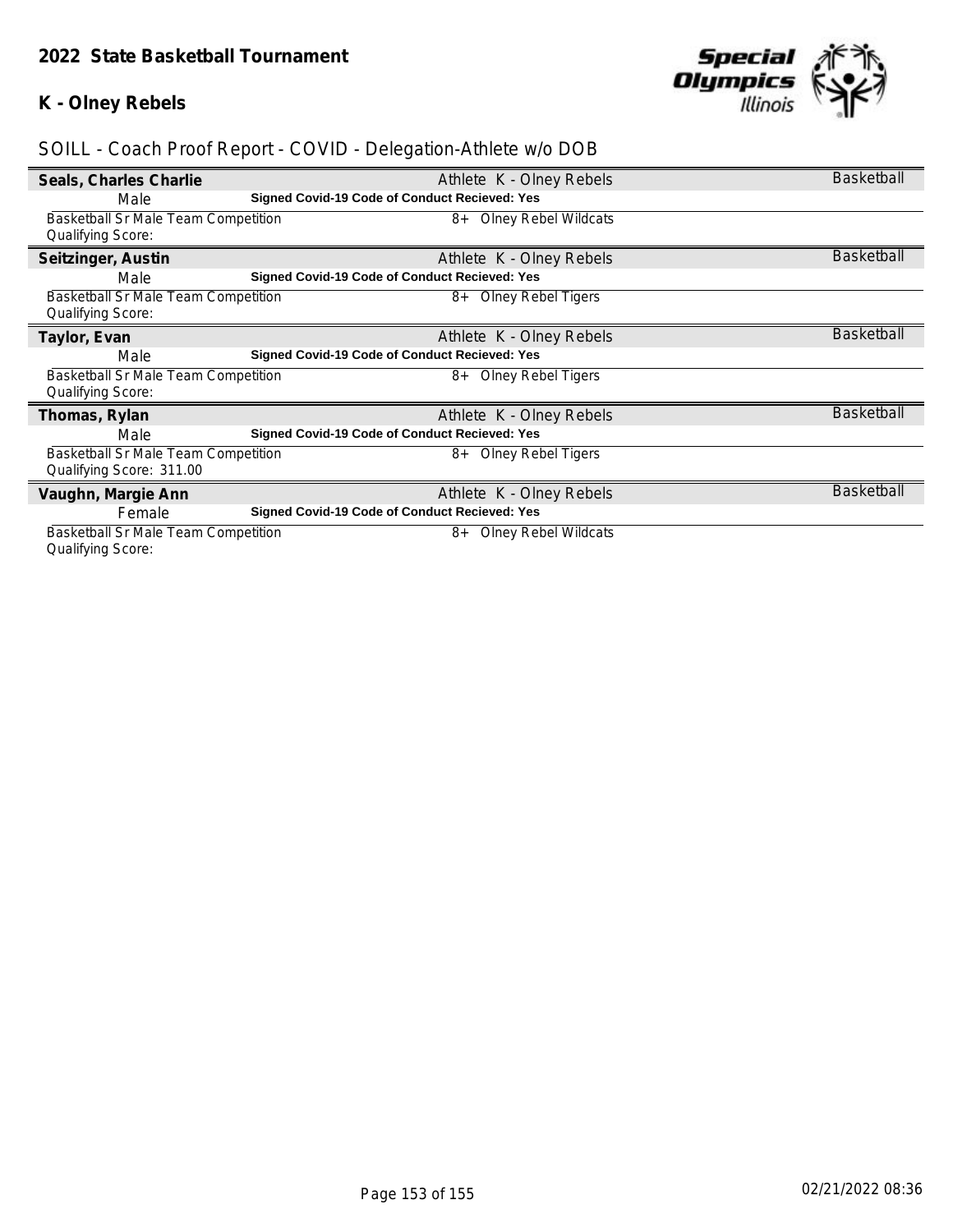### **K - Progress Port Inc**



| Banks, Ashley                                                   | Athlete K - Progress Port Inc                 | Basketball        |
|-----------------------------------------------------------------|-----------------------------------------------|-------------------|
| Female                                                          | Signed Covid-19 Code of Conduct Recieved: Yes |                   |
| Basketball Sr Male Team Competition<br>Qualifying Score: 172.00 | 8+ Progress Port Smashers                     |                   |
| Brown, Darryl                                                   | Athlete K - Progress Port Inc                 | <b>Basketball</b> |
| Male                                                            | Signed Covid-19 Code of Conduct Recieved: Yes |                   |
| <b>Basketball Sr Male Team Competition</b><br>Qualifying Score: | 8+ Progress Port Smashers                     |                   |
| Devine, Angela                                                  | Athlete K - Progress Port Inc                 | <b>Basketball</b> |
| Female                                                          | Signed Covid-19 Code of Conduct Recieved: Yes |                   |
| Basketball Sr Male Team Competition<br>Qualifying Score:        | 8+ Progress Port Smashers                     |                   |
| Hutchins, Nicholas                                              | Athlete K - Progress Port Inc                 | <b>Basketball</b> |
| Male                                                            | Signed Covid-19 Code of Conduct Recieved: Yes |                   |
| Basketball Sr Male Team Competition<br>Qualifying Score:        | 8+ Progress Port Smashers                     |                   |
| Jones, Austin                                                   | Athlete K - Progress Port Inc                 | <b>Basketball</b> |
| Male                                                            | Signed Covid-19 Code of Conduct Recieved: Yes |                   |
| Basketball Sr Male Team Competition<br>Qualifying Score:        | 8+ Progress Port Smashers                     |                   |
| Phillips, Travis                                                | Athlete K - Progress Port Inc                 | <b>Basketball</b> |
| Male                                                            | Signed Covid-19 Code of Conduct Recieved: Yes |                   |
| Basketball Sr Male Team Competition<br>Qualifying Score:        | 8+ Progress Port Smashers                     |                   |
| Pritchett, Thomas                                               | Athlete K - Progress Port Inc                 | <b>Basketball</b> |
| Male                                                            | Signed Covid-19 Code of Conduct Recieved: Yes |                   |
| Basketball Sr Male Team Competition<br>Qualifying Score:        | 8+ Progress Port Smashers                     |                   |
| Ryan, Donald (Donnie) Allen                                     | Athlete K - Progress Port Inc                 | <b>Basketball</b> |
| Male                                                            | Signed Covid-19 Code of Conduct Recieved: Yes |                   |
| Basketball Sr Male Team Competition<br>Qualifying Score:        | 8+ Progress Port Smashers                     |                   |
| Sneed, Charles                                                  | Athlete K - Progress Port Inc                 | <b>Basketball</b> |
| Male                                                            | Signed Covid-19 Code of Conduct Recieved: Yes |                   |
| <b>Basketball Sr Male Team Competition</b><br>Qualifying Score: | 8+ Progress Port Smashers                     |                   |
| Timmons, Lavelle                                                | Athlete K - Progress Port Inc                 | <b>Basketball</b> |
| Male                                                            | Signed Covid-19 Code of Conduct Recieved: Yes |                   |
| Basketball Sr Male Team Competition<br>Qualifying Score:        | 8+ Progress Port Smashers                     |                   |
| Valliant, Katrina Renee                                         | Athlete K - Progress Port Inc                 | <b>Basketball</b> |
| Female                                                          | Signed Covid-19 Code of Conduct Recieved: Yes |                   |
| Basketball Sr Male Team Competition<br>Qualifying Score:        | 8+ Progress Port Smashers                     |                   |